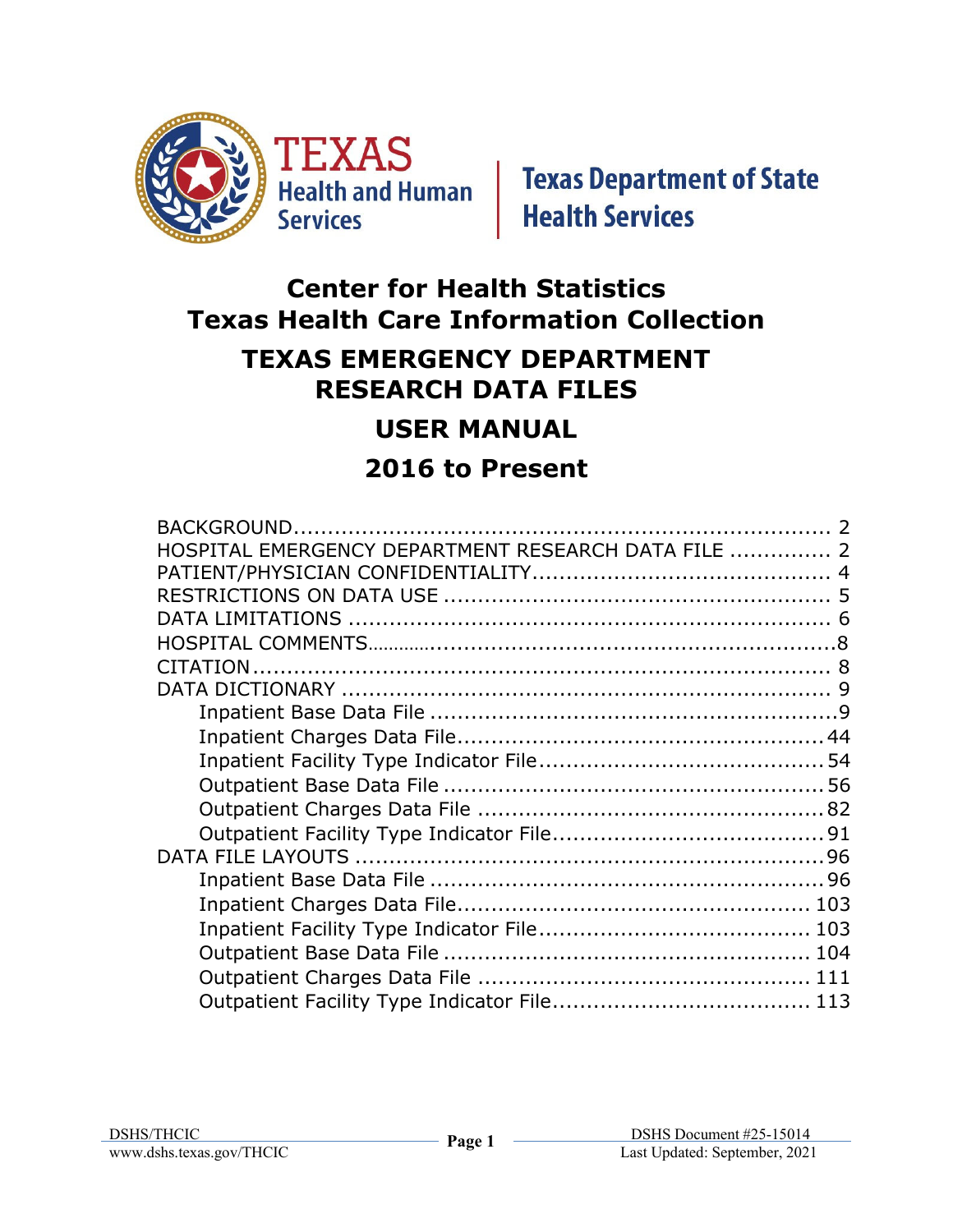#### **BACKGROUND**

The 2014-15 General Appropriations Act, S.B. 1, 83rd Texas Legislature, Regular Session, 2013 (Article II, Department of State Health Services [DSHS], Rider 93) specified that DSHS shall collect hospital emergency department (ED) data as set forth in Chapter 108, Texas Health and Safety Code (THSC). DSHS currently collects inpatient and outpatient data from hospitals and ambulatory surgical centers. DSHS began collecting ED data from hospitals in January 1, 2015 per the rules established in 25 Texas Administrative Code (TAC), Sections 421.71-421.78, and in conjunction with the collection of inpatient and outpatient data.

Senate Bill (SB) 7 (82nd Texas Legislature First Called Special Session) SECTION 7.06 repealed the facility exemption sections in Chapter 108 effective September 1, 2014. Rules were adopted implementing the rural provider requirements to begin with January 1, 2015, data.

The Freestanding Emergency Medical Care Facilities (FEMCF) data collection began on October 1, 2020, under the amended rules in 25 TAC Sections 421.71 – 421.79.

#### **TEXAS EMERGENCY DEPARTMENT RESEARCH DATA FILES**

THSC Section 108.0135(a) permits DSHS to disclose data collected under this chapter that is not included in the Texas ED Public Use Data Files (PUDF) if the disclosure is reviewed and approved by the DSHS Institutional Review Board (IRB) under HSC Section 108.0135.

THSC Section 108.013(k) permits DSHS to disclose data collected under this chapter that is not included in the Texas ED Public Use Data Files to any department or commission program if the disclosure is reviewed and approved by the DSHS Institutional Review Board (IRB) under THSC Section 108.0135. These data are provided as Research Data Files (RDF) containing protected patient-level information and shall be used only for the benefit of the public subject to specific limitations defined by THSC Section 108.0135.

The ED RDF includes all the variables in the ED (PUDF) and the additional patient sensitive or confidential data variables only available to DSHS and HHSC programs under THSC Section 108.013(k). Only data elements approved by the DSHS IRB and DSHS Executive Steering Committee will be released to the requestor with their approved data elements in a custom-built RDF.

The ED RDF contains: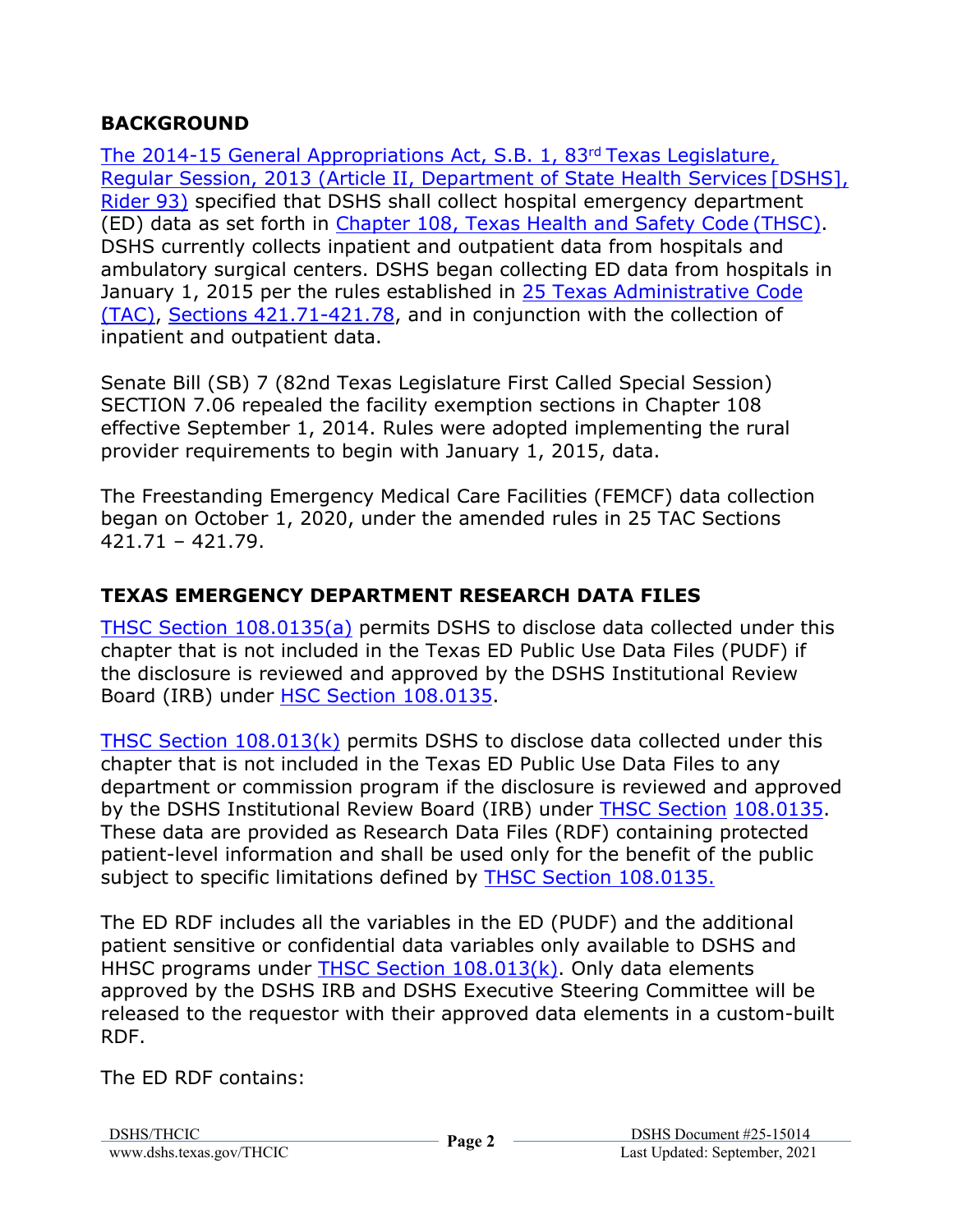- Inpatient (IP) Base Data File This file contains the required data elements as well as situationally required elements and some calculated fields. For example, codes regarding: Facility Identifier; Principal Diagnosis; Other Diagnoses; External Cause of Injury; Principal Procedure; Other Procedures; 3M™ All-Payer Refined Diagnosis Related Group and Centers for Medicare and Medicaid Services (CMS) Diagnosis Related Group; Type of Admission; Source of Admission; Length of Stay; Patient Ethnicity; Patient Race; Patient Residence City, County, ZIP code, Patient Status, Primary Payment Source and other data used for most research topics. Other elements in the Base Data file include Condition Code; Value Code; Occurrence Code, Occurrence Day, Charge amounts for Service Pay Groups; and other information that may be useful regarding the inpatient stay research such as: Patient Address Census Block Group, Patient Address Census Block, Birth date, Admit Start of Care, Admit Weekday and Admit Hour.
- IP Charges File This file contains charges data. This file can be linked with the other IP data files via the Record ID. This file contains information regarding the revenue codes, modifiers and specific charges for services or products.
- Outpatient (OP) Base Data File This file contains the required data elements. For example, codes regarding: Facility Identifier; Diagnoses; External Cause of Injury; Procedures; Charge amounts for Service Pay Groups; Patient Ethnicity; Patient Race; Patient Residence City, County, ZIP code; Patient Status, Source of Admission; Primary Payment Source, and other data used for most research topics.
- OP Classification Data File This file contains calculated data elements and classifiers assigned by THCIC; Clinical Classification Software codes; and Clinical Risk Group codes, status and severity.
- OP Charges File -This file contains charges data. This file can be linked with the other OP data files via the Record ID. This file contains information regarding the revenue codes, modifiers and specific charges for services or products. This file also contains 3M™ Enhanced Ambulatory Patient Grouping (EAPG) codes and Centers for Medicare and Medicaid Services (CMS) Ambulatory Payment Classification information.
- Facility Type Data File This file contains the information about specialty units or specific types of services provided at the hospitals or FEMCFs.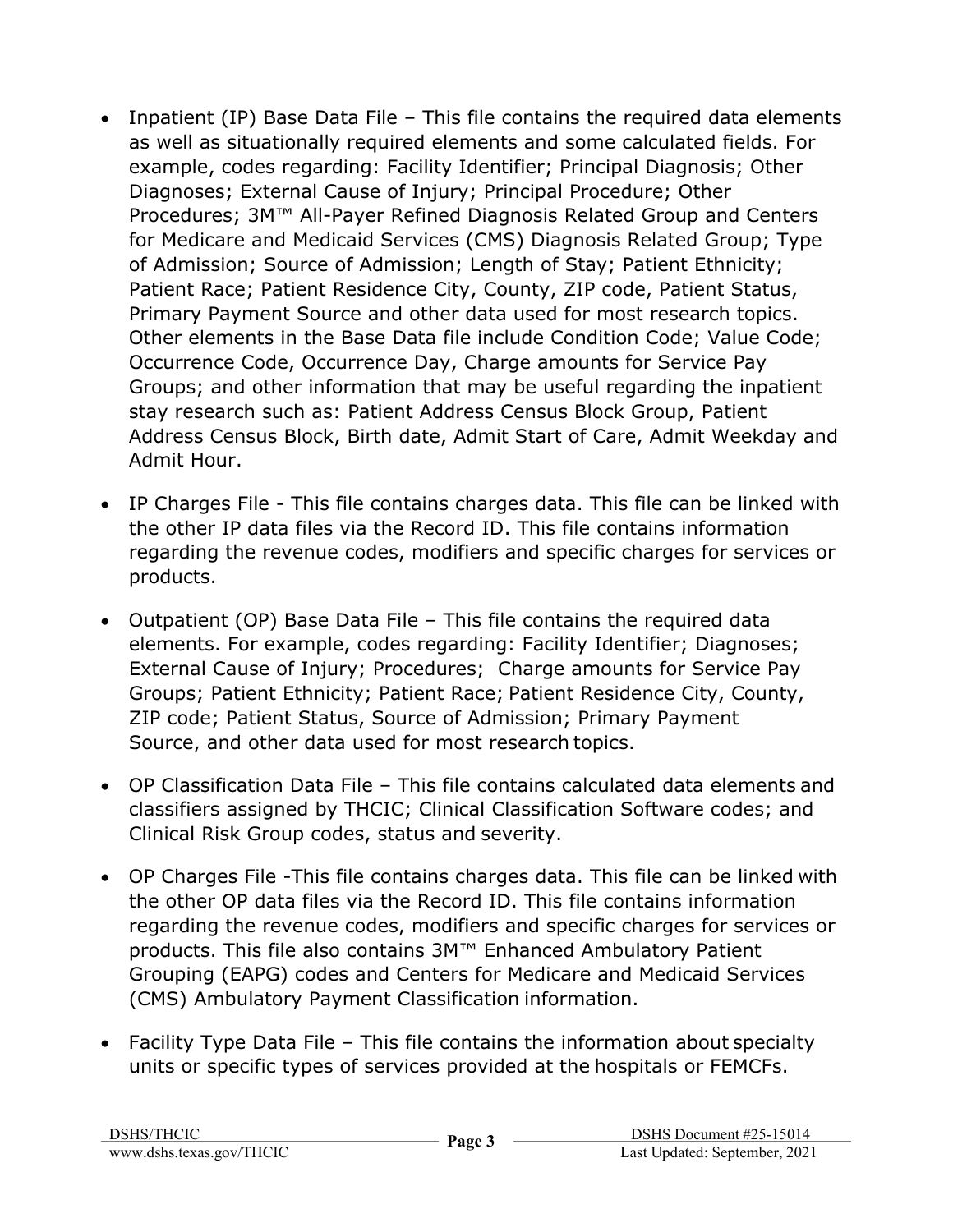The following supplementary information is provided along with the ED RDF:

- Inpatient Comments File This PDF file contains any comments that hospitals, ASCs and FEMCFs included when they submitted and certified their inpatient data.
- Outpatient Facility Comments File This PDF file contains any comments that the hospitals, ASCs and FEMCFs included when they reviewed and certified their outpatient data.
- Facility Reporting Status Document This document provides information about whether the hospitals, ASCs or FEMCFs reported any data. It also indicates whether they reported low numbers and their identification was masked in the data, reported no discharges or if they closed or were out of compliance, and whether they submitted any comments about their data.

The ED RDF is available in fixed length format text files, tab-delimited format, or SAS format. The data must be imported into a software application. The ED RDF does not include software for analyzing the data. The data files have been tested with several software applications including Microsoft Access 2016 (Software limits may not allow all data to be loaded), Microsoft Excel 2016 (Software limits may not allow all data to be loaded), SAS 9.4, and IBM SPSS Statistics 24. Please note that files containing more than 1,048,576 records will not fit on a single Microsoft Excel 2016 worksheet.

Any questions about the data must be referred to DSHS only. DSHS does not assist with data analysis. The data are protected by United States copyright laws and international treaty provisions.

### **PATIENT/PHYSICIAN CONFIDENTIALITY**

The legislative intent behind the creation of the ED RDF was that the data and resulting information be used for the benefit of the public. This is specified in THSC Section 108.013. THSC Section 108.013(c) stipulates that DSHS may not release, and a person or entity may not gain access to, any data that could reasonably be expected to reveal the identity of a patient or physician. Any effort to determine the identity of any person violates THSC Section 108.013 and may incur penalties as stated in THSC Sections 108.014 and 108.0141. In addition, under THSC Sections 108.013(e) and (f), patient and/or physician information in the ED RDF cannot be used for discovery, subpoena, or other means of legal compulsion or in any civil, administrative, or criminal proceeding.

To protect physician identities, the THSC Sections 108.009(d) and 108.013(h) requires creation of a uniform identification number for physicians in practice.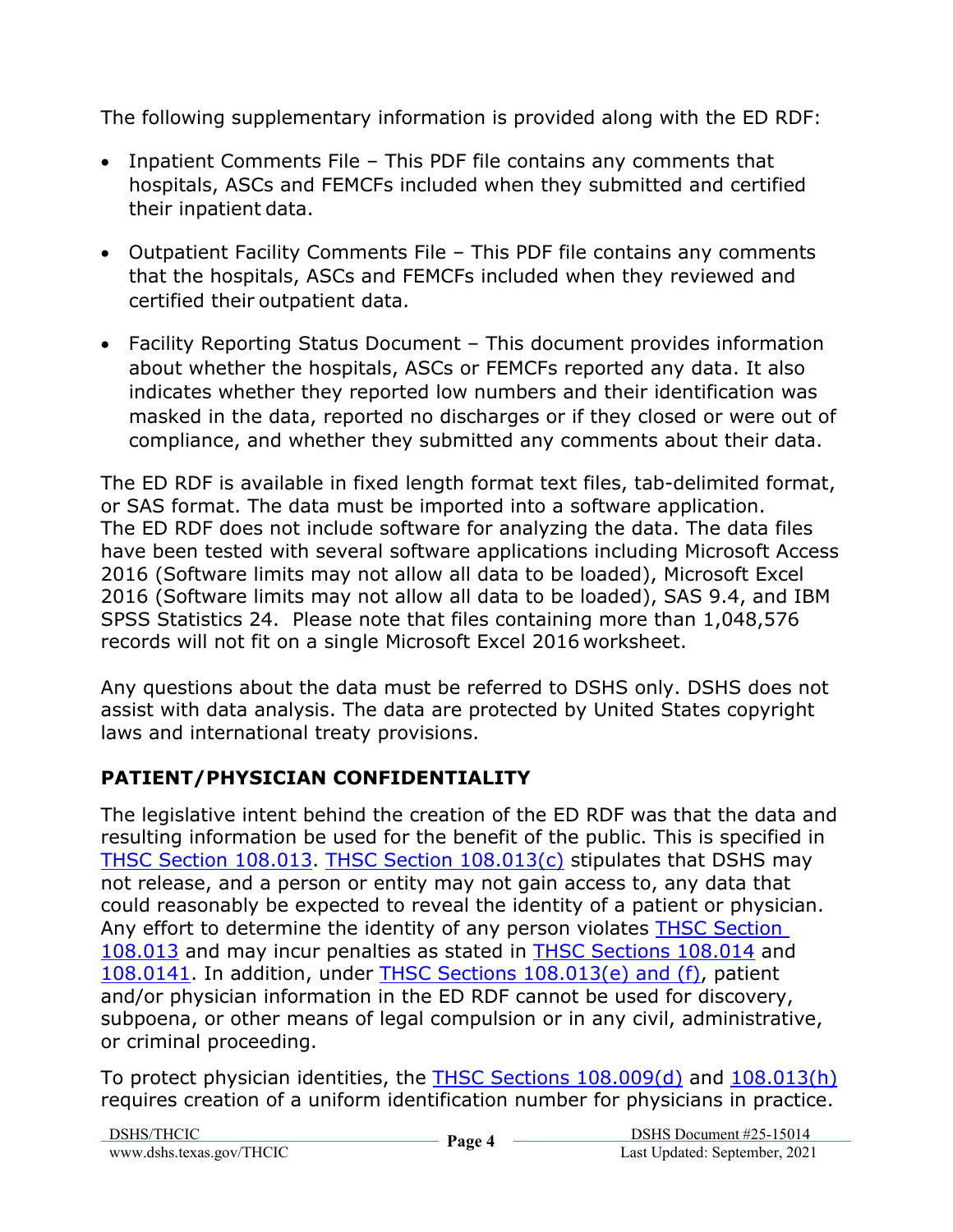Uniform physician identifiers are available except when the number of physicians represented in a 3M<sup>™</sup> All-Payer Refined Diagnosis Related Group (DRG) code for a hospital, ASC or FEMCF is less than the minimum cell size of five.

It may be possible in rare instances, or through complex analysis and with outside information, to ascertain from the RDF the identity of individual patients of physicians or other health practitioners. Considerable harm could result if this were done. ED RDF users are required to sign and comply with the DSHS Data Use Agreement in the Application before shipment of the RDF. The Data Use Agreement prohibits attempts to identify individual patients or physicians. Any effort to determine the identity of any person or to use the information for any purpose other than for analysis and aggregate statistical reporting violates HSC Chapter 108 and the Data Use Agreement. By virtue of the Agreement, the signer agrees that the data will not be used to identify an individual patient or physician. Because of these restrictions, under no circumstances will users of the data contact an individual patient, physician, hospital, ASC or FEMCF for the purpose of verifying information supplied in the DSHS ED RDF.

### **RESTRICTIONS ON DATA USE**

THSC Section 108.010(c) prohibits DSHS from releasing provider quality reports until one year of data is available. Users of the RDF are cautioned about using less than a year of data to make any hospital, ASC or FEMCF quality assumptions.

In the Data Use Agreement, the requestor and end-user of the data are referred to as the "licensee". To acquire the data, the licensee must give the following assurances with respect to the use of DSHS ED RDF:

- The licensee will not release nor permit others to release the individual patient records or any part of them to any person who is not a staff member of the organization that has acquired the data, except with the written approval of DSHS;
- The licensee will not attempt to link nor permit others to attempt to link the hospital, ASC or FEMCF stay records of patients in this data set with personally identifiable records from any other source**;**
- The licensee will not release nor permit others to release any information that identifies persons, directly or indirectly;
- The licensee will not attempt to use nor permit others to use the data to learn the identity of any physician;
- The licensee will not nor permit others to copy, sell, rent, license, lease,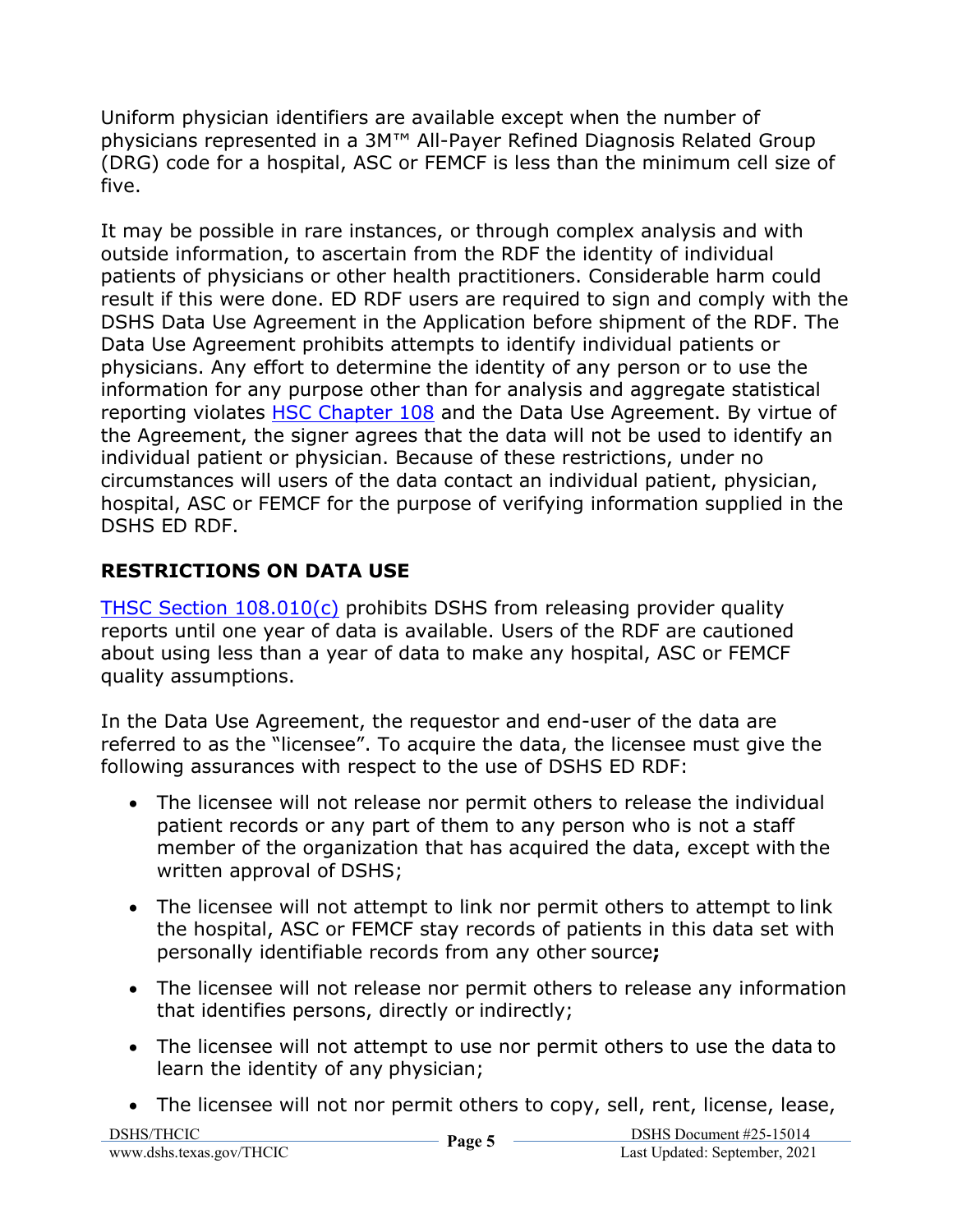loan, or otherwise grant access to the data covered by the approved IRB request and the Data Use Agreement to any other person or entity, unless approved in writing by DSHS;

- The licensee agrees to read the Data User Manual and to be cognizant of the limitations of the data;
- The licensee will use the following citation in any publication of information from this file:

*Texas Emergency Department Research Data Files,* [quarter and year of data]. Texas Department of State Health Services, Center for Health Statistics, Austin, Texas. [date of publication];

- The licensee will indemnify, defend, and hold the DSHS, its members, employees, and the Department's contract vendors harmless from any and all claims and losses accruing to any person as a result of violation of this agreement; and
- The licensee will make no statement nor permit others to make statements indicating or suggesting that interpretations drawn from these data are those of DSHS.

The licensee understands that these assurances are necessary for DSHS to assure compliance with its statutory confidentiality requirement. The signature on behalf of the licensee indicates the licensee's agreement to comply with the above-stated requirements and that the licensee has knowledge that under THSC Sections 108.014 and 108.0141 civil and criminal penalties may be assessed should the licensee or others that knowingly or negligently access or release data in violation of this agreement is punishable by a fine of up to \$10,000 and an offense is a state jail felony. By signing the Data Use Agreement, the ED RDF user (i.e., the licensee) has been informed that the potential for both civil and criminal penalties exists.

Users of report generating software to access the RDF are required to purchase a license to use the data.

### **DATA LIMITATIONS**

#### *(Users are advised to become familiar with the data limitations.)*

- THSC Section 108.009(h) requires that a uniform submission format be used for reporting purposes. Beginning with 2005, all data are collected in the THCIC 837 format.
- Up to 25 diagnosis codes, up to 25 procedure codes, and up to 10 external cause of injury codes can be submitted. Sicker patients may not be accurately represented in the data. This may also result in total volume and percentage calculations for diagnoses and procedures not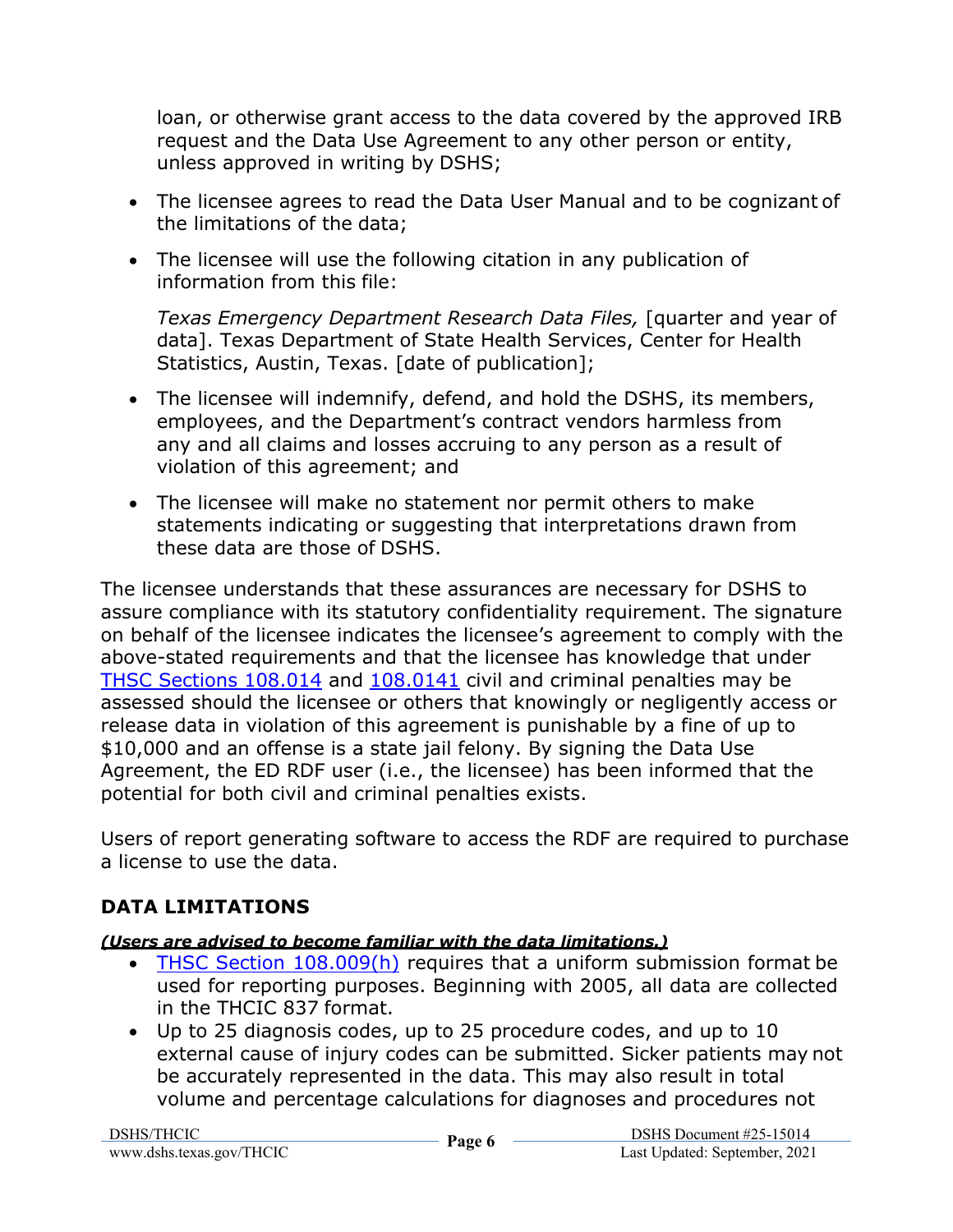being complete.

- Race and ethnicity data are required by law and rule to be submitted for each patient. Generally, these data are not collected by facilities and may be subjectively captured.
- Inaccuracies in the data and incompleteness of the data are addressed in the hospital, ASC or FEMCFs' comments if submitted by the providing facilities.
- County of residence is not collected by provider facilities. County Federal Information Processing Standard (FIPS) codes are assigned by DSHS based on patient ZIP code.
- For hospital emergency department patient visits that are admitted to the hospital and included in the inpatient discharge data, DSHS assigns the Risk of Mortality and Severity of Illness scores using methodology designed by 3M™. These scores may be affected by the number of diagnoses and procedure codes collected by DSHS or by the facility's information system and may be understated.
- Diagnoses present on admission indicator codes (POA) are required for all hospitals submitting inpatient discharge data, except Critical Access Hospitals, inpatient rehabilitation hospitals, inpatient psychiatric hospitals, children's or pediatric hospitals, and long-term care hospitals. Some acute care hospitals that have special units like the hospitals exempted from reporting POA may not include POA codes for those patients. POA codes are not available for outpatient data.
- Comparability of length of stay (LOS) across hospitals is affected by factors such as case-mix and severity complexity, payer-mix, market areas and hospital ownership, affiliation or teaching status. Any analysis of LOS at the hospital level should consider the above factors.
- Any analysis of mortality should note that the data reflect only patients who died in the hospital and not those who died after discharge from the hospital.
- The data are a snapshot in time. Hospitals, ASC and FEMCFs must submit data no later than 60 days after the close of a calendar quarter. Depending on hospital, ASC and FEMCFs' collection and billing cycles, not all discharges may have been billed or reported. This can affect the accuracy of source of payment data, particularly self-pay and charity that may later qualify for Medicaid or other payment sources.
- Updates to the ED RDF manual, if any, are available through the THCIC website, http://www.dshs.texas.gov/thcic/, which should be checked periodically as notifications of an update will not be sent.
- DSHS collects data from all hospitals, ASCs and FEMCFs in the state not specifically exempted. Some hospitals, ASCs, and FEMCFs may be exempted for certain situations (for example, natural or other disasters, or other unusual conditions) for limited time periods. This hospital, ASC and FEMCF mix should be considered when drawing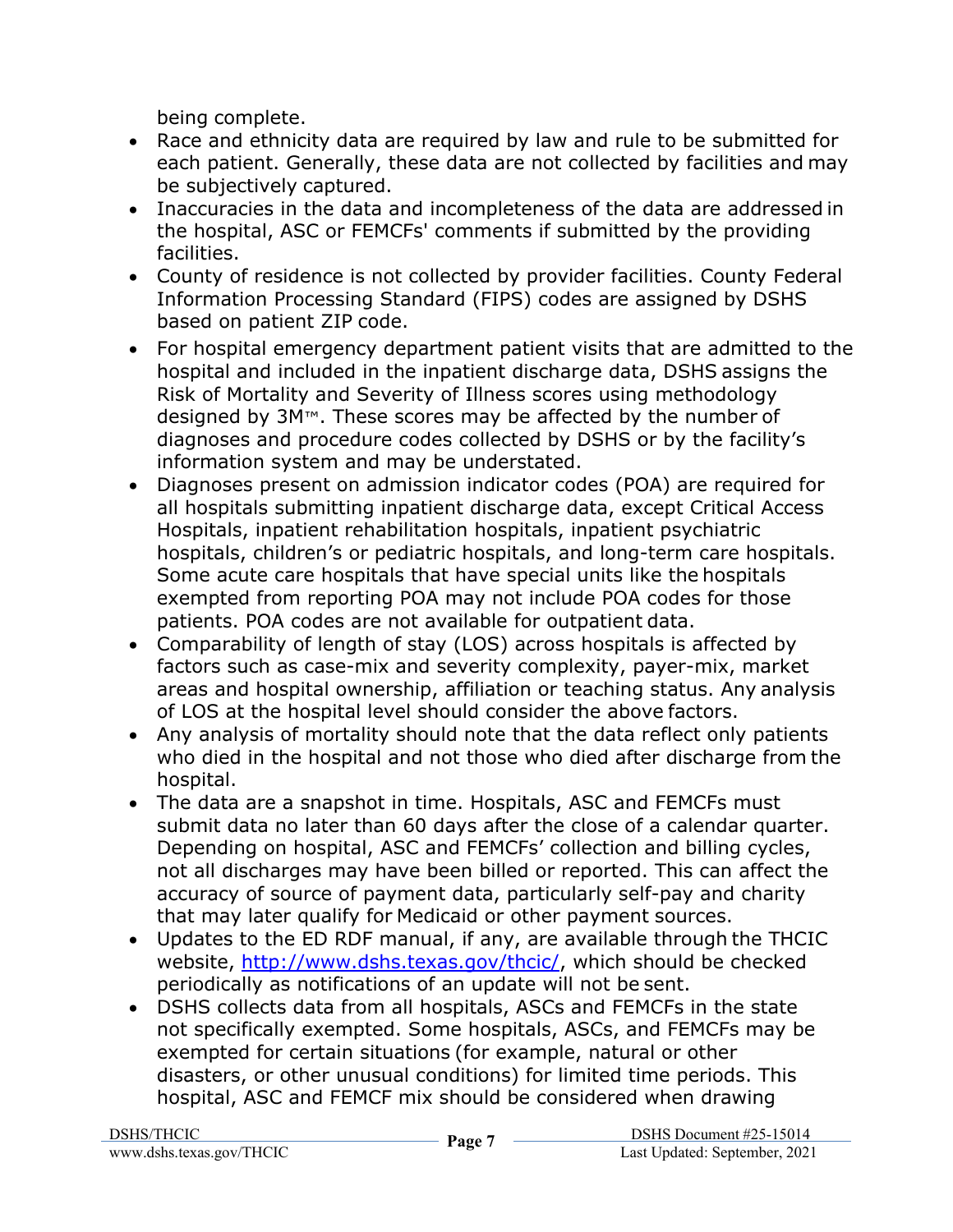conclusions about the data or making comparisons with other data.

 Any conclusions drawn from the data are subject to errors caused by the inability of the facility to communicate complete data due to form constraints, subjectivity in the assignment of codes, system mapping, and clerical error. The data are submitted by providers as their best effort to meet statutory requirements.

#### **HOSPITAL COMMENTS FILE & OUTPATIENT FACILITY COMMENTS FILE**

#### *(Users are advised to consider hospital, and freestanding emergency medical care facilities (FEMCF) comments in any analysis of the data.)*

Included with the ED RDF are two separate files ("Hospital Comments File" and Outpatient Facility Comments File") containing the unedited comments (except for removal of individual identifying information) submitted by hospitals and FEMCFs at the time of data certification. Comments relating to individual data elements should be considered in any analysis of those data elements. These comments express the opinions of individual hospitals, and FEMCFs (or physicians or healthcare practitioners within those hospitals and FEMCFs) and are not necessarily the views of the DSHS. Hospitals and FEMCFs that submitted comments are identified in two separate files called the "Hospital Comments" (for inpatient data) and "Outpatient Facility Comments" (for outpatient data).

#### **CITATION**

Any statistical reporting or analysis based on the data shall cite the source as the following:

*Texas Emergency Department Research Data Files*, [quarter and year of data]*.* Texas Department of State Health Services, Center for Health Statistics, Austin, Texas. [date of publication].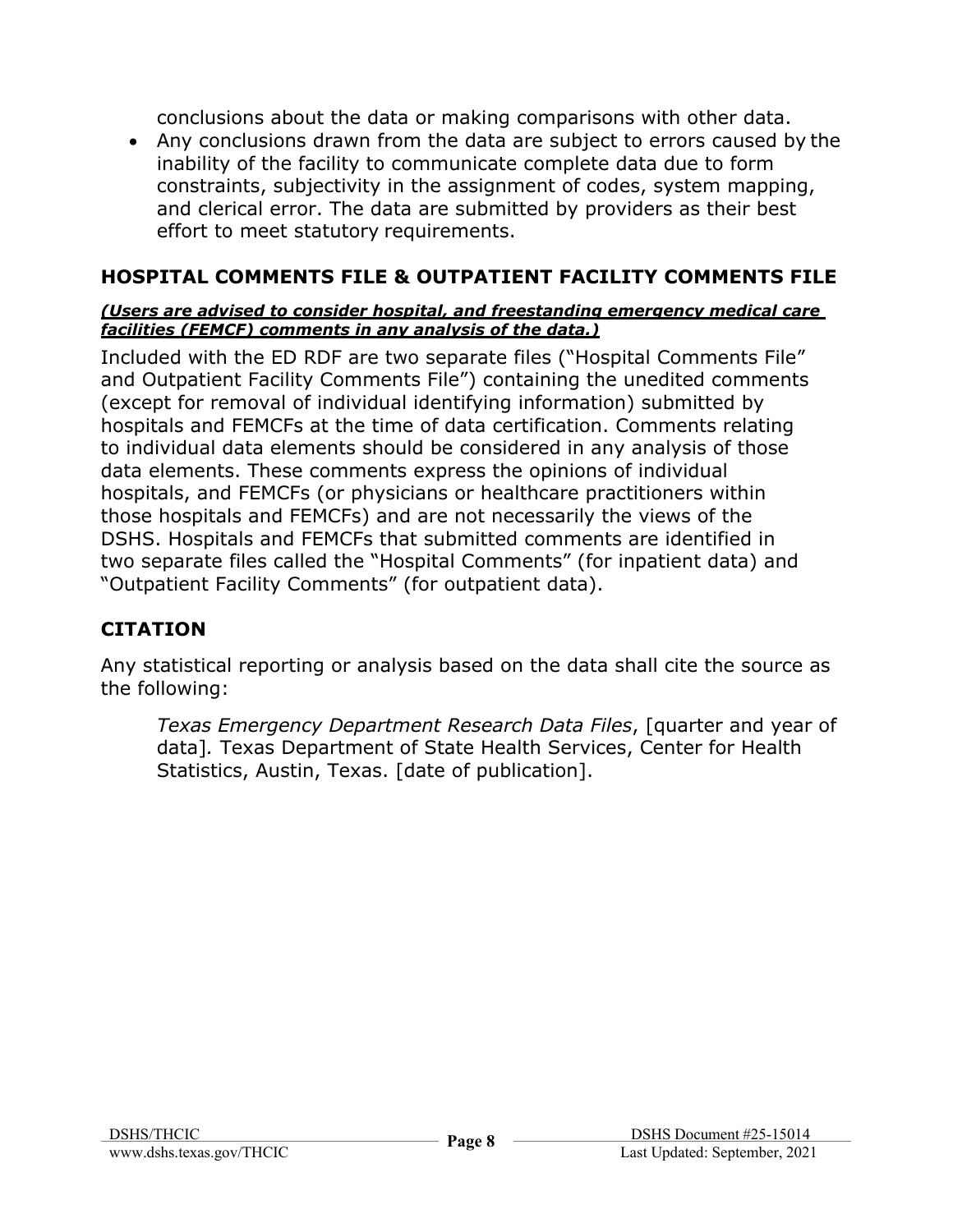

### **Texas Hospital Emergency Department Research Data File**

#### **DATA DICTIONARY**

The purpose of this document is to provide the user with the necessary information to use and understand the data in the Hospital Emergency Department (ED) Research Data File (RDF). The following information is provided:

| <b>Field</b>       | Unique, abbreviated name of the data element.                                                                                                                                                          |
|--------------------|--------------------------------------------------------------------------------------------------------------------------------------------------------------------------------------------------------|
| <b>Description</b> | Brief explanation of the data element. Descriptions of data elements are taken from<br>specifications manuals                                                                                          |
| Data Source        | Provided by the health care facility on the claim form (Claim)                                                                                                                                         |
|                    | Provided to THCIC by the healthcare facility (Provider)                                                                                                                                                |
|                    | Assigned by DSHS (Assigned)                                                                                                                                                                            |
|                    | Calculated by DSHS (Calculated)                                                                                                                                                                        |
| <b>Type</b>        | Note: For those data elements that have been temporarily suppressed, the quarter of<br>data for which the data element will be released is noted following the Data Source.<br>Alphanumeric or numeric |
| Coding<br>scheme   | Valid codes for a data field. Values taken from specifications manuals.                                                                                                                                |

Note a change: Any code provided by a facility that has been determined to be invalid has been assigned the value ` (Backtick, Back quote, Grave accent mark). Any data element that is blank should be interpreted as 'missing', no data provided, unless otherwise noted.

#### **INPATIENT BASE DATA FILE**

| Field 1:                | <b>RECORD ID</b>         |                    |                                                                   |    |                     |          |                                                                                                    |
|-------------------------|--------------------------|--------------------|-------------------------------------------------------------------|----|---------------------|----------|----------------------------------------------------------------------------------------------------|
|                         |                          |                    |                                                                   |    |                     |          | Record Identification Number. Unique number to identify the record within the research data file.  |
|                         |                          |                    |                                                                   |    |                     |          | Does not match or link to PUDF Record ID. Does match with RECORD ID in other Inpatient RDF files   |
| Length:                 |                          | 12 <b>Type:</b>    | Alphanumeric                                                      |    | <b>Data Source:</b> | Assigned |                                                                                                    |
| Field 2:                | PAT_UNIQUE_INDEX         |                    |                                                                   |    |                     |          |                                                                                                    |
|                         |                          |                    | Unique identifier assigned to the patient by THCIC                |    |                     |          |                                                                                                    |
| Length:                 |                          | 10 <b>Type:</b>    | Alphanumeric                                                      |    | <b>Data Source:</b> | Assigned |                                                                                                    |
| Field 3:                |                          | THCIC ID           |                                                                   |    |                     |          |                                                                                                    |
|                         |                          |                    | Provider ID. Unique identifier assigned to the provider by THCIC. |    |                     |          |                                                                                                    |
| Length:                 | 6                        | Type:              | Alphanumeric                                                      |    | Data Source:        | Assigned |                                                                                                    |
| Field 4:                |                          | <b>SPEC UNIT 1</b> |                                                                   |    |                     |          |                                                                                                    |
|                         |                          |                    |                                                                   |    |                     |          |                                                                                                    |
|                         | Code.                    |                    |                                                                   |    |                     |          |                                                                                                    |
|                         |                          |                    | Coronary Care Unit                                                | P  | Pediatric Unit      |          |                                                                                                    |
|                         | Detoxification Unit<br>D |                    |                                                                   | Y  | Psychiatric Unit    |          |                                                                                                    |
|                         |                          |                    | Intensive Care Unit                                               | R. | Rehabilitation Unit |          |                                                                                                    |
|                         |                          |                    |                                                                   |    |                     |          |                                                                                                    |
| <b>Coding Scheme: C</b> |                          |                    |                                                                   |    |                     |          | Specialty Unit in which most days stay occurred based on number of days by Type of Bill or Revenue |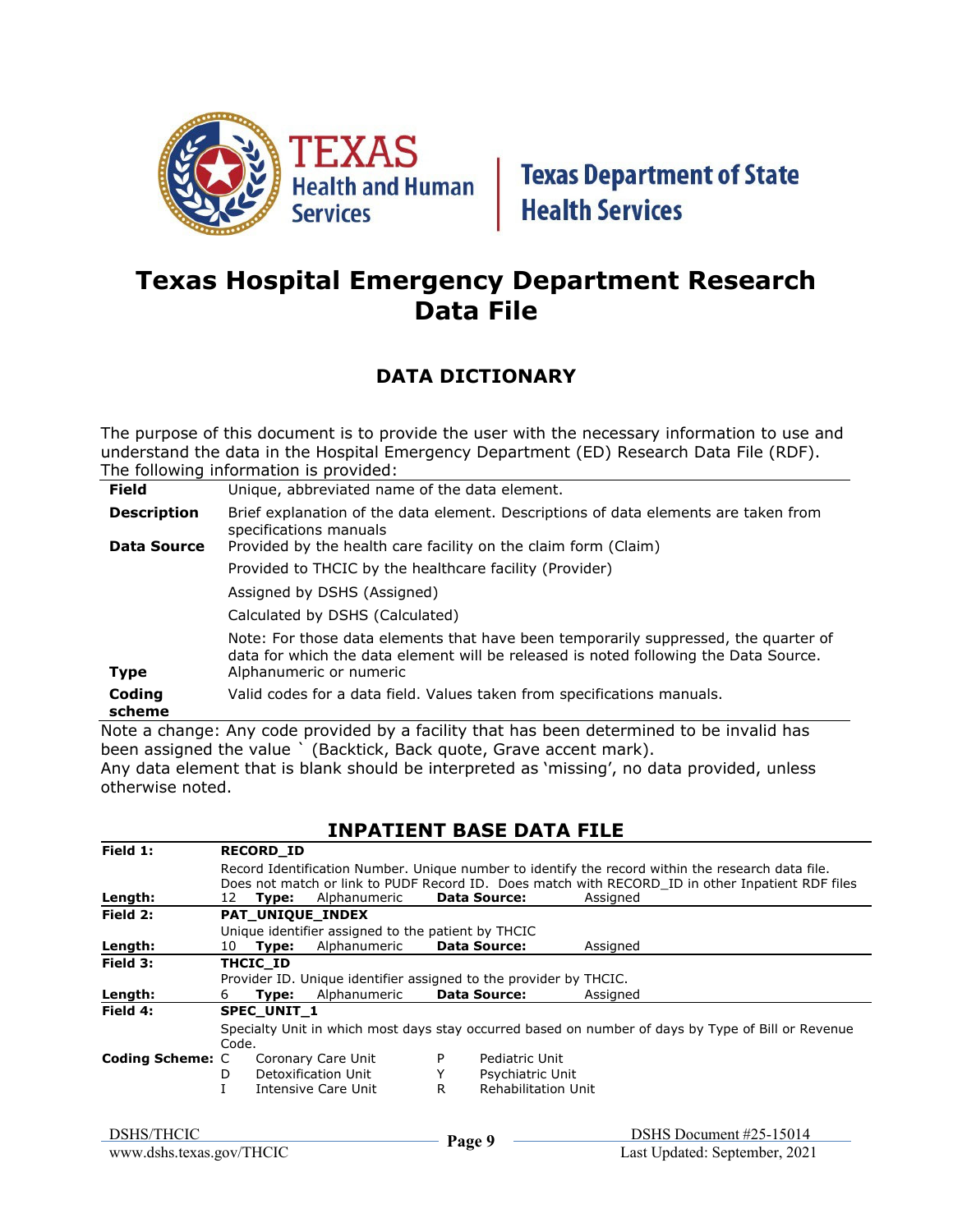|                                            | H            | Hospice Unit         |                                                                       | U                  | Sub-acute Care Unit         |                                                                                                            |  |
|--------------------------------------------|--------------|----------------------|-----------------------------------------------------------------------|--------------------|-----------------------------|------------------------------------------------------------------------------------------------------------|--|
|                                            | N            | Nursery              |                                                                       | S                  | <b>Skilled Nursing Unit</b> |                                                                                                            |  |
|                                            | B            | Obstetric Unit       |                                                                       |                    | <b>Blank</b> Acute Care     |                                                                                                            |  |
|                                            | O            | Oncology Unit        |                                                                       |                    |                             |                                                                                                            |  |
| Length:                                    | 1            | Type:                | Alphanumeric                                                          |                    | <b>Data Source:</b>         | Calculated                                                                                                 |  |
| Field 5:                                   |              | <b>SPEC UNIT 2</b>   |                                                                       |                    |                             |                                                                                                            |  |
|                                            |              | Revenue Code.        |                                                                       |                    |                             | Specialty Unit in which 2 <sup>nd</sup> most days stay occurred based on number of days by Type of Bill or |  |
| <b>Coding Scheme:</b> Same as SPEC UNIT 1. |              |                      |                                                                       |                    |                             |                                                                                                            |  |
| Length:                                    |              |                      | Type: Alphanumeric                                                    |                    | <b>Data Source:</b>         | Calculated                                                                                                 |  |
| Field 6:                                   |              | <b>SPEC UNIT 3</b>   |                                                                       |                    |                             |                                                                                                            |  |
|                                            |              |                      |                                                                       |                    |                             | Specialty Unit in which 3 <sup>rd</sup> most days stay occurred based on number of days by Type of Bill or |  |
|                                            |              | Revenue Code.        |                                                                       |                    |                             |                                                                                                            |  |
| Coding Scheme: Same as SPEC_UNIT_1.        |              |                      |                                                                       |                    |                             |                                                                                                            |  |
| Length:                                    | $\mathbf{1}$ |                      | Type: Alphanumeric                                                    |                    | Data Source:                | Calculated                                                                                                 |  |
| Field 7:                                   |              | <b>SPEC UNIT 4</b>   |                                                                       |                    |                             |                                                                                                            |  |
|                                            |              |                      |                                                                       |                    |                             | Specialty Unit in which 4 <sup>th</sup> most days stay occurred based on number of days by Type of Bill or |  |
|                                            |              | Revenue Code.        |                                                                       |                    |                             |                                                                                                            |  |
| <b>Coding Scheme:</b> Same as SPEC UNIT 1. |              |                      |                                                                       |                    |                             |                                                                                                            |  |
| Length:                                    |              | Type:                | Alphanumeric                                                          |                    | Data Source:                | Calculated                                                                                                 |  |
| Field 8:                                   |              | <b>SPEC UNIT 5</b>   |                                                                       |                    |                             |                                                                                                            |  |
|                                            |              |                      |                                                                       |                    |                             | Specialty Unit in which 5 <sup>th</sup> most days stay occurred based on number of days by Type of Bill or |  |
|                                            |              | Revenue Code.        |                                                                       |                    |                             |                                                                                                            |  |
| <b>Coding Scheme:</b> Same as SPEC UNIT 1. |              |                      |                                                                       |                    |                             |                                                                                                            |  |
| Length:                                    | $\mathbf{1}$ |                      | <b>Type:</b> Alphanumeric<br><b>ENCOUNTER INDICATOR</b>               |                    | <b>Data Source:</b>         | Calculated                                                                                                 |  |
| Field 9:                                   |              |                      |                                                                       |                    |                             | Indicates the number of claims used to create the encounter. Some non-acute care patients may              |  |
|                                            |              |                      |                                                                       |                    |                             | have more than one claim that is consolidated for the record, such as patients in rehabilitation           |  |
|                                            |              |                      | hospitals, long term care hospitals, or psychiatric hospitals.        |                    |                             |                                                                                                            |  |
| Length:                                    | 2            | Type:                | Alphanumeric                                                          |                    | <b>Data Source:</b>         | Calculated                                                                                                 |  |
| <b>Field 10:</b>                           |              | <b>SEX CODE</b>      |                                                                       |                    |                             |                                                                                                            |  |
|                                            |              |                      |                                                                       |                    |                             | Gender of the patient as recorded at date of admission or start of care.                                   |  |
| Coding Scheme: M Male                      |              |                      |                                                                       |                    |                             |                                                                                                            |  |
|                                            | F.           | Female               |                                                                       |                    |                             |                                                                                                            |  |
|                                            | U            | Unknown              |                                                                       |                    |                             |                                                                                                            |  |
| Length:                                    | 1            | Type:                | Alphanumeric                                                          |                    | <b>Data Source:</b>         | Claim                                                                                                      |  |
| Field 11:                                  |              | <b>BIRTH_DATE</b>    |                                                                       |                    |                             |                                                                                                            |  |
|                                            |              |                      |                                                                       |                    |                             | Birth date of the patient as recorded at date of admission or start of care.                               |  |
| Length:                                    | 8            | Type:                | Alphanumeric                                                          |                    | <b>Data Source:</b>         |                                                                                                            |  |
| Field 12:                                  |              | PAT_AGE_GROUP        |                                                                       |                    |                             | Claim                                                                                                      |  |
| <b>Coding Scheme: 00</b>                   |              |                      |                                                                       |                    |                             |                                                                                                            |  |
|                                            |              |                      | Code indicating age of patient in days or years on date of discharge. |                    |                             |                                                                                                            |  |
|                                            |              | $1-28$ days          | 10                                                                    | 35-39              | 20                          | 85-89                                                                                                      |  |
|                                            | 01           | 29-365 days          | 11                                                                    | $40 - 44$          | 21                          | $90+$                                                                                                      |  |
|                                            | 02           | 1-4 years            | 12                                                                    | 45-49              |                             | HIV and drug/alcohol use patients:                                                                         |  |
|                                            | 03<br>04     | $5 - 9$<br>$10 - 14$ | 13<br>14                                                              | $50 - 54$<br>55-59 | 22<br>23                    | $0 - 17$<br>18-44                                                                                          |  |
|                                            | 05           | $15 - 17$            | 15                                                                    | 60-64              | 24                          | 45-64                                                                                                      |  |
|                                            | 06           | 18-19                | 16                                                                    | 65-69              | 25                          | 65-74                                                                                                      |  |
|                                            | 07           | $20 - 24$            | 17                                                                    | 70-74              | 26                          | $75+$                                                                                                      |  |
|                                            | 08           | $25 - 29$            | 18                                                                    | 75-79              |                             | Invalid                                                                                                    |  |
|                                            | 09           | $30 - 34$            | 19                                                                    | 80-84              |                             |                                                                                                            |  |
|                                            | 2            | Type:                | Alphanumeric                                                          |                    | <b>Data Source:</b>         | Assigned                                                                                                   |  |
|                                            |              | PAT_AGE_YEARS        |                                                                       |                    |                             |                                                                                                            |  |
|                                            |              |                      | Age of patient in years on date of discharge.                         |                    |                             |                                                                                                            |  |
| Length:                                    | 3.           | Type:                | Alphanumeric                                                          |                    | <b>Data Source:</b>         | Claim                                                                                                      |  |
| Length:<br>Field 13:<br>Field 14:          |              | PAT_AGE_DAYS         |                                                                       |                    |                             |                                                                                                            |  |
|                                            |              |                      | Age of patient in days on date of discharge.                          |                    |                             |                                                                                                            |  |
| Length:                                    | 5.           | Type:                | Alphanumeric                                                          |                    | <b>Data Source:</b>         | Claim                                                                                                      |  |
| <b>Field 15:</b>                           | <b>RACE</b>  |                      |                                                                       |                    |                             |                                                                                                            |  |
|                                            |              |                      | Code indicating the patient's race.                                   |                    |                             |                                                                                                            |  |
| <b>Coding Scheme: 1</b>                    |              |                      | American Indian/Eskimo/Aleut                                          |                    |                             |                                                                                                            |  |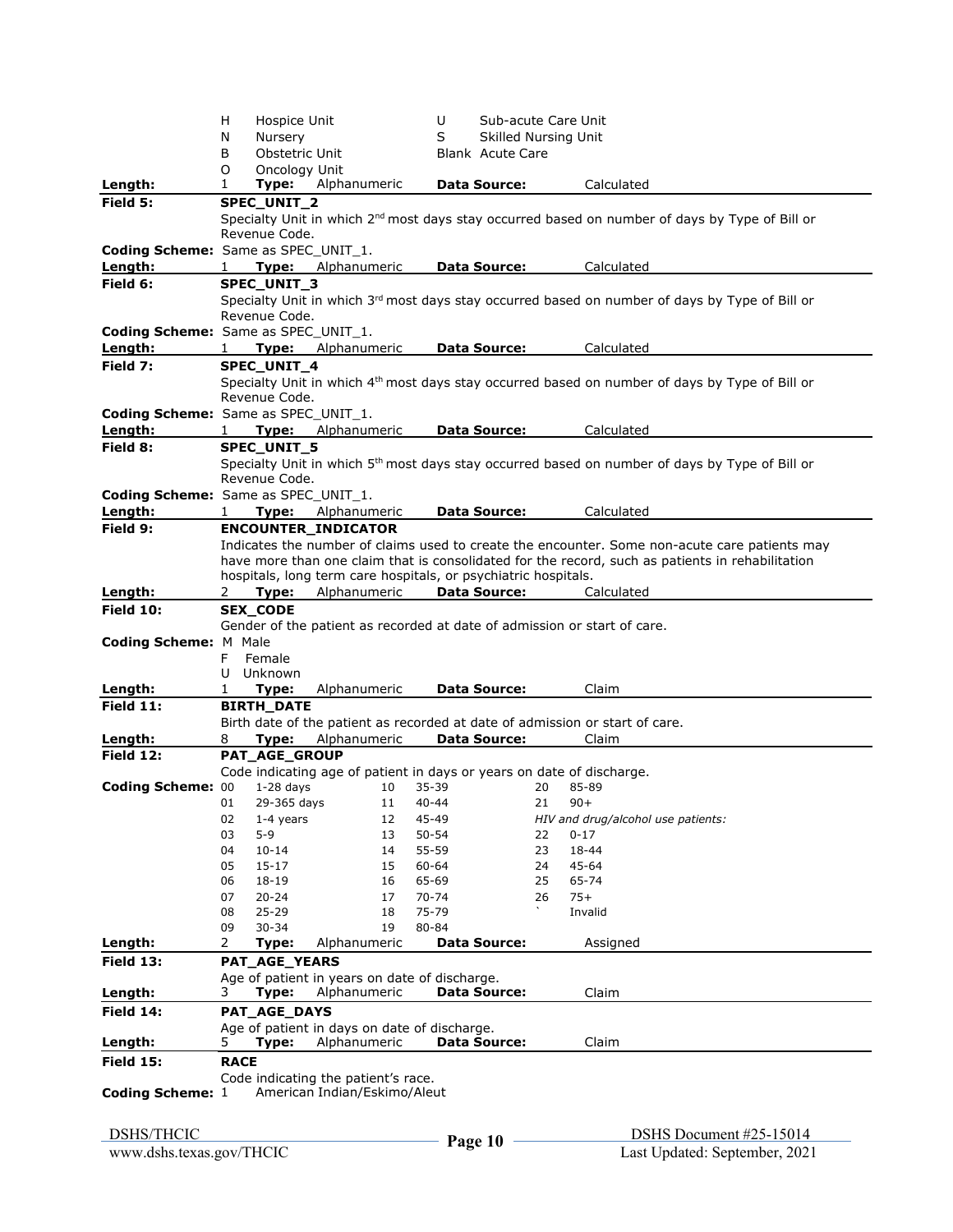|                         | 2  |                        | Asian or Pacific Islander                         |                                                      |                                                                                                  |
|-------------------------|----|------------------------|---------------------------------------------------|------------------------------------------------------|--------------------------------------------------------------------------------------------------|
|                         | 3  | <b>Black</b>           |                                                   |                                                      |                                                                                                  |
|                         | 4  | White                  |                                                   |                                                      |                                                                                                  |
|                         | 5  | Other                  |                                                   |                                                      |                                                                                                  |
| Length:                 |    | Type:                  | Alphanumeric                                      | <b>Data Source:</b>                                  | Claim                                                                                            |
| Field 16:               |    | <b>ETHNICITY</b>       |                                                   |                                                      |                                                                                                  |
|                         |    |                        |                                                   | Code indicating the Hispanic origin of the patient.  |                                                                                                  |
| <b>Coding Scheme: 1</b> |    | Hispanic Origin        |                                                   |                                                      |                                                                                                  |
|                         | 2  |                        | Not of Hispanic Origin                            |                                                      |                                                                                                  |
| Length:                 | 1  | Type:                  | Alphanumeric                                      | <b>Data Source:</b>                                  | Claim                                                                                            |
| Field 17:               |    |                        | PAT_ADDR_CENSUS_BLOCK_GROUP                       |                                                      |                                                                                                  |
|                         |    |                        | Census block group of patient street address.     |                                                      |                                                                                                  |
|                         |    |                        |                                                   |                                                      | Note: LCODE (Location code) which quantifies the level of accuracy of the geocoding process will |
|                         |    |                        |                                                   |                                                      | be provided along with Pat_Addr_Census_Block_Group (See page 54 for details).                    |
|                         |    |                        |                                                   |                                                      |                                                                                                  |
| Length:                 | 14 | Type:                  | Alphanumeric                                      | <b>Data Source:</b>                                  | Calculated                                                                                       |
| Field 18:               |    |                        | PAT ADDR CENSUS BLOCK                             |                                                      |                                                                                                  |
|                         |    |                        | Census block of patient street address.           |                                                      |                                                                                                  |
|                         |    |                        |                                                   |                                                      | Note: LCODE (Location code) which quantifies the level of accuracy of the geocoding process will |
|                         |    |                        |                                                   |                                                      | be provided along with Pat Addr Census Block Group (See page 54 for details).                    |
| Length:                 | 5. | Type:                  | Alphanumeric                                      | <b>Data Source:</b>                                  | Calculated                                                                                       |
| Field 19:               |    | PAT CITY               |                                                   |                                                      |                                                                                                  |
|                         |    |                        | Patient address city as provided by the patient.  |                                                      |                                                                                                  |
| Length:                 | 30 | Type:                  | Alphanumeric                                      | Data Source:                                         | Provider                                                                                         |
| <b>Field 20:</b>        |    | PAT_STATE              |                                                   |                                                      |                                                                                                  |
|                         |    |                        | Patient address state as provided by the patient. |                                                      |                                                                                                  |
| Length:                 | 2  | Type:                  | Alphanumeric                                      | <b>Data Source:</b>                                  | Provider                                                                                         |
| Field 21:               |    | PAT ZIP                |                                                   |                                                      |                                                                                                  |
|                         |    |                        |                                                   | Patient address ZIP code as provided by the patient. |                                                                                                  |
| Length:                 | 9. | Type:                  | Alphanumeric                                      | <b>Data Source:</b>                                  | Provider                                                                                         |
| Field 22:               |    | <b>PAT COUNTRY</b>     |                                                   |                                                      |                                                                                                  |
|                         |    |                        |                                                   |                                                      | Country of patient's residential address. List maintained by the International Organization for  |
|                         |    | Standardization (ISO). |                                                   |                                                      |                                                                                                  |
|                         |    |                        | Coding scheme: See www.ISO.org for complete list. |                                                      |                                                                                                  |
| Length:                 | 2  | Type:                  | Alphanumeric                                      | <b>Data Source:</b>                                  | Provider                                                                                         |
|                         |    | <b>PAT COUNTY</b>      |                                                   |                                                      |                                                                                                  |
|                         |    |                        |                                                   |                                                      |                                                                                                  |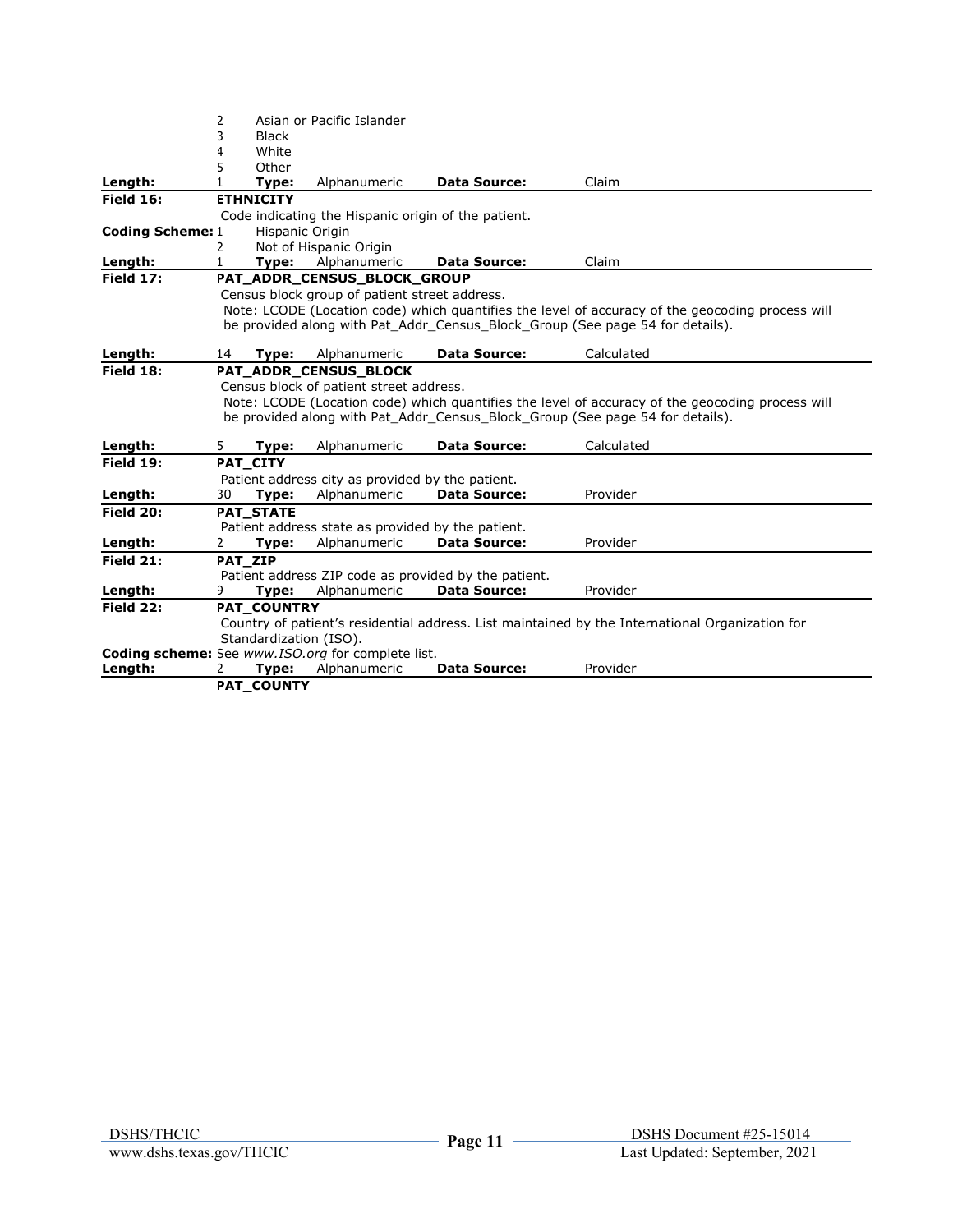#### **Field 23:**

FIPS code of patient's county.

#### **Coding scheme:**

| 001 | Anderson              | 053 | <b>Burnet</b> | 105 | Crockett   | 157 | Fort Bend |
|-----|-----------------------|-----|---------------|-----|------------|-----|-----------|
| 003 | Andrews               | 055 | Caldwell      | 107 | Crosby     | 159 | Franklin  |
| 005 | Angelina              | 057 | Calhoun       | 109 | Culberson  | 161 | Freestone |
| 007 | Aransas               | 059 | Callahan      | 111 | Dallam     | 163 | Frio      |
| 009 | Arche<br>$\mathsf{r}$ | 061 | Cameron       | 113 | Dallas     | 165 | Gaines    |
| 011 | Armstrong             | 063 | Camp          | 115 | Dawson     | 167 | Galveston |
| 013 | Atascosa              | 065 | Carson        | 117 | Deaf Smith | 169 | Garza     |
| 015 | Austin                | 067 | Cass          | 119 | Delta      | 171 | Gillespie |
| 017 | Bailey                | 069 | Castro        | 121 | Denton     | 173 | Glasscock |
| 019 | Bandera               | 071 | Chambers      | 123 | Dewitt     | 175 | Goliad    |
| 021 | Bastro                | 073 | Cherokee      | 125 | Dickens    | 177 | Gonzales  |
|     | р                     |     |               |     |            |     |           |
| 023 | Baylo<br>r            | 075 | Childress     | 127 | Dimmit     | 179 | Gray      |
| 025 | Bee                   | 077 | Clay          | 129 | Donley     | 181 | Grayson   |
| 027 | Bell                  | 079 | Cochran       | 131 | Duval      | 183 | Gregg     |
| 029 | Bexar                 | 081 | Coke          | 133 | Eastland   | 185 | Grimes    |
| 031 | Blanc                 | 083 | Coleman       | 135 | Ector      | 187 | Guadalupe |
|     | o                     |     |               |     |            |     |           |
| 033 | Borde<br>n            | 085 | Collin        | 137 | Edwards    | 189 | Hale      |
| 035 | Bosqu                 | 087 | Collingsworth | 139 | Ellis      | 191 | Hall      |
|     | e                     |     |               |     |            |     |           |
| 037 | <b>Bowie</b>          | 089 | Colorado      | 141 | El Paso    | 193 | Hamilton  |
| 039 | <b>Brazoria</b>       | 091 | Comal         | 143 | Erath      | 195 | Hansford  |
| 041 | <b>Brazo</b>          | 093 | Comanche      | 145 | Falls      | 197 | Hardeman  |
|     | s                     |     |               |     |            |     |           |
| 043 | <b>Brewster</b>       | 095 | Concho        | 147 | Fannin     | 199 | Hardin    |
| 045 | <b>Brisco</b><br>e    | 097 | Cooke         | 149 | Fayette    | 201 | Harris    |
| 047 | <b>Brook</b>          | 099 | Coryell       | 151 | Fisher     | 203 | Harrison  |
|     | s                     |     |               |     |            |     |           |
| 049 | <b>Brow</b>           | 101 | Cottle        | 153 | Floyd      | 205 | Hartley   |
| 051 | n<br>Burleson         | 103 | Crane         | 155 | Foard      | 207 | Haskell   |
|     |                       |     |               |     |            |     |           |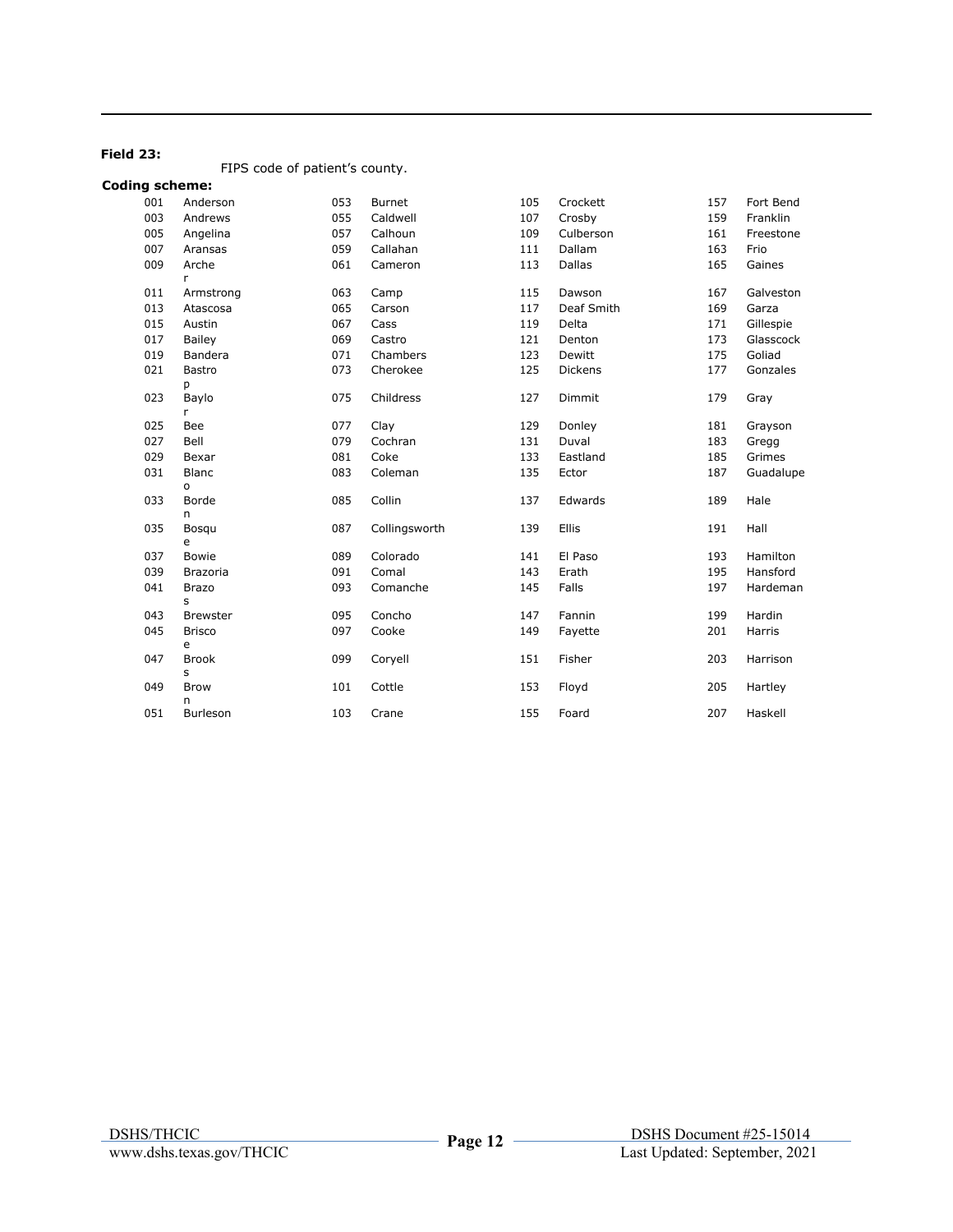| 209       | Hays       | 285                                           | Lavaca        | 361                                                                                                        | Orange        | 437                                 | Swisher                                                                                                        |
|-----------|------------|-----------------------------------------------|---------------|------------------------------------------------------------------------------------------------------------|---------------|-------------------------------------|----------------------------------------------------------------------------------------------------------------|
| 211       | Hemphill   | 287                                           | Lee           | 363                                                                                                        | Palo Pinto    | 439                                 | Tarrant                                                                                                        |
| 213       | Henderson  | 289                                           | Leon          | 365                                                                                                        | Panola        | 441                                 | Taylor                                                                                                         |
| 215       | Hidalgo    | 291                                           | Liberty       | 367                                                                                                        | Parker        | 443                                 | Terrell                                                                                                        |
| 217       | Hill       | 293                                           | Limestone     | 369                                                                                                        | Parmer        | 445                                 | Terry                                                                                                          |
| 219       | Hockley    | 295                                           | Lipscomb      | 371                                                                                                        | Pecos         | 447                                 | Throckmorton                                                                                                   |
| 221       | Hood       | 297                                           | Live Oak      | 373                                                                                                        | Polk          | 449                                 | <b>Titus</b>                                                                                                   |
| 223       | Hopkins    | 299                                           | Llano         | 375                                                                                                        | Potter        | 451                                 | Tom Green                                                                                                      |
| 225       | Houston    | 301                                           | Loving        | 377                                                                                                        | Presidio      | 453                                 | Travis                                                                                                         |
| 227       | Howard     | 303                                           | Lubbock       | 379                                                                                                        | Rains         | 455                                 | Trinity                                                                                                        |
|           |            |                                               |               |                                                                                                            |               |                                     |                                                                                                                |
| 229       | Hudspeth   | 305                                           | Lynn          | 381                                                                                                        | Randall       | 457                                 | Tyler                                                                                                          |
| 231       | Hunt       | 307                                           | McCulloch     | 383                                                                                                        | Reagan        | 459                                 | Upshur                                                                                                         |
| 233       | Hutchinson | 309                                           | McLennan      | 385                                                                                                        | Real          | 461                                 | Upton                                                                                                          |
| 235       | Irion      | 311                                           | McMullen      | 387                                                                                                        | Red River     | 463                                 | Uvalde                                                                                                         |
| 237       | Jack       | 313                                           | Madison       | 389                                                                                                        | Reeves        | 465                                 | Val Verde                                                                                                      |
| 239       | Jackson    | 315                                           | Marion        | 391                                                                                                        | Refugio       | 467                                 | Van Zandt                                                                                                      |
| 241       | Jasper     | 317                                           | Martin        | 393                                                                                                        | Roberts       | 469                                 | Victoria                                                                                                       |
| 243       | Jeff Davis | 319                                           | Mason         | 395                                                                                                        | Robertson     | 471                                 | Walker                                                                                                         |
| 245       | Jefferson  | 321                                           | Matagorda     | 397                                                                                                        | Rockwall      | 473                                 | Waller                                                                                                         |
| 247       | Jim Hogg   | 323                                           | Maverick      | 399                                                                                                        | Runnels       | 475                                 | Ward                                                                                                           |
| 249       | Jim Wells  | 325                                           | Medina        | 401                                                                                                        | Rusk          | 477                                 | Washington                                                                                                     |
| 251       | Johnson    | 327                                           | Menard        | 403                                                                                                        | Sabine        | 479                                 | Webb                                                                                                           |
| 253       | Jones      | 329                                           | Midland       | 405                                                                                                        | San Augustine | 481                                 | Wharton                                                                                                        |
| 255       | Karnes     | 331                                           | Milam         | 407                                                                                                        | San Jacinto   | 483                                 | Wheeler                                                                                                        |
| 257       | Kaufman    | 333                                           | Mills         | 409                                                                                                        | San Patricio  | 485                                 | Wichita                                                                                                        |
| 259       | Kendall    | 335                                           | Mitchell      | 411                                                                                                        | San Saba      | 487                                 | Wilbarger                                                                                                      |
| 261       | Kenedy     | 337                                           | Montaque      | 413                                                                                                        | Schleicher    | 489                                 | Willacy                                                                                                        |
| 263       | Kent       | 339                                           | Montgomery    | 415                                                                                                        | Scurry        | 491                                 | Williamson                                                                                                     |
|           |            |                                               | Moore         |                                                                                                            | Shackelford   |                                     |                                                                                                                |
| 265       | Kerr       | 341                                           |               | 417                                                                                                        |               | 493                                 | Wilson                                                                                                         |
| 267       | Kimble     | 343                                           | Morris        | 419                                                                                                        | Shelby        | 495                                 | Winkler                                                                                                        |
| 269       | King       | 345                                           | Motley        | 421                                                                                                        | Sherman       | 497                                 | Wise                                                                                                           |
| 271       | Kinney     | 347                                           | Nacogdoches   | 423                                                                                                        | Smith         | 499                                 | Wood                                                                                                           |
| 273       | Kleberg    | 349                                           | Navarro       | 425                                                                                                        | Somervell     | 501                                 | Yoakum                                                                                                         |
| 275       | Knox       | 351                                           | Newton        | 427                                                                                                        | <b>Starr</b>  | 503                                 | Young                                                                                                          |
| 283       | La Salle   | 353                                           | Nolan         | 429                                                                                                        | Stephens      | 505                                 | Zapata                                                                                                         |
| 277       | Lamar      | 355                                           | <b>Nueces</b> | 431                                                                                                        | Sterling      | 507                                 | Zavala                                                                                                         |
| 279       | Lamb       | 357                                           | Ochiltree     | 433                                                                                                        | Stonewall     |                                     |                                                                                                                |
| 281       | Lampasas   | 359                                           | Oldham        | 435                                                                                                        | Sutton        |                                     | Invalid                                                                                                        |
|           |            |                                               |               |                                                                                                            |               |                                     |                                                                                                                |
| Length:   | 3          | Type:                                         | Alphanumeric  | <b>Data Source:</b>                                                                                        |               | Assigned, based on patient ZIP code |                                                                                                                |
| Field 24: |            | PUBLIC_HEALTH_REGION                          |               |                                                                                                            |               |                                     |                                                                                                                |
|           |            | Public Health Region of patient's address.    |               |                                                                                                            |               |                                     |                                                                                                                |
|           | 1          |                                               |               | Armstrong, Bailey, Briscoe, Carson, Castro, Childress, Cochran, Collingsworth, Crosby, Dallam, Deaf Smith, |               |                                     | Dickens, Donley, Floyd, Garza, Gray, Hale, Hall, Hansford, Hartley, Hemphill, Hockley, Hutchinson, King, Lamb, |
|           |            |                                               |               | Lipscomb, Lubbock, Lynn, Moore, Motley, Ochiltree, Oldham, Parmer, Potter, Randall, Roberts, Sherman,      |               |                                     |                                                                                                                |
|           |            | Swisher, Terry, Wheeler, Yoakum counties      |               |                                                                                                            |               |                                     |                                                                                                                |
|           | 2          |                                               |               | Archer, Baylor, Brown, Callahan, Clay, Coleman, Comanche, Cottle, Eastland, Fisher, Foard, Hardeman,       |               |                                     |                                                                                                                |
|           |            |                                               |               | Haskell, Jack, Jones, Kent, Knox, Mitchell, Montague, Nolan, Runnels, Scurry, Shackleford, Stephens,       |               |                                     |                                                                                                                |
|           |            |                                               |               | Stonewall, Taylor, Throckmorton, Wichita, Wilbarger, Young counties                                        |               |                                     |                                                                                                                |
|           | 3          |                                               |               | Collin, Cooke, Dallas, Denton, Ellis, Erath, Fannin, Grayson, Hood, Hunt, Johnson, Kaufman, Navarro, Palo  |               |                                     |                                                                                                                |
|           |            |                                               |               | Pinto, Parker, Rockwall, Somervell, Tarrant, Wise counties                                                 |               |                                     |                                                                                                                |
|           | 4          |                                               |               | Anderson, Bowie, Camp, Cass, Cherokee, Delta, Franklin, Gregg, Harrison, Henderson, Hopkins, Lamar,        |               |                                     |                                                                                                                |
|           |            |                                               |               | Marion, Morris, Panola, Rains, Red River, Rusk, Smith, Titus, Upshur, Van Zandt, Wood counties             |               |                                     |                                                                                                                |
|           | 5          |                                               |               |                                                                                                            |               |                                     | Angelina, Hardin, Houston, Jasper, Jefferson, Nacogdoches, Newton, Orange, Polk, Sabine, San Augustine, San    |
|           |            | Jacinto, Shelby, Trinity, Tyler counties      |               |                                                                                                            |               |                                     |                                                                                                                |
|           | 6          | Waller, Wharton counties                      |               |                                                                                                            |               |                                     | Austin, Brazoria, Chambers, Colorado, Fort Bend, Galveston, Harris, Liberty, Matagorda, Montgomery, Walker,    |
|           | 7          |                                               |               |                                                                                                            |               |                                     | Bastrop, Bell, Blanco, Bosque, Brazos, Burleson, Burnet, Caldwell, Coryell, Falls, Fayette, Freestone, Grimes, |
|           |            |                                               |               |                                                                                                            |               |                                     | Hamilton, Hays, Hill, Lampasas, Lee, Leon, Limestone, Llano, McLennan, Madison, Milam, Mills, Robertson, San   |
|           |            | Saba, Travis, Washington, Williamson counties |               |                                                                                                            |               |                                     |                                                                                                                |
|           | 8          |                                               |               | Atascosa, Bandera, Bexar, Calhoun, Comal, DeWitt, Dimmit, Edwards, Frio, Gillespie, Goliad, Gonzales,      |               |                                     |                                                                                                                |
|           |            |                                               |               | Guadalupe, Jackson, Karnes, Kendall, Kerr, Kinney, La Salle, Lavaca, Maverick, Medina, Real, Uvalde, Val   |               |                                     |                                                                                                                |
|           |            | Verde, Victoria, Wilson, Zavala counties      |               |                                                                                                            |               |                                     |                                                                                                                |
|           |            |                                               |               |                                                                                                            |               |                                     |                                                                                                                |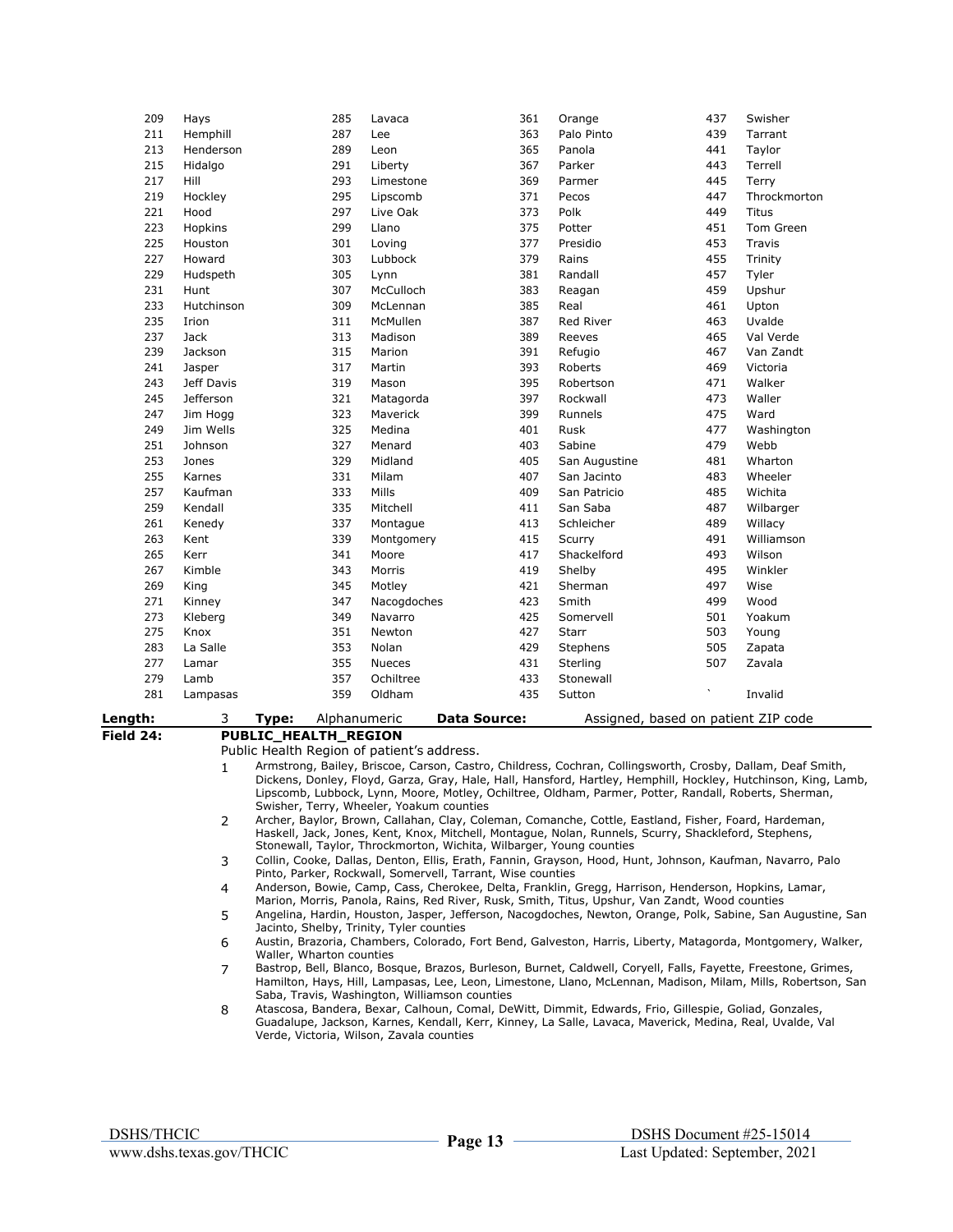|                                                 | 9                                                                                                                                                            |                                                                       |                                                                                  |                     |              | Andrews, Borden, Coke, Concho, Crane, Crockett, Dawson, Ector, Gaines, Glasscock, Howard, Irion, Kimble, |  |  |  |  |
|-------------------------------------------------|--------------------------------------------------------------------------------------------------------------------------------------------------------------|-----------------------------------------------------------------------|----------------------------------------------------------------------------------|---------------------|--------------|----------------------------------------------------------------------------------------------------------|--|--|--|--|
|                                                 | Loving, McCulloch, Martin, Mason, Menard, Midland, Pecos, Reagan, Reeves, Schleicher, Sterling, Sutton,<br>Terrell, Tom Green, Upton, Ward, Winkler counties |                                                                       |                                                                                  |                     |              |                                                                                                          |  |  |  |  |
|                                                 | 10                                                                                                                                                           | Brewster, Culberson, El Paso, Hudspeth, Jeff Davis, Presidio counties |                                                                                  |                     |              |                                                                                                          |  |  |  |  |
|                                                 | 11                                                                                                                                                           |                                                                       |                                                                                  |                     |              | Aransas, Bee, Brooks, Cameron, Duval, Hidalgo, Jim Hogg, Jim Wells, Kenedy, Kleberg, Live Oak, McMullen, |  |  |  |  |
|                                                 |                                                                                                                                                              |                                                                       | Nueces, Refugio, San Patricio, Starr, Webb, Willacy, Zapata counties             |                     |              |                                                                                                          |  |  |  |  |
| Length:                                         | 2                                                                                                                                                            | Type:                                                                 | Alphanumeric                                                                     | <b>Data Source:</b> |              | Assigned                                                                                                 |  |  |  |  |
| <b>Field 25:</b>                                |                                                                                                                                                              |                                                                       | TYPE_OF_ADMISSION                                                                |                     |              |                                                                                                          |  |  |  |  |
|                                                 |                                                                                                                                                              |                                                                       | Code indicating the type of admission                                            |                     |              |                                                                                                          |  |  |  |  |
| <b>Coding Scheme: 1</b>                         |                                                                                                                                                              | Emergency                                                             |                                                                                  |                     |              |                                                                                                          |  |  |  |  |
|                                                 | 2                                                                                                                                                            | Urgent                                                                |                                                                                  |                     |              |                                                                                                          |  |  |  |  |
|                                                 | 3                                                                                                                                                            | Elective                                                              |                                                                                  |                     |              |                                                                                                          |  |  |  |  |
|                                                 | 4                                                                                                                                                            | Newborn                                                               |                                                                                  |                     |              |                                                                                                          |  |  |  |  |
|                                                 | 5                                                                                                                                                            | Trauma Center                                                         |                                                                                  |                     |              |                                                                                                          |  |  |  |  |
|                                                 | 9                                                                                                                                                            |                                                                       | Information not available                                                        |                     |              |                                                                                                          |  |  |  |  |
| Length:                                         | 1                                                                                                                                                            | Type:                                                                 | Alphanumeric                                                                     | <b>Data Source:</b> |              | Claim                                                                                                    |  |  |  |  |
| Field 26:                                       |                                                                                                                                                              |                                                                       | SOURCE_OF_ADMISSION                                                              |                     |              |                                                                                                          |  |  |  |  |
|                                                 |                                                                                                                                                              |                                                                       | Code indicating source of the admission.                                         |                     |              |                                                                                                          |  |  |  |  |
| Coding Scheme: 1                                |                                                                                                                                                              | 2010)                                                                 | Non-Healthcare Facility Point of Origin (Beginning July 1,                       |                     |              |                                                                                                          |  |  |  |  |
|                                                 | 2                                                                                                                                                            |                                                                       | Clinic or Physician's Office                                                     |                     |              |                                                                                                          |  |  |  |  |
|                                                 | 4                                                                                                                                                            |                                                                       | Transfer from a hospital                                                         |                     |              |                                                                                                          |  |  |  |  |
|                                                 |                                                                                                                                                              |                                                                       | Transfer from a skilled nursing facility, intermediate care                      |                     |              |                                                                                                          |  |  |  |  |
|                                                 | 5                                                                                                                                                            |                                                                       | facility or assisted living facility                                             |                     |              |                                                                                                          |  |  |  |  |
|                                                 | 6                                                                                                                                                            |                                                                       | Transfer from another health care facility                                       |                     |              |                                                                                                          |  |  |  |  |
|                                                 | 8                                                                                                                                                            |                                                                       | Court/Law Enforcement                                                            |                     |              |                                                                                                          |  |  |  |  |
|                                                 | 9                                                                                                                                                            |                                                                       | Information not available                                                        |                     |              |                                                                                                          |  |  |  |  |
|                                                 |                                                                                                                                                              |                                                                       | Transfer from One Distinct Unit of the Hospital to another                       |                     |              |                                                                                                          |  |  |  |  |
|                                                 | D                                                                                                                                                            |                                                                       | Distinct Unit of the Same Hospital Resulting in a Separate<br>Claim to the Payer |                     |              |                                                                                                          |  |  |  |  |
|                                                 | E                                                                                                                                                            |                                                                       | Transfer from Ambulatory Surgery Center                                          |                     |              |                                                                                                          |  |  |  |  |
|                                                 | F                                                                                                                                                            | Transfer from a Hospice Facility                                      |                                                                                  |                     |              |                                                                                                          |  |  |  |  |
|                                                 |                                                                                                                                                              |                                                                       | If Type of Admission=4 (Newborn)                                                 |                     |              |                                                                                                          |  |  |  |  |
|                                                 | 5                                                                                                                                                            |                                                                       | Born inside this hospital                                                        |                     |              |                                                                                                          |  |  |  |  |
|                                                 | 6                                                                                                                                                            |                                                                       | Born outside this hospital                                                       |                     |              |                                                                                                          |  |  |  |  |
| Length:                                         | 1                                                                                                                                                            | Type:                                                                 | Alphanumeric                                                                     | <b>Data Source:</b> |              | Claim                                                                                                    |  |  |  |  |
| <b>Field 27:</b>                                |                                                                                                                                                              |                                                                       | <b>FIRST_PAYMENT_SRC</b>                                                         |                     |              |                                                                                                          |  |  |  |  |
|                                                 |                                                                                                                                                              |                                                                       | Code indicating the expected primary source of payment.                          |                     |              |                                                                                                          |  |  |  |  |
| Coding Scheme: 09                               |                                                                                                                                                              |                                                                       | Self-pay (Removed from 5010 format, use "ZZ"                                     |                     | <b>HM</b>    | Health Maintenance Organization                                                                          |  |  |  |  |
|                                                 | 10                                                                                                                                                           |                                                                       | beginning 2Q2012 data)<br><b>Central Certification</b>                           |                     | LI           |                                                                                                          |  |  |  |  |
|                                                 | 11                                                                                                                                                           |                                                                       | Other Non-federal Programs                                                       |                     | LМ           | Liability<br>Liability Medical                                                                           |  |  |  |  |
|                                                 | 12                                                                                                                                                           |                                                                       | Preferred Provider Organization (PPO)                                            |                     | МA           | Medicare Part A                                                                                          |  |  |  |  |
|                                                 | 13                                                                                                                                                           |                                                                       | Point of Service (POS)                                                           |                     | MВ           | Medicare Part B                                                                                          |  |  |  |  |
|                                                 | 14                                                                                                                                                           |                                                                       | Exclusive Provider Organization (EPO)                                            |                     | МC           | Medicaid                                                                                                 |  |  |  |  |
|                                                 | 15                                                                                                                                                           |                                                                       | Indemnity Insurance                                                              |                     | TV           | Title V                                                                                                  |  |  |  |  |
|                                                 |                                                                                                                                                              |                                                                       | Health Maintenance Organization (HMO) Medicare                                   |                     |              |                                                                                                          |  |  |  |  |
|                                                 | 16                                                                                                                                                           | Risk                                                                  |                                                                                  |                     | OF           | Other Federal Program                                                                                    |  |  |  |  |
|                                                 | ΑМ                                                                                                                                                           |                                                                       | Automobile Medical                                                               |                     | VA           | Veteran Administration Plan                                                                              |  |  |  |  |
|                                                 | BL                                                                                                                                                           |                                                                       | Blue Cross/Blue Shield                                                           |                     | WC           | Workers Compensation Health Claim                                                                        |  |  |  |  |
|                                                 | CH                                                                                                                                                           | <b>CHAMPUS</b>                                                        |                                                                                  |                     | ZZ           | Charity, Indigent or Unknown                                                                             |  |  |  |  |
|                                                 | CI                                                                                                                                                           |                                                                       | Commercial Insurance                                                             |                     | $\mathbf{v}$ | Codes 09 and ZZ, combined for 2004 & 2005                                                                |  |  |  |  |
|                                                 | DS                                                                                                                                                           |                                                                       | Disability Insurance                                                             |                     |              | Invalid                                                                                                  |  |  |  |  |
| Length:                                         | 2                                                                                                                                                            | Type:                                                                 | Alphanumeric                                                                     | <b>Data Source:</b> |              | Claim                                                                                                    |  |  |  |  |
| Field 28:                                       |                                                                                                                                                              | <b>FIRST PAYER ID</b>                                                 |                                                                                  |                     |              |                                                                                                          |  |  |  |  |
|                                                 |                                                                                                                                                              |                                                                       | National Plan Identifier (when implemented by federal government).               |                     |              |                                                                                                          |  |  |  |  |
| Length:                                         | 10                                                                                                                                                           | Type:                                                                 | Alphanumeric                                                                     | <b>Data Source:</b> |              | Claim                                                                                                    |  |  |  |  |
| Field 29:                                       |                                                                                                                                                              |                                                                       | <b>FIRST_PAYER_NAME</b>                                                          |                     |              |                                                                                                          |  |  |  |  |
|                                                 |                                                                                                                                                              |                                                                       | Name of primary source of payment.                                               |                     |              |                                                                                                          |  |  |  |  |
| Length:                                         | 35                                                                                                                                                           | Type:                                                                 | Alphanumeric                                                                     | Data Source:        |              | Claim                                                                                                    |  |  |  |  |
| Field 30:                                       |                                                                                                                                                              |                                                                       | SECONDARY_PAYMENT_SRC                                                            |                     |              |                                                                                                          |  |  |  |  |
|                                                 |                                                                                                                                                              |                                                                       | Code indicating the expected secondary source of payment.                        |                     |              |                                                                                                          |  |  |  |  |
| <b>Coding Scheme:</b> Same as FIRST PAYMENT SRC |                                                                                                                                                              |                                                                       |                                                                                  |                     |              |                                                                                                          |  |  |  |  |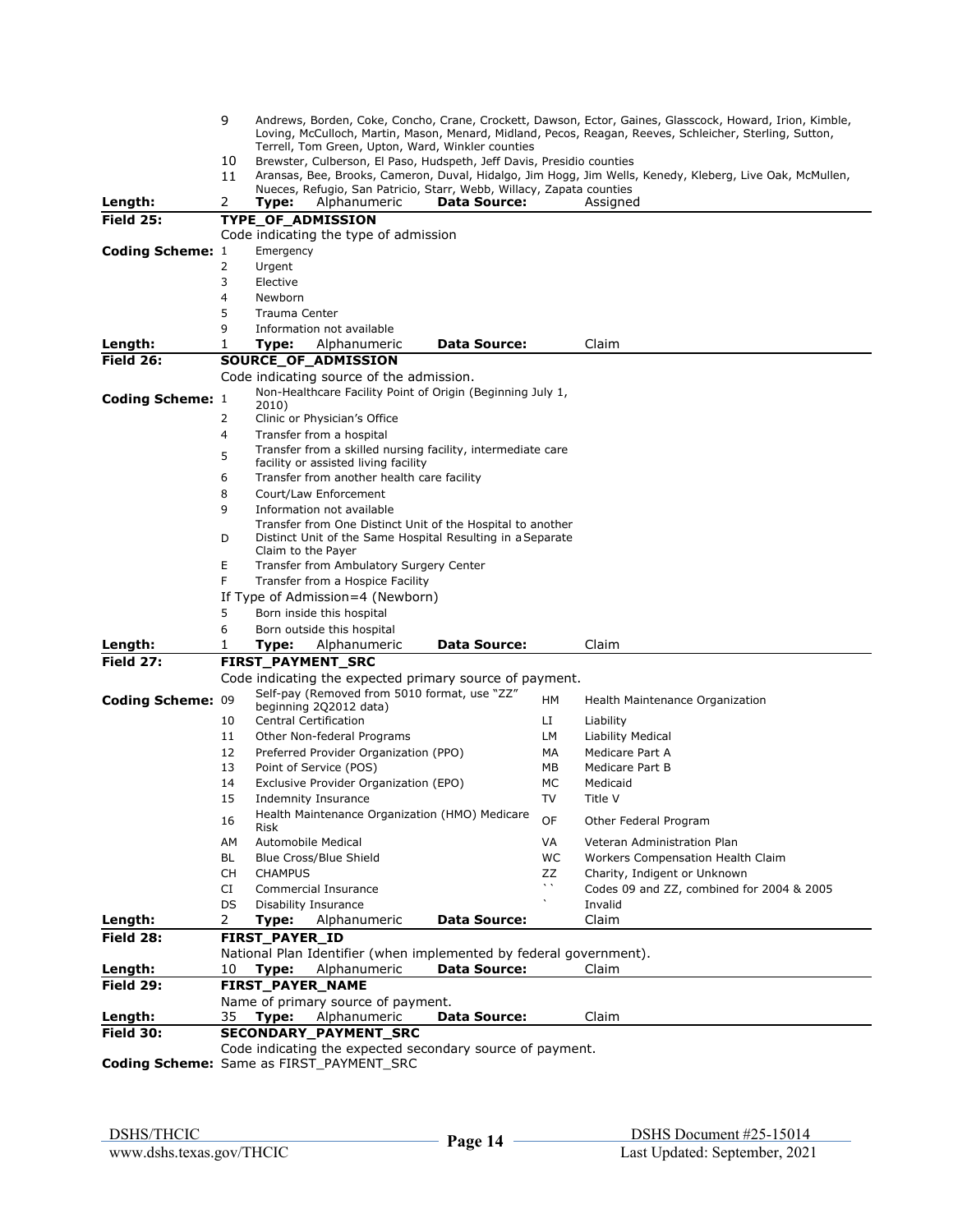| Length:                 |                    | 2                  | Type:                        | Alphanumeric                                         |    |   | <b>Data Source:</b>   |    | Claim                                                                                 |    |                                                                                                  |
|-------------------------|--------------------|--------------------|------------------------------|------------------------------------------------------|----|---|-----------------------|----|---------------------------------------------------------------------------------------|----|--------------------------------------------------------------------------------------------------|
| <b>Field 31:</b>        |                    |                    |                              | SECONDARY_PAYER_ID                                   |    |   |                       |    |                                                                                       |    |                                                                                                  |
|                         |                    |                    |                              |                                                      |    |   |                       |    | National Plan Identifier (when implemented by federal government).                    |    |                                                                                                  |
| Length:                 |                    | 10                 | Type:                        | Alphanumeric                                         |    |   | Data Source:          |    | Claim                                                                                 |    |                                                                                                  |
| Field 32:               |                    |                    |                              | SECONDARY_PAYER_NAME                                 |    |   |                       |    |                                                                                       |    |                                                                                                  |
| Length:                 |                    | 35                 | Type:                        | Name of secondary source of payment.<br>Alphanumeric |    |   | <b>Data Source:</b>   |    | Claim                                                                                 |    |                                                                                                  |
|                         |                    |                    |                              |                                                      |    |   |                       |    |                                                                                       |    |                                                                                                  |
| Field 33:               |                    |                    |                              | ADMIT_START_OF_CARE                                  |    |   |                       |    |                                                                                       |    | Date patient was admitted to the provider for inpatient care or other start of care. Entered as  |
|                         |                    |                    | YYYYMMDD.                    |                                                      |    |   |                       |    |                                                                                       |    |                                                                                                  |
| Length:                 |                    | 8                  | Type:                        | Alphanumeric                                         |    |   | <b>Data Source:</b>   |    | Claim                                                                                 |    |                                                                                                  |
| Field 34:               |                    |                    | <b>ADMIT_WEEKDAY</b>         |                                                      |    |   |                       |    |                                                                                       |    |                                                                                                  |
|                         |                    |                    |                              | Code indicating day of week patient is admitted      |    |   |                       |    |                                                                                       |    |                                                                                                  |
| <b>Coding Scheme: 1</b> |                    |                    | Monday                       |                                                      |    | 5 | Friday                |    |                                                                                       |    |                                                                                                  |
|                         |                    | 2                  | Tuesday                      |                                                      |    | 6 | Saturday              |    |                                                                                       |    |                                                                                                  |
|                         |                    | 3                  | Wednesday                    |                                                      |    | 7 | Sunday                |    |                                                                                       |    |                                                                                                  |
|                         |                    | 4                  | Thursday                     |                                                      |    |   |                       |    |                                                                                       |    |                                                                                                  |
| Length:                 |                    | 1                  | Type:                        | Alphanumeric                                         |    |   | <b>Data Source:</b>   |    | Claim                                                                                 |    |                                                                                                  |
| <b>Field 35:</b>        |                    |                    | <b>ADMIT_HOUR</b>            |                                                      |    |   |                       |    |                                                                                       |    |                                                                                                  |
| <b>Coding Scheme:</b>   |                    |                    |                              |                                                      |    |   |                       |    | Code indicating hour during which the patient was admitted for inpatient care         |    |                                                                                                  |
| 00                      |                    |                    | 12 midnight-12:59 a.m.       |                                                      | 09 |   | $9:00 - 9:59$ a.m.    |    |                                                                                       | 18 | $6:00 - 6:59$ p.m.                                                                               |
|                         |                    |                    |                              |                                                      |    |   |                       |    |                                                                                       |    |                                                                                                  |
| 01                      | $1:00 - 1:59$ a.m. |                    |                              |                                                      | 10 |   | $10:00 - 10:59$ a.m.  |    |                                                                                       | 19 | $7:00 - 7:59$ p.m.                                                                               |
| 02                      | $2:00 - 2:59$ a.m. |                    |                              |                                                      | 11 |   | $11:00 - 11:59$ a.m.  |    |                                                                                       | 20 | $8:00 - 8:59$ p.m.                                                                               |
| 03                      |                    | $3:00 - 3:59$ a.m. |                              |                                                      | 12 |   | 12 noon $-12:59$ p.m. |    |                                                                                       | 21 | $9:00 - 9:59$ p.m.                                                                               |
| 04                      | $4:00 - 4:59$ a.m. |                    |                              |                                                      | 13 |   | $1:00 - 1:59$ p.m.    |    |                                                                                       | 22 | $10:00 - 10:59$ p.m.                                                                             |
| 05                      | $5:00 - 5:59$ a.m. |                    |                              |                                                      | 14 |   | $2:00 - 2:59$ p.m.    |    |                                                                                       | 23 | $11:00 - 11:59$ p.m.                                                                             |
| 06                      | $6:00 - 6:59$ a.m. |                    |                              |                                                      | 15 |   | $3:00 - 3:59$ p.m.    |    |                                                                                       | 99 | Hour unknown                                                                                     |
|                         |                    |                    |                              |                                                      |    |   |                       |    |                                                                                       |    |                                                                                                  |
| 07                      | $7:00 - 7:59$ a.m. |                    |                              |                                                      | 16 |   | $4:00 - 4:59$ p.m.    |    |                                                                                       |    |                                                                                                  |
| 08                      | $8:00 - 8:59$ a.m. |                    |                              |                                                      | 17 |   | $5:00 - 5:59$ p.m.    |    |                                                                                       |    |                                                                                                  |
| Length:                 |                    | 2                  | Type:                        | Alphanumeric                                         |    |   | <b>Data Source:</b>   |    | Claim                                                                                 |    |                                                                                                  |
| Field 36:               |                    |                    | STMT_PERIOD_FROM             |                                                      |    |   |                       |    |                                                                                       |    |                                                                                                  |
|                         |                    |                    |                              |                                                      |    |   |                       |    | Beginning service date of the period reflected on the statement. Entered as YYYYMMDD. |    |                                                                                                  |
| Length:                 |                    | 8                  | Type:                        | Alphanumeric                                         |    |   | <b>Data Source:</b>   |    | Claim                                                                                 |    |                                                                                                  |
| Field 37:               |                    |                    | STMT_PERIOD_THRU             |                                                      |    |   |                       |    |                                                                                       |    |                                                                                                  |
|                         |                    |                    |                              |                                                      |    |   |                       |    | Ending service date of the period reflected on the statement. Entered as YYYYMMDD.    |    |                                                                                                  |
| Length:                 |                    | 8                  | Type:                        | Alphanumeric                                         |    |   | <b>Data Source:</b>   |    | Claim                                                                                 |    |                                                                                                  |
| Field 38:               |                    |                    | LENGTH_OF_STAY               |                                                      |    |   |                       |    |                                                                                       |    |                                                                                                  |
|                         |                    |                    |                              |                                                      |    |   |                       |    |                                                                                       |    | Length of stay in days equals Statement covers period through date (STMT_PERIOD_THRU) minus      |
|                         |                    |                    |                              |                                                      |    |   |                       |    |                                                                                       |    | Admission/start of care date (ADMIT_START_OF_CARE). The minimum length of stay is 1 day. The     |
| Length:                 |                    | 4                  | maximum is 9999 days.        | Type: Alphanumeric                                   |    |   | Data Source:          |    | Calculated                                                                            |    |                                                                                                  |
| Field 39:               |                    |                    | <b>PAT_STATUS</b>            |                                                      |    |   |                       |    |                                                                                       |    |                                                                                                  |
|                         |                    |                    |                              |                                                      |    |   |                       |    |                                                                                       |    | Code indicating patient status as of the ending date of service for the period of care reported  |
| <b>Coding Scheme:</b>   |                    |                    |                              |                                                      |    |   |                       |    |                                                                                       |    |                                                                                                  |
|                         |                    |                    |                              |                                                      |    |   |                       | 6  |                                                                                       |    |                                                                                                  |
| 1                       |                    | discharge)         |                              | Discharged to home or self-care (routine             |    |   |                       |    |                                                                                       |    | Discharged/transferred to home under care of an<br>organized home health service organization in |
| 2                       |                    |                    |                              | Discharged/transferred to a short term general       |    |   |                       |    | anticipation of covered skilled care                                                  |    |                                                                                                  |
|                         |                    |                    | hospital for inpatient care  |                                                      |    |   |                       | 7  | Left against medical advice                                                           |    |                                                                                                  |
| 3                       |                    |                    |                              | Discharged/transferred to skilled nursing facility   |    |   |                       | 09 | Admitted as inpatient to this hospital                                                |    |                                                                                                  |
|                         |                    |                    |                              | (SNF) with Medicare certification in anticipation of |    |   |                       |    |                                                                                       |    |                                                                                                  |
|                         |                    | skilled care       |                              |                                                      |    |   |                       | 20 | Expired                                                                               |    |                                                                                                  |
| 4                       |                    |                    | custodial or supportive care | Discharged/transferred to a facility that provides   |    |   |                       | 21 |                                                                                       |    | Discharged/transferred to Court/Law Enforcement                                                  |
| 5                       |                    |                    |                              | Discharged/transferred to a Designated Cancer        |    |   |                       | 30 | Still patient                                                                         |    |                                                                                                  |
|                         |                    |                    |                              | Center or Children's Hospital (effective 10-1-       |    |   |                       | 40 | Expired at home                                                                       |    |                                                                                                  |
|                         | 2007)              |                    |                              |                                                      |    |   |                       |    |                                                                                       |    |                                                                                                  |
|                         |                    |                    |                              |                                                      |    |   |                       | 41 | Expired in a medical facility                                                         |    |                                                                                                  |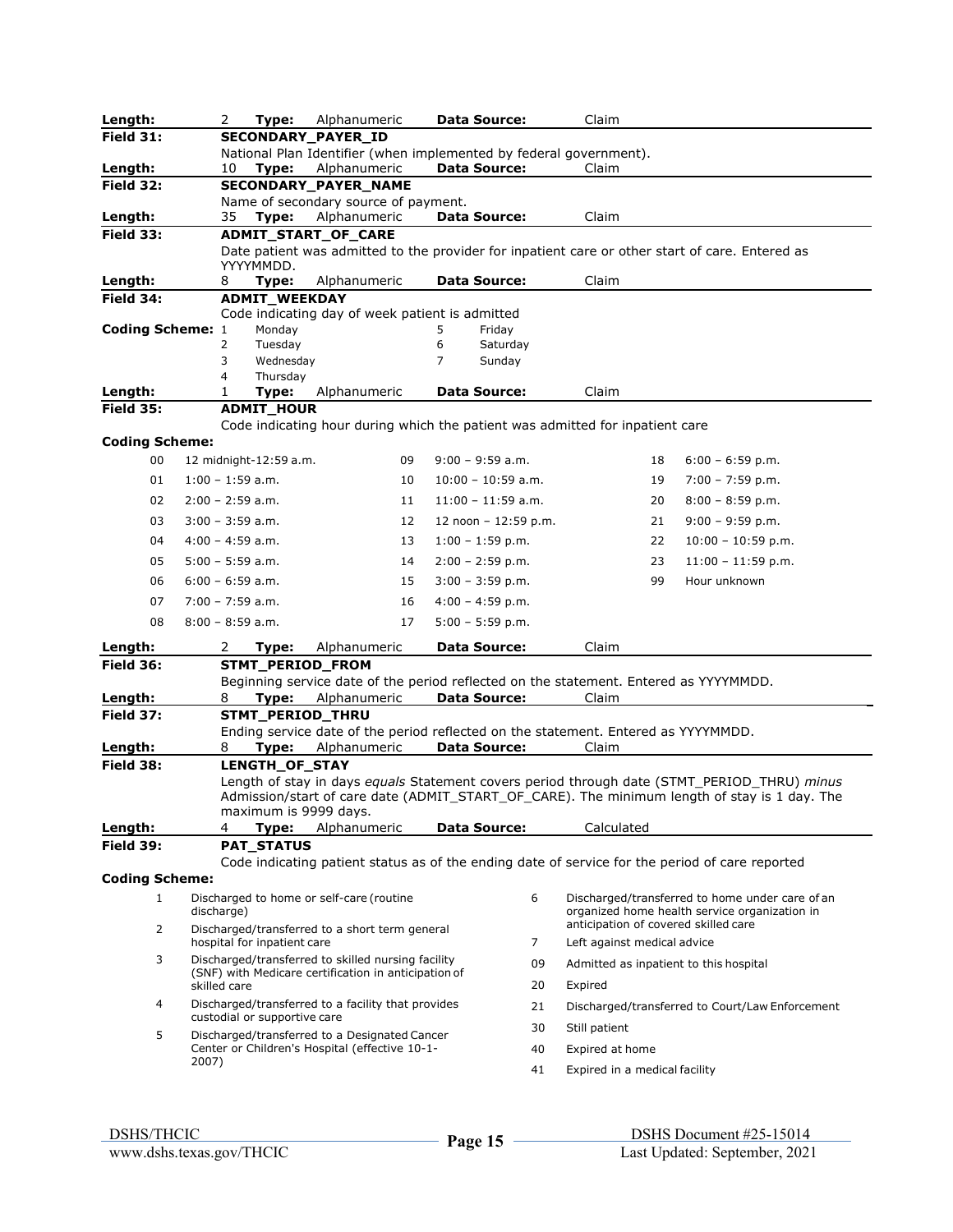- 42 Expired, place unknown
- 43 Discharged/transferred to federal government operated health facility
- 50 Hospice–home
- 51 Hospice–medical facility (Certified) providing hospice level of care
- 61 Discharged/transferred within this institution to Medicare-approved swing bed
- 62 Discharged/transferred to inpatient rehabilitation facility
- 63 Discharged/transferred to Medicare-certified long term care hospital
- 64 Discharged/transferred to Medicaid-certified nursing facility under Medicaid but not certified under Medicare
- 65 Discharged/transferred to psychiatric hospital or psychiatric distinct part of a hospital
- 66 Discharged/transferred to Critical Access Hospital (CAH)
- 69 Discharged/Transferred to a designated disaster alternate care (effective 10-1-2013)
- 70 Discharge/transfer to another type of health care institution not defined elsewhere in the code list
- 81 Discharged to Home or Self Care with a Planned Acute. Care Hospital Inpatient Readmission (effective 10-1-2013)
- 82 Discharged/Transferred to a Short Term General Hospital for Inpatient Care with a Planned Acute Care Hospital Inpatient Readmission (effective 10-1-2013)
- 83 Discharged/Transferred to a Skilled Nursing Facility (SNF) with Medicare Certification with a Planned Acute Care Hospital Inpatient Readmission (effective 10-1-2013)
- 84 Discharged/Transferred to a Facility that Provides Custodial or Supportive Care with a Planned Acute Care Hospital Inpatient Readmission (effective 10-1-2013)
- 85 Discharged/transferred to a Designated Cancer Center or Children's Hospital with a Planned Acute

Care Hospital Inpatient Readmission (effective 10-1-2013)

- 86 Discharged/Transferred to Home under Care of Organized Home Health Service Organization with a Planned Acute Care Hospital Inpatient Readmission (effective 10-1-2013)
- 87 Discharged/Transferred to Court/Law Enforcement with a Planned Acute Care Hospital Inpatient Readmission (effective 10-1-2013)
- 88 Discharged/Transferred to a Federal Health Care Facility with a Planned Acute Care Hospital Inpatient Readmission (effective 10-1-2013)
- 89 Discharged/Transferred to a Hospital-based Medicare Approved Swing Bed with a Planned Acute Care Hospital Inpatient Readmission (effective 10-1-2013)
- 90 Discharged/Transferred to an Inpatient Rehabilitation Facility (IRF) including Rehabilitation Distinct Part Units of a Hospital with a Planned Acute Care Hospital Inpatient Readmission (effective 10-1-2013)
- 91 Discharged/Transferred to a Medicare Certified Long Term Care Hospital (LTCH) with a Planned Acute Care Hospital Inpatient Readmission (effective 10-1-2013)
- 92 Discharged/Transferred to a Nursing Facility Certified Under Medicaid but not Certified Under Medicare with a Planned Acute Care Hospital Inpatient Readmission (effective 10-1-2013)
- 93 Discharged/Transferred to a Psychiatric Hospital or Psychiatric Distinct Part Unit of a Hospital with a Planned Acute Care Hospital Inpatient Readmission (effective 10-1-2013)
- 94 Discharged/Transferred to a Critical Access Hospital (CAH) with a Planned Acute Care Hospital Inpatient Readmission (effective 10-1- 2013)
- 95 Discharged/Transferred to Another Type of Health Care Institution not Defined Elsewhere in this Code List with a Planned Acute Care Hospital Inpatient Readmission (effective 10-1-2013)

| Length:                                                             |                    | 2 | Type:                           | Alphanumeric | <b>Data Source:</b>                                                                                                               | Claim |    |                                                                                                                                                                          |
|---------------------------------------------------------------------|--------------------|---|---------------------------------|--------------|-----------------------------------------------------------------------------------------------------------------------------------|-------|----|--------------------------------------------------------------------------------------------------------------------------------------------------------------------------|
| Field 40:                                                           |                    |   | <b>DISCHARGE HOUR</b>           |              |                                                                                                                                   |       |    |                                                                                                                                                                          |
| <b>Coding Scheme:</b>                                               |                    |   |                                 |              | Code indicating hour during which the patient was discharged from inpatient care                                                  |       |    |                                                                                                                                                                          |
|                                                                     |                    |   |                                 |              |                                                                                                                                   |       |    |                                                                                                                                                                          |
| 00                                                                  |                    |   | 12 midnight-12:59 a.m.          | 09           | $9:00 - 9:59$ a.m.                                                                                                                |       | 18 | $6:00 - 6:59$ p.m.                                                                                                                                                       |
| 01                                                                  | $1:00 - 1:59$ a.m. |   |                                 | 10           | $10:00 - 10:59$ a.m.                                                                                                              |       | 19 | $7:00 - 7:59$ p.m.                                                                                                                                                       |
| 02                                                                  | $2:00 - 2:59$ a.m. |   |                                 | 11           | $11:00 - 11:59$ a.m.                                                                                                              |       | 20 | $8:00 - 8:59$ p.m.                                                                                                                                                       |
| 03                                                                  | $3:00 - 3:59$ a.m. |   |                                 | 12           | 12 noon $-12:59$ p.m.                                                                                                             |       | 21 | $9:00 - 9:59$ p.m.                                                                                                                                                       |
| 04                                                                  | $4:00 - 4:59$ a.m. |   |                                 | 13           | $1:00 - 1:59$ p.m.                                                                                                                |       | 22 | $10:00 - 10:59$ p.m.                                                                                                                                                     |
| 05                                                                  | $5:00 - 5:59$ a.m. |   |                                 | 14           | $2:00 - 2:59$ p.m.                                                                                                                |       | 23 | $11:00 - 11:59 p.m.$                                                                                                                                                     |
| 06                                                                  | $6:00 - 6:59$ a.m. |   |                                 | 15           | $3:00 - 3:59$ p.m.                                                                                                                |       | 99 | Hour unknown                                                                                                                                                             |
| 07                                                                  | $7:00 - 7:59$ a.m. |   |                                 | 16           | $4:00 - 4:59$ p.m.                                                                                                                |       |    |                                                                                                                                                                          |
| 08                                                                  | $8:00 - 8:59$ a.m. |   |                                 | 17           | $5:00 - 5:59$ p.m.                                                                                                                |       |    |                                                                                                                                                                          |
| Length:                                                             |                    | 2 | Type:                           | Alphanumeric | <b>Data Source:</b>                                                                                                               | Claim |    |                                                                                                                                                                          |
| Field 41:<br><b>Coding Scheme:</b> $1^{st}$ digits-Type of Facility |                    |   | <b>TYPE OF BILL</b><br>Hospital |              | $=$ type of care. Third digit $=$ sequence of the claim.<br>$2^{nd}$ digit-Type of Care<br>Inpatient, including Medicare Part A 0 |       |    | Provides specific information about the claim data submitted. First digit $=$ type of facility. Second digit<br>$3rd$ digits-Sequence of claim<br>Non-payment/Zero claim |
| <b>DSHS/THCIC</b>                                                   |                    |   |                                 |              | Page 16                                                                                                                           |       |    | DSHS Document #25-15014                                                                                                                                                  |
| www.dshs.texas.gov/THCIC                                            |                    |   |                                 |              |                                                                                                                                   |       |    | Last Updated: September, 2021                                                                                                                                            |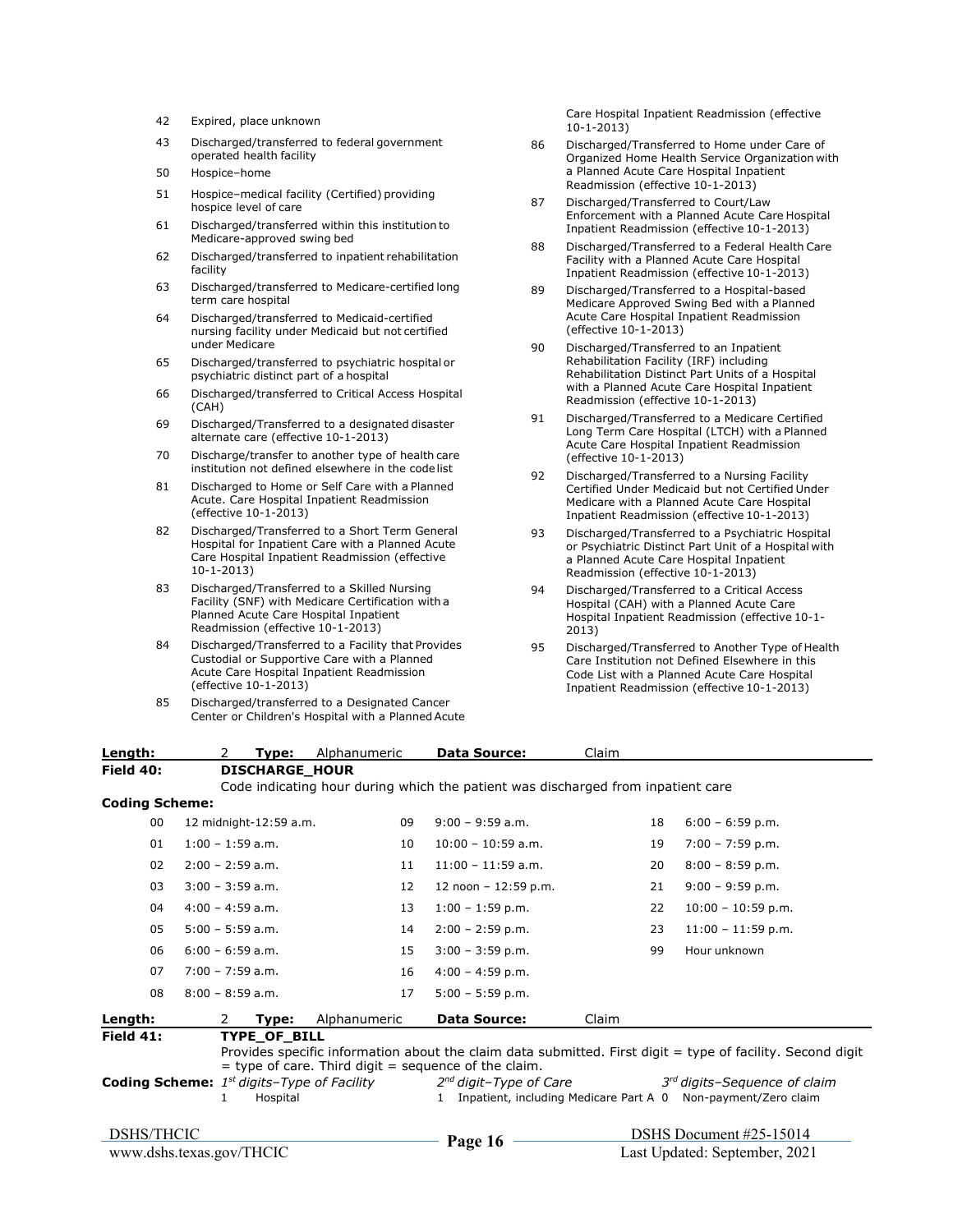- 2 Skilled nursing
- 3 Home health
- 4 Religious non-medical health care–Hospital
- 5 Religious non-medical health care–Extended care
- 6 Intermediate care
- 7 Clinic
- $\frac{1}{8}$ Special facility
- 2 Inpatient, Medicare Part B only
- 3 Outpatient
- 4 Outpatient Other, Medicare Part B only
- 5 Intermediate Care–Level I
- 6 7 Intermediate Care–Level II
- 8 Sub-acute inpatient – Level III
	- Swing bed
- 1 Admit through discharge claim
- 2 3 Interim–first claim
- 4 Interim–continuing claim
- 5 Interim–last claim
- 6 Adjustment of prior claim (Not Late charge(s) only claim
- 7 used by Medicare)
- Replacement of prior claim
- 8 Void/cancel of prior claim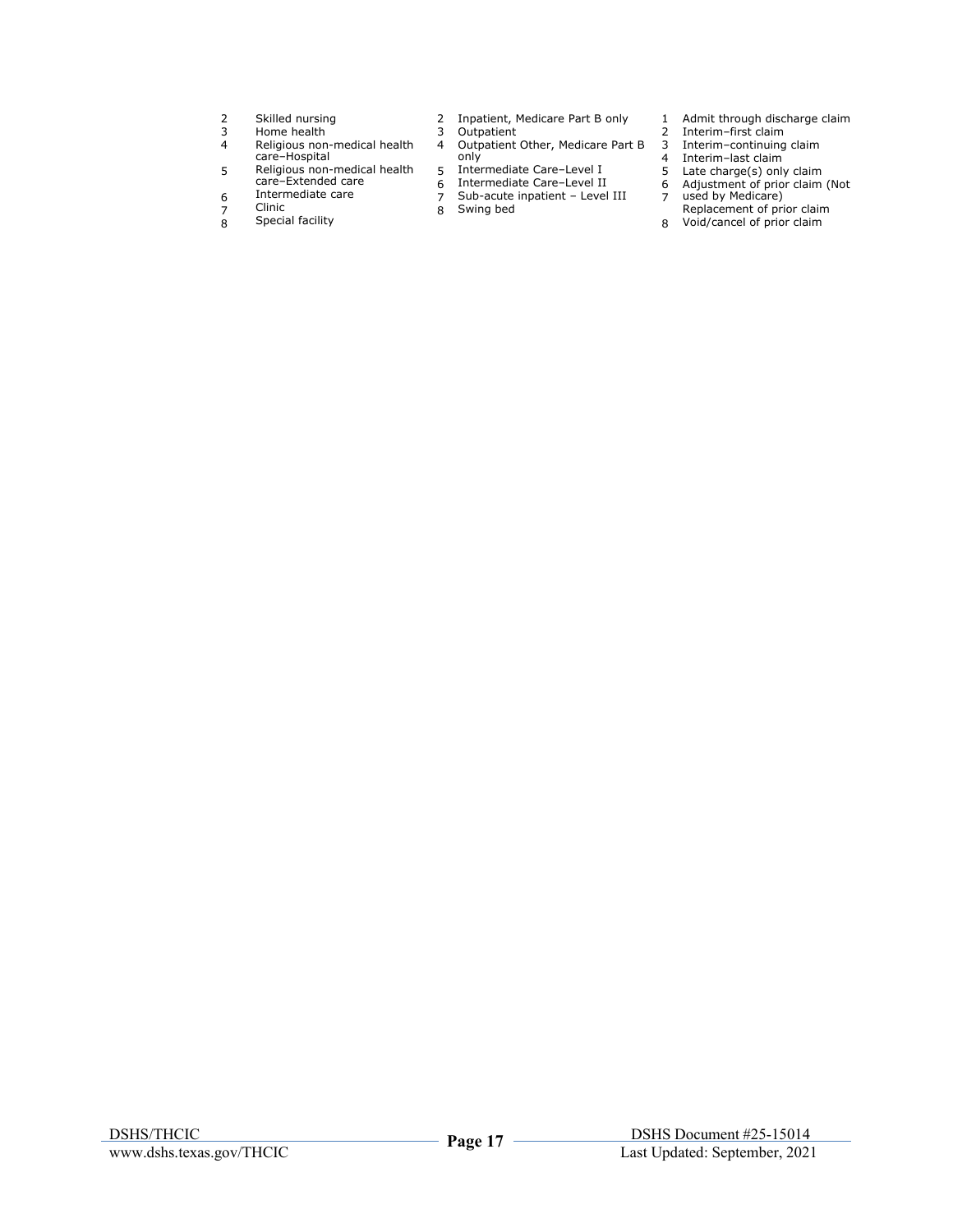| Length:                                                 | 3<br>Type:        | Alphanumeric                                   | <b>Data Source:</b> | Claim                                                                                                  |
|---------------------------------------------------------|-------------------|------------------------------------------------|---------------------|--------------------------------------------------------------------------------------------------------|
| Field 42:                                               |                   | <b>ADMITTING DIAGNOSIS</b>                     |                     |                                                                                                        |
|                                                         |                   |                                                |                     | ICD-10-CM diagnosis code, including the 4th, 5th, 6th and 7th digits if applicable. Decimal is implied |
|                                                         |                   | following the third character.                 |                     |                                                                                                        |
| Length:                                                 | Type:<br>7        | Alphanumeric                                   | <b>Data Source:</b> | Claim                                                                                                  |
| <b>Field 43:</b>                                        | PRINC_DIAG_CODE   |                                                |                     |                                                                                                        |
|                                                         |                   |                                                |                     | ICD-10-CM diagnosis code, including the 4th, 5th, 6th and 7th digits if applicable. Decimal is implied |
|                                                         |                   | following the third character.                 |                     |                                                                                                        |
| Length:                                                 | Type:<br>$\prime$ | Alphanumeric                                   | <b>Data Source:</b> | Claim                                                                                                  |
| Field 44:                                               |                   | POA_PRINC_DIAG_CODE                            |                     |                                                                                                        |
|                                                         |                   |                                                |                     | Code identifying whether Principal Diagnosis code was present at the time the patient was admitted     |
|                                                         | to the hospital   |                                                |                     |                                                                                                        |
| <b>Coding Scheme: Y</b>                                 | Yes               |                                                |                     |                                                                                                        |
|                                                         | N<br>No           |                                                |                     |                                                                                                        |
|                                                         | U<br>Unknown<br>W | Clinically Undetermined                        |                     |                                                                                                        |
| Length:                                                 | 1<br>Type:        | Alphanumeric                                   | <b>Data Source:</b> | Claim                                                                                                  |
|                                                         |                   |                                                |                     |                                                                                                        |
| <b>Field 45:</b>                                        | OTH_DIAG_CODE_1   |                                                |                     |                                                                                                        |
|                                                         |                   |                                                |                     | ICD-10-CM diagnosis code, including the 4th, 5th, 6th and 7th digits if applicable. Decimal is implied |
| Length:                                                 | Type:<br>7        | following the third character.<br>Alphanumeric | <b>Data Source:</b> | Claim                                                                                                  |
| <b>Field 46:</b>                                        |                   | POA_OTH_DIAG_CODE_1                            |                     |                                                                                                        |
|                                                         |                   |                                                |                     | Code identifying whether Oth Diag Code 1 code was present at the time the patient was admitted to      |
|                                                         | the hospital      |                                                |                     |                                                                                                        |
| <b>Coding Scheme:</b> Same as field POA PRINC DIAG CODE |                   |                                                |                     |                                                                                                        |
| Length:                                                 | Type:<br>1        | Alphanumeric                                   | <b>Data Source:</b> | Claim                                                                                                  |
| <b>Field 47:</b>                                        | OTH DIAG CODE 2   |                                                |                     |                                                                                                        |
|                                                         |                   |                                                |                     | ICD-10-CM diagnosis code, including the 4th, 5th, 6th and 7th digits if applicable. Decimal is implied |
|                                                         |                   | following the third character.                 |                     |                                                                                                        |
| Length:                                                 | Type:<br>7        | Alphanumeric                                   | <b>Data Source:</b> | Claim                                                                                                  |
| Field 48:                                               |                   | POA_OTH_DIAG_CODE_2                            |                     |                                                                                                        |
|                                                         |                   |                                                |                     | Code identifying whether Oth_Diag_Code_2 code was present at the time the patient was admitted to      |
|                                                         | the hospital      |                                                |                     |                                                                                                        |
| <b>Coding Scheme:</b> Same as field POA PRINC DIAG CODE |                   |                                                |                     |                                                                                                        |
| Length:                                                 | Type:             | Alphanumeric                                   | <b>Data Source:</b> | Claim                                                                                                  |
| Field 49:                                               | OTH_DIAG_CODE_3   |                                                |                     |                                                                                                        |
|                                                         |                   |                                                |                     | ICD-10-CM diagnosis code, including the 4th, 5th, 6th and 7th digits if applicable. Decimal is implied |
|                                                         |                   | following the third character.                 |                     |                                                                                                        |
| Length:                                                 | 7.<br>Type:       | Alphanumeric                                   | <b>Data Source:</b> | Claim                                                                                                  |
| <b>Field 50:</b>                                        |                   | POA_OTH_DIAG_CODE_3                            |                     |                                                                                                        |
|                                                         |                   |                                                |                     | Code identifying whether Oth_Diag_Code_3 code was present at the time the patient was admitted to      |
|                                                         | the hospital      |                                                |                     |                                                                                                        |
| Coding Scheme: Same as field POA PRINC DIAG CODE        |                   |                                                |                     |                                                                                                        |
| Length:                                                 | 1<br>Type:        | Alphanumeric                                   | <b>Data Source:</b> | Claim                                                                                                  |
| Field 51:                                               | OTH_DIAG_CODE_4   |                                                |                     |                                                                                                        |
|                                                         |                   |                                                |                     | ICD-10-CM diagnosis code, including the 4th, 5th, 6th and 7th digits if applicable. Decimal is implied |
|                                                         |                   | following the third character.                 |                     |                                                                                                        |
| Length:                                                 | Type:             | Alphanumeric                                   | <b>Data Source:</b> | Claim                                                                                                  |
| <b>Field 52:</b>                                        |                   | POA_OTH_DIAG_CODE_4                            |                     |                                                                                                        |
|                                                         |                   |                                                |                     | Code identifying whether Oth_Diag_Code_4 code was present at the time the patient was admitted to      |
|                                                         | the hospital      |                                                |                     |                                                                                                        |
| Coding Scheme: Same as field POA_PRINC_DIAG_CODE        |                   |                                                |                     |                                                                                                        |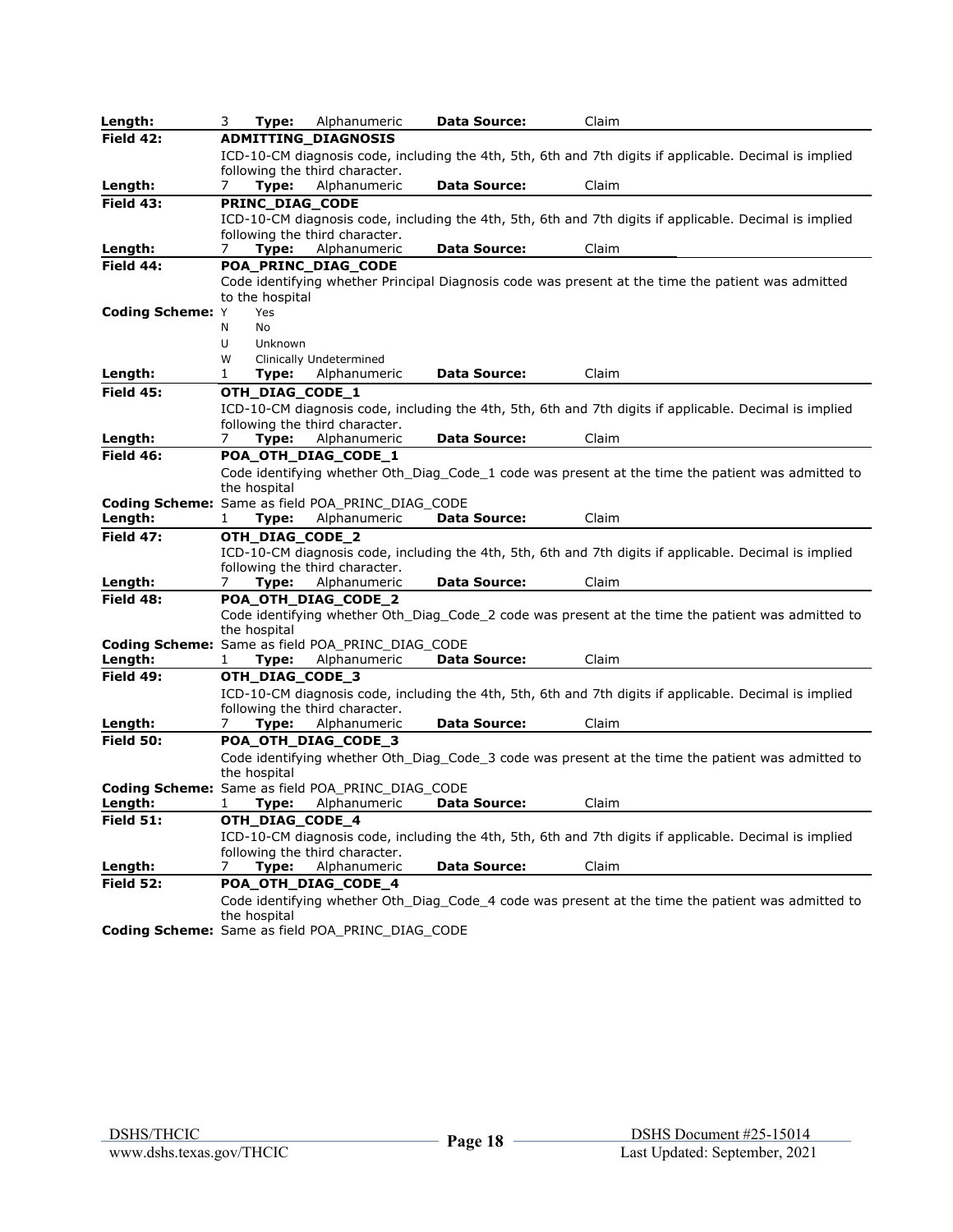| Length:                     | 1<br>Type:                    | Alphanumeric                                                     | <b>Data Source:</b> | Claim                                                                                                  |
|-----------------------------|-------------------------------|------------------------------------------------------------------|---------------------|--------------------------------------------------------------------------------------------------------|
| <b>Field 53:</b>            | OTH_DIAG_CODE_5               |                                                                  |                     |                                                                                                        |
|                             |                               |                                                                  |                     | ICD-10-CM diagnosis code, including the 4th, 5th, 6th and 7th digits if applicable. Decimal is implied |
|                             |                               | following the third character.                                   |                     |                                                                                                        |
| Length:                     | Type:<br>7                    | Alphanumeric                                                     | <b>Data Source:</b> | Claim                                                                                                  |
| Field 54:                   |                               | POA_OTH_DIAG_CODE_5                                              |                     |                                                                                                        |
|                             |                               |                                                                  |                     | Code identifying whether Oth Diag Code 5 code was present at the time the patient was admitted to      |
|                             | the hospital                  |                                                                  |                     |                                                                                                        |
|                             |                               | Coding Scheme: Same as field POA_PRINC_DIAG_CODE<br>Alphanumeric | <b>Data Source:</b> | Claim                                                                                                  |
| Length:<br><b>Field 55:</b> | Type:<br>1<br>OTH_DIAG_CODE_6 |                                                                  |                     |                                                                                                        |
|                             |                               |                                                                  |                     | ICD-10-CM diagnosis code, including the 4th, 5th, 6th and 7th digits if applicable. Decimal is implied |
|                             |                               | following the third character.                                   |                     |                                                                                                        |
| Length:                     | Type:<br>7                    | Alphanumeric                                                     | <b>Data Source:</b> | Claim                                                                                                  |
| <b>Field 56:</b>            |                               | POA_OTH_DIAG_CODE_6                                              |                     |                                                                                                        |
|                             |                               |                                                                  |                     | Code identifying whether Oth_Diag_Code_6 code was present at the time the patient was admitted to      |
|                             | the hospital                  |                                                                  |                     |                                                                                                        |
|                             |                               | Coding Scheme: Same as field POA_PRINC_DIAG_CODE                 |                     |                                                                                                        |
| Length:                     | Type:<br>1                    | Alphanumeric                                                     | <b>Data Source:</b> | Claim                                                                                                  |
| <b>Field 57:</b>            | OTH_DIAG_CODE_7               |                                                                  |                     |                                                                                                        |
|                             |                               |                                                                  |                     | ICD-10-CM diagnosis code, including the 4th, 5th, 6th and 7th digits if applicable. Decimal is implied |
|                             |                               | following the third character.                                   |                     |                                                                                                        |
| Length:                     | Type:<br>7.                   | Alphanumeric                                                     | <b>Data Source:</b> | Claim                                                                                                  |
| Field 58:                   |                               | POA_OTH_DIAG_CODE_7                                              |                     |                                                                                                        |
|                             | the hospital                  |                                                                  |                     | Code identifying whether Oth_Diag_Code_7 code was present at the time the patient was admitted to      |
|                             |                               | <b>Coding Scheme:</b> Same as field POA PRINC DIAG CODE          |                     |                                                                                                        |
| Length:                     | Type:<br>1                    | Alphanumeric                                                     | <b>Data Source:</b> | Claim                                                                                                  |
| Field 59:                   | OTH_DIAG_CODE_8               |                                                                  |                     |                                                                                                        |
|                             |                               |                                                                  |                     | ICD-10-CM diagnosis code, including the 4th, 5th, 6th and 7th digits if applicable. Decimal is implied |
|                             |                               | following the third character.                                   |                     |                                                                                                        |
| Length:                     | Type:<br>7                    | Alphanumeric                                                     | <b>Data Source:</b> | Claim                                                                                                  |
| Field 60:                   |                               | POA_OTH_DIAG_CODE_8                                              |                     |                                                                                                        |
|                             |                               |                                                                  |                     | Code identifying whether Oth_Diag_Code_8 code was present at the time the patient was admitted to      |
|                             | the hospital                  |                                                                  |                     |                                                                                                        |
|                             |                               | <b>Coding Scheme:</b> Same as field POA PRINC DIAG CODE          |                     |                                                                                                        |
| Length:                     | 1<br>Type:                    | Alphanumeric                                                     | <b>Data Source:</b> | Claim                                                                                                  |
| Field 61:                   | OTH_DIAG_CODE_9               |                                                                  |                     |                                                                                                        |
|                             |                               | following the third character.                                   |                     | ICD-10-CM diagnosis code, including the 4th, 5th, 6th and 7th digits if applicable. Decimal is implied |
| Length:                     | Type:<br>$\prime$             | Alphanumeric                                                     | <b>Data Source:</b> | Claim                                                                                                  |
| Field 62:                   |                               | POA_OTH_DIAG_CODE_9                                              |                     |                                                                                                        |
|                             |                               |                                                                  |                     | Code identifying whether Oth_Diag_Code_9 code was present at the time the patient was admitted to      |
|                             | the hospital                  |                                                                  |                     |                                                                                                        |
|                             |                               | Coding Scheme: Same as field POA_PRINC_DIAG_CODE                 |                     |                                                                                                        |
| Length:                     | Type:<br>1                    | Alphanumeric                                                     | <b>Data Source:</b> | Claim                                                                                                  |
| Field 63:                   | OTH_DIAG_CODE_10              |                                                                  |                     |                                                                                                        |
|                             |                               |                                                                  |                     | ICD-10-CM diagnosis code, including the 4th, 5th, 6th and 7th digits if applicable. Decimal is implied |
|                             | Type:                         | following the third character.                                   | <b>Data Source:</b> | Claim                                                                                                  |
| Length:<br>Field 64:        | 7.                            | Alphanumeric<br>POA_OTH_DIAG_CODE_10                             |                     |                                                                                                        |
|                             |                               |                                                                  |                     | Code identifying whether Oth_Diag_Code_10 code was present at the time the patient was admitted        |
|                             | to the hospital               |                                                                  |                     |                                                                                                        |
|                             |                               | <b>Coding Scheme:</b> Same as field POA PRINC DIAG CODE          |                     |                                                                                                        |
| Length:                     | Type:<br>1                    | Alphanumeric                                                     | <b>Data Source:</b> | Claim                                                                                                  |
| <b>Field 65:</b>            | OTH_DIAG_CODE_11              |                                                                  |                     |                                                                                                        |
|                             |                               |                                                                  |                     | ICD-10-CM diagnosis code, including the 4th, 5th, 6th and 7th digits if applicable. Decimal is implied |
|                             |                               | following the third character.                                   |                     |                                                                                                        |
| Length:                     | Type:<br>7                    | Alphanumeric                                                     | <b>Data Source:</b> | Claim                                                                                                  |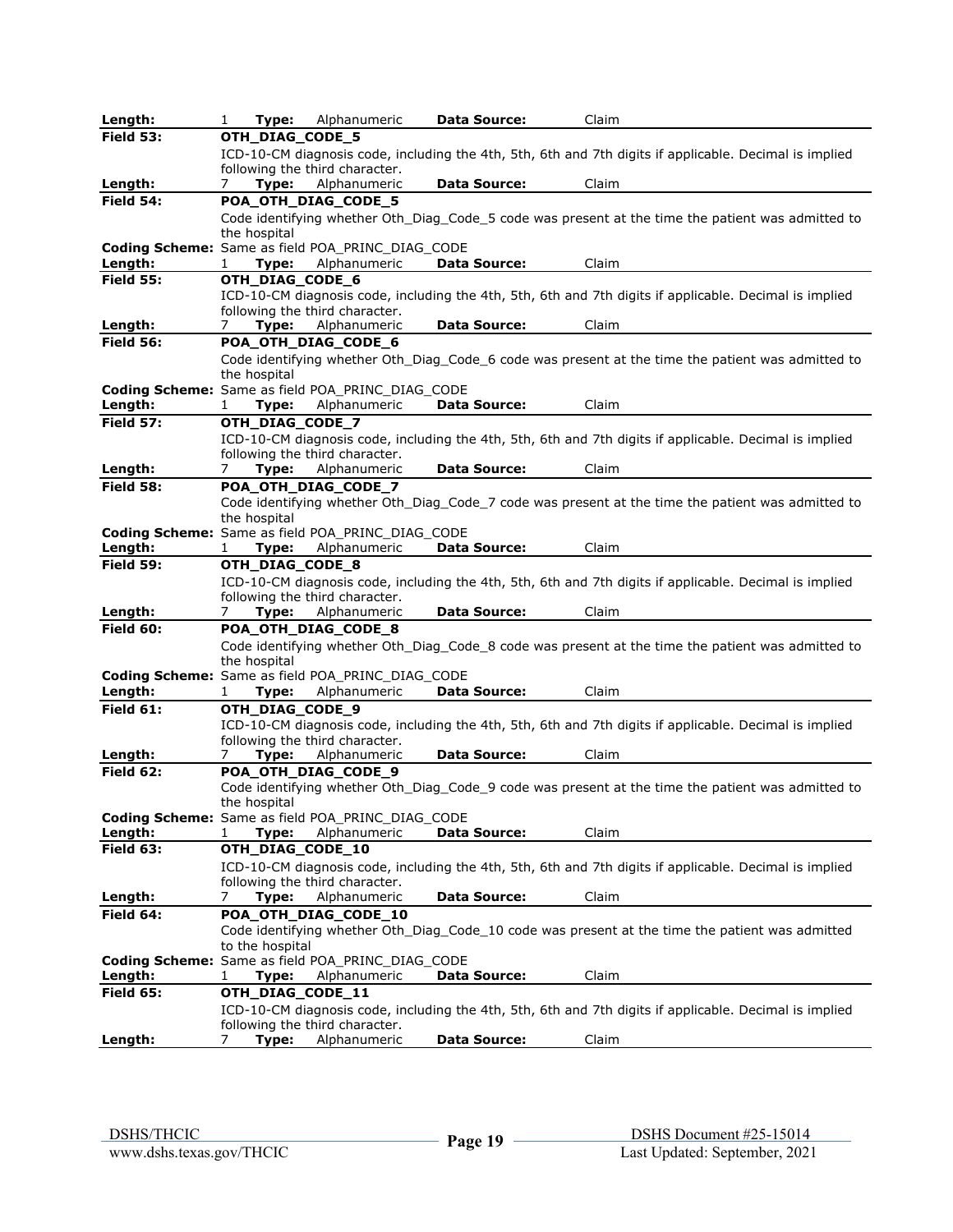| Field 66:        | POA_OTH_DIAG_CODE_11                         |                                                         |                     |                                                                                                        |
|------------------|----------------------------------------------|---------------------------------------------------------|---------------------|--------------------------------------------------------------------------------------------------------|
|                  |                                              |                                                         |                     | Code identifying whether Oth Diag Code 11 code was present at the time the patient was admitted        |
|                  | to the hospital                              |                                                         |                     |                                                                                                        |
|                  |                                              | <b>Coding Scheme:</b> Same as field POA PRINC DIAG CODE |                     |                                                                                                        |
| Length:          | Type:<br>1                                   | Alphanumeric                                            | <b>Data Source:</b> | Claim                                                                                                  |
| <b>Field 67:</b> | OTH_DIAG_CODE_12                             |                                                         |                     |                                                                                                        |
|                  |                                              |                                                         |                     | ICD-10-CM diagnosis code, including the 4th, 5th, 6th and 7th digits if applicable. Decimal is implied |
|                  | following the third character.               |                                                         |                     |                                                                                                        |
| Length:          | 7<br>Type:                                   | Alphanumeric                                            | <b>Data Source:</b> | Claim                                                                                                  |
| Field 68:        | POA_OTH_DIAG_CODE_12                         |                                                         |                     |                                                                                                        |
|                  |                                              |                                                         |                     | Code identifying whether Oth_Diag_Code_12 code was present at the time the patient was admitted        |
|                  | to the hospital                              | Coding Scheme: Same as field POA_PRINC_DIAG_CODE        |                     |                                                                                                        |
| Length:          | Type:                                        | Alphanumeric                                            | <b>Data Source:</b> | Claim                                                                                                  |
| Field 69:        | OTH_DIAG_CODE_13                             |                                                         |                     |                                                                                                        |
|                  |                                              |                                                         |                     |                                                                                                        |
|                  | following the third character.               |                                                         |                     | ICD-10-CM diagnosis code, including the 4th, 5th, 6th and 7th digits if applicable. Decimal is implied |
| Length:          | Type:<br>$\prime$                            | Alphanumeric                                            | <b>Data Source:</b> | Claim                                                                                                  |
| <b>Field 70:</b> | POA_OTH_DIAG_CODE_13                         |                                                         |                     |                                                                                                        |
|                  |                                              |                                                         |                     | Code identifying whether Oth Diag Code 13 code was present at the time the patient was admitted        |
|                  | to the hospital                              |                                                         |                     |                                                                                                        |
|                  |                                              | <b>Coding Scheme:</b> Same as field POA PRINC DIAG CODE |                     |                                                                                                        |
| Length:          | Type:<br>1                                   | Alphanumeric                                            | <b>Data Source:</b> | Claim                                                                                                  |
| <b>Field 71:</b> | OTH DIAG CODE 14                             |                                                         |                     |                                                                                                        |
|                  |                                              |                                                         |                     | ICD-10-CM diagnosis code, including the 4th, 5th, 6th and 7th digits if applicable. Decimal is implied |
|                  | following the third character.               |                                                         |                     |                                                                                                        |
| Length:          | Type:<br>7                                   | Alphanumeric                                            | <b>Data Source:</b> | Claim                                                                                                  |
| Field 72:        | POA_OTH_DIAG_CODE_14                         |                                                         |                     |                                                                                                        |
|                  |                                              |                                                         |                     | Code identifying whether Oth Diag Code 14 code was present at the time the patient was admitted        |
|                  | to the hospital                              |                                                         |                     |                                                                                                        |
|                  |                                              | <b>Coding Scheme:</b> Same as field POA PRINC DIAG CODE |                     |                                                                                                        |
| Length:          | Type:<br>1                                   | Alphanumeric                                            | <b>Data Source:</b> | Claim                                                                                                  |
| <b>Field 73:</b> | OTH_DIAG_CODE_15                             |                                                         |                     |                                                                                                        |
|                  |                                              |                                                         |                     | ICD-10-CM diagnosis code, including the 4th, 5th, 6th and 7th digits if applicable. Decimal is implied |
| Length:          | following the third character.<br>Type:<br>7 | Alphanumeric                                            | <b>Data Source:</b> | Claim                                                                                                  |
| Field 74:        | POA_OTH_DIAG_CODE_15                         |                                                         |                     |                                                                                                        |
|                  |                                              |                                                         |                     | Code identifying whether Oth_Diag_Code_15 code was present at the time the patient was admitted        |
|                  | to the hospital                              |                                                         |                     |                                                                                                        |
|                  |                                              | Coding Scheme: Same as field POA_PRINC_DIAG_CODE        |                     |                                                                                                        |
| Length:          | Type:                                        | Alphanumeric                                            | <b>Data Source:</b> | Claim                                                                                                  |
| <b>Field 75:</b> | OTH_DIAG_CODE_16                             |                                                         |                     |                                                                                                        |
|                  |                                              |                                                         |                     | ICD-10-CM diagnosis code, including the 4th, 5th, 6th and 7th digits if applicable. Decimal is implied |
|                  | following the third character.               |                                                         |                     |                                                                                                        |
| Length:          | Type:<br>7                                   | Alphanumeric                                            | <b>Data Source:</b> | Claim                                                                                                  |
| <b>Field 76:</b> | POA_OTH_DIAG_CODE_16                         |                                                         |                     |                                                                                                        |
|                  |                                              |                                                         |                     | Code identifying whether Oth_Diag_Code_16 code was present at the time the patient was admitted        |
|                  | to the hospital                              |                                                         |                     |                                                                                                        |
|                  |                                              | Coding Scheme: Same as field POA PRINC DIAG CODE        |                     |                                                                                                        |
| Length:          | Type:<br>1                                   | Alphanumeric                                            | <b>Data Source:</b> | Claim                                                                                                  |
| <b>Field 77:</b> | OTH_DIAG_CODE_17                             |                                                         |                     |                                                                                                        |
|                  |                                              |                                                         |                     | ICD-10-CM diagnosis code, including the 4th, 5th, 6th and 7th digits if applicable. Decimal is implied |
| Length:          | following the third character.<br>7          | Alphanumeric                                            | Data Source:        | Claim                                                                                                  |
| <b>Field 78:</b> | Type:                                        |                                                         |                     |                                                                                                        |
|                  | POA_OTH_DIAG_CODE_17                         |                                                         |                     | Code identifying whether Oth Diag Code 17 code was present at the time the patient was admitted        |
|                  | to the hospital                              |                                                         |                     |                                                                                                        |
|                  |                                              | Coding Scheme: Same as field POA_PRINC_DIAG_CODE        |                     |                                                                                                        |
| Length:          | 1<br>Type:                                   | Alphanumeric                                            | <b>Data Source:</b> | Claim                                                                                                  |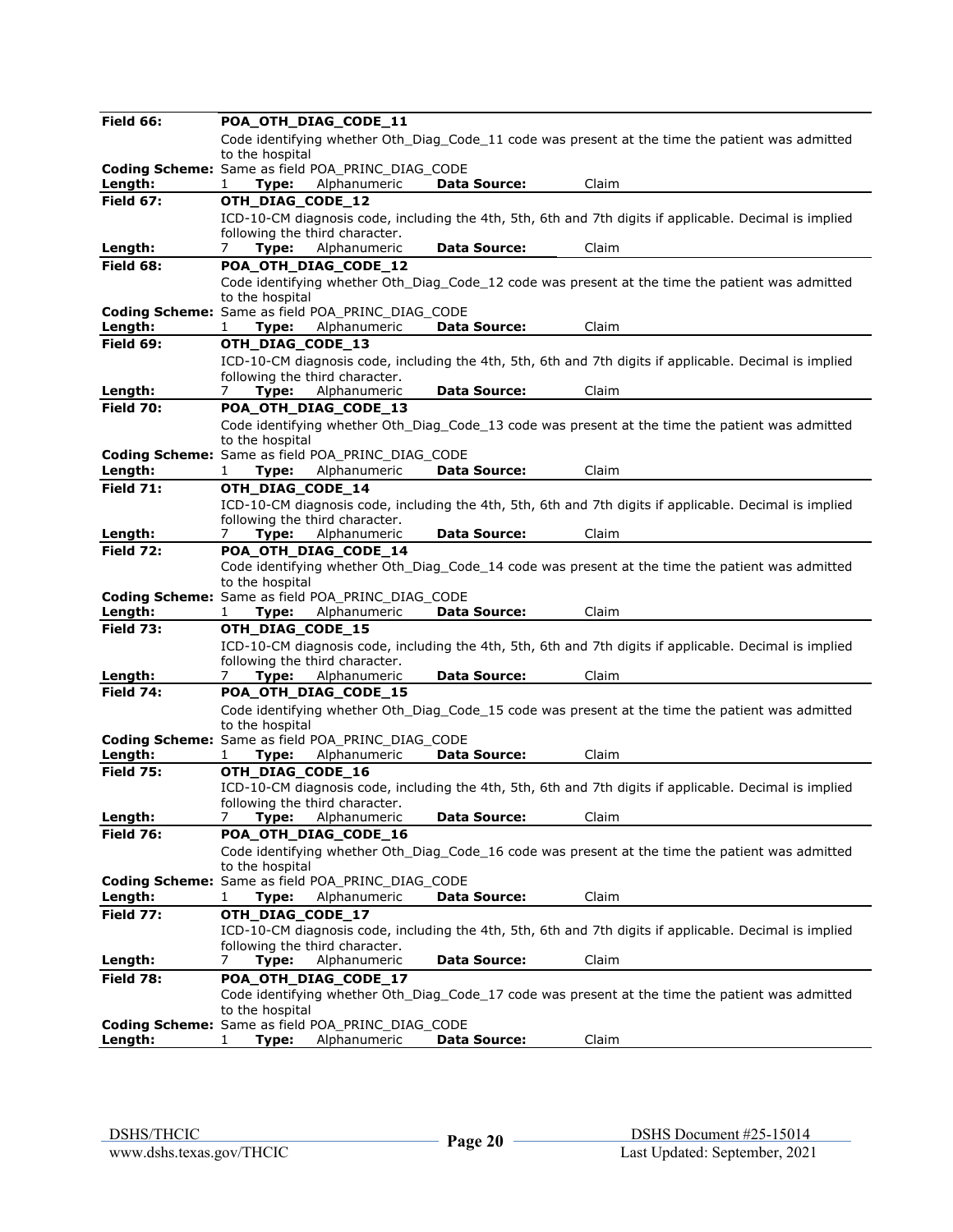| <b>Field 79:</b> | OTH_DIAG_CODE_18                                                                                                                         |
|------------------|------------------------------------------------------------------------------------------------------------------------------------------|
|                  | ICD-10-CM diagnosis code, including the 4th, 5th, 6th and 7th digits if applicable. Decimal is implied                                   |
|                  | following the third character.                                                                                                           |
| Length:          | Alphanumeric<br><b>Data Source:</b><br>Claim<br>Type:<br>$\prime$                                                                        |
| Field 80:        | POA_OTH_DIAG_CODE_18                                                                                                                     |
|                  | Code identifying whether Oth Diag Code 18 code was present at the time the patient was admitted                                          |
|                  | to the hospital                                                                                                                          |
|                  | <b>Coding Scheme:</b> Same as field POA PRINC DIAG CODE                                                                                  |
| Length:          | Alphanumeric<br><b>Data Source:</b><br>Claim<br>Type:<br>1                                                                               |
| Field 81:        | OTH_DIAG_CODE_19                                                                                                                         |
|                  | ICD-10-CM diagnosis code, including the 4th, 5th, 6th and 7th digits if applicable. Decimal is implied                                   |
|                  | following the third character.                                                                                                           |
| Length:          | <b>Data Source:</b><br>Claim<br>Type:<br>Alphanumeric<br>7                                                                               |
| Field 82:        | POA_OTH_DIAG_CODE_19                                                                                                                     |
|                  | Code identifying whether Oth_Diag_Code_19 code was present at the time the patient was admitted                                          |
|                  | to the hospital                                                                                                                          |
|                  | Coding Scheme: Same as field POA_PRINC_DIAG_CODE                                                                                         |
| <u>Length:</u>   | Claim<br>Type:<br>Alphanumeric<br><b>Data Source:</b><br>1                                                                               |
| Field 83:        | OTH_DIAG_CODE_20                                                                                                                         |
|                  | ICD-10-CM diagnosis code, including the 4th, 5th, 6th and 7th digits if applicable. Decimal is implied                                   |
|                  | following the third character.                                                                                                           |
| Length:          | Alphanumeric<br><b>Data Source:</b><br>Claim<br>7<br>Type:                                                                               |
| Field 84:        | POA_OTH_DIAG_CODE_20                                                                                                                     |
|                  | Code identifying whether Oth Diag Code 20 code was present at the time the patient was admitted                                          |
|                  | to the hospital                                                                                                                          |
|                  | Coding Scheme: Same as field POA_PRINC_DIAG_CODE                                                                                         |
| Length:          | Claim<br>Type:<br>Alphanumeric<br><b>Data Source:</b>                                                                                    |
| <b>Field 85:</b> | OTH DIAG CODE 21                                                                                                                         |
|                  |                                                                                                                                          |
|                  | ICD-10-CM diagnosis code, including the 4th, 5th, 6th and 7th digits if applicable. Decimal is implied<br>following the third character. |
| Length:          | Claim<br>Type:<br>Alphanumeric<br><b>Data Source:</b><br>7                                                                               |
| Field 86:        | POA OTH DIAG CODE 21                                                                                                                     |
|                  | Code identifying whether Oth_Diag_Code_21 code was present at the time the patient was admitted                                          |
|                  |                                                                                                                                          |
|                  |                                                                                                                                          |
|                  | to the hospital                                                                                                                          |
|                  | Coding Scheme: Same as field POA_PRINC_DIAG_CODE                                                                                         |
| Length:          | <b>Data Source:</b><br>Claim<br>Type:<br>Alphanumeric<br>1                                                                               |
| <b>Field 87:</b> | OTH_DIAG_CODE_22                                                                                                                         |
|                  | ICD-10-CM diagnosis code, including the 4th, 5th, 6th and 7th digits if applicable. Decimal is implied                                   |
|                  | following the third character.                                                                                                           |
| Length:          | <b>Data Source:</b><br>Claim<br>Alphanumeric<br>7<br>Type:                                                                               |
| Field 88:        | POA_OTH_DIAG_CODE_22                                                                                                                     |
|                  | Code identifying whether Oth Diag Code 22 code was present at the time the patient was admitted                                          |
|                  | to the hospital                                                                                                                          |
|                  | <b>Coding Scheme:</b> Same as field POA PRINC DIAG CODE                                                                                  |
| Length:          | Claim<br>Type:<br><b>Data Source:</b><br>1<br>Alphanumeric                                                                               |
| Field 89:        | OTH DIAG CODE 23                                                                                                                         |
|                  | ICD-10-CM diagnosis code, including the 4th, 5th, 6th and 7th digits if applicable. Decimal is implied                                   |
|                  | following the third character.                                                                                                           |
| Length:          | Type:<br>Alphanumeric<br><b>Data Source:</b><br>Claim<br>$\prime$                                                                        |
| Field 90:        | POA_OTH_DIAG_CODE_23                                                                                                                     |
|                  | Code identifying whether Oth_Diag_Code_23 code was present at the time the patient was admitted                                          |
|                  | to the hospital                                                                                                                          |
|                  | Coding Scheme: Same as field POA PRINC DIAG CODE                                                                                         |
| Length:          | Type:<br>Alphanumeric<br><b>Data Source:</b><br>Claim<br>1                                                                               |
| Field 91:        | OTH_DIAG_CODE_24                                                                                                                         |
|                  | ICD-10-CM diagnosis code, including the 4th, 5th, 6th and 7th digits if applicable. Decimal is implied                                   |
|                  | following the third character.                                                                                                           |
| Length:          | Alphanumeric<br><b>Data Source:</b><br>Claim<br>Type:<br>$\prime$                                                                        |
| Field 92:        | POA_OTH_DIAG_CODE_24                                                                                                                     |
|                  | Code identifying whether Oth Diag Code 24 code was present at the time the patient was admitted<br>to the hospital                       |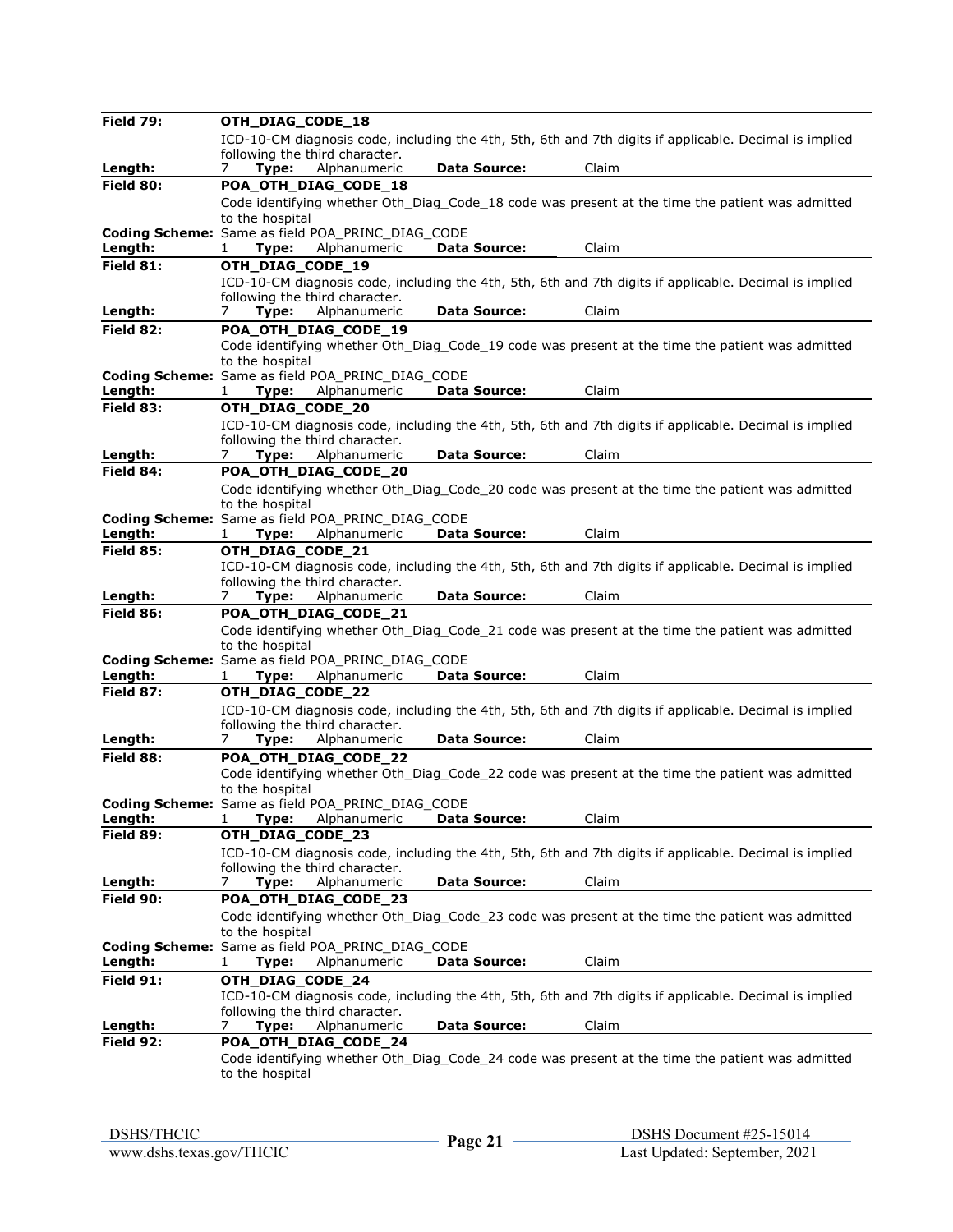|                   |                       | Coding Scheme: Same as field POA_PRINC_DIAG_CODE                        |                                                                                                      |                                                                                                      |
|-------------------|-----------------------|-------------------------------------------------------------------------|------------------------------------------------------------------------------------------------------|------------------------------------------------------------------------------------------------------|
| Length:           | 1<br>Type:            | Alphanumeric                                                            | <b>Data Source:</b>                                                                                  | Claim                                                                                                |
| Field 93:         | E_CODE_1              |                                                                         |                                                                                                      |                                                                                                      |
|                   |                       |                                                                         |                                                                                                      | ICD-10-CM diagnosis code, including the 4th, 5th, 6th and 7th digits if applicable, of an additional |
| Length:           | 7<br>Type:            | Alphanumeric                                                            | external cause of morbidity. Decimal is implied following the third character<br><b>Data Source:</b> | Claim                                                                                                |
| Field 94:         | POA_E_CODE_1          |                                                                         |                                                                                                      |                                                                                                      |
|                   |                       |                                                                         |                                                                                                      | Code identifying whether E_Code_1 code was present at the time the patient was admitted to the       |
|                   | hospital              |                                                                         |                                                                                                      |                                                                                                      |
|                   |                       | Coding Scheme: Same as field POA_PRINC_DIAG_CODE                        |                                                                                                      |                                                                                                      |
| Length:           | Type:<br>1            | Alphanumeric                                                            | <b>Data Source:</b>                                                                                  | Claim                                                                                                |
| <b>Field 95:</b>  | E_CODE_2              |                                                                         |                                                                                                      |                                                                                                      |
|                   |                       |                                                                         |                                                                                                      | ICD-10-CM diagnosis code, including the 4th, 5th, 6th and 7th digits if applicable, of an additional |
|                   |                       |                                                                         | external cause of morbidity. Decimal is implied following the third character                        |                                                                                                      |
| Length:           | Type:<br>$\prime$     | Alphanumeric                                                            | <b>Data Source:</b>                                                                                  | Claim                                                                                                |
| Field 96:         | POA_E_CODE_2          |                                                                         |                                                                                                      |                                                                                                      |
|                   | hospital              |                                                                         |                                                                                                      | Code identifying whether E_Code_2 code was present at the time the patient was admitted to the       |
|                   |                       | Coding Scheme: Same as field POA_PRINC_DIAG_CODE                        |                                                                                                      |                                                                                                      |
| Length:           | Type:<br>1            | Alphanumeric                                                            | <b>Data Source:</b>                                                                                  | Claim                                                                                                |
| Field 97:         | E_CODE_3              |                                                                         |                                                                                                      |                                                                                                      |
|                   |                       |                                                                         |                                                                                                      | ICD-10-CM diagnosis code, including the 4th, 5th, 6th and 7th digits if applicable, of an additional |
|                   |                       |                                                                         | external cause of morbidity. Decimal is implied following the third character                        |                                                                                                      |
| Length:           | Type:<br>7            | Alphanumeric                                                            | <b>Data Source:</b>                                                                                  | Claim                                                                                                |
| Field 98:         | POA_E_CODE_3          |                                                                         |                                                                                                      |                                                                                                      |
|                   |                       |                                                                         |                                                                                                      | Code identifying whether E_Code_3 code was present at the time the patient was admitted to the       |
|                   | hospital              |                                                                         |                                                                                                      |                                                                                                      |
| Length:           | 1<br>Type:            | <b>Coding Scheme:</b> Same as field POA PRINC DIAG CODE<br>Alphanumeric | <b>Data Source:</b>                                                                                  | Claim                                                                                                |
| Field 99:         | E_CODE_4              |                                                                         |                                                                                                      |                                                                                                      |
|                   |                       |                                                                         |                                                                                                      | ICD-10-CM diagnosis code, including the 4th, 5th, 6th and 7th digits if applicable, of an additional |
|                   |                       |                                                                         | external cause of morbidity. Decimal is implied following the third character                        |                                                                                                      |
| Length:           | 7<br>Type:            | Alphanumeric                                                            | <b>Data Source:</b>                                                                                  | Claim                                                                                                |
| <b>Field 100:</b> | POA_E_CODE_4          |                                                                         |                                                                                                      |                                                                                                      |
|                   |                       |                                                                         |                                                                                                      | Code identifying whether E_Code_4 code was present at the time the patient was admitted to the       |
|                   | hospital              |                                                                         |                                                                                                      |                                                                                                      |
|                   |                       | <b>Coding Scheme:</b> Same as field POA PRINC DIAG CODE                 |                                                                                                      |                                                                                                      |
| Length:           | Type:<br>1            | Alphanumeric                                                            | <b>Data Source:</b>                                                                                  | Claim                                                                                                |
| <b>Field 101:</b> | E_CODE_5              |                                                                         |                                                                                                      |                                                                                                      |
|                   |                       |                                                                         | external cause of morbidity. Decimal is implied following the third character                        | ICD-10-CM diagnosis code, including the 4th, 5th, 6th and 7th digits if applicable, of an additional |
| Length:           | Type:<br>7            | Alphanumeric                                                            | <b>Data Source:</b>                                                                                  | Claim                                                                                                |
| <b>Field 102:</b> | POA_E_CODE_5          |                                                                         |                                                                                                      |                                                                                                      |
|                   |                       |                                                                         |                                                                                                      | Code identifying whether E_Code_5 code was present at the time the patient was admitted to the       |
|                   | hospital              |                                                                         |                                                                                                      |                                                                                                      |
|                   |                       | <b>Coding Scheme:</b> Same as field POA PRINC DIAG CODE                 |                                                                                                      |                                                                                                      |
| Length:           | Type:<br>1            | Alphanumeric                                                            | Data Source:                                                                                         | Claim                                                                                                |
| <b>Field 103:</b> | E_CODE_6              |                                                                         |                                                                                                      |                                                                                                      |
|                   |                       |                                                                         |                                                                                                      | ICD-10-CM diagnosis code, including the 4th, 5th, 6th and 7th digits if applicable, of an additional |
|                   |                       |                                                                         | external cause of morbidity. Decimal is implied following the third character                        |                                                                                                      |
| Length:           | 7<br>Type:            | Alphanumeric                                                            | <b>Data Source:</b>                                                                                  | Claim                                                                                                |
| <b>Field 104:</b> | POA_E_CODE_6          |                                                                         |                                                                                                      | Code identifying whether E_Code_6 code was present at the time the patient was admitted to the       |
|                   | hospital              |                                                                         |                                                                                                      |                                                                                                      |
|                   |                       | Coding Scheme: Same as field POA_PRINC_DIAG_CODE                        |                                                                                                      |                                                                                                      |
| Length:           | Type:<br>$\mathbf{1}$ | Alphanumeric                                                            | Data Source:                                                                                         | Claim                                                                                                |
| <b>Field 105:</b> | E_CODE_7              |                                                                         |                                                                                                      |                                                                                                      |
|                   |                       |                                                                         |                                                                                                      | ICD-10-CM diagnosis code, including the 4th, 5th, 6th and 7th digits if applicable, of an additional |
|                   |                       |                                                                         | external cause of morbidity. Decimal is implied following the third character                        |                                                                                                      |
| Length:           | 7<br>Type:            | Alphanumeric                                                            | Data Source:                                                                                         | Claim                                                                                                |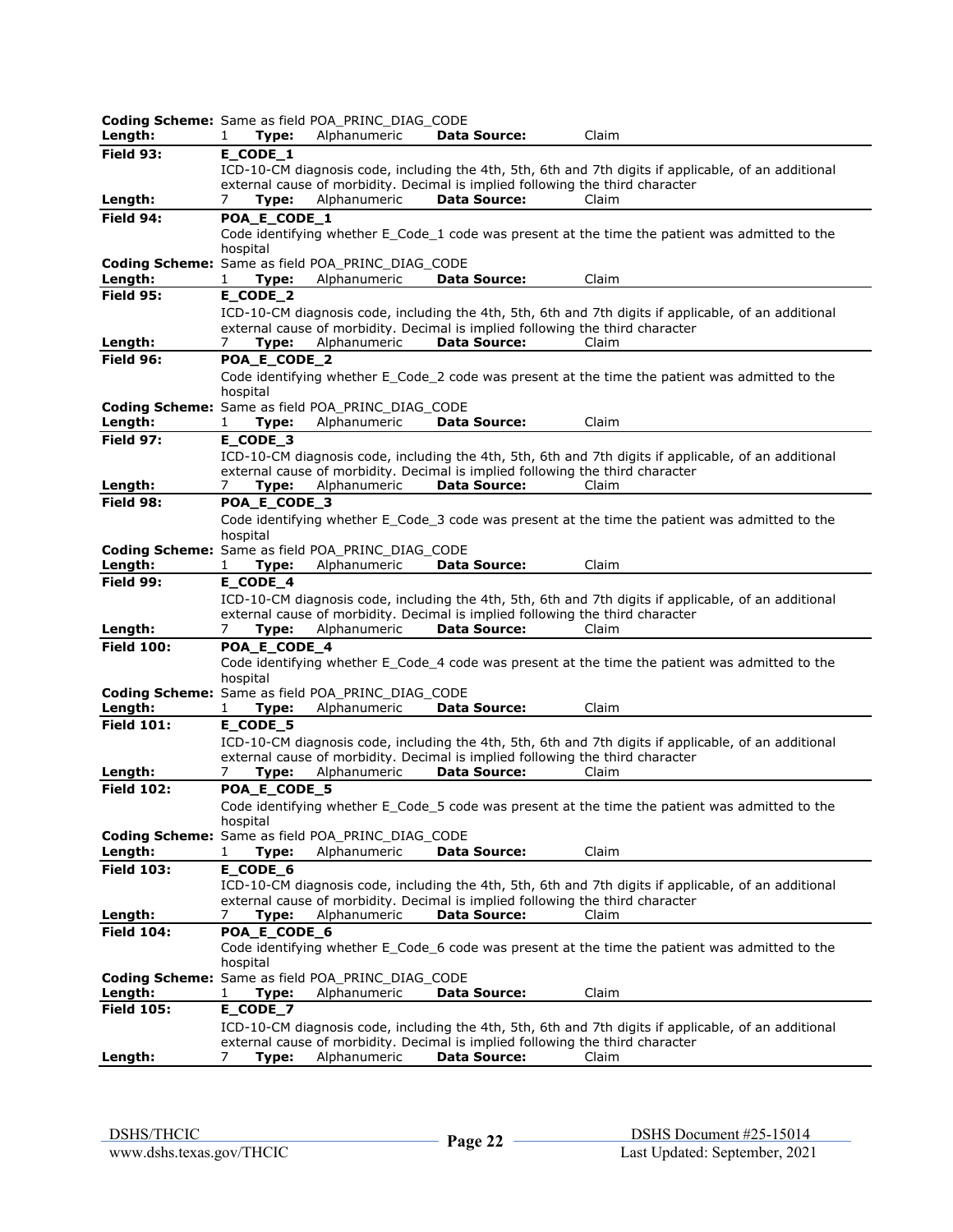| <b>Field 106:</b> | POA_E_CODE_7          |                                                  |                                                                               |                                                                                                       |
|-------------------|-----------------------|--------------------------------------------------|-------------------------------------------------------------------------------|-------------------------------------------------------------------------------------------------------|
|                   |                       |                                                  |                                                                               | Code identifying whether E_Code_7 code was present at the time the patient was admitted to the        |
|                   | hospital              |                                                  |                                                                               |                                                                                                       |
|                   |                       | Coding Scheme: Same as field POA_PRINC_DIAG_CODE |                                                                               |                                                                                                       |
| Length:           | Type:<br>$\mathbf{1}$ | Alphanumeric                                     | <b>Data Source:</b>                                                           | Claim                                                                                                 |
| <b>Field 107:</b> | E_CODE_8              |                                                  |                                                                               |                                                                                                       |
|                   |                       |                                                  |                                                                               | ICD-10-CM diagnosis code, including the 4th, 5th, 6th and 7th digits if applicable, of an additional  |
|                   |                       |                                                  | external cause of morbidity. Decimal is implied following the third character |                                                                                                       |
| Length:           | 7<br>Type:            | Alphanumeric                                     | <b>Data Source:</b>                                                           | Claim                                                                                                 |
| <b>Field 108:</b> | POA_E_CODE_8          |                                                  |                                                                               |                                                                                                       |
|                   |                       |                                                  |                                                                               | Code identifying whether E Code 8 code was present at the time the patient was admitted to the        |
|                   | hospital              |                                                  |                                                                               |                                                                                                       |
|                   |                       | Coding Scheme: Same as field POA_PRINC_DIAG_CODE |                                                                               |                                                                                                       |
| Length:           | Type:                 | Alphanumeric                                     | <b>Data Source:</b>                                                           | Claim                                                                                                 |
| <b>Field 109:</b> | E_CODE_9              |                                                  |                                                                               |                                                                                                       |
|                   |                       |                                                  |                                                                               | ICD-10-CM diagnosis code, including the 4th, 5th, 6th and 7th digits if applicable, of an additional  |
|                   |                       |                                                  | external cause of morbidity. Decimal is implied following the third character |                                                                                                       |
| Length:           | Type:<br>7            | Alphanumeric                                     | <b>Data Source:</b>                                                           | Claim                                                                                                 |
| <b>Field 110:</b> | POA_E_CODE_9          |                                                  |                                                                               |                                                                                                       |
|                   |                       |                                                  |                                                                               | Code identifying whether E Code 9 code was present at the time the patient was admitted to the        |
|                   | hospital              |                                                  |                                                                               |                                                                                                       |
|                   |                       | Coding Scheme: Same as field POA_PRINC_DIAG_CODE |                                                                               |                                                                                                       |
| Length:           | Type:<br>1            | Alphanumeric                                     | <b>Data Source:</b>                                                           | Claim                                                                                                 |
| <b>Field 111:</b> | E_CODE_10             |                                                  |                                                                               |                                                                                                       |
|                   |                       |                                                  |                                                                               | ICD-10-CM diagnosis code, including the 4th, 5th, 6th and 7th digits if applicable, of an additional  |
|                   |                       |                                                  | external cause of morbidity. Decimal is implied following the third character |                                                                                                       |
| Length:           | Type:<br>$\prime$     | Alphanumeric                                     | <b>Data Source:</b>                                                           | Claim                                                                                                 |
| <b>Field 112:</b> | POA E CODE 10         |                                                  |                                                                               |                                                                                                       |
|                   |                       |                                                  |                                                                               | Code identifying whether E_Code_10 code was present at the time the patient was admitted to the       |
|                   | hospital              |                                                  |                                                                               |                                                                                                       |
|                   |                       | Coding Scheme: Same as field POA_PRINC_DIAG_CODE |                                                                               |                                                                                                       |
| Length:           | Type:<br>1            | Alphanumeric                                     | <b>Data Source:</b>                                                           | Claim                                                                                                 |
| <b>Field 113:</b> |                       | PRINC_SURG_PROC_CODE                             |                                                                               |                                                                                                       |
|                   |                       |                                                  |                                                                               | Code for the principal surgical procedure performed during the period covered by the bill. ICD-10-PCS |
|                   | code.                 |                                                  |                                                                               |                                                                                                       |
| Length:           | 7<br>Type:            | Alphanumeric                                     | <b>Data Source:</b>                                                           | Claim                                                                                                 |
| <b>Field 114:</b> |                       | PRINC_SURG_PROC_DATE                             |                                                                               |                                                                                                       |
|                   |                       |                                                  | Date the principal surgical procedure was performed. Entered as YYYYMMDD.     |                                                                                                       |
| Length:           | Type:<br>8            | Alphanumeric                                     | <b>Data Source:</b>                                                           | Claim                                                                                                 |
| <b>Field 115:</b> |                       | PRINC_SURG_PROC_DAY                              |                                                                               |                                                                                                       |
|                   |                       |                                                  |                                                                               | Day of principal surgical procedure was performed. Date minus Admission/Start of Care Date            |
| Length:           | 4<br>Type:            | Alphanumeric                                     | <b>Data Source:</b>                                                           | Calculated                                                                                            |
| <b>Field 116:</b> |                       | OTH_SURG_PROC_CODE_1                             |                                                                               |                                                                                                       |
|                   |                       |                                                  |                                                                               | Code for surgical or other procedure other than the principal procedure performed during the period   |
|                   |                       | covered by the bill. ICD-10-PCS code.            |                                                                               |                                                                                                       |
| Length:           | Type:<br>7            | Alphanumeric                                     | <b>Data Source:</b>                                                           | Claim                                                                                                 |
| <b>Field 117:</b> |                       | OTH_SURG_PROC_DATE_1                             |                                                                               |                                                                                                       |
|                   |                       |                                                  |                                                                               | Date the surgical or other procedure other than the principal procedure was performed. Entered as     |
|                   | YYYYMMDD.             |                                                  |                                                                               |                                                                                                       |
| Length:           | Type:<br>8            | Alphanumeric                                     | <b>Data Source:</b>                                                           | Claim                                                                                                 |
| <b>Field 118:</b> |                       | OTH_SURG_PROC_DAY_1                              |                                                                               |                                                                                                       |
|                   |                       |                                                  |                                                                               | Day of surgical or other procedure other than the principal procedure was performed. Date of the      |
|                   |                       |                                                  | surgical was performed minus Admission/Start of Care Date                     |                                                                                                       |
| Length:           | Type:                 | Alphanumeric                                     | <b>Data Source:</b>                                                           | Calculated                                                                                            |
| <b>Field 119:</b> |                       | OTH_SURG_PROC_CODE_2                             |                                                                               |                                                                                                       |
|                   |                       |                                                  |                                                                               |                                                                                                       |
|                   |                       | covered by the bill. ICD-10-PCS code.            |                                                                               | Code for surgical or other procedure other than the principal procedure performed during the period   |
| Length:           | Type:<br>7            | Alphanumeric                                     | <b>Data Source:</b>                                                           | Claim                                                                                                 |
| <b>Field 120:</b> |                       | OTH_SURG_PROC_DATE_2                             |                                                                               |                                                                                                       |
|                   |                       |                                                  |                                                                               |                                                                                                       |
|                   | YYYYMMDD.             |                                                  |                                                                               | Date the surgical or other procedure other than the principal procedure was performed. Entered as     |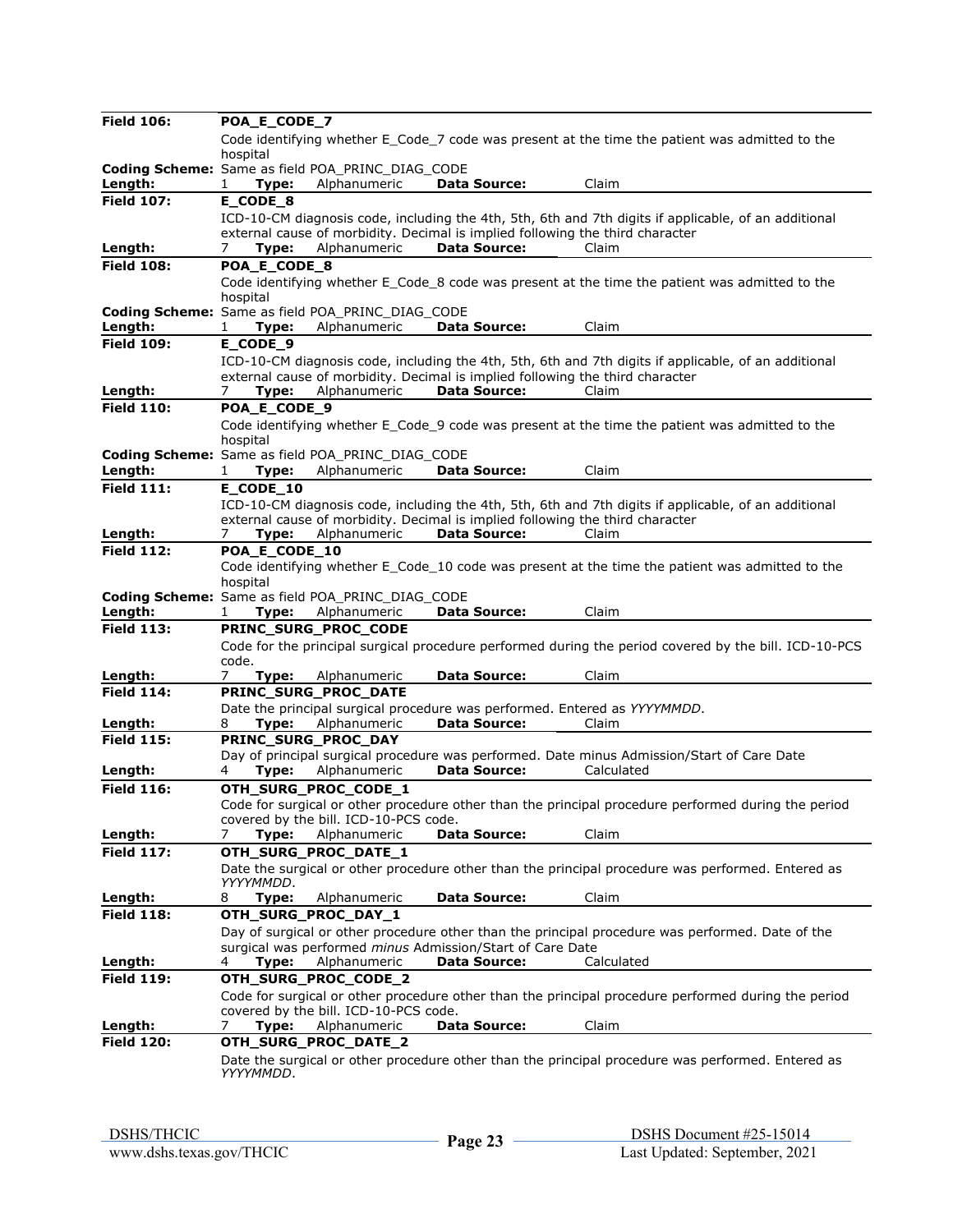| Length:                      | 8<br>Type:                         | Alphanumeric                          | <b>Data Source:</b>                                              | Claim                                                                                                |
|------------------------------|------------------------------------|---------------------------------------|------------------------------------------------------------------|------------------------------------------------------------------------------------------------------|
| <b>Field 121:</b>            |                                    | OTH_SURG_PROC_DAY_2                   |                                                                  |                                                                                                      |
|                              |                                    |                                       |                                                                  | Day of surgical or other procedure other than the principal procedure was performed. Date of the     |
|                              |                                    |                                       | surgical was performed <i>minus</i> Admission/Start of Care Date |                                                                                                      |
| Length:                      | Type:                              | Alphanumeric                          | <b>Data Source:</b>                                              | Calculated                                                                                           |
| <b>Field 122:</b>            |                                    | OTH_SURG_PROC_CODE_3                  |                                                                  |                                                                                                      |
|                              |                                    |                                       |                                                                  | Code for surgical or other procedure other than the principal procedure performed during the period  |
|                              |                                    | covered by the bill. ICD-10-PCS code. |                                                                  |                                                                                                      |
| Length:                      | Type:<br>7                         | Alphanumeric                          | <b>Data Source:</b>                                              | Claim                                                                                                |
| <b>Field 123:</b>            |                                    | OTH_SURG_PROC_DATE_3                  |                                                                  |                                                                                                      |
|                              | YYYYMMDD.                          |                                       |                                                                  | Date the surgical or other procedure other than the principal procedure was performed. Entered as    |
| Length:                      | Type:<br>8                         | Alphanumeric                          | <b>Data Source:</b>                                              | Claim                                                                                                |
| <b>Field 124:</b>            |                                    | OTH_SURG_PROC_DAY_3                   |                                                                  |                                                                                                      |
|                              |                                    |                                       |                                                                  | Day of surgical or other procedure other than the principal procedure was performed. Date of the     |
|                              |                                    |                                       | surgical was performed minus Admission/Start of Care Date        |                                                                                                      |
| Length:                      | Type:<br>4                         | Alphanumeric                          | <b>Data Source:</b>                                              | Calculated                                                                                           |
| <b>Field 125:</b>            |                                    | OTH_SURG_PROC_CODE_4                  |                                                                  |                                                                                                      |
|                              |                                    |                                       |                                                                  | Code for surgical or other procedure other than the principal procedure performed during the period  |
|                              |                                    | covered by the bill. ICD-10-PCS code. |                                                                  |                                                                                                      |
| Length:                      | Type:<br>7                         | Alphanumeric                          | <b>Data Source:</b>                                              | Claim                                                                                                |
| <b>Field 126:</b>            |                                    | OTH_SURG_PROC_DATE_4                  |                                                                  |                                                                                                      |
|                              |                                    |                                       |                                                                  | Date the surgical or other procedure other than the principal procedure was performed. Entered as    |
|                              | YYYYMMDD.                          |                                       |                                                                  | Claim                                                                                                |
| Length:<br><b>Field 127:</b> | Type:<br>8                         | Alphanumeric<br>OTH_SURG_PROC_DAY_4   | <b>Data Source:</b>                                              |                                                                                                      |
|                              |                                    |                                       |                                                                  | Day of surgical or other procedure other than the principal procedure was performed. Date of the     |
|                              |                                    |                                       | surgical was performed <i>minus</i> Admission/Start of Care Date |                                                                                                      |
| Length:                      | Type:                              | Alphanumeric                          | <b>Data Source:</b>                                              | Calculated                                                                                           |
| <b>Field 128:</b>            |                                    | OTH_SURG_PROC_CODE_5                  |                                                                  |                                                                                                      |
|                              |                                    |                                       |                                                                  | Code for surgical or other procedure other than the principal procedure performed during the period  |
|                              |                                    | covered by the bill. ICD-10-PCS code. |                                                                  |                                                                                                      |
| Length:                      | 7                                  | Type: Alphanumeric                    | <b>Data Source:</b>                                              | Claim                                                                                                |
| <b>Field 129:</b>            |                                    | OTH_SURG_PROC_DATE_5                  |                                                                  |                                                                                                      |
|                              |                                    |                                       |                                                                  | Date the surgical or other procedure other than the principal procedure was performed. Entered as    |
| Length:                      | YYYYMMDD.<br>8<br>Type:            | Alphanumeric                          | <b>Data Source:</b>                                              | Claim                                                                                                |
| <b>Field 130:</b>            |                                    | OTH_SURG_PROC_DAY_5                   |                                                                  |                                                                                                      |
|                              |                                    |                                       |                                                                  | Day of surgical or other procedure other than the principal procedure was performed. Date of the     |
|                              |                                    |                                       | surgical was performed <i>minus</i> Admission/Start of Care Date |                                                                                                      |
| Length:                      | 4<br>Type:                         | Alphanumeric                          | <b>Data Source:</b>                                              | Calculated                                                                                           |
| <b>Field 131:</b>            |                                    | OTH_SURG_PROC_CODE_6                  |                                                                  |                                                                                                      |
|                              |                                    |                                       |                                                                  | Code for surgical or other procedure other than the principal procedure performed during the period  |
|                              |                                    | covered by the bill. ICD-10-PCS code. |                                                                  |                                                                                                      |
| Length:                      | 7<br>Type:                         | Alphanumeric                          | <b>Data Source:</b>                                              | Claim                                                                                                |
| <b>Field 132:</b>            |                                    | OTH_SURG_PROC_DATE_6                  |                                                                  |                                                                                                      |
|                              |                                    |                                       |                                                                  | Date the surgical or obstetrical procedure other than the principal procedure was performed. Entered |
| Length:                      | as <i>YYYYMMDD</i> .<br>Type:<br>8 | Alphanumeric                          | <b>Data Source:</b>                                              | Claim                                                                                                |
| <b>Field 133:</b>            |                                    | OTH_SURG_PROC_DAY_6                   |                                                                  |                                                                                                      |
|                              |                                    |                                       |                                                                  | Day of surgical or other procedure other than the principal procedure was performed. Date of the     |
|                              |                                    |                                       | surgical was performed minus Admission/Start of Care Date        |                                                                                                      |
| Length:                      | Type:<br>4                         | Alphanumeric                          | <b>Data Source:</b>                                              | Calculated                                                                                           |
| <b>Field 134:</b>            |                                    | OTH_SURG_PROC_CODE_7                  |                                                                  |                                                                                                      |
|                              |                                    |                                       |                                                                  | Code for surgical or other procedure other than the principal procedure performed during the period  |
|                              |                                    | covered by the bill. ICD-10-PCS code. |                                                                  |                                                                                                      |
| Length:                      | Type:<br>7                         | Alphanumeric                          | <b>Data Source:</b>                                              | Claim                                                                                                |
| <b>Field 135:</b>            |                                    | OTH_SURG_PROC_DATE_7                  |                                                                  |                                                                                                      |
|                              |                                    |                                       |                                                                  | Date the surgical or other procedure other than the principal procedure was performed. Entered as    |
|                              | YYYYMMDD.                          |                                       |                                                                  |                                                                                                      |
| <u>Length:</u>               | 8<br>Type:                         | Alphanumeric                          | <b>Data Source:</b>                                              | Claim                                                                                                |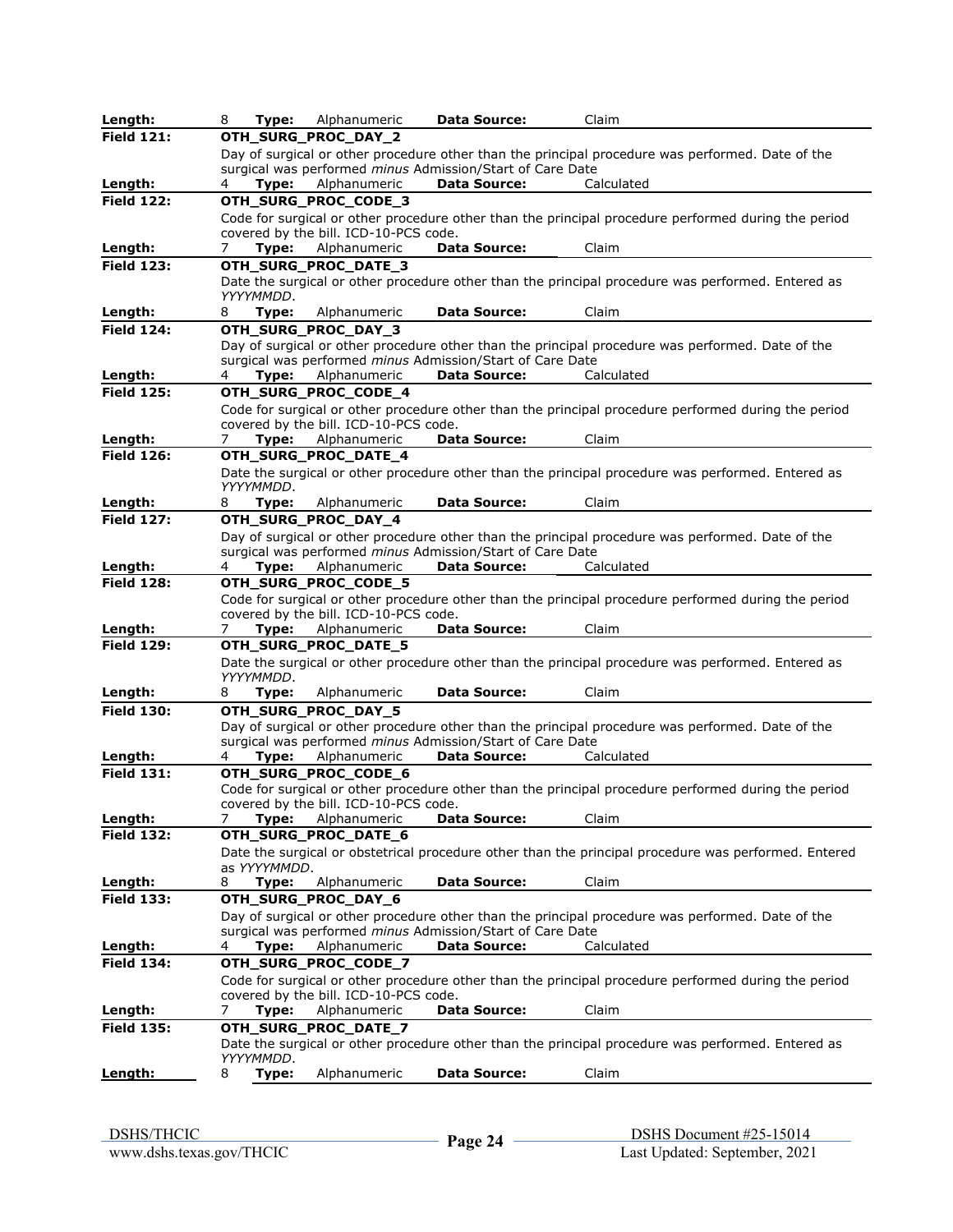| <b>Field 136:</b>            |                                                                                                                                                               | OTH_SURG_PROC_DAY_7                                   |                                                                  |                                                                                                     |  |  |
|------------------------------|---------------------------------------------------------------------------------------------------------------------------------------------------------------|-------------------------------------------------------|------------------------------------------------------------------|-----------------------------------------------------------------------------------------------------|--|--|
|                              |                                                                                                                                                               |                                                       |                                                                  | Day of surgical or other procedure other than the principal procedure was performed. Date of the    |  |  |
|                              |                                                                                                                                                               |                                                       | surgical was performed minus Admission/Start of Care Date        |                                                                                                     |  |  |
| Length:                      | Type:                                                                                                                                                         | Alphanumeric                                          | <b>Data Source:</b>                                              | Calculated                                                                                          |  |  |
| <b>Field 137:</b>            |                                                                                                                                                               | OTH_SURG_PROC_CODE_8                                  |                                                                  |                                                                                                     |  |  |
|                              |                                                                                                                                                               | covered by the bill. ICD-10-PCS code.                 |                                                                  | Code for surgical or other procedure other than the principal procedure performed during the period |  |  |
| <u>Length:</u>               | Type:<br>7                                                                                                                                                    | Alphanumeric                                          | <b>Data Source:</b>                                              | Claim                                                                                               |  |  |
| <b>Field 138:</b>            |                                                                                                                                                               | OTH_SURG_PROC_DATE_8                                  |                                                                  |                                                                                                     |  |  |
|                              |                                                                                                                                                               |                                                       |                                                                  | Date the surgical or other procedure other than the principal procedure was performed. Entered as   |  |  |
|                              | YYYYMMDD.                                                                                                                                                     |                                                       |                                                                  |                                                                                                     |  |  |
| Length:                      | 8<br>Type:                                                                                                                                                    | Alphanumeric                                          | <b>Data Source:</b>                                              | Claim                                                                                               |  |  |
| <b>Field 139:</b>            |                                                                                                                                                               | OTH_SURG_PROC_DAY_8                                   |                                                                  |                                                                                                     |  |  |
|                              |                                                                                                                                                               |                                                       |                                                                  | Day of surgical or other procedure other than the principal procedure was performed. Date of the    |  |  |
|                              |                                                                                                                                                               |                                                       | surgical was performed minus Admission/Start of Care Date        |                                                                                                     |  |  |
| Length:                      | 4<br>Type:                                                                                                                                                    | Alphanumeric                                          | <b>Data Source:</b>                                              | Calculated                                                                                          |  |  |
| <b>Field 140:</b>            |                                                                                                                                                               | OTH_SURG_PROC_CODE_9                                  |                                                                  |                                                                                                     |  |  |
|                              |                                                                                                                                                               |                                                       |                                                                  | Code for surgical or other procedure other than the principal procedure performed during the period |  |  |
| Length:                      | Type:                                                                                                                                                         | covered by the bill. ICD-10-PCS code.<br>Alphanumeric | <b>Data Source:</b>                                              | Claim                                                                                               |  |  |
| <b>Field 141:</b>            |                                                                                                                                                               | OTH_SURG_PROC_DATE_9                                  |                                                                  |                                                                                                     |  |  |
|                              |                                                                                                                                                               |                                                       |                                                                  | Date the surgical or other procedure other than the principal procedure was performed. Entered as   |  |  |
|                              | YYYYMMDD.                                                                                                                                                     |                                                       |                                                                  |                                                                                                     |  |  |
| Length:                      | 8<br>Type:                                                                                                                                                    | Alphanumeric                                          | <b>Data Source:</b>                                              | Claim                                                                                               |  |  |
| <b>Field 142:</b>            |                                                                                                                                                               | OTH_SURG_PROC_DAY_9                                   |                                                                  |                                                                                                     |  |  |
|                              |                                                                                                                                                               |                                                       |                                                                  | Day of surgical or other procedure other than the principal procedure was performed. Date of the    |  |  |
|                              |                                                                                                                                                               |                                                       | surgical was performed <i>minus</i> Admission/Start of Care Date |                                                                                                     |  |  |
| Length:                      | Type:<br>4                                                                                                                                                    | Alphanumeric                                          | <b>Data Source:</b>                                              | Calculated                                                                                          |  |  |
| <b>Field 143:</b>            |                                                                                                                                                               | OTH_SURG_PROC_CODE_10                                 |                                                                  |                                                                                                     |  |  |
|                              |                                                                                                                                                               | covered by the bill. ICD-10-PCS code.                 |                                                                  | Code for surgical or other procedure other than the principal procedure performed during the period |  |  |
| Length:                      | Type:<br>7.                                                                                                                                                   | Alphanumeric                                          | <b>Data Source:</b>                                              | Claim                                                                                               |  |  |
| <b>Field 144:</b>            |                                                                                                                                                               | OTH_SURG_PROC_DATE_10                                 |                                                                  |                                                                                                     |  |  |
|                              |                                                                                                                                                               |                                                       |                                                                  | Date the surgical or other procedure other than the principal procedure was performed. Entered as   |  |  |
|                              | YYYYMMDD.                                                                                                                                                     |                                                       |                                                                  |                                                                                                     |  |  |
| Length:                      | Type:<br>8                                                                                                                                                    | Alphanumeric                                          | <b>Data Source:</b>                                              | Claim                                                                                               |  |  |
| <b>Field 145:</b>            |                                                                                                                                                               | OTH_SURG_PROC_DAY_10                                  |                                                                  |                                                                                                     |  |  |
|                              |                                                                                                                                                               |                                                       |                                                                  | Day of surgical or other procedure other than the principal procedure was performed. Date of the    |  |  |
|                              |                                                                                                                                                               |                                                       | surgical was performed minus Admission/Start of Care Date        |                                                                                                     |  |  |
| Length:                      | Type:                                                                                                                                                         | Alphanumeric                                          | <b>Data Source:</b>                                              | Calculated                                                                                          |  |  |
| <b>Field 146:</b>            |                                                                                                                                                               | OTH_SURG_PROC_CODE_11                                 |                                                                  |                                                                                                     |  |  |
|                              |                                                                                                                                                               | covered by the bill. ICD-10-PCS code.                 |                                                                  | Code for surgical or other procedure other than the principal procedure performed during the period |  |  |
| Length:                      | 7<br>Type:                                                                                                                                                    | Alphanumeric                                          | <b>Data Source:</b>                                              | Claim                                                                                               |  |  |
| <b>Field 147:</b>            |                                                                                                                                                               | OTH_SURG_PROC_DATE_11                                 |                                                                  |                                                                                                     |  |  |
|                              |                                                                                                                                                               |                                                       |                                                                  | Date the surgical or other procedure other than the principal procedure was performed. Entered as   |  |  |
|                              | YYYYMMDD.                                                                                                                                                     |                                                       |                                                                  |                                                                                                     |  |  |
| Length:                      | 8<br>Type:                                                                                                                                                    | Alphanumeric                                          | <b>Data Source:</b>                                              | Claim                                                                                               |  |  |
| <b>Field 148:</b>            |                                                                                                                                                               | OTH_SURG_PROC_DAY_11                                  |                                                                  |                                                                                                     |  |  |
|                              | Day of surgical or other procedure other than the principal procedure was performed. Date of the<br>surgical was performed minus Admission/Start of Care Date |                                                       |                                                                  |                                                                                                     |  |  |
| Length:                      | Type:                                                                                                                                                         | Alphanumeric                                          | <b>Data Source:</b>                                              | Calculated                                                                                          |  |  |
|                              | 4                                                                                                                                                             |                                                       |                                                                  |                                                                                                     |  |  |
| <b>Field 149:</b>            |                                                                                                                                                               | OTH_SURG_PROC_CODE_12                                 |                                                                  |                                                                                                     |  |  |
|                              |                                                                                                                                                               | covered by the bill. ICD-10-PCS code.                 |                                                                  | Code for surgical or other procedure other than the principal procedure performed during the period |  |  |
| <u>Length:</u>               | Type:<br>7                                                                                                                                                    | Alphanumeric                                          | <b>Data Source:</b>                                              | Claim                                                                                               |  |  |
| <b>Field 150:</b>            |                                                                                                                                                               | OTH_SURG_PROC_DATE_12                                 |                                                                  |                                                                                                     |  |  |
|                              |                                                                                                                                                               |                                                       |                                                                  | Date the surgical or other procedure other than the principal procedure was performed. Entered as   |  |  |
|                              |                                                                                                                                                               |                                                       |                                                                  |                                                                                                     |  |  |
|                              | YYYYMMDD.                                                                                                                                                     |                                                       |                                                                  |                                                                                                     |  |  |
| Length:<br><b>Field 151:</b> | Type:<br>8                                                                                                                                                    | Alphanumeric<br>OTH_SURG_PROC_DAY_12                  | <b>Data Source:</b>                                              | Claim                                                                                               |  |  |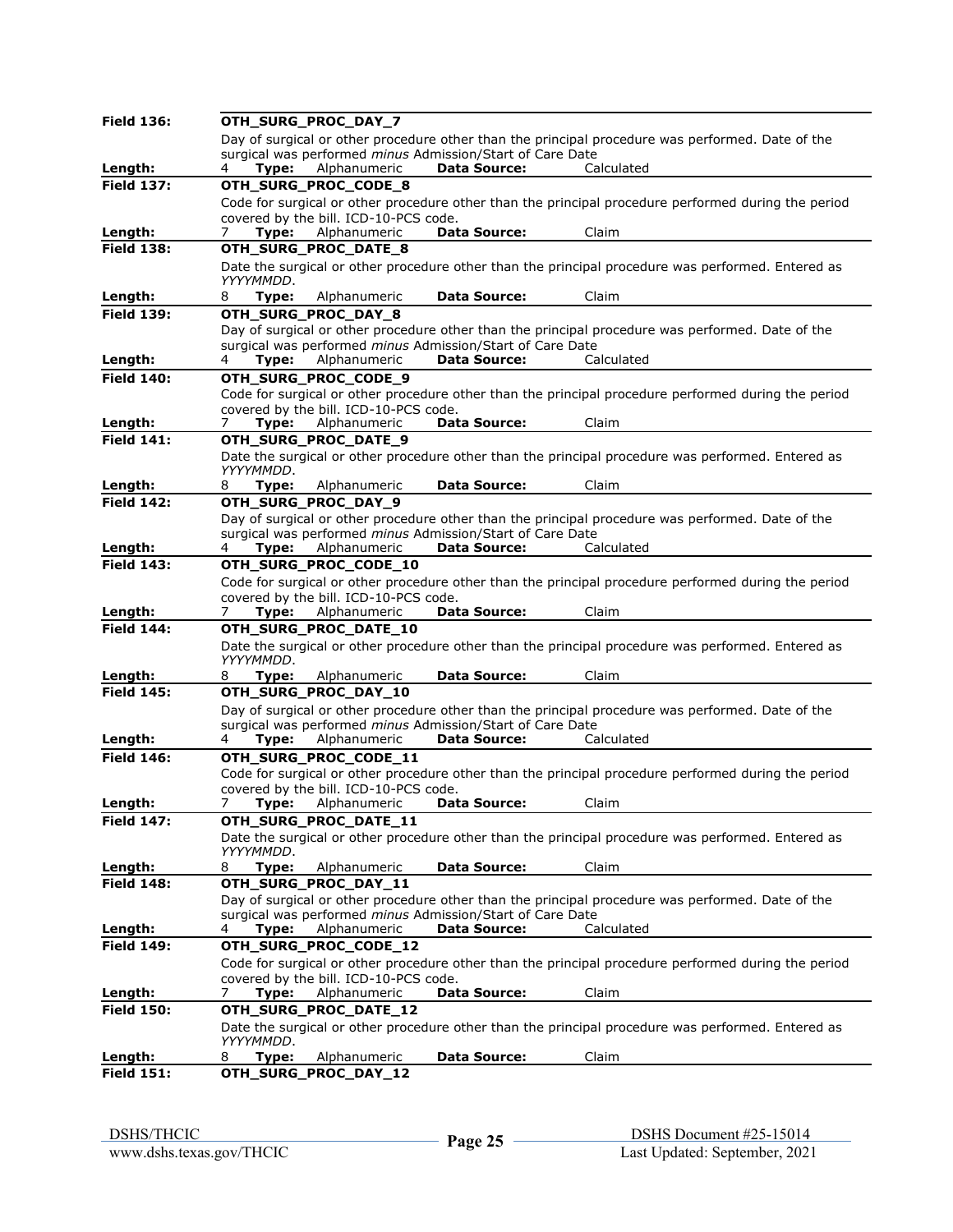|                              |                                       |              |                                                           | Day of surgical or other procedure other than the principal procedure was performed. Date of the    |  |
|------------------------------|---------------------------------------|--------------|-----------------------------------------------------------|-----------------------------------------------------------------------------------------------------|--|
|                              |                                       |              | surgical was performed minus Admission/Start of Care Date |                                                                                                     |  |
| Length:                      | Type:                                 | Alphanumeric | <b>Data Source:</b>                                       | Calculated                                                                                          |  |
| <b>Field 152:</b>            | OTH_SURG_PROC_CODE_13                 |              |                                                           |                                                                                                     |  |
|                              |                                       |              |                                                           | Code for surgical or other procedure other than the principal procedure performed during the period |  |
|                              | covered by the bill. ICD-10-PCS code. |              |                                                           |                                                                                                     |  |
| Length:                      | 7<br>Type:                            | Alphanumeric | <b>Data Source:</b>                                       | Claim                                                                                               |  |
| <b>Field 153:</b>            | OTH SURG PROC DATE 13                 |              |                                                           |                                                                                                     |  |
|                              | YYYYMMDD.                             |              |                                                           | Date the surgical or other procedure other than the principal procedure was performed. Entered as   |  |
| Length:                      | Type:<br>8                            | Alphanumeric | <b>Data Source:</b>                                       | Claim                                                                                               |  |
| <b>Field 154:</b>            | OTH_SURG_PROC_DAY_13                  |              |                                                           |                                                                                                     |  |
|                              |                                       |              |                                                           | Day of surgical or other procedure other than the principal procedure was performed. Date of the    |  |
|                              |                                       |              | surgical was performed minus Admission/Start of Care Date |                                                                                                     |  |
| Length:                      | Type:<br>4                            | Alphanumeric | <b>Data Source:</b>                                       | Calculated                                                                                          |  |
| <b>Field 155:</b>            | OTH_SURG_PROC_CODE_14                 |              |                                                           |                                                                                                     |  |
|                              |                                       |              |                                                           | Code for surgical or other procedure other than the principal procedure performed during the period |  |
|                              | covered by the bill. ICD-10-PCS code. |              |                                                           |                                                                                                     |  |
| <u>Length:</u>               | Type:<br>7                            | Alphanumeric | <b>Data Source:</b>                                       | Claim                                                                                               |  |
| <b>Field 156:</b>            | OTH_SURG_PROC_DATE_14                 |              |                                                           |                                                                                                     |  |
|                              |                                       |              |                                                           | Date the surgical or other procedure other than the principal procedure was performed. Entered as   |  |
|                              | YYYYMMDD.                             |              |                                                           |                                                                                                     |  |
| Length:<br><b>Field 157:</b> | 8<br>Type:                            | Alphanumeric | <b>Data Source:</b>                                       | Claim                                                                                               |  |
|                              | OTH_SURG_PROC_DAY_14                  |              |                                                           |                                                                                                     |  |
|                              |                                       |              | surgical was performed minus Admission/Start of Care Date | Day of surgical or other procedure other than the principal procedure was performed. Date of the    |  |
| Length:                      | Type:<br>4                            | Alphanumeric | <b>Data Source:</b>                                       | Calculated                                                                                          |  |
| <b>Field 158:</b>            | OTH_SURG_PROC_CODE_15                 |              |                                                           |                                                                                                     |  |
|                              |                                       |              |                                                           | Code for surgical or other procedure other than the principal procedure performed during the period |  |
|                              | covered by the bill. ICD-10-PCS code. |              |                                                           |                                                                                                     |  |
| Length:                      | Type:<br>7                            | Alphanumeric | <b>Data Source:</b>                                       | Claim                                                                                               |  |
| <b>Field 159:</b>            | OTH_SURG_PROC_DATE_15                 |              |                                                           |                                                                                                     |  |
|                              |                                       |              |                                                           | Date the surgical or other procedure other than the principal procedure was performed. Entered as   |  |
|                              | YYYYMMDD.                             |              |                                                           |                                                                                                     |  |
| Length:                      | Type:<br>8                            | Alphanumeric | <b>Data Source:</b>                                       | Claim                                                                                               |  |
| <b>Field 160:</b>            | OTH_SURG_PROC_DAY_15                  |              |                                                           |                                                                                                     |  |
|                              |                                       |              |                                                           | Day of surgical or other procedure other than the principal procedure was performed. Date of the    |  |
|                              |                                       |              | surgical was performed minus Admission/Start of Care Date |                                                                                                     |  |
| Length:                      | Type:                                 | Alphanumeric | <b>Data Source:</b>                                       | Calculated                                                                                          |  |
| <b>Field 161:</b>            | OTH_SURG_PROC_CODE_16                 |              |                                                           |                                                                                                     |  |
|                              |                                       |              |                                                           | Code for surgical or other procedure other than the principal procedure performed during the period |  |
|                              | covered by the bill. ICD-10-PCS code. |              |                                                           |                                                                                                     |  |
| Length:                      | Type:<br>7                            | Alphanumeric | <b>Data Source:</b>                                       | Claim                                                                                               |  |
| <b>Field 162:</b>            | OTH_SURG_PROC_DATE_16                 |              |                                                           |                                                                                                     |  |
|                              | YYYYMMDD.                             |              |                                                           | Date the surgical or other procedure other than the principal procedure was performed. Entered as   |  |
| Length:                      | Type:<br>8                            | Alphanumeric | <b>Data Source:</b>                                       | Claim                                                                                               |  |
| <b>Field 163:</b>            | OTH_SURG_PROC_DAY_16                  |              |                                                           |                                                                                                     |  |
|                              |                                       |              |                                                           | Day of surgical or other procedure other than the principal procedure was performed. Date of the    |  |
|                              |                                       |              | surgical was performed minus Admission/Start of Care Date |                                                                                                     |  |
| Length:                      | Type:<br>4                            | Alphanumeric | <b>Data Source:</b>                                       | Calculated                                                                                          |  |
| <b>Field 164:</b>            | OTH_SURG_PROC_CODE_17                 |              |                                                           |                                                                                                     |  |
|                              |                                       |              |                                                           | Code for surgical or other procedure other than the principal procedure performed during the period |  |
|                              | covered by the bill. ICD-10-PCS code. |              |                                                           |                                                                                                     |  |
| Length:                      | Type:<br>7                            | Alphanumeric | <b>Data Source:</b>                                       | Claim                                                                                               |  |
| <b>Field 165:</b>            | OTH_SURG_PROC_DATE_17                 |              |                                                           |                                                                                                     |  |
|                              |                                       |              |                                                           | Date the surgical or other procedure other than the principal procedure was performed. Entered as   |  |
|                              | YYYYMMDD.                             |              |                                                           |                                                                                                     |  |
| Length:                      | Type:<br>8                            | Alphanumeric | <b>Data Source:</b>                                       | Claim                                                                                               |  |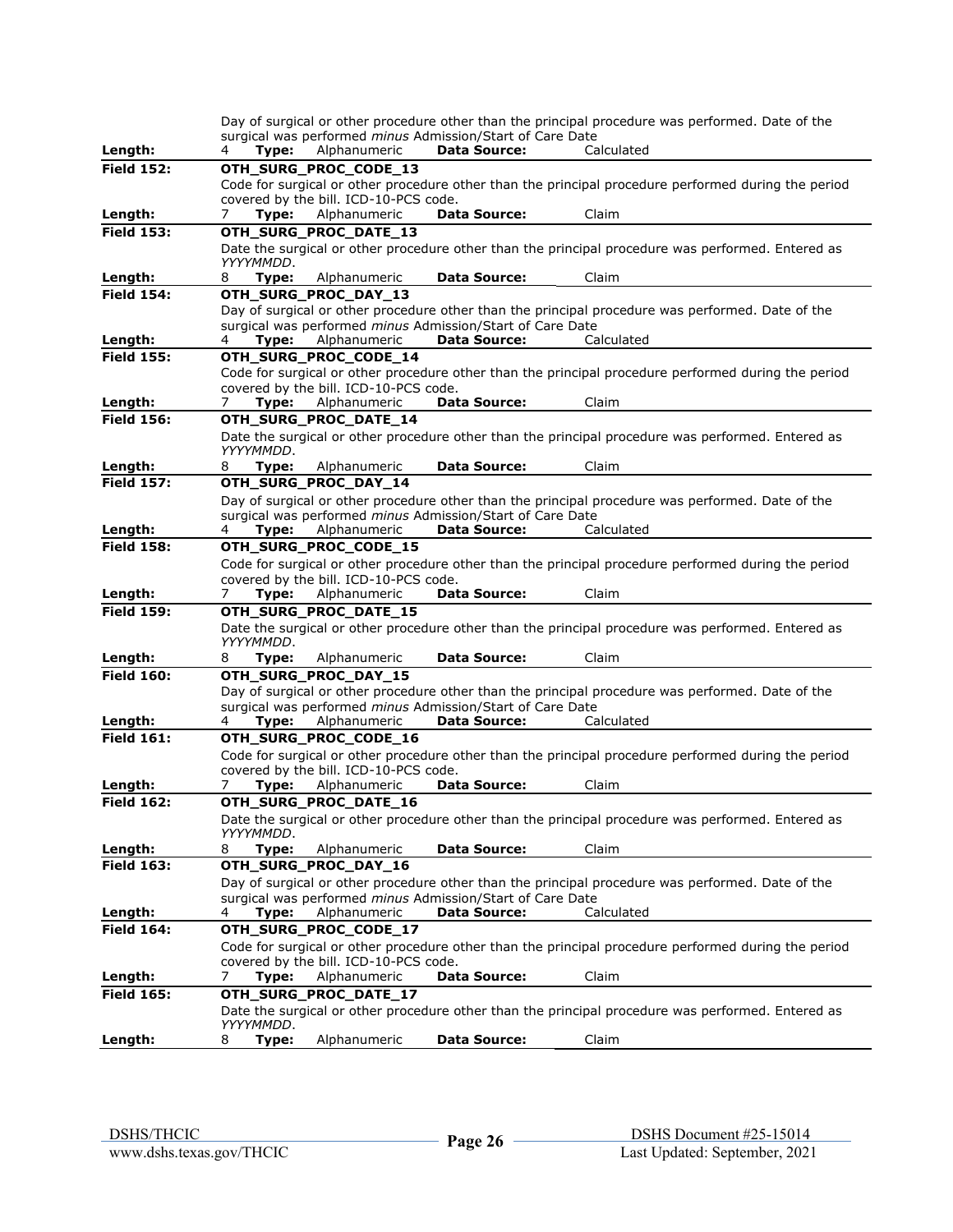| <b>Field 166:</b>            | OTH_SURG_PROC_DAY_17                                |              |                                                                  |                                                                                                     |  |
|------------------------------|-----------------------------------------------------|--------------|------------------------------------------------------------------|-----------------------------------------------------------------------------------------------------|--|
|                              |                                                     |              |                                                                  | Day of surgical or other procedure other than the principal procedure was performed. Date of the    |  |
|                              |                                                     |              | surgical was performed minus Admission/Start of Care Date        |                                                                                                     |  |
| Length:                      | Type:                                               | Alphanumeric | <b>Data Source:</b>                                              | Calculated                                                                                          |  |
| <b>Field 167:</b>            | OTH_SURG_PROC_CODE_18                               |              |                                                                  |                                                                                                     |  |
|                              | covered by the bill. ICD-10-PCS code.               |              |                                                                  | Code for surgical or other procedure other than the principal procedure performed during the period |  |
| Length:                      | Type:<br>7                                          | Alphanumeric | <b>Data Source:</b>                                              | Claim                                                                                               |  |
| <b>Field 168:</b>            | OTH_SURG_PROC_DATE_18                               |              |                                                                  |                                                                                                     |  |
|                              |                                                     |              |                                                                  | Date the surgical or other procedure other than the principal procedure was performed. Entered as   |  |
|                              | YYYYMMDD.                                           |              |                                                                  |                                                                                                     |  |
| Length:                      | Type:<br>8                                          | Alphanumeric | <b>Data Source:</b>                                              | Claim                                                                                               |  |
| <b>Field 169:</b>            | OTH_SURG_PROC_DAY_18                                |              |                                                                  |                                                                                                     |  |
|                              |                                                     |              |                                                                  | Day of surgical or other procedure other than the principal procedure was performed. Date of the    |  |
|                              |                                                     |              | surgical was performed <i>minus</i> Admission/Start of Care Date |                                                                                                     |  |
| Length:                      | Type:<br>4                                          | Alphanumeric | <b>Data Source:</b>                                              | Calculated                                                                                          |  |
| <b>Field 170:</b>            | OTH_SURG_PROC_CODE_19                               |              |                                                                  |                                                                                                     |  |
|                              |                                                     |              |                                                                  | Code for surgical or other procedure other than the principal procedure performed during the period |  |
| Length:                      | covered by the bill. ICD-10-PCS code.<br>Type:<br>7 | Alphanumeric | <b>Data Source:</b>                                              | Claim                                                                                               |  |
| <b>Field 171:</b>            | OTH_SURG_PROC_DATE_19                               |              |                                                                  |                                                                                                     |  |
|                              |                                                     |              |                                                                  | Date the surgical or other procedure other than the principal procedure was performed. Entered as   |  |
|                              | YYYYMMDD.                                           |              |                                                                  |                                                                                                     |  |
| Length:                      | Type:<br>8                                          | Alphanumeric | <b>Data Source:</b>                                              | Claim                                                                                               |  |
| <b>Field 172:</b>            | OTH_SURG_PROC_DAY_19                                |              |                                                                  |                                                                                                     |  |
|                              |                                                     |              |                                                                  | Day of surgical or other procedure other than the principal procedure was performed. Date of the    |  |
|                              |                                                     |              | surgical was performed minus Admission/Start of Care Date        |                                                                                                     |  |
| Length:                      | Type:<br>4                                          | Alphanumeric | <b>Data Source:</b>                                              | Calculated                                                                                          |  |
| <b>Field 173:</b>            | OTH_SURG_PROC_CODE_20                               |              |                                                                  |                                                                                                     |  |
|                              | covered by the bill. ICD-10-PCS code.               |              |                                                                  | Code for surgical or other procedure other than the principal procedure performed during the period |  |
| Length:                      | Type:<br>7                                          | Alphanumeric | <b>Data Source:</b>                                              | Claim                                                                                               |  |
| <b>Field 174:</b>            | OTH_SURG_PROC_DATE_20                               |              |                                                                  |                                                                                                     |  |
|                              |                                                     |              |                                                                  |                                                                                                     |  |
|                              |                                                     |              |                                                                  |                                                                                                     |  |
|                              | YYYYMMDD.                                           |              |                                                                  | Date the surgical or other procedure other than the principal procedure was performed. Entered as   |  |
| Length:                      | 8<br>Type:                                          | Alphanumeric | <b>Data Source:</b>                                              | Claim                                                                                               |  |
| <b>Field 175:</b>            | OTH_SURG_PROC_DAY_20                                |              |                                                                  |                                                                                                     |  |
|                              |                                                     |              |                                                                  | Day of surgical or other procedure other than the principal procedure was performed. Date of the    |  |
|                              |                                                     |              | surgical was performed minus Admission/Start of Care Date        |                                                                                                     |  |
| Length:                      | Type:                                               | Alphanumeric | <b>Data Source:</b>                                              | Calculated                                                                                          |  |
| <b>Field 176:</b>            | OTH_SURG_PROC_CODE_21                               |              |                                                                  |                                                                                                     |  |
|                              |                                                     |              |                                                                  | Code for surgical or other procedure other than the principal procedure performed during the period |  |
|                              | covered by the bill. ICD-10-PCS code.               |              |                                                                  |                                                                                                     |  |
| Lenath:                      | 7<br>Type:                                          | Alphanumeric | <b>Data Source:</b>                                              | Claim                                                                                               |  |
| <b>Field 177:</b>            | OTH_SURG_PROC_DATE_21                               |              |                                                                  |                                                                                                     |  |
|                              | YYYYMMDD.                                           |              |                                                                  | Date the surgical or other procedure other than the principal procedure was performed. Entered as   |  |
| Length:                      | 8<br>Type:                                          | Alphanumeric | Data Source:                                                     | Claim                                                                                               |  |
| <b>Field 178:</b>            | OTH_SURG_PROC_DAY_21                                |              |                                                                  |                                                                                                     |  |
|                              |                                                     |              |                                                                  | Day of surgical or other procedure other than the principal procedure was performed. Date of the    |  |
|                              |                                                     |              | surgical was performed minus Admission/Start of Care Date        |                                                                                                     |  |
| Length:                      | Type:<br>4                                          | Alphanumeric | <b>Data Source:</b>                                              | Calculated                                                                                          |  |
| <b>Field 179:</b>            | OTH_SURG_PROC_CODE_22                               |              |                                                                  |                                                                                                     |  |
|                              |                                                     |              |                                                                  | Code for surgical or other procedure other than the principal procedure performed during the period |  |
|                              | covered by the bill. ICD-10-PCS code.               |              |                                                                  |                                                                                                     |  |
| Length:                      | Type:<br>7                                          | Alphanumeric | <b>Data Source:</b>                                              | Claim                                                                                               |  |
| <b>Field 180:</b>            | OTH_SURG_PROC_DATE_22                               |              |                                                                  |                                                                                                     |  |
|                              | YYYYMMDD.                                           |              |                                                                  | Date the surgical or other procedure other than the principal procedure was performed. Entered as   |  |
| Length:<br><b>Field 181:</b> | Type:<br>8<br>OTH_SURG_PROC_DAY_22                  | Alphanumeric | <b>Data Source:</b>                                              | Claim                                                                                               |  |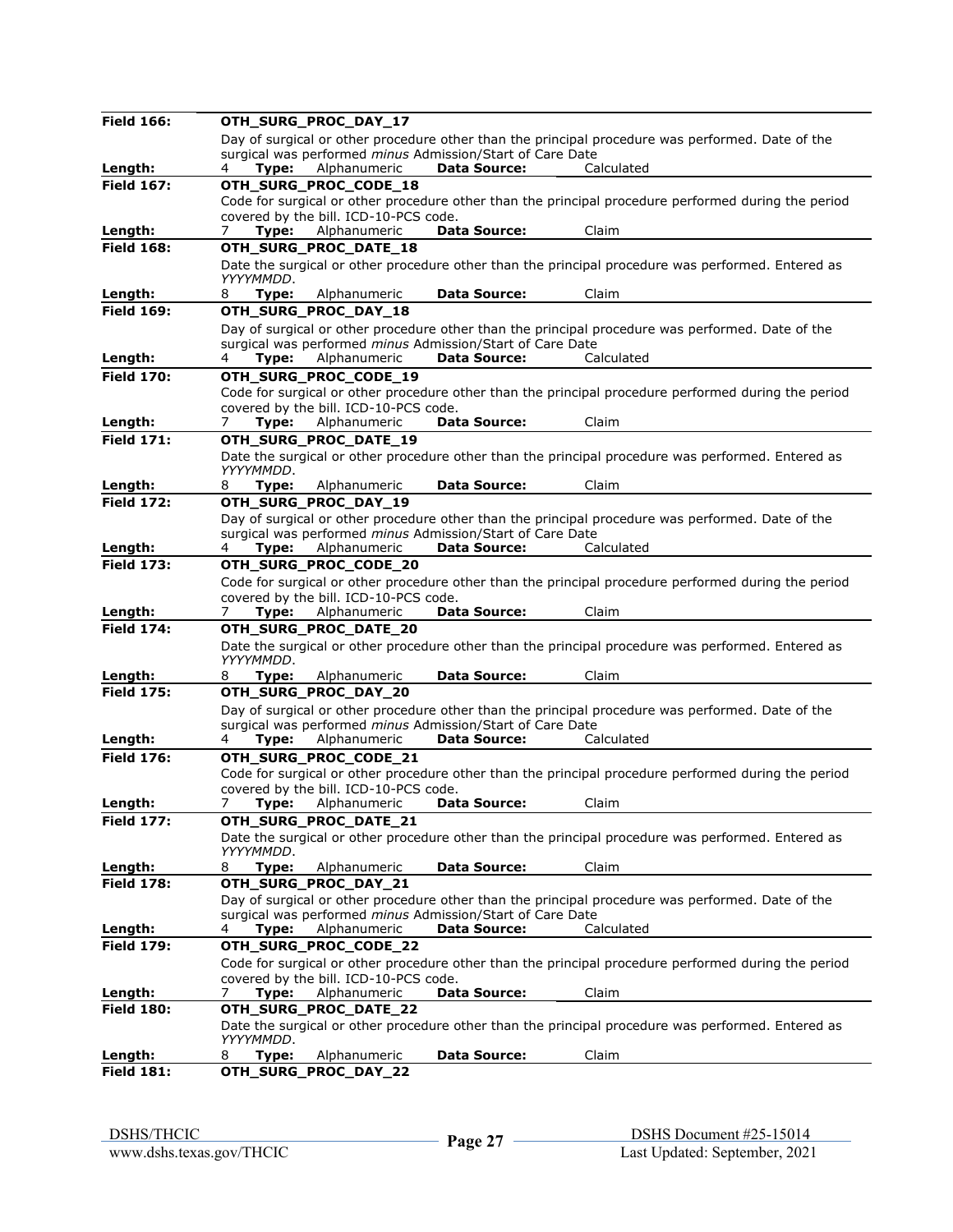|                         |                       |                                                 |                                                                                  | Day of surgical or other procedure other than the principal procedure was performed. Date of the     |
|-------------------------|-----------------------|-------------------------------------------------|----------------------------------------------------------------------------------|------------------------------------------------------------------------------------------------------|
|                         |                       |                                                 | surgical was performed <i>minus</i> Admission/Start of Care Date                 |                                                                                                      |
| Length:                 | Type:                 | Alphanumeric                                    | <b>Data Source:</b>                                                              | Calculated                                                                                           |
| <b>Field 182:</b>       |                       | OTH_SURG_PROC_CODE_23                           |                                                                                  |                                                                                                      |
|                         |                       |                                                 |                                                                                  | Code for surgical or other procedure other than the principal procedure performed during the period  |
|                         |                       | covered by the bill. ICD-10-PCS code.           |                                                                                  |                                                                                                      |
| Length:                 | 7<br>Type:            | Alphanumeric                                    | <b>Data Source:</b>                                                              | Claim                                                                                                |
| <b>Field 183:</b>       |                       | OTH_SURG_PROC_DATE_23                           |                                                                                  |                                                                                                      |
|                         |                       |                                                 |                                                                                  | Date the surgical or other procedure other than the principal procedure was performed. Entered as    |
|                         | YYYYMMDD.             |                                                 |                                                                                  |                                                                                                      |
| Length:                 | 8<br>Type:            | Alphanumeric                                    | <b>Data Source:</b>                                                              | Claim                                                                                                |
| <b>Field 184:</b>       |                       | OTH_SURG_PROC_DAY_23                            |                                                                                  |                                                                                                      |
|                         |                       |                                                 |                                                                                  | Day of surgical or other procedure other than the principal procedure was performed. Date of the     |
| Length:                 | Type:<br>4            | Alphanumeric                                    | surgical was performed minus Admission/Start of Care Date<br><b>Data Source:</b> | Calculated                                                                                           |
| <b>Field 185:</b>       |                       | OTH_SURG_PROC_CODE_24                           |                                                                                  |                                                                                                      |
|                         |                       |                                                 |                                                                                  |                                                                                                      |
|                         |                       | covered by the bill. ICD-10-PCS code.           |                                                                                  | Code for surgical or other procedure other than the principal procedure performed during the period  |
| Length:                 | Type:<br>$\prime$     | Alphanumeric                                    | <b>Data Source:</b>                                                              | Claim                                                                                                |
| <b>Field 186:</b>       |                       | OTH_SURG_PROC_DATE_24                           |                                                                                  |                                                                                                      |
|                         |                       |                                                 |                                                                                  | Date the surgical or other procedure other than the principal procedure was performed. Entered as    |
|                         | YYYYMMDD.             |                                                 |                                                                                  |                                                                                                      |
| Length:                 | 8<br>Type:            | Alphanumeric                                    | <b>Data Source:</b>                                                              | Claim                                                                                                |
| <b>Field 187:</b>       |                       | OTH SURG PROC DAY 24                            |                                                                                  |                                                                                                      |
|                         |                       |                                                 |                                                                                  | Day of surgical or other procedure other than the principal procedure was performed. Date of the     |
|                         |                       |                                                 | surgical was performed <i>minus</i> Admission/Start of Care Date                 |                                                                                                      |
| Length:                 | Type:<br>4            | Alphanumeric                                    | <b>Data Source:</b>                                                              | Calculated                                                                                           |
| <b>Field 188:</b>       | <b>MS_MDC</b>         |                                                 |                                                                                  |                                                                                                      |
|                         |                       |                                                 |                                                                                  | Major Diagnostic Category (MDC) as assigned by software developed for the Centers for Medicare and   |
|                         |                       |                                                 |                                                                                  | Medicaid Services (CMS) (formerly Health Care Financing Administration (HCFA)) for hospital          |
|                         |                       |                                                 | payment for Medicare beneficiaries. First available 2004.                        |                                                                                                      |
| Length:                 | Type:<br>2            | Alphanumeric                                    | <b>Data Source:</b>                                                              | Assigned                                                                                             |
| <b>Field 189:</b>       | <b>APR MDC</b>        |                                                 |                                                                                  |                                                                                                      |
|                         |                       |                                                 |                                                                                  | Major Diagnostic Category (MDC) as assigned by 3M™ APR-DRG Grouper, version 20.                      |
| Length:                 | Type:<br>2.           | Alphanumeric                                    | <b>Data Source:</b>                                                              | Assigned                                                                                             |
| <b>Field 190:</b>       | <b>MS_DRG</b>         |                                                 |                                                                                  |                                                                                                      |
|                         |                       |                                                 |                                                                                  | Centers for Medicare and Medicaid Services (CMS) (formerly Health Care Financing Administration      |
|                         |                       |                                                 |                                                                                  | (HCFA)) Diagnosis Related Group (DRG) as assigned for hospital payment for Medicare beneficiaries.   |
| Length:                 | Type:<br>3.           | Alphanumeric                                    | <b>Data Source:</b>                                                              | Assigned                                                                                             |
| <b>Field 191:</b>       | APR_DRG               |                                                 |                                                                                  |                                                                                                      |
|                         |                       |                                                 |                                                                                  | All Patient Refined (APR) Diagnosis Related Group (DRG) as assigned by 3M™ APR-DRG Grouper.          |
| Length:                 | Type:<br>4            | Alphanumeric                                    | <b>Data Source:</b>                                                              | Assigned                                                                                             |
| <b>Field 192:</b>       | <b>RISK_MORTALITY</b> |                                                 |                                                                                  |                                                                                                      |
|                         |                       |                                                 |                                                                                  | Assignment of a risk of mortality score from the All Patient Refined (APR) Diagnosis Related Group   |
|                         |                       |                                                 |                                                                                  | (DRG) from the 3M™ APR-DRG Grouper. Indicates the likelihood of dying.                               |
| <b>Coding Scheme: 1</b> | Minor                 |                                                 |                                                                                  |                                                                                                      |
|                         | 2<br>Moderate         |                                                 |                                                                                  |                                                                                                      |
|                         | 3<br>Major            |                                                 |                                                                                  |                                                                                                      |
|                         | 4<br>Extreme          |                                                 |                                                                                  |                                                                                                      |
| Length:                 | 1<br>Type:            | Alphanumeric                                    | <b>Data Source:</b>                                                              | Assigned                                                                                             |
| <b>Field 193:</b>       | ILLNESS_SEVERITY      |                                                 |                                                                                  |                                                                                                      |
|                         |                       |                                                 |                                                                                  | Assignment of a severity of illness score from the All Patient Refined (APR) Diagnosis Related Group |
|                         |                       |                                                 |                                                                                  | (DRG) from the 3M™ APR-DRG Grouper. Indicates the extent of physiologic decompensation               |
| <b>Coding Scheme: 1</b> | Minor                 |                                                 |                                                                                  |                                                                                                      |
|                         | 2<br>Moderate         |                                                 |                                                                                  |                                                                                                      |
|                         | 3<br>Major            |                                                 |                                                                                  |                                                                                                      |
|                         | 4<br>Extreme          |                                                 |                                                                                  |                                                                                                      |
|                         | 0                     | No class specified                              |                                                                                  |                                                                                                      |
| Length:                 | 1<br>Type:            | Alphanumeric                                    | <b>Data Source:</b>                                                              | Assigned                                                                                             |
| <b>Field 194:</b>       |                       | APR_GROUPER_VERSION_NBR                         |                                                                                  |                                                                                                      |
|                         |                       | Version number of the 3M™ APR-DRG Grouper used. |                                                                                  |                                                                                                      |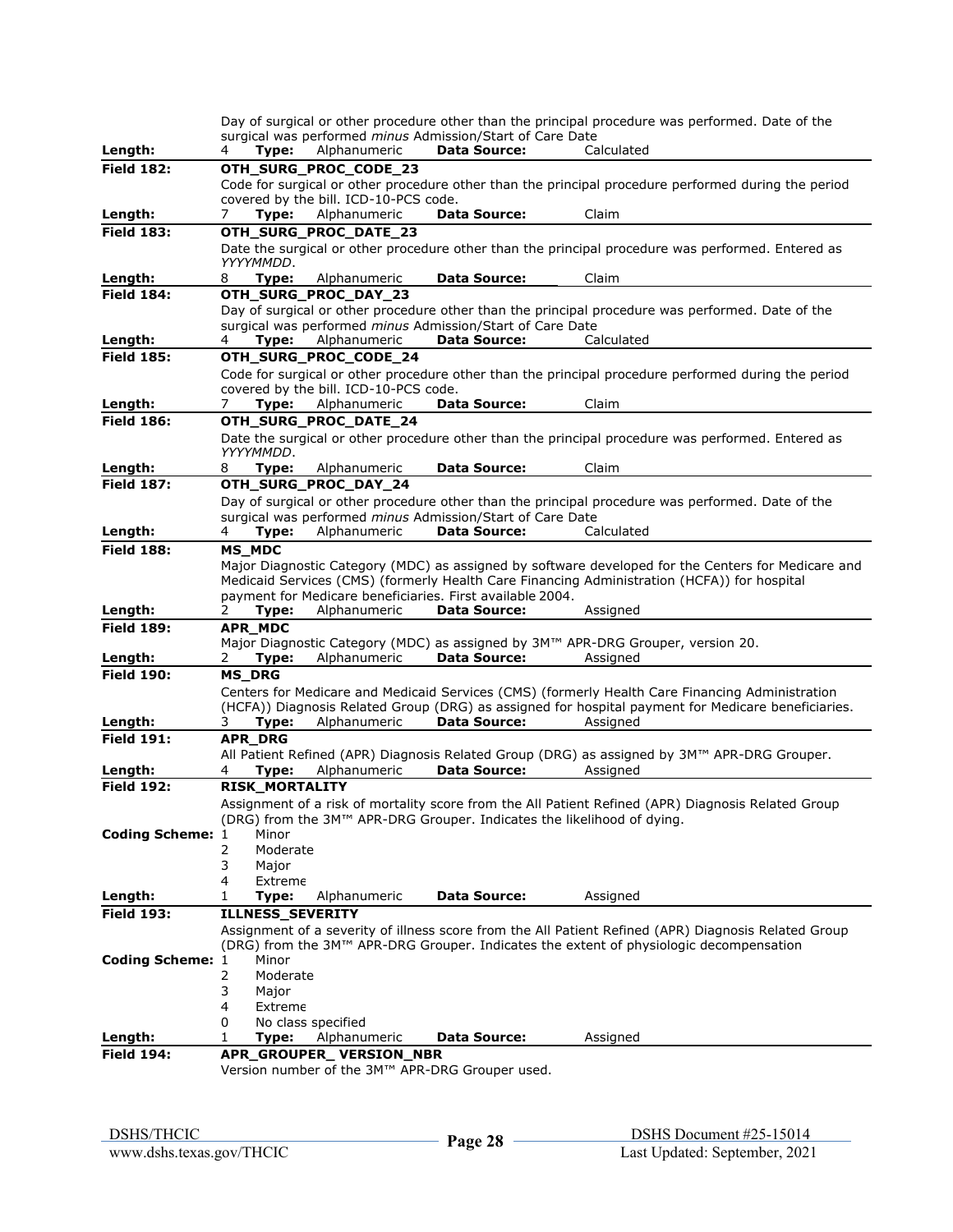| Length:                  | 5.                                                                                                                                                                                                                                                                                                                                                                                                                                                                                                                                                                                                                                 | Type:              | Alphanumeric                                                                                                      |    | <b>Data Source:</b>                                               | Assigned                                                                                                                                                                                                                                                                                                                                                                                                                                                                                                                                                                                                                                             |
|--------------------------|------------------------------------------------------------------------------------------------------------------------------------------------------------------------------------------------------------------------------------------------------------------------------------------------------------------------------------------------------------------------------------------------------------------------------------------------------------------------------------------------------------------------------------------------------------------------------------------------------------------------------------|--------------------|-------------------------------------------------------------------------------------------------------------------|----|-------------------------------------------------------------------|------------------------------------------------------------------------------------------------------------------------------------------------------------------------------------------------------------------------------------------------------------------------------------------------------------------------------------------------------------------------------------------------------------------------------------------------------------------------------------------------------------------------------------------------------------------------------------------------------------------------------------------------------|
| <b>Field 195:</b>        |                                                                                                                                                                                                                                                                                                                                                                                                                                                                                                                                                                                                                                    |                    | APR_GROUPER_ERROR_CODE                                                                                            |    |                                                                   |                                                                                                                                                                                                                                                                                                                                                                                                                                                                                                                                                                                                                                                      |
|                          |                                                                                                                                                                                                                                                                                                                                                                                                                                                                                                                                                                                                                                    |                    | Error code assigned by the 3M™ APR-DRG Grouper.                                                                   |    |                                                                   |                                                                                                                                                                                                                                                                                                                                                                                                                                                                                                                                                                                                                                                      |
| <b>Coding Scheme:</b>    | 00                                                                                                                                                                                                                                                                                                                                                                                                                                                                                                                                                                                                                                 |                    | No errors. DRG successfully                                                                                       | 12 |                                                                   | Gestational age/birth weight conflict (APR only)                                                                                                                                                                                                                                                                                                                                                                                                                                                                                                                                                                                                     |
|                          | $\mathbf{1}$                                                                                                                                                                                                                                                                                                                                                                                                                                                                                                                                                                                                                       | assigned           | Diagnosis code cannot be used<br>as principal diagnosis                                                           | 19 |                                                                   | DisableHac = 0 and at least one HAC POA is invalid or exempt                                                                                                                                                                                                                                                                                                                                                                                                                                                                                                                                                                                         |
|                          | 2                                                                                                                                                                                                                                                                                                                                                                                                                                                                                                                                                                                                                                  | for any DRG        | Record does not meet criteria                                                                                     | 20 |                                                                   | DisableHac is invalid and at least one HAC POA is N or U                                                                                                                                                                                                                                                                                                                                                                                                                                                                                                                                                                                             |
|                          | 3                                                                                                                                                                                                                                                                                                                                                                                                                                                                                                                                                                                                                                  | Invalid Age        |                                                                                                                   | 21 |                                                                   | DisableHac is invalid and at least one HAC POA is invalid or exempt                                                                                                                                                                                                                                                                                                                                                                                                                                                                                                                                                                                  |
|                          | 4                                                                                                                                                                                                                                                                                                                                                                                                                                                                                                                                                                                                                                  | <b>Invalid Sex</b> |                                                                                                                   | 22 |                                                                   | DisableHac = $0$ and at least one HAC POA is exempt                                                                                                                                                                                                                                                                                                                                                                                                                                                                                                                                                                                                  |
|                          | 5                                                                                                                                                                                                                                                                                                                                                                                                                                                                                                                                                                                                                                  |                    | <b>Invalid Discharge Status</b>                                                                                   | 23 |                                                                   | DisableHac is invalid and at least one HAC POA is exempt                                                                                                                                                                                                                                                                                                                                                                                                                                                                                                                                                                                             |
|                          | 6                                                                                                                                                                                                                                                                                                                                                                                                                                                                                                                                                                                                                                  | only)              | Invalid birthweight (AP & APR                                                                                     | 24 | POA values that are not Y, W, N, U                                | Disable Hac $= 0$ and there are multiple HACs that have different HAC                                                                                                                                                                                                                                                                                                                                                                                                                                                                                                                                                                                |
|                          | 09                                                                                                                                                                                                                                                                                                                                                                                                                                                                                                                                                                                                                                 | (AP & APR only)    | Invalid discharge age in days                                                                                     | 25 | HAC POA values that are not Y or W                                | DisableHac is invalid and there are multiple HACs that have different                                                                                                                                                                                                                                                                                                                                                                                                                                                                                                                                                                                |
|                          | 11                                                                                                                                                                                                                                                                                                                                                                                                                                                                                                                                                                                                                                 |                    | <b>Invalid Principal Diagnosis</b>                                                                                |    |                                                                   |                                                                                                                                                                                                                                                                                                                                                                                                                                                                                                                                                                                                                                                      |
| Length:                  | 2                                                                                                                                                                                                                                                                                                                                                                                                                                                                                                                                                                                                                                  | Type:              | Alphanumeric                                                                                                      |    | <b>Data Source:</b>                                               | Assigned                                                                                                                                                                                                                                                                                                                                                                                                                                                                                                                                                                                                                                             |
| <b>Field 196:</b>        |                                                                                                                                                                                                                                                                                                                                                                                                                                                                                                                                                                                                                                    |                    | MS_GROUPER_VERSION_NBR                                                                                            |    |                                                                   |                                                                                                                                                                                                                                                                                                                                                                                                                                                                                                                                                                                                                                                      |
|                          |                                                                                                                                                                                                                                                                                                                                                                                                                                                                                                                                                                                                                                    |                    |                                                                                                                   |    |                                                                   | CMS Medicare Severity Diagnosis Related Grouper (formerly CMS DRG Grouper and<br>previously                                                                                                                                                                                                                                                                                                                                                                                                                                                                                                                                                          |
|                          |                                                                                                                                                                                                                                                                                                                                                                                                                                                                                                                                                                                                                                    |                    |                                                                                                                   |    |                                                                   | reported as HCFA_GROUPER_VERSION_NBR) version used to assign MS DRG and, MS MDC codes                                                                                                                                                                                                                                                                                                                                                                                                                                                                                                                                                                |
| Length:                  | 5.                                                                                                                                                                                                                                                                                                                                                                                                                                                                                                                                                                                                                                 | Type:              | Alphanumeric                                                                                                      |    | <b>Data Source:</b>                                               | Assigned                                                                                                                                                                                                                                                                                                                                                                                                                                                                                                                                                                                                                                             |
| <b>Field 197:</b>        |                                                                                                                                                                                                                                                                                                                                                                                                                                                                                                                                                                                                                                    |                    | MS_GROUPER_ERROR_CODE                                                                                             |    |                                                                   |                                                                                                                                                                                                                                                                                                                                                                                                                                                                                                                                                                                                                                                      |
| <b>Coding Scheme:</b>    | 00                                                                                                                                                                                                                                                                                                                                                                                                                                                                                                                                                                                                                                 | assigned.          | Error codes identify potential variations with MS DRG code assignment<br>No errors. DRG successfully              | 19 |                                                                   | Disable Hac $= 0$ and at least one HAC POA is invalid or exempt                                                                                                                                                                                                                                                                                                                                                                                                                                                                                                                                                                                      |
|                          | $\mathbf{1}$                                                                                                                                                                                                                                                                                                                                                                                                                                                                                                                                                                                                                       |                    | Diagnosis code cannot be used<br>as principal diagnosis                                                           | 20 |                                                                   | DisableHac is invalid and at least one HAC POA is N or U                                                                                                                                                                                                                                                                                                                                                                                                                                                                                                                                                                                             |
|                          | 2                                                                                                                                                                                                                                                                                                                                                                                                                                                                                                                                                                                                                                  | for any DRG        | Record does not meet criteria                                                                                     | 21 |                                                                   | DisableHac is invalid and at least one HAC POA is invalid or exempt                                                                                                                                                                                                                                                                                                                                                                                                                                                                                                                                                                                  |
|                          | 3                                                                                                                                                                                                                                                                                                                                                                                                                                                                                                                                                                                                                                  | Invalid Age        |                                                                                                                   | 22 |                                                                   | Disable Hac $= 0$ and at least one HAC POA is exempt                                                                                                                                                                                                                                                                                                                                                                                                                                                                                                                                                                                                 |
|                          | 4                                                                                                                                                                                                                                                                                                                                                                                                                                                                                                                                                                                                                                  | <b>Invalid Sex</b> |                                                                                                                   | 23 |                                                                   | DisableHac is invalid and at least one HAC POA is exempt                                                                                                                                                                                                                                                                                                                                                                                                                                                                                                                                                                                             |
|                          | 5                                                                                                                                                                                                                                                                                                                                                                                                                                                                                                                                                                                                                                  |                    | <b>Invalid Discharge Status</b>                                                                                   | 24 | POA values that are not Y, W, N, U                                | Disable Hac $= 0$ and there are multiple HACs that have different HAC                                                                                                                                                                                                                                                                                                                                                                                                                                                                                                                                                                                |
|                          | 10                                                                                                                                                                                                                                                                                                                                                                                                                                                                                                                                                                                                                                 | (CMS only)         | <b>Illogical Principal Diagnosis</b>                                                                              | 25 | HAC POA values that are not Y or W                                | DisableHac is invalid and there are multiple HACs that have different                                                                                                                                                                                                                                                                                                                                                                                                                                                                                                                                                                                |
|                          | 11                                                                                                                                                                                                                                                                                                                                                                                                                                                                                                                                                                                                                                 |                    | <b>Invalid Principal Diagnosis</b>                                                                                |    |                                                                   |                                                                                                                                                                                                                                                                                                                                                                                                                                                                                                                                                                                                                                                      |
| Length:                  | 2                                                                                                                                                                                                                                                                                                                                                                                                                                                                                                                                                                                                                                  | Type:              | Alphanumeric                                                                                                      |    | <b>Data Source:</b>                                               | Assigned                                                                                                                                                                                                                                                                                                                                                                                                                                                                                                                                                                                                                                             |
| <b>Field 198:</b>        | patients.                                                                                                                                                                                                                                                                                                                                                                                                                                                                                                                                                                                                                          |                    | ATTENDING_PHYSICIAN_UNIF_ID<br>Coding Scheme: 9999999999 Temporary license or license number could not be matched |    |                                                                   | Attending Physician Uniform Identifier. Unique identifier assigned to the licensed physician expected<br>to certify medical necessity of services rendered, with primary responsibility for the patient's medical<br>care and treatment. Physician is an individual licensed to practice medicine under the Medical Practice<br>Act. Can include an individual other than a physician who admits patients to hospitals or who provides<br>diagnostic or therapeutic procedures to inpatients, including psychologists, chiropractors, dentists,<br>nurse practitioners, nurse midwives, and podiatrists authorized by the hospital to admit or treat |
| Length:                  |                                                                                                                                                                                                                                                                                                                                                                                                                                                                                                                                                                                                                                    |                    |                                                                                                                   |    | <b>Data Source:</b>                                               | Assigned                                                                                                                                                                                                                                                                                                                                                                                                                                                                                                                                                                                                                                             |
| <b>Field 199:</b>        | 10                                                                                                                                                                                                                                                                                                                                                                                                                                                                                                                                                                                                                                 | Type:              | Alphanumeric                                                                                                      |    |                                                                   |                                                                                                                                                                                                                                                                                                                                                                                                                                                                                                                                                                                                                                                      |
|                          | OPERATING_PHYSICIAN_UNIF_ID<br>Operating or other Physician Uniform Identifier (if applicable). Unique identifier assigned to the<br>operating physician or physician other than the attending physician. Physician is an individual<br>licensed to practice medicine under the Medical Practice Act. Can include an individual other than a<br>physician who admits patients to hospitals or who provides diagnostic or therapeutic procedures to<br>inpatients, including psychologists, chiropractors, dentists, nurse practitioners, nurse midwives, and<br>podiatrists authorized by the hospital to admit or treat patients. |                    |                                                                                                                   |    |                                                                   |                                                                                                                                                                                                                                                                                                                                                                                                                                                                                                                                                                                                                                                      |
|                          |                                                                                                                                                                                                                                                                                                                                                                                                                                                                                                                                                                                                                                    |                    | Coding Scheme: 9999999999 Temporary license or license number could not be matched                                |    |                                                                   |                                                                                                                                                                                                                                                                                                                                                                                                                                                                                                                                                                                                                                                      |
| Length:                  | 10                                                                                                                                                                                                                                                                                                                                                                                                                                                                                                                                                                                                                                 | Type:              | Alphanumeric                                                                                                      |    | <b>Data Source:</b>                                               | Assigned                                                                                                                                                                                                                                                                                                                                                                                                                                                                                                                                                                                                                                             |
| <b>Field 200:</b>        |                                                                                                                                                                                                                                                                                                                                                                                                                                                                                                                                                                                                                                    | OCCUR_CODE_1       | Code describing a significant event relating to the claim.                                                        |    |                                                                   |                                                                                                                                                                                                                                                                                                                                                                                                                                                                                                                                                                                                                                                      |
| <b>Coding Scheme:</b>    |                                                                                                                                                                                                                                                                                                                                                                                                                                                                                                                                                                                                                                    |                    |                                                                                                                   |    |                                                                   | 3                                                                                                                                                                                                                                                                                                                                                                                                                                                                                                                                                                                                                                                    |
| Auto accident<br>1       |                                                                                                                                                                                                                                                                                                                                                                                                                                                                                                                                                                                                                                    |                    | 2                                                                                                                 |    | No Fault Insurance<br>Involved - Including Auto<br>Accident/Other | Accident/ Tort Liability                                                                                                                                                                                                                                                                                                                                                                                                                                                                                                                                                                                                                             |
| <b>DSHS/THCIC</b>        |                                                                                                                                                                                                                                                                                                                                                                                                                                                                                                                                                                                                                                    |                    |                                                                                                                   |    |                                                                   | DSHS Document #25-15014                                                                                                                                                                                                                                                                                                                                                                                                                                                                                                                                                                                                                              |
| www.dshs.texas.gov/THCIC |                                                                                                                                                                                                                                                                                                                                                                                                                                                                                                                                                                                                                                    |                    |                                                                                                                   |    | Page 29                                                           | Last Updated: September, 2021                                                                                                                                                                                                                                                                                                                                                                                                                                                                                                                                                                                                                        |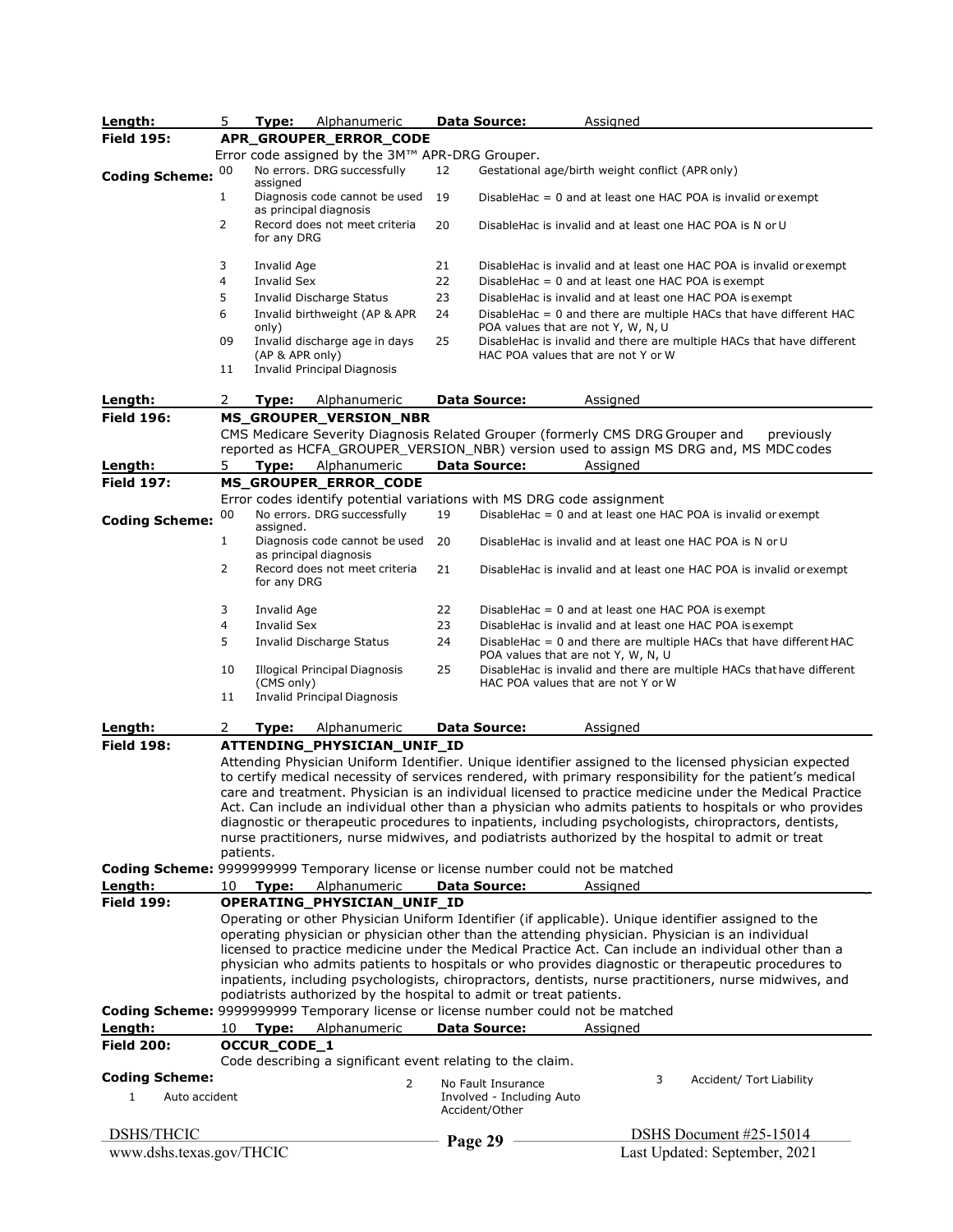- 4 Accident/ Employment Related
- 5 Other accident
- 6 Crime Victim
- 9 Start of Infertility Treatment Cycle
- 10 Last Menstrual Period
- 11 Onset of Symptoms/ Illness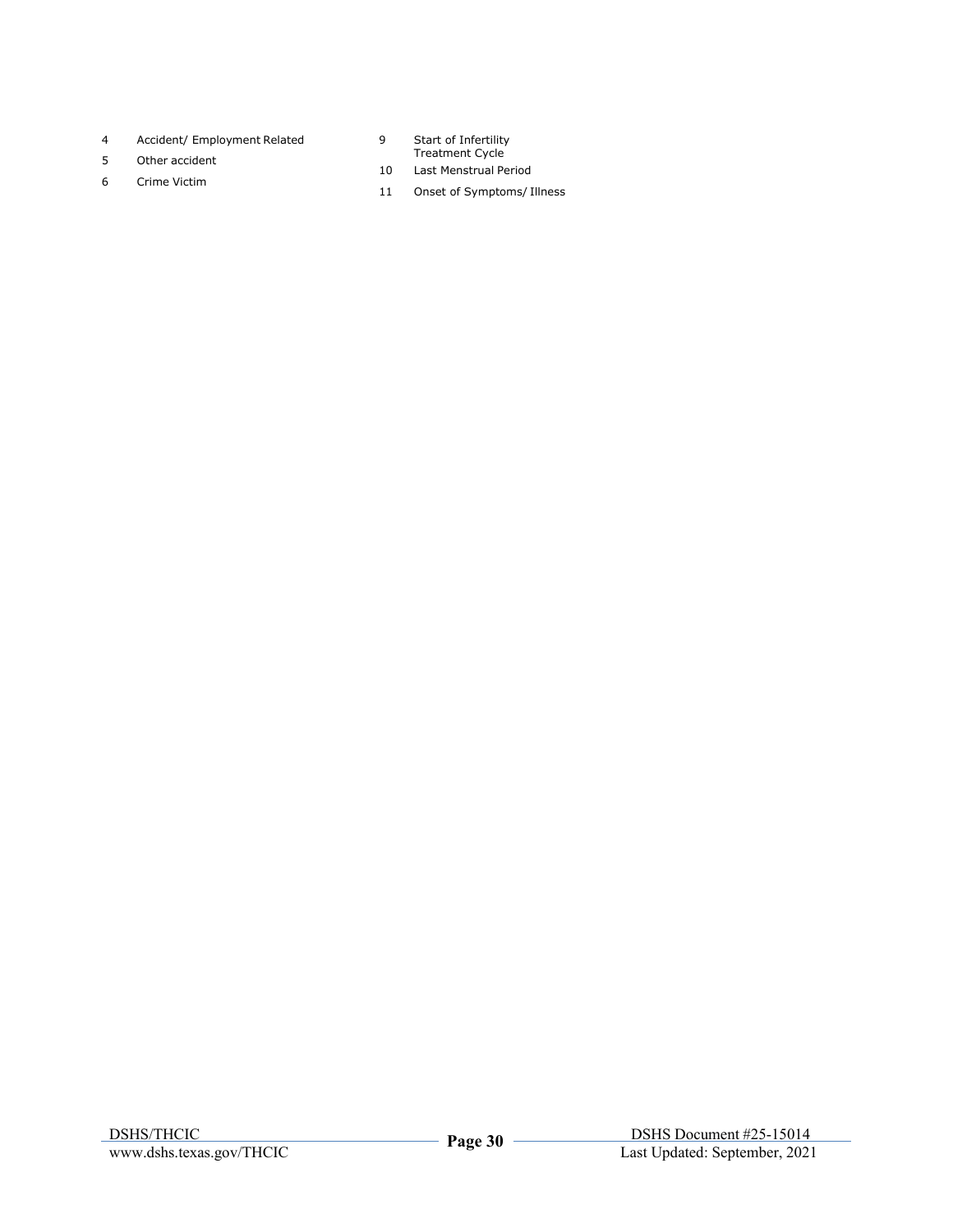- 12 Date of Onset for a Chronically Dependent Individual
- 16 Date of Last Therapy
- 17 Date Outpatient OT Plan Established or Last Reviewed
- 18 Date of Retirement Patient/Beneficiary
- 19 Date of Retirement Spouse
- 20 Date Guarantee of Payment Began
- 21 Date UR Notice Received
- 22 Date Active Care Ended
- 24 Date Insurance Denied
- 25 Date Benefits Terminated by Primary Payer
- 26 Date SNF Bed Became Available
- 27 Date Home Health Plan Established or Last Reviewed
- 28 Date Comprehensive Outpatient Rehabilitation Plan Established or Last Reviewed
- 29 Date Outpatient PT Plan established or last reviewed
- 30 Date Outpatient ST Plan established or last reviewed
- 31 Date beneficiary notified of intent to bill (accommodations)
- 32 Date beneficiary notified of intent to bill (procedures or treatments)
- 37 Date of inpatient hospital discharge for non-covered transplant patients
- 38 Date treatment started for home IV therapy
- 39 Date discharged on a continuous course if IV therapy
- 41 Date of first test of preadmission testing
- 42 Date of discharge (hospice only)
- 43 Scheduled date of canceled surgery
- 44 Date treatment started OT
- 45 Date treatment started ST
- 46 Date treatment started Cardiac rehabilitation
- 47 Date cost outlier status begins
- A1 Birthdate Insured A
- A2 Effective Date Insured A Policy
- A3 Payer A benefits exhausted
- A4 Split Bill Date
- B1 Birthdate Insured B
- B2 Effective date Insured B Policy
- B3 Payer B benefits exhausted
- C1 Birthdate Insured C
- C2 Effective date Insured C Policy
- C3 Payer C benefits exhausted
- DR Katrina disaster related
- E1 Birthdate Insured D
- E2 Effective date Insured D Policy
- E3 Payer D benefits exhausted
- F1 Birthdate Insured E
- F2 Effective date Insured E Policy
- F3 Payer E benefits exhausted
- G1 Birthdate Insured F
- G2 Effective date Insured F Policy
- G3 Payer F benefits exhausted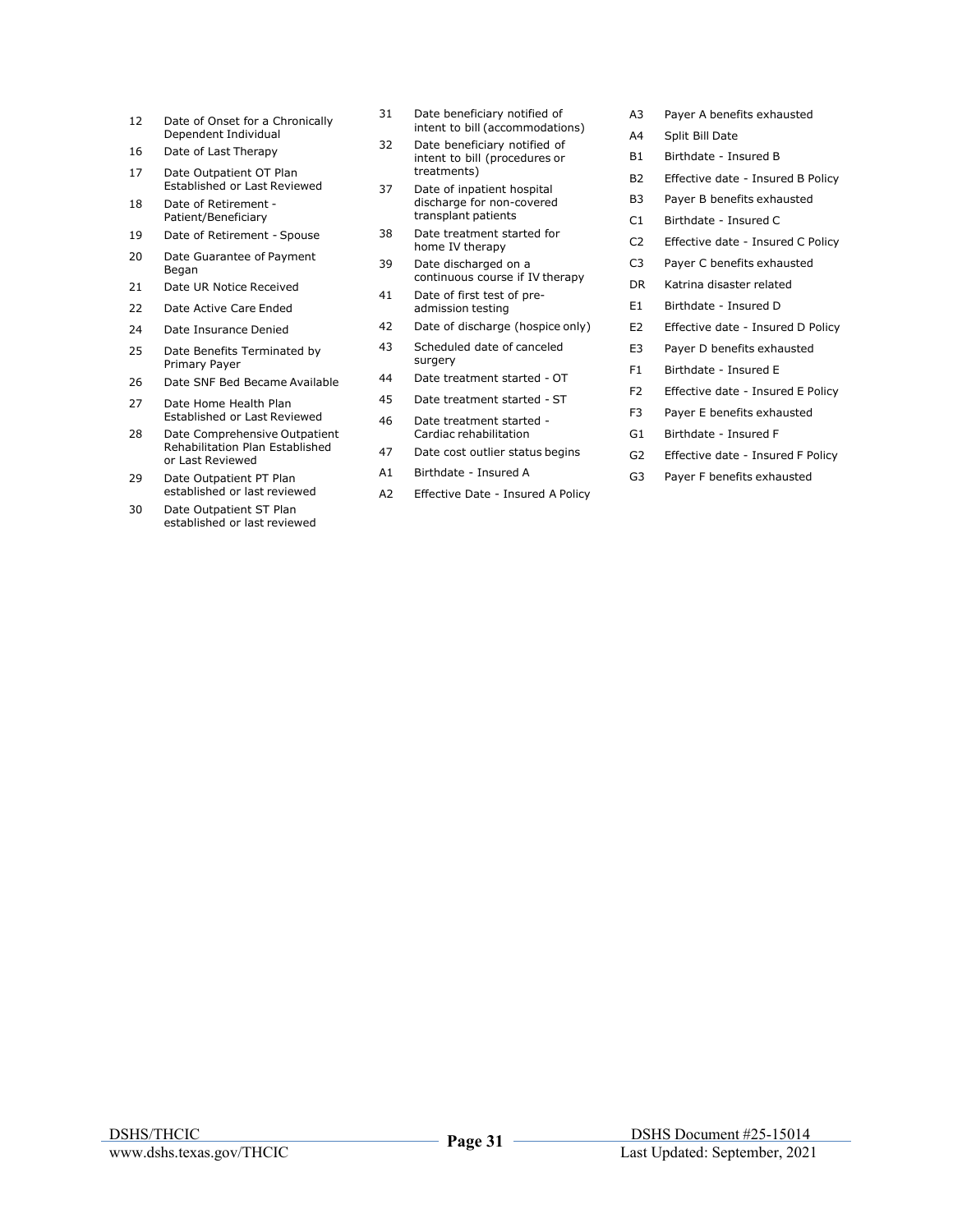| Length:                              | 2<br>Type:          | Alphanumeric                     | <b>Data Source:</b>                                        | Claim                                                                                   |  |
|--------------------------------------|---------------------|----------------------------------|------------------------------------------------------------|-----------------------------------------------------------------------------------------|--|
| <b>Field 201:</b>                    | <b>OCCUR_DATE_1</b> |                                  |                                                            |                                                                                         |  |
|                                      |                     | Date of occurrence, as YYYYMMDD. |                                                            |                                                                                         |  |
| Length:                              | 8                   | <b>Type:</b> Alphanumeric        | <b>Data Source:</b>                                        | Claim                                                                                   |  |
| <b>Field 202:</b>                    | OCCUR_DAY_1         |                                  |                                                            |                                                                                         |  |
|                                      |                     |                                  |                                                            | Occurrence Day equals Occurrence Date minus Admission/Start of Care Date.               |  |
| Length:                              | 4                   | <b>Type:</b> Alphanumeric        | <b>Data Source:</b>                                        | Calculated                                                                              |  |
| <b>Field 203:</b>                    | <b>OCCUR_CODE_2</b> |                                  |                                                            |                                                                                         |  |
|                                      |                     |                                  | Code describing a significant event relating to the claim. |                                                                                         |  |
| Coding Scheme: Same as OCCUR_CODE_1. |                     |                                  |                                                            |                                                                                         |  |
| Length:                              | 2                   | <b>Type:</b> Alphanumeric        | <b>Data Source:</b>                                        | Claim                                                                                   |  |
| <b>Field 204:</b>                    | OCCUR_DATE_2        |                                  |                                                            |                                                                                         |  |
|                                      |                     | Date of occurrence, as YYYYMMDD. |                                                            |                                                                                         |  |
| Length:                              | Type:<br>8          | Alphanumeric                     | Data Source:                                               | Claim                                                                                   |  |
| <b>Field 205:</b>                    | OCCUR_DAY_2         |                                  |                                                            |                                                                                         |  |
|                                      |                     |                                  |                                                            | Occurrence Day equals Occurrence Date minus Admission/Start of Care Date.               |  |
| Length:                              | 4                   | Type: Alphanumeric               | <b>Data Source:</b>                                        | Calculated                                                                              |  |
| <b>Field 206:</b>                    | <b>OCCUR_CODE_3</b> |                                  | Code describing a significant event relating to the claim. |                                                                                         |  |
| Coding Scheme: Same as OCCUR_CODE_1. |                     |                                  |                                                            |                                                                                         |  |
| Length:                              | 2                   | Type: Alphanumeric               | <b>Data Source:</b>                                        | Claim                                                                                   |  |
| <b>Field 207:</b>                    | <b>OCCUR_DATE_3</b> |                                  |                                                            |                                                                                         |  |
|                                      |                     | Date of occurrence, as YYYYMMDD. |                                                            |                                                                                         |  |
| <u>Length:</u>                       | Type:<br>8          | Alphanumeric                     | Data Source:                                               | Claim                                                                                   |  |
| <b>Field 208:</b>                    | OCCUR_DAY_3         |                                  |                                                            |                                                                                         |  |
|                                      |                     |                                  |                                                            | Occurrence Day equals Occurrence Date minus Admission/Start of Care Date.               |  |
| Length:                              | 4                   | <b>Type:</b> Alphanumeric        | <b>Data Source:</b>                                        | Calculated                                                                              |  |
| <b>Field 209:</b>                    | <b>OCCUR_CODE_4</b> |                                  |                                                            |                                                                                         |  |
|                                      |                     |                                  | Code describing a significant event relating to the claim. |                                                                                         |  |
| Coding Scheme: Same as OCCUR_CODE_1. |                     |                                  |                                                            |                                                                                         |  |
| Length:                              | $\mathbf{2}$        | Type: Alphanumeric               | <b>Data Source:</b>                                        | Claim                                                                                   |  |
| <b>Field 210:</b>                    | <b>OCCUR_DATE_4</b> |                                  |                                                            |                                                                                         |  |
|                                      |                     | Date of occurrence, as YYYYMMDD. |                                                            |                                                                                         |  |
| Length:                              | 8<br>Type:          | Alphanumeric                     | <b>Data Source:</b>                                        | Claim                                                                                   |  |
| <b>Field 211:</b>                    | OCCUR_DAY_4         |                                  |                                                            |                                                                                         |  |
|                                      |                     |                                  |                                                            | Occurrence Day equals Occurrence Date minus Admission/Start of Care Date.               |  |
| Length:                              | Type:<br>4          | Alphanumeric                     | <b>Data Source:</b>                                        | Calculated                                                                              |  |
| <b>Field 212:</b>                    | <b>OCCUR_CODE_5</b> |                                  |                                                            |                                                                                         |  |
|                                      |                     |                                  | Code describing a significant event relating to the claim. |                                                                                         |  |
| Coding Scheme: Same as OCCUR_CODE_1. |                     |                                  |                                                            |                                                                                         |  |
| Length:                              | 2                   | Type: Alphanumeric               | <b>Data Source:</b>                                        | Claim                                                                                   |  |
| <b>Field 213:</b>                    | <b>OCCUR_DATE_5</b> |                                  |                                                            |                                                                                         |  |
|                                      |                     | Date of occurrence, as YYYYMMDD. |                                                            |                                                                                         |  |
| Length:                              | 8                   | Type: Alphanumeric               | <b>Data Source:</b>                                        | Claim                                                                                   |  |
| <b>Field 214:</b>                    | OCCUR_DAY_5         |                                  |                                                            |                                                                                         |  |
| Length:                              | 4                   | Type: Alphanumeric               | <b>Data Source:</b>                                        | Occurrence Day equals Occurrence Date minus Admission/Start of Care Date.<br>Calculated |  |
| <b>Field 215:</b>                    | OCCUR_CODE_6        |                                  |                                                            |                                                                                         |  |
|                                      |                     |                                  | Code describing a significant event relating to the claim. |                                                                                         |  |
| Coding Scheme: Same as OCCUR_CODE_1. |                     |                                  |                                                            |                                                                                         |  |
| Length:                              | $\mathbf{2}$        | Type: Alphanumeric               | <b>Data Source:</b>                                        | Claim                                                                                   |  |
| <b>Field 216:</b>                    | <b>OCCUR_DATE_6</b> |                                  |                                                            |                                                                                         |  |
|                                      |                     | Date of occurrence, as YYYYMMDD. |                                                            |                                                                                         |  |
| <u>Length:</u>                       | 8                   | <b>Type:</b> Alphanumeric        | <b>Data Source:</b>                                        | Claim                                                                                   |  |
| <b>Field 217:</b>                    |                     |                                  |                                                            |                                                                                         |  |
|                                      |                     |                                  |                                                            |                                                                                         |  |
|                                      | OCCUR_DAY_6         |                                  |                                                            |                                                                                         |  |
|                                      | Type:<br>4          | Alphanumeric                     | <b>Data Source:</b>                                        | Occurrence Day equals Occurrence Date minus Admission/Start of Care Date.<br>Calculated |  |
| Length:<br><b>Field 218:</b>         |                     |                                  |                                                            |                                                                                         |  |
|                                      | OCCUR_CODE_7        |                                  | Code describing a significant event relating to the claim. |                                                                                         |  |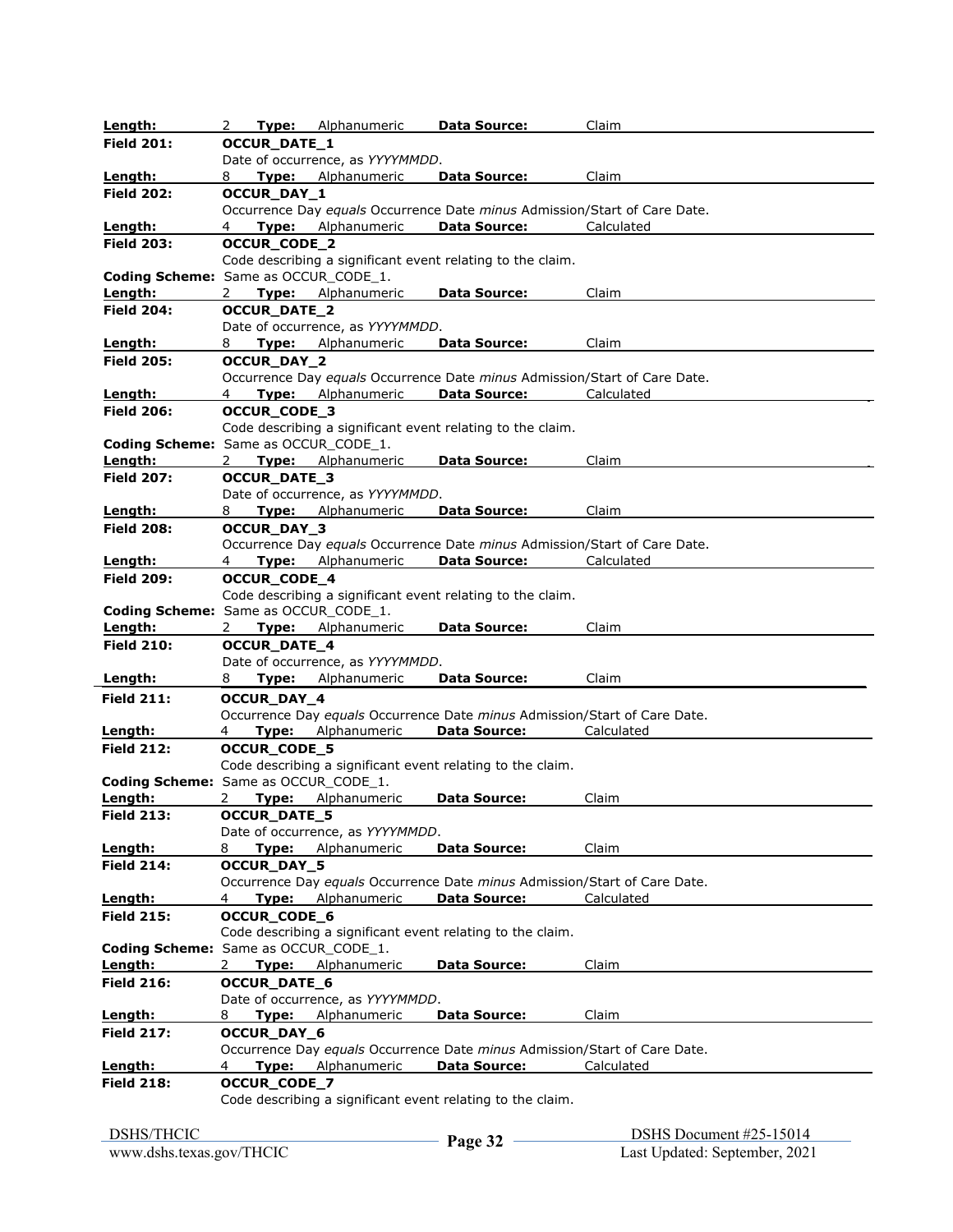| <b>Coding Scheme:</b> Same as OCCUR CODE 1. |                |                      |                                  |                                                            |                                                                           |  |
|---------------------------------------------|----------------|----------------------|----------------------------------|------------------------------------------------------------|---------------------------------------------------------------------------|--|
| Length:                                     | 2              | Type:                | Alphanumeric                     | <b>Data Source:</b>                                        | Claim                                                                     |  |
| <b>Field 219:</b>                           |                | <b>OCCUR DATE 7</b>  |                                  |                                                            |                                                                           |  |
|                                             |                |                      | Date of occurrence, as YYYYMMDD. |                                                            |                                                                           |  |
| Length:                                     | 8              | Type:                | Alphanumeric                     | <b>Data Source:</b>                                        | Claim                                                                     |  |
| <b>Field 220:</b>                           |                | OCCUR_DAY_7          |                                  |                                                            |                                                                           |  |
|                                             |                |                      |                                  |                                                            | Occurrence Day equals Occurrence Date minus Admission/Start of Care Date. |  |
| Length:                                     | 4              | Type:                | Alphanumeric                     | <b>Data Source:</b>                                        | Calculated                                                                |  |
| <b>Field 221:</b>                           |                | <b>OCCUR CODE 8</b>  |                                  |                                                            |                                                                           |  |
|                                             |                |                      |                                  | Code describing a significant event relating to the claim. |                                                                           |  |
| Coding Scheme: Same as OCCUR_CODE_1.        |                |                      |                                  |                                                            |                                                                           |  |
| Length:                                     | 2              | Type:                | Alphanumeric                     | <b>Data Source:</b>                                        | Claim                                                                     |  |
| <b>Field 222:</b>                           |                | <b>OCCUR DATE 8</b>  |                                  |                                                            |                                                                           |  |
|                                             |                |                      | Date of occurrence, as YYYYMMDD. |                                                            |                                                                           |  |
| Length:                                     | 8              | Type:                | Alphanumeric                     | <b>Data Source:</b>                                        | Claim                                                                     |  |
| <b>Field 223:</b>                           |                | <b>OCCUR DAY 8</b>   |                                  |                                                            |                                                                           |  |
|                                             |                |                      |                                  |                                                            | Occurrence Day equals Occurrence Date minus Admission/Start of Care Date. |  |
| Length:                                     | $\overline{4}$ | Type:                | Alphanumeric                     | <b>Data Source:</b>                                        | Calculated                                                                |  |
| <b>Field 224:</b>                           |                | <b>OCCUR_CODE_9</b>  |                                  |                                                            |                                                                           |  |
|                                             |                |                      |                                  | Code describing a significant event relating to the claim. |                                                                           |  |
| <b>Coding Scheme:</b> Same as OCCUR CODE 1. |                |                      |                                  |                                                            |                                                                           |  |
| Length:                                     | 2.             |                      | Type: Alphanumeric               | <b>Data Source:</b>                                        | Claim                                                                     |  |
| <b>Field 225:</b>                           |                | <b>OCCUR DATE 9</b>  |                                  |                                                            |                                                                           |  |
|                                             |                |                      | Date of occurrence, as YYYYMMDD. |                                                            |                                                                           |  |
| Length:                                     | 8              | Type:                | Alphanumeric                     | <b>Data Source:</b>                                        | Claim                                                                     |  |
| <b>Field 226:</b>                           |                | <b>OCCUR DAY 9</b>   |                                  |                                                            |                                                                           |  |
|                                             |                |                      |                                  |                                                            | Occurrence Day equals Occurrence Date minus Admission/Start of Care Date. |  |
| Length:                                     | $\overline{4}$ | Type:                | Alphanumeric                     | <b>Data Source:</b>                                        | Calculated                                                                |  |
| <b>Field 227:</b>                           |                | <b>OCCUR CODE 10</b> |                                  |                                                            |                                                                           |  |
|                                             |                |                      |                                  | Code describing a significant event relating to the claim. |                                                                           |  |
| Coding Scheme: Same as OCCUR_CODE_1.        |                |                      |                                  |                                                            |                                                                           |  |
| Length:                                     | 2              | Type:                | Alphanumeric                     | <b>Data Source:</b>                                        | Claim                                                                     |  |
| <b>Field 228:</b>                           |                | <b>OCCUR DATE 10</b> |                                  |                                                            |                                                                           |  |
|                                             |                |                      | Date of occurrence, as YYYYMMDD. |                                                            |                                                                           |  |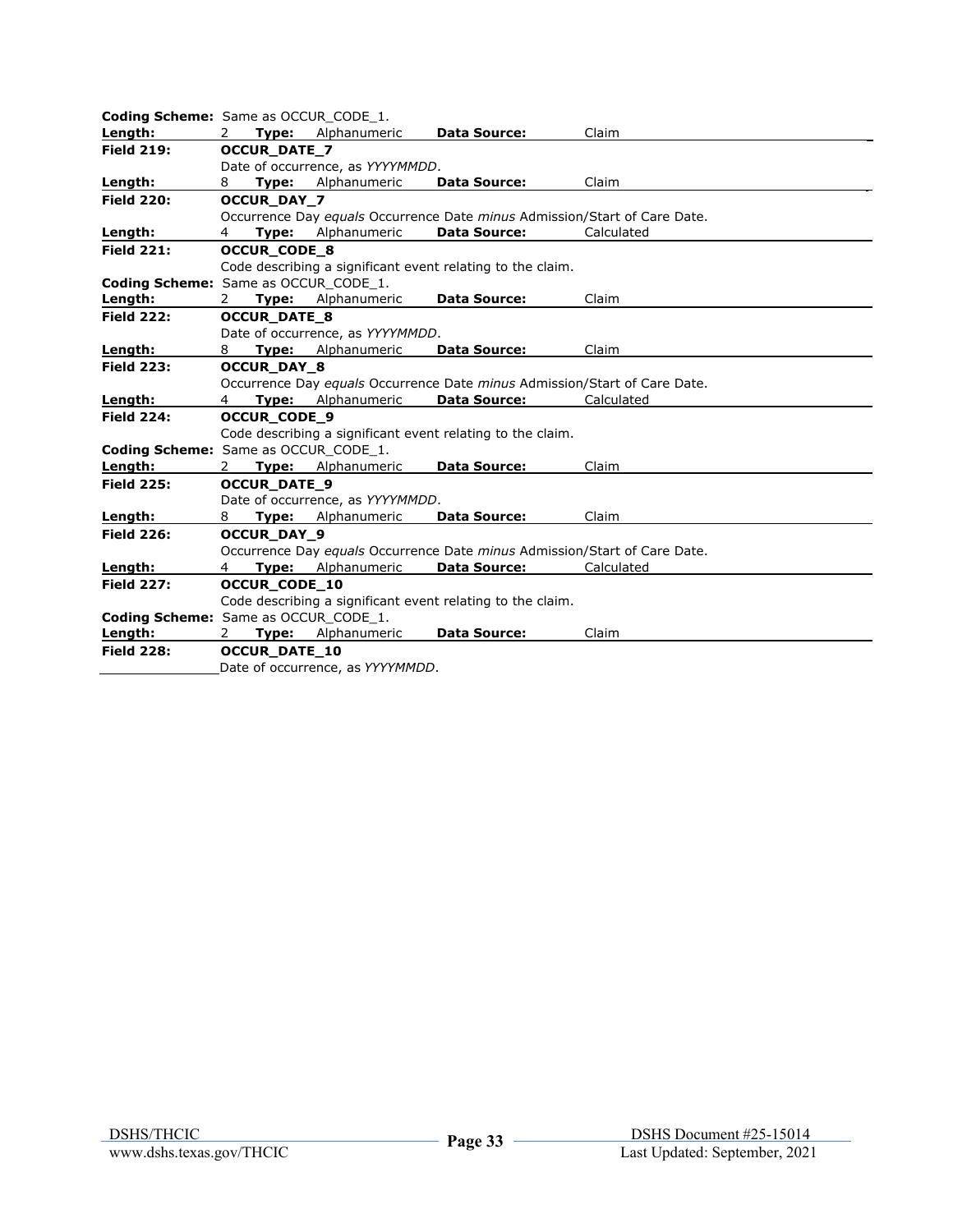| Length:                              | 8                                                                                           | Type:                | Alphanumeric                                                    | <b>Data Source:</b> |    | Claim                                                                                       |
|--------------------------------------|---------------------------------------------------------------------------------------------|----------------------|-----------------------------------------------------------------|---------------------|----|---------------------------------------------------------------------------------------------|
| <b>Field 229:</b>                    | OCCUR_DAY_10                                                                                |                      |                                                                 |                     |    |                                                                                             |
|                                      | Occurrence Day equals Occurrence Date minus Admission/Start of Care Date.                   |                      |                                                                 |                     |    |                                                                                             |
| Length:                              | Calculated<br>Type:<br>Alphanumeric<br><b>Data Source:</b><br>4                             |                      |                                                                 |                     |    |                                                                                             |
| <b>Field 230:</b>                    |                                                                                             | OCCUR_CODE_11        |                                                                 |                     |    |                                                                                             |
|                                      |                                                                                             |                      | Code describing a significant event relating to the claim.      |                     |    |                                                                                             |
| Coding Scheme: Same as OCCUR_CODE_1. |                                                                                             |                      |                                                                 |                     |    |                                                                                             |
| Length:                              | 2                                                                                           | Type:                | Alphanumeric                                                    | <b>Data Source:</b> |    | Claim                                                                                       |
| <b>Field 231:</b>                    |                                                                                             | OCCUR_DATE_11        |                                                                 |                     |    |                                                                                             |
|                                      |                                                                                             |                      | Date of occurrence, as YYYYMMDD.                                |                     |    |                                                                                             |
| Length:                              | 8                                                                                           | Type:                | Alphanumeric                                                    | <b>Data Source:</b> |    | Claim                                                                                       |
| <b>Field 232:</b>                    |                                                                                             | OCCUR_DAY_11         |                                                                 |                     |    |                                                                                             |
|                                      |                                                                                             |                      |                                                                 |                     |    | Occurrence Day equals Occurrence Date minus Admission/Start of Care Date.                   |
| Length:                              |                                                                                             | Type:                | Alphanumeric                                                    | <b>Data Source:</b> |    | Calculated                                                                                  |
| <b>Field 233:</b>                    |                                                                                             | OCCUR_CODE_12        |                                                                 |                     |    |                                                                                             |
|                                      |                                                                                             |                      |                                                                 |                     |    |                                                                                             |
|                                      |                                                                                             |                      | Code describing a significant event relating to the claim.      |                     |    |                                                                                             |
| Coding Scheme: Same as OCCUR_CODE_1. |                                                                                             |                      |                                                                 |                     |    |                                                                                             |
| Length:                              | 2                                                                                           | Type:                | Alphanumeric                                                    | <b>Data Source:</b> |    | Claim                                                                                       |
| <b>Field 234:</b>                    |                                                                                             | <b>OCCUR DATE 12</b> |                                                                 |                     |    |                                                                                             |
|                                      |                                                                                             |                      | Date of occurrence, as YYYYMMDD.                                |                     |    |                                                                                             |
| Length:                              | 8                                                                                           | Type:                | Alphanumeric                                                    | <b>Data Source:</b> |    | Claim                                                                                       |
| <b>Field 235:</b>                    |                                                                                             | OCCUR_DAY_12         |                                                                 |                     |    |                                                                                             |
|                                      |                                                                                             |                      |                                                                 |                     |    | Occurrence Day equals Occurrence Date minus Admission/Start of Care Date.                   |
| Length:                              | 4                                                                                           | Type:                | Alphanumeric                                                    | <b>Data Source:</b> |    | Calculated                                                                                  |
| <b>Field 236:</b>                    |                                                                                             |                      | OCCUR_SPAN_CODE_1                                               |                     |    |                                                                                             |
|                                      |                                                                                             |                      |                                                                 |                     |    | Code describing a significant event relating to the claim that may affect payer processing. |
| <b>Coding Scheme: 70</b>             |                                                                                             |                      | Qualifying stay dates (for SNF use only)                        |                     | 78 | SNF prior stay dates                                                                        |
|                                      | 71                                                                                          | Prior stay dates     |                                                                 |                     | 80 | Prior Same SNF prior stay dates for Payment Ban                                             |
|                                      |                                                                                             |                      |                                                                 |                     |    | Purposes                                                                                    |
|                                      | 72                                                                                          | First/Last Visit     |                                                                 |                     | 81 | Antepartum Days at Reduced Level of Care                                                    |
|                                      | 73                                                                                          |                      | Benefit eligibility period                                      |                     | M0 | QIO/UR approved stay dates                                                                  |
|                                      | 74                                                                                          | absence              | Noncovered level of care/Leave of                               |                     | M1 | Provider liability - no utilization                                                         |
|                                      | 75                                                                                          | SNF level of care    |                                                                 |                     | M2 | Inpatient respite dates                                                                     |
|                                      | 76                                                                                          |                      | Patient Liability Period                                        |                     | M3 | ICF level of care                                                                           |
|                                      | 77                                                                                          |                      | Provider Liability - Utilization Charged                        |                     | M4 | Residential level of care                                                                   |
| Length:                              | 2                                                                                           | Type:                | Alphanumeric                                                    | <b>Data Source:</b> |    | Claim                                                                                       |
| <b>Field 237:</b>                    |                                                                                             |                      | <b>OCCUR SPAN FROM 1</b>                                        |                     |    |                                                                                             |
|                                      |                                                                                             |                      | Occurrence Span From is the Beginning Date of Occurrence Event. |                     |    |                                                                                             |
| Length:                              | 8                                                                                           | Type:                | Alphanumeric                                                    | <b>Data Source:</b> |    | Claim                                                                                       |
| <b>Field 238:</b>                    |                                                                                             |                      |                                                                 |                     |    |                                                                                             |
|                                      | OCCUR_SPAN_THRU_1<br>Occurrence Span Thru is the Ending Date of Occurrence Event.           |                      |                                                                 |                     |    |                                                                                             |
| Length:                              | 8                                                                                           | Type:                | Alphanumeric                                                    | <b>Data Source:</b> |    | Claim                                                                                       |
| <b>Field 239:</b>                    | OCCUR_SPAN_CODE_2                                                                           |                      |                                                                 |                     |    |                                                                                             |
|                                      |                                                                                             |                      |                                                                 |                     |    | Code describing a significant event relating to the claim that may affect payer processing  |
|                                      |                                                                                             |                      | Coding Scheme: Same as OCCUR_SPAN_CODE_1.                       |                     |    |                                                                                             |
| Length:                              | 2                                                                                           | Type:                | Alphanumeric                                                    | <b>Data Source:</b> |    | Claim                                                                                       |
| <b>Field 240:</b>                    |                                                                                             |                      | OCCUR_SPAN_FROM_2                                               |                     |    |                                                                                             |
|                                      |                                                                                             |                      | Occurrence Span From is the Beginning Date of Occurrence Event. |                     |    |                                                                                             |
| Length:                              | 8                                                                                           | Type:                | Alphanumeric                                                    | <b>Data Source:</b> |    | Claim                                                                                       |
|                                      |                                                                                             |                      |                                                                 |                     |    |                                                                                             |
| <b>Field 241:</b>                    |                                                                                             |                      | <b>OCCUR_SPAN_THRU_2</b>                                        |                     |    |                                                                                             |
|                                      |                                                                                             |                      | Occurrence Span Thru is the Ending Date of Occurrence Event.    |                     |    |                                                                                             |
| Length:                              | 8                                                                                           | Type:                | Alphanumeric                                                    | <b>Data Source:</b> |    | Claim                                                                                       |
| <b>Field 242:</b>                    | <b>OCCUR SPAN CODE 3</b>                                                                    |                      |                                                                 |                     |    |                                                                                             |
|                                      | Code describing a significant event relating to the claim that may affect payer processing. |                      |                                                                 |                     |    |                                                                                             |
|                                      |                                                                                             |                      | Coding Scheme: Same as OCCUR_SPAN_CODE_1.                       |                     |    |                                                                                             |
| Length:                              | 2                                                                                           | Type:                | Alphanumeric                                                    | <b>Data Source:</b> |    | Claim                                                                                       |
| <b>Field 243:</b>                    |                                                                                             |                      | OCCUR_SPAN_FROM_3                                               |                     |    |                                                                                             |
|                                      |                                                                                             |                      | Occurrence Span From is the Beginning Date of Occurrence Event. |                     |    |                                                                                             |
| Length:                              | 8                                                                                           | Type:                | Alphanumeric                                                    | <b>Data Source:</b> |    | Claim                                                                                       |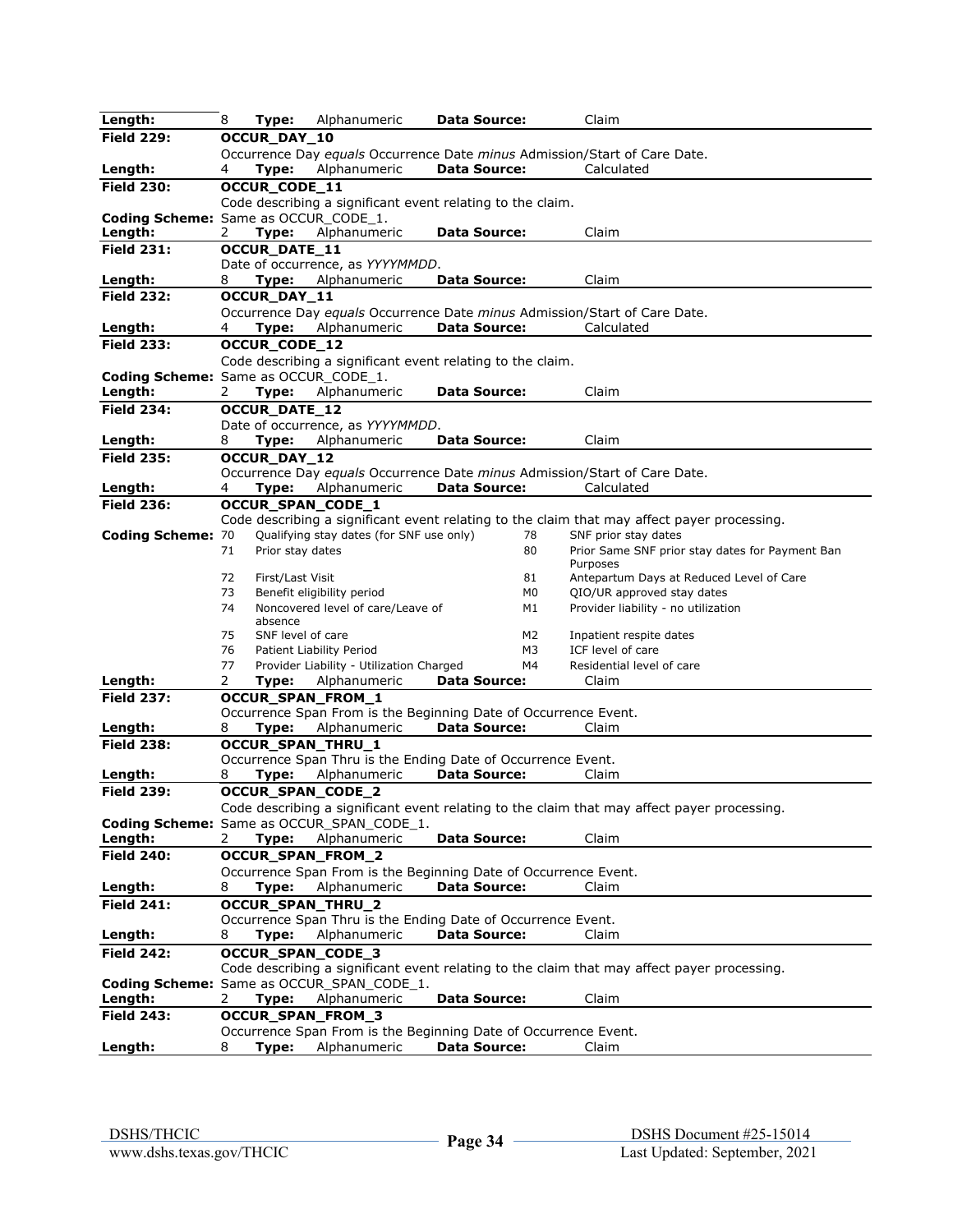| <b>Field 244:</b>  |                                                        | OCCUR_SPAN_THRU_3                                                 |              |                                                                                                   |          |                                                               |  |  |  |  |
|--------------------|--------------------------------------------------------|-------------------------------------------------------------------|--------------|---------------------------------------------------------------------------------------------------|----------|---------------------------------------------------------------|--|--|--|--|
|                    |                                                        |                                                                   |              | Occurrence Span Thru is the Ending Date of Occurrence Event.                                      |          |                                                               |  |  |  |  |
| Length:            |                                                        | 8<br>Type:                                                        | Alphanumeric | <b>Data Source:</b>                                                                               | Claim    |                                                               |  |  |  |  |
| <b>Field 245:</b>  |                                                        | OCCUR_SPAN_CODE_4                                                 |              |                                                                                                   |          |                                                               |  |  |  |  |
|                    |                                                        |                                                                   |              | Code describing a significant event relating to the claim that may affect payer processing.       |          |                                                               |  |  |  |  |
|                    |                                                        | Coding Scheme: Same as OCCUR_SPAN_CODE_1.                         |              |                                                                                                   |          |                                                               |  |  |  |  |
| Length:            |                                                        | $\mathbf{2}$<br><b>Type:</b> Alphanumeric                         |              | <b>Data Source:</b>                                                                               | Claim    |                                                               |  |  |  |  |
| <b>Field 246:</b>  |                                                        | OCCUR_SPAN_FROM_4                                                 |              |                                                                                                   |          |                                                               |  |  |  |  |
|                    |                                                        |                                                                   |              | Occurrence Span From is the Beginning Date of Occurrence Event.                                   |          |                                                               |  |  |  |  |
| Length:            |                                                        | <b>Type:</b> Alphanumeric<br>8                                    |              | <b>Data Source:</b>                                                                               | Claim    |                                                               |  |  |  |  |
| <b>Field 247:</b>  |                                                        | OCCUR_SPAN_THRU_4                                                 |              |                                                                                                   |          |                                                               |  |  |  |  |
|                    |                                                        |                                                                   |              | Occurrence Span Thru is the Ending Date of Occurrence Event.                                      |          |                                                               |  |  |  |  |
| Length:            |                                                        | 8<br>Type:                                                        | Alphanumeric | <b>Data Source:</b>                                                                               | Claim    |                                                               |  |  |  |  |
| <b>Field 248:</b>  |                                                        | <b>CONDITION_CODE_1</b>                                           |              |                                                                                                   |          |                                                               |  |  |  |  |
|                    |                                                        | Code describing a condition relating to the claim.                |              |                                                                                                   |          |                                                               |  |  |  |  |
|                    | <b>Coding Scheme:</b>                                  |                                                                   |              |                                                                                                   |          |                                                               |  |  |  |  |
| $\mathbf{1}$       |                                                        | Military service related                                          | 30           | Non-research services provided                                                                    | 54       | No Skilled Home Health Visits in                              |  |  |  |  |
| 2                  |                                                        | Condition is employment                                           |              | to patients enrolled in a<br>qualified clinical trial                                             |          | Billing Period. Policy Exception<br>Documented at the Home    |  |  |  |  |
| related            |                                                        |                                                                   | 31           | Patient is student (full time -                                                                   |          | <b>Health Agency</b>                                          |  |  |  |  |
| 3                  | not reflected here                                     | Patient covered by insurance                                      |              | day)                                                                                              | 55       | SNF bed not available                                         |  |  |  |  |
| 4                  |                                                        | Information only bill.                                            | 32           | Patient is student<br>(cooperative/work study                                                     | 56       | Medical appropriateness                                       |  |  |  |  |
| 5                  | Lien has been filed                                    |                                                                   |              | program)                                                                                          | 57       | <b>SNF</b> readmission                                        |  |  |  |  |
| 6                  |                                                        | ESRD patient in first 18 months<br>of entitlement covered by EGHP |              | Patient is student (full time -<br>night)                                                         | 58       | Terminated Medicare+Choice<br>organization enrollee           |  |  |  |  |
|                    |                                                        |                                                                   | 34           | Patient is student (part-time)                                                                    | 59       | Non-primary ESRD facility                                     |  |  |  |  |
| 7                  |                                                        | Treatment of non-terminal<br>condition for hospice patient        | 36           | General care patient in a special                                                                 | 60       | Day outlier                                                   |  |  |  |  |
| 8                  |                                                        | Beneficiary would not provide                                     |              | unit                                                                                              | 61       | Cost outlier                                                  |  |  |  |  |
|                    | insurance coverage                                     | information concerning other                                      | 37           | Ward accommodation at patient<br>request                                                          | 66       | Provider does not wish cost                                   |  |  |  |  |
| 9                  |                                                        | Neither patient or spouse is                                      | 38           | Semi-private room not available                                                                   |          | outlier payment                                               |  |  |  |  |
| 10                 | employed                                               | Patient and/or spouse is                                          | 39           | Private room medically<br>necessary                                                               | 67       | Beneficiary elects not to use life<br>time reserve (LTR) days |  |  |  |  |
| 11                 |                                                        | employed but no EGHP exists<br>Disabled beneficiary but no        |              | Same day transfer                                                                                 | 68       | Beneficiary elects to use life<br>time reserve (LTR) days     |  |  |  |  |
|                    |                                                        | LGHP coverage exists                                              | 41           | Partial hospitalization                                                                           | 69       | IME/DGME/N&AH Payment Only                                    |  |  |  |  |
| 17                 |                                                        | Patient is homeless                                               |              | Continuing care not related to<br>inpatient admission                                             | 70       | Self-administered anemia<br>management drug                   |  |  |  |  |
| 18                 |                                                        | Maiden name retained                                              | 43           | Continuing care not provided                                                                      |          |                                                               |  |  |  |  |
| 19                 |                                                        | Child retains mother's name                                       |              | within prescribed post discharge                                                                  | 71       | Full care in unit                                             |  |  |  |  |
| 20                 |                                                        | Beneficiary requested billing                                     |              | window                                                                                            | 72       | Self care in unit                                             |  |  |  |  |
| 21                 |                                                        | Billing for denial notice                                         | 44           | Inpatient admission changed to                                                                    | 73       | Self care training                                            |  |  |  |  |
|                    |                                                        |                                                                   |              | outpatient                                                                                        | 74       | Home                                                          |  |  |  |  |
| 22                 | regimen                                                | Patient on multiple drug                                          | 45           | Ambiguous Gender Category                                                                         | 75       | Home - 100% reimbursement                                     |  |  |  |  |
| 23                 |                                                        | Home care giver available                                         | 46           | Non-availability statement on<br>file                                                             | 76       | Back-up in facility dialysis                                  |  |  |  |  |
| 24                 |                                                        | Home IV patient also receiving<br><b>HHA</b> services             |              | Transfer from another Home<br>Health Agency                                                       | 77       | Provider accepts or is<br>obligated/required due to a         |  |  |  |  |
| 25                 |                                                        | Patient is non-US resident                                        | 48           | Psychiatric residential treatment                                                                 |          | contractual arrangement or law                                |  |  |  |  |
| 26                 |                                                        | VA eligible patient chooses to<br>receive services in a Medicare  |              | centers for children and<br>adolescents (RTCs)                                                    |          | to accept payment by a primary<br>payer as payment            |  |  |  |  |
| certified facility |                                                        |                                                                   | 49           | Product replacement within                                                                        | 78       | New coverage not implemented                                  |  |  |  |  |
| 27                 |                                                        | Patient referred to a sole                                        |              | product lifecycle                                                                                 |          | by HMO                                                        |  |  |  |  |
|                    | community hospital for a<br>diagnostic laboratory test |                                                                   | 50           | Product Replacement for Known<br>Recall of a Product                                              | 79<br>80 | CORF services provided offsite                                |  |  |  |  |
| 28                 |                                                        | Patient and/or spouse's EGHP is<br>secondary to Medicare          | 51           | <b>Attestation of Unrelated</b><br>Outpatient Nondiagnostic                                       | 81       | Home dialysis - nursing facility<br>C-section/Inductions <39  |  |  |  |  |
| 29                 |                                                        | Disabled beneficiary and/or                                       |              | <b>Services</b>                                                                                   |          | <b>Weeks-Medical Necessity</b>                                |  |  |  |  |
|                    |                                                        | family member's LGHP is<br>secondary to Medicare                  | 52           | Out of Hospice Service Area                                                                       | 83       | C-section/Inductions 39 weeks<br>or greater                   |  |  |  |  |
|                    |                                                        |                                                                   | 53           | Initial placement of a medical<br>device provided as part of a<br>clinical trial or a free sample | 84       | Dialysis for Acute Kidney Injury<br>(AKI)                     |  |  |  |  |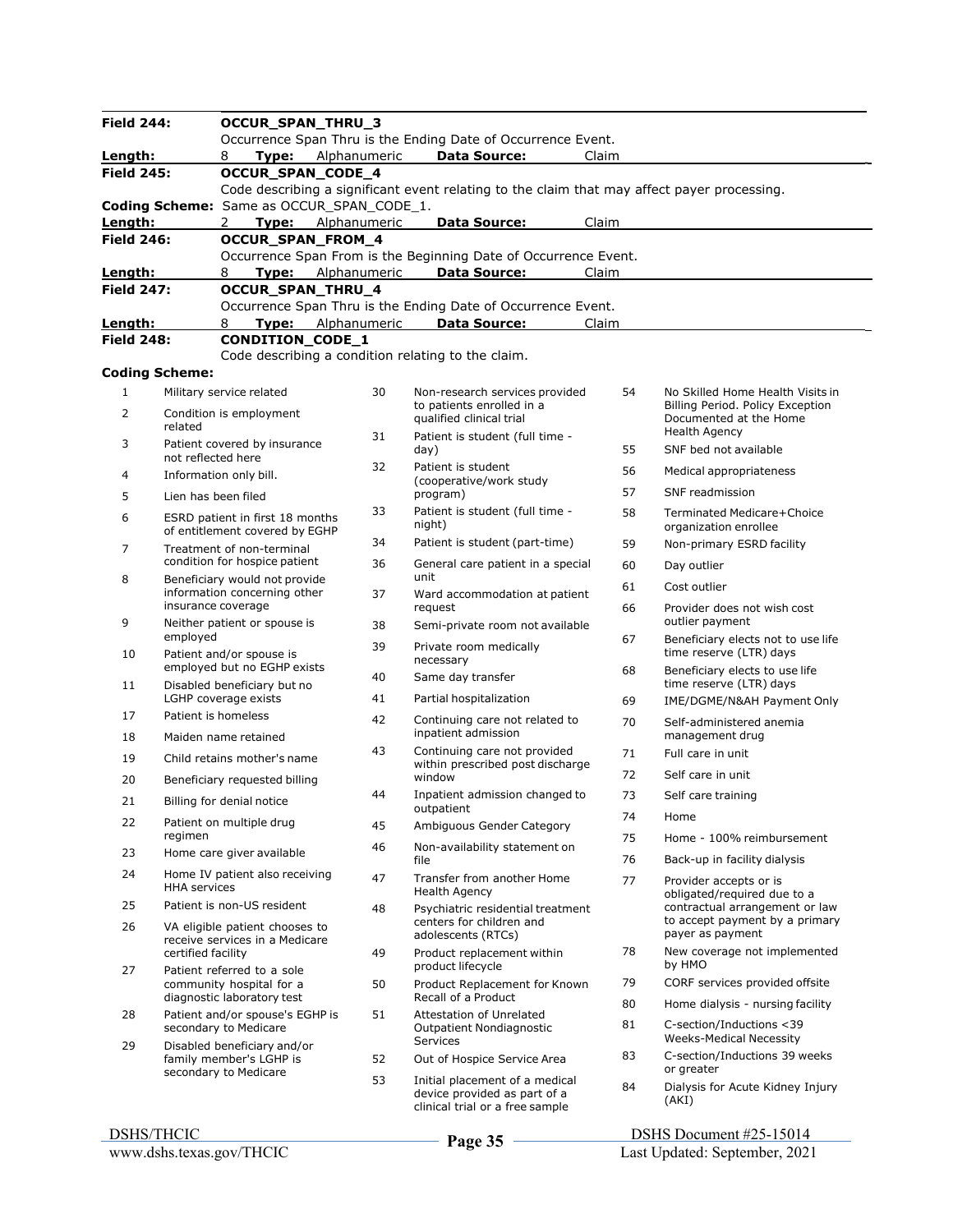| 85             | Delayed Recertification of<br><b>Hospice Terminal Illness</b>                           |
|----------------|-----------------------------------------------------------------------------------------|
| 86             | <b>Additional Hemodialysis</b><br>Treatment with Medical<br>Justification               |
| A0             | TRICARE external partnership<br>program                                                 |
| A1             | EPSDT/CHAP                                                                              |
| A <sub>2</sub> | Physically handicapped<br>children's program                                            |
| A3             | Special Federal Funding                                                                 |
| A4             | Family planning                                                                         |
| A5             | Disability                                                                              |
| A6             | Vaccines/Medicare 100%<br>payment                                                       |
| A9             | Second opinion surgery                                                                  |
| AA             | Abortion performed due to rape                                                          |
| AB             | Abortion performed due to<br>incest                                                     |
| AC             | Abortion performed due to<br>serious fatal genetic defect,<br>deformity, or abnormality |
| AD             | Abortion performed due to life<br>endangering physical condition                        |
| AE             | Abortion performed due to<br>physical health of mother that is<br>not life endangering  |
| AF             | Abortion performed due to<br>emotional/psychological health<br>of mother                |
| AG             | Abortion performed due to<br>social or economic reasons                                 |
| AH             | Elective abortion                                                                       |
| AI             | Sterilization                                                                           |
| A]             | Payer responsible for co-<br>payment                                                    |
| AΚ             | Air ambulance required                                                                  |
| AL             | Specialized treatment/bed<br>unavailable                                                |
| ΔM             | Non-amergancy medically                                                                 |

AM Non-emergency medically necessary stretcher transport required

- AN Pre-admission screening not required
- B0 Medicare coordinated care demonstration claim
- B1 Beneficiary is ineligible for demonstration program
- B4 Admission unrelated to discharge on same day BP Gulf Oil Spill of 2010
- C1 Approved as billed
- C2 Automatic approval as billed based on focused review
- C3 Partial approval
- C4 Admission/services denied
- C5 Post payment review applicable
- C6 Admission Preauthorization
- C7 Extended Authorization
- D0 Changes to Service Dates
- D1 Changes to Charges
- D3 Second or Subsequent Interim PPS Bill
- D4 Change in clinical codes (ICD) for diagnosis and/or procedure codes.
- D5 Cancel to correct Insured's ID or Provider ID
- D6 Cancel Only to Repay a Duplicate or OIG Overpayment
- D7 Change to Make Medicare the Secondary Payer
- D8 Change to Make Medicare the Primary Payer
- D9 Any Other Change
- DR Disaster related
- E0 Changes in Patient Status
- G0 Distinct Medical Visit
- H0 Delayed Filing, Statement of Intent Submitted H2 Discharge by a Hospice Provider
- for Cause
- H3 Reoccurrence of GI Bleed Comorbid Category
- H4 Reoccurrence of Pneumonia Comorbid Category
- H5 Reoccurrence of Pericarditis Comorbid Category
- P1 Do not Resuscitate Order (DNR)
- P7 Direct Inpatient Admission from Emergency Room
- R1 Request for reopening Reason Code - Mathematical or Computational Mistake
- R2 Request for reopening Reason Code -Inaccurate Data Entry
- R3 Request for reopening Reason Code - Misapplication of a Fee Schedule
- R4 Request for reopening Reason Code - Computer Errors
- R5 Request for reopening Reason Code - Incorrectly Identified Duplicate Claim
- R6 Request for reopening Reason Code - Other Clerical Errors or Minor Errors and Omissions not Specified in R1-R5 above
- R7 Request for reopening Reason Code - Corrections other than clerical errors
- R8 Request for reopening Reason Code - New and Material Evidence
- R9 Request for reopening Reason Code - Faulty Evidence
- WO United Mine Workers of America (UMWA) Demonstration Indicator
- W<sub>2</sub> Duplicate of Original Bill
- W3 Level I Appeal
- W4 Level II Appeal
- W5 Level III Appeal

| Length:           |                                                    | Type:                                              | Alphanumeric            | <b>Data Source:</b>                  | Claim |                           |  |  |  |
|-------------------|----------------------------------------------------|----------------------------------------------------|-------------------------|--------------------------------------|-------|---------------------------|--|--|--|
| <b>Field 249:</b> |                                                    |                                                    | <b>CONDITION CODE 2</b> |                                      |       |                           |  |  |  |
|                   | Code describing a condition relating to the claim. |                                                    |                         |                                      |       |                           |  |  |  |
|                   | <b>Coding Scheme:</b> Same as CONDITION CODE 1.    |                                                    |                         |                                      |       |                           |  |  |  |
| Length:           |                                                    | Tvpe:                                              | Alphanumeric            | <b>Data Source:</b>                  | Claim |                           |  |  |  |
| <b>Field 250:</b> |                                                    |                                                    | <b>CONDITION CODE 3</b> |                                      |       |                           |  |  |  |
|                   |                                                    | Code describing a condition relating to the claim. |                         |                                      |       |                           |  |  |  |
|                   | <b>Coding Scheme:</b> Same as CONDITION CODE 1.    |                                                    |                         |                                      |       |                           |  |  |  |
| Length:           |                                                    | 2 Type:                                            | Alphanumeric            | <b>Data Source:</b>                  | Claim |                           |  |  |  |
|                   |                                                    |                                                    |                         |                                      |       |                           |  |  |  |
| DSHS/THCIC        |                                                    |                                                    |                         | $\mathbf{D}_{\alpha\alpha\alpha}$ 36 |       | DSHS Document $#25-15014$ |  |  |  |

 DSHS Document #25-15014 Page 36 <del>DSHS Document #25-15014</del><br>Last Updated: September, 2021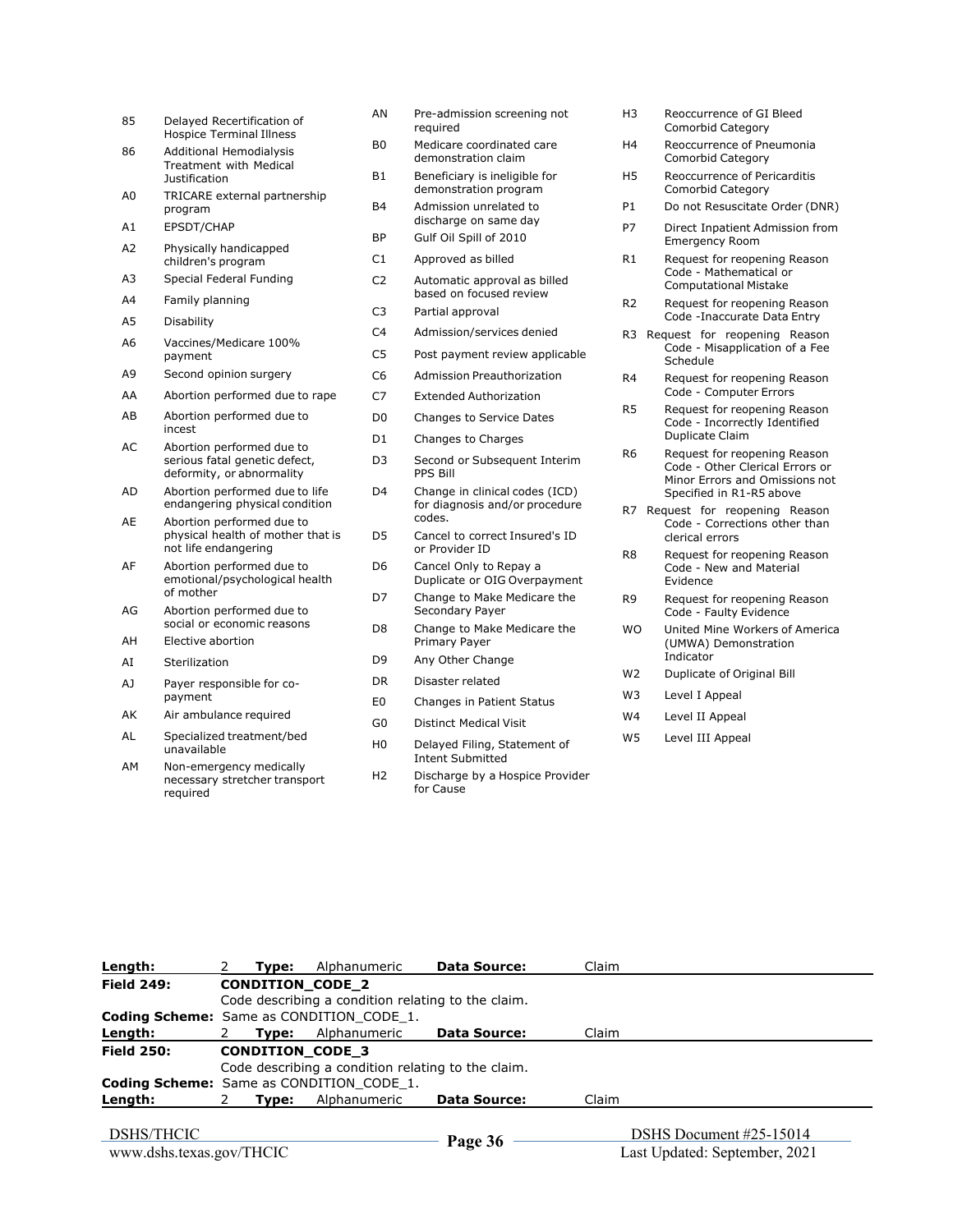| <b>Field 251:</b> | <b>CONDITION CODE 4</b>                         |                                                    |                     |       |  |  |  |  |  |
|-------------------|-------------------------------------------------|----------------------------------------------------|---------------------|-------|--|--|--|--|--|
|                   |                                                 | Code describing a condition relating to the claim. |                     |       |  |  |  |  |  |
|                   | <b>Coding Scheme:</b> Same as CONDITION CODE 1. |                                                    |                     |       |  |  |  |  |  |
| Length:           | Tvpe:<br>2                                      | Alphanumeric                                       | <b>Data Source:</b> | Claim |  |  |  |  |  |
| <b>Field 252:</b> | <b>CONDITION CODE 5</b>                         |                                                    |                     |       |  |  |  |  |  |
|                   |                                                 | Code describing a condition relating to the claim. |                     |       |  |  |  |  |  |
|                   |                                                 | <b>Coding Scheme:</b> Same as CONDITION CODE 1.    |                     |       |  |  |  |  |  |
| Length:           | Tvpe:                                           | Alphanumeric                                       | <b>Data Source:</b> | Claim |  |  |  |  |  |
| <b>Field 253:</b> | <b>CONDITION CODE 6</b>                         |                                                    |                     |       |  |  |  |  |  |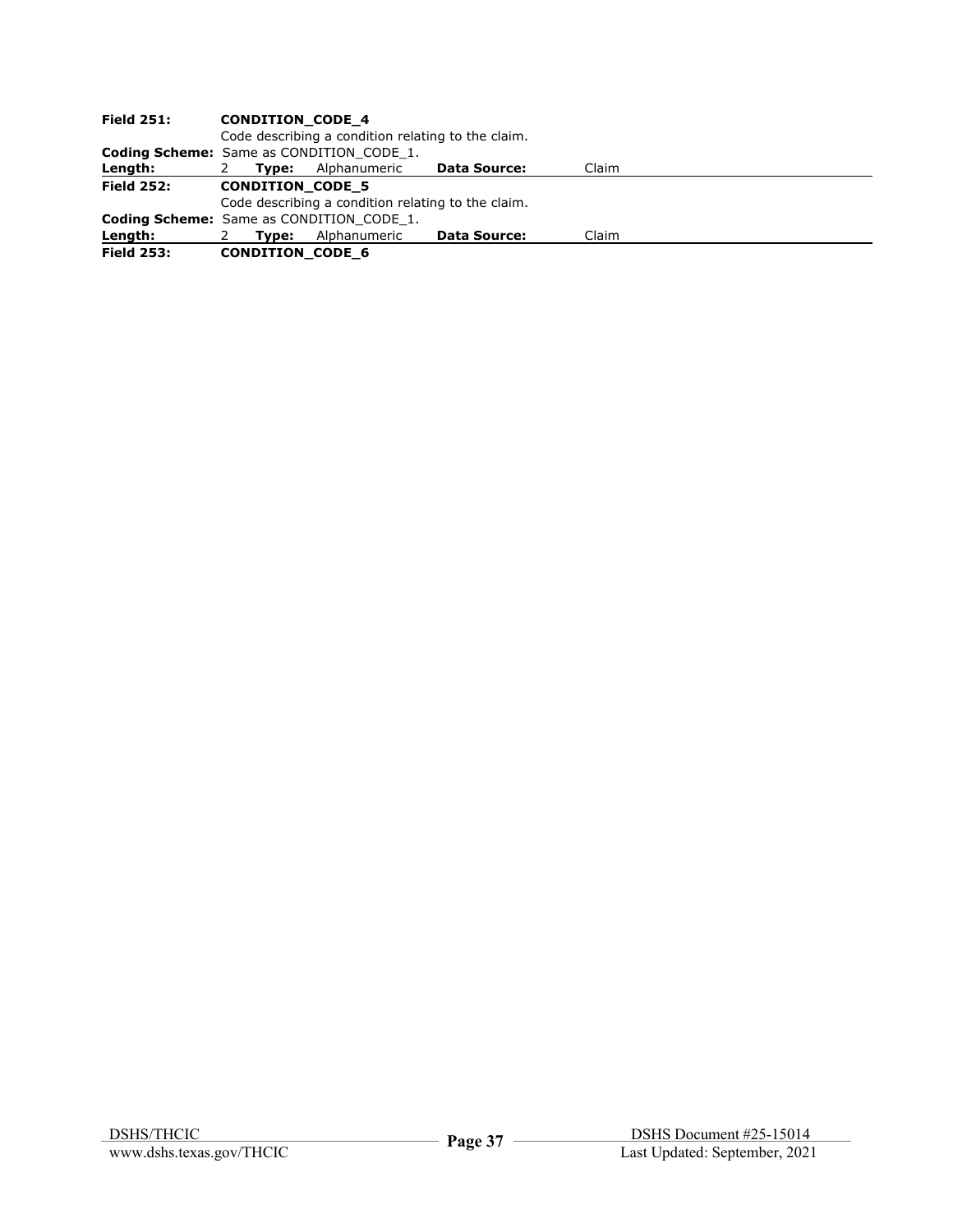|                   |                                                        |                                                                     |              | Code describing a condition relating to the claim.                                              |                |                                                                         |
|-------------------|--------------------------------------------------------|---------------------------------------------------------------------|--------------|-------------------------------------------------------------------------------------------------|----------------|-------------------------------------------------------------------------|
|                   |                                                        | Coding Scheme: Same as CONDITION_CODE_1.                            |              |                                                                                                 |                |                                                                         |
| Length:           |                                                        | Type:<br>2                                                          | Alphanumeric | <b>Data Source:</b>                                                                             | Claim          |                                                                         |
| <b>Field 254:</b> |                                                        | CONDITION_CODE_7                                                    |              |                                                                                                 |                |                                                                         |
|                   |                                                        |                                                                     |              | Code describing a condition relating to the claim.                                              |                |                                                                         |
| Length:           |                                                        | Coding Scheme: Same as CONDITION_CODE_1.<br>Type: Alphanumeric<br>2 |              | <b>Data Source:</b>                                                                             | Claim          |                                                                         |
| <b>Field 255:</b> |                                                        | CONDITION_CODE_8                                                    |              |                                                                                                 |                |                                                                         |
|                   |                                                        |                                                                     |              | Code describing a condition relating to the claim.                                              |                |                                                                         |
|                   |                                                        | Coding Scheme: Same as CONDITION_CODE_1.                            |              |                                                                                                 |                |                                                                         |
| Length:           |                                                        | Type:<br>2                                                          | Alphanumeric | <b>Data Source:</b>                                                                             | Claim          |                                                                         |
| <b>Field 256:</b> |                                                        | VALUE_CODE_1                                                        |              |                                                                                                 |                |                                                                         |
|                   |                                                        |                                                                     |              | Code describing information that may affect payer processing.                                   |                |                                                                         |
|                   | <b>Coding Scheme:</b>                                  |                                                                     |              |                                                                                                 |                |                                                                         |
| $\mathbf{1}$      |                                                        | Most common semi-private rate                                       | 33           | Offset to the patient - payment                                                                 | 67             | Peritoneal dialysis                                                     |
| 2                 |                                                        | Hospital has no semi-private                                        |              | amount - podiatric services                                                                     | 68             | EPO-drug                                                                |
|                   | rooms                                                  |                                                                     | 34           | Offset to the patient - payment<br>amount - other medical services                              | 69             | State charity care percentage                                           |
| 4                 |                                                        | Inpatient professional component<br>charges which are combined      | 35           | Offset to the patient - payment                                                                 | 80             | Covered Days                                                            |
|                   | billed                                                 |                                                                     |              | amount - health insurance                                                                       | 81             | Non-covered Days                                                        |
| 5                 |                                                        | Professional component included                                     | 37           | premiums<br>Units of blood furnished                                                            |                |                                                                         |
|                   | separately to carrier                                  | in charges and also billed                                          |              |                                                                                                 | 82             | Co-insurance Days                                                       |
| 6                 | <b>Blood deductible</b>                                |                                                                     | 38           | Blood deductible units                                                                          | 83             | Lifetime Reserve Days                                                   |
| 8                 |                                                        | Life time reserve amount in the                                     | 39           | Units of blood replaced                                                                         | 84             | <b>Shorter Duration Hemodialysis</b>                                    |
|                   | first calendar year                                    |                                                                     | 40           | New coverage not implemented                                                                    | A0             | Special zip code reporting                                              |
| 9                 |                                                        | Coinsurance amount in the first                                     | 41           | by HMO<br>Black lung                                                                            | A1             | Deductible payer A                                                      |
| 10                | calendar year                                          |                                                                     | 42           | VA                                                                                              | A2             | Coinsurance payer A                                                     |
|                   | Lifetime reserve amount in the<br>second calendar year |                                                                     | 43           |                                                                                                 | A3             | Estimated responsibility payer A                                        |
| 11                | second calendar year                                   | Coinsurance amount in the                                           |              | Disabled beneficiary under age<br>65 with LGHP                                                  | A4             | Covered self-administrable drugs<br>- emergency                         |
| 12                |                                                        | Working aged beneficiary/spouse<br>with employer group health plan  | 44           | Amount provider agreed to<br>accept from primary payer when<br>this amount is less than charges | A5             | Covered self-administrable drugs<br>- administrable in form and         |
| 13                |                                                        | ESRD beneficiary in a Medicare<br>coordination period with an       |              | but higher than payment<br>received                                                             | A6             | situation furnished to patient<br>Covered self-administrable drugs      |
| 14                |                                                        | employer group health plan<br>No fault, including auto/other        | 45           | Accident hour                                                                                   |                | - diagnostic study and other                                            |
|                   |                                                        |                                                                     | 46           | Number of grace days                                                                            | А7             | Co-payment payer A                                                      |
| 15                |                                                        | Worker's compensation                                               | 47           | Any liability insurance                                                                         | A8             | Patient weight                                                          |
| 16                | other federal agency                                   | Public health service (PHS) or                                      | 48           | Hemoglobin reading                                                                              | A9             | Patient height                                                          |
| 21                | Catastrophic                                           |                                                                     | 49           | Hematocrit reading                                                                              | AA             | Regulatory surcharges,<br>assessments, allowances or                    |
| 22                | Surplus                                                |                                                                     | 50           | Physical Therapy visits                                                                         |                | health care related taxes - payer                                       |
| 23                |                                                        | Recurring monthly income                                            | 51           | Occupational Therapy visits                                                                     |                | Α                                                                       |
| 24                | <b>Medicaid Rate Code</b>                              |                                                                     | 52           | Speech Therapy visits                                                                           |                | AB Other assessments or allowances<br>(e.g., medical education) - payer |
| 25                |                                                        | Offset to the patient - payment                                     | 53           | Cardiac rehab visits                                                                            |                | А                                                                       |
|                   |                                                        | amount - prescription drugs                                         | 54           | Newborn birth weight in grams                                                                   | B1             | Deductible payer B                                                      |
| 26                |                                                        | Offset to the patient - payment                                     | 55           | Eligibility threshold for charity                                                               | B <sub>2</sub> | Coinsurance payer B                                                     |
|                   | services                                               | amount - hearing and ear                                            |              | care                                                                                            | B3             | Estimated responsibility payer B                                        |
| 27                |                                                        | Offset to the patient - payment                                     | 56           | Skilled nurse - home visit hours                                                                | B7             | Co-payment payer B                                                      |
| 28                |                                                        | amount - vision and eye services<br>Offset to the patient - payment | 57           | Home health aide - home visit<br>hours                                                          | BA             | Regulatory surcharges,<br>assessments, allowances or                    |
| 29                |                                                        | amount - dental services<br>Offset to the patient - payment         | 58           | Arterial blood gas                                                                              |                | health care related taxes - payer<br>B                                  |
|                   |                                                        | amount - chiropractic services                                      | 59           | Oxygen saturation                                                                               |                | BB Other assessments or allowances                                      |
| 30                | Preadmission testing                                   |                                                                     | 60           | HHA branch MSA                                                                                  |                | (e.g., medical education) - payer<br>в                                  |
| 31                |                                                        | Patient Liability Amount                                            | 61           | Place of Residence where service                                                                | C1             | Deductible payer C                                                      |
| 32                | transport                                              | Multiple patient ambulance                                          | 66           | is furnished (HHA and hospice)<br>Medicaid spend down amount                                    | C <sub>2</sub> | Coinsurance payer C                                                     |
|                   |                                                        |                                                                     |              |                                                                                                 |                |                                                                         |

### DSHS/THCIC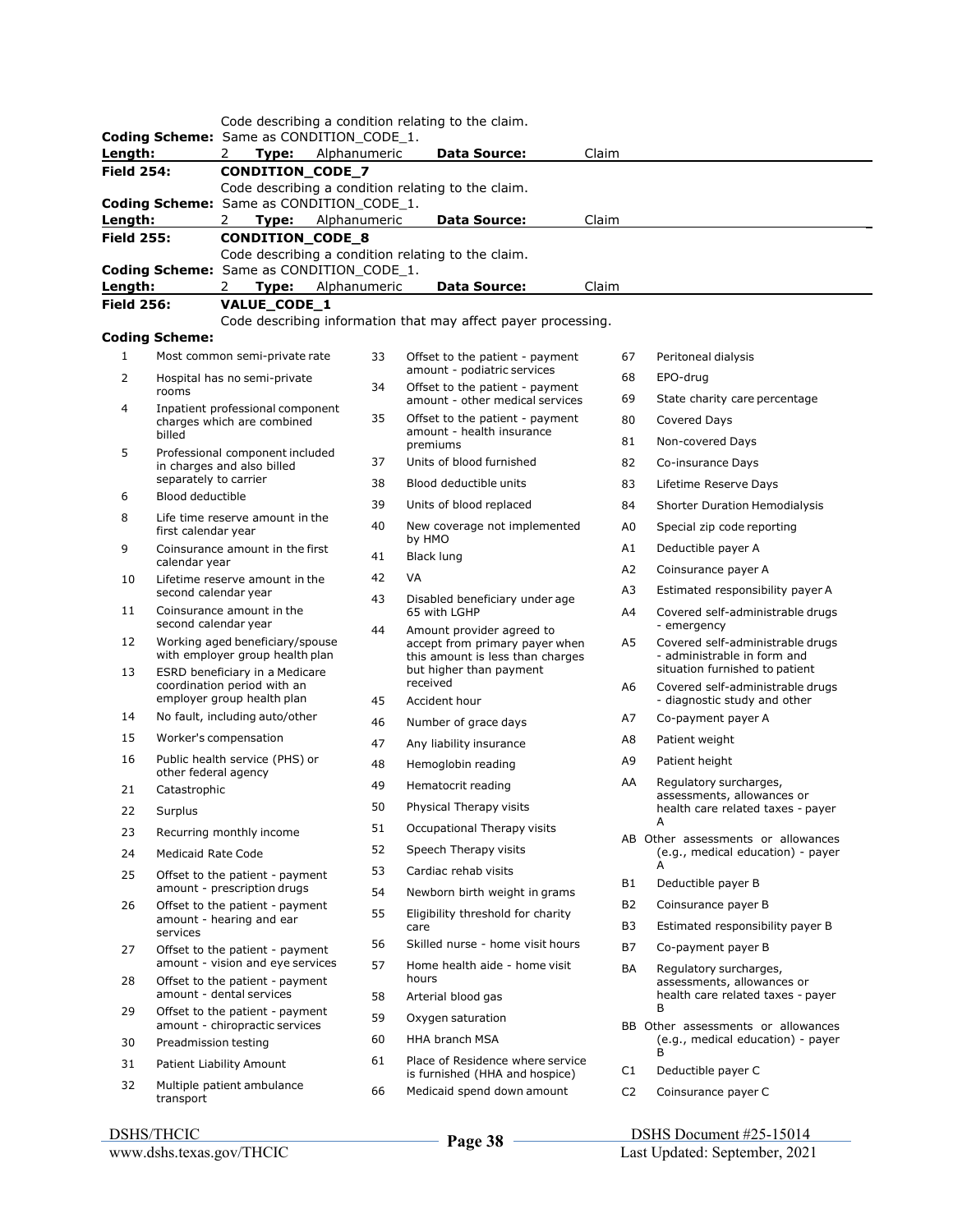| C3                                | Estimated responsibility payer C   | D3  | Patient estimated responsibility             | Facility where Inpatient Hospice<br>G8<br>Service is Delivered |
|-----------------------------------|------------------------------------|-----|----------------------------------------------|----------------------------------------------------------------|
| C7                                | Co-payment payer C                 | D4  | Clinical Trial Number Assigned by<br>NLM/NIH | Y1 Part A Demonstration Payment Y2                             |
| CA                                | Regulatory surcharges,             |     |                                              | Part B Demonstration Payment Y3                                |
|                                   | assessments, allowances or         | D5  | Last Kt/V Reading                            |                                                                |
|                                   | health care related taxes - payer  |     |                                              | Part BCoinsurance                                              |
|                                   |                                    | FC  | Patient Paid Amount                          |                                                                |
|                                   |                                    | FD. | Credit Received from the                     | Y4 Conventional Provider Payment Y5                            |
|                                   | CB Other assessments or allowances |     | Manufacturer for a Medical                   |                                                                |
| (e.g., medical education) - payer |                                    |     |                                              | Part B Deductible                                              |
|                                   |                                    |     | Device                                       |                                                                |

| Length:                              | Type:<br>2            | Alphanumeric                            | <b>Data Source:</b>                                                | Claim                   |  |
|--------------------------------------|-----------------------|-----------------------------------------|--------------------------------------------------------------------|-------------------------|--|
| <b>Field 257:</b>                    | VALUE_AMOUNT_1        |                                         |                                                                    |                         |  |
|                                      |                       |                                         | Amount (in cents, no decimal point included) that may be affected. |                         |  |
| Length:                              | Type:<br>9            | Numeric                                 | <b>Data Source:</b>                                                | Claim                   |  |
| <b>Field 258:</b>                    | VALUE_CODE_2          |                                         |                                                                    |                         |  |
|                                      |                       |                                         | Code describing information that may affect payer processing.      |                         |  |
| Coding Scheme: Same as VALUE_CODE_1. |                       |                                         |                                                                    |                         |  |
| Length:                              | Type:<br>2.           | Alphanumeric                            | <b>Data Source:</b>                                                | Claim                   |  |
| <b>Field 259:</b>                    | <b>VALUE AMOUNT 2</b> |                                         |                                                                    |                         |  |
|                                      |                       |                                         | Amount (in cents, no decimal point included) that may be affected. |                         |  |
| Length:                              | Type:<br>9            | Numeric                                 | <b>Data Source:</b>                                                | Claim                   |  |
| <b>Field 260:</b>                    | VALUE_CODE_3          |                                         |                                                                    |                         |  |
|                                      |                       |                                         | Code describing information that may affect payer processing.      |                         |  |
| Coding Scheme: Same as VALUE CODE 1. |                       |                                         |                                                                    |                         |  |
| Length:                              | Type:<br>2            | Alphanumeric                            | <b>Data Source:</b>                                                | Claim                   |  |
| <b>Field 261:</b>                    | VALUE_AMOUNT_3        |                                         |                                                                    |                         |  |
|                                      |                       | Amount (in cents) that may be affected. |                                                                    |                         |  |
| Length:                              | 9<br>Type:            | Numeric                                 | <b>Data Source:</b>                                                | Claim                   |  |
| <b>Field 262:</b>                    | VALUE_CODE_4          |                                         |                                                                    |                         |  |
|                                      |                       |                                         | Code describing information that may affect payer processing.      |                         |  |
| Coding Scheme: Same as VALUE CODE 1. |                       |                                         |                                                                    |                         |  |
| Length:                              | 2                     | Type: Alphanumeric                      | <b>Data Source:</b>                                                | Claim                   |  |
| <b>Field 263:</b>                    | VALUE_AMOUNT_4        |                                         |                                                                    |                         |  |
|                                      |                       |                                         | Amount (in cents, no decimal point included) that may be affected. |                         |  |
| Length:                              | 9<br>Type:            | Numeric                                 | <b>Data Source:</b>                                                | Claim                   |  |
| <b>Field 264:</b>                    | VALUE_CODE_5          |                                         |                                                                    |                         |  |
|                                      |                       |                                         | Code describing information that may affect payer processing.      |                         |  |
| Coding Scheme: Same as VALUE_CODE_1. |                       |                                         |                                                                    |                         |  |
| Length:                              | Type:<br>2            | Alphanumeric                            | <b>Data Source:</b>                                                | Claim                   |  |
| <b>Field 265:</b>                    | VALUE_AMOUNT_5        |                                         |                                                                    |                         |  |
|                                      |                       |                                         | Amount (in cents, no decimal point included) that may be affected. |                         |  |
| Length:                              | Type:<br>9            | Numeric                                 | <b>Data Source:</b>                                                | Claim                   |  |
| <b>Field 266:</b>                    | VALUE_CODE_6          |                                         |                                                                    |                         |  |
|                                      |                       |                                         | Code describing information that may affect payer processing.      |                         |  |
| Coding Scheme: Same as VALUE CODE 1. |                       |                                         |                                                                    |                         |  |
| Length:                              | 2                     | Type: Alphanumeric                      | <b>Data Source:</b>                                                | Claim                   |  |
| <b>Field 267:</b>                    | <b>VALUE AMOUNT 6</b> |                                         |                                                                    |                         |  |
|                                      |                       |                                         | Amount (in cents, no decimal point included) that may be affected. |                         |  |
| Length:                              | 9<br>Type:            | Numeric                                 | <b>Data Source:</b>                                                | Claim                   |  |
| <b>Field 268:</b>                    | <b>VALUE CODE 7</b>   |                                         |                                                                    |                         |  |
|                                      |                       |                                         | Code describing information that may affect payer processing.      |                         |  |
| Coding Scheme: Same as VALUE_CODE_1. |                       |                                         |                                                                    |                         |  |
| Length:                              | Type:<br>2            | Alphanumeric                            | <b>Data Source:</b>                                                | Claim                   |  |
| <b>Field 269:</b>                    | VALUE_AMOUNT_7        |                                         |                                                                    |                         |  |
|                                      |                       |                                         | Amount (in cents, no decimal point included) that may be affected. |                         |  |
| Length:                              | Type:<br>9            | Numeric                                 | <b>Data Source:</b>                                                | Claim                   |  |
| <b>Field 270:</b>                    | VALUE_CODE_8          |                                         |                                                                    |                         |  |
|                                      |                       |                                         | Code describing information that may affect payer processing.      |                         |  |
| Coding Scheme: Same as VALUE_CODE_1. |                       |                                         |                                                                    |                         |  |
| Length:                              | 2<br>Type:            | Alphanumeric                            | <b>Data Source:</b>                                                | Claim                   |  |
|                                      |                       |                                         |                                                                    |                         |  |
| <b>DSHS/THCIC</b>                    |                       |                                         | $\mathbf{D}_{\alpha\alpha\alpha}$ 30                               | DSHS Document #25-15014 |  |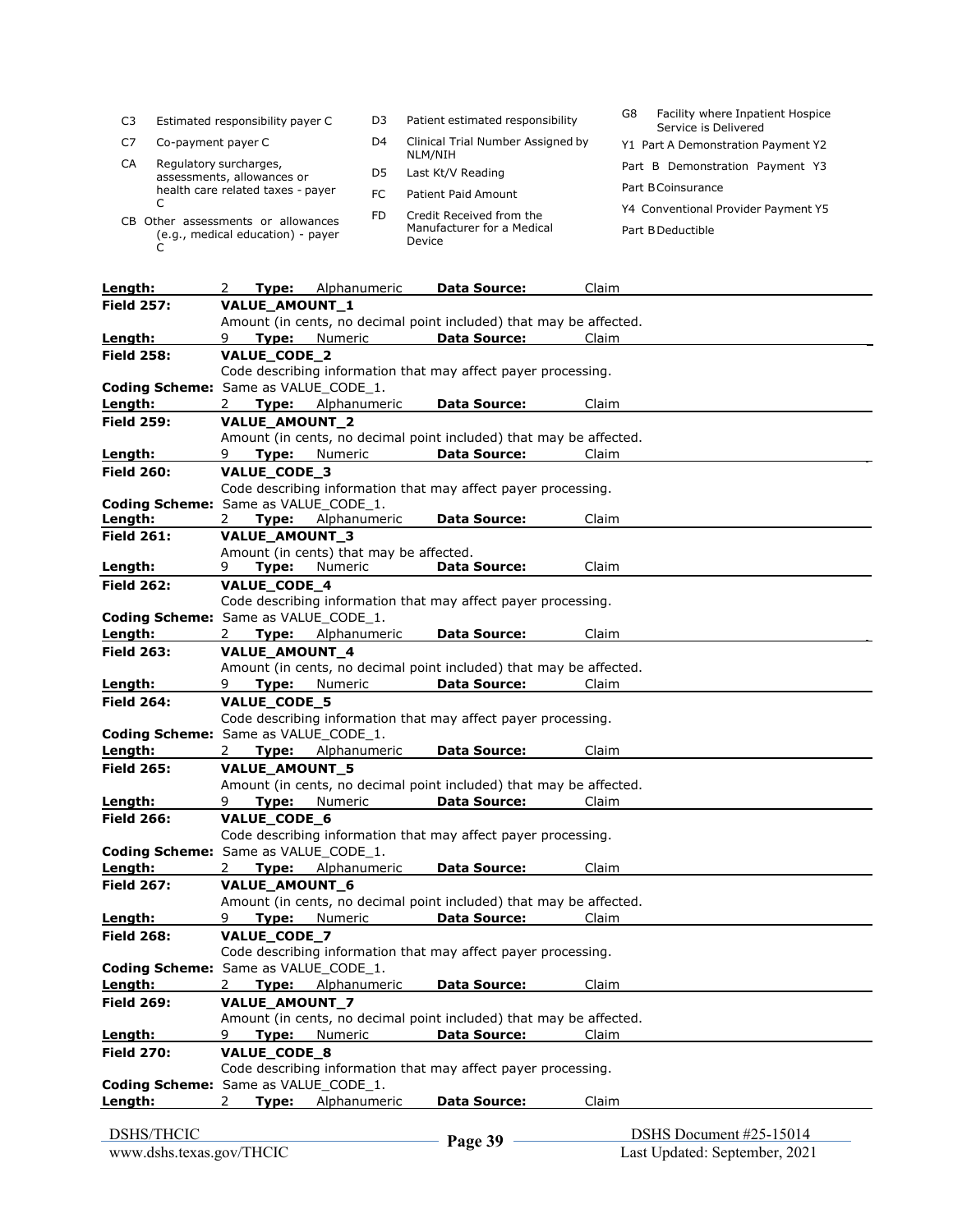| <b>Field 271:</b>                               | VALUE_AMOUNT_8                   |                            |                                                                          |                                                                                                  |
|-------------------------------------------------|----------------------------------|----------------------------|--------------------------------------------------------------------------|--------------------------------------------------------------------------------------------------|
|                                                 |                                  |                            | Amount (in cents, no decimal point included) that may be affected.       |                                                                                                  |
| Length:                                         | Type:<br>9                       | Numeric                    | <b>Data Source:</b>                                                      | Claim                                                                                            |
| <b>Field 272:</b>                               | VALUE_CODE_9                     |                            |                                                                          |                                                                                                  |
|                                                 |                                  |                            | Code describing information that may affect payer processing.            |                                                                                                  |
| Coding Scheme: Same as VALUE CODE 1.<br>Length: | 2<br>Type:                       | Alphanumeric               | <b>Data Source:</b>                                                      | Claim                                                                                            |
| <b>Field 273:</b>                               | <b>VALUE AMOUNT 9</b>            |                            |                                                                          |                                                                                                  |
|                                                 |                                  |                            | Amount (in cents, no decimal point included) that may be affected        |                                                                                                  |
| Length:                                         | Type:<br>9                       | Numeric                    | <b>Data Source:</b>                                                      | Claim                                                                                            |
| <b>Field 274:</b>                               | <b>VALUE CODE 10</b>             |                            |                                                                          |                                                                                                  |
|                                                 |                                  |                            | Code describing information that may affect payer processing.            |                                                                                                  |
| Coding Scheme: Same as VALUE CODE 1.            |                                  |                            |                                                                          |                                                                                                  |
| Length:                                         | Type:<br>2                       | Alphanumeric               | <b>Data Source:</b>                                                      | Claim                                                                                            |
| <b>Field 275:</b>                               | VALUE_AMOUNT_10                  |                            |                                                                          |                                                                                                  |
|                                                 |                                  |                            | Amount (in cents, no decimal point included) that may be affected.       |                                                                                                  |
| Length:                                         | 9.<br>Type:                      | Numeric                    | <b>Data Source:</b>                                                      | Claim                                                                                            |
| <b>Field 276:</b>                               | VALUE_CODE_11                    |                            | Code describing information that may affect payer processing.            |                                                                                                  |
| Coding Scheme: Same as VALUE_CODE_1.            |                                  |                            |                                                                          |                                                                                                  |
| Length:                                         | Type:<br>2                       | Alphanumeric               | <b>Data Source:</b>                                                      | Claim                                                                                            |
| <b>Field 277:</b>                               | VALUE_AMOUNT_11                  |                            |                                                                          |                                                                                                  |
|                                                 |                                  |                            | Amount (in cents, no decimal point included) that may be affected        |                                                                                                  |
| Length:                                         | 9<br>Type:                       | Numeric                    | <b>Data Source:</b>                                                      | Claim                                                                                            |
| <b>Field 278:</b>                               | VALUE_CODE_12                    |                            |                                                                          |                                                                                                  |
|                                                 |                                  |                            | Code describing information that may affect payer processing.            |                                                                                                  |
| Coding Scheme: Same as VALUE_CODE_1.            |                                  |                            |                                                                          |                                                                                                  |
| Length:                                         | Type:<br>2                       | Alphanumeric               | <b>Data Source:</b>                                                      | Claim                                                                                            |
| <b>Field 279:</b>                               | <b>VALUE AMOUNT 12</b>           |                            | Amount (in cents, no decimal point included) that may be affected        |                                                                                                  |
| Length:                                         | 9<br>Type:                       | Numeric                    | <b>Data Source:</b>                                                      | Claim                                                                                            |
| <b>Field 280:</b>                               | PRIVATE AMOUNT                   |                            |                                                                          |                                                                                                  |
|                                                 |                                  |                            |                                                                          | Accommodation Charge, Private Room Charge Amount. Calculated using MEDPAR algorithm. Sum (in     |
|                                                 |                                  |                            |                                                                          | cents) of charges associated with revenue codes 0100-0219, revenue center 011X, 014X             |
| Length:                                         | 12<br>Type:                      | Numeric                    | <b>Data Source:</b>                                                      | Calculated                                                                                       |
| <b>Field 281:</b>                               |                                  | <b>SEMI PRIVATE AMOUNT</b> |                                                                          |                                                                                                  |
|                                                 |                                  |                            |                                                                          | Accommodation Charge, Semi-private Room Charge Amount. Calculated using MEDPAR algorithm.        |
|                                                 |                                  |                            |                                                                          | Sum (in cents) of charges associated with revenue codes 0100-0219, revenue center 010X, 012X,    |
| Length:                                         | 013X, 016X-019X<br>Type:<br>12   | Numeric                    | <b>Data Source:</b>                                                      | Calculated                                                                                       |
| <b>Field 282:</b>                               | <b>WARD_AMOUNT</b>               |                            |                                                                          |                                                                                                  |
|                                                 |                                  |                            |                                                                          | Accommodation Charge, Ward Charge Amount. Calculated using MEDPAR algorithm. Sum (in cents)      |
|                                                 |                                  |                            | of charges associated with revenue codes 0100-0219, revenue center 015X. |                                                                                                  |
| Lenath:                                         |                                  |                            | 12 Type: Numeric <b>Data Source:</b> Calculated                          |                                                                                                  |
| <b>Field 283:</b>                               | ICU_AMOUNT                       |                            |                                                                          |                                                                                                  |
|                                                 |                                  |                            |                                                                          | Accommodation Charge, Intensive Care Unit Charge Amount. Calculated using MEDPAR algorithm.      |
|                                                 |                                  |                            | <b>Data Source:</b>                                                      | Sum (in cents) of charges associated with revenue codes 0100-0219, revenue center 020X.          |
| Length:<br><b>Field 284:</b>                    | 12<br>Type:<br><b>CCU_AMOUNT</b> | Numeric                    |                                                                          | Calculated                                                                                       |
|                                                 |                                  |                            |                                                                          | Accommodation Charge, Coronary Care Unit Charge Amount. Calculated using MEDPAR algorithm.       |
|                                                 |                                  |                            |                                                                          | Sum (in cents) of charges associated with revenue codes 0100-0219, revenue center 021X.          |
| Length:                                         | 12<br>Type:                      | Numeric                    | <b>Data Source:</b>                                                      | Calculated                                                                                       |
| <b>Field 285:</b>                               | OTHER_AMOUNT                     |                            |                                                                          |                                                                                                  |
|                                                 |                                  |                            |                                                                          | Ancillary Service Charge, Other Charge Amount. Calculated using MEDPAR algorithm. Sum (in cents) |
|                                                 |                                  |                            |                                                                          | of charges associated with revenue codes other than 0100-0219, revenue center 0002-0099, 022X-   |
|                                                 |                                  |                            | 024X, 052X-053X, 055X-060X, 064X-070X, 076X-078X, 090X-095X, 099X.       |                                                                                                  |
| Length:                                         | 12<br>Type:                      | Numeric                    | <b>Data Source:</b>                                                      | Calculated                                                                                       |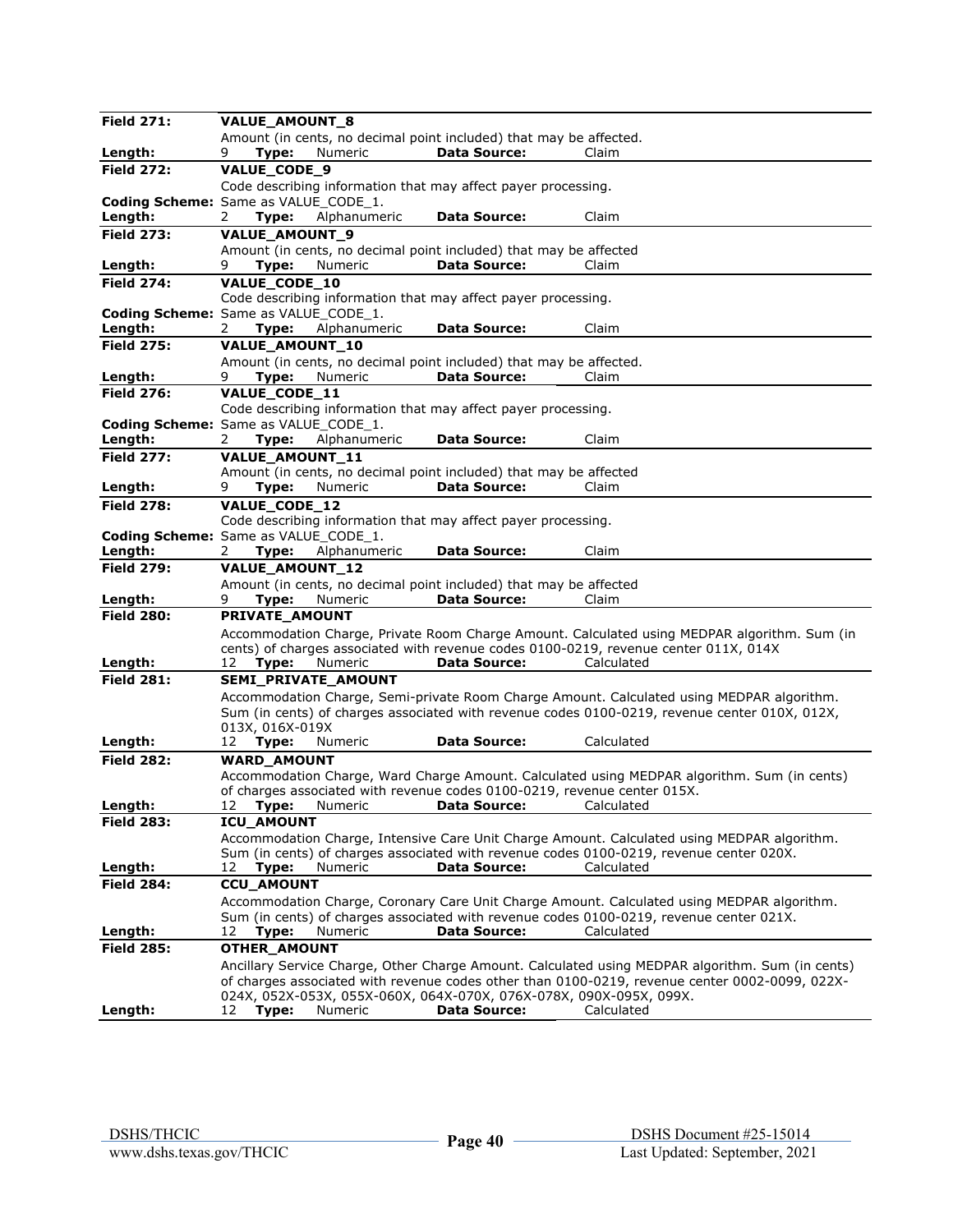| <b>Field 286:</b>            | PHARM AMOUNT                                 |         |                     |                                                                                                              |
|------------------------------|----------------------------------------------|---------|---------------------|--------------------------------------------------------------------------------------------------------------|
|                              |                                              |         |                     | Ancillary Service Charge, Pharmacy Charge Amount. Calculated using MEDPAR algorithm. Sum (in                 |
|                              |                                              |         |                     | cents) of charges associated with revenue codes other than 0100-0219, revenue center 025X, 026X,             |
|                              | 063X.                                        |         |                     |                                                                                                              |
| Length:<br><b>Field 287:</b> | 12<br>Type:<br><b>MEDSURG_AMOUNT</b>         | Numeric | <b>Data Source:</b> | Calculated                                                                                                   |
|                              |                                              |         |                     | Ancillary Service Charge, Medical/Surgical Supply Charge Amount. Calculated using MEDPAR                     |
|                              |                                              |         |                     | algorithm. Sum (in cents) of charges associated with revenue codes other than 0100-0219, revenue             |
|                              | center 027X, 062X.                           |         |                     |                                                                                                              |
| Length:                      | 12<br>Type:                                  | Numeric | <b>Data Source:</b> | Calculated                                                                                                   |
| <b>Field 288:</b>            | <b>DME AMOUNT</b>                            |         |                     |                                                                                                              |
|                              |                                              |         |                     | Ancillary Service Charge, Durable Medical Equipment Charge Amount. Calculated using MEDPAR                   |
|                              |                                              |         |                     | algorithm. Sum (in cents) of charges associated with revenue codes other than 0100-0219, revenue             |
| Length:                      | centers 0290-0292, 0294-0299.<br>Type:<br>12 | Numeric | <b>Data Source:</b> | Calculated                                                                                                   |
| <b>Field 289:</b>            | USED_DME_AMOUNT                              |         |                     |                                                                                                              |
|                              |                                              |         |                     | Ancillary Service Charge, Used Durable Medical Equipment Charge Amount. Calculated using MEDPAR              |
|                              |                                              |         |                     | algorithm. Sum (in cents) of charges associated with revenue codes other than 0100-0219, revenue             |
|                              | center 0293.                                 |         |                     |                                                                                                              |
| Length:                      | Type:<br>12                                  | Numeric | <b>Data Source:</b> | Calculated                                                                                                   |
| <b>Field 290:</b>            | PT_AMOUNT                                    |         |                     |                                                                                                              |
|                              |                                              |         |                     | Ancillary Service Charge, Physical Therapy Charge Amount. Calculated using MEDPAR algorithm. Sum             |
| Length:                      | 12<br>Type:                                  | Numeric | <b>Data Source:</b> | (in cents) of charges associated with revenue codes other than 0100-0219, revenue center 042X.<br>Calculated |
| <b>Field 291:</b>            | OT AMOUNT                                    |         |                     |                                                                                                              |
|                              |                                              |         |                     | Ancillary Service Charge, Occupational Therapy Charge Amount. Calculated using MEDPAR algorithm.             |
|                              |                                              |         |                     | Sum (in cents) of charges associated with revenue codes other than 0100-0219, revenue center                 |
|                              | 043X.                                        |         |                     |                                                                                                              |
| Length:                      | 12<br>Type:                                  | Numeric | <b>Data Source:</b> | Calculated                                                                                                   |
| <b>Field 292:</b>            | <b>SPEECH AMOUNT</b>                         |         |                     |                                                                                                              |
|                              |                                              |         |                     | Ancillary Service Charge, Speech Pathology Charge Amount. Calculated using MEDPAR algorithm.                 |
|                              | 044X, 047X.                                  |         |                     | Sum (in cents) of charges associated with revenue codes other than 0100-0219, revenue center                 |
| Length:                      | 12 <b>Type:</b>                              | Numeric | <b>Data Source:</b> | Calculated                                                                                                   |
| <b>Field 293:</b>            | <b>IT AMOUNT</b>                             |         |                     |                                                                                                              |
|                              |                                              |         |                     | Ancillary Service Charge, Inhalation Therapy Charge Amount. Calculated using MEDPAR algorithm.               |
|                              |                                              |         |                     | Sum (in cents) of charges associated with revenue codes other than 0100-0219, revenue center                 |
|                              | 041X, 046X.                                  |         |                     |                                                                                                              |
| Length:<br><b>Field 294:</b> | 12 <b>Type:</b><br><b>BLOOD AMOUNT</b>       | Numeric | <b>Data Source:</b> | Calculated                                                                                                   |
|                              |                                              |         |                     | Ancillary Service Charge, Blood provided during the patient's stay. Calculated using MEDPAR                  |
|                              |                                              |         |                     | algorithm. Sum (in cents) of charges associated with revenue codes other than 0100-0219, revenue             |
|                              | center 038X.                                 |         |                     |                                                                                                              |
| Length:                      | 12<br>Type:                                  | Numeric | <b>Data Source:</b> | Calculated                                                                                                   |
| <b>Field 295:</b>            | BLOOD_ADM_AMOUNT                             |         |                     |                                                                                                              |
|                              |                                              |         |                     | Ancillary Service Charge, blood storage and processing related to the patient's stay. Calculated using       |
|                              |                                              |         |                     | MEDPAR algorithm. Sum (in cents) of charges associated with revenue codes other than 0100-0219,              |
| Length:                      | revenue center 039X.<br>Type:<br>12          | Numeric | <b>Data Source:</b> | Calculated                                                                                                   |
| <b>Field 296:</b>            | OR_AMOUNT                                    |         |                     |                                                                                                              |
|                              |                                              |         |                     | Ancillary Service Charge, Operating Room Charge Amount. Calculated using MEDPAR algorithm. Sum               |
|                              |                                              |         |                     | (in cents) of charges associated with revenue codes other than 0100-0219, revenue center 036X,               |
|                              | 071X-072X.                                   |         |                     |                                                                                                              |
| Length:                      | Type:<br>12                                  | Numeric | <b>Data Source:</b> | Calculated                                                                                                   |
| <b>Field 297:</b>            | LITH_AMOUNT                                  |         |                     |                                                                                                              |
|                              |                                              |         |                     | Ancillary Service Charge, Lithotripsy Charge Amount. Calculated using MEDPAR algorithm. Sum (in              |
|                              |                                              |         |                     | cents) of charges associated with revenue codes other than 0100-0219, revenue center 079X.<br>Calculated     |
| Length:<br><b>Field 298:</b> | 12<br>Type:<br><b>CARD_AMOUNT</b>            | Numeric | <b>Data Source:</b> |                                                                                                              |
|                              |                                              |         |                     | Ancillary Service Charge, Cardiology Charge Amount. Calculated using MEDPAR algorithm. Sum (in               |
|                              |                                              |         |                     | cents) of charges associated with revenue codes other than 0100-0219, revenue center 048X, 073X.             |
| Length:                      | 12 <b>Type:</b>                              | Numeric | Data Source:        | Calculated                                                                                                   |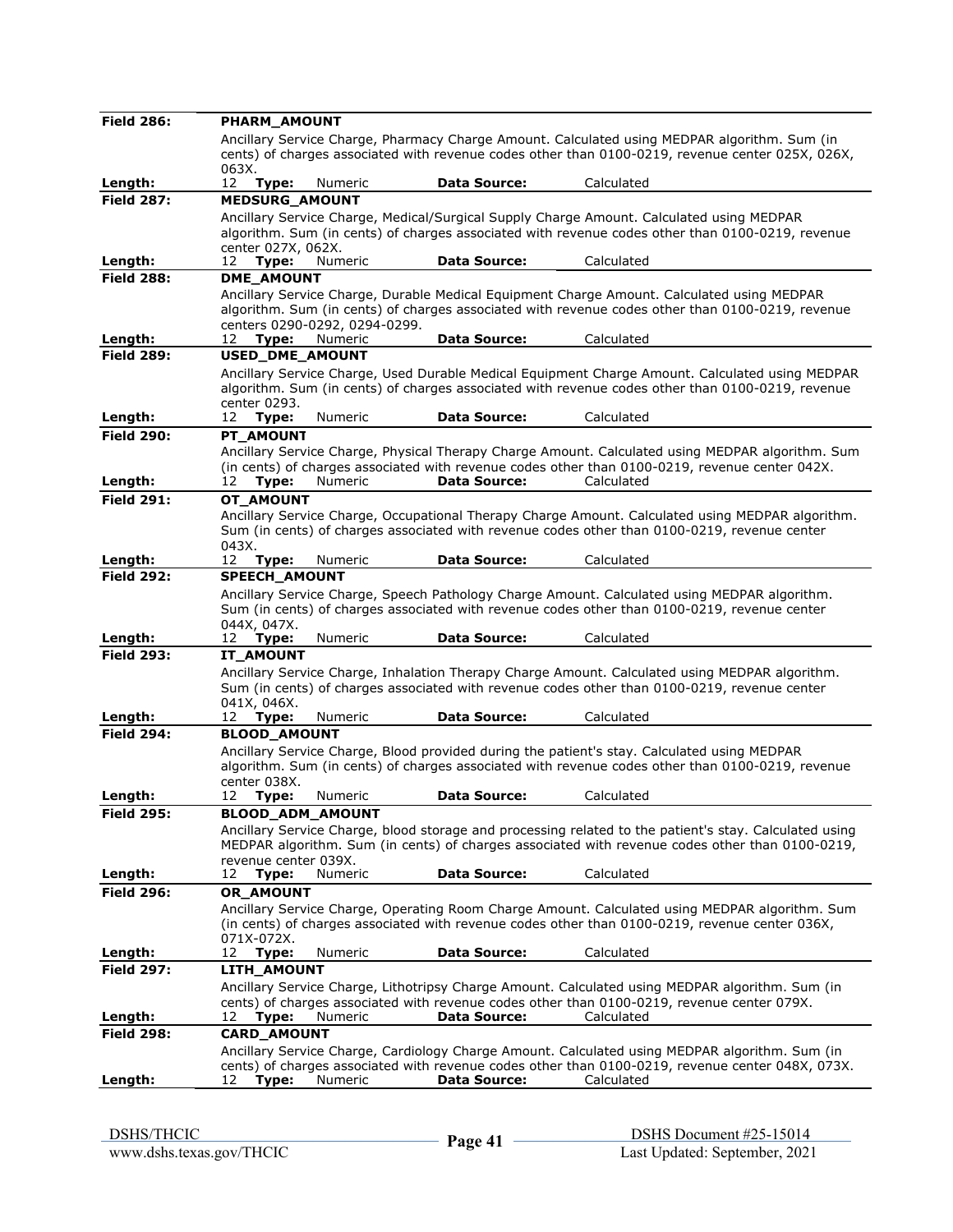| <b>Field 299:</b> | <b>ANES AMOUNT</b>                                                                                                                                                                              |
|-------------------|-------------------------------------------------------------------------------------------------------------------------------------------------------------------------------------------------|
|                   | Ancillary Service Charge, Anesthesia Charge Amount. Calculated using MEDPAR algorithm. Sum (in                                                                                                  |
|                   | cents) of charges associated with revenue codes other than 0100-0219, revenue center 037X.                                                                                                      |
| Length:           | <b>Data Source:</b><br>Calculated<br>Type:<br>Numeric<br>12                                                                                                                                     |
| <b>Field 300:</b> | <b>LAB AMOUNT</b>                                                                                                                                                                               |
|                   | Ancillary Service Charge, Laboratory Charge Amount. Calculated using MEDPAR algorithm. Sum (in                                                                                                  |
|                   | cents) of charges associated with revenue codes other than 0100-0219, revenue center 030X-031X,<br>074X-075X.                                                                                   |
| Length:           | <b>Data Source:</b><br>Calculated<br>12<br>Type:<br>Numeric                                                                                                                                     |
| <b>Field 301:</b> | <b>RAD AMOUNT</b>                                                                                                                                                                               |
|                   | Ancillary Service Charge, Radiology Charge Amount. Calculated using MEDPAR algorithm. Sum (in                                                                                                   |
|                   | cents) of charges associated with revenue codes other than 0100-0219, revenue center 028X, 032X-                                                                                                |
|                   | 035X, 040X.                                                                                                                                                                                     |
| Length:           | Numeric<br><b>Data Source:</b><br>Calculated<br>12<br>Type:                                                                                                                                     |
| <b>Field 302:</b> | <b>MRI AMOUNT</b>                                                                                                                                                                               |
|                   | Ancillary Service Charge, MRI Charge Amount. Calculated using MEDPAR algorithm. Sum (in cents) of                                                                                               |
|                   | charges associated with revenue codes other than 0100-0219, revenue center 061X.                                                                                                                |
| Length:           | <b>Data Source:</b><br>Calculated<br>12<br>Type:<br>Numeric                                                                                                                                     |
| <b>Field 303:</b> | <b>OP AMOUNT</b>                                                                                                                                                                                |
|                   | Ancillary Service Charge, Outpatient Services Charge Amount. Calculated using MEDPAR algorithm.<br>Sum (in cents) of charges associated with revenue codes other than 0100-0219, revenue center |
|                   | 049X-050X.                                                                                                                                                                                      |
| Length:           | <b>Data Source:</b><br>Calculated<br>Type:<br>Numeric<br>12                                                                                                                                     |
| <b>Field 304:</b> | <b>ER AMOUN [</b>                                                                                                                                                                               |
|                   | Ancillary Service Charge, Emergency Room Charge Amount. Calculated using MEDPAR algorithm.                                                                                                      |
|                   | Sum (in cents) of charges associated with revenue codes other than 0100-0219, revenue center                                                                                                    |
|                   | 045X.                                                                                                                                                                                           |
| Length:           | <b>Data Source:</b><br>Calculated<br>12<br>Type:<br>Numeric                                                                                                                                     |
| <b>Field 305:</b> | AMBULANCE AMOUNT                                                                                                                                                                                |
|                   | Ancillary Service Charge, Ambulance Charge Amount. Calculated using MEDPAR algorithm. Sum (in                                                                                                   |
| Length:           | cents) of charges associated with revenue codes other than 0100-0219, revenue center 054X.<br><b>Data Source:</b><br>Calculated<br>12<br>Numeric                                                |
| <b>Field 306:</b> | Type:<br>PRO FEE AMOUNT                                                                                                                                                                         |
|                   | Ancillary Service Charge, Professional Fee Charge Amount. Calculated using MEDPAR algorithm. Sum                                                                                                |
|                   | (in cents) of charges associated with revenue codes other than 0100-0219, revenue center 096X-                                                                                                  |
|                   | 098X.                                                                                                                                                                                           |
| Length:           | <b>Data Source:</b><br>Calculated<br>12<br>Type:<br>Numeric                                                                                                                                     |
| <b>Field 307:</b> | <b>ORGAN AMOUNT</b>                                                                                                                                                                             |
|                   | Ancillary Service Charge, Organ Acquisition Charge Amount. Calculated using MEDPAR algorithm.                                                                                                   |
|                   | Sum (in cents) of charges associated with revenue codes other than 0100-0219, revenue center                                                                                                    |
| Length:           | 081X, 089X.<br><b>Data Source:</b><br>Calculated<br>Numeric                                                                                                                                     |
| <b>Field 308:</b> | Type:<br>12<br><b>ESRD AMOUNT</b>                                                                                                                                                               |
|                   | Ancillary Service Charge, End Stage Renal Dialysis Charge Amount. Calculated using MEDPAR                                                                                                       |
|                   | algorithm. Sum (in cents) of charges associated with revenue codes other than 0100-0219, revenue                                                                                                |
|                   | center 080X, 082X-085X, 088X.                                                                                                                                                                   |
| Length:           | Numeric<br><b>Data Source:</b><br>Calculated<br>12<br>Type:                                                                                                                                     |
| <b>Field 309:</b> | <b>CLINIC AMOUNT</b>                                                                                                                                                                            |
|                   | Ancillary Service Charge, Clinic Visit Charge Amount. Calculated using MEDPAR algorithm. Sum (in                                                                                                |
|                   | cents) of charges associated with revenue codes other than 0100-0219, revenue center 051X.                                                                                                      |
| Length:           | <b>Data Source:</b><br>Calculated<br>Type:<br>Numeric<br>12                                                                                                                                     |
| <b>Field 310:</b> | TOTAL_CHARGES                                                                                                                                                                                   |
|                   | Sum (in cents) of accommodation charges, non-covered accommodation charges, ancillary charges,                                                                                                  |
| Length:           | non-covered ancillary charges. Replaces TOTAL_CHARGES_23.<br><b>Data Source:</b><br>Claim<br>12<br>Numeric                                                                                      |
| <b>Field 311:</b> | Type:<br>TOTAL_NON_COV_CHARGES                                                                                                                                                                  |
|                   | Sum (in cents) of non-covered accommodation charges, non-covered ancillary charges.                                                                                                             |
| <u>Length:</u>    | Numeric<br><b>Data Source:</b><br>Claim<br>12<br>Type:                                                                                                                                          |
| <b>Field 312:</b> | TOTAL_CHARGES_ACCOMM                                                                                                                                                                            |
|                   | Sum (in cents) of covered and non-covered accommodation charges.                                                                                                                                |
| Length:           | 12<br>Type:<br>Numeric<br><b>Data Source:</b><br>Claim                                                                                                                                          |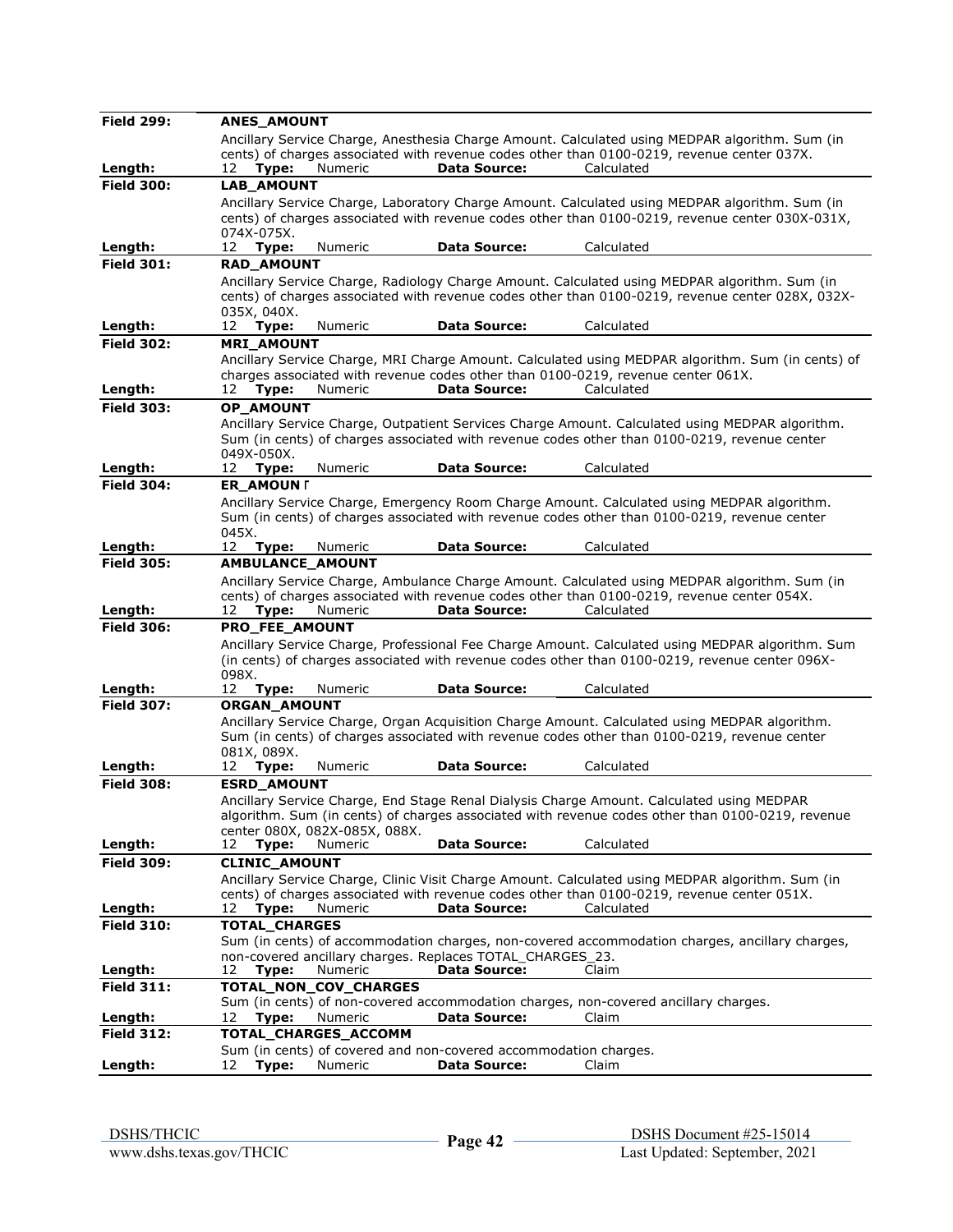| <b>Field 313:</b>       | TOTAL_NON_COV_CHARGES_ACCOMM<br>Sum (in cents) of non-covered accommodations charges. |                  |                                            |                                                              |          |  |
|-------------------------|---------------------------------------------------------------------------------------|------------------|--------------------------------------------|--------------------------------------------------------------|----------|--|
|                         |                                                                                       |                  |                                            |                                                              |          |  |
| Length:                 | 12                                                                                    | Type:            | Numeric                                    | <b>Data Source:</b>                                          | Claim    |  |
| <b>Field 314:</b>       |                                                                                       |                  | <b>TOTAL CHARGES ANCIL</b>                 |                                                              |          |  |
|                         |                                                                                       |                  |                                            | Sum (in cents) of covered and non-covered ancillary charges. |          |  |
| Length:                 | 12                                                                                    | Type:            | <b>Numeric</b>                             | <b>Data Source:</b>                                          | Claim    |  |
| <b>Field 315:</b>       |                                                                                       |                  | TOTAL_NON_COV_CHARGES_ANCIL                |                                                              |          |  |
|                         |                                                                                       |                  |                                            | Sum (in cents) of non-covered ancillary charges.             |          |  |
| Length:                 | 12                                                                                    | Type:            | Numeric                                    | <b>Data Source:</b>                                          | Claim    |  |
| <b>Field 316:</b>       |                                                                                       |                  | <b>INBOUND INDICATOR</b>                   |                                                              |          |  |
|                         |                                                                                       |                  | Indicates the format of data as submitted. |                                                              |          |  |
| <b>Coding Scheme: 8</b> |                                                                                       | 837 format       |                                            |                                                              |          |  |
|                         | D                                                                                     | Data entry       |                                            |                                                              |          |  |
|                         | U                                                                                     | UB-04 format     |                                            |                                                              |          |  |
| Length:                 |                                                                                       | Type:            | Alphanumeric                               | <b>Data Source:</b>                                          | Claim    |  |
| <b>Field 317:</b>       |                                                                                       |                  | <b>EMERGENCY DEPT FLAG</b>                 |                                                              |          |  |
|                         |                                                                                       |                  | Indicator of emergency department visit    |                                                              |          |  |
| <b>Coding Scheme: Y</b> |                                                                                       |                  | visit was emergency related                |                                                              |          |  |
|                         | N                                                                                     |                  | Visit was not emergency related            |                                                              |          |  |
| Length:                 | 1                                                                                     | Type:            | Alphanumeric                               | <b>Data Source:</b>                                          | Assigned |  |
| <b>Field 318:</b>       |                                                                                       | <b>DISCHARGE</b> |                                            |                                                              |          |  |
|                         |                                                                                       |                  |                                            | Discharge Quarter. Year and quarter of discharge. yyyyQn.    |          |  |
| Length:                 | 6                                                                                     | Type:            | Alphanumeric                               | <b>Data Source:</b>                                          | Assigned |  |

 $\begin{array}{c} \hline \end{array}$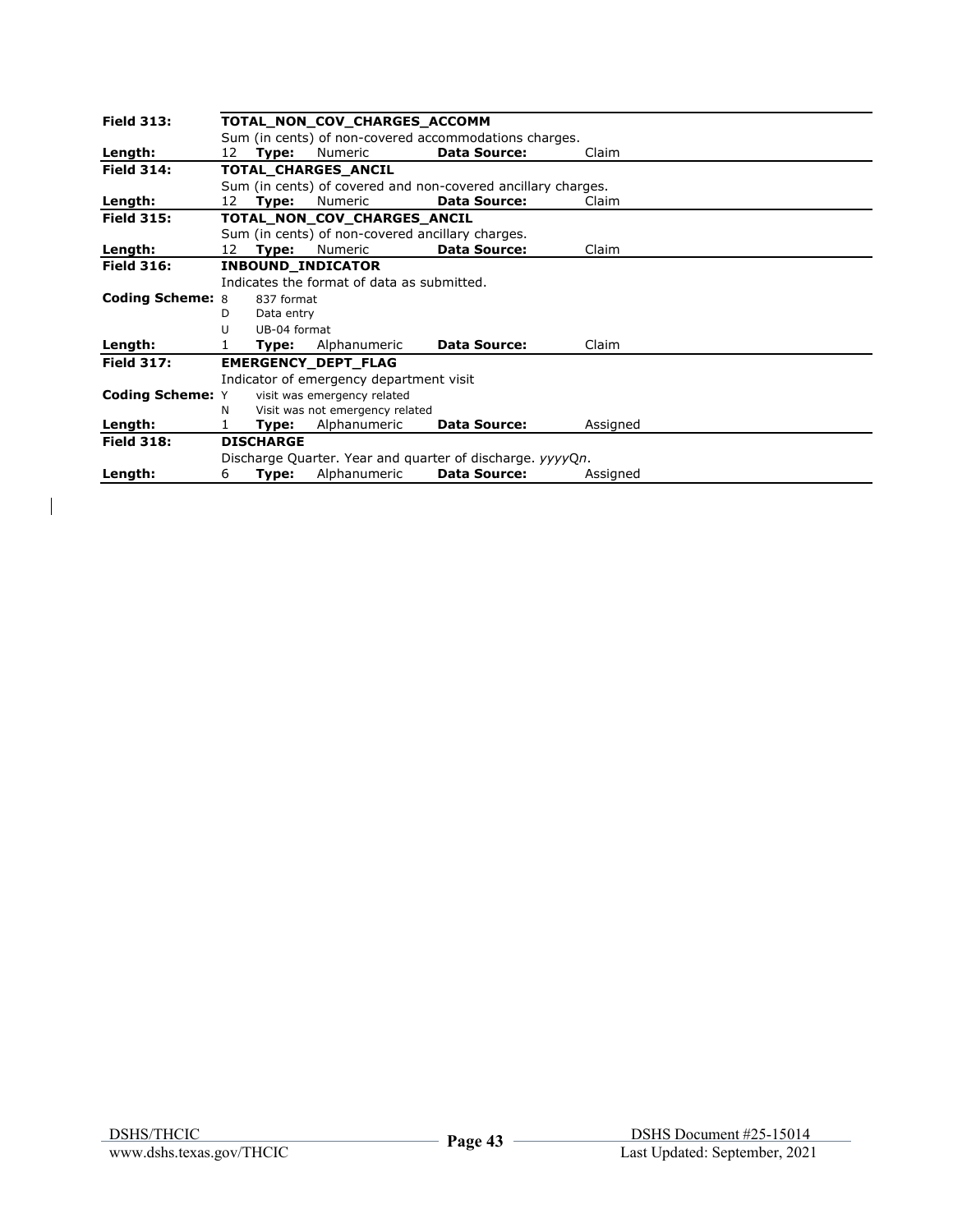| Field 1:     | <b>RECORD_ID</b>                                              |              |                                                                                              |          |                                                                      |
|--------------|---------------------------------------------------------------|--------------|----------------------------------------------------------------------------------------------|----------|----------------------------------------------------------------------|
|              |                                                               |              | Record Identification Number. Unique number to identify the record within the research data  |          |                                                                      |
|              |                                                               |              | file. Does not match or link to PUDF Record ID. Does match with RECORD ID in other Inpatient |          |                                                                      |
|              | <b>RDF</b> files                                              |              |                                                                                              |          |                                                                      |
| Length:      | 12<br>Type:                                                   | Alphanumeric | <b>Data Source:</b>                                                                          | Assigned |                                                                      |
| Field 2:     | <b>REVENUE_CODE</b>                                           |              | Code corresponding to each specific accommodation, ancillary service or billing calculation  |          |                                                                      |
|              | related to the services being billed.                         |              |                                                                                              |          |                                                                      |
|              | <b>Coding Scheme:</b>                                         |              |                                                                                              |          |                                                                      |
| 0100         | All-inclusive room charges plus<br>ancillary                  | 0133         | Room charges for semi-private<br>- 3/4 beds - rooms - pediatric                              | 0157     | Room charges for ward rooms<br>- oncology                            |
| 0101<br>0110 | All-inclusive room charges                                    | 0134         | Room charges for semi-private<br>- 3/4 beds - rooms -                                        | 0158     | Room charges for ward rooms<br>- rehabilitation                      |
|              | Room charges for private<br>rooms - general                   | 0135         | psychiatric<br>Room charges for semi-private                                                 | 0159     | Room charges for ward rooms<br>- other                               |
| 0111         | Room charges for private<br>rooms - medical/surgical/GYN      | 0136         | - 3/4 beds - rooms - hospice                                                                 | 0160     | Room charges for other rooms<br>- general                            |
| 0112         | Room charges for private<br>rooms - obstetrics                |              | Room charges for semi-private<br>- 3/4 beds - rooms -<br>detoxification                      | 0164     | Room charges for other rooms<br>- Sterile Environment                |
| 0113         | Room charges for private<br>rooms - pediatric                 | 0137         | Room charges for semi-private<br>- 3/4 beds - rooms - oncology                               | 0167     | Room charges for other rooms<br>- self care                          |
| 0114         | Room charges for private<br>rooms - psychiatric               | 0138         | Room charges for semi-private<br>- 3/4 beds - rooms -                                        | 0169     | Room charges for other rooms                                         |
| 0115         | Room charges for private<br>rooms - hospice                   | 0139         | rehabilitation<br>Room charges for semi-private                                              | 0170     | - other<br>Room charges for nursery -                                |
| 0116         | Room charges for private<br>rooms - detoxification            |              | - 3/4 beds - rooms - other                                                                   | 0171     | general<br>Room charges for nursery -                                |
| 0117         | Room charges for private                                      | 0140         | Room charges for private<br>(deluxe) rooms - general                                         |          | newborn level I                                                      |
| 0118         | rooms - oncology<br>Room charges for private                  | 0141         | Room charges for private<br>(deluxe) rooms -                                                 | 0172     | Room charges for nursery -<br>newborn level II                       |
| 0119         | rooms - rehabilitation<br>Room charges for private            | 0142         | medical/surgical/GYN<br>Room charges for private                                             | 0173     | Room charges for nursery -<br>newborn level III                      |
| 0120         | rooms - other                                                 | 0143         | (deluxe) rooms - obstetrics                                                                  | 0174     | Room charges for nursery -<br>newborn level IV                       |
| 0121         | Room charges for semi-private<br>rooms - general              | 0144         | Room charges for private<br>(deluxe) rooms - pediatric                                       | 0179     | Room charges for nursery -<br>other                                  |
| 0122         | Room charges for semi-private<br>rooms - medical/surgical/GYN | 0145         | Room charges for private<br>(deluxe) rooms - psychiatric                                     | 0180     | Room charges for LOA -<br>general                                    |
|              | Room charges for semi-private<br>rooms - obstetrics           |              | Room charges for private<br>(deluxe) rooms - hospice                                         | 0182     | Room charges for LOA -<br>patient convenience-charges                |
| 0123         | Room charges for semi-private<br>rooms - pediatric            | 0146         | Room charges for private<br>(deluxe) rooms - detoxification                                  | 0183     | billable<br>Room charges for LOA -                                   |
| 0124         | Room charges for semi-private<br>rooms - psychiatric          | 0147         | Room charges for private<br>(deluxe) rooms - oncology                                        | 0185     | therapeutic leave<br>Room charges for LOA -                          |
| 0125         | Room charges for semi-private<br>rooms - hospice              | 0148         | Room charges for private<br>(deluxe) rooms - rehabilitation                                  |          | nursing home (for<br>hospitalization)                                |
| 0126         | Room charges for semi-private<br>rooms - detoxification       | 0149         | Room charges for private<br>(deluxe) rooms - other                                           | 0189     | Room charges for LOA - other                                         |
| 0127         | Room charges for semi-private<br>rooms - oncology             | 0150         | Room charges for ward rooms<br>- general                                                     | 0190     | Room charges for subacute<br>care - general                          |
| 0128         | Room charges for semi-private<br>rooms - rehabilitation       | 0151         | Room charges for ward rooms<br>- medical/surgical/GYN                                        | 0191     | Room charges for subacute<br>care - Level I (skilled care)           |
| 0129         | Room charges for semi-private<br>rooms - other                | 0152         | Room charges for ward rooms<br>- obstetrics                                                  | 0192     | Room charges for subacute<br>care - Level II (comprehensive<br>care) |
| 0130         | Room charges for semi-private<br>- 3/4 beds - rooms - general | 0153         | Room charges for ward rooms<br>- pediatric                                                   | 0193     | Room charges for subacute<br>care - Level III (complex care)         |
| 0131         | Room charges for semi-private<br>- 3/4 beds - rooms -         | 0154         | Room charges for ward rooms<br>- psychiatric                                                 | 0194     | Room charges for subacute<br>care - Level IV (intensive care)        |
| 0132         | medical/surgical/GYN<br>Room charges for semi-private         | U155         | Room charges for ward rooms<br>- hospice                                                     | 0199     | Room charges for subacute                                            |
|              | - 3/4 beds - rooms - obstetrics                               | 0156         | Room charges for ward rooms<br>- detoxification                                              |          | care - other                                                         |

# **INPATIENT CHARGES DATA FILE**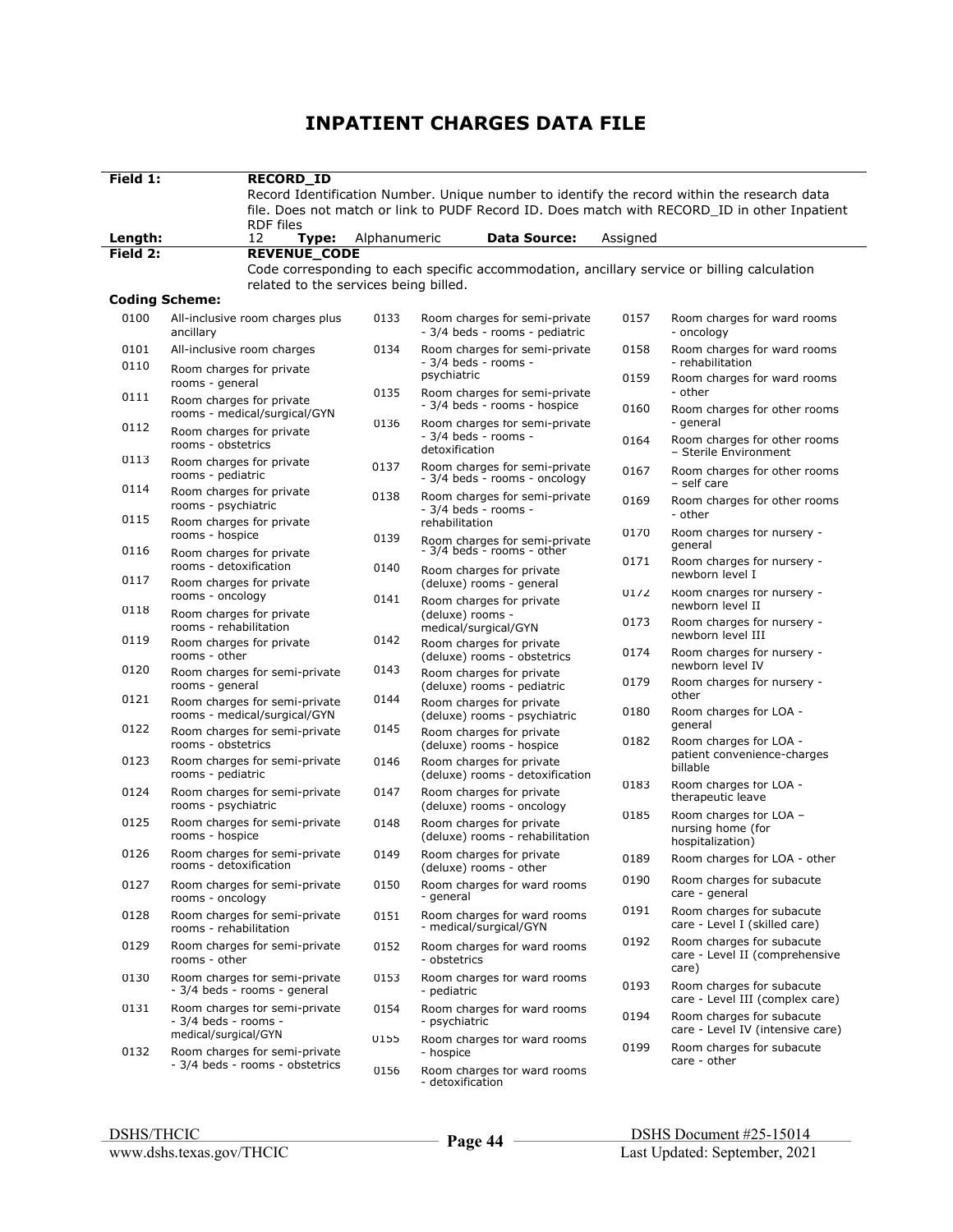| 0200 | Room charges for intensive                                 | 0250         | Pharmacy - general                                               |
|------|------------------------------------------------------------|--------------|------------------------------------------------------------------|
|      | care - general                                             | 0251         | Pharmacy - generic drugs                                         |
| 0201 | Room charges for intensive<br>care - surgical              | 0252         | Pharmacy – non-generic drug                                      |
| 0202 | Room charges for intensive                                 | 0253         | Pharmacy - take-home drugs                                       |
| 0203 | care - medical<br>Room charges for intensive               | 0254         | Pharmacy - drugs incident to<br>other diagnostic services        |
| 0204 | care - pediatric<br>Room charges for intensive             | 0255         | Pharmacy - drugs incident to<br>radiology                        |
| 0206 | care - psychiatric<br>Room charges for intensive           | 0256         | Pharmacy - experimental<br>drugs                                 |
|      | care - intermediate intensive<br>care unit (ICU)           | 0257         | Pharmacy - nonprescription                                       |
| 0207 | Room charges for intensive                                 | 0258         | Pharmacy - IV solutions                                          |
|      | care - burn care                                           | 0259         | Pharmacy - other                                                 |
| 0208 | Room charges for intensive<br>care - trauma                | 0260         | IV Therapy - general                                             |
| 0209 | Room charges for intensive                                 | 0261         | IV Therapy - infusion pump                                       |
| 0210 | care - other<br>Room charges for coronary                  | 0262         | IV Therapy - pharmacy<br>services                                |
| 0211 | care - general<br>Room charges for coronary                | 0263         | IV Therapy - drug/supply<br>delivery                             |
|      | care - myocardial infarction                               | 0264         | IV Therapy - supplies                                            |
| 0212 | Room charges for coronary<br>care - pulmonary care         | 0269         | IV Therapy - other                                               |
| 0213 | KOOITI Charges for Coronary                                | 0270         | Medical surgical supplies and                                    |
| 0214 | care - heart transplant<br>Room charges for coronary       | 0271         | devices - general<br>Medical surgical supplies and               |
|      | care - intermediate coronary<br>care unit (CCU)            | 0272         | devices - nonsterile<br>Medical surgical supplies and            |
| 0219 | Room charges for coronary<br>care - other                  | 0273         | devices - sterile                                                |
| 0220 | Special charges - general                                  |              | Medical surgical supplies and<br>devices - take-home             |
| 0221 | Special charges - admission<br>charge                      | 0274         | Medical surgical supplies and<br>devices - prosthetic/orthotic   |
| 0222 | Special charges - technical<br>support charge              | 0275         | Medical surgical supplies and<br>devices - pacemaker             |
| 0223 | Special charges - UR service<br>charge                     | 0276         | Medical surgical supplies and<br>devices - intraocular lens (IOI |
| 0224 | Special charges - late<br>discharge, medically necessary   | 0277         | Medical surgical supplies and<br>devices - oxygen - take-home    |
| 0229 | Special charges - other                                    | 0278         | Medical surgical supplies and<br>devices - other implants        |
| 0230 | Incremental nursing care -<br>general                      | 0279         | Medical surgical supplies and<br>devices - other                 |
| 0231 | Incremental nursing care -<br>nursery                      | 0280         | Oncology - general                                               |
| 0232 | Incremental nursing care - OB                              | 0289         | Oncology - other                                                 |
| 0233 | Incremental nursing care - ICU                             | 0290         | DME - general                                                    |
| 0234 | (includes transitional care)<br>Incremental nursing care - | 0291         | DME - rental                                                     |
|      | CCU (includes transitional                                 | 0292         | DME - purchase of new                                            |
| 0235 | care)<br>Incremental nursing care -                        | cocn         | DME - purchase of used                                           |
| 0239 | hospice<br>Incremental nursing care -                      | 0294         | DME - supplies/drugs for DME<br>effectiveness                    |
|      | other                                                      | 0299         | DME - other equipment                                            |
| 0240 | All-inclusive ancillary - general                          | 0300         | Laboratory - general                                             |
| 0241 | All-inclusive ancillary - basic                            | 0301         | Laboratory - chemistry                                           |
| 0242 | All-inclusive ancillary -<br>comprehensive                 | 0302         | Laboratory - immunology<br>Laboratory - renal patient            |
|      | specialty                                                  |              | (home)                                                           |
| 0249 | All-inclusive ancillary - other                            | ししして<br>0303 | Laboratory - non-routine                                         |
| 0243 | All-inclusive ancillary -                                  |              | dialysis                                                         |

| Room charges for intensive                                   | 0250 | Pharmacy - general                                                |
|--------------------------------------------------------------|------|-------------------------------------------------------------------|
| care - general                                               | 0251 | Pharmacy - generic drugs                                          |
| Room charges for intensive<br>care - surgical                | 0252 | Pharmacy - non-generic drugs                                      |
| Room charges for intensive                                   | 0253 | Pharmacy - take-home drugs                                        |
| care - medical<br>Room charges for intensive                 | 0254 | Pharmacy - drugs incident to<br>other diagnostic services         |
| care - pediatric<br>Room charges for intensive               | 0255 | Pharmacy - drugs incident to<br>radiology                         |
| care - psychiatric<br>Room charges for intensive             | 0256 | Pharmacy - experimental<br>drugs                                  |
| care - intermediate intensive                                | 0257 | Pharmacy - nonprescription                                        |
| care unit (ICU)<br>Room charges for intensive                | 0258 | Pharmacy - IV solutions                                           |
| care - burn care                                             | 0259 | Pharmacy - other                                                  |
| Room charges for intensive<br>care - trauma                  | 0260 | IV Therapy - general                                              |
| Room charges for intensive                                   | 0261 | IV Therapy - infusion pump                                        |
| care - other<br>Room charges for coronary                    | 0262 | IV Therapy - pharmacy<br>services                                 |
| care - general                                               | 0263 | IV Therapy - drug/supply                                          |
| Room charges for coronary<br>care - myocardial infarction    | 0264 | delivery                                                          |
| Room charges for coronary                                    | 0269 | IV Therapy - supplies                                             |
| care - pulmonary care<br>KOOITI CHAPYES FOR COFONARY         |      | IV Therapy - other                                                |
| care - heart transplant                                      | 0270 | Medical surgical supplies and<br>devices - general                |
| Room charges for coronary<br>care - intermediate coronary    | 0271 | Medical surgical supplies and                                     |
| care unit (CCU)<br>Room charges for coronary                 | 0272 | devices - nonsterile<br>Medical surgical supplies and             |
| care - other                                                 | 0273 | devices - sterile                                                 |
| Special charges - general                                    |      | Medical surgical supplies and<br>devices - take-home              |
| Special charges - admission<br>charge                        | 0274 | Medical surgical supplies and<br>devices - prosthetic/orthotic    |
| Special charges - technical<br>support charge                | 0275 | Medical surgical supplies and<br>devices - pacemaker              |
| Special charges - UR service<br>charge                       | 0276 | Medical surgical supplies and<br>devices - intraocular lens (IOL) |
| Special charges - late                                       | 0277 | Medical surgical supplies and                                     |
| discharge, medically necessary<br>Special charges - other    | 0278 | devices - oxygen - take-home<br>Medical surgical supplies and     |
| Incremental nursing care -                                   |      | devices - other implants                                          |
| general<br>Incremental nursing care -                        | 0279 | Medical surgical supplies and<br>devices - other                  |
| nursery                                                      | 0280 | Oncology - general                                                |
| Incremental nursing care - OB                                | 0289 | Oncology - other                                                  |
| Incremental nursing care - ICU                               | 0290 | DME - general                                                     |
| (includes transitional care)<br>Incremental nursing care -   | 0291 | DME - rental                                                      |
| CCU (includes transitional                                   | 0292 | DME - purchase of new                                             |
| care)<br>Incremental nursing care -                          | 0293 | DME - purchase of used                                            |
| hospice                                                      | 0294 | DME - supplies/drugs for DME<br>effectiveness                     |
| Incremental nursing care -<br>other                          | 0299 | DME - other equipment                                             |
| All-inclusive ancillary - general                            | 0300 | Laboratory - general                                              |
| All-inclusive ancillary - basic                              | 0301 | Laboratory - chemistry                                            |
| All-inclusive ancillary -                                    | 0302 | Laboratory - immunology                                           |
| comprehensive                                                |      | Laboratory - renal patient                                        |
| specialty                                                    | ししいー | (home)                                                            |
| All-inclusive ancillary - other<br>All-inclusive ancillary - | 0303 | Laboratory - non-routine<br>dialysis                              |
|                                                              |      |                                                                   |

| 0305 | Laboratory - hematology                                                                       |
|------|-----------------------------------------------------------------------------------------------|
| 0306 | Laboratory - bacteriology and<br>microbiology                                                 |
| 0307 | Laboratory - urology                                                                          |
| 0309 | Laboratory - other                                                                            |
| 0310 | Laboratory pathological -<br>general                                                          |
| 0311 | Laboratory pathological -<br>cytology                                                         |
| 0312 | Laboratory pathological -<br>histology                                                        |
| 0314 | Laboratory pathological -<br>biopsy                                                           |
| 0319 | Laboratory pathological - other                                                               |
| 0320 | Radiology - diagnostic -<br>general                                                           |
| 0321 | Radiology - diagnostic -<br>angiocardiography                                                 |
| 0322 | Radiology - diagnostic -<br>arthrography                                                      |
| 0323 | Radiology - diagnostic -<br>arteriography                                                     |
| 0324 | Radiology - diagnostic - chest<br>x-ray                                                       |
| 0329 | Radiology - diagnostic - other                                                                |
| 0330 | Radiology - therapeutic and/or<br>chemotherapy administration -<br>qeneral                    |
| 0331 | Radiology - therapeutic<br>and/or chemotherapy<br>administration - chemotherapy<br>- injected |
| 0332 | Radiology - therapeutic<br>and/or chemotherapy<br>administration - chemotherapy<br>- oral     |
| 0333 | Radiology - therapeutic<br>and/or chemotherapy<br>administration - radiation<br>therapy       |
| 0335 | Radiology - therapeutic<br>and/or chemotherapy<br>administration - chemotherapy<br>- IV       |
| 0339 | Radiology - therapeutic<br>and/or chemotherapy<br>administration - other                      |
| 0340 | Nuclear medicine - general                                                                    |
| 0341 | Nuclear medicine - diagnostic<br>procedures                                                   |
| 0342 | Nuclear medicine - therapeutic<br>procedures                                                  |
| 0343 | Nuclear medicine - diagnostic<br>radiopharmaceuticals                                         |
| 0344 | Nuclear medicine - therapeutic<br>radiopharmaceuticals                                        |
| 0349 | Nuclear medicine - other                                                                      |
| 0350 | CT scan - general                                                                             |
| 0351 | CT scan - head                                                                                |
| 0352 | CT scan - body                                                                                |
| 0359 | CT scan - other                                                                               |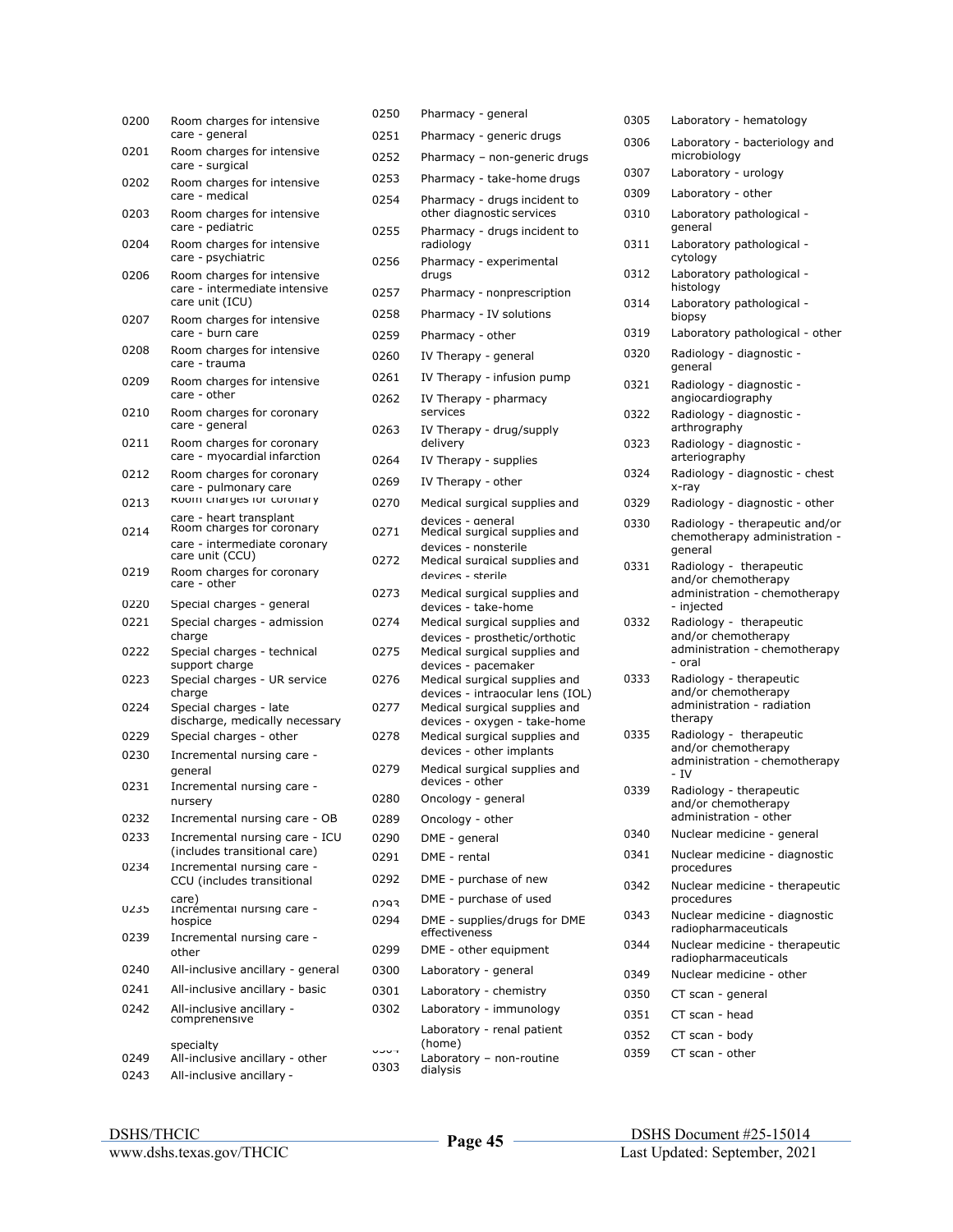| 0360 | Operating room services -<br>general                                                               |
|------|----------------------------------------------------------------------------------------------------|
| 0361 | Operating room services -<br>minor surgery                                                         |
| 0362 | Operating room services -<br>organ transplant other than<br>kidney                                 |
| 0367 | Operating room services -<br>kidney transplant                                                     |
| 0369 | Operating room services -<br>other                                                                 |
| 0370 | Anesthesia - general                                                                               |
| 0371 | Anesthesia - incident to<br>radiology                                                              |
| 0372 | Anesthesia - incident to other<br>diagnostic services                                              |
| 0374 | Anesthesia - acupuncture                                                                           |
| 0379 | Anesthesia - other                                                                                 |
| 0380 | Blood - general                                                                                    |
| 0381 | Blood - packed red cells                                                                           |
| 0382 | Blood - whole blood                                                                                |
| 0383 | Blood - plasma                                                                                     |
| 0384 | Blood - platelets                                                                                  |
| 0385 | Blood - leukocytes                                                                                 |
| 0386 | Blood - other components                                                                           |
| 0387 | Blood - other derivatives<br>(cryoprecipitate)                                                     |
| 0389 | Blood - other                                                                                      |
| 0390 | Blood and blood component<br>administration, storage and<br>processing - general                   |
| 0391 | Blood and blood component<br>administration, storage and<br>processing - administration            |
| 0392 | Blood and blood component<br>administration, storage and<br>processing - processing and<br>storage |
| 0399 | Blood and blood component<br>administration, storage and<br>processing - other                     |
| 0400 | Other imaging services -<br>qeneral                                                                |
| 0401 | Other imaging services -<br>diagnostic mammography                                                 |
| 0402 | Other imaging services -<br>ultrasound                                                             |
| 0403 | Other imaging services -<br>screening mammography                                                  |
| 0404 | Other imaging services - PET                                                                       |
| 0409 | Other imaging services - other                                                                     |
| 0410 | Respiratory services - general                                                                     |
| 0412 | Respiratory services -<br>inhalation                                                               |
| 0413 | Respiratory services -<br>hyperbaric oxygen therapy                                                |
| 0419 |                                                                                                    |
|      | Respiratory services - other                                                                       |
| 0420 | Physical therapy - general                                                                         |

| 0422 | Physical therapy - hourly<br>charge                                |
|------|--------------------------------------------------------------------|
| 0423 | Physical therapy - group rate                                      |
| 0424 | Physical therapy - evaluation<br>or reevaluation                   |
| 0429 | Physical therapy - other                                           |
| 0430 | Occupational therapy - general                                     |
| 0431 | Occupational therapy - visit<br>charge                             |
| 0432 | Occupational therapy - hourly<br>charge                            |
| 0433 | Occupational therapy - group<br>rate                               |
| 0434 | Occupational therapy -<br>evaluation or reevaluation               |
| 0439 | Occupational therapy - other                                       |
| 0440 | Speech-language pathology -<br>qeneral                             |
| 0441 | Speech-language pathology -<br>visit charge                        |
| 0442 | Speech-language pathology -<br>hourly charge                       |
| 0443 | Speech-language pathology -<br>group rate                          |
| 0444 | Speech-language pathology -<br>evaluation or reevaluation          |
| 0449 | Speech-language pathology -<br>other                               |
| 0450 | Emergency room - general                                           |
| 0451 | Emergency room - EMTALA<br>emergency medical screening<br>services |
| 0452 | Emergency room - beyond<br><b>EMTALA</b> screening                 |
| 0456 | Emergency room - urgent care                                       |
| 0459 | Emergency room - other                                             |
| 0460 | Pulmonary function - general                                       |
| 0469 | Pulmonary function - other                                         |
| 0470 | Audiology - general                                                |
| 0471 | Audiology - diagnostic                                             |
| 0472 | Audiology - treatment                                              |
| 0479 | Audiology - other                                                  |
| 0480 | Cardiology - general                                               |
| 0481 | Cardiology - cardiac cath lab                                      |
| 0482 | Cardiology - stress test                                           |
| 0483 | Cardiology - echocardiology                                        |
| 0489 | Cardiology - other                                                 |
| 0490 | Ambulatory surgical care -<br>general                              |
| 0499 | Ambulatory surgical care -<br>other                                |
| 0500 | Outpatient services - general                                      |
| 0509 | Outpatient services - other                                        |
| 0510 | Clinic - general                                                   |
| 0511 | Clinic - chronic pain                                              |
| 0512 | Clinic - dental                                                    |
|      |                                                                    |

| 0513 | Clinic - psychiatric                                                                                                                                          |
|------|---------------------------------------------------------------------------------------------------------------------------------------------------------------|
| 0514 | Clinic - OB/GYN                                                                                                                                               |
| 0515 | Clinic - pediatric                                                                                                                                            |
| 0516 | Clinic - urgent care                                                                                                                                          |
| 0517 | Clinic - family practice                                                                                                                                      |
| 0519 | Clinic - other                                                                                                                                                |
| 0520 | Freestanding Clinic - general                                                                                                                                 |
| 0521 | Freestanding Clinic - Clinic<br>Visit by Member to RHC/FQHC                                                                                                   |
| 0522 | Freestanding Clinic - Home<br>Visit by RHC/FQHC Practitioner                                                                                                  |
| 0523 | Freestanding Clinic - family<br>practice                                                                                                                      |
| 0524 | Freestanding Clinic - Visit by<br>RHC/FQHC Practitioner to a<br>Member in a Covered Part A<br>Stay at SNF                                                     |
| 0525 | Freestanding Clinic - Visit by<br>RHC/FQHC Practitioner to a<br>Member in a SNF (not Covered<br>Part A Stay) or NF or ICF MR<br>or Other Residential Facility |
| 0527 | Freestanding Clinic - Visiting<br>Nurse Services(s) to a<br>Member's Home when in a<br>Home Health Shortage Area                                              |
| 0528 | Freestanding Clinic - Visit by<br>RHC/FQHC Practitioner to<br>Other non RHC/FQHC Site<br>(e.g. Scene of Accident)                                             |
| 0529 | Freestanding Clinic - other                                                                                                                                   |
| 0530 | Osteopathic service - general                                                                                                                                 |
| 0531 | Osteopathic service - therapy                                                                                                                                 |
| 0539 | Osteopathic service - other                                                                                                                                   |
| 0540 | Ambulance service - general                                                                                                                                   |
| 0541 | Ambulance service - supplies                                                                                                                                  |
| 0542 | Ambulance service - medical<br>transport                                                                                                                      |
| 0543 | Ambulance service - heart<br>mobile                                                                                                                           |
| 0544 | Ambulance service - oxygen                                                                                                                                    |
| 0545 | Ambulance service - air<br>ambulance                                                                                                                          |
| 0546 | Ambulance service - neonatal                                                                                                                                  |
| 0547 | Ambulance service - pharmacy                                                                                                                                  |
| 0548 | Ambulance service - telephone<br>transmission EKG                                                                                                             |
| 0549 | Ambulance service - other                                                                                                                                     |
| 0550 | Skilled nursing - general                                                                                                                                     |
| 0551 | Skilled nursing - visit charge                                                                                                                                |
| 0552 | Skilled nursing - hourly charge                                                                                                                               |
| 0559 | Skilled nursing - other                                                                                                                                       |
| 0560 | Medical social services -<br>general                                                                                                                          |
| 0561 | Medical social services - visit<br>charge                                                                                                                     |
| 0562 | Medical social services - hourly<br>charge                                                                                                                    |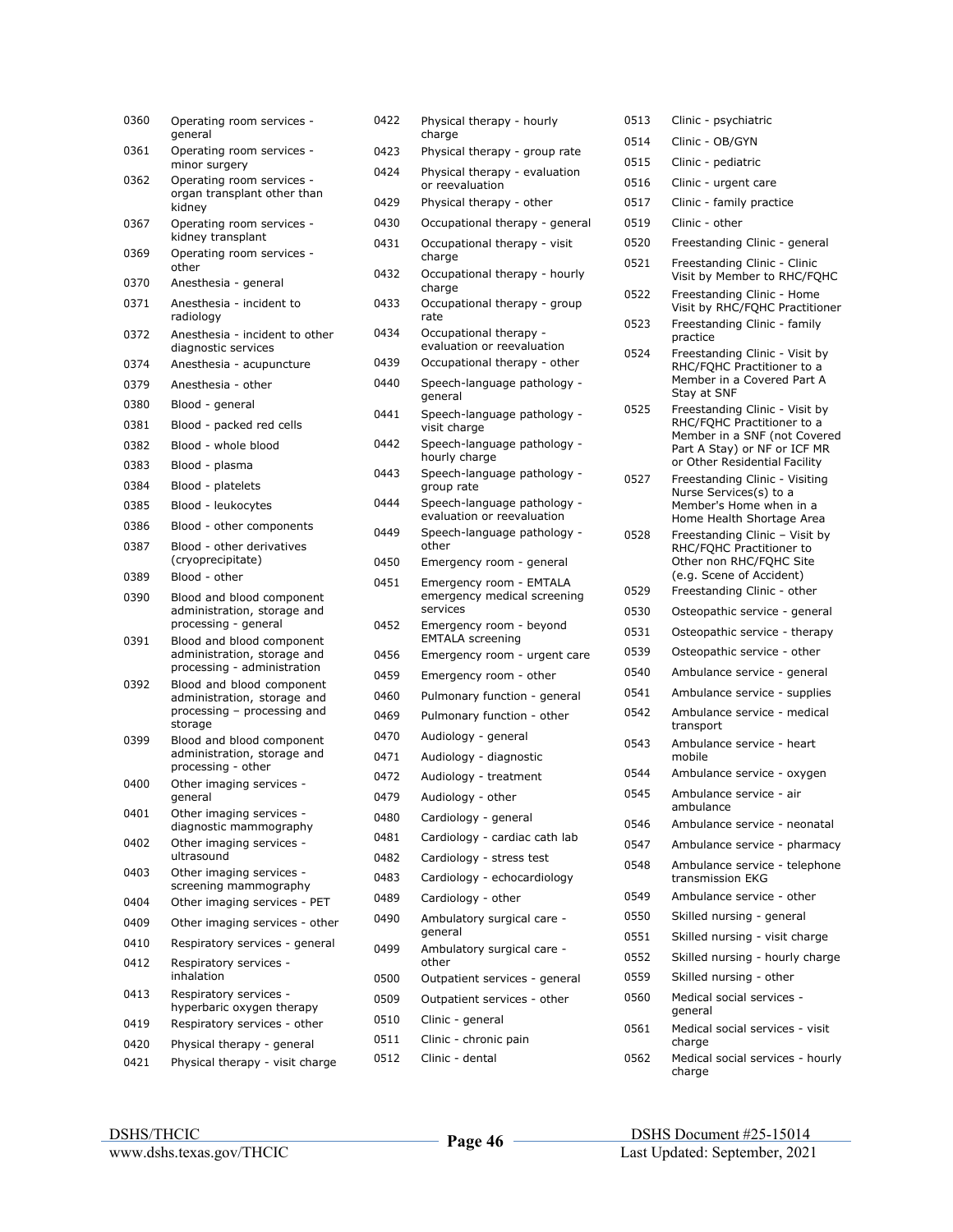| 0569 | Medical social services - other                                                        |
|------|----------------------------------------------------------------------------------------|
| 0570 | Home health aide - general                                                             |
| 0571 | Home health aide - visit<br>charge                                                     |
| 0572 | Home health aide - hourly<br>charge                                                    |
| 0579 | Home health aide - other                                                               |
| 0580 | Other visits (home health) -<br>general                                                |
| 0581 | Other visits (home health) -<br>visit charge                                           |
| 0582 | Other visits (home health) -<br>hourly charge                                          |
| 0583 | Other visits (home health) -<br>assessment                                             |
| 0589 | Other visits (home health) -<br>other                                                  |
| 0590 | Units of service (home health)<br>- general                                            |
| 0600 | Oxygen (home health) -<br>general                                                      |
| 0601 | Oxygen (home health) -<br>stat/equip/supply or contents                                |
| 0602 | Oxygen (home health) -<br>stat/equip/supply under 1 liter<br>per minute                |
| 0603 | Oxygen (home health) -<br>stat/equip/supply over 4 liters<br>per minute                |
| 0604 | Oxygen (home health) -<br>portable add-in                                              |
| 0609 | Oxygen (home health) - other                                                           |
| 0610 | <b>Magnetic Resonance</b><br>Technology (MRT) - MRI -<br>general                       |
| 0611 | <b>Magnetic Resonance</b><br>Technology (MRT) - MRI -<br>brain (including brain stem)  |
| 0612 | <b>Magnetic Resonance</b><br>Technology (MRT) - MRI -<br>spinal cord (including spine) |
| 0614 | <b>Magnetic Resonance</b><br>Technology (MRT) - MRI -<br>other                         |
| 0615 | Magnetic Resonance<br>Technology (MRT) - MRA -<br>head and neck                        |
| 0616 | Magnetic Resonance<br>Technology (MRT) - MRA -<br>lower extremities                    |
| 0618 | <b>Magnetic Resonance</b><br>Technology (MRT) - MRA -<br>other                         |
| 0619 | <b>Magnetic Resonance</b><br>Technology (MRT) - Other MRT                              |
| 0621 | Medical/surgical supplies -<br>incident to radiology                                   |
| 0622 | Medical/surgical supplies -<br>incident to other diagnostic<br>services                |
| 0623 | Medical/surgical supplies -<br>surgical dressings                                      |
| 0624 | Medical/surgical supplies - FDA<br>investigational devices                             |

| 0631 | Drugs requiring specific<br>identification - single source                  |
|------|-----------------------------------------------------------------------------|
| 0632 | Drugs requiring specific<br>identification - multiple source                |
| 0633 | Drugs requiring specific<br>identification - restrictive<br>prescription    |
| 0634 | Drugs requiring specific<br>identification - EPO, less than<br>10,000 units |
| 0635 | Drugs requiring specific<br>identification - EPO, 10,000 or<br>more units   |
| 0636 | Drugs requiring specific<br>identification - requiring<br>detailed coding   |
| 0637 | Drugs requiring specific<br>identification - self-<br>administrable         |
| 0640 | Home IV therapy services -<br>qeneral                                       |
| 0641 | Home IV therapy services -<br>non-routine nursing, central<br>line          |
| 0642 | Home IV therapy services - IV<br>site care, central line                    |
| 0643 | Home IV therapy services - IV<br>start/change, peripheral line              |
| 0644 | Home IV therapy services -<br>non-routine nursing,<br>peripheral line       |
| 0645 | Home IV therapy services -<br>training patient/caregiver,<br>central line   |
| 0646 | Home IV therapy services -<br>training, disabled patient,<br>central line   |
| 0647 | Home IV therapy services -<br>training, patient/caregiver,<br>peripheral    |
| 0648 | Home IV therapy services -<br>training, disabled patient,<br>peripheral     |
| 0649 | Home IV therapy services -<br>other                                         |
| 0650 | Hospice services - general                                                  |
| 0651 | Hospice services - routine<br>home care                                     |
| 0652 | Hospice services - continuous<br>home care                                  |
| 0655 | Hospice services - inpatient<br>respite care                                |
| 0656 | Hospice services - general<br>inpatient care (non-respite)                  |
| 0657 | Hospice services - physician<br>services                                    |
| 0658 | Hospice services - room and<br>board - nursing facility                     |
| 0659 | Hospice services - other                                                    |
| 0660 | Respite care - general                                                      |
| 0661 | Respite care - hourly<br>charge/skilled nursing                             |
| 0662 | Respite care - hourly<br>charge/aide/homemaker/comp<br>anion                |

| 0663 | Respite care - daily charge                                             |
|------|-------------------------------------------------------------------------|
| 0669 | Respite care - other                                                    |
| 0670 | Outpatient special residence -<br>general                               |
| 0671 | Outpatient special residence -<br>hospital based                        |
| 0672 | Outpatient special residence -<br>contracted                            |
| 0679 | Outpatient special residence -<br>other                                 |
| 0681 | Trauma response - level I                                               |
| 0682 | Trauma response - level II                                              |
| 0683 | Trauma response - level III                                             |
| 0684 | Trauma response - level IV                                              |
| 0689 | Trauma response - other                                                 |
| 0690 | Pre-hospice/Palliative Care<br>Services - general                       |
| 0691 | Pre-hospice/Palliative Care<br>Services - visit charge                  |
| 0692 | Pre-hospice/Palliative Care<br>Services - hourly charge                 |
| 0693 | Pre-hospice/Palliative Care<br>Services - evaluation                    |
| 0694 | Pre-hospice/Palliative Care<br>Services - consultation and<br>education |
| 0695 | Pre-hospice/Palliative Care<br>Services - inpatient care                |
| 0696 | Pre-hospice/Palliative Care<br>Services - physician services            |
| 0699 | Pre-hospice/Palliative Care<br>Services - other                         |
| 0700 | Cast Room services - general                                            |
| 0710 | Recovery Room services -<br>general                                     |
| 0720 | Labor/Delivery Room services<br>- general                               |
| 0721 | Labor/Delivery Room services<br>- labor                                 |
| 0722 | Labor/Delivery Room services<br>- delivery                              |
| 0723 | Labor/Delivery Room services<br>- circumcision                          |
| 0724 | Labor/Delivery Room services<br>- birthing center                       |
| 0729 | Labor/Delivery Room services<br>- other                                 |
| 0730 | EKG/ECG services - general                                              |
| 0731 | EKG/ECG services - Holter<br>monitor                                    |
| 0732 | EKG/ECG services - telemetry                                            |
| 0739 | EKG/ECG services - other                                                |
| 0740 | EEG services - general                                                  |
| 0750 | Gastrointestinal services -<br>qeneral                                  |
| 0760 | Treatment or observation<br>room services - general                     |
| 0761 | Specialty Room - Treatment/<br>Observation Room - Treatment<br>Room     |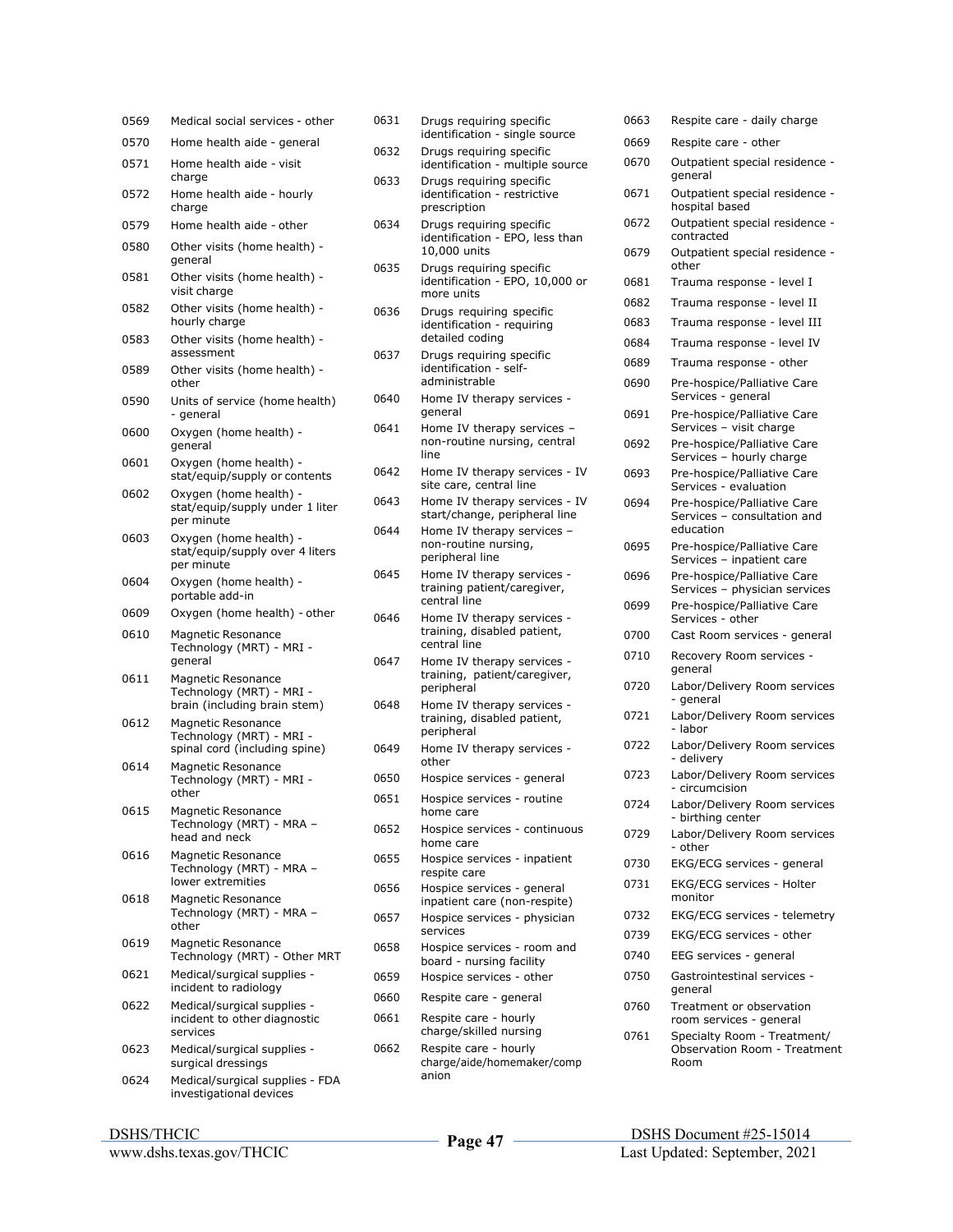| 0762 | Specialty Room - Treatment/<br>Observation Room -<br><b>Observation Room</b>            |
|------|-----------------------------------------------------------------------------------------|
| 0769 | Treatment or observation<br>room services - other                                       |
| 0770 | Preventive care services -<br>general                                                   |
| 0771 | Preventive care services -<br>vaccine administration                                    |
| 0780 | Telemedicine services -<br>general                                                      |
| 0790 | Extra-corporeal shockwave<br>therapy - general                                          |
| 0800 | Inpatient renal dialysis<br>services - general                                          |
| 0801 | Inpatient renal dialysis<br>services - hemodialysis                                     |
| 0802 | Inpatient renal dialysis<br>services - peritoneal (non-<br>CAPD)                        |
| 0803 | Inpatient renal dialysis<br>services - continuous                                       |
|      | ambulatory peritoneal dialysis<br>(CAPD)                                                |
| 0804 | Inpatient renal dialysis<br>services - continuous cycling<br>peritoneal dialysis (CAPD) |
| 0809 | Inpatient renal dialysis<br>services - other                                            |
| 0810 | Acquisition of body<br>components- general                                              |
| 0811 | Acquisition of body<br>components - living donor                                        |
| 0812 | Acquisition of body<br>components - cadaver donor                                       |
| 0813 | Acquisition of body<br>components - unknown donor                                       |
| 0814 | Acquisition of body<br>components - unsuccessful<br>organ search-donor bank<br>charges  |
| 0815 | Acquisition of body<br>components - stem cells-<br>allogeneic                           |
| 0819 | Acquisition of body<br>components - other donor                                         |
| 0820 | Hemodialysis - outpatient or<br>home - general                                          |
| 0821 | Hemodialysis - outpatient or<br>home - composite or other<br>rate                       |
| 0822 | Hemodialysis - outpatient or<br>home - home supplies                                    |
| 0823 | Hemodialysis - outpatient or<br>home - home equipment                                   |
| 0824 | Hemodialysis - outpatient or<br>home - maintenance 100%                                 |
| 0825 | Hemodialysis - outpatient or<br>home - support services                                 |
| 0826 | Hemodialysis - outpatient or<br>home - shorter duration<br>(effective 7/1/17)           |
| 0829 | Hemodialysis - outpatient or<br>home - other                                            |
| 0830 | Peritoneal dialysis - outpatient<br>or home - general                                   |

| 0831 | Peritoneal dialysis - outpatient<br>or home - composite or other<br>rate |
|------|--------------------------------------------------------------------------|
| 0832 | Peritoneal dialysis - outpatient<br>or home - home supplies              |
| 0833 | Peritoneal dialysis - outpatient<br>or home - home equipment             |
| 0834 | Peritoneal dialysis - outpatient<br>or home - maintenance 100%           |
| 0835 | Peritoneal dialysis - outpatient<br>or home - support services           |
| 0839 | Peritoneal dialysis - outpatient<br>or home - other                      |
| 0840 | CAPD - outpatient or home -<br>general                                   |
| 0841 | CAPD - outpatient or home -<br>composite or other rate                   |
| 0842 | CAPD - outpatient or home -<br>home supplies                             |
| 0843 | CAPD - outpatient or home -<br>home equipment                            |
| 0844 | CAPD - outpatient or home -<br>maintenance 100%                          |
| 0845 | CAPD - outpatient or home -<br>support services                          |
| 0849 | CAPD - outpatient or home -<br>other                                     |
| 0850 | CCPD - outpatient or home -<br>general                                   |
| 0851 | CCPD - outpatient or home -<br>composite or other rate                   |
| 0852 | CCPD - outpatient or home -<br>home supplies                             |
| 0853 | CCPD - outpatient or home -<br>home equipment                            |
| 0854 | CCPD - outpatient or home -<br>maintenance 100%                          |
| 0855 | CCPD - outpatient or home -<br>support services                          |
| 0859 | CCPD - outpatient or home -<br>other                                     |
| 0860 | Magnetoencephalography<br>(MEG) - General                                |
| 0861 | Magnetoencephalography<br>(MEG) - MEG                                    |
| 0880 | Miscellaneous dialysis -<br>qeneral                                      |
| 0881 | Miscellaneous dialysis -<br>ultrafiltration                              |
| 0882 | Miscellaneous dialysis - home<br>aide visit                              |
| 0889 | Miscellaneous dialysis - other                                           |
| 0900 | Behavior health<br>treatments/services - general                         |
| 0901 | <b>Behavior health</b><br>treatments/services -<br>electroshock          |
| 0902 | Behavior health<br>treatments/services - milieu<br>therapy               |
| 0903 | Behavioral health<br>treatments/services - play<br>therapy               |

| 0904 | Behavior health<br>treatments/services - activity<br>therapy                                              |
|------|-----------------------------------------------------------------------------------------------------------|
| 0905 | <b>Behavior health</b><br>treatments/services - intensive<br>outpatient services -<br>psychiatric         |
| 0906 | <b>Behavior health</b><br>treatments/services - intensive<br>outpatient services - chemical<br>dependency |
| 0907 | Behavior health<br>treatments/services -<br>community behavioral health<br>program                        |
| 0911 | Behavior health<br>treatment/services -<br>rehabilitation                                                 |
| 0912 | Behavior health<br>treatment/services - partial<br>hospitalization - less intensive                       |
| 0913 | Behavior health<br>treatment/services - partial<br>hospitalization - intensive                            |
| 0914 | Behavior health<br>treatment/services - individual<br>therapy                                             |
| 0915 | Behavior health<br>treatment/services - group<br>therapy                                                  |
| 0916 | Behavior health<br>treatment/services - family<br>therapy                                                 |
| 0917 | Behavior health<br>treatment/services -<br>biofeedback                                                    |
| 0918 | Behavior health<br>treatment/services - testing                                                           |
| 0919 | Behavior health<br>treatment/services - other                                                             |
| 0920 | Other diagnostic services -<br>general                                                                    |
| 0921 | Other diagnostic services -<br>peripheral vascular lab                                                    |
| 0922 | Other diagnostic services -<br>electromyogram                                                             |
| 0923 | Other diagnostic services - pap<br>smear                                                                  |
| 0924 | Other diagnostic services -<br>allergy test                                                               |
| 0925 | Other diagnostic services -<br>pregnancy test                                                             |
| 0929 | Other diagnostic services -<br>other                                                                      |
| 0931 | Medical rehabilitation day<br>program - half day                                                          |
| 0932 | Medical rehabilitation day<br>program - full day                                                          |
| 0940 | Other therapeutic services -<br>general                                                                   |
| 0941 | Other therapeutic services -<br>recreational therapy                                                      |
| 0942 | Other therapeutic services -<br>education/training                                                        |
| 0943 | Other therapeutic services -<br>cardiac rehabilitation                                                    |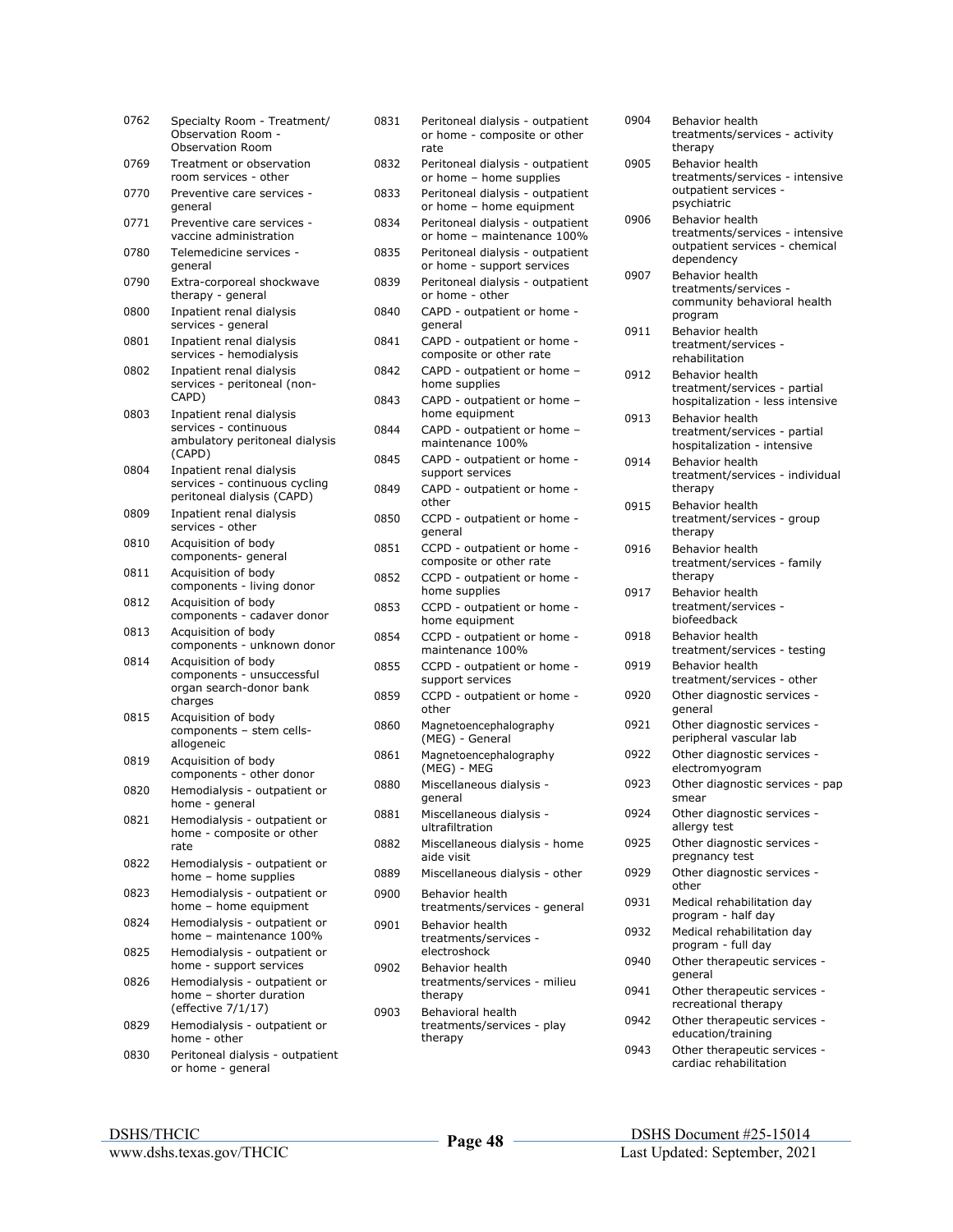| 0944     | Other therapeutic services -<br>drug rehabilitation         | 0977                      | therapy                                     | Professional fees - physical                                                   | 1000     | Behavior health<br>accommodations - general                   |
|----------|-------------------------------------------------------------|---------------------------|---------------------------------------------|--------------------------------------------------------------------------------|----------|---------------------------------------------------------------|
| 0945     | Other therapeutic services -<br>alcohol rehabilitation      | 0978                      | Professional fees -<br>occupational therapy |                                                                                | 1001     | Behavior health<br>accommodations - residential               |
| 0946     | Other therapeutic services -<br>complex medical equipment - | 0979                      | therapy                                     | Professional fees - speech                                                     | 1002     | treatment - psychiatric<br>Behavior health                    |
| 0947     | routine<br>Other therapeutic services -                     | 0981                      | room                                        | Professional fees - emergency                                                  |          | accommodations - residential<br>treatment - chemical          |
|          | complex medical equipment -<br>ancillary                    | 0982                      | services                                    | Professional fees - outpatient                                                 | 1003     | dependency<br><b>Behavior health</b>                          |
| 0948     | Other therapeutic services -<br>pulmonary rehabilitation    | 0983                      |                                             | Professional fees - clinic                                                     |          | accommodations - supervised<br>living                         |
| 0949     | Other therapeutic services -<br>other                       | 0984                      | social services                             | Professional fees - medical                                                    | 1004     | <b>Behavior health</b><br>accommodations - halfway            |
| 0951     | Other therapeutic services -<br>athletic training           | 0985<br>0986              |                                             | Professional fees - EKG<br>Professional fees - EEG                             | 1005     | house<br>Behavior health                                      |
| 0952     | Other therapeutic services -<br>kinesiotherapy              | 0987                      | visit                                       | Professional fees - hospital                                                   | 2100     | accommodations - group home<br>Alternative therapy services - |
| 0953     | Other therapeutic services -<br>chemical dependency (drug   | 0988                      |                                             | Professional fees - consultation                                               | 2101     | general<br>Alternative therapy services -                     |
| 0960     | and alcohol)<br>Professional fees - general                 | 0989                      | nurse                                       | Professional fees - private duty                                               | 2102     | acupuncture<br>Alternative therapy services -                 |
| 0961     | Professional fees - psychiatric                             | 0990                      | general                                     | Patient convenience items -                                                    | 2103     | acupressure<br>Alternative therapy services -                 |
| 0962     | Professional fees -<br>ophthalmology                        | 0991                      | cafeteria/guest tray                        | Patient convenience items -                                                    | 2104     | massage<br>Alternative therapy services -                     |
| 0963     | Professional fees -<br>anesthesiologist (MD)                | 0992                      |                                             | Patient convenience items -<br>private linen service                           | 2105     | reflexology<br>Alternative therapy services -                 |
| 0964     | Professional fees - anesthetist<br>(CRNA)                   | 0993                      |                                             | Patient convenience items -<br>telephone/telegraph                             | 2106     | biofeedback<br>Alternative therapy services -                 |
| 0969     | Professional fees - other                                   | 0994                      |                                             | Patient convenience items -                                                    |          | hypnosis                                                      |
| 0971     | Professional fees - laboratory                              | 0995                      | TV/radio                                    | Patient convenience items -                                                    | 2109     | Alternative therapy services -<br>other                       |
| 0972     | Professional fees - radiology -<br>diagnostic               |                           |                                             | nonpatient room rentals                                                        | 3101     | Adult day care, medical and<br>social - hourly                |
| 0973     | Professional fees - radiology -<br>therapeutic              | 0996                      |                                             | Patient convenience items -<br>late discharge charge                           | 3102     | Adult day care, social - hourly                               |
| 0974     | Professional fees - radiology -<br>nuclear medicine         | 0997                      | admission kits                              | Patient convenience items -                                                    | 3103     | Adult day care, medical and<br>social - daily                 |
| 0975     | Professional fees - operating                               | 0998                      | beauty shop/barber                          | Patient convenience items -                                                    | 3104     | Adult day care, social - daily                                |
| 0976     | room<br>Professional fees - respiratory                     | 0999                      |                                             | Patient convenience items -                                                    | 3105     | Adult foster care - daily                                     |
|          | therapy                                                     |                           | other                                       |                                                                                | 3109     | Adult foster care - other                                     |
| Length:  | 4                                                           | <b>Type:</b> Alphanumeric |                                             | <b>Data Source:</b>                                                            | Claim    |                                                               |
| Field 3: | REVENUE_CODE_SEQUENCE_NUMBER                                |                           |                                             | Assignment of numbers to indicate the order of submission of the revenue codes |          |                                                               |
| Length:  | 3<br>Type:                                                  | Alphanumeric              |                                             | <b>Data Source:</b>                                                            | Assigned |                                                               |

|                          |                               |                                                                                      | Assignment of numbers to indicate the order of submission of the revenue codes   |                               |                                                  |  |  |  |  |
|--------------------------|-------------------------------|--------------------------------------------------------------------------------------|----------------------------------------------------------------------------------|-------------------------------|--------------------------------------------------|--|--|--|--|
| Length:                  | 3.                            | <b>Type:</b> Alphanumeric<br><b>Data Source:</b><br>Assigned                         |                                                                                  |                               |                                                  |  |  |  |  |
| Field 4:                 |                               | <b>HCPCS QUALIFIER</b>                                                               |                                                                                  |                               |                                                  |  |  |  |  |
|                          |                               |                                                                                      | HCFA Common Procedure Coding System (HCPCS) Codes Indicator                      |                               |                                                  |  |  |  |  |
| Length:                  | Type:                         | Alphanumeric                                                                         | <b>Data Source:</b>                                                              | Claim                         |                                                  |  |  |  |  |
| Field 5:                 |                               | <b>HCPCS PROCEDURE CODE</b>                                                          |                                                                                  |                               |                                                  |  |  |  |  |
|                          |                               | HCFA Common Procedure Coding System (HCPCS) code applicable to ancillary services or |                                                                                  |                               |                                                  |  |  |  |  |
|                          | accommodations.               |                                                                                      |                                                                                  |                               |                                                  |  |  |  |  |
| <b>Coding Scheme:</b>    |                               |                                                                                      | See https://www.cms.gov/medicare/coding/hcpcsreleasecodesets for complete list.  |                               |                                                  |  |  |  |  |
| Length:                  | Tvpe:<br>5.                   | Alphanumeric                                                                         | <b>Data Source:</b>                                                              | Claim                         |                                                  |  |  |  |  |
| Field 6:                 | <b>MODIFIER 1</b>             |                                                                                      |                                                                                  |                               |                                                  |  |  |  |  |
|                          |                               |                                                                                      | Identifies special circumstances related to the performance of the service       |                               |                                                  |  |  |  |  |
| <b>Coding Scheme:</b>    |                               |                                                                                      |                                                                                  |                               |                                                  |  |  |  |  |
| 22                       | Increased procedural services | 24                                                                                   | Unrelated Evaluation and<br>Management Service by the<br>Same Physician or Other |                               | Significant, Separately                          |  |  |  |  |
| 23<br>Unusual Anesthesia |                               |                                                                                      |                                                                                  |                               | Identifiable Evaluation and                      |  |  |  |  |
|                          |                               |                                                                                      |                                                                                  |                               | Management Service by the                        |  |  |  |  |
|                          |                               | Qualified Health Care<br>Professional during a<br>Postoperative Period               |                                                                                  |                               | Same Physician or Other<br>Qualified Health Care |  |  |  |  |
|                          |                               |                                                                                      |                                                                                  |                               | Professional on the Same Day                     |  |  |  |  |
|                          |                               |                                                                                      |                                                                                  |                               |                                                  |  |  |  |  |
| DSHS/THCIC               |                               |                                                                                      |                                                                                  |                               | DSHS Document #25-15014                          |  |  |  |  |
| www.dshs.texas.gov/THCIC |                               |                                                                                      | Page 49                                                                          | Last Updated: September, 2021 |                                                  |  |  |  |  |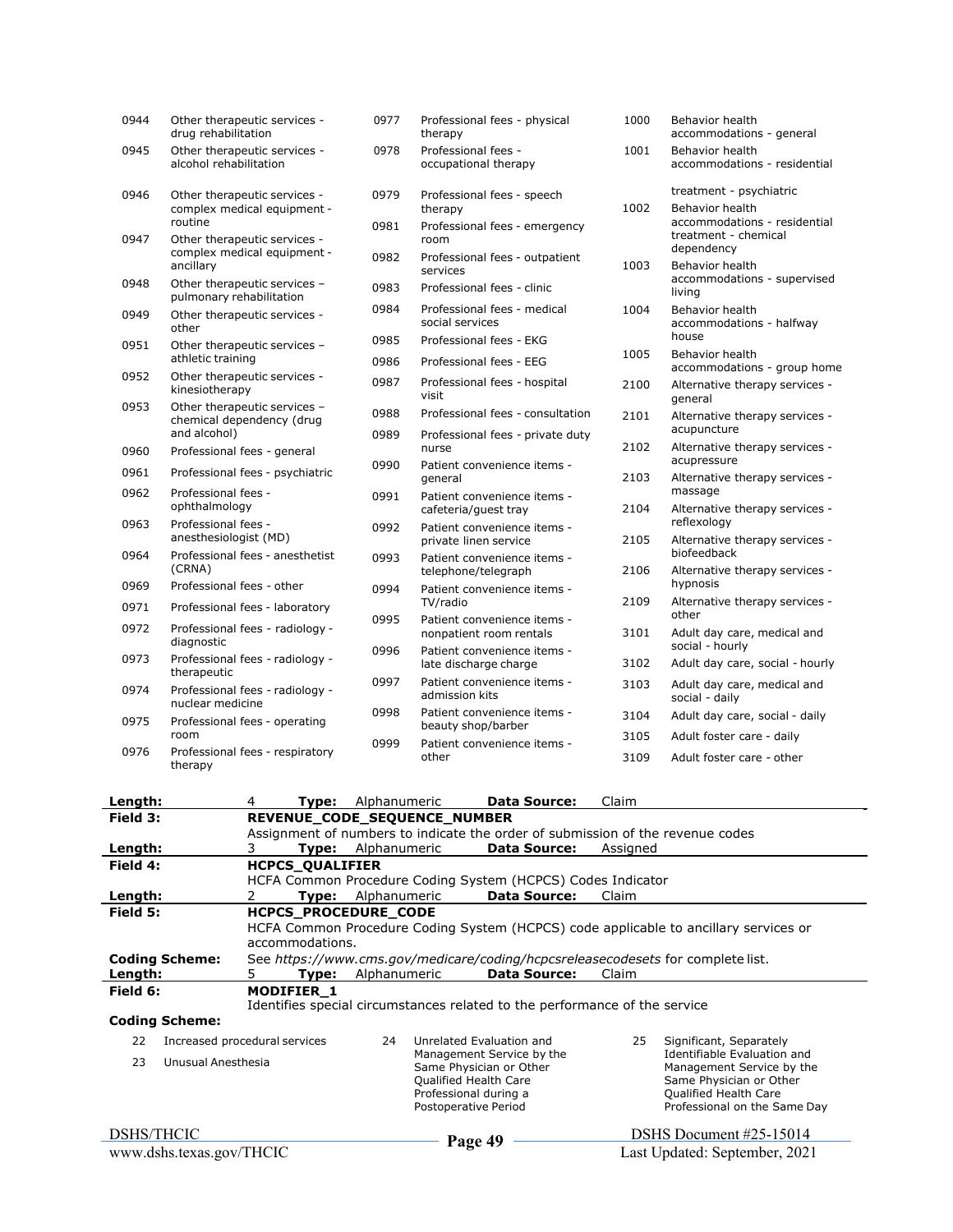of the Procedure or Other Service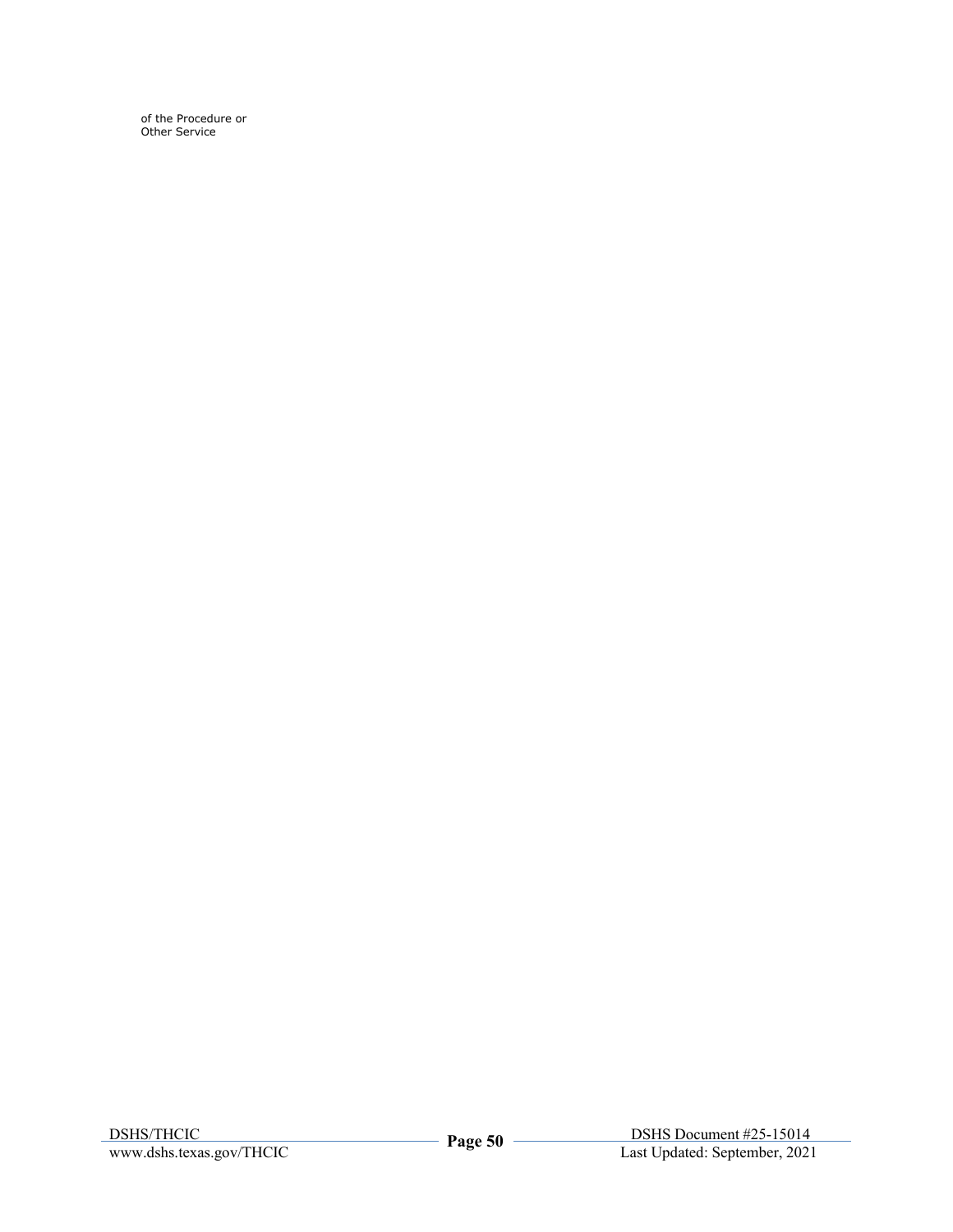- 26 Professional Component
- 27 Multiple Outpatient Hospital E/M Encounters on the Same Date
- 32 Mandated Services
- 33 Preventive Service
- 47 Anesthesia by Surgeon
- 50 Bilateral Procedure
- 51 Multiple Procedures
- 52 Reduced Services
- 53 Discontinued Procedure
- 54 Surgical Care Only
- 55 Postoperative Management Only
- 56 Preoperative Management Only
- 57 Decision for Surgery
- 58 Staged or Related Procedure or Service by the Same Physician or Other Qualified Health Care Professional During the Postoperative Period
- 59 Distinct Procedural Service
- 62 Two Surgeons
- 63 Procedure Performed on Infants less than 4kg
- 66 Surgical Team
- 73 Discontinued Outpatient Hospital/Ambulatory Surgery Center (ASC) Procedure prior to the Administration of Anesthesia
- 74 Discontinued Outpatient Hospital/Ambulatory Surgery Center (ASC) Procedure after Administration of Anesthesia
- 76 Repeat Procedure by Same Physician or Other Qualified Health Care Professional
- 77 Repeat Procedure by Another Physician or Other Qualified Health Care Professional
- 78 Unplanned Return to the Operating/Procedure Room by the Same Physician or Other Qualified Health Care Professional Following Initial Procedure for a Related Procedure During the Postoperative Period
- 79 Unrelated Procedure or Service by the Same Physician or Other Qualified Health Care
- E3 Upper right eyelid procedure
- 
- F1 Left hand, second digit T2 Left foot, third digit
- 
- F3 Left hand, fourth digit T4 Left foot, fifth digit
- 
- 
- F6 Right hand, second digit T7 Right foot, third digit
- F7 Right hand, third digit T8 Right foot, fourth digit
- F8 Right hand, fourth digit T9 Right foot, fifth digit
- F9 Right hand, fifth digit TA Left foot, great toe
- FA Left hand, thumb XE Separate Encounter
- GG Performance and payment of a XS Separate Structure

Professional During the Postoperative Period

- 80 Assistant Surgeon
- 81 Minimum Assistant Surgeon
- 82 Repeat procedure by same physician
- 90 Reference (Outside) Laboratory
- 91 Repeat Clinical Diagnostic Laboratory Test
- 92 Alternative Laboratory Platform **Testing**
- 95 Synchronous Telemedicine Service Rendered Via a Real- Time Interactive Audio and Video Telecommunications System
- 99 Multiple Modifiers
- 1P Performance Measure Exclusion Modifier due to Medical Reasons
- 2P Performance Measure Exclusion Modifier due to Patient Reasons
- 3P Performance Measure Exclusion Modifier due to System Reasons
- 8P Performance Measure Reporting Modifier-Action not performed, reason not otherwise specified
- E1 Upper left eyelid E2 Lower left eyelid

- E4 Lower right eyelid T1 Left foot, second digit
	-
- F2 Left hand, third digit T3 Left foot, fourth digit
	-
- F4 Left hand, fifth digit T5 Right foot, great toe
- F5 Right hand, thumb T6 Right foot, second digit
	-
	-
	-
	-
	-
	-

screening mammography and diagnostic mammography on same patient, same day.

GH Diagnostic mammogram converted from screening mammogram on same day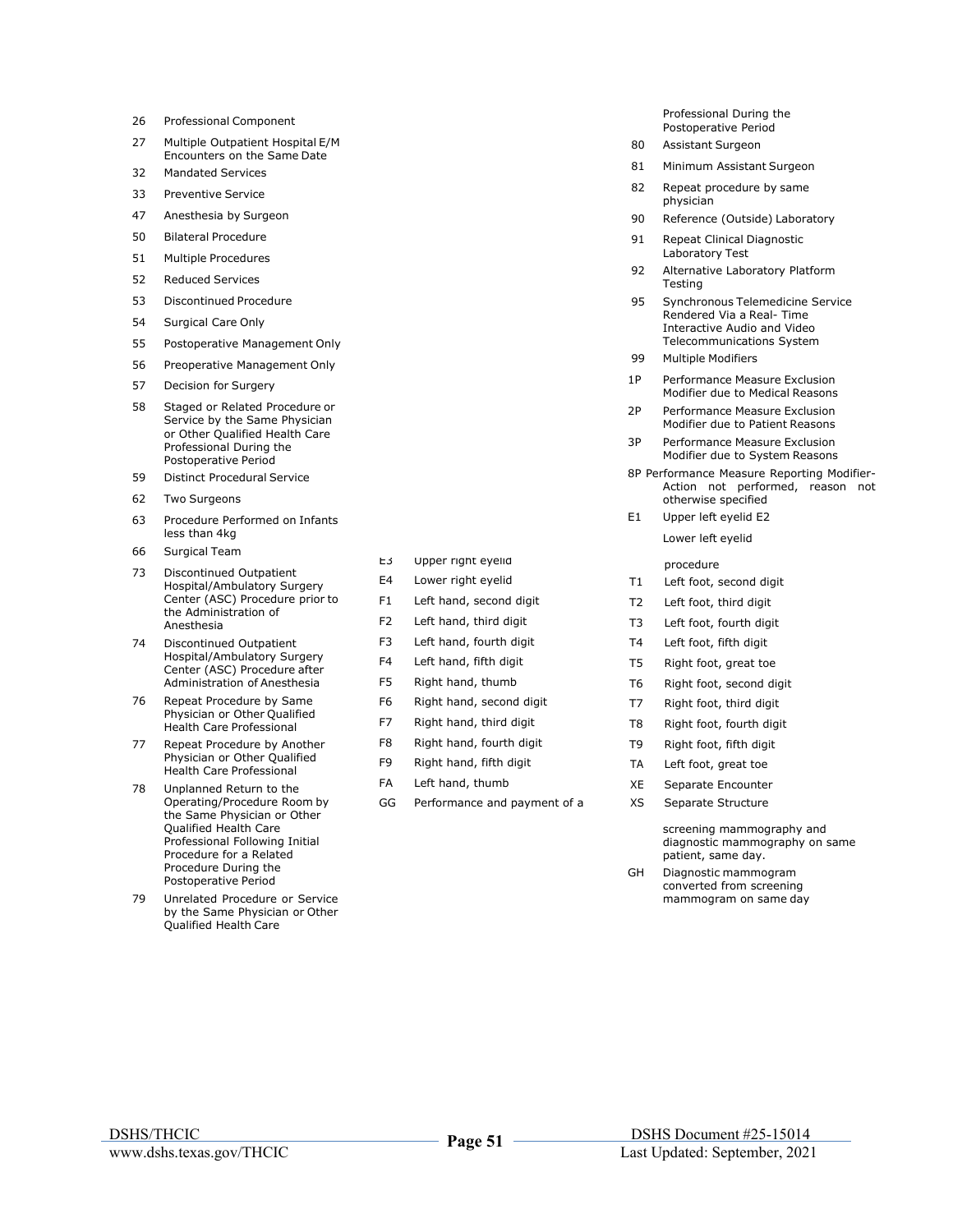| LC                                                             | Left circumflex coronary                                                   | P <sub>3</sub><br>A patient with severe<br>systemic disease |                                                                                                            |                                      |                                                       |                                                                             |                                    |                       |
|----------------------------------------------------------------|----------------------------------------------------------------------------|-------------------------------------------------------------|------------------------------------------------------------------------------------------------------------|--------------------------------------|-------------------------------------------------------|-----------------------------------------------------------------------------|------------------------------------|-----------------------|
| artery LD<br>Left anterior                                     |                                                                            |                                                             | P <sub>4</sub>                                                                                             |                                      | A patient with severe                                 |                                                                             |                                    |                       |
| descending<br>coronary artery                                  |                                                                            |                                                             |                                                                                                            |                                      | systemic disease that is<br>a constant threat to life |                                                                             |                                    |                       |
| LМ                                                             | Left main coronary artery                                                  |                                                             |                                                                                                            | P5                                   | is not expected to                                    | A moribund patient who                                                      |                                    |                       |
| LT                                                             | Left side of the body                                                      |                                                             |                                                                                                            |                                      |                                                       | survive without the                                                         |                                    |                       |
|                                                                | procedure Q Ambulance                                                      |                                                             |                                                                                                            |                                      | operation                                             |                                                                             |                                    |                       |
| service provided<br>M<br>under arrangement by a<br>provider of |                                                                            |                                                             | A declared brain-dead<br>P <sub>6</sub><br>patient whose organs<br>are being removed for<br>donor purposes |                                      |                                                       |                                                                             |                                    |                       |
|                                                                | services                                                                   |                                                             |                                                                                                            | <b>RC</b>                            |                                                       | Right coronary artery                                                       |                                    |                       |
|                                                                | Ambulance service<br>ON<br>furnished directly by a<br>provider of services |                                                             | RI                                                                                                         | Ramus intermedius<br>coronary artery |                                                       |                                                                             |                                    |                       |
| P1                                                             | A normal healthy patient                                                   |                                                             |                                                                                                            | <b>RT</b>                            | Right side of the body                                |                                                                             | <b>XP</b>                          | Separate Practitioner |
| P <sub>2</sub>                                                 | A patient with mild<br>systemic disease                                    |                                                             |                                                                                                            |                                      |                                                       | XU                                                                          | Unusual Non-Overlapping<br>Service |                       |
| Length:                                                        |                                                                            | 2                                                           | Type:                                                                                                      | Alphanumeric                         |                                                       | <b>Data Source:</b>                                                         | Claim                              |                       |
| Field 7:                                                       | <b>Coding Scheme:</b>                                                      |                                                             | <b>MODIFIER 2</b><br>Same as MODIFIER 1                                                                    |                                      |                                                       | Identifies special circumstances related to the performance of the service. |                                    |                       |
| Length:                                                        |                                                                            | 2                                                           | Type:                                                                                                      | Alphanumeric                         |                                                       | <b>Data Source:</b>                                                         | Claim                              |                       |
| Field 8:                                                       | <b>Coding Scheme:</b>                                                      |                                                             | <b>MODIFIER 3</b><br>Same as MODIFIER 1                                                                    |                                      |                                                       | Identifies special circumstances related to the performance of the service. |                                    |                       |
| Length:                                                        |                                                                            | 2                                                           | Type:                                                                                                      | Alphanumeric                         |                                                       | <b>Data Source:</b>                                                         | Claim                              |                       |
| Field 9:                                                       |                                                                            |                                                             | <b>MODIFIER 4</b>                                                                                          |                                      |                                                       |                                                                             |                                    |                       |
|                                                                |                                                                            |                                                             |                                                                                                            |                                      |                                                       | Identifies special circumstances related to the performance of the service. |                                    |                       |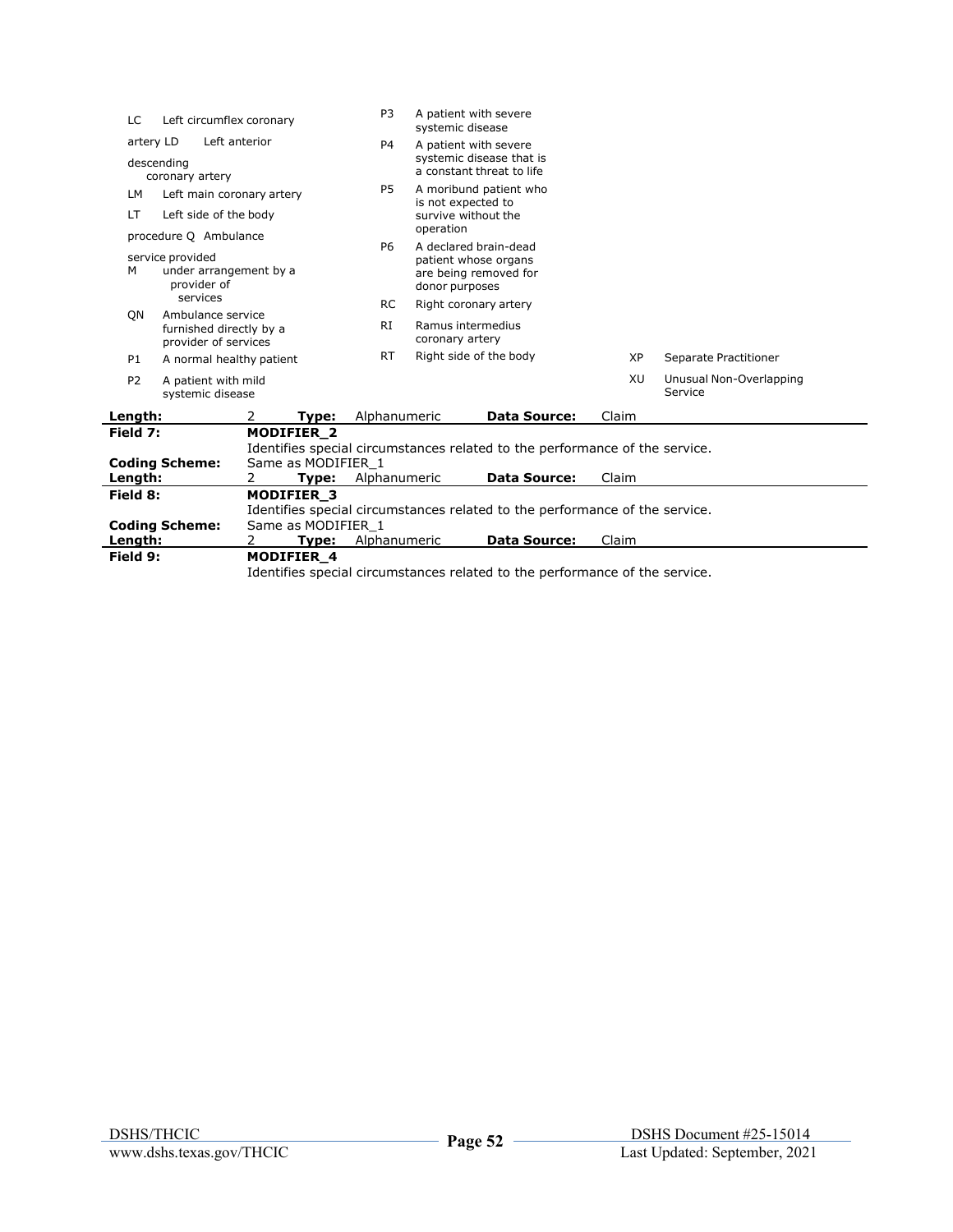| <b>Coding Scheme:</b> | Same as MODIFIER 1        |                                                                |                     |          |
|-----------------------|---------------------------|----------------------------------------------------------------|---------------------|----------|
| Length:               | Type:                     | Alphanumeric                                                   | <b>Data Source:</b> | Claim    |
| <b>Field 10:</b>      |                           | UNIT MEASUREMENT CODE                                          |                     |          |
|                       |                           | Code specifying the units in which a value is being expressed. |                     |          |
| <b>Coding Scheme:</b> | DA<br>Days                |                                                                |                     |          |
|                       | F <sub>2</sub>            | International unit                                             |                     |          |
|                       | UN<br>Unit                |                                                                |                     |          |
| Length:               | Type:                     | Alphanumeric                                                   | <b>Data Source:</b> | Claim    |
| Field $11$ :          | UNITS_OF_SERVICE          |                                                                |                     |          |
|                       | Numeric value of quantity |                                                                |                     |          |
| Length:               | Type:                     | Numeric                                                        | Data Source:        | Claim    |
| Field 12:             | <b>UNIT RATE</b>          |                                                                |                     |          |
|                       | Rate per unit             |                                                                |                     |          |
| Length:               | 12<br>Type:               | <b>Numeric</b>                                                 | <b>Data Source:</b> | Claim    |
| Field 13:             | <b>CHRGS LINE ITEM</b>    |                                                                |                     |          |
|                       |                           | Total amount of the charge                                     |                     |          |
| Length:               | 14<br>Type:               | Numeric                                                        | <b>Data Source:</b> | Assigned |
| Field 14:             | <b>CHRGS NON COV</b>      |                                                                |                     |          |
|                       |                           | Total non-covered amount of the charge                         |                     |          |
| Length:               | 14<br>Type:               | Alphanumeric                                                   | <b>Data Source:</b> | Assigned |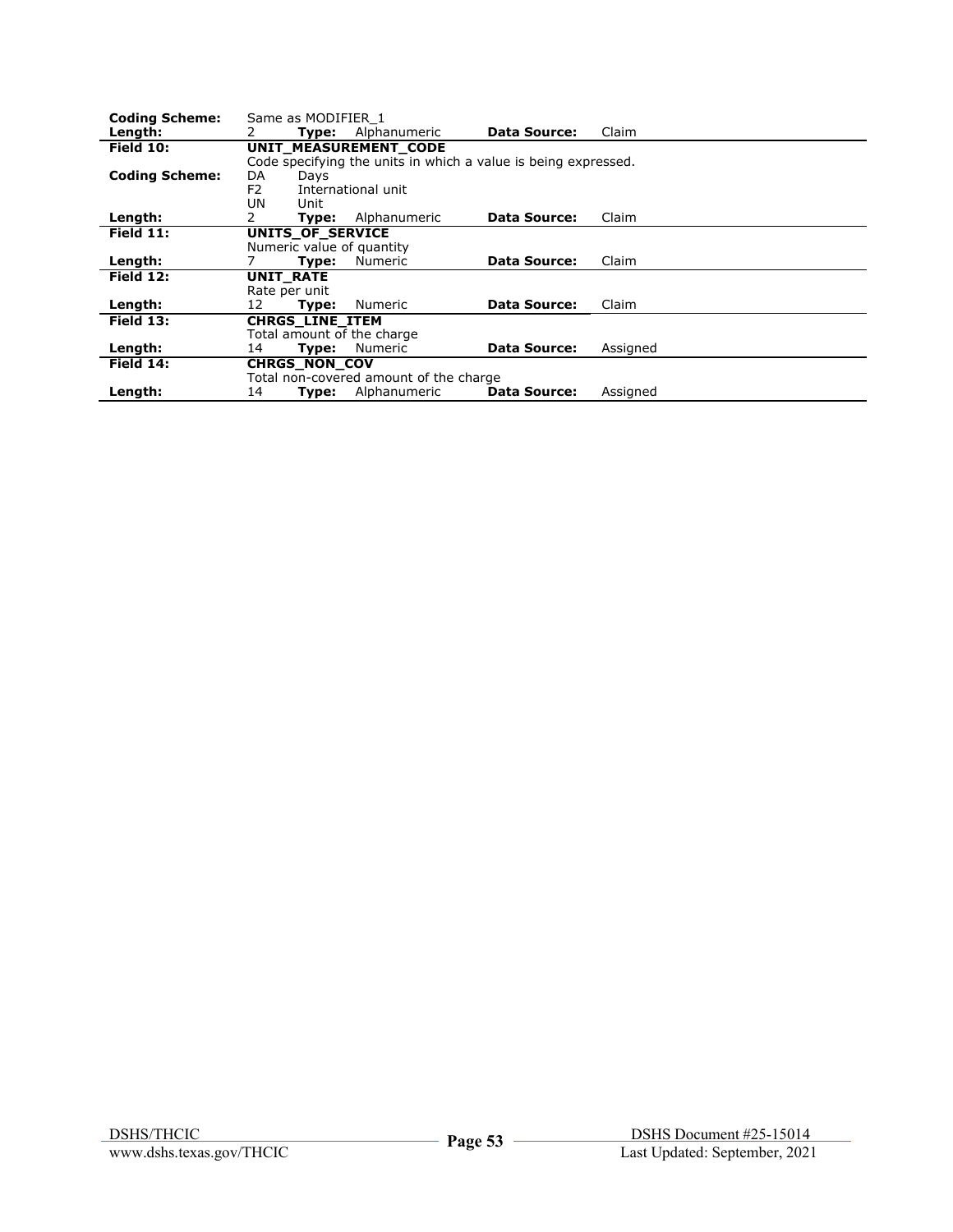## **INPATIENT FACILITY TYPE INDICATOR FILE**

| Field 1:              | THCIC ID                                    |                                       |                                                                   |                                                                                                   |
|-----------------------|---------------------------------------------|---------------------------------------|-------------------------------------------------------------------|---------------------------------------------------------------------------------------------------|
|                       |                                             |                                       | Provider ID. Unique identifier assigned to the provider by THCIC. |                                                                                                   |
| Length:               | Type:<br>6                                  | Alphanumeric                          | <b>Data Source:</b>                                               | Assigned                                                                                          |
| Field 2:              | PROVIDER NAME                               |                                       |                                                                   |                                                                                                   |
|                       | Hospital name provided by the hospital.     |                                       |                                                                   |                                                                                                   |
| Length:               | 55<br>Type:                                 | Alphanumeric                          | <b>Data Source:</b>                                               | Provider                                                                                          |
| Field 3:              | <b>PROVIDER ADDR</b>                        |                                       |                                                                   |                                                                                                   |
|                       | Hospital address provided by the hospital.  |                                       |                                                                   |                                                                                                   |
| Length:               | 50<br>Type:                                 | Alphanumeric                          | <b>Data Source:</b>                                               | Provider                                                                                          |
| Field 4:              | <b>PROVIDER_CITY</b>                        |                                       |                                                                   |                                                                                                   |
|                       | Hospital city provided by the hospital.     |                                       |                                                                   |                                                                                                   |
| Length:               | Type:<br>20                                 | Alphanumeric                          | <b>Data Source:</b>                                               | Provider                                                                                          |
| Field 5:              | <b>PROVIDER_STATE</b>                       |                                       |                                                                   |                                                                                                   |
|                       | Hospital state provided by the hospital.    |                                       |                                                                   |                                                                                                   |
| Length:               | Type:<br>2                                  | Alphanumeric                          | <b>Data Source:</b>                                               | Provider                                                                                          |
|                       |                                             |                                       |                                                                   |                                                                                                   |
| Field 6:              | <b>PROVIDER ZIP</b>                         |                                       |                                                                   |                                                                                                   |
|                       | Hospital ZIP code provided by the hospital. |                                       |                                                                   |                                                                                                   |
| Length:               | 9<br>Type:                                  | Alphanumeric                          | <b>Data Source:</b>                                               | Provider                                                                                          |
| Field 7:              | FAC_TEACHING_IND                            |                                       |                                                                   |                                                                                                   |
|                       | Teaching Facility Indicator.                |                                       |                                                                   |                                                                                                   |
| <b>Coding Scheme:</b> | А                                           | Member, Council of Teaching Hospitals |                                                                   |                                                                                                   |
|                       | X<br>Other Teaching facility                |                                       |                                                                   |                                                                                                   |
| Length:               | 1<br>Type:                                  | Alphanumeric                          | <b>Data Source:</b>                                               | Provider                                                                                          |
| Field 8:              | FAC_PSYCH_IND                               |                                       |                                                                   |                                                                                                   |
|                       | Psychiatric Facility Indicator.             |                                       |                                                                   |                                                                                                   |
| Length:               | Type:<br>1                                  | Alphanumeric                          | <b>Data Source:</b>                                               | Provider                                                                                          |
| Field 9:              | <b>FAC_REHAB_IND</b>                        |                                       |                                                                   |                                                                                                   |
|                       | Rehabilitation Facility Indicator.          |                                       |                                                                   |                                                                                                   |
| Length:               | Type:<br>1                                  | Alphanumeric                          | <b>Data Source:</b>                                               | Provider                                                                                          |
| Field 10:             | FAC_ACUTE_CARE_IND                          |                                       |                                                                   |                                                                                                   |
|                       | Acute Care Facility Indicator.              |                                       |                                                                   |                                                                                                   |
| Length:               | Type:<br>1                                  | Alphanumeric                          | <b>Data Source:</b>                                               | Provider                                                                                          |
| Field $11$ :          | FAC_SNF_IND                                 |                                       |                                                                   |                                                                                                   |
|                       |                                             |                                       |                                                                   | Skilled Nursing Facility Indicator. Hospital facility type indicator provided by the hospital.    |
| Length:               | Type:<br>1                                  | Alphanumeric                          | <b>Data Source:</b>                                               | Provider                                                                                          |
| Field 12:             | FAC_LONG_TERM_AC_IND                        |                                       |                                                                   |                                                                                                   |
|                       | Long Term Acute Care Facility Indicator.    |                                       |                                                                   |                                                                                                   |
| Length:               | Type:<br>1                                  | Alphanumeric                          | <b>Data Source:</b>                                               | Provider                                                                                          |
| Field 13:             | FAC_OTHER_LTC_IND                           |                                       |                                                                   |                                                                                                   |
|                       | Other Long Term Care Facility Indicator.    |                                       |                                                                   |                                                                                                   |
| Length:               | Type:<br>1                                  | Alphanumeric                          | <b>Data Source:</b>                                               | Provider                                                                                          |
| Field 14:             | <b>FAC_PEDS_IND</b>                         |                                       |                                                                   |                                                                                                   |
|                       | Pediatric Facility Indicator.               |                                       |                                                                   |                                                                                                   |
| <b>Coding Scheme:</b> | С                                           |                                       |                                                                   | Member, National Association of Children's Hospitals and Related Institutions (NACHRI)            |
|                       | Χ                                           | Facilities also treat children        |                                                                   |                                                                                                   |
| Length:               | Type:<br>1                                  | Alphanumeric                          | <b>Data Source:</b>                                               | Provider                                                                                          |
| <b>Field 15:</b>      | POA_PROVIDER_INDICATOR                      |                                       |                                                                   |                                                                                                   |
|                       |                                             |                                       |                                                                   | Indicator identifying whether facility is required to submit Diagnosis Present on Admission       |
|                       |                                             |                                       |                                                                   | (POA) codes. 25 TAC §Section 421.9(e) identifies the following facility types as exempt from      |
|                       |                                             |                                       |                                                                   | reporting POA to the department: Critical Access Hospitals, Inpatient Rehabilitation Hospitals,   |
|                       |                                             |                                       |                                                                   |                                                                                                   |
|                       |                                             |                                       |                                                                   | Inpatient Psychiatric Hospitals, Cancer Hospitals Children's or Pediatric Hospitals and Long Term |
|                       | Care Hospitals.                             |                                       |                                                                   |                                                                                                   |
| <b>Coding Scheme:</b> | м                                           |                                       |                                                                   | Mixed (Facility has sections that would be exempted from reporting POA for those                  |
|                       | patients)                                   |                                       |                                                                   |                                                                                                   |
|                       | Require 1<br>R                              |                                       |                                                                   |                                                                                                   |
|                       | X<br>Exempt                                 |                                       |                                                                   |                                                                                                   |
|                       | Invalid                                     |                                       |                                                                   |                                                                                                   |
| Length:               | 1<br>Type:                                  | Alphanumeric                          | <b>Data Source:</b>                                               | Assigned                                                                                          |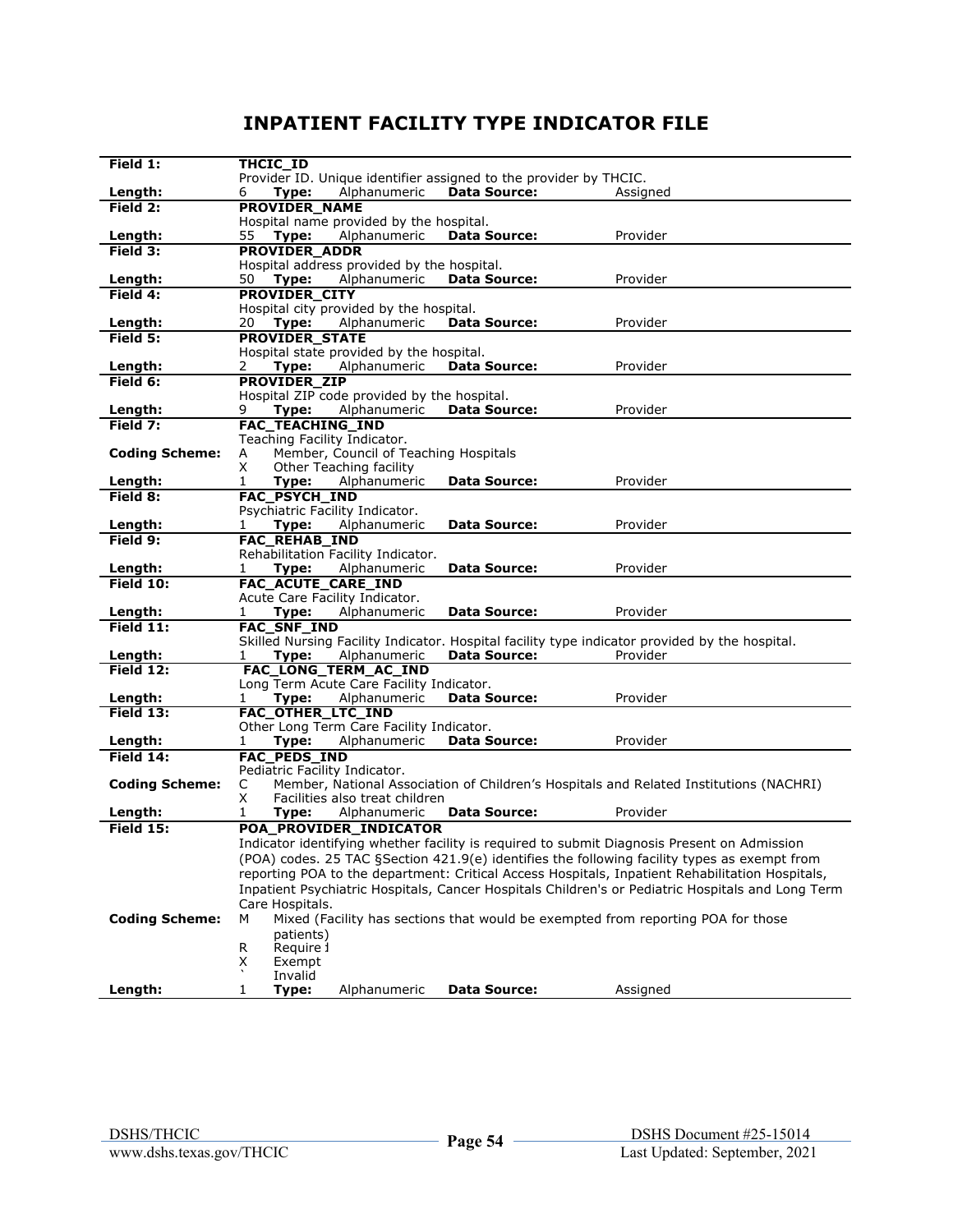### **Field 16: PROVIDER\_COUNTY**

FIPS code of provider's county.

**Coding** 

| scheme: | 001        | Anderson        | 129        | Donley           | 257        | Kaufman                | 385        | Real             |
|---------|------------|-----------------|------------|------------------|------------|------------------------|------------|------------------|
|         | 003        | Andrews         | 131        | Duval            | 259        | Kendall                | 387        | <b>Red River</b> |
|         | 005        | Angelina        | 133        | Eastland         | 261        | Kenedy                 | 389        | Reeves           |
|         | 007        | Aransas         | 135        | Ector            | 263        | Kent                   | 391        | Refugio          |
|         | 009        | Archer          | 137        | Edwards          | 265        | Kerr                   | 393        | Roberts          |
|         | 011        | Armstrong       | 139        | Ellis            | 267        | Kimble                 | 395        | Robertson        |
|         | 013        | Atascosa        | 141        | El Paso          | 269        | King                   | 397        | Rockwall         |
|         | 015        | Austin          | 143        | Erath            | 271        | Kinney                 | 399        | Runnels          |
|         | 017        | <b>Bailey</b>   | 145        | Falls            | 273        | Kleberg                | 401        | Rusk             |
|         | 019        | Bandera         | 147        | Fannin           | 275        | Knox                   | 403        | Sabine           |
|         | 021        | Bastrop         | 149        | Fayette          | 283        | La Salle               | 405        | San Augustine    |
|         | 023        | Baylor          | 151        | Fisher           | 277        | Lamar                  | 407        | San Jacinto      |
|         | 025        | Bee             | 153        | Floyd            | 279        | Lamb                   | 409        | San Patricio     |
|         | 027        | Bell            | 155        | Foard            | 281        | Lampasas               | 411        | San Saba         |
|         | 029        | Bexar           | 157        | Fort Bend        | 285        | Lavaca                 | 413        | Schleicher       |
|         | 031        | Blanco          | 159        | Franklin         | 287        | Lee                    | 415        | Scurry           |
|         | 033        | Borden          | 161        | Freestone        | 289        | Leon                   | 417        | Shackelford      |
|         | 035        | <b>Bosque</b>   | 163        | Frio             | 291        | Liberty                | 419        | Shelby           |
|         | 037        | Bowie           | 165        | Gaines           | 293        | Limestone              | 421        | Sherman          |
|         | 039        | Brazoria        | 167        | Galveston        | 295        | Lipscomb               | 423        | Smith            |
|         | 041        | <b>Brazos</b>   | 169        | Garza            | 297        | Live Oak               | 425        | Somervell        |
|         | 043        | <b>Brewster</b> | 171        | Gillespie        | 299        | Llano                  | 427        | Starr            |
|         | 045        | <b>Briscoe</b>  | 173        | Glasscock        | 301        | Loving                 | 429        | Stephens         |
|         | 047        | <b>Brooks</b>   | 175        | Goliad           | 303        | Lubbock                | 431        | Sterling         |
|         | 049        | <b>Brown</b>    | 177        | Gonzales         | 305        | Lynn                   | 433        | Stonewall        |
|         | 051        | Burleson        | 179        | Gray             | 307        | McCulloch              | 435        | Sutton           |
|         | 053        | <b>Burnet</b>   | 181        | Grayson          | 309        | McLennan               | 437        | Swisher          |
|         | 055        | Caldwell        | 183        | Gregg            | 311        | McMullen               | 439        | Tarrant          |
|         | 057        | Calhoun         | 185        | Grimes           | 313        | Madison                | 441        | Taylor           |
|         | 059        | Callahan        | 187        | Guadalupe        | 315        | Marion                 | 443        | Terrell          |
|         | 061        | Cameron         | 189        | Hale             | 317        | Martin                 | 445        | Terry            |
|         | 063        | Camp            | 191        | Hall             | 319        | Mason                  | 447        | Throckmorton     |
|         | 065        | Carson          | 193        | Hamilton         | 321        | Matagorda              | 449        | Titus            |
|         | 067        | Cass            | 195        | Hansford         | 323        | Maverick               | 451        | Tom Green        |
|         | 069        | Castro          | 197        | Hardeman         | 325        | Medina                 | 453        | Travis           |
|         | 071        | Chambers        | 199        | Hardin           | 327        | Menard                 | 455        | Trinity          |
|         | 073        | Cherokee        | 201        | Harris           | 329        | Midland                | 457        | Tyler            |
|         | 075<br>077 | Childress       | 203<br>205 | Harrison         | 331        | Milam<br>Mills         | 459<br>461 | Upshur           |
|         | 079        | Clay<br>Cochran | 207        | Hartley          | 333        |                        | 463        | Upton<br>Uvalde  |
|         | 081        | Coke            | 209        | Haskell          | 335<br>337 | Mitchell               | 465        | Val Verde        |
|         | 083        | Coleman         | 211        | Hays<br>Hemphill | 339        | Montague<br>Montgomery | 467        | Van Zandt        |
|         | 085        | Collin          | 213        | Henderson        | 341        | Moore                  | 469        | Victoria         |
|         | 087        | Collingsworth   | 215        | Hidalgo          | 343        | Morris                 | 471        | Walker           |
|         | 089        | Colorado        | 217        | Hill             | 345        | Motley                 | 473        | Waller           |
|         | 091        | Comal           | 219        | Hockley          | 347        | Nacogdoches            | 475        | Ward             |
|         | 093        | Comanche        | 221        | Hood             | 349        | Navarro                | 477        | Washington       |
|         | 095        | Concho          | 223        | Hopkins          | 351        | Newton                 | 479        | Webb             |
|         | 097        | Cooke           | 225        | Houston          | 353        | Nolan                  | 481        | Wharton          |
|         | 099        | Coryell         | 227        | Howard           | 355        | Nueces                 | 483        | Wheeler          |
|         | 101        | Cottle          | 229        | Hudspeth         | 357        | Ochiltree              | 485        | Wichita          |
|         | 103        | Crane           | 231        | Hunt             | 359        | Oldham                 | 487        | Wilbarger        |
|         | 105        | Crockett        | 233        | Hutchinson       | 361        | Orange                 | 489        | Willacy          |
|         | 107        | Crosby          | 235        | Irion            | 363        | Palo Pinto             | 491        | Williamson       |
|         | 109        | Culberson       | 237        | Jack             | 365        | Panola                 | 493        | Wilson           |
|         | 111        | Dallam          | 239        | Jackson          | 367        | Parker                 | 495        | Winkler          |
|         | 113        | Dallas          | 241        | Jasper           | 369        | Parmer                 | 497        | Wise             |
|         | 115        | Dawson          | 243        | Jeff Davis       | 371        | Pecos                  | 499        | Wood             |
|         |            |                 |            |                  |            |                        |            |                  |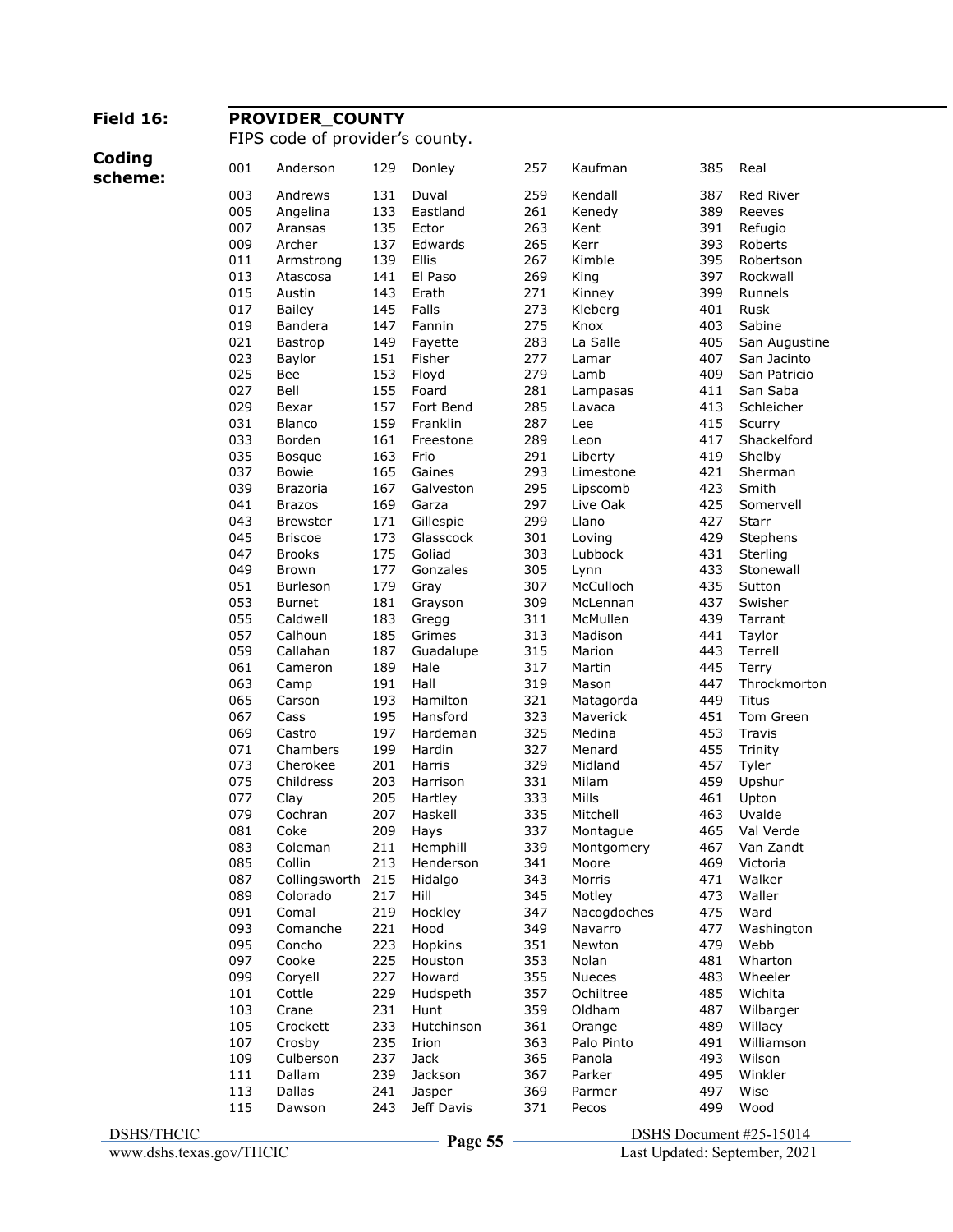| Length: |     | Tvpe:          | Alphanumeric |           | <b>Data Source:</b> |          | Assigned, based<br>on provider ZIP code |         |  |
|---------|-----|----------------|--------------|-----------|---------------------|----------|-----------------------------------------|---------|--|
|         | 127 | Dimmit         | 255          | Karnes    | 383                 | Reagan   |                                         | Invalid |  |
|         | 125 | <b>Dickens</b> | 253          | Jones     | 381                 | Randall  |                                         |         |  |
|         | 123 | Dewitt         | 251          | Johnson   | 379                 | Rains    | 507                                     | Zavala  |  |
|         | 121 | Denton         | 249          | Jim Wells | 377                 | Presidio | 505                                     | Zapata  |  |
|         | 119 | Delta          | 247          | Jim Hogg  | 375                 | Potter   | 503                                     | Young   |  |
|         | 117 | Deaf Smith     | 245          | Jefferson | 373                 | Polk     | 501                                     | Yoakum  |  |

## **OUTPATIENT BASE DATA FILE**

| Field 1:                         | <b>SERVICE_QUARTER</b>                                            |              |                                                                                                            |                                                                                                    |
|----------------------------------|-------------------------------------------------------------------|--------------|------------------------------------------------------------------------------------------------------------|----------------------------------------------------------------------------------------------------|
|                                  |                                                                   |              | Quarter during which service occurred. Year and quarter of service. yyyyQn.                                |                                                                                                    |
| Length:                          | 6<br>Type:                                                        | Alphanumeric | <b>Data Source:</b>                                                                                        | Assigned                                                                                           |
| Field 2:                         | <b>RECORD ID</b>                                                  |              |                                                                                                            |                                                                                                    |
|                                  |                                                                   |              |                                                                                                            | Record Identification Number. Unique number to identify the record within the research data file.  |
|                                  |                                                                   |              |                                                                                                            | Does not match or link to PUDF Record ID. Does match with RECORD ID in other Inpatient RDF files   |
| Length:                          | 12<br>Type:                                                       | Alphanumeric | <b>Data Source:</b>                                                                                        | Assigned                                                                                           |
| Field 3:                         | PAT_UNIQUE_INDEX                                                  |              |                                                                                                            |                                                                                                    |
|                                  | Unique identifier assigned to the patient by THCIC                |              |                                                                                                            |                                                                                                    |
| Length:                          | 10<br>Type:                                                       | Alphanumeric | <b>Data Source:</b>                                                                                        | Assigned                                                                                           |
| Field 4:                         | <b>THCIC ID</b>                                                   |              |                                                                                                            |                                                                                                    |
|                                  | Provider ID. Unique identifier assigned to the provider by THCIC. |              |                                                                                                            |                                                                                                    |
| Length:                          | Type:<br>6                                                        | Alphanumeric | <b>Data Source:</b>                                                                                        | Assigned                                                                                           |
| Field 5:                         | SPEC_UNIT_1                                                       |              |                                                                                                            |                                                                                                    |
|                                  |                                                                   |              |                                                                                                            | Specialty Unit in which most days stay occurred based on number of days by Type of Bill or Revenue |
|                                  | Code.                                                             |              |                                                                                                            |                                                                                                    |
| <b>Coding Scheme:</b>            | C<br>Coronary Care Unit                                           |              | Pediatric Unit<br>P                                                                                        |                                                                                                    |
|                                  | D<br>Detoxification Unit                                          |              | Y<br>Psychiatric Unit                                                                                      |                                                                                                    |
|                                  | Ι.<br><b>Intensive Care Unit</b>                                  |              | R<br><b>Rehabilitation Unit</b>                                                                            |                                                                                                    |
|                                  | н<br>Hospice Unit                                                 |              | U<br>Sub-acute Care Unit                                                                                   |                                                                                                    |
|                                  | N<br>Nursery                                                      |              | S<br>Skilled Nursing Unit                                                                                  |                                                                                                    |
|                                  | B<br>Obstetric Unit                                               |              | <b>Blank</b><br><b>Acute Care</b>                                                                          |                                                                                                    |
|                                  | O<br>Oncology Unit                                                |              |                                                                                                            |                                                                                                    |
| Length:                          | 1<br>Type:                                                        | Alphanumeric | <b>Data Source:</b>                                                                                        | Calculated                                                                                         |
| Field 6:                         | <b>SPEC UNIT 2</b>                                                |              |                                                                                                            |                                                                                                    |
|                                  |                                                                   |              | Specialty Unit in which 2 <sup>nd</sup> most days stay occurred based on number of days by Type of Bill or |                                                                                                    |
|                                  | Revenue Code.                                                     |              |                                                                                                            |                                                                                                    |
| <b>Coding Scheme:</b>            | Same as SPEC UNIT 1.                                              |              |                                                                                                            |                                                                                                    |
| Length:                          | Type:<br>1                                                        | Alphanumeric | <b>Data Source:</b>                                                                                        | Calculated                                                                                         |
| Field 7:                         | <b>SPEC UNIT 3</b>                                                |              |                                                                                                            |                                                                                                    |
|                                  |                                                                   |              | Specialty Unit in which 3rd most days stay occurred based on number of days by Type of Bill or             |                                                                                                    |
|                                  | Revenue Code.                                                     |              |                                                                                                            |                                                                                                    |
| <b>Coding Scheme:</b>            | Same as SPEC UNIT 1.                                              |              |                                                                                                            |                                                                                                    |
| Length:                          | Type:<br>1                                                        | Alphanumeric | <b>Data Source:</b>                                                                                        | Calculated                                                                                         |
| Field 8:                         | SPEC_UNIT_4                                                       |              |                                                                                                            |                                                                                                    |
|                                  |                                                                   |              | Specialty Unit in which 4 <sup>th</sup> most days stay occurred based on number of days by Type of Bill or |                                                                                                    |
|                                  | Revenue Code.                                                     |              |                                                                                                            |                                                                                                    |
| <b>Coding Scheme:</b><br>Length: | Same as SPEC UNIT 1.                                              | Alphanumeric | <b>Data Source:</b>                                                                                        | Calculated                                                                                         |
| Field 9:                         | Type:<br>1<br><b>SPEC UNIT 5</b>                                  |              |                                                                                                            |                                                                                                    |
|                                  |                                                                   |              |                                                                                                            |                                                                                                    |
|                                  |                                                                   |              | Specialty Unit in which 5 <sup>th</sup> most days stay occurred based on number of days by Type of Bill or |                                                                                                    |
| <b>Coding Scheme:</b>            | Revenue Code.<br>Same as SPEC UNIT 1.                             |              |                                                                                                            |                                                                                                    |
| Length:                          | 1                                                                 | Alphanumeric | <b>Data Source:</b>                                                                                        | Calculated                                                                                         |
| Field 10:                        | Type:<br><b>ENCOUNTER INDICATOR</b>                               |              |                                                                                                            |                                                                                                    |
|                                  |                                                                   |              |                                                                                                            |                                                                                                    |
| <b>DSHS/THCIC</b>                |                                                                   |              |                                                                                                            | DSHS Document #25-15014                                                                            |
|                                  |                                                                   | Page 56      |                                                                                                            |                                                                                                    |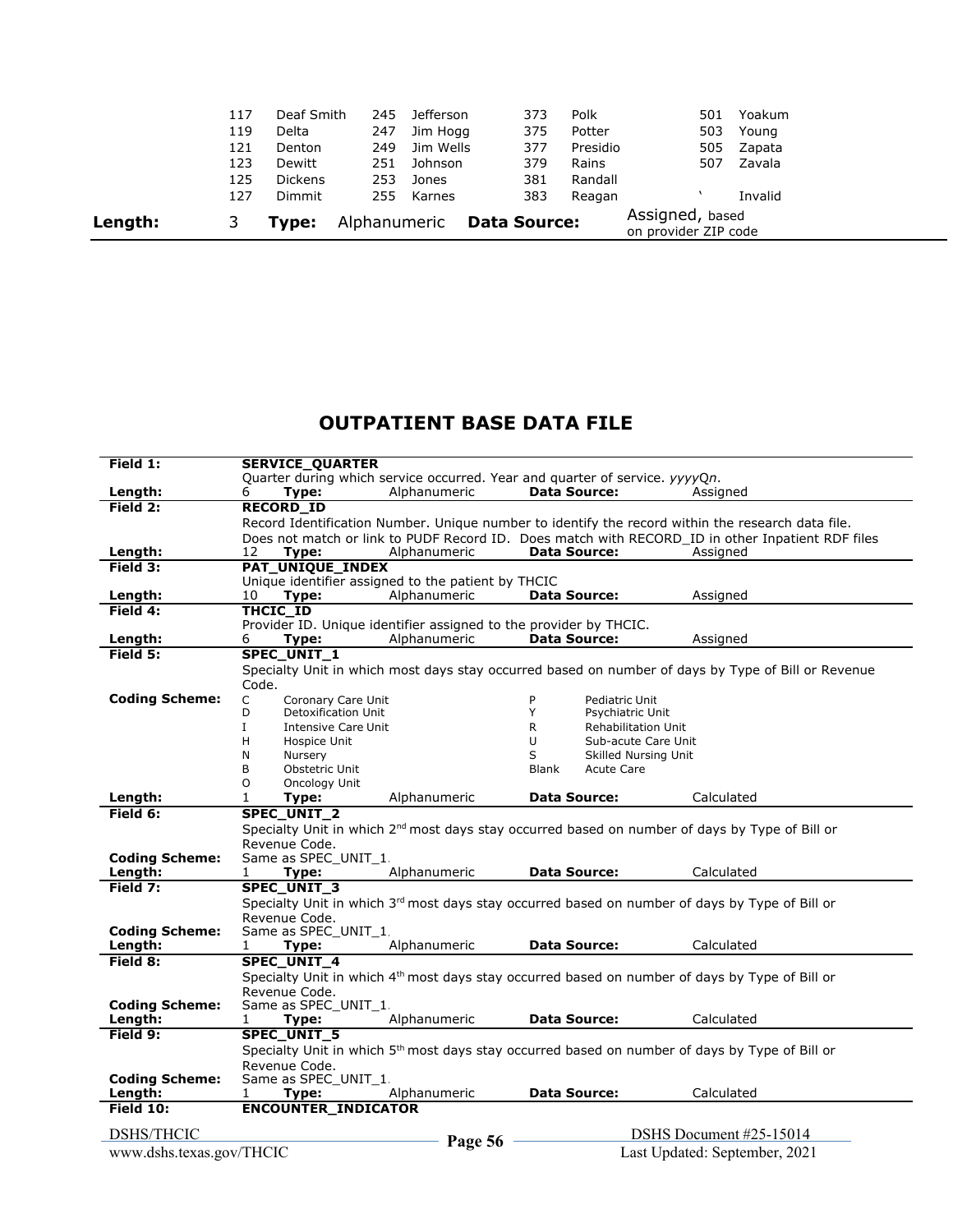|                       | Indicates the number of claims used to create the encounter. Some non-acute care patients may<br>have more than one claim that is consolidated for the record. For example patients in Rehabilitation |                                                                 |                                                                              |            |  |  |  |  |
|-----------------------|-------------------------------------------------------------------------------------------------------------------------------------------------------------------------------------------------------|-----------------------------------------------------------------|------------------------------------------------------------------------------|------------|--|--|--|--|
|                       |                                                                                                                                                                                                       | Hospitals or Long Term Care Hospitals or Psychiatric hospitals. |                                                                              |            |  |  |  |  |
| Length:               | Tvpe:                                                                                                                                                                                                 | Alphanumeric                                                    | <b>Data Source:</b>                                                          | Calculated |  |  |  |  |
| Field $11$ :          | <b>SEX CODE</b>                                                                                                                                                                                       |                                                                 |                                                                              |            |  |  |  |  |
|                       |                                                                                                                                                                                                       |                                                                 | Gender of the patient as recorded at date of admission or start of care.     |            |  |  |  |  |
| <b>Coding Scheme:</b> | Male<br>м                                                                                                                                                                                             |                                                                 |                                                                              |            |  |  |  |  |
|                       | Female                                                                                                                                                                                                |                                                                 |                                                                              |            |  |  |  |  |
|                       | Unknown                                                                                                                                                                                               |                                                                 |                                                                              |            |  |  |  |  |
| Length:               | Type:                                                                                                                                                                                                 | Alphanumeric                                                    | <b>Data Source:</b>                                                          | Claim      |  |  |  |  |
| Field $12:$           | <b>BIRTH DATE</b>                                                                                                                                                                                     |                                                                 |                                                                              |            |  |  |  |  |
|                       |                                                                                                                                                                                                       |                                                                 | Birth date of the patient as recorded at date of admission or start of care. |            |  |  |  |  |
| Length:               | 8<br>Type:                                                                                                                                                                                            | Alphanumeric                                                    | <b>Data Source:</b>                                                          | Claim      |  |  |  |  |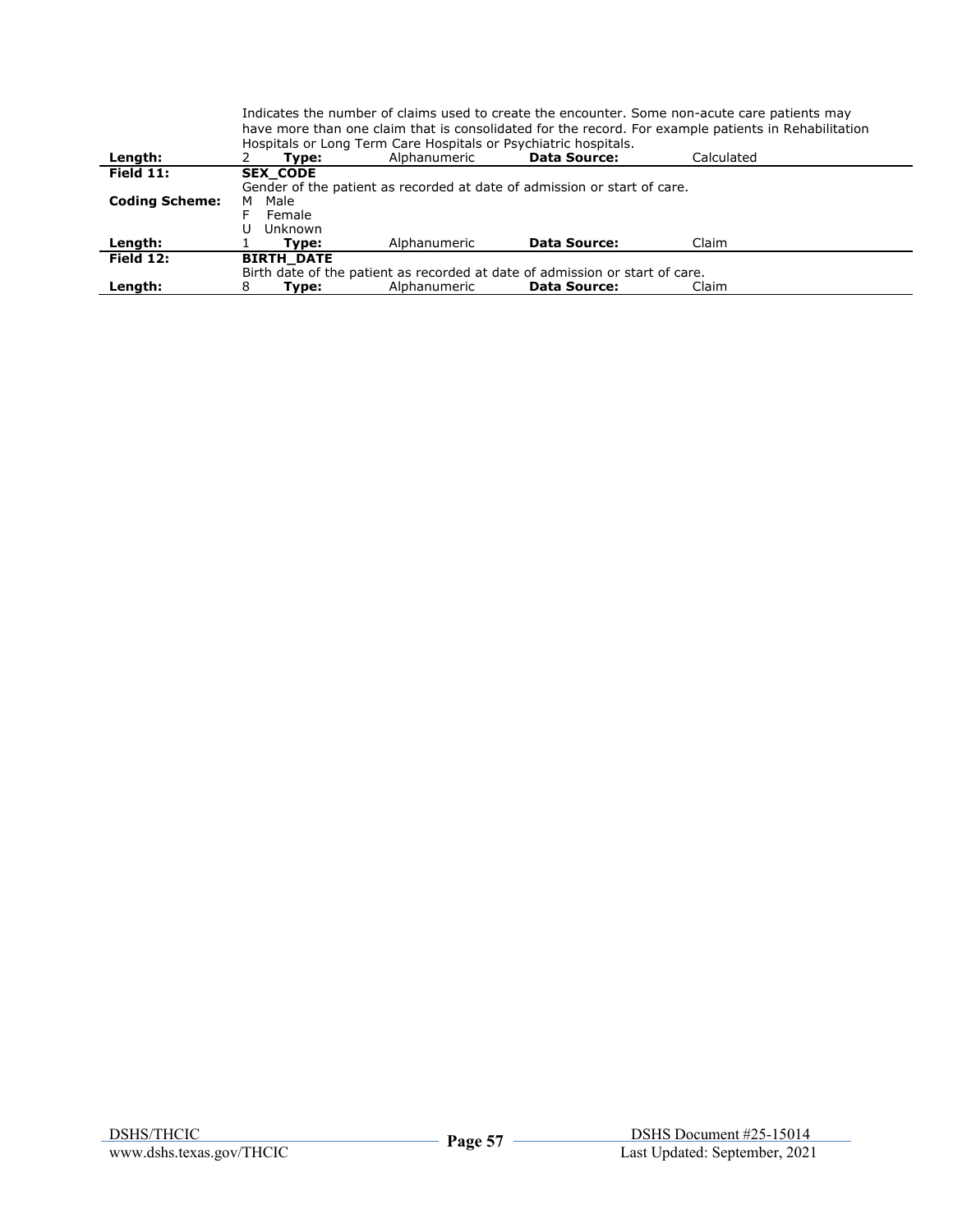| Field 13:                | <b>PAT_AGE_GROUP</b>                                                             |                                                                               |                        |                                                                                                  |  |
|--------------------------|----------------------------------------------------------------------------------|-------------------------------------------------------------------------------|------------------------|--------------------------------------------------------------------------------------------------|--|
|                          |                                                                                  | Code indicating age of patient in days or years on date of discharge.         |                        |                                                                                                  |  |
| <b>Coding Scheme:</b>    | $1-28$ days<br>00<br>01                                                          | 10<br>$35 - 39$<br>11<br>$40 - 44$                                            | 20<br>21               | 85-89<br>$90+$                                                                                   |  |
|                          | 29-365 days<br>02<br>$1-4$ years                                                 | 12<br>45-49                                                                   |                        | HIV and drug/alcohol use patients:                                                               |  |
|                          | 03<br>$5 - 9$                                                                    | 13<br>$50 - 54$                                                               | 22                     | $0 - 17$                                                                                         |  |
|                          | 04<br>$10 - 14$                                                                  | 14<br>55-59                                                                   | 23                     | 18-44                                                                                            |  |
|                          | 05<br>$15 - 17$                                                                  | 15<br>60-64                                                                   | 24                     | 45-64                                                                                            |  |
|                          | $18 - 19$<br>06                                                                  | 16<br>65-69                                                                   | 25                     | 65-74                                                                                            |  |
|                          | 07<br>$20 - 24$                                                                  | 17<br>$70 - 74$                                                               | 26                     | $75+$                                                                                            |  |
|                          | $25 - 29$<br>08                                                                  | 18<br>75-79                                                                   |                        | Invalid                                                                                          |  |
| Length:                  | 09<br>$30 - 34$<br>2<br>Type:                                                    | 19<br>80-84<br>Alphanumeric                                                   | <b>Data Source:</b>    | Assigned                                                                                         |  |
| Field $14$ :             | <b>PAT AGE YEARS</b>                                                             |                                                                               |                        |                                                                                                  |  |
|                          |                                                                                  | Age of patient in years on date of discharge.                                 |                        |                                                                                                  |  |
| Length:                  | Type:<br>3                                                                       | Alphanumeric                                                                  | <b>Data Source:</b>    | Claim                                                                                            |  |
| <b>Field 15:</b>         | PAT_AGE_DAYS                                                                     |                                                                               |                        |                                                                                                  |  |
|                          |                                                                                  | Age of patient in days on date of discharge.                                  |                        |                                                                                                  |  |
| Length:                  | 5<br>Type:                                                                       | Alphanumeric                                                                  | <b>Data Source:</b>    | Claim                                                                                            |  |
| Field 16:                | <b>RACE</b>                                                                      |                                                                               |                        |                                                                                                  |  |
|                          | Code indicating the patient's race.                                              |                                                                               |                        |                                                                                                  |  |
| <b>Coding Scheme:</b>    | American Indian/Eskimo/Aleut<br>1<br>$\overline{2}$<br>Asian or Pacific Islander |                                                                               |                        |                                                                                                  |  |
|                          | 3<br><b>Black</b>                                                                |                                                                               |                        |                                                                                                  |  |
|                          | 4<br>White                                                                       |                                                                               |                        |                                                                                                  |  |
|                          | 5<br>Other                                                                       |                                                                               |                        |                                                                                                  |  |
| Length:                  | 1<br>Type:                                                                       | Alphanumeric                                                                  | <b>Data Source:</b>    | Claim                                                                                            |  |
| Field 17:                | <b>ETHNICITY</b>                                                                 |                                                                               |                        |                                                                                                  |  |
|                          |                                                                                  | Code indicating the Hispanic origin of the patient.                           |                        |                                                                                                  |  |
| <b>Coding Scheme:</b>    | $\mathbf{1}$<br>Hispanic Origin<br>2                                             |                                                                               |                        |                                                                                                  |  |
| Length:                  | Not of Hispanic Origin<br>1<br>Type:                                             | Alphanumeric                                                                  | <b>Data Source:</b>    | Claim                                                                                            |  |
| Field 18:                | PAT_ADDR_CENSUS_BLOCK_GROUP                                                      |                                                                               |                        |                                                                                                  |  |
|                          |                                                                                  | Census block group of patient street address.                                 |                        |                                                                                                  |  |
|                          |                                                                                  |                                                                               |                        | Note: LCODE (Location code) which quantifies the level of accuracy of the geocoding process will |  |
|                          |                                                                                  | be provided along with Pat_Addr_Census_Block_Group (See page 54 for details). |                        |                                                                                                  |  |
|                          |                                                                                  |                                                                               |                        |                                                                                                  |  |
|                          |                                                                                  |                                                                               |                        |                                                                                                  |  |
| Length:                  | 14<br>Type:                                                                      | Alphanumeric                                                                  | <b>Data Source:</b>    | Calculated                                                                                       |  |
| Field 19:                | PAT_ADDR_CENSUS_BLOCK                                                            |                                                                               |                        |                                                                                                  |  |
|                          | Census block of patient street address.                                          |                                                                               |                        |                                                                                                  |  |
|                          |                                                                                  |                                                                               |                        | Note: LCODE (Location code) which quantifies the level of accuracy of the geocoding process will |  |
|                          |                                                                                  | be provided along with Pat_Addr_Census_Block_Group (See page 54 for details). |                        |                                                                                                  |  |
|                          |                                                                                  |                                                                               |                        |                                                                                                  |  |
| Length:                  | 5<br>Type:                                                                       | Alphanumeric                                                                  | <b>Data Source:</b>    | Calculated                                                                                       |  |
| Field 20:                | PAT_CITY                                                                         |                                                                               |                        |                                                                                                  |  |
|                          |                                                                                  | Patient address city as provided by the patient.                              |                        |                                                                                                  |  |
| Length:                  | 30<br>Type:                                                                      | Alphanumeric                                                                  | <b>Data Source:</b>    | Provider                                                                                         |  |
| Field 21:                | PAT_STATE                                                                        |                                                                               |                        |                                                                                                  |  |
|                          |                                                                                  | Patient address state as provided by the patient.                             | <b>Data Source:</b>    |                                                                                                  |  |
| Length:<br>Field 22:     | 2<br>Type:                                                                       | Alphanumeric                                                                  |                        | Provider                                                                                         |  |
|                          | PAT_ZIP                                                                          | Patient address ZIP code as provided by the patient.                          |                        |                                                                                                  |  |
| Length:                  | 9<br>Type:                                                                       | Alphanumeric                                                                  | Data Source:           | Provider                                                                                         |  |
| Field 23:                | PAT COUNTRY                                                                      |                                                                               |                        |                                                                                                  |  |
|                          |                                                                                  |                                                                               |                        | Country of patient's residential address. List maintained by the International Organization for  |  |
|                          | Standardization (ISO).                                                           |                                                                               |                        |                                                                                                  |  |
| <b>Coding scheme:</b>    | See www.ISO.org for complete list.                                               |                                                                               |                        |                                                                                                  |  |
| Length:                  | 2<br>Type:                                                                       | Alphanumeric                                                                  | <b>Data Source:</b>    | Provider                                                                                         |  |
| Field 24:                | <b>PAT_COUNTY</b>                                                                |                                                                               |                        |                                                                                                  |  |
| <b>Coding scheme:</b>    | FIPS code of patient's county.                                                   |                                                                               |                        |                                                                                                  |  |
| 001<br>Anderson          | 019                                                                              | Bandera                                                                       | 037<br><b>Bowie</b>    | Caldwell<br>055                                                                                  |  |
| 003<br>Andrews           | 021                                                                              | Bastrop                                                                       | 039<br><b>Brazoria</b> | 057<br>Calhoun                                                                                   |  |
| 005<br>Angelina          | 023                                                                              | Baylor                                                                        | 041<br><b>Brazos</b>   | 059<br>Callahan                                                                                  |  |
| 007<br>Aransas           | 025                                                                              | Bee                                                                           | 043<br><b>Brewster</b> | Cameron<br>061                                                                                   |  |
| 009<br>Archer            | 027                                                                              | Bell                                                                          | 045<br><b>Briscoe</b>  | 063<br>Camp                                                                                      |  |
| 011<br>Armstrong         | 029                                                                              | Bexar                                                                         | 047<br><b>Brooks</b>   | 065<br>Carson                                                                                    |  |
| 013<br>Atascosa          | 031                                                                              | Blanco                                                                        | 049<br>Brown           | 067<br>Cass                                                                                      |  |
| <b>DSHS/THCIC</b>        |                                                                                  |                                                                               |                        | DSHS Document #25-15014                                                                          |  |
| www.dshs.texas.gov/THCIC |                                                                                  | Page 58                                                                       |                        | Last Updated: September, 2021                                                                    |  |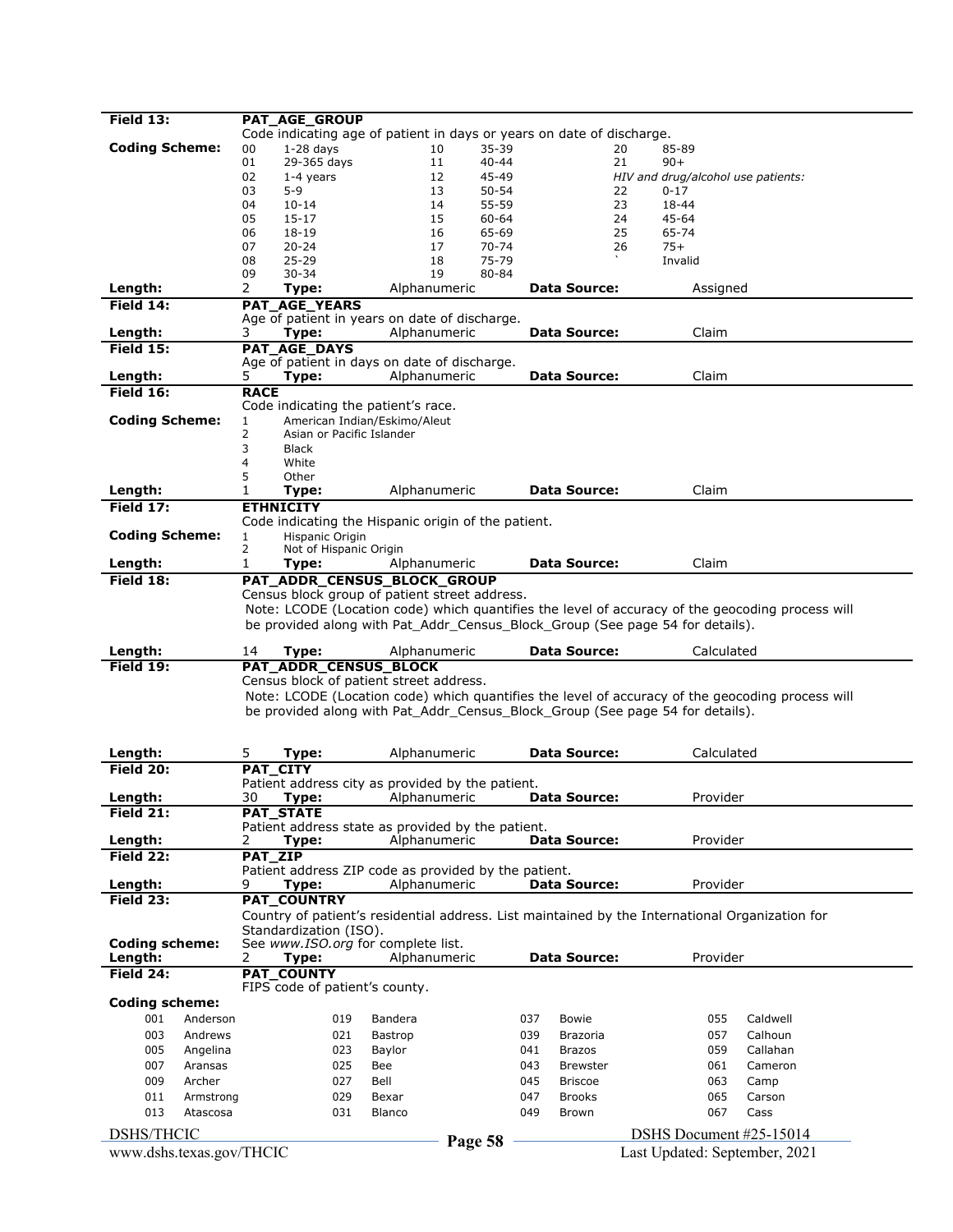|  | 015 Austin<br>017 Bailey |  | 033 Borden<br>035 Bosque |  | 051 Burleson<br>053 Burnet |  | 069 Castro<br>071 Chambers |
|--|--------------------------|--|--------------------------|--|----------------------------|--|----------------------------|
|--|--------------------------|--|--------------------------|--|----------------------------|--|----------------------------|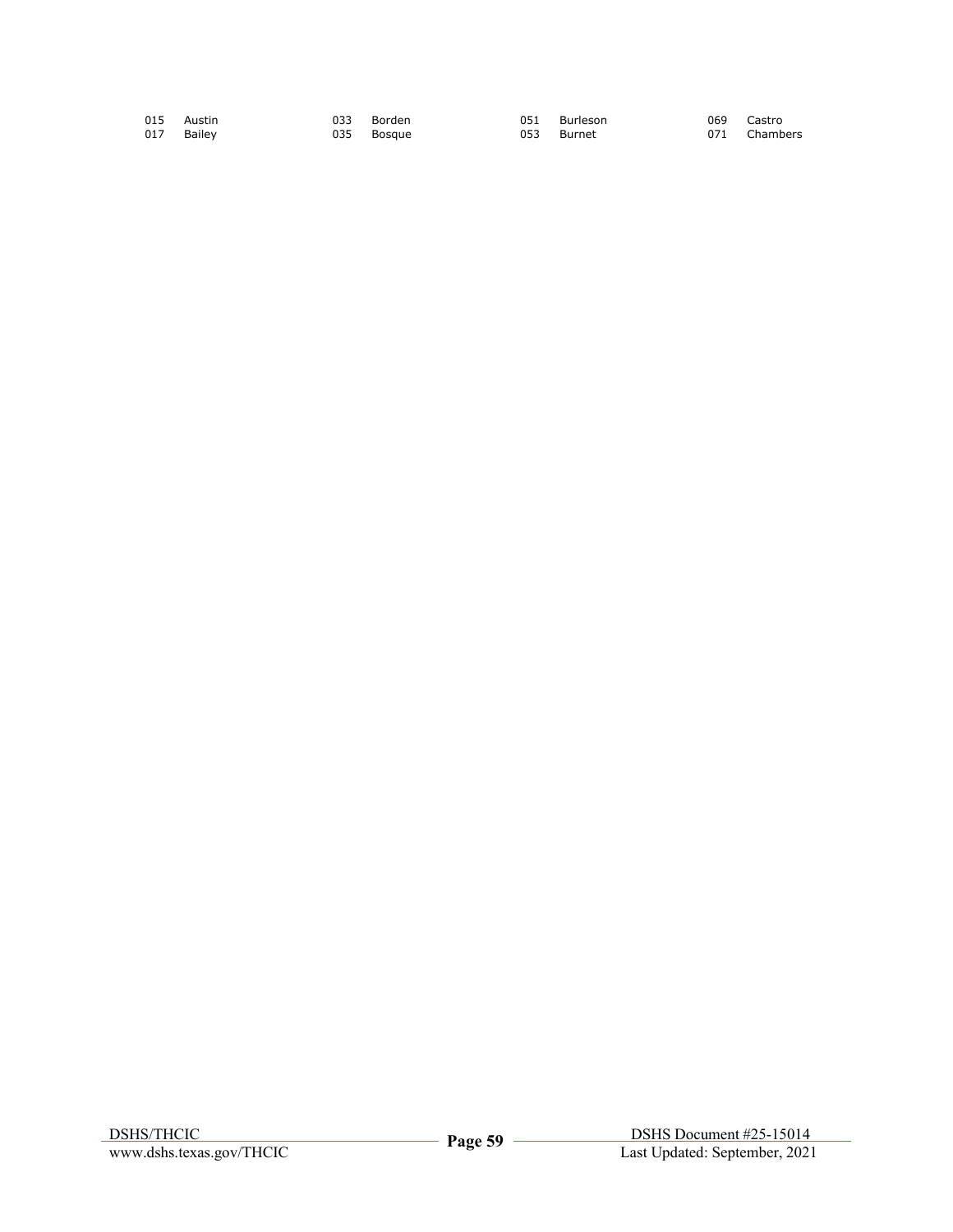| 073 | Cherokee      | 183        | Gregg      | 293        | Limestone              | 403                    | Sabine        |
|-----|---------------|------------|------------|------------|------------------------|------------------------|---------------|
| 075 | Childress     | 185        | Grimes     | 295        | Lipscomb               | 405                    | San Augustine |
| 077 | Clay          | 187        | Guadalupe  | 297        | Live Oak               | 407                    | San Jacinto   |
| 079 | Cochran       | 189        | Hale       | 299        | Llano                  | 409                    | San Patricio  |
| 081 | Coke          | 191        | Hall       | 301        | Loving                 | 411                    | San Saba      |
| 083 | Coleman       | 193        | Hamilton   | 303        | Lubbock                | 413                    | Schleicher    |
| 085 | Collin        | 195        | Hansford   | 305        | Lynn                   | 415                    | Scurry        |
| 087 | Collingsworth | 197        | Hardeman   | 307        | McCulloch              | 417                    | Shackelford   |
| 089 | Colorado      | 199        | Hardin     | 309        | McLennan               | 419                    | Shelby        |
| 091 | Comal         | 201        | Harris     | 311        | McMullen               | 421                    | Sherman       |
| 093 | Comanche      | 203        | Harrison   | 313        | Madison                | 423                    | Smith         |
| 095 | Concho        | 205        | Hartley    | 315        | Marion                 | 425                    | Somervell     |
| 097 | Cooke         | 207        | Haskell    | 317        | Martin                 | 427                    | <b>Starr</b>  |
| 099 | Coryell       | 209        | Hays       | 319        | Mason                  | 429                    | Stephens      |
| 101 | Cottle        | 211        | Hemphill   | 321        | Matagorda              | 431                    | Sterling      |
| 103 | Crane         | 213        | Henderson  | 323        | Maverick               | 433                    | Stonewall     |
| 105 | Crockett      | 215        | Hidalgo    | 325        | Medina                 | 435                    | Sutton        |
| 107 | Crosby        | 217        | Hill       | 327        | Menard                 | 437                    | Swisher       |
| 109 | Culberson     | 219        | Hockley    | 329        | Midland                | 439                    | Tarrant       |
| 111 | Dallam        | 221        | Hood       | 331        | Milam                  | 441                    | Taylor        |
| 113 | Dallas        | 223        | Hopkins    | 333        | Mills                  | 443                    | Terrell       |
| 115 | Dawson        | 225        | Houston    | 335        | Mitchell               | 445                    | Terry         |
| 117 | Deaf Smith    | 227        | Howard     | 337        | Montague               | 447                    | Throckmorton  |
| 119 | Delta         | 229        | Hudspeth   | 339        | Montgomery             | 449                    | Titus         |
| 121 | Denton        | 231        | Hunt       | 341        | Moore                  | 451                    | Tom Green     |
| 123 | Dewitt        | 233        | Hutchinson | 343        | Morris                 | 453                    | Travis        |
| 125 | Dickens       | 235        | Irion      | 345        | Motley                 | 455                    | Trinity       |
| 127 |               | 237        |            | 347        |                        | 457                    |               |
|     | Dimmit        |            | Jack       |            | Nacogdoches<br>Navarro |                        | Tyler         |
| 129 | Donley        | 239<br>241 | Jackson    | 349<br>351 |                        | 459                    | Upshur        |
| 131 | Duval         |            | Jasper     |            | Newton                 | 461                    | Upton         |
| 133 | Eastland      | 243        | Jeff Davis | 353        | Nolan                  | 463                    | Uvalde        |
| 135 | Ector         | 245        | Jefferson  | 355        | <b>Nueces</b>          | 465                    | Val Verde     |
| 137 | Edwards       | 247        | Jim Hogg   | 357        | Ochiltree              | 467                    | Van Zandt     |
| 139 | Ellis         | 249        | Jim Wells  | 359        | Oldham                 | 469                    | Victoria      |
| 141 | El Paso       | 251        | Johnson    | 361        | Orange                 | 471                    | Walker        |
| 143 | Erath         | 253        | Jones      | 363        | Palo Pinto             | 473                    | Waller        |
| 145 | Falls         | 255        | Karnes     | 365        | Panola                 | 475                    | Ward          |
| 147 | Fannin        | 257        | Kaufman    | 367        | Parker                 | 477                    | Washington    |
| 149 | Fayette       | 259        | Kendall    | 369        | Parmer                 | 479                    | Webb          |
| 151 | Fisher        | 261        | Kenedy     | 371        | Pecos                  | 481                    | Wharton       |
| 153 | Floyd         | 263        | Kent       | 373        | Polk                   | 483                    | Wheeler       |
| 155 | Foard         | 265        | Kerr       | 375        | Potter                 | 485                    | Wichita       |
| 157 | Fort Bend     | 267        | Kimble     | 377        | Presidio               | 487                    | Wilbarger     |
| 159 | Franklin      | 269        | King       | 379        | Rains                  | 489                    | Willacy       |
| 161 | Freestone     | 271        | Kinney     | 381        | Randall                | 491                    | Williamson    |
| 163 | Frio          | 273        | Kleberg    | 383        | Reagan                 | 493                    | Wilson        |
| 165 | Gaines        | 275        | Knox       | 385        | Real                   | 495                    | Winkler       |
| 167 | Galveston     | 283        | La Salle   | 387        | Red River              | 497                    | Wise          |
| 169 | Garza         | 277        | Lamar      | 389        | Reeves                 | 499                    | Wood          |
| 171 | Gillespie     | 279        | Lamb       | 391        | Refugio                | 501                    | Yoakum        |
| 173 | Glasscock     | 281        | Lampasas   | 393        | Roberts                | 503                    | Young         |
| 175 | Goliad        | 285        | Lavaca     | 395        | Robertson              | 505                    | Zapata        |
| 177 | Gonzales      | 287        | Lee        | 397        | Rockwall               | 507                    | Zavala        |
| 179 | Gray          | 289        | Leon       | 399        | Runnels                |                        |               |
| 181 | Grayson       | 291        | Liberty    | 401        | Rusk                   | $\boldsymbol{\lambda}$ | Invalid       |

| Length:                                | Type:                | Alphanumeric                               | <b>Data Source:</b> | Assigned, based on patient ZIP<br>code                     |
|----------------------------------------|----------------------|--------------------------------------------|---------------------|------------------------------------------------------------|
| Field 25:                              | PUBLIC HEALTH REGION | Public Health Region of patient's address. |                     |                                                            |
| DSHS/THCIC<br>www.dshs.texas.gov/THCIC |                      | Page 60                                    |                     | DSHS Document $#25-15014$<br>Last Updated: September, 2021 |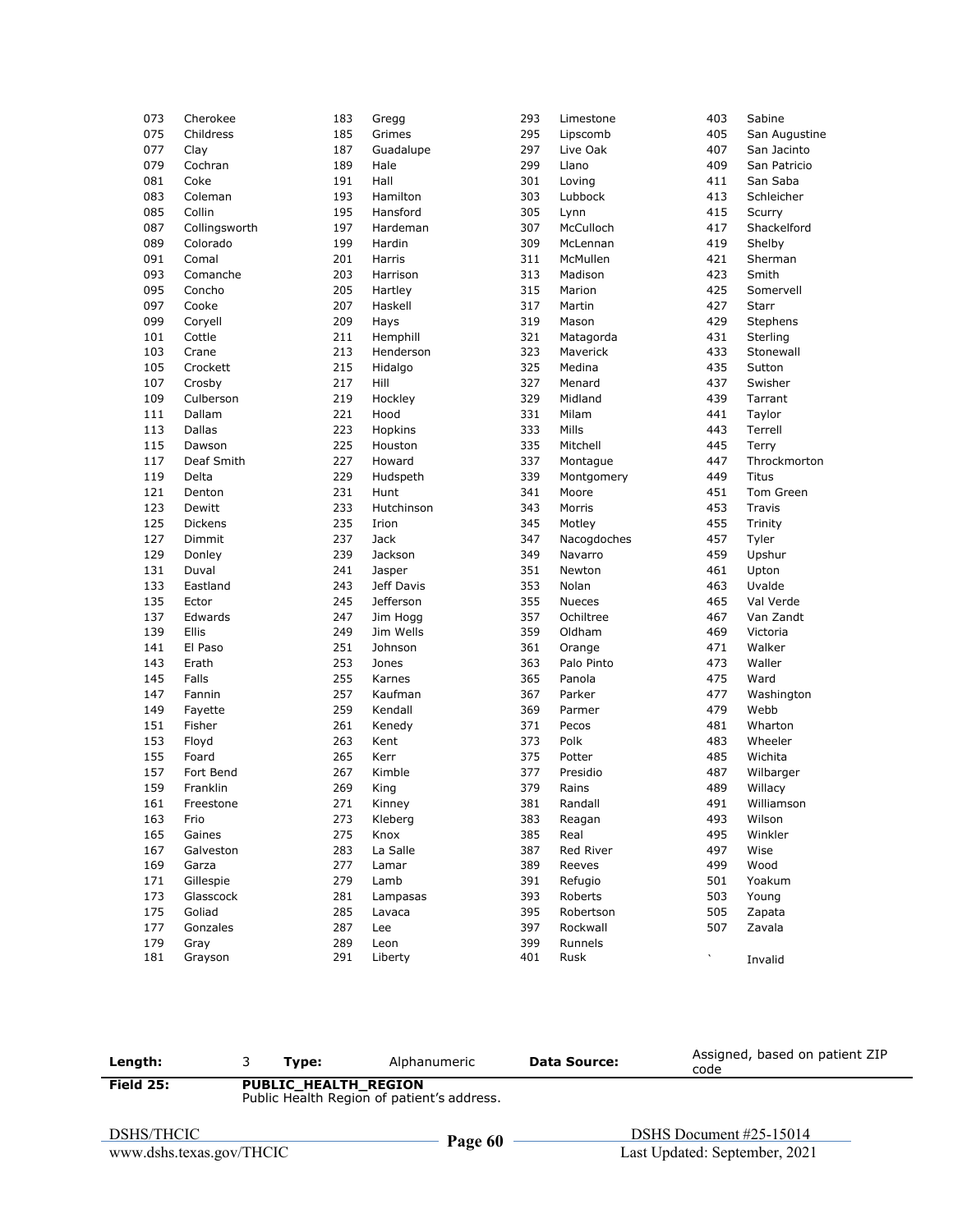|                       | $\mathbf{1}$        | Armstrong, Bailey, Briscoe, Carson, Castro, Childress, Cochran, Collingsworth, Crosby, Dallam, Deaf Smith,<br>Dickens, Donley, Floyd, Garza, Gray, Hale, Hall, Hansford, Hartley, Hemphill, Hockley, Hutchinson, King,                                                              |                     |                                                                   |  |  |  |  |
|-----------------------|---------------------|-------------------------------------------------------------------------------------------------------------------------------------------------------------------------------------------------------------------------------------------------------------------------------------|---------------------|-------------------------------------------------------------------|--|--|--|--|
|                       |                     | Lamb, Lipscomb, Lubbock, Lynn, Moore, Motley, Ochiltree, Oldham, Parmer, Potter, Randall, Roberts,                                                                                                                                                                                  |                     |                                                                   |  |  |  |  |
|                       |                     | Sherman, Swisher, Terry, Wheeler, Yoakum counties                                                                                                                                                                                                                                   |                     |                                                                   |  |  |  |  |
|                       | 2                   | Archer, Baylor, Brown, Callahan, Clay, Coleman, Comanche, Cottle, Eastland, Fisher, Foard, Hardeman,<br>Haskell, Jack, Jones, Kent, Knox, Mitchell, Montague, Nolan, Runnels, Scurry, Shackleford, Stephens,<br>Stonewall, Taylor, Throckmorton, Wichita, Wilbarger, Young counties |                     |                                                                   |  |  |  |  |
|                       | 3                   | Collin, Cooke, Dallas, Denton, Ellis, Erath, Fannin, Grayson, Hood, Hunt, Johnson, Kaufman, Navarro, Palo<br>Pinto, Parker, Rockwall, Somervell, Tarrant, Wise counties                                                                                                             |                     |                                                                   |  |  |  |  |
|                       | 4                   | Anderson, Bowie, Camp, Cass, Cherokee, Delta, Franklin, Gregg, Harrison, Henderson, Hopkins, Lamar,<br>Marion, Morris, Panola, Rains, Red River, Rusk, Smith, Titus, Upshur, Van Zandt, Wood counties                                                                               |                     |                                                                   |  |  |  |  |
|                       | 5                   | Angelina, Hardin, Houston, Jasper, Jefferson, Nacogdoches, Newton, Orange, Polk, Sabine, San Augustine,<br>San Jacinto, Shelby, Trinity, Tyler counties                                                                                                                             |                     |                                                                   |  |  |  |  |
|                       | 6                   | Austin, Brazoria, Chambers, Colorado, Fort Bend, Galveston, Harris, Liberty, Matagorda, Montgomery,                                                                                                                                                                                 |                     |                                                                   |  |  |  |  |
|                       | $\overline{7}$      | Walker, Waller, Wharton counties<br>Bastrop, Bell, Blanco, Bosque, Brazos, Burleson, Burnet, Caldwell, Coryell, Falls, Fayette, Freestone,<br>Grimes, Hamilton, Hays, Hill, Lampasas, Lee, Leon, Limestone, Llano, McLennan, Madison, Milam, Mills,                                 |                     |                                                                   |  |  |  |  |
|                       |                     | Robertson, San Saba, Travis, Washington, Williamson counties                                                                                                                                                                                                                        |                     |                                                                   |  |  |  |  |
|                       | 8                   | Atascosa, Bandera, Bexar, Calhoun, Comal, DeWitt, Dimmit, Edwards, Frio, Gillespie, Goliad, Gonzales,<br>Guadalupe, Jackson, Karnes, Kendall, Kerr, Kinney, La Salle, Lavaca, Maverick, Medina, Real, Uvalde, Val                                                                   |                     |                                                                   |  |  |  |  |
|                       |                     | Verde, Victoria, Wilson, Zavala counties                                                                                                                                                                                                                                            |                     |                                                                   |  |  |  |  |
|                       | 9                   | Andrews, Borden, Coke, Concho, Crane, Crockett, Dawson, Ector, Gaines, Glasscock, Howard, Irion,<br>Kimble, Loving, McCulloch, Martin, Mason, Menard, Midland, Pecos, Reagan, Reeves, Schleicher, Sterling,                                                                         |                     |                                                                   |  |  |  |  |
|                       |                     | Sutton, Terrell, Tom Green, Upton, Ward, Winkler counties                                                                                                                                                                                                                           |                     |                                                                   |  |  |  |  |
|                       | 10<br>11            | Brewster, Culberson, El Paso, Hudspeth, Jeff Davis, Presidio counties<br>Aransas, Bee, Brooks, Cameron, Duval, Hidalgo, Jim Hogg, Jim Wells, Kenedy, Kleberg, Live Oak,                                                                                                             |                     |                                                                   |  |  |  |  |
|                       |                     | McMullen, Nueces, Refugio, San Patricio, Starr, Webb, Willacy, Zapata counties                                                                                                                                                                                                      |                     |                                                                   |  |  |  |  |
| Length:               | 2                   | Type:<br>Alphanumeric                                                                                                                                                                                                                                                               | <b>Data Source:</b> | Assigned                                                          |  |  |  |  |
| Field 26:             |                     | <b>TYPE OF ADMISSION</b><br>Code indicating the type of admission. Hospital emergency department visits only                                                                                                                                                                        |                     |                                                                   |  |  |  |  |
| <b>Coding Scheme:</b> | 1                   | Emergency                                                                                                                                                                                                                                                                           |                     |                                                                   |  |  |  |  |
|                       | 2                   | Urgent                                                                                                                                                                                                                                                                              |                     |                                                                   |  |  |  |  |
|                       | 3<br>$\overline{4}$ | Elective<br>Newborn                                                                                                                                                                                                                                                                 |                     |                                                                   |  |  |  |  |
|                       | 5                   | Trauma Center                                                                                                                                                                                                                                                                       |                     |                                                                   |  |  |  |  |
|                       | 9<br>1              | Information not available                                                                                                                                                                                                                                                           |                     |                                                                   |  |  |  |  |
|                       |                     |                                                                                                                                                                                                                                                                                     |                     |                                                                   |  |  |  |  |
| Length:               |                     | Type:<br>Alphanumeric                                                                                                                                                                                                                                                               | <b>Data Source:</b> | Claim                                                             |  |  |  |  |
| Field 27:             |                     | SOURCE_OF_ADMISSION<br>Code indicating source of the admission. Hospital emergency department visits only                                                                                                                                                                           |                     |                                                                   |  |  |  |  |
| <b>Coding Scheme:</b> | 1                   | Non-Healthcare Facility Point of Origin (Beginning July 1, 2010)                                                                                                                                                                                                                    |                     |                                                                   |  |  |  |  |
|                       | $\overline{2}$      | Clinic or Physician's Office                                                                                                                                                                                                                                                        |                     |                                                                   |  |  |  |  |
|                       | 4<br>5              | Transfer from a hospital<br>Transfer from a skilled nursing facility, intermediate care facility or                                                                                                                                                                                 |                     |                                                                   |  |  |  |  |
|                       |                     | assisted living facility                                                                                                                                                                                                                                                            |                     |                                                                   |  |  |  |  |
|                       | 6                   | Transfer from another health care facility                                                                                                                                                                                                                                          |                     |                                                                   |  |  |  |  |
|                       | 8<br>9              | Court/Law Enforcement<br>Information not available                                                                                                                                                                                                                                  |                     |                                                                   |  |  |  |  |
|                       | D                   | Transfer from One distinct Unit of the Hospital to another Distinct Unit                                                                                                                                                                                                            |                     |                                                                   |  |  |  |  |
|                       |                     | of the Same Hospital Resulting in a Separate Claim to the Payer                                                                                                                                                                                                                     |                     |                                                                   |  |  |  |  |
|                       | Ε<br>F              | Transfer from Ambulatory Surgery Center<br>Transfer from a Hospice Facility                                                                                                                                                                                                         |                     |                                                                   |  |  |  |  |
|                       |                     | If Type of Admission=4 (Newborn)                                                                                                                                                                                                                                                    |                     |                                                                   |  |  |  |  |
|                       | 5                   | Born inside this hospital                                                                                                                                                                                                                                                           |                     |                                                                   |  |  |  |  |
|                       | 6                   | Born outside this hospital                                                                                                                                                                                                                                                          |                     |                                                                   |  |  |  |  |
| Length:<br>Field 28:  | 1                   | Alphanumeric<br>Type:<br>FIRST_PAYMENT_SRC                                                                                                                                                                                                                                          | <b>Data Source:</b> | Claim                                                             |  |  |  |  |
|                       |                     | Code indicating the expected primary source of payment.                                                                                                                                                                                                                             |                     |                                                                   |  |  |  |  |
| <b>Coding Scheme:</b> | 09                  | Self Pay (Removed from 5010 format, use "ZZ"                                                                                                                                                                                                                                        | HМ                  | Health Maintenance Organization                                   |  |  |  |  |
|                       | 10                  | beginning 2Q2012 data)<br><b>Central Certification</b>                                                                                                                                                                                                                              | LI                  | Liability                                                         |  |  |  |  |
|                       | 11                  | Other Non-federal Programs                                                                                                                                                                                                                                                          | LМ                  | Liability Medical                                                 |  |  |  |  |
|                       | 12                  | Preferred Provider Organization (PPO)                                                                                                                                                                                                                                               | МA                  | Medicare Part A                                                   |  |  |  |  |
|                       | 13<br>14            | Point of Service (POS)<br>Exclusive Provider Organization (EPO)                                                                                                                                                                                                                     | МB<br>МC            | Medicare Part B<br>Medicaid                                       |  |  |  |  |
|                       | 15                  | Indemnity Insurance                                                                                                                                                                                                                                                                 | TV                  | Title V                                                           |  |  |  |  |
|                       | 16                  | Health Maintenance Organization (HMO) Medicare                                                                                                                                                                                                                                      | OF                  | Other Federal Program                                             |  |  |  |  |
|                       | AM                  | Risk<br>Automobile Medical                                                                                                                                                                                                                                                          | VA                  | Veteran Administration Plan                                       |  |  |  |  |
|                       | BL<br>CH            | Blue Cross/Blue Shield<br><b>CHAMPUS</b>                                                                                                                                                                                                                                            | WC<br>ZZ            | Workers Compensation Health Claim<br>Charity, Indigent or Unknown |  |  |  |  |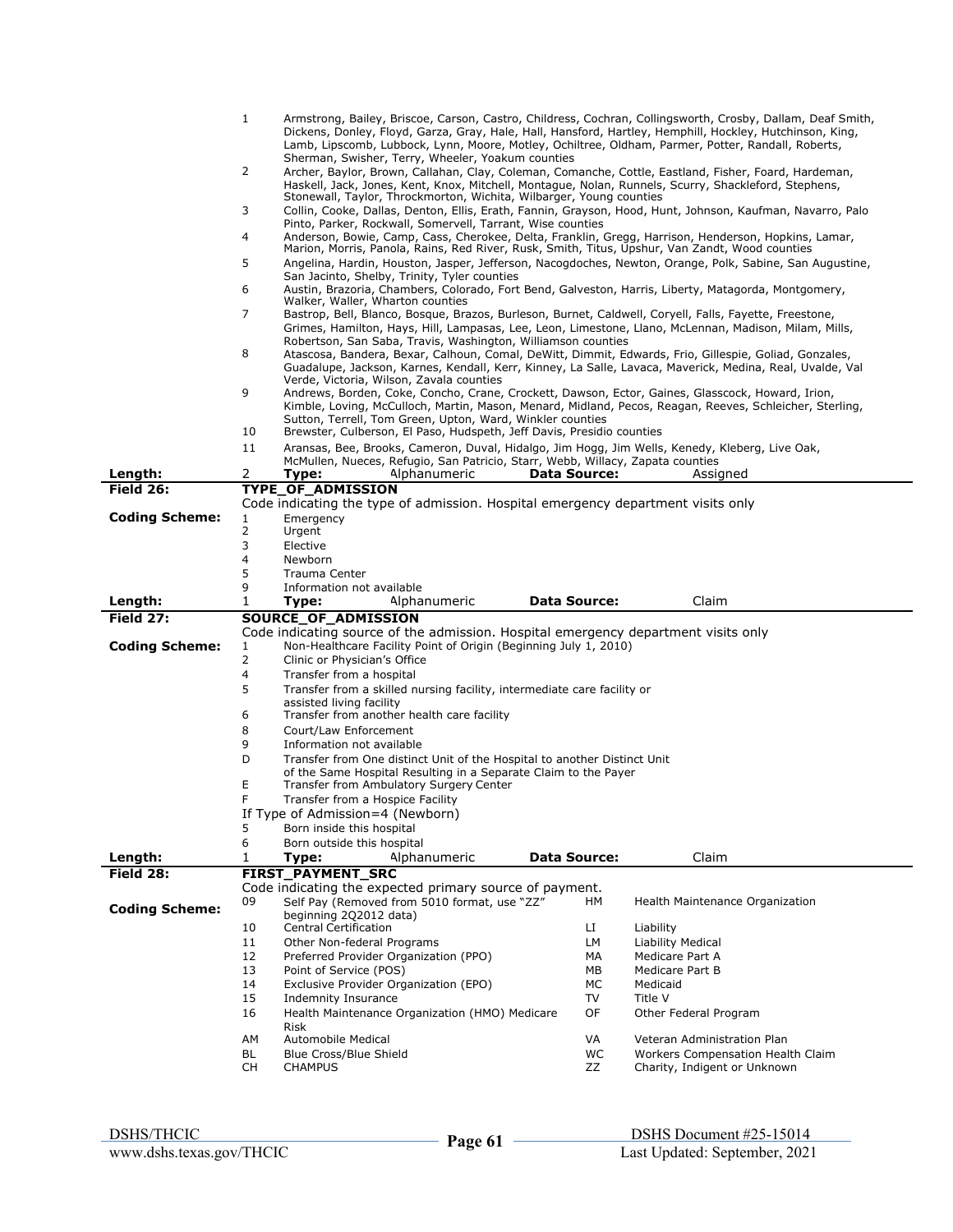|                             |                          | CI      | Commercial Insurance                                                                                    |                                                                                                  |    | $\mathbf{v}$        |                             | Codes 09 and ZZ, combined for 2004 & 2005                                                         |  |
|-----------------------------|--------------------------|---------|---------------------------------------------------------------------------------------------------------|--------------------------------------------------------------------------------------------------|----|---------------------|-----------------------------|---------------------------------------------------------------------------------------------------|--|
| Length:                     |                          | DS<br>2 | Disability Insurance<br>Type:                                                                           | Alphanumeric                                                                                     |    | <b>Data Source:</b> | Invalid                     | Claim                                                                                             |  |
| Field 29:                   |                          |         | <b>FIRST_PAYER_ID</b>                                                                                   |                                                                                                  |    |                     |                             |                                                                                                   |  |
|                             |                          |         |                                                                                                         | National Plan Identifier (when implemented by federal government).                               |    |                     |                             |                                                                                                   |  |
| Length:                     |                          | 10      | Type:                                                                                                   | Alphanumeric                                                                                     |    | <b>Data Source:</b> |                             | Claim                                                                                             |  |
| Field 30:                   |                          |         | <b>FIRST_PAYER_NAME</b><br>Name of primary source of payment.                                           |                                                                                                  |    |                     |                             |                                                                                                   |  |
| Length:                     |                          | 35      | Type:                                                                                                   | Alphanumeric                                                                                     |    | <b>Data Source:</b> |                             | Claim                                                                                             |  |
| Field $31$ :                |                          |         | <b>SECONDARY_PAYMENT_SRC</b>                                                                            |                                                                                                  |    |                     |                             |                                                                                                   |  |
| <b>Coding Scheme:</b>       |                          |         | Same as FIRST PAYMENT SRC                                                                               | Code indicating the expected secondary source of payment.                                        |    |                     |                             |                                                                                                   |  |
| Length:                     | 2                        |         | Type:                                                                                                   | Alphanumeric                                                                                     |    | <b>Data Source:</b> |                             | Claim                                                                                             |  |
| <b>Field 32:</b>            |                          |         | <b>SECONDARY_PAYER_ID</b>                                                                               |                                                                                                  |    |                     |                             |                                                                                                   |  |
|                             |                          | 10      |                                                                                                         | National Plan Identifier (when implemented by federal government).<br>Alphanumeric               |    | <b>Data Source:</b> |                             | Claim                                                                                             |  |
| Length:<br><b>Field 33:</b> |                          |         | Type:<br><b>SECONDARY_PAYER_NAME</b>                                                                    |                                                                                                  |    |                     |                             |                                                                                                   |  |
|                             |                          |         |                                                                                                         | Name of secondary source of payment.                                                             |    |                     |                             |                                                                                                   |  |
| Length:                     |                          | 35      | Type:                                                                                                   | Alphanumeric                                                                                     |    | <b>Data Source:</b> |                             | Claim                                                                                             |  |
|                             |                          |         |                                                                                                         |                                                                                                  |    |                     |                             |                                                                                                   |  |
| Field 34:                   |                          |         | STMT_PERIOD_FROM                                                                                        | Beginning service date of the period reflected on the statement. Entered as YYYYMMDD.            |    |                     |                             |                                                                                                   |  |
| <u>Length:</u>              | 8                        |         | Type:                                                                                                   | Alphanumeric                                                                                     |    | <b>Data Source:</b> |                             | Claim                                                                                             |  |
| <b>Field 35:</b>            |                          |         | STMT_PERIOD_THRU                                                                                        |                                                                                                  |    |                     |                             |                                                                                                   |  |
|                             |                          |         |                                                                                                         | Ending service date of the period reflected on the statement. Entered as YYYYMMDD.               |    |                     |                             |                                                                                                   |  |
| Length:<br><b>Field 36:</b> | 8                        |         | Type:<br>LENGTH_OF_SERVICE                                                                              | Alphanumeric                                                                                     |    | <b>Data Source:</b> |                             | Claim                                                                                             |  |
|                             |                          |         |                                                                                                         | Length of stay in days equals Statement covers period through date minus Admission/start of care |    |                     |                             |                                                                                                   |  |
|                             |                          |         |                                                                                                         | date. The minimum length of stay is 1 day. The maximum is 30 days.                               |    |                     |                             |                                                                                                   |  |
| Length:                     |                          | 4       | Type:                                                                                                   | Alphanumeric                                                                                     |    | <b>Data Source:</b> |                             | Calculated                                                                                        |  |
| Field 37:                   |                          |         | <b>PAT_STATUS</b>                                                                                       |                                                                                                  |    |                     |                             |                                                                                                   |  |
| <b>Coding Scheme:</b>       |                          |         |                                                                                                         | Code indicating patient status as of the ending date of service for the period of care reported. |    |                     |                             |                                                                                                   |  |
| $\mathbf{1}$                |                          |         | Discharged to home or self-care (routine                                                                |                                                                                                  | 61 |                     |                             | Discharged/transferred within this institution to                                                 |  |
|                             | discharge)               |         |                                                                                                         |                                                                                                  |    |                     | Medicare-approved swing bed |                                                                                                   |  |
| 2                           |                          |         | Discharged/transferred to a short term general<br>hospital for inpatient care                           |                                                                                                  | 62 | facility            |                             | Discharged/transferred to inpatient rehabilitation                                                |  |
| 3                           | of skilled care          |         | Discharged/transferred to skilled nursing facility<br>(SNF) with Medicare certification in anticipation |                                                                                                  | 63 | term care hospital  |                             | Discharged/transferred to Medicare-certified long                                                 |  |
| 4                           |                          |         | Discharged/transferred to a facility that provides<br>custodial or supportive care                      |                                                                                                  | 64 | under Medicare      |                             | Discharged/transferred to Medicaid-certified<br>nursing facility under Medicaid but not certified |  |
| 5                           |                          |         | Discharged/transferred to a Designated Cancer<br>Center or Children's Hospital (effective 10-1-         |                                                                                                  | 65 |                     |                             | Discharged/transferred to psychiatric hospital or<br>psychiatric distinct part of a hospital      |  |
| 6                           | 2007)                    |         | Discharged/transferred to home under care of an                                                         |                                                                                                  | 66 | (CAH)               |                             | Discharged/transferred to Critical Access Hospital                                                |  |
|                             |                          |         | organized home health service organization in<br>anticipation of covered skilled care                   |                                                                                                  | 69 |                     |                             | Discharged/Transferred to a designated disaster<br>alternate care (effective 10-1-2013)           |  |
| 7                           |                          |         | Left against medical advice                                                                             |                                                                                                  | 70 |                     |                             | Discharge/transfer to another type of health care                                                 |  |
| 09                          |                          |         | Admitted as inpatient to this hospital                                                                  |                                                                                                  |    |                     |                             | institution not defined elsewhere in the code list                                                |  |
| 20                          | Expired                  |         |                                                                                                         |                                                                                                  | 81 |                     |                             | Discharged to Home or Self Care with a Planned<br>Acute. Care Hospital Inpatient Readmission      |  |
| 21                          | Enforcement              |         | Discharged/transferred to Court/Law                                                                     |                                                                                                  | 82 |                     | (effective 10-1-2013)       | Discharged/Transferred to a Short Term General                                                    |  |
| 30                          | Still patient            |         |                                                                                                         |                                                                                                  |    |                     |                             | Hospital for Inpatient Care with a Planned Acute                                                  |  |
| 40                          | Expired at home          |         |                                                                                                         |                                                                                                  |    | $10-1-2013$         |                             | Care Hospital Inpatient Readmission (effective                                                    |  |
| 41                          |                          |         | Expired in a medical facility                                                                           |                                                                                                  | 83 |                     |                             | Discharged/Transferred to a Skilled Nursing                                                       |  |
| 42                          | Expired, place unknown   |         |                                                                                                         |                                                                                                  |    |                     |                             | Facility (SNF) with Medicare Certification with a<br>Planned Acute Care Hospital Inpatient        |  |
| 43                          | operated health facility |         | Discharged/transferred to federal government                                                            |                                                                                                  | 84 |                     |                             | Readmission (effective 10-1-2013)<br>Discharged/Transferred to a Facility that                    |  |
| 50                          | Hospice-home             |         |                                                                                                         |                                                                                                  |    |                     |                             | Provides Custodial or Supportive Care with a                                                      |  |
| 51                          | hospice level of care    |         | Hospice-medical facility (Certified) providing                                                          |                                                                                                  |    |                     |                             | Planned Acute Care Hospital Inpatient<br>Readmission (effective 10-1-2013)                        |  |
|                             |                          |         |                                                                                                         |                                                                                                  |    |                     |                             |                                                                                                   |  |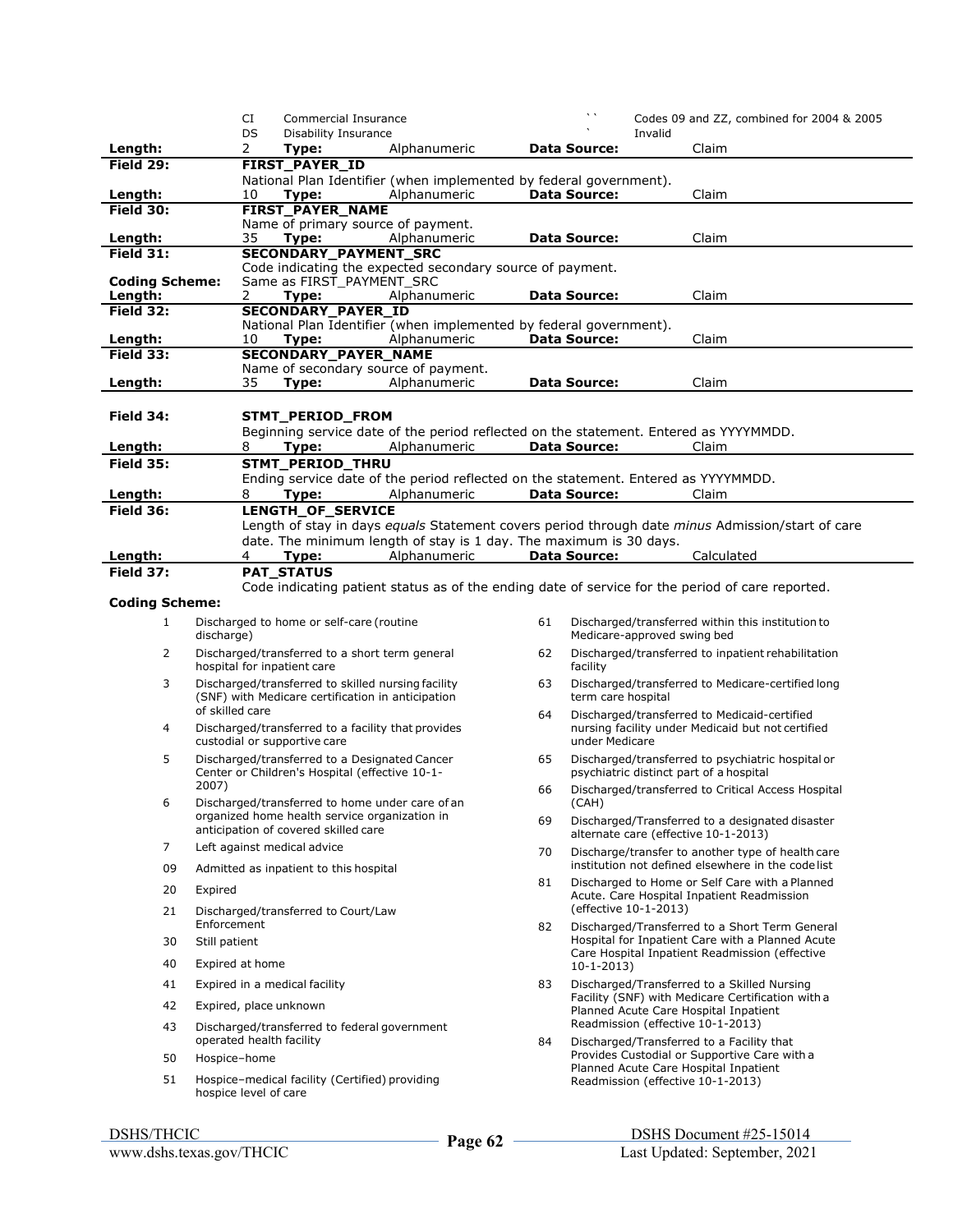| 85                                                                                                                                                                   |                                                                                                                                      |   | Center or Children's Hospital with a Planned<br>Acute Care Hospital Inpatient Readmission<br>(effective 10-1-2013)                                                                                      | Discharged/transferred to a Designated Cancer                                                          |   | 91                                 | with a Planned Acute Care Hospital Inpatient<br>Readmission (effective 10-1-2013)<br>Discharged/Transferred to a Medicare Certified<br>Long Term Care Hospital (LTCH) with a Planned |       |                |                                                                                                                                            |
|----------------------------------------------------------------------------------------------------------------------------------------------------------------------|--------------------------------------------------------------------------------------------------------------------------------------|---|---------------------------------------------------------------------------------------------------------------------------------------------------------------------------------------------------------|--------------------------------------------------------------------------------------------------------|---|------------------------------------|--------------------------------------------------------------------------------------------------------------------------------------------------------------------------------------|-------|----------------|--------------------------------------------------------------------------------------------------------------------------------------------|
| 86                                                                                                                                                                   |                                                                                                                                      |   | Organized Home Health Service Organization                                                                                                                                                              | Discharged/Transferred to Home under Care of                                                           |   |                                    | Acute Care Hospital Inpatient Readmission<br>(effective 10-1-2013)                                                                                                                   |       |                |                                                                                                                                            |
| with a Planned Acute Care Hospital Inpatient<br>Readmission (effective 10-1-2013)                                                                                    |                                                                                                                                      |   |                                                                                                                                                                                                         | Discharged/Transferred to a Nursing Facility<br>92<br>Certified Under Medicaid but not Certified Under |   |                                    |                                                                                                                                                                                      |       |                |                                                                                                                                            |
| 87                                                                                                                                                                   | Discharged/Transferred to Court/Law<br>Enforcement with a Planned Acute Care Hospital<br>Inpatient Readmission (effective 10-1-2013) |   |                                                                                                                                                                                                         |                                                                                                        |   |                                    |                                                                                                                                                                                      |       |                | Medicare with a Planned Acute Care Hospital<br>Inpatient Readmission (effective 10-1-2013)                                                 |
| Discharged/Transferred to a Federal Health Care<br>88<br>Facility with a Planned Acute Care Hospital<br>Inpatient Readmission (effective 10-1-2013)                  |                                                                                                                                      |   |                                                                                                                                                                                                         | 93<br>a Planned Acute Care Hospital Inpatient<br>Readmission (effective 10-1-2013)                     |   |                                    | Discharged/Transferred to a Psychiatric Hospital<br>or Psychiatric Distinct Part Unit of a Hospital with                                                                             |       |                |                                                                                                                                            |
| Discharged/Transferred to a Hospital-based<br>89<br>Medicare Approved Swing Bed with a Planned<br>Acute Care Hospital Inpatient Readmission<br>(effective 10-1-2013) |                                                                                                                                      |   | 94<br>Discharged/Transferred to a Critical Access<br>Hospital (CAH) with a Planned Acute Care<br>Hospital Inpatient Readmission (effective 10-1-<br>2013)                                               |                                                                                                        |   |                                    |                                                                                                                                                                                      |       |                |                                                                                                                                            |
| Discharged/Transferred to an Inpatient<br>90<br>Rehabilitation Facility (IRF) including<br>Rehabilitation Distinct Part Units of a Hospital                          |                                                                                                                                      |   | 95<br>Discharged/Transferred to Another Type of<br>Health Care Institution not Defined Elsewhere in<br>this Code List with a Planned Acute Care Hospital<br>Inpatient Readmission (effective 10-1-2013) |                                                                                                        |   |                                    |                                                                                                                                                                                      |       |                |                                                                                                                                            |
| Length:                                                                                                                                                              |                                                                                                                                      | 2 | Type:                                                                                                                                                                                                   | Alphanumeric                                                                                           |   |                                    | <b>Data Source:</b>                                                                                                                                                                  | Claim |                |                                                                                                                                            |
| Field 38:                                                                                                                                                            |                                                                                                                                      |   | TYPE_OF_BILL                                                                                                                                                                                            | $diqit = type of care. Third digit = sequence of the claim.$                                           |   |                                    |                                                                                                                                                                                      |       |                | Provides specific information about the claim data submitted. First digit = type of facility. Second<br>3 <sup>rd</sup> digits-Sequence of |
| <b>Coding Scheme:</b>                                                                                                                                                |                                                                                                                                      |   | $1st$ digits-Type of Facility                                                                                                                                                                           |                                                                                                        |   | 2 <sup>nd</sup> digit-Type of Care |                                                                                                                                                                                      |       |                | claim                                                                                                                                      |
|                                                                                                                                                                      |                                                                                                                                      | 1 | Hospital                                                                                                                                                                                                |                                                                                                        | 1 |                                    | Inpatient, including Medicare Part                                                                                                                                                   |       | 0              | Non-payment/Zero claim                                                                                                                     |
|                                                                                                                                                                      |                                                                                                                                      | 2 | Skilled nursing                                                                                                                                                                                         |                                                                                                        | 2 |                                    | Inpatient, Medicare Part B only                                                                                                                                                      |       | $\mathbf{1}$   | Admit through discharge<br>claim                                                                                                           |
|                                                                                                                                                                      |                                                                                                                                      | 3 | Home health                                                                                                                                                                                             |                                                                                                        | 3 | Outpatient                         |                                                                                                                                                                                      |       | $\overline{2}$ | Interim-first claim                                                                                                                        |
|                                                                                                                                                                      |                                                                                                                                      | 4 | Hospital                                                                                                                                                                                                | Religious non-medical health care-                                                                     | 4 | only                               | Outpatient Other, Medicare Part B                                                                                                                                                    |       | 3              | Interim-continuing claim                                                                                                                   |
|                                                                                                                                                                      |                                                                                                                                      |   |                                                                                                                                                                                                         | Religious non-medical health care-                                                                     |   |                                    | Intermediate Care-Level I                                                                                                                                                            |       |                | 4 Interim-last claim                                                                                                                       |

|           |                                                          |              | A                                                                                                      |              |                                                          |
|-----------|----------------------------------------------------------|--------------|--------------------------------------------------------------------------------------------------------|--------------|----------------------------------------------------------|
|           | Skilled nursing<br>2                                     | 2            | Inpatient, Medicare Part B only                                                                        | $\mathbf{1}$ | Admit through discharge<br>claim                         |
|           | 3<br>Home health                                         | 3            | Outpatient                                                                                             | 2            | Interim-first claim                                      |
|           | 4<br>Religious non-medical health care-<br>Hospital      | 4            | Outpatient Other, Medicare Part B<br>onlv                                                              | 3            | Interim-continuing claim                                 |
|           | Religious non-medical health care-<br>5<br>Extended care | 5.           | Intermediate Care-Level I                                                                              | 4            | Interim-last claim                                       |
|           | 6<br>Intermediate care                                   | 6            | Intermediate Care-Level II                                                                             | 5.           | Late charge(s) only claim                                |
|           | 7<br>Clinic                                              | 7            | Sub-acute inpatient - Level III                                                                        | 6            | Adjustment of prior claim<br>(Not used by Medicare)      |
|           | Special facility<br>8                                    | 8            | Swing bed                                                                                              | 7<br>8       | Replacement of prior claim<br>Void/cancel of prior claim |
| Length:   | 3<br>Type:                                               | Alphanumeric | <b>Data Source:</b>                                                                                    | Claim        |                                                          |
| Field 39: | PAT REASON FOR VISIT                                     |              |                                                                                                        |              |                                                          |
|           |                                                          |              | ICD-10-CM diagnosis code, including the 4th, 5th, 6th and 7th digits if applicable. Decimal is implied |              |                                                          |
|           | following the third character.                           |              |                                                                                                        |              |                                                          |
| Length:   | Type:                                                    | Alphanumeric | <b>Data Source:</b>                                                                                    | Claim        |                                                          |
| Field 40: | PRINC DIAG CODE                                          |              |                                                                                                        |              |                                                          |
|           |                                                          |              | ICD-10-CM diagnosis code, including the 4th, 5th, 6th and 7th digits if applicable. Decimal is implied |              |                                                          |
|           | following the third character.                           |              |                                                                                                        |              |                                                          |
| Length:   | 7<br>Type:                                               | Alphanumeric | <b>Data Source:</b>                                                                                    | Claim        |                                                          |
| Field 41: | OTH DIAG CODE 1                                          |              |                                                                                                        |              |                                                          |
|           |                                                          |              | ICD-10-CM diagnosis code, including the 4th, 5th, 6th and 7th digits if applicable. Decimal is implied |              |                                                          |
|           | following the third character.                           |              |                                                                                                        |              |                                                          |
| Length:   | Type:                                                    | Alphanumeric | <b>Data Source:</b>                                                                                    | Claim        |                                                          |
| Field 42: | OTH DIAG CODE 2                                          |              |                                                                                                        |              |                                                          |
|           |                                                          |              | ICD-10-CM diagnosis code, including the 4th, 5th, 6th and 7th digits if applicable. Decimal is implied |              |                                                          |
|           | following the third character.                           |              |                                                                                                        |              |                                                          |
| Length:   | Type:                                                    | Alphanumeric | <b>Data Source:</b>                                                                                    | Claim        |                                                          |
| Field 43: | OTH DIAG CODE 3                                          |              |                                                                                                        |              |                                                          |
|           |                                                          |              | ICD-10-CM diagnosis code, including the 4th, 5th, 6th and 7th digits if applicable. Decimal is implied |              |                                                          |
|           | following the third character.                           |              |                                                                                                        |              |                                                          |
| Length:   | Type:<br>7                                               | Alphanumeric | <b>Data Source:</b>                                                                                    | Claim        |                                                          |
| Field 44: | OTH DIAG CODE 4                                          |              |                                                                                                        |              |                                                          |
|           |                                                          |              | ICD-10-CM diagnosis code, including the 4th, 5th, 6th and 7th digits if applicable. Decimal is implied |              |                                                          |
|           | following the third character.                           |              |                                                                                                        |              |                                                          |
| Length:   | 7<br>Type:                                               | Alphanumeric | <b>Data Source:</b>                                                                                    | Claim        |                                                          |

Page 63 **Page 63 Page 63 Page 63 Page 63 Page 1 Page 1 Page 1 Page 1 Page 1 Page 1 Page 1 Page 1 Page 1 Page 1 Page 1 Page 1 Page 1 Page 1 Page 1 Page 1 Page 1 Page 1 Page 1 Pa**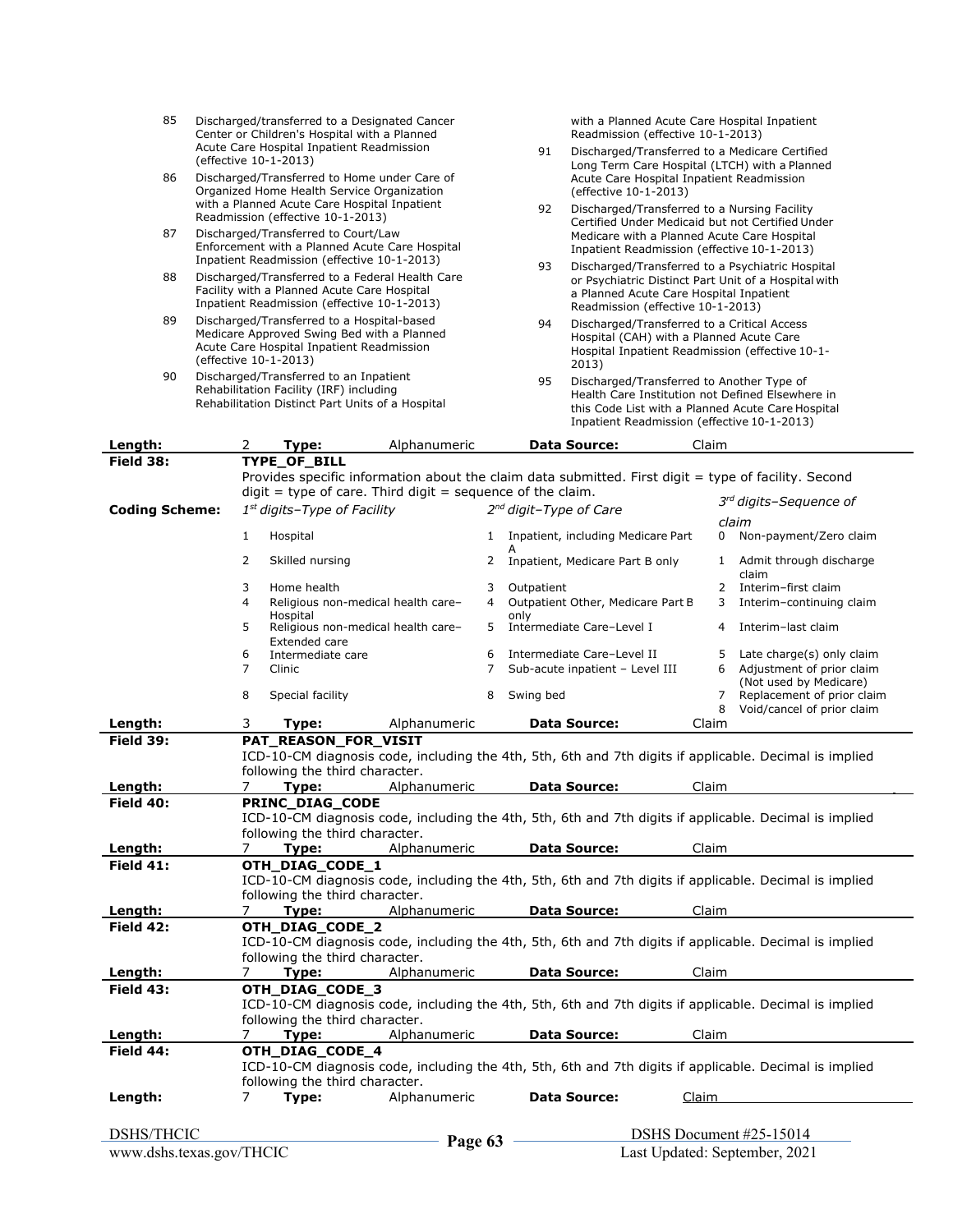| Field 45:        | OTH_DIAG_CODE_5                                                                                        |
|------------------|--------------------------------------------------------------------------------------------------------|
|                  | ICD-10-CM diagnosis code, including the 4th, 5th, 6th and 7th digits if applicable. Decimal is implied |
|                  |                                                                                                        |
|                  | following the third character.                                                                         |
| Length:          | Alphanumeric<br><b>Data Source:</b><br>Claim<br>Type:<br>7                                             |
| Field 46:        | OTH_DIAG_CODE_6                                                                                        |
|                  | ICD-10-CM diagnosis code, including the 4th, 5th, 6th and 7th digits if applicable. Decimal is implied |
|                  |                                                                                                        |
|                  | following the third character.                                                                         |
| Length:          | Type:<br><b>Data Source:</b><br>Claim<br>Alphanumeric<br>7                                             |
| Field 47:        | OTH_DIAG_CODE_7                                                                                        |
|                  |                                                                                                        |
|                  | ICD-10-CM diagnosis code, including the 4th, 5th, 6th and 7th digits if applicable. Decimal is implied |
|                  | following the third character.                                                                         |
| Length:          | Alphanumeric<br><b>Data Source:</b><br>Claim<br>7<br>Type:                                             |
| Field 48:        |                                                                                                        |
|                  | OTH_DIAG_CODE_8                                                                                        |
|                  | ICD-10-CM diagnosis code, including the 4th, 5th, 6th and 7th digits if applicable. Decimal is implied |
|                  | following the third character.                                                                         |
| Length:          | Alphanumeric<br><b>Data Source:</b><br>Claim<br>Type:<br>7                                             |
|                  |                                                                                                        |
| Field 49:        | OTH_DIAG_CODE_9                                                                                        |
|                  | ICD-10-CM diagnosis code, including the 4th, 5th, 6th and 7th digits if applicable. Decimal is implied |
|                  | following the third character.                                                                         |
| Length:          | Alphanumeric<br><b>Data Source:</b><br>Claim<br>7                                                      |
|                  | Type:                                                                                                  |
| Field 50:        | OTH_DIAG_CODE_10                                                                                       |
|                  | ICD-10-CM diagnosis code, including the 4th, 5th, 6th and 7th digits if applicable. Decimal is implied |
|                  | following the third character.                                                                         |
|                  |                                                                                                        |
| Length:          | Alphanumeric<br><b>Data Source:</b><br>Claim<br>7<br>Type:                                             |
| Field 51:        | OTH_DIAG_CODE_11                                                                                       |
|                  | ICD-10-CM diagnosis code, including the 4th, 5th, 6th and 7th digits if applicable. Decimal is implied |
|                  |                                                                                                        |
|                  | following the third character.                                                                         |
| Length:          | <b>Data Source:</b><br>Claim<br>Type:<br>Alphanumeric<br>7                                             |
| <b>Field 52:</b> | OTH_DIAG_CODE_12                                                                                       |
|                  | ICD-10-CM diagnosis code, including the 4th, 5th, 6th and 7th digits if applicable. Decimal is implied |
|                  |                                                                                                        |
|                  | following the third character.                                                                         |
| Length:          | Alphanumeric<br><b>Data Source:</b><br>Claim<br>7<br>Type:                                             |
| Field 53:        | OTH_DIAG_CODE_13                                                                                       |
|                  |                                                                                                        |
|                  | ICD-10-CM diagnosis code, including the 4th, 5th, 6th and 7th digits if applicable. Decimal is implied |
|                  | following the third character.                                                                         |
| Length:          | Alphanumeric<br><b>Data Source:</b><br>Claim<br>Type:<br>$\prime$                                      |
| Field 54:        | OTH_DIAG_CODE_14                                                                                       |
|                  |                                                                                                        |
|                  | ICD-10-CM diagnosis code, including the 4th, 5th, 6th and 7th digits if applicable. Decimal is implied |
|                  | following the third character.                                                                         |
| Length:          | Alphanumeric<br><b>Data Source:</b><br>Claim<br>7<br>Type:                                             |
|                  |                                                                                                        |
| <b>Field 55:</b> | OTH_DIAG_CODE_15                                                                                       |
|                  | ICD-10-CM diagnosis code, including the 4th, 5th, 6th and 7th digits if applicable. Decimal is implied |
|                  | following the third character.                                                                         |
| Length:          | Alphanumeric<br><b>Data Source:</b><br>Claim<br>Type:<br>7                                             |
|                  |                                                                                                        |
| <b>Field 56:</b> | OTH_DIAG_CODE_16                                                                                       |
|                  | ICD-10-CM diagnosis code, including the 4th, 5th, 6th and 7th digits if applicable. Decimal is implied |
|                  | following the third character.                                                                         |
| Length:          | <b>Data Source:</b><br>Claim<br>Type:<br>Alphanumeric<br>7                                             |
|                  |                                                                                                        |
| Field 57:        | OTH_DIAG_CODE_17                                                                                       |
|                  | ICD-10-CM diagnosis code, including the 4th, 5th, 6th and 7th digits if applicable. Decimal is implied |
|                  | following the third character.                                                                         |
|                  |                                                                                                        |
| Length:          | Alphanumeric<br><b>Data Source:</b><br>Claim<br>7<br>Type:                                             |
| Field 58:        | OTH_DIAG_CODE_18                                                                                       |
|                  | ICD-10-CM diagnosis code, including the 4th, 5th, 6th and 7th digits if applicable. Decimal is implied |
|                  |                                                                                                        |
|                  | following the third character.                                                                         |
| Length:          | Alphanumeric<br><b>Data Source:</b><br>Claim<br>Type:<br>7                                             |
| Field 59:        | OTH_DIAG_CODE_19                                                                                       |
|                  |                                                                                                        |
|                  | ICD-10-CM diagnosis code, including the 4th, 5th, 6th and 7th digits if applicable. Decimal is implied |
|                  | following the third character.                                                                         |
| Length:          | Alphanumeric<br><b>Data Source:</b><br>Claim<br>Type:                                                  |
| Field 60:        | OTH_DIAG_CODE_20                                                                                       |
|                  |                                                                                                        |
|                  | ICD-10-CM diagnosis code, including the 4th, 5th, 6th and 7th digits if applicable. Decimal is implied |
|                  | following the third character.                                                                         |
| Length:          | Alphanumeric<br><b>Data Source:</b><br>Type:<br>Claim<br>7                                             |
|                  |                                                                                                        |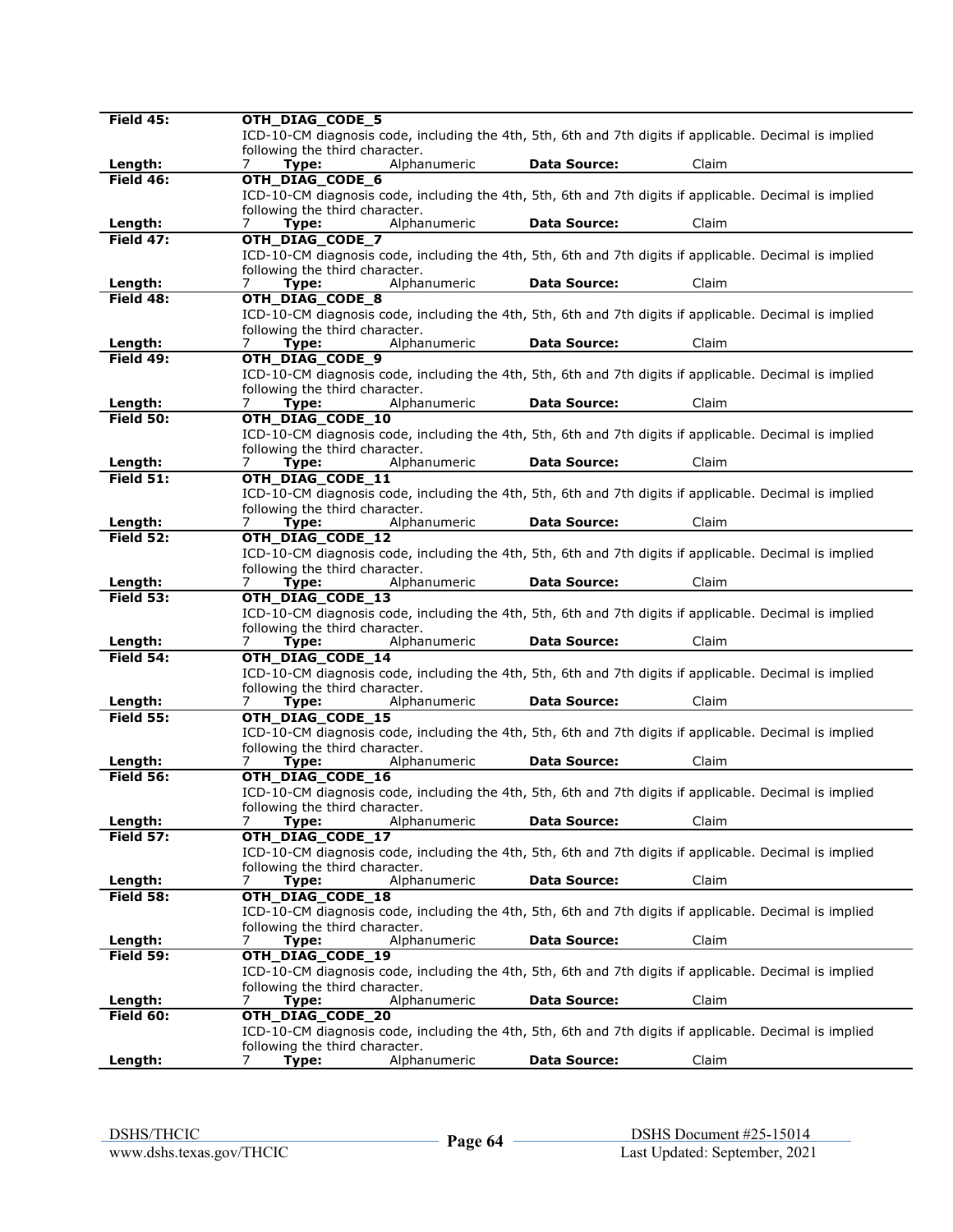|                       | OTH_DIAG_CODE_21                                                                                            |                     |       |
|-----------------------|-------------------------------------------------------------------------------------------------------------|---------------------|-------|
|                       | ICD-10-CM diagnosis code, including the 4th, 5th, 6th and 7th digits if applicable. Decimal is implied      |                     |       |
|                       | following the third character.                                                                              |                     |       |
| Length:               | Alphanumeric<br>Type:<br>7                                                                                  | <b>Data Source:</b> | Claim |
| Field $62:$           | OTH_DIAG_CODE_22                                                                                            |                     |       |
|                       | ICD-10-CM diagnosis code, including the 4th, 5th, 6th and 7th digits if applicable. Decimal is implied      |                     |       |
|                       | following the third character.                                                                              |                     |       |
| Length:               | Alphanumeric<br>Type:<br>7                                                                                  | <b>Data Source:</b> | Claim |
| Field 63:             | OTH_DIAG_CODE_23                                                                                            |                     |       |
|                       | ICD-10-CM diagnosis code, including the 4th, 5th, 6th and 7th digits if applicable. Decimal is implied      |                     |       |
|                       | following the third character.                                                                              |                     |       |
| Length:               | Alphanumeric<br>7<br>Type:                                                                                  | <b>Data Source:</b> | Claim |
| Field 64:             | OTH_DIAG_CODE_24                                                                                            |                     |       |
|                       | ICD-10-CM diagnosis code, including the 4th, 5th, 6th and 7th digits if applicable. Decimal is implied      |                     |       |
|                       | following the third character.                                                                              |                     |       |
| Length:               | Type:<br>Alphanumeric                                                                                       | <b>Data Source:</b> | Claim |
| Field 65:             | RELATED_CAUSE_CODE_1                                                                                        |                     |       |
|                       | Code identifying an accompanying cause of an illness, injury or an accident.                                |                     |       |
| <b>Coding Scheme:</b> | Auto accident<br>AA                                                                                         |                     |       |
|                       | AB<br>Abuse<br>AP                                                                                           |                     |       |
|                       | Another party responsible<br>EM<br>Employment                                                               |                     |       |
|                       | 0A<br>Other accident                                                                                        |                     |       |
| Length:               | 2<br>Type:<br>Alphanumeric                                                                                  | <b>Data Source:</b> | Claim |
| Field 66:             | <b>RELATED CAUSE CODE 2</b>                                                                                 |                     |       |
|                       | Code identifying an accompanying cause of an illness, injury or an accident.                                |                     |       |
| <b>Coding Scheme:</b> | Same as RELATED_CAUSE_CODE_1                                                                                |                     |       |
| Length:               | 2<br>Type:<br>Alphanumeric                                                                                  | <b>Data Source:</b> | Claim |
| <b>Field 67:</b>      | <b>RELATED CAUSE CODE 3</b>                                                                                 |                     |       |
|                       | Code identifying an accompanying cause of an illness, injury or an accident.                                |                     |       |
| <b>Coding Scheme:</b> | Same as RELATED_CAUSE_CODE_1                                                                                |                     |       |
| Length:               | Alphanumeric<br>2<br>Type:                                                                                  | <b>Data Source:</b> | Claim |
| Field 68:             | E CODE 1                                                                                                    |                     |       |
|                       | ICD-10-CM diagnosis code, including the 4th, 5th, 6th and 7th digits if applicable, of an additional        |                     |       |
| Length:               | external cause of morbidity. Decimal is implied following the third character                               |                     |       |
|                       |                                                                                                             |                     |       |
|                       | 7<br>Type:<br>Alphanumeric                                                                                  | <b>Data Source:</b> | Claim |
| Field 69:             | $E$ <sub>CODE</sub> $2$                                                                                     |                     |       |
|                       | ICD-10-CM diagnosis code, including the 4th, 5th, 6th and 7th digits if applicable, of an additional        |                     |       |
|                       | external cause of morbidity. Decimal is implied following the third character                               |                     |       |
| Length:               | Alphanumeric<br>7<br>Type:                                                                                  | <b>Data Source:</b> | Claim |
| <b>Field 70:</b>      | $E$ <sub>_CODE</sub> 3                                                                                      |                     |       |
|                       | ICD-10-CM diagnosis code, including the 4th, 5th, 6th and 7th digits if applicable, of an additional        |                     |       |
| Length:               | external cause of morbidity. Decimal is implied following the third character<br>7<br>Alphanumeric<br>Type: | <b>Data Source:</b> | Claim |
| Field $71$ :          | E_CODE_4                                                                                                    |                     |       |
|                       | ICD-10-CM diagnosis code, including the 4th, 5th, 6th and 7th digits if applicable, of an additional        |                     |       |
|                       | external cause of morbidity. Decimal is implied following the third character                               |                     |       |
| Length:               | Type:<br>Alphanumeric                                                                                       | Data Source:        | Claim |
| Field 72:             | $E$ <sub>CODE</sub> 5                                                                                       |                     |       |
|                       | ICD-10-CM diagnosis code, including the 4th, 5th, 6th and 7th digits if applicable, of an additional        |                     |       |
|                       | external cause of morbidity. Decimal is implied following the third character                               |                     |       |
| Length:               | Alphanumeric<br>Type:<br>7                                                                                  | <b>Data Source:</b> | Claim |
| <b>Field 73:</b>      | $E$ <sub>CODE</sub> $6$                                                                                     |                     |       |
|                       | ICD-10-CM diagnosis code, including the 4th, 5th, 6th and 7th digits if applicable, of an additional        |                     |       |
|                       | external cause of morbidity. Decimal is implied following the third character                               |                     |       |
| Length:               | Type:<br>Alphanumeric<br>7                                                                                  | <b>Data Source:</b> | Claim |
| Field 74:             | E_CODE_7                                                                                                    |                     |       |
|                       | ICD-10-CM diagnosis code, including the 4th, 5th, 6th and 7th digits if applicable, of an additional        |                     |       |
|                       | external cause of morbidity. Decimal is implied following the third character                               |                     |       |
| Length:               | Alphanumeric<br>7<br>Type:                                                                                  | <b>Data Source:</b> | Claim |
| <b>Field 75:</b>      | E_CODE_8                                                                                                    |                     |       |
|                       | ICD-10-CM diagnosis code, including the 4th, 5th, 6th and 7th digits if applicable, of an additional        |                     |       |
| Length:               | external cause of morbidity. Decimal is implied following the third character<br>Alphanumeric<br>7<br>Type: | <b>Data Source:</b> | Claim |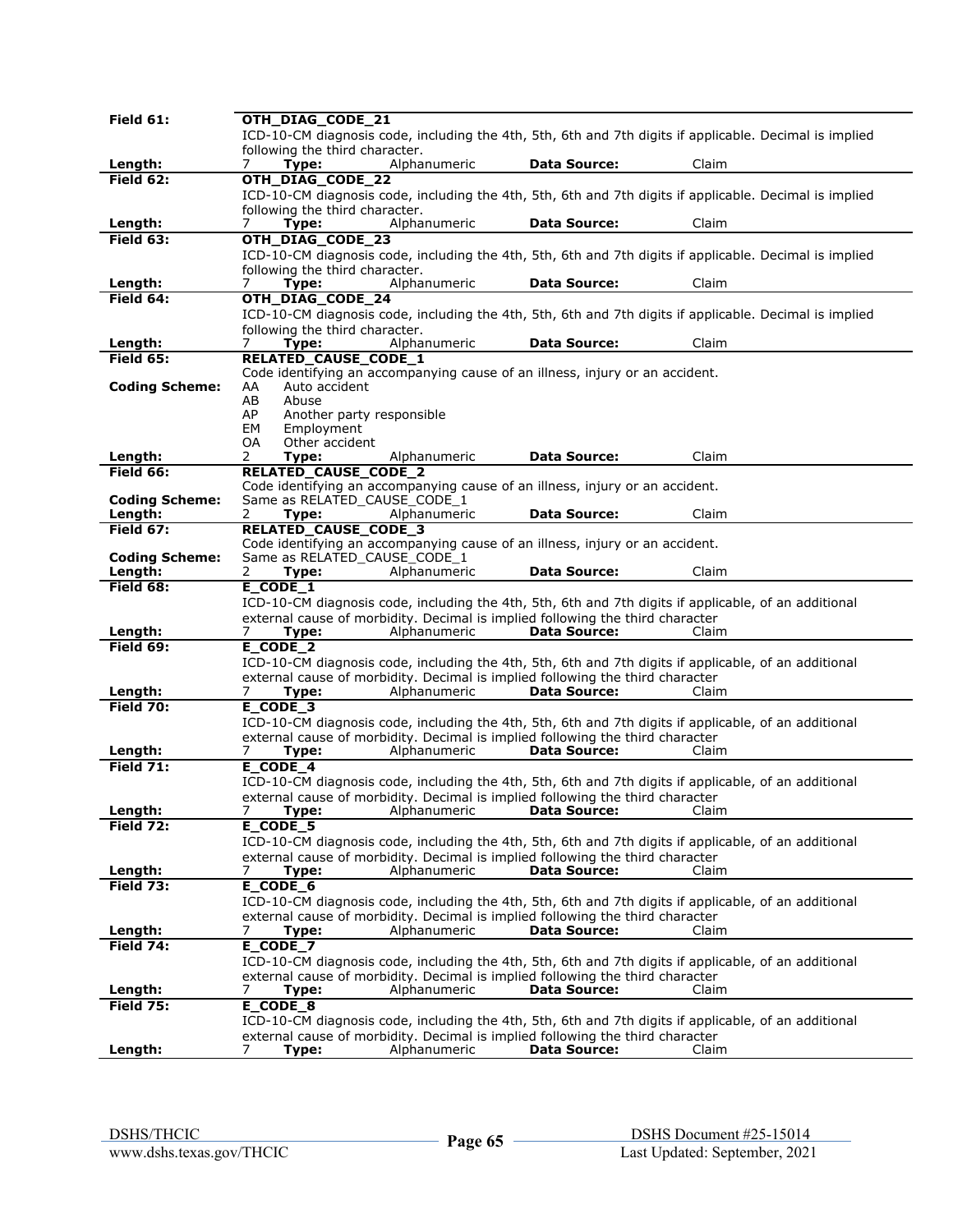| <b>Field 76:</b>            | E CODE 9                                                                                                                                 |
|-----------------------------|------------------------------------------------------------------------------------------------------------------------------------------|
|                             | ICD-10-CM diagnosis code, including the 4th, 5th, 6th and 7th digits if applicable, of an additional                                     |
|                             | external cause of morbidity. Decimal is implied following the third character                                                            |
| Length:                     | Type:<br>Alphanumeric<br><b>Data Source:</b><br>Claim<br>7                                                                               |
| Field 77:                   | E_CODE_10                                                                                                                                |
|                             | ICD-10-CM diagnosis code, including the 4th, 5th, 6th and 7th digits if applicable, of an additional                                     |
|                             | external cause of morbidity. Decimal is implied following the third character                                                            |
| Length:                     | Alphanumeric<br><b>Data Source:</b><br>Claim<br>Type:                                                                                    |
| Field 78:                   | PROC_CODE_1                                                                                                                              |
|                             | Code for the surgical or other procedure with the highest charge performed during the period covered                                     |
|                             | by the bill. HCPCS or CPT code.<br>5<br>Alphanumeric<br><b>Data Source:</b><br>Claim                                                     |
| Length:<br><b>Field 79:</b> | Type:<br>PROC_CODE_2                                                                                                                     |
|                             | Code for surgical or other procedure with the next highest charge performed during the period                                            |
|                             | covered by the bill. HCPCS or CPT code.                                                                                                  |
| Length:                     | Claim<br>Type:<br>Alphanumeric<br><b>Data Source:</b><br>5.                                                                              |
| Field 80:                   | PROC_CODE_3                                                                                                                              |
|                             | Code for surgical or other procedure with the next highest charge performed during the period                                            |
|                             | covered by the bill. HCPCS or CPT code.                                                                                                  |
| Length:                     | Alphanumeric<br><b>Data Source:</b><br>Claim<br>5<br>Type:                                                                               |
| Field 81:                   | PROC_CODE_4                                                                                                                              |
|                             | Code for surgical or other procedure with the next highest charge performed during the period                                            |
|                             | covered by the bill. HCPCS or CPT code.                                                                                                  |
| Length:                     | Type:<br>Alphanumeric<br>Claim<br><b>Data Source:</b><br>5.                                                                              |
| Field 82:                   | PROC_CODE_5                                                                                                                              |
|                             | Code for surgical or other procedure with the next highest charge performed during the period                                            |
|                             | covered by the bill. HCPCS or CPT code.                                                                                                  |
| Length:                     | <b>Data Source:</b><br>Claim<br>5.<br>Type:<br>Alphanumeric                                                                              |
| Field 83:                   | PROC_CODE_6                                                                                                                              |
|                             | Code for surgical or other procedure with the next highest charge performed during the period                                            |
|                             | covered by the bill. HCPCS or CPT code.                                                                                                  |
| Length:                     | <b>Data Source:</b><br>Claim<br>Alphanumeric<br>5.<br>Type:<br>PROC_CODE_7                                                               |
| Field 84:                   |                                                                                                                                          |
|                             | Code for surgical or other procedure with the next highest charge performed during the period<br>covered by the bill. HCPCS or CPT code. |
| Length:                     | <b>Data Source:</b><br>Claim<br>5.<br>Alphanumeric<br>Type:                                                                              |
| Field 85:                   | PROC_CODE_8                                                                                                                              |
|                             | Code for surgical or other procedure with the next highest charge performed during the period                                            |
|                             | covered by the bill. HCPCS or CPT code.                                                                                                  |
| Length:                     | Alphanumeric<br><b>Data Source:</b><br>Claim<br>5.<br>Type:                                                                              |
| Field 86:                   | PROC_CODE_9                                                                                                                              |
|                             | Code for surgical or other procedure with the next highest charge performed during the period                                            |
|                             | covered by the bill. HCPCS or CPT code.                                                                                                  |
| Length:                     | Type:<br>Alphanumeric<br><b>Data Source:</b><br>Claim<br>5.                                                                              |
| Field 87:                   | PROC_CODE_10                                                                                                                             |
|                             | Code for surgical or other procedure with the next highest charge performed during the period<br>covered by the bill. HCPCS or CPT code. |
| Length:                     | <b>Data Source:</b><br>Claim<br>5<br>Alphanumeric<br>Type:                                                                               |
| Field 88:                   | PROC_CODE_11                                                                                                                             |
|                             | Code for surgical or other procedure with the next highest charge performed during the period                                            |
|                             | covered by the bill. HCPCS or CPT code.                                                                                                  |
| Length:                     | <b>Data Source:</b><br>Claim<br>Type:<br>Alphanumeric<br>5.                                                                              |
| Field 89:                   | PROC_CODE_12                                                                                                                             |
|                             | Code for surgical or other procedure with the next highest charge performed during the period                                            |
|                             | covered by the bill. HCPCS or CPT code.                                                                                                  |
| Length:                     | <b>Data Source:</b><br>Claim<br>5.<br>Type:<br>Alphanumeric                                                                              |
| Field 90:                   | PROC_CODE_13                                                                                                                             |
|                             | Code for surgical or other procedure with the next highest charge performed during the period                                            |
|                             | covered by the bill. HCPCS or CPT code.                                                                                                  |
| Length:<br>Field 91:        | Alphanumeric<br><b>Data Source:</b><br>Claim<br>5.<br>Type:<br>PROC_CODE_14                                                              |
|                             | Code for surgical or other procedure with the next highest charge performed during the period                                            |
|                             | covered by the bill. HCPCS or CPT code.                                                                                                  |
| Length:                     | <b>Data Source:</b><br>Type:<br>Alphanumeric<br>Claim                                                                                    |
|                             |                                                                                                                                          |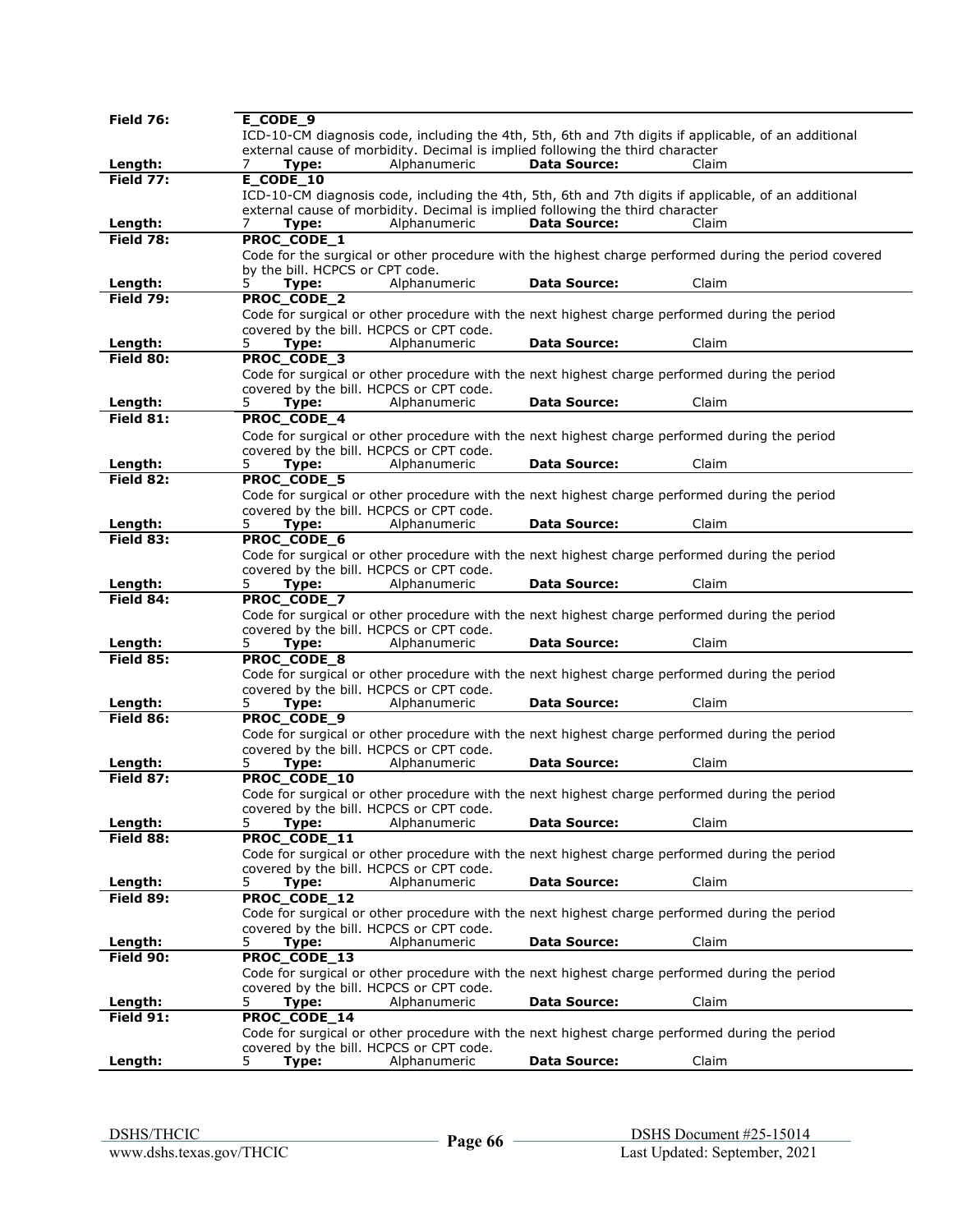| Field 92:            | <b>PROC CODE 15</b>                                                                                                                                |
|----------------------|----------------------------------------------------------------------------------------------------------------------------------------------------|
|                      | Code for surgical or other procedure with the next highest charge performed during the period                                                      |
|                      | covered by the bill. HCPCS or CPT code.                                                                                                            |
| Length:              | Alphanumeric<br><b>Data Source:</b><br>Claim<br>5.<br>Type:                                                                                        |
| Field 93:            | PROC_CODE_16                                                                                                                                       |
|                      | Code for surgical or other procedure with the next highest charge performed during the period                                                      |
|                      | covered by the bill. HCPCS or CPT code.                                                                                                            |
| Length:              | <b>Data Source:</b><br>5.<br>Alphanumeric<br>Claim<br>Type:                                                                                        |
| Field 94:            | PROC_CODE_17                                                                                                                                       |
|                      | Code for surgical or other procedure with the next highest charge performed during the period                                                      |
|                      | covered by the bill. HCPCS or CPT code.                                                                                                            |
| Length:              | Alphanumeric<br>Claim<br>Type:<br><b>Data Source:</b><br>5.                                                                                        |
| Field 95:            | PROC_CODE_18                                                                                                                                       |
|                      | Code for surgical or other procedure with the next highest charge performed during the period                                                      |
|                      | covered by the bill. HCPCS or CPT code.                                                                                                            |
| Length:              | 5<br>Alphanumeric<br><b>Data Source:</b><br>Claim<br>Type:                                                                                         |
| Field 96:            | PROC_CODE_19                                                                                                                                       |
|                      | Code for surgical or other procedure with the next highest charge performed during the period                                                      |
|                      | covered by the bill. HCPCS or CPT code.                                                                                                            |
| Length:              | Alphanumeric<br><b>Data Source:</b><br>Claim<br>5.<br>Type:                                                                                        |
| Field 97:            | PROC_CODE_20                                                                                                                                       |
|                      | Code for surgical or other procedure with the next highest charge performed during the period                                                      |
|                      | covered by the bill. HCPCS or CPT code.                                                                                                            |
| Length:              | Alphanumeric<br><b>Data Source:</b><br>Claim<br>5.<br>Type:                                                                                        |
| Field 98:            | PROC_CODE_21                                                                                                                                       |
|                      | Code for surgical or other procedure with the next highest charge performed during the period                                                      |
|                      | covered by the bill. HCPCS or CPT code.                                                                                                            |
| Length:<br>Field 99: | 5.<br>Alphanumeric<br><b>Data Source:</b><br>Claim<br>Type:                                                                                        |
|                      | PROC_CODE_22                                                                                                                                       |
|                      | Code for surgical or other procedure with the next highest charge performed during the period                                                      |
| Length:              | covered by the bill. HCPCS or CPT code.<br><b>Data Source:</b><br>Claim<br>Type:<br>Alphanumeric<br>5.                                             |
| <b>Field 100:</b>    | PROC CODE 23                                                                                                                                       |
|                      |                                                                                                                                                    |
|                      |                                                                                                                                                    |
|                      | Code for surgical or other procedure with the next highest charge performed during the period                                                      |
|                      | covered by the bill. HCPCS or CPT code.                                                                                                            |
| Length:              | 5.<br>Alphanumeric<br><b>Data Source:</b><br>Claim<br>Type:                                                                                        |
| <b>Field 101:</b>    | PROC_CODE_24                                                                                                                                       |
|                      | Code for surgical or other procedure with the next highest charge performed during the period<br>covered by the bill. HCPCS or CPT code.           |
| Length:              | <b>Data Source:</b><br>Claim<br>5.<br>Type:<br>Alphanumeric                                                                                        |
| <b>Field 102:</b>    | PROC_CODE_25                                                                                                                                       |
|                      | Code for surgical or other procedure with the next highest charge performed during the period                                                      |
|                      | covered by the bill. HCPCS or CPT code.                                                                                                            |
| Length:              | Alphanumeric<br><b>Data Source:</b><br>Claim<br>5.<br>Type:                                                                                        |
| <b>Field 103:</b>    | EAPG_GRP_VER                                                                                                                                       |
|                      | Final Enhanced Ambulatory Patient Group (EAPG), as assigned by 3M™ EAPG Grouper. Not                                                               |
|                      | available 4009                                                                                                                                     |
| Length:              | <b>Data Source:</b><br>12<br>Type:<br>Alphanumeric<br>Assigned                                                                                     |
| <b>Field 104:</b>    | <b>APC_GRP_VER</b>                                                                                                                                 |
|                      | Ambulatory Payment Classification (APC) as assigned by 3M™ APC Grouper. Not available 4Q09                                                         |
| Length:              | <b>Data Source:</b><br>Alphanumeric<br>Assigned<br>12<br>Type:                                                                                     |
| <b>Field 105:</b>    | PHYSICIAN1_INDEX_NUMBER                                                                                                                            |
|                      | Unique identifier assigned to the licensed physician expected to certify medical necessity of services                                             |
|                      | rendered, with primary responsibility for the patient's medical care and treatment. Physician is an                                                |
|                      | individual licensed to practice medicine under the Medical Practice Act. Can include an individual                                                 |
|                      | other than a physician who admits patients to hospitals or who provides diagnostic or therapeutic                                                  |
|                      | procedures to inpatients, including psychologists, chiropractors, dentists, nurse practitioners, nurse                                             |
| Length:              | midwives, and podiatrists authorized by the hospital to admit or treat patients.<br>Alphanumeric<br><b>Data Source:</b><br>10<br>Type:<br>Assigned |
| <b>Field 106:</b>    | PHYSICIAN2_INDEX_NUMBER                                                                                                                            |
|                      | Unique identifier assigned to the operating physician or physician other than the attending physician.                                             |
|                      | Physician is an individual licensed to practice medicine under the Medical Practice Act. Can include an                                            |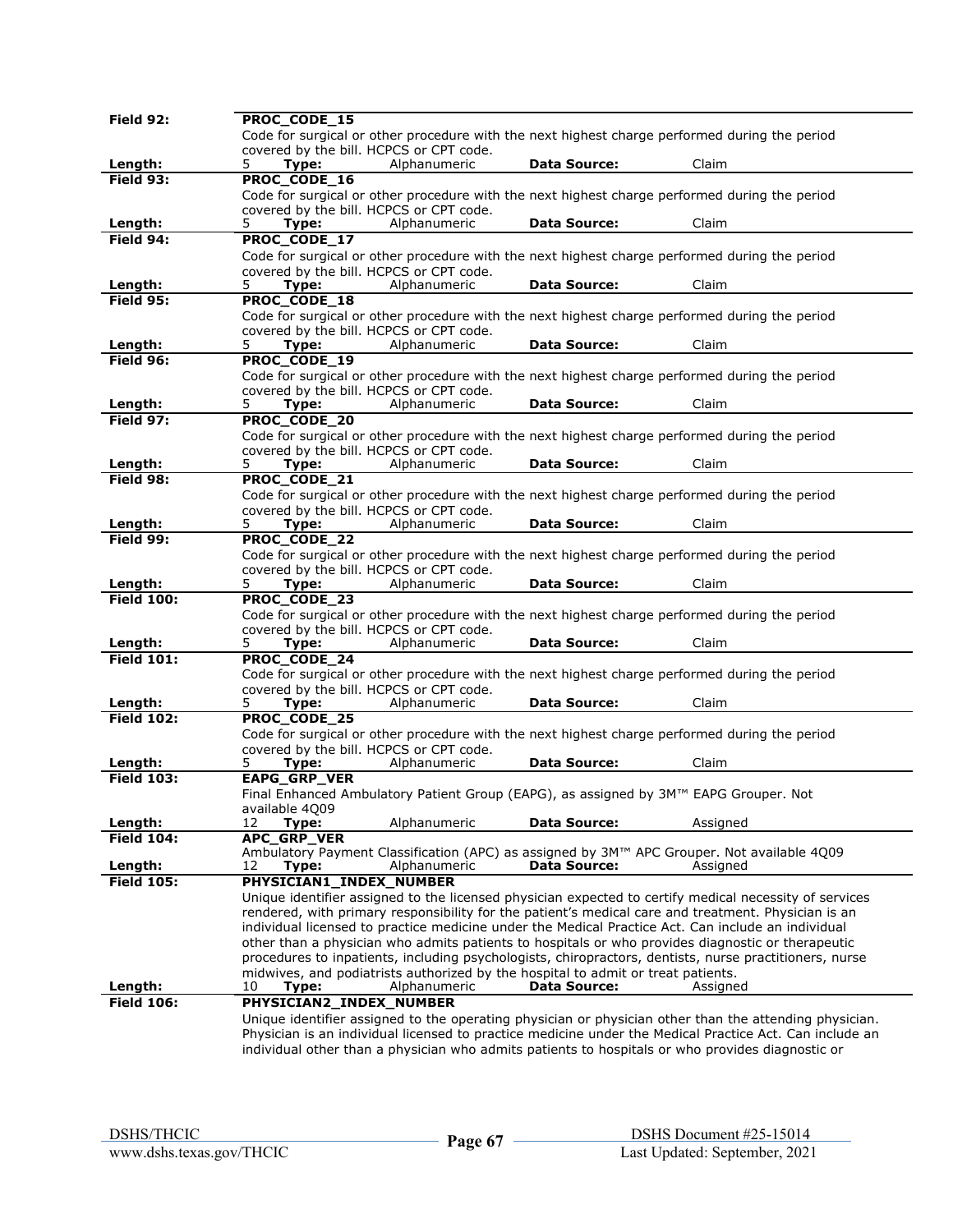therapeutic procedures to inpatients, including psychologists, chiropractors, dentists, nurse practitioners, nurse midwives, and podiatrists authorized by the hospital to admit or treat patients.

| Length:               | 10<br>Type:<br>Alphanumeric                                               | <b>Data Source:</b><br>Assigned                                                       |
|-----------------------|---------------------------------------------------------------------------|---------------------------------------------------------------------------------------|
| <b>Field 107:</b>     | OCCUR_CODE_1                                                              |                                                                                       |
|                       | Code describing a significant event relating to the claim.                |                                                                                       |
| <b>Coding Scheme:</b> |                                                                           |                                                                                       |
| $\mathbf{1}$          | Auto accident                                                             | 37<br>Date of inpatient hospital discharge for non-<br>covered transplant patients    |
| 2                     | No Fault Insurance Involved - Including Auto<br>Accident/Other            | 38<br>Date treatment started for home IV therapy                                      |
| 3                     | Accident/ Tort Liability                                                  | 39<br>Date discharged on a continuous course if IV                                    |
| 4                     | Accident/ Employment Related                                              | therapy<br>41<br>Date of first test of pre-admission testing                          |
| 5                     | Other accident                                                            | 42<br>Date of discharge (hospice only)                                                |
| 6                     | Crime Victim                                                              | Scheduled date of canceled surgery<br>43                                              |
| 9                     | Start of Infertility Treatment Cycle                                      | 44<br>Date treatment started - OT                                                     |
| 10                    | Last Menstrual Period                                                     | 45<br>Date treatment started - ST                                                     |
| 11                    | Onset of Symptoms/ Illness                                                | 46<br>Date treatment started - Cardiac rehabilitation                                 |
| 12                    | Date of Onset for a Chronically Dependent                                 | 47<br>Date cost outlier status begins                                                 |
| 16                    | Individual<br>Date of Last Therapy                                        | A1<br>Birthdate - Insured A                                                           |
| 17                    | Date Outpatient OT Plan Established or Last                               | A2<br>Effective Date - Insured A Policy                                               |
|                       | Reviewed                                                                  | Payer A benefits exhausted<br>A3                                                      |
| 18                    | Date of Retirement - Patient/Beneficiary                                  | Split Bill Date<br>A4                                                                 |
| 19                    | Date of Retirement - Spouse                                               | B1<br>Birthdate - Insured B                                                           |
| 20                    | Date Guarantee of Payment Began                                           | <b>B2</b>                                                                             |
| 21                    | Date UR Notice Received                                                   | Effective date - Insured B Policy                                                     |
| 22                    | Date Active Care Ended                                                    | B3<br>Payer B benefits exhausted<br>C1<br>Birthdate - Insured C                       |
| 24                    | Date Insurance Denied                                                     |                                                                                       |
| 25                    | Date Benefits Terminated by Primary Payer                                 | C <sub>2</sub><br>Effective date - Insured C Policy                                   |
| 26                    | Date SNF Bed Became Available                                             | C <sub>3</sub><br>Payer C benefits exhausted<br>Katrina disaster related<br><b>DR</b> |
| 27                    | Date Home Health Plan Established or Last<br>Reviewed                     | E1<br>Birthdate - Insured D                                                           |
| 28                    | Date Comprehensive Outpatient Rehabilitation                              | E <sub>2</sub><br>Effective date - Insured D Policy                                   |
|                       | Plan Established or Last Reviewed                                         | E3<br>Payer D benefits exhausted                                                      |
| 29                    | Date Outpatient PT Plan established or last<br>reviewed                   | F1<br>Birthdate - Insured E                                                           |
| 30                    | Date Outpatient ST Plan established or last<br>reviewed                   | F2<br>Effective date - Insured E Policy                                               |
| 31                    | Date beneficiary notified of intent to bill                               | F3<br>Payer E benefits exhausted                                                      |
|                       | (accommodations)                                                          | G1<br>Birthdate - Insured F                                                           |
| 32                    | Date beneficiary notified of intent to bill<br>(procedures or treatments) | G <sub>2</sub><br>Effective date - Insured F Policy                                   |
|                       |                                                                           | G3<br>Payer F benefits exhausted                                                      |
| Length:               | 2<br>Alphanumeric<br>Type:                                                | Claim<br><b>Data Source:</b>                                                          |
| <b>Field 108:</b>     | <b>OCCUR_DATE_1</b>                                                       |                                                                                       |
| Length:               | Date of occurrence, as YYYYMMDD.<br>Alphanumeric<br>8<br>Type:            | Claim<br><b>Data Source:</b>                                                          |
| <b>Field 109:</b>     | OCCUR_DAY_1                                                               |                                                                                       |

|                       |   | Occurrence Day equals Occurrence Date minus STMT_PERIOD FROM Date. |                                                            |                     |            |  |  |  |  |
|-----------------------|---|--------------------------------------------------------------------|------------------------------------------------------------|---------------------|------------|--|--|--|--|
| Length:               | 4 | Tvpe:                                                              | Alphanumeric                                               | <b>Data Source:</b> | Calculated |  |  |  |  |
| <b>Field 110:</b>     |   | <b>OCCUR CODE 2</b>                                                |                                                            |                     |            |  |  |  |  |
|                       |   |                                                                    | Code describing a significant event relating to the claim. |                     |            |  |  |  |  |
| <b>Coding Scheme:</b> |   | Same as OCCUR CODE 1.                                              |                                                            |                     |            |  |  |  |  |
| Length:               |   | Type:                                                              | Alphanumeric                                               | <b>Data Source:</b> | Claim      |  |  |  |  |
| <b>Field 111:</b>     |   | <b>OCCUR DATE 2</b>                                                |                                                            |                     |            |  |  |  |  |
|                       |   | Date of occurrence, as YYYYMMDD.                                   |                                                            |                     |            |  |  |  |  |
| Length:               |   | Type:                                                              | Alphanumeric                                               | <b>Data Source:</b> | Claim      |  |  |  |  |
| <b>Field 112:</b>     |   | <b>OCCUR DAY 2</b>                                                 |                                                            |                     |            |  |  |  |  |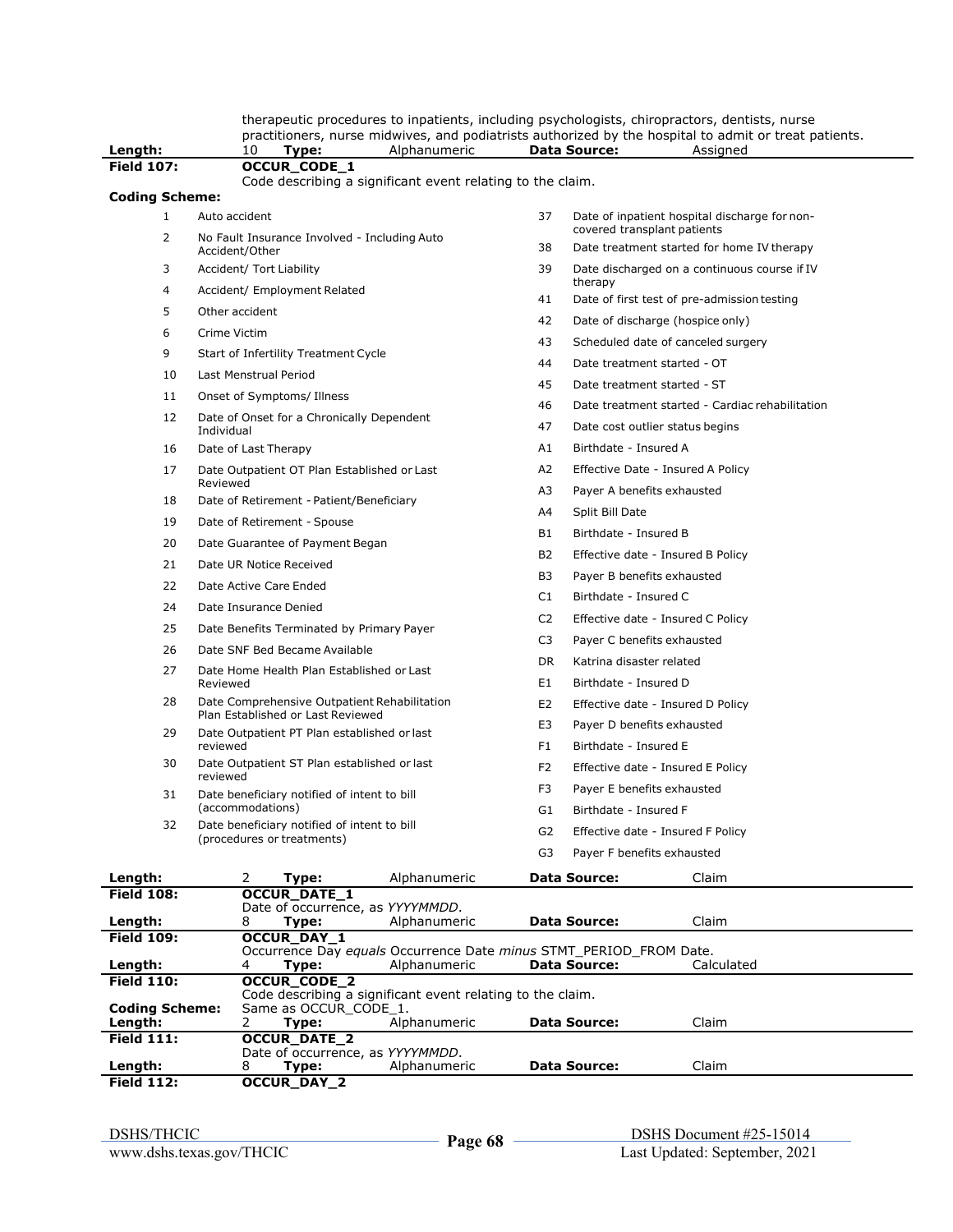|                              |                                                            |              | Occurrence Day equals Occurrence Date minus STMT_PERIOD_FROM Date.                        |            |  |
|------------------------------|------------------------------------------------------------|--------------|-------------------------------------------------------------------------------------------|------------|--|
| Length:                      | 4<br>Type:                                                 | Alphanumeric | <b>Data Source:</b>                                                                       | Calculated |  |
| <b>Field 113:</b>            | OCCUR_CODE_3                                               |              |                                                                                           |            |  |
|                              | Code describing a significant event relating to the claim. |              |                                                                                           |            |  |
| <b>Coding Scheme:</b>        | Same as OCCUR_CODE_1.                                      |              |                                                                                           |            |  |
| Length:                      | 2<br>Type:                                                 | Alphanumeric | Data Source:                                                                              | Claim      |  |
| <b>Field 114:</b>            | <b>OCCUR_DATE_3</b>                                        |              |                                                                                           |            |  |
|                              | Date of occurrence, as YYYYMMDD.                           |              |                                                                                           |            |  |
| Length:<br><b>Field 115:</b> | Type:<br>8<br>OCCUR_DAY_3                                  | Alphanumeric | Data Source:                                                                              | Claim      |  |
|                              |                                                            |              | Occurrence Day equals Occurrence Date minus STMT PERIOD FROM Date.                        |            |  |
| Length:                      | 4<br>Type:                                                 | Alphanumeric | <b>Data Source:</b>                                                                       | Calculated |  |
| <b>Field 116:</b>            | OCCUR_CODE_4                                               |              |                                                                                           |            |  |
|                              | Code describing a significant event relating to the claim. |              |                                                                                           |            |  |
| <b>Coding Scheme:</b>        | Same as OCCUR CODE 1.                                      |              |                                                                                           |            |  |
| Length:                      | $2^{\circ}$<br>Type:                                       | Alphanumeric | <b>Data Source:</b>                                                                       | Claim      |  |
| <b>Field 117:</b>            | <b>OCCUR_DATE_4</b>                                        |              |                                                                                           |            |  |
|                              | Date of occurrence, as YYYYMMDD.                           |              |                                                                                           |            |  |
| Length:                      | 8<br>Type:                                                 | Alphanumeric | <b>Data Source:</b>                                                                       | Claim      |  |
| <b>Field 118:</b>            | OCCUR_DAY_4                                                |              |                                                                                           |            |  |
|                              |                                                            |              | Occurrence Day equals Occurrence Date minus STMT_PERIOD_FROM Date.                        |            |  |
| Length:                      | Type:<br>4                                                 | Alphanumeric | <b>Data Source:</b>                                                                       | Calculated |  |
| <b>Field 119:</b>            | <b>OCCUR CODE 5</b>                                        |              |                                                                                           |            |  |
|                              | Code describing a significant event relating to the claim. |              |                                                                                           |            |  |
| <b>Coding Scheme:</b>        | Same as OCCUR_CODE_1.                                      |              |                                                                                           |            |  |
| Length:                      | 2<br>Type:                                                 | Alphanumeric | <b>Data Source:</b>                                                                       | Claim      |  |
| <b>Field 120:</b>            | <b>OCCUR_DATE_5</b>                                        |              |                                                                                           |            |  |
|                              | Date of occurrence, as YYYYMMDD.                           |              |                                                                                           |            |  |
| Length:                      | 8<br>Type:                                                 | Alphanumeric | <b>Data Source:</b>                                                                       | Claim      |  |
| <b>Field 121:</b>            | OCCUR_DAY_5                                                |              |                                                                                           |            |  |
|                              |                                                            |              | Occurrence Day equals Occurrence Date minus STMT PERIOD FROM Date.<br><b>Data Source:</b> |            |  |
| Length:<br><b>Field 122:</b> | 4<br>Type:<br><b>OCCUR_CODE_6</b>                          | Alphanumeric |                                                                                           | Calculated |  |
|                              | Code describing a significant event relating to the claim. |              |                                                                                           |            |  |
| <b>Coding Scheme:</b>        | Same as OCCUR_CODE_1.                                      |              |                                                                                           |            |  |
| Length:                      | Type:<br>2                                                 | Alphanumeric | <b>Data Source:</b>                                                                       | Claim      |  |
| <b>Field 123:</b>            | <b>OCCUR_DATE_6</b>                                        |              |                                                                                           |            |  |
|                              | Date of occurrence, as YYYYMMDD.                           |              |                                                                                           |            |  |
| Length:                      | 8<br>Type:                                                 | Alphanumeric | <b>Data Source:</b>                                                                       | Claim      |  |
| <b>Field 124:</b>            |                                                            |              |                                                                                           |            |  |
|                              | <b>OCCUR DAY 6</b>                                         |              |                                                                                           |            |  |
|                              |                                                            |              | Occurrence Day equals Occurrence Date minus STMT_PERIOD_FROM Date.                        |            |  |
| Length:                      | Type:<br>4                                                 | Alphanumeric | <b>Data Source:</b>                                                                       | Calculated |  |
| <b>Field 125:</b>            | OCCUR_CODE_7                                               |              |                                                                                           |            |  |
|                              | Code describing a significant event relating to the claim. |              |                                                                                           |            |  |
| <b>Coding Scheme:</b>        | Same as OCCUR_CODE_1.                                      |              |                                                                                           |            |  |
| Length:                      | $\overline{2}$<br>Type:                                    | Alphanumeric | <b>Data Source:</b>                                                                       | Claim      |  |
| <b>Field 126:</b>            | <b>OCCUR DATE 7</b>                                        |              |                                                                                           |            |  |
|                              | Date of occurrence, as YYYYMMDD.                           |              |                                                                                           |            |  |
| Length:                      | 8<br>Type:                                                 | Alphanumeric | <b>Data Source:</b>                                                                       | Claim      |  |
| <b>Field 127:</b>            | OCCUR_DAY_7                                                |              |                                                                                           |            |  |
|                              |                                                            |              | Occurrence Day equals Occurrence Date minus STMT PERIOD FROM Date.                        |            |  |
| Length:                      | 4<br>Type:                                                 | Alphanumeric | <b>Data Source:</b>                                                                       | Calculated |  |
| <b>Field 128:</b>            | OCCUR_CODE_8                                               |              |                                                                                           |            |  |
| <b>Coding Scheme:</b>        | Code describing a significant event relating to the claim. |              |                                                                                           |            |  |
| Length:                      | Same as OCCUR_CODE_1.<br>$\mathbf{2}$<br>Type:             | Alphanumeric | <b>Data Source:</b>                                                                       | Claim      |  |
| <b>Field 129:</b>            | <b>OCCUR_DATE_8</b>                                        |              |                                                                                           |            |  |
|                              | Date of occurrence, as YYYYMMDD.                           |              |                                                                                           |            |  |
| Length:                      | Type:<br>8                                                 | Alphanumeric | Data Source:                                                                              | Claim      |  |
| <b>Field 130:</b>            | OCCUR_DAY_8                                                |              |                                                                                           |            |  |
|                              |                                                            |              | Occurrence Day equals Occurrence Date minus STMT PERIOD FROM Date.                        |            |  |
| Length:                      | Type:<br>4                                                 | Alphanumeric | <b>Data Source:</b>                                                                       | Calculated |  |
| <b>Field 131:</b>            | OCCUR_CODE_9                                               |              |                                                                                           |            |  |
|                              | Code describing a significant event relating to the claim. |              |                                                                                           |            |  |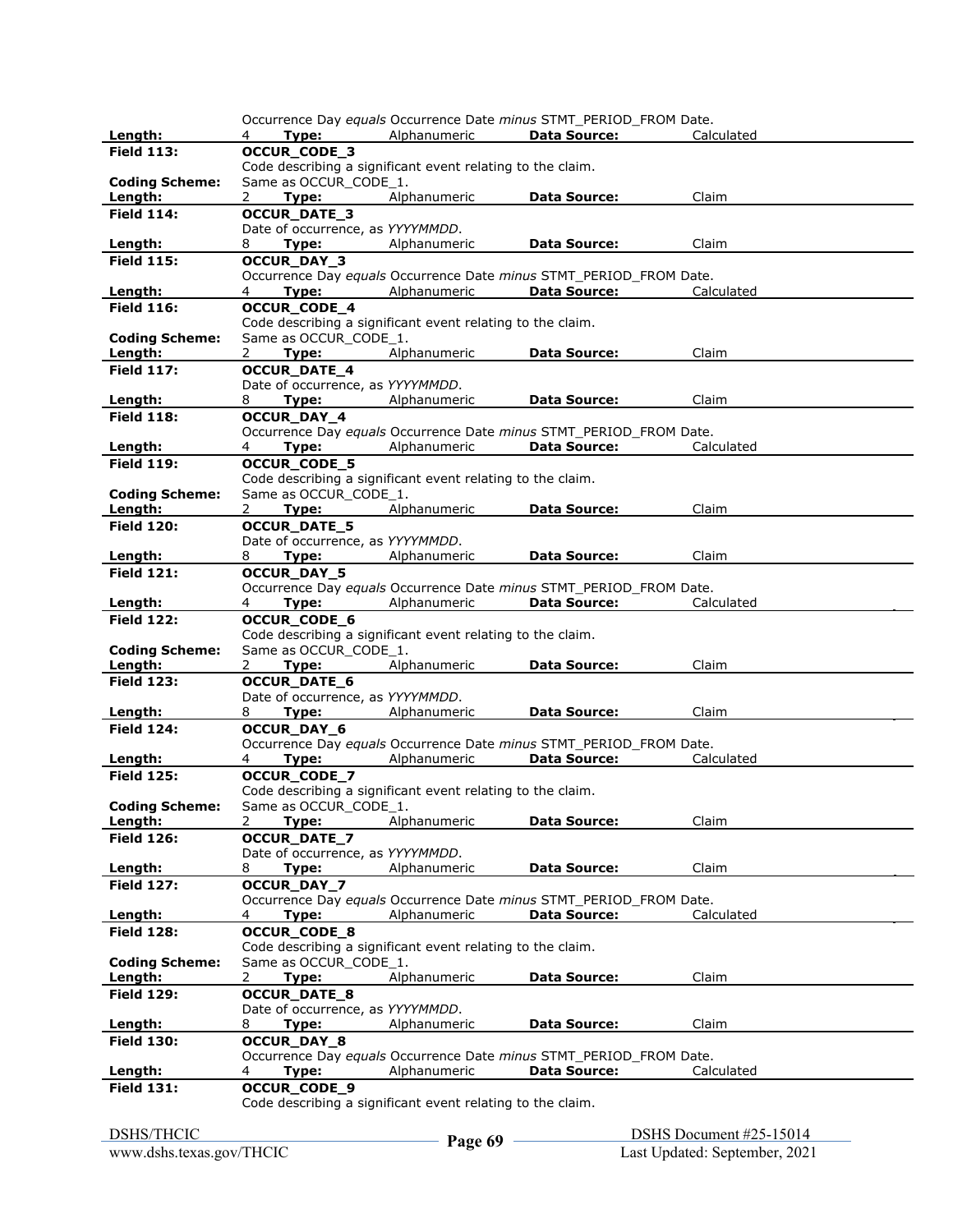| <b>Coding Scheme:</b>        | Same as OCCUR CODE 1.            |                                                                    |                           |                                                                                             |
|------------------------------|----------------------------------|--------------------------------------------------------------------|---------------------------|---------------------------------------------------------------------------------------------|
| Length:                      | 2<br>Type:                       | Alphanumeric                                                       | <b>Data Source:</b>       | Claim                                                                                       |
| <b>Field 132:</b>            | <b>OCCUR DATE 9</b>              |                                                                    |                           |                                                                                             |
|                              | Date of occurrence, as YYYYMMDD. |                                                                    |                           |                                                                                             |
| Length:                      | 8<br>Type:                       | Alphanumeric                                                       | <b>Data Source:</b>       | Claim                                                                                       |
| <b>Field 133:</b>            | <b>OCCUR_DAY_9</b>               |                                                                    |                           |                                                                                             |
|                              |                                  | Occurrence Day equals Occurrence Date minus STMT_PERIOD_FROM Date. |                           |                                                                                             |
| Length:                      | 4<br>Type:                       | Alphanumeric                                                       | <b>Data Source:</b>       | Calculated                                                                                  |
| <b>Field 134:</b>            | <b>OCCUR_CODE_10</b>             | Code describing a significant event relating to the claim.         |                           |                                                                                             |
| <b>Coding Scheme:</b>        | Same as OCCUR_CODE_1.            |                                                                    |                           |                                                                                             |
| Length:                      | 2<br>Type:                       | Alphanumeric                                                       | <b>Data Source:</b>       | Claim                                                                                       |
| <b>Field 135:</b>            | OCCUR_DATE_10                    |                                                                    |                           |                                                                                             |
|                              | Date of occurrence, as YYYYMMDD. |                                                                    |                           |                                                                                             |
| Length:                      | 8<br>Type:                       | Alphanumeric                                                       | <b>Data Source:</b>       | Claim                                                                                       |
| <b>Field 136:</b>            | <b>OCCUR DAY 10</b>              |                                                                    |                           |                                                                                             |
|                              |                                  | Occurrence Day equals Occurrence Date minus STMT_PERIOD_FROM Date. |                           |                                                                                             |
| Length:                      | Type:<br>4                       | Alphanumeric                                                       | <b>Data Source:</b>       | Calculated                                                                                  |
| <b>Field 137:</b>            | <b>OCCUR_CODE_11</b>             |                                                                    |                           |                                                                                             |
|                              |                                  | Code describing a significant event relating to the claim.         |                           |                                                                                             |
| <b>Coding Scheme:</b>        | Same as OCCUR CODE 1.            |                                                                    |                           |                                                                                             |
| Length:                      | 2<br>Type:                       | Alphanumeric                                                       | <b>Data Source:</b>       | Claim                                                                                       |
| <b>Field 138:</b>            | OCCUR_DATE_11                    |                                                                    |                           |                                                                                             |
|                              | Date of occurrence, as YYYYMMDD. |                                                                    |                           |                                                                                             |
| Length:<br><b>Field 139:</b> | 8<br>Type:                       | Alphanumeric                                                       | <b>Data Source:</b>       | Claim                                                                                       |
|                              | OCCUR_DAY_11                     | Occurrence Day equals Occurrence Date minus STMT PERIOD FROM Date. |                           |                                                                                             |
| Length:                      | 4<br>Type:                       | Alphanumeric                                                       | <b>Data Source:</b>       | Calculated                                                                                  |
| <b>Field 140:</b>            | <b>OCCUR_CODE_12</b>             |                                                                    |                           |                                                                                             |
|                              |                                  | Code describing a significant event relating to the claim.         |                           |                                                                                             |
| <b>Coding Scheme:</b>        | Same as OCCUR CODE 1.            |                                                                    |                           |                                                                                             |
| Length:                      | 2<br>Type:                       | Alphanumeric                                                       | <b>Data Source:</b>       | Claim                                                                                       |
| <b>Field 141:</b>            | <b>OCCUR_DATE_12</b>             |                                                                    |                           |                                                                                             |
|                              | Date of occurrence, as YYYYMMDD. |                                                                    |                           |                                                                                             |
| Length:                      | 8<br>Type:                       | Alphanumeric                                                       | <b>Data Source:</b>       | Claim                                                                                       |
| <b>Field 142:</b>            | <b>OCCUR DAY 12</b>              |                                                                    |                           |                                                                                             |
|                              |                                  | Occurrence Day equals Occurrence Date minus STMT PERIOD FROM Date. |                           |                                                                                             |
| Length:<br><b>Field 143:</b> | 4<br>Type:                       | Alphanumeric                                                       | <b>Data Source:</b>       | Calculated                                                                                  |
|                              | <b>OCCUR SPAN CODE 1</b>         |                                                                    |                           | Code describing a significant event relating to the claim that may affect payer processing. |
| <b>Coding Scheme:</b>        | 70                               | Qualifying stay dates (for SNF use only)                           | 78                        | SNF prior stay dates                                                                        |
|                              |                                  |                                                                    | 80                        | Prior Same SNF prior stay dates for                                                         |
|                              | 71<br>Prior stay dates           |                                                                    |                           | Payment Ban Purposes                                                                        |
|                              | 72<br>First/Last Visit           |                                                                    | 81                        | Antepartum Days at Reduced Level of Care                                                    |
|                              | 73<br>Benefit eligibility period |                                                                    | M0                        | QIO/UR approved stay dates                                                                  |
|                              | 74                               | Noncovered level of care/Leave of absence                          | M1                        | Provider liability - no utilization                                                         |
|                              | 75<br>SNF level of care          |                                                                    | M <sub>2</sub>            | Inpatient respite dates                                                                     |
|                              | 76<br>Patient Liability Period   |                                                                    | M3                        | ICF level of care                                                                           |
| Length:                      | 77<br>2                          | Provider Liability - Utilization Charged<br>Alphanumeric           | M4<br><b>Data Source:</b> | Residential level of care<br>Claim                                                          |
| <b>Field 144:</b>            | Type:                            |                                                                    |                           |                                                                                             |
|                              | OCCUR_SPAN_FROM_1                |                                                                    |                           |                                                                                             |
|                              |                                  | Occurrence Span From is the Beginning Date of Occurrence Event.    |                           |                                                                                             |
| Length:<br><b>Field 145:</b> | 8<br>Type:                       | Alphanumeric                                                       | <b>Data Source:</b>       | Claim                                                                                       |
|                              | <b>OCCUR_SPAN_THRU_1</b>         | Occurrence Span Thru is the Ending Date of Occurrence Event.       |                           |                                                                                             |
| Length:                      | 8<br>Type:                       | Alphanumeric                                                       | <b>Data Source:</b>       | Claim                                                                                       |
| <b>Field 146:</b>            | <b>OCCUR_SPAN_CODE_2</b>         |                                                                    |                           |                                                                                             |
|                              |                                  |                                                                    |                           | Code describing a significant event relating to the claim that may affect payer processing. |
| <b>Coding Scheme:</b>        | Same as OCCUR_SPAN_CODE_1.       |                                                                    |                           |                                                                                             |
| Length:                      | 2<br>Type:                       | Alphanumeric                                                       | Data Source:              | Claim                                                                                       |
| <b>Field 147:</b>            | OCCUR_SPAN_FROM_2                |                                                                    |                           |                                                                                             |
|                              |                                  |                                                                    |                           |                                                                                             |
|                              |                                  | Occurrence Span From is the Beginning Date of Occurrence Event.    |                           |                                                                                             |
| Length:                      | Type:<br>8                       | Alphanumeric                                                       | <b>Data Source:</b>       | Claim                                                                                       |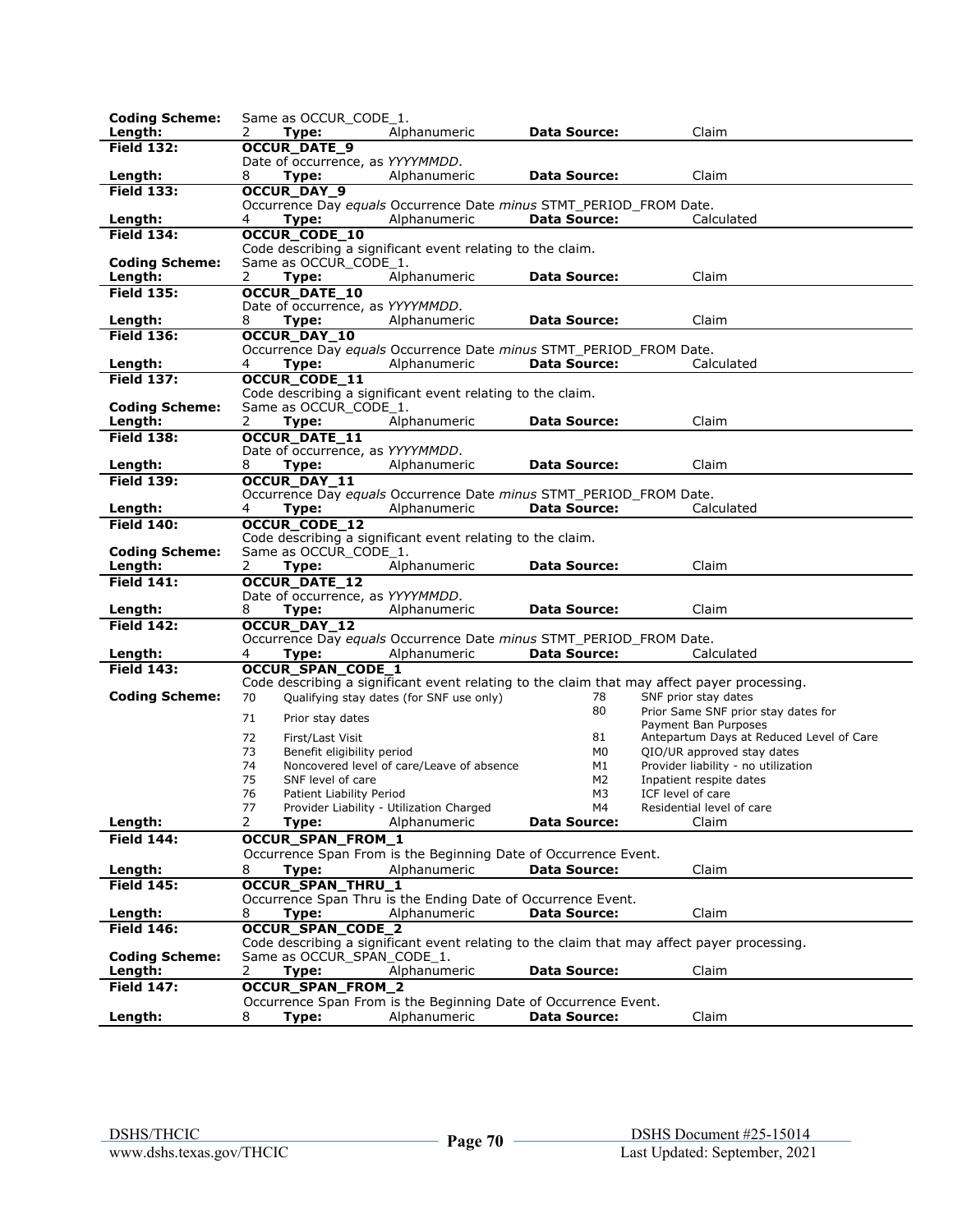| <b>Field 148:</b>            |                                          | OCCUR_SPAN_THRU_2                                                 |    |                                                                                 |                     |    |                                                                                             |
|------------------------------|------------------------------------------|-------------------------------------------------------------------|----|---------------------------------------------------------------------------------|---------------------|----|---------------------------------------------------------------------------------------------|
|                              |                                          |                                                                   |    | Occurrence Span Thru is the Ending Date of Occurrence Event.                    |                     |    |                                                                                             |
| Length:<br><b>Field 149:</b> |                                          | Type:<br>8<br>OCCUR_SPAN_CODE_3                                   |    | Alphanumeric                                                                    | <b>Data Source:</b> |    | Claim                                                                                       |
|                              |                                          |                                                                   |    |                                                                                 |                     |    | Code describing a significant event relating to the claim that may affect payer processing. |
|                              | <b>Coding Scheme:</b>                    | Same as OCCUR_SPAN_CODE_1.                                        |    |                                                                                 |                     |    |                                                                                             |
| Length:                      |                                          | 2<br>Type:                                                        |    | Alphanumeric                                                                    | <b>Data Source:</b> |    | Claim                                                                                       |
| <b>Field 150:</b>            |                                          | OCCUR_SPAN_FROM_3                                                 |    |                                                                                 |                     |    |                                                                                             |
| Length:                      |                                          | 8<br>Type:                                                        |    | Occurrence Span From is the Beginning Date of Occurrence Event.<br>Alphanumeric | <b>Data Source:</b> |    | Claim                                                                                       |
| <b>Field 151:</b>            |                                          | OCCUR_SPAN_THRU_3                                                 |    |                                                                                 |                     |    |                                                                                             |
|                              |                                          |                                                                   |    | Occurrence Span Thru is the Ending Date of Occurrence Event.                    |                     |    |                                                                                             |
| Length:                      |                                          | 8<br>Type:                                                        |    | Alphanumeric                                                                    | <b>Data Source:</b> |    | Claim                                                                                       |
| <b>Field 152:</b>            |                                          | OCCUR_SPAN_CODE_4                                                 |    |                                                                                 |                     |    | Code describing a significant event relating to the claim that may affect payer processing. |
|                              | <b>Coding Scheme:</b>                    | Same as OCCUR_SPAN_CODE_1.                                        |    |                                                                                 |                     |    |                                                                                             |
| Length:                      |                                          | 2<br>Type:                                                        |    | Alphanumeric                                                                    | <b>Data Source:</b> |    | Claim                                                                                       |
| <b>Field 153:</b>            |                                          | OCCUR_SPAN_FROM_4                                                 |    |                                                                                 |                     |    |                                                                                             |
| Length:                      |                                          | 8<br>Type:                                                        |    | Occurrence Span From is the Beginning Date of Occurrence Event.<br>Alphanumeric | <b>Data Source:</b> |    | Claim                                                                                       |
| <b>Field 154:</b>            |                                          | OCCUR_SPAN_THRU_4                                                 |    |                                                                                 |                     |    |                                                                                             |
|                              |                                          |                                                                   |    | Occurrence Span Thru is the Ending Date of Occurrence Event.                    |                     |    |                                                                                             |
| Length:                      |                                          | 8<br>Type:                                                        |    | Alphanumeric                                                                    | <b>Data Source:</b> |    | Claim                                                                                       |
| <b>Field 155:</b>            |                                          | <b>CONDITION_CODE_1</b>                                           |    | Code describing a condition relating to the claim.                              |                     |    |                                                                                             |
|                              | <b>Coding Scheme:</b>                    |                                                                   |    |                                                                                 |                     |    |                                                                                             |
| 1                            | Military service related                 |                                                                   | 27 | Patient referred to a sole                                                      |                     | 47 | Transfer from another Home                                                                  |
| 2                            |                                          | Condition is employment related                                   |    | community hospital for a                                                        |                     |    | <b>Health Agency</b>                                                                        |
| 3                            |                                          | Patient covered by insurance not                                  | 28 | diagnostic laboratory test<br>Patient and/or spouse's EGHP is                   |                     | 48 | Psychiatric residential treatment<br>centers for children and                               |
|                              | reflected here                           |                                                                   |    | secondary to Medicare                                                           |                     |    | adolescents (RTCs)                                                                          |
| 4                            | Information only bill.                   |                                                                   | 29 | Disabled beneficiary and/or<br>family member's LGHP is                          |                     | 49 | Product replacement within<br>product lifecycle                                             |
| 5                            | Lien has been filed                      |                                                                   |    | secondary to Medicare                                                           |                     | 50 | Product Replacement for Known                                                               |
| 6                            |                                          | ESRD patient in first 18 months<br>of entitlement covered by EGHP | 30 | Non-research services provided                                                  |                     |    | Recall of a Product                                                                         |
| 7                            | Treatment of non-terminal                |                                                                   |    | to patients enrolled in a qualified<br>clinical trial                           |                     | 51 | Attestation of Unrelated<br>Outpatient Nondiagnostic                                        |
| 8                            |                                          | condition for hospice patient                                     | 31 | Patient is student (full time -<br>day)                                         |                     |    | Services                                                                                    |
|                              |                                          | Beneficiary would not provide<br>information concerning other     | 32 | Patient is student                                                              |                     | 52 | Out of Hospice Service Area                                                                 |
|                              | insurance coverage                       |                                                                   |    | (cooperative/work study                                                         |                     | 53 | Initial placement of a medical<br>device provided as part of a                              |
| 9                            | Neither patient or spouse is<br>employed |                                                                   |    | program)                                                                        |                     |    | clinical trial or a free sample                                                             |
| 10                           | Patient and/or spouse is                 |                                                                   | 33 | Patient is student (full time -<br>night)                                       |                     | 54 | No Skilled Home Health Visits in                                                            |
|                              |                                          | employed but no EGHP exists                                       | 34 | Patient is student (part-time)                                                  |                     |    | Billing Period. Policy Exception<br>Documented at the Home Health                           |
| 11                           |                                          | Disabled beneficiary but no LGHP                                  | 36 | General care patient in a special                                               |                     |    | Agency                                                                                      |
| 17                           | coverage exists<br>Patient is homeless   |                                                                   |    | unit                                                                            |                     | 55 | SNF bed not available                                                                       |
|                              |                                          |                                                                   | 37 | Ward accommodation at patient                                                   |                     | 56 | Medical appropriateness                                                                     |
| 18                           | Maiden name retained                     |                                                                   | 38 | request<br>Semi-private room not available                                      |                     | 57 | SNF readmission                                                                             |
| 19                           | Child retains mother's name              |                                                                   | 39 |                                                                                 |                     | 58 | Terminated Medicare+Choice                                                                  |
| 20                           | Beneficiary requested billing            |                                                                   |    | Private room medically necessary                                                |                     |    | organization enrollee                                                                       |
| 21                           | Billing for denial notice                |                                                                   | 40 | Same day transfer                                                               |                     | 59 | Non-primary ESRD facility                                                                   |
| 22                           |                                          | Patient on multiple drug regimen                                  | 41 | Partial hospitalization                                                         |                     | 60 | Day outlier                                                                                 |
| 23                           | Home care giver available                |                                                                   | 42 | Continuing care not related to<br>inpatient admission                           |                     | 61 | Cost outlier                                                                                |
| 24                           | <b>HHA</b> services                      | Home IV patient also receiving                                    | 43 | Continuing care not provided<br>within prescribed post discharge                |                     | 66 | Provider does not wish cost<br>outlier payment                                              |
| 25                           | Patient is non-US resident               |                                                                   |    | window                                                                          |                     | 67 | Beneficiary elects not to use life                                                          |
| 26                           |                                          | VA eligible patient chooses to<br>receive services in a Medicare  | 44 | Inpatient admission changed to<br>outpatient                                    |                     | 68 | time reserve (LTR) days<br>Beneficiary elects to use life time                              |
|                              | certified facility                       |                                                                   | 45 | Ambiguous Gender Category                                                       |                     |    | reserve (LTR) days                                                                          |
|                              |                                          |                                                                   | 46 | Non-availability statement on file                                              |                     | 69 | IME/DGME/N&AH Payment Only                                                                  |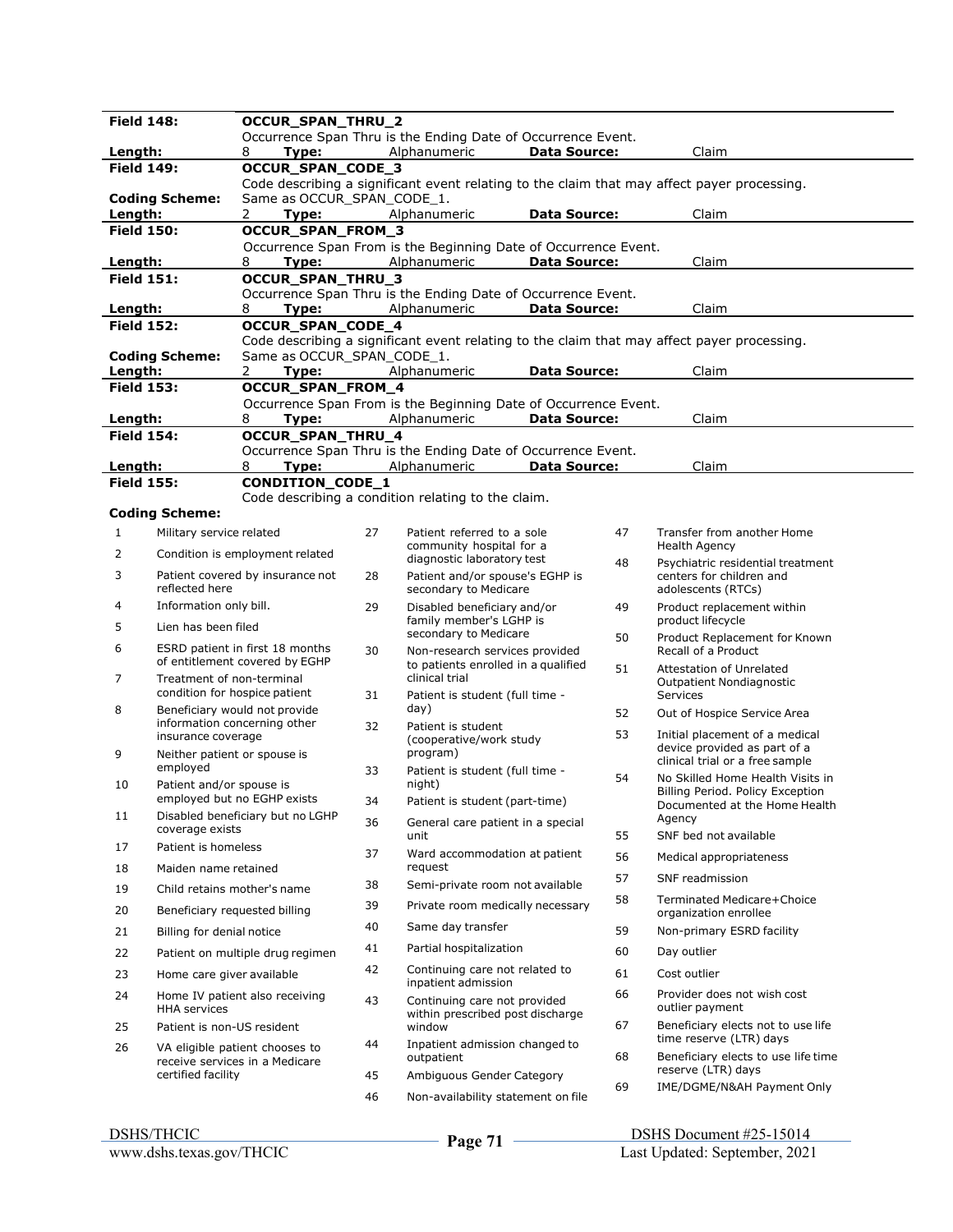| 70 | Self-administered anemia<br>management drug                      | AE             | Abortion performed due to<br>physical health of mother that is<br>not life endangering | D8                               |
|----|------------------------------------------------------------------|----------------|----------------------------------------------------------------------------------------|----------------------------------|
| 71 | Full care in unit                                                | AF             | Abortion performed due to                                                              | D <sub>9</sub>                   |
| 72 | Self care in unit                                                |                | emotional/psychological health of                                                      | DR.                              |
| 73 | Self care training                                               | AG             | mother<br>Abortion performed due to social                                             | E <sub>0</sub>                   |
| 74 | Home                                                             |                | or economic reasons                                                                    | G <sub>0</sub><br>H <sub>0</sub> |
| 75 | Home - 100% reimbursement                                        | AH             | Elective abortion                                                                      |                                  |
| 76 | Back-up in facility dialysis                                     | AI             | Sterilization                                                                          | H <sub>2</sub>                   |
| 77 | Provider accepts or is                                           | AJ             | Payer responsible for co-payment                                                       | H <sub>3</sub>                   |
|    | obligated/required due to a<br>contractual arrangement or law    | AK             | Air ambulance reguired                                                                 |                                  |
|    | to accept payment by a primary<br>payer as payment               | AL             | Specialized treatment/bed<br>unavailable                                               | H <sub>4</sub>                   |
| 78 | New coverage not implemented<br>by HMO                           | AМ             | Non-emergency medically<br>necessary stretcher transport                               | H5<br>P1                         |
| 79 | CORF services provided offsite                                   | ΑN             | required<br>Pre-admission screening not                                                | P7                               |
| 80 | Home dialysis - nursing facility                                 |                | required                                                                               |                                  |
| 81 | C-section/Inductions <39 Weeks-<br><b>Medical Necessity</b>      | B <sub>0</sub> | Medicare coordinated care<br>demonstration claim                                       | R1                               |
| 83 | C-section/Inductions 39 weeks or<br>greater                      | <b>B1</b>      | Beneficiary is ineligible for<br>demonstration program                                 | R <sub>2</sub>                   |
| 84 | Dialysis for Acute Kidney Injury<br>(AKI)                        | <b>B4</b>      | Admission unrelated to discharge<br>on same day                                        | R <sub>3</sub>                   |
| 85 | Delayed Recertification of<br><b>Hospice Terminal Illness</b>    | <b>BP</b>      | Gulf Oil Spill of 2010                                                                 |                                  |
| 86 | <b>Additional Hemodialysis</b>                                   | C1             | Approved as billed                                                                     | R4                               |
|    | <b>Treatment with Medical</b><br><b>Justification</b>            | C <sub>2</sub> | Automatic approval as billed<br>based on focused review                                | R5                               |
| A0 | TRICARE external partnership                                     | C <sub>3</sub> | Partial approval                                                                       |                                  |
| Α1 | program<br>EPSDT/CHAP                                            | C4             | Admission/services denied                                                              | R <sub>6</sub>                   |
| A2 | Physically handicapped children's                                | C <sub>5</sub> | Post payment review applicable                                                         |                                  |
|    | program                                                          | C <sub>6</sub> | <b>Admission Preauthorization</b>                                                      |                                  |
| A3 | Special Federal Funding                                          | C7             | <b>Extended Authorization</b>                                                          | R7                               |
| Α4 | Family planning                                                  | D <sub>0</sub> | Changes to Service Dates                                                               |                                  |
| A5 | Disability                                                       | D1             | Changes to Charges                                                                     | R <sub>8</sub>                   |
| А6 | Vaccines/Medicare 100%<br>payment                                | D <sub>3</sub> | Second or Subsequent Interim<br><b>PPS Bill</b>                                        | R <sub>9</sub>                   |
| А9 | Second opinion surgery                                           | D <sub>4</sub> | Change in clinical codes (ICD) for                                                     |                                  |
| AA | Abortion performed due to rape                                   |                | diagnosis and/or procedure<br>codes.                                                   | <b>WO</b>                        |
| AB | Abortion performed due to incest                                 | D5             | Cancel to correct Insured's ID or                                                      | W <sub>2</sub>                   |
| AC | Abortion performed due to                                        |                | Provider ID                                                                            | W3                               |
|    | serious fatal genetic defect,<br>deformity, or abnormality       | D6             | Cancel Only to Repay a Duplicate<br>or OIG Overpayment                                 | W4                               |
| AD | Abortion performed due to life<br>endangering physical condition | D7             | Change to Make Medicare the<br>Secondary Payer                                         | W <sub>5</sub>                   |

- Change to Make Medicare the Primary Payer
- Any Other Change
- Disaster related
- Changes in Patient Status
- Distinct Medical Visit
- Delayed Filing, Statement of Intent Submitted
- Discharge by a Hospice Provider for Cause
- Reoccurrence of GI Bleed Comorbid Category
- Reoccurrence of Pneumonia Comorbid Category Reoccurrence of Pericarditis
- Comorbid Category Do not Resuscitate Order (DNR)
- Direct Inpatient Admission from
- Emergency Room Request for reopening Reason Code - Mathematical or Computational Mistake
- Request for reopening Reason Code -Inaccurate Data Entry
- Request for reopening Reason Code - Misapplication of a Fee Schedule
- Request for reopening Reason Code - Computer Errors
- Request for reopening Reason Code - Incorrectly Identified Duplicate Claim
- Request for reopening Reason Code - Other Clerical Errors or Minor Errors and Omissions not Specified in R1-R5 above
- Request for reopening Reason Code - Corrections other than clerical errors
- Request for reopening Reason Code - New and Material Evidence
- Request for reopening Reason Code - Faulty Evidence
- United Mine Workers of America (UMWA) Demonstration Indicator
- Duplicate of Original Bill
- Level I Appeal
- Level II Appeal
- Level III Appeal
- **Length:** 2 **Type:** Alphanumeric **Data Source:** Claim **Field 156: CONDITION\_CODE\_2**  Code describing a condition relating to the claim. **Coding Scheme:** Same as CONDITION\_CODE\_1.<br>
Length: 2 Type: Alphanumeric **Length:** 2 **Type:** Alphanumeric **Data Source:** Claim **Field 157: CONDITION\_CODE\_3**  Code describing a condition relating to the claim. **Coding Scheme:** Same as CONDITION\_CODE\_1.<br>**Length:** 2 **Type:** Alphanu **Length:** 2 **Type:** Alphanumeric **Data Source:** Claim

 DSHS Document #25-15014 Page 72 <br>Last Updated: September, 2021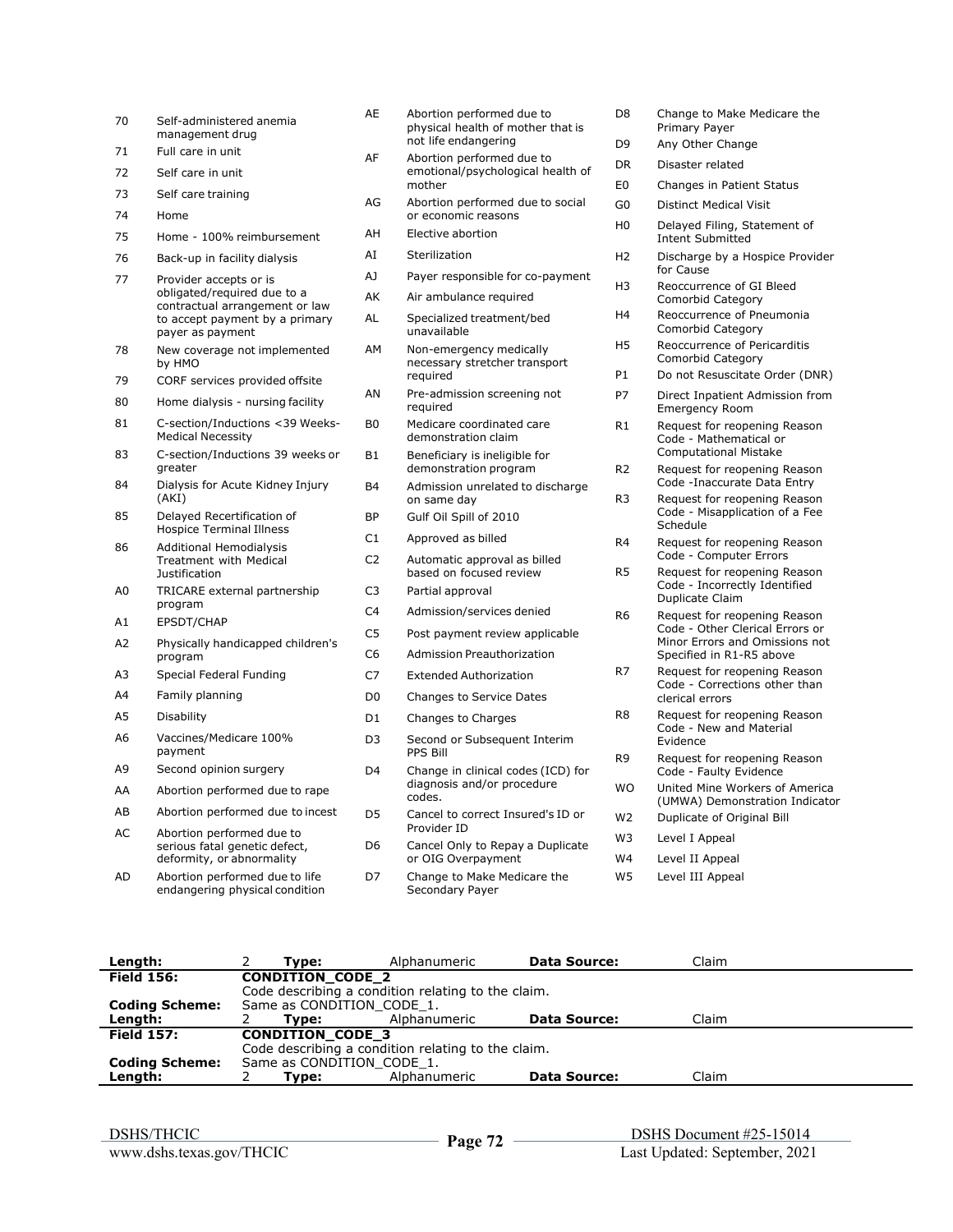| <b>Field 158:</b><br>CONDITION_CODE_4 |                                                           |                                         |    |                                                                    |                     |                |                                                                    |
|---------------------------------------|-----------------------------------------------------------|-----------------------------------------|----|--------------------------------------------------------------------|---------------------|----------------|--------------------------------------------------------------------|
|                                       |                                                           |                                         |    | Code describing a condition relating to the claim.                 |                     |                |                                                                    |
| Length:                               | <b>Coding Scheme:</b>                                     | Same as CONDITION_CODE_1.<br>2<br>Type: |    | Alphanumeric                                                       | Data Source:        |                | Claim                                                              |
| <b>Field 159:</b>                     |                                                           | CONDITION_CODE_5                        |    |                                                                    |                     |                |                                                                    |
|                                       |                                                           |                                         |    | Code describing a condition relating to the claim.                 |                     |                |                                                                    |
|                                       | <b>Coding Scheme:</b>                                     | Same as CONDITION_CODE_1.               |    |                                                                    |                     |                |                                                                    |
| Length:<br><b>Field 160:</b>          |                                                           | 2<br>Type:<br>CONDITION_CODE_6          |    | Alphanumeric                                                       | <b>Data Source:</b> |                | Claim                                                              |
|                                       |                                                           |                                         |    | Code describing a condition relating to the claim.                 |                     |                |                                                                    |
|                                       | <b>Coding Scheme:</b>                                     | Same as CONDITION_CODE_1.               |    |                                                                    |                     |                |                                                                    |
| Length:                               |                                                           | 2<br>Type:                              |    | Alphanumeric                                                       | <b>Data Source:</b> |                | Claim                                                              |
| <b>Field 161:</b>                     |                                                           | CONDITION_CODE_7                        |    | Code describing a condition relating to the claim.                 |                     |                |                                                                    |
|                                       | <b>Coding Scheme:</b>                                     | Same as CONDITION_CODE_1.               |    |                                                                    |                     |                |                                                                    |
| Length:                               |                                                           | 2<br>Type:                              |    | Alphanumeric                                                       | Data Source:        |                | Claim                                                              |
| <b>Field 162:</b>                     |                                                           | CONDITION_CODE_8                        |    |                                                                    |                     |                |                                                                    |
|                                       | <b>Coding Scheme:</b>                                     | Same as CONDITION_CODE_1.               |    | Code describing a condition relating to the claim.                 |                     |                |                                                                    |
| Length:                               |                                                           | $\mathbf{2}$<br>Type:                   |    | Alphanumeric                                                       | <b>Data Source:</b> |                | Claim                                                              |
| <b>Field 163:</b>                     |                                                           | VALUE_CODE_1                            |    |                                                                    |                     |                |                                                                    |
|                                       | <b>Coding Scheme:</b>                                     |                                         |    | Code describing information that may affect payer processing.      |                     |                |                                                                    |
| $\mathbf{1}$                          |                                                           | Most common semi-private rate           | 28 | Offset to the patient - payment                                    |                     | 52             | Speech Therapy visits                                              |
| 2                                     | Hospital has no semi-private                              |                                         |    | amount - dental services                                           |                     | 53             | Cardiac rehab visits                                               |
|                                       | rooms                                                     |                                         | 29 | Offset to the patient - payment                                    |                     |                | Newborn birth weight in grams                                      |
| 4                                     |                                                           | Inpatient professional component        | 30 | amount - chiropractic services<br>Preadmission testing             |                     | 54<br>55       | Eligibility threshold for charity                                  |
|                                       | charges which are combined<br>billed                      |                                         | 31 | <b>Patient Liability Amount</b>                                    |                     |                | care                                                               |
| 5                                     |                                                           | Professional component included         |    |                                                                    |                     | 56             | Skilled nurse - home visit hours                                   |
|                                       | in charges and also billed<br>separately to carrier       |                                         | 32 | Multiple patient ambulance<br>transport                            |                     | 57             | Home health aide - home visit                                      |
| 6                                     | Blood deductible                                          |                                         | 33 | Offset to the patient - payment                                    |                     |                | hours                                                              |
| 8<br>Life time reserve amount in the  |                                                           |                                         | 34 | amount - podiatric services                                        |                     | 58             | Arterial blood gas                                                 |
|                                       | first calendar year                                       |                                         |    | Offset to the patient - payment<br>amount - other medical services |                     | 59             | Oxygen saturation                                                  |
| 9                                     | Coinsurance amount in the first<br>calendar year          |                                         | 35 | Offset to the patient - payment                                    |                     | 60<br>61       | <b>HHA branch MSA</b>                                              |
| 10                                    |                                                           | Lifetime reserve amount in the          |    | amount - health insurance<br>premiums                              |                     |                | Place of Residence where service<br>is furnished (HHA and hospice) |
|                                       | second calendar year                                      |                                         | 37 | Units of blood furnished                                           |                     | 66             | Medicaid spend down amount                                         |
| 11                                    | Coinsurance amount in the<br>second calendar year         |                                         | 38 | Blood deductible units                                             |                     | 67             | Peritoneal dialysis                                                |
| 12                                    |                                                           | Working aged beneficiary/spouse         | 39 | Units of blood replaced                                            |                     | 68             | EPO-drug                                                           |
|                                       |                                                           | with employer group health plan         | 40 | New coverage not implemented                                       |                     | 69             | State charity care percentage                                      |
| 13                                    |                                                           | ESRD beneficiary in a Medicare          |    | by HMO                                                             |                     | 80             | Covered Days                                                       |
|                                       | coordination period with an<br>employer group health plan |                                         | 41 | Black lung                                                         |                     | 81             | Non-covered Days                                                   |
| 14                                    | No fault, including auto/other                            |                                         | 42 | VA                                                                 |                     | 82             | Co-insurance Days                                                  |
| 15                                    | Worker's compensation                                     |                                         | 43 | Disabled beneficiary under age<br>65 with LGHP                     |                     | 83             | Lifetime Reserve Days                                              |
| 16                                    |                                                           | Public health service (PHS) or          | 44 | Amount provider agreed to                                          |                     | 84             | <b>Shorter Duration Hemodialysis</b>                               |
| 21                                    | other federal agency<br>Catastrophic                      |                                         |    | accept from primary payer when<br>this amount is less than charges |                     | A <sub>0</sub> | Special zip code reporting                                         |
| 22                                    | Surplus                                                   |                                         |    | but higher than payment                                            |                     | A1             | Deductible payer A                                                 |
|                                       |                                                           |                                         |    | received                                                           |                     |                |                                                                    |
| 23                                    | Recurring monthly income                                  |                                         | 45 | Accident hour                                                      |                     | A <sub>2</sub> | Coinsurance payer A                                                |
| 24                                    | <b>Medicaid Rate Code</b>                                 |                                         | 46 | Number of grace days                                               |                     | A3             | Estimated responsibility payer A                                   |
| 25                                    | amount - prescription drugs                               | Offset to the patient - payment         | 47 | Any liability insurance                                            |                     | A4             | Covered self-administrable drugs<br>- emergency                    |
| 26                                    |                                                           | Offset to the patient - payment         | 48 | Hemoglobin reading                                                 |                     | A5             | Covered self-administrable drugs                                   |
|                                       | amount - hearing and ear<br>services                      |                                         | 49 | Hematocrit reading                                                 |                     |                | - administrable in form and<br>situation furnished to patient      |
| 27                                    |                                                           | Offset to the patient - payment         | 50 | Physical Therapy visits                                            |                     | A6             | Covered self-administrable drugs                                   |
|                                       |                                                           | amount - vision and eye services        | 51 | Occupational Therapy visits                                        |                     |                | - diagnostic study and other                                       |
|                                       |                                                           |                                         |    |                                                                    |                     |                |                                                                    |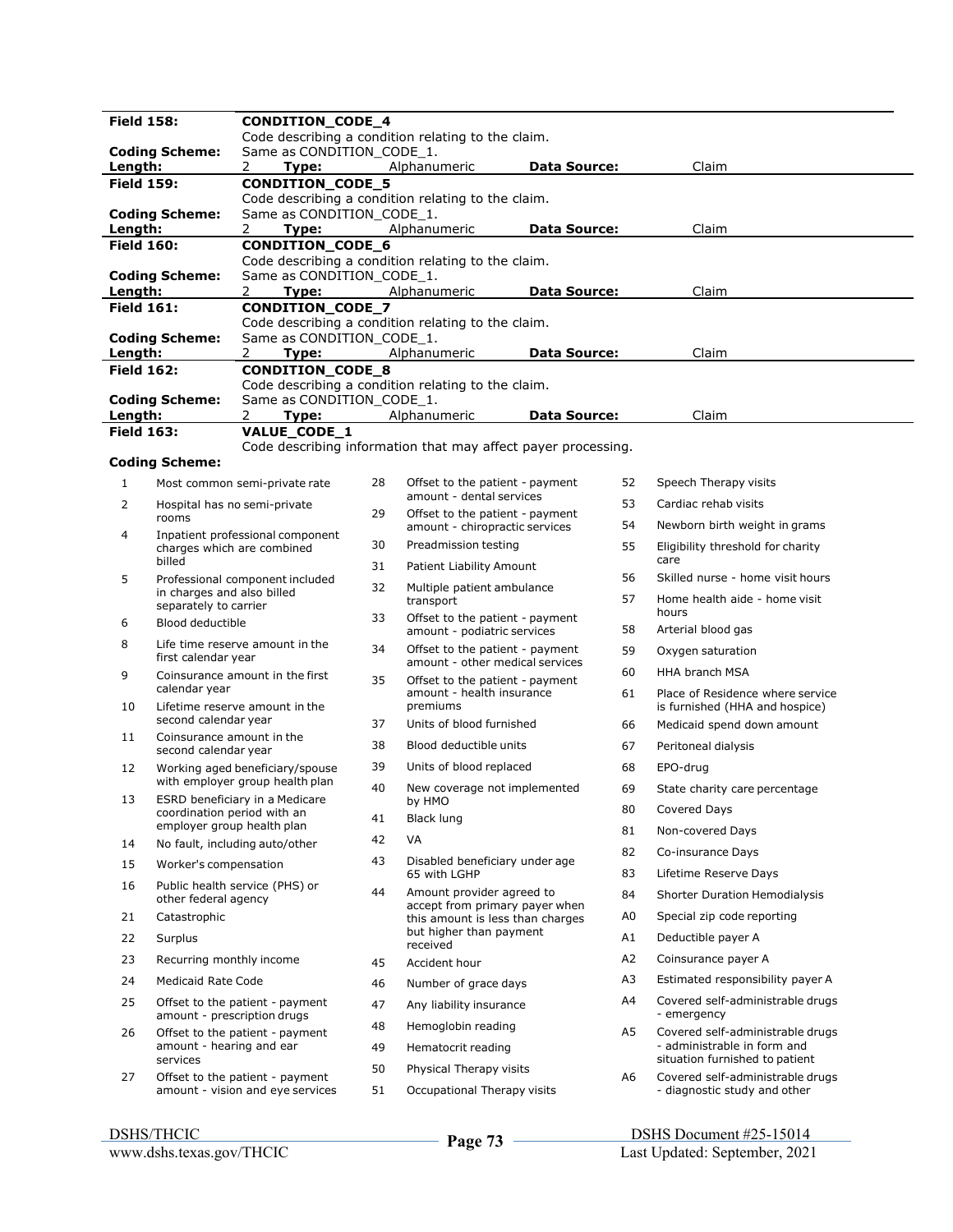| A7             | Co-payment payer A                                                   |                              | health care related taxes - payer<br>в | D4                              | Clinical Trial Number Assigned by<br>NLM/NIH           |  |
|----------------|----------------------------------------------------------------------|------------------------------|----------------------------------------|---------------------------------|--------------------------------------------------------|--|
| A8             | Patient weight                                                       | BB.                          | Other assessments or allowances        | D5                              | Last Kt/V Reading                                      |  |
| A9             | Patient height                                                       |                              | (e.g., medical education) - payer      | FC                              | <b>Patient Paid Amount</b>                             |  |
| AA             | Regulatory surcharges,<br>assessments, allowances or                 | C <sub>1</sub>               | Deductible payer C                     | FD.                             | Credit Received from the<br>Manufacturer for a Medical |  |
|                | health care related taxes - payer<br>A                               | C <sub>2</sub>               | Coinsurance payer C                    | Device                          |                                                        |  |
|                |                                                                      | C <sub>3</sub>               | Estimated responsibility payer C       | G8                              | Facility where Inpatient Hospice                       |  |
| AB.            | Other assessments or allowances<br>(e.g., medical education) - payer | C7                           | Co-payment payer C                     |                                 | Service is Delivered                                   |  |
|                | A                                                                    |                              |                                        |                                 | Y1 Part A Demonstration Payment Y2                     |  |
|                |                                                                      | CA<br>Regulatory surcharges, |                                        | Part B Demonstration Payment Y3 |                                                        |  |
| B1             | Deductible payer B                                                   |                              | assessments, allowances or             |                                 |                                                        |  |
| <b>B2</b>      | Coinsurance payer B                                                  |                              | health care related taxes - payer      |                                 | Part BCoinsurance                                      |  |
| B <sub>3</sub> | Estimated responsibility payer B                                     | CB.                          | Other assessments or allowances        |                                 | Y4 Conventional Provider Payment Y5                    |  |
| <b>B7</b>      | Co-payment payer B                                                   |                              | (e.g., medical education) - payer      |                                 | Part B Deductible                                      |  |
| BA             | Regulatory surcharges,                                               | D <sub>3</sub>               | Patient estimated responsibility       |                                 |                                                        |  |

| Length:               | 2<br>Type:                                                                    | Alphanumeric                             | <b>Data Source:</b> | Claim                   |
|-----------------------|-------------------------------------------------------------------------------|------------------------------------------|---------------------|-------------------------|
| <b>Field 164:</b>     | VALUE_AMOUNT_1                                                                |                                          |                     |                         |
|                       | Amount (in cents) that may be affected.                                       |                                          |                     |                         |
| Length:               | 9<br>Type:                                                                    | Numeric                                  | <b>Data Source:</b> | Claim                   |
| <b>Field 165:</b>     | VALUE_CODE_2                                                                  |                                          |                     |                         |
|                       | Code describing information that may affect payer processing.                 |                                          |                     |                         |
| <b>Coding Scheme:</b> | Same as VALUE CODE 1.                                                         |                                          |                     |                         |
| Length:               | Type:<br>2                                                                    | Alphanumeric                             | <b>Data Source:</b> | Claim                   |
| <b>Field 166:</b>     | VALUE_AMOUNT_2                                                                |                                          |                     |                         |
|                       | Amount (in cents) that may be affected.                                       |                                          |                     |                         |
| Length:               | Type:<br>9                                                                    | Numeric                                  | <b>Data Source:</b> | Claim                   |
| <b>Field 167:</b>     | VALUE_CODE_3<br>Code describing information that may affect payer processing. |                                          |                     |                         |
| <b>Coding Scheme:</b> | Same as VALUE_CODE_1.                                                         |                                          |                     |                         |
| Length:               | $\overline{2}$<br>Type:                                                       | Alphanumeric                             | <b>Data Source:</b> | Claim                   |
| <b>Field 168:</b>     | VALUE_AMOUNT_3                                                                |                                          |                     |                         |
|                       | Amount (in cents) that may be affected.                                       |                                          |                     |                         |
| Length:               | Type:<br>9                                                                    | Numeric                                  | <b>Data Source:</b> | Claim                   |
| <b>Field 169:</b>     | VALUE_CODE_4                                                                  |                                          |                     |                         |
|                       | Code describing information that may affect payer processing.                 |                                          |                     |                         |
| <b>Coding Scheme:</b> | Same as VALUE CODE 1.                                                         |                                          |                     |                         |
| Length:               | $2^{\circ}$<br>Type:                                                          | Alphanumeric                             | <b>Data Source:</b> | Claim                   |
| <b>Field 170:</b>     | VALUE_AMOUNT_4                                                                |                                          |                     |                         |
|                       | Amount (in cents) that may be affected.                                       |                                          |                     |                         |
| Length:               | 9<br>Type:                                                                    | Numeric                                  | <b>Data Source:</b> | Claim                   |
| <b>Field 171:</b>     | VALUE_CODE_5                                                                  |                                          |                     |                         |
|                       | Code describing information that may affect payer processing.                 |                                          |                     |                         |
| <b>Coding Scheme:</b> | Same as VALUE_CODE_1.                                                         |                                          |                     |                         |
| Length:               | $\mathbf{2}$<br>Type:                                                         | Alphanumeric                             | <b>Data Source:</b> | Claim                   |
| <b>Field 172:</b>     | VALUE_AMOUNT_5                                                                |                                          |                     |                         |
| Length:               | Amount (in cents) that may be affected.<br>9<br>Type:                         | Numeric                                  | <b>Data Source:</b> | Claim                   |
| <b>Field 173:</b>     | VALUE_CODE_6                                                                  |                                          |                     |                         |
|                       | Code describing information that may affect payer processing.                 |                                          |                     |                         |
| <b>Coding Scheme:</b> | Same as VALUE_CODE_1.                                                         |                                          |                     |                         |
| Length:               | Type:<br>2                                                                    | Alphanumeric                             | <b>Data Source:</b> | Claim                   |
| <b>Field 174:</b>     | VALUE_AMOUNT_6                                                                |                                          |                     |                         |
|                       | Amount (in cents) that may be affected.                                       |                                          |                     |                         |
| Length:               | 9<br>Type:                                                                    | Numeric                                  | <b>Data Source:</b> | Claim                   |
| <b>Field 175:</b>     | VALUE_CODE_7                                                                  |                                          |                     |                         |
|                       | Code describing information that may affect payer processing.                 |                                          |                     |                         |
| <b>Coding Scheme:</b> | Same as VALUE_CODE_1.                                                         |                                          |                     |                         |
| Length:               | 2<br>Type:                                                                    | Alphanumeric                             | <b>Data Source:</b> | Claim                   |
| <b>Field 176:</b>     | VALUE_AMOUNT_7                                                                |                                          |                     |                         |
|                       | Amount (in cents) that may be affected.                                       |                                          |                     |                         |
| <b>DSHS/THCIC</b>     |                                                                               | $\mathbf{D}_{\alpha\alpha\alpha}$ 74 $-$ |                     | DSHS Document #25-15014 |

assessments, allowances or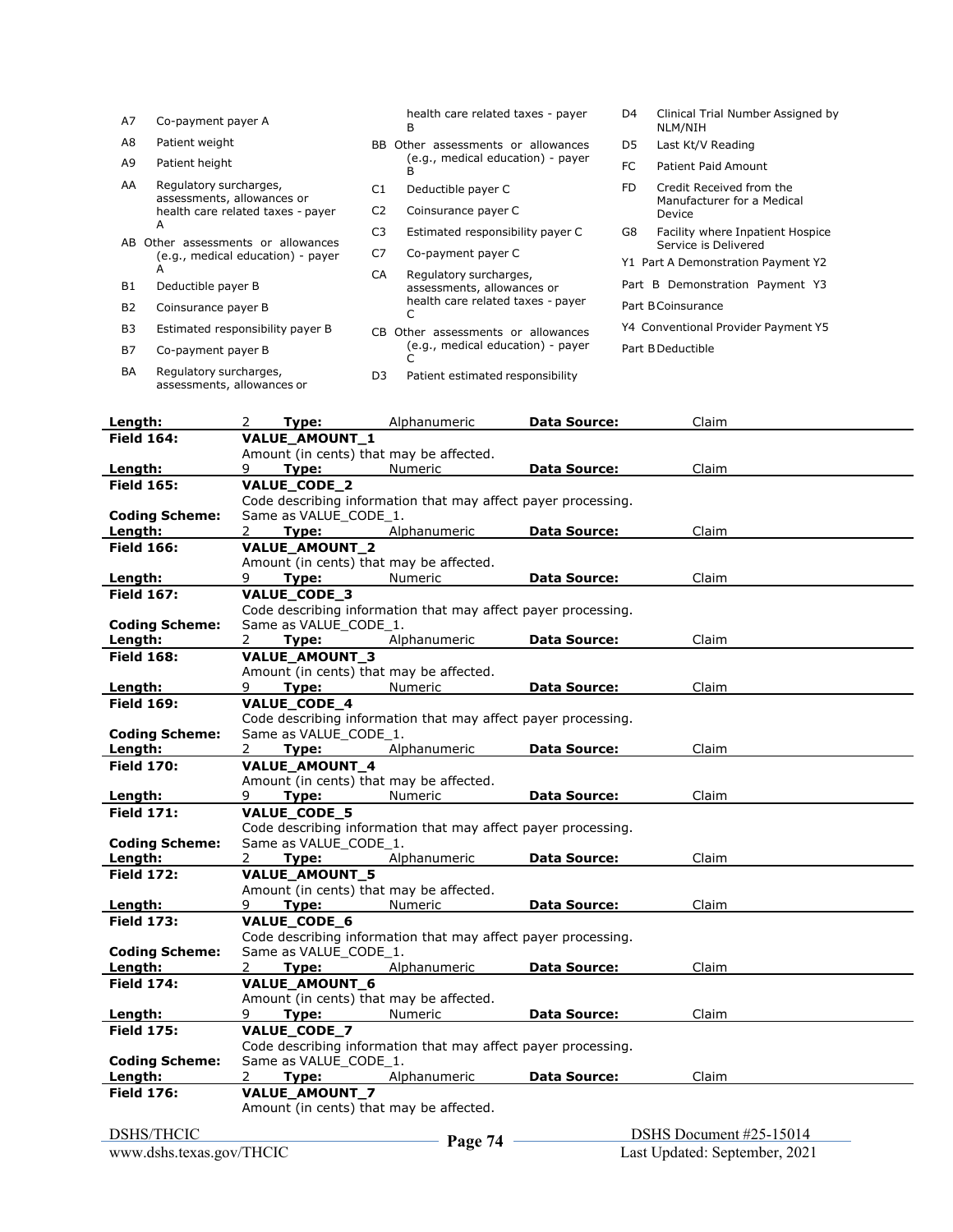| Length:                          | 9<br>Type:                           | Numeric                                                                       | <b>Data Source:</b> | Claim                                                                                                                                                                                               |
|----------------------------------|--------------------------------------|-------------------------------------------------------------------------------|---------------------|-----------------------------------------------------------------------------------------------------------------------------------------------------------------------------------------------------|
| <b>Field 177:</b>                | <b>VALUE CODE 8</b>                  |                                                                               |                     |                                                                                                                                                                                                     |
|                                  |                                      | Code describing information that may affect payer processing.                 |                     |                                                                                                                                                                                                     |
| <b>Coding Scheme:</b><br>Length: | Same as VALUE CODE 1.<br>2<br>Type:  | Alphanumeric                                                                  | <b>Data Source:</b> | Claim                                                                                                                                                                                               |
| <b>Field 178:</b>                | <b>VALUE_AMOUNT_8</b>                |                                                                               |                     |                                                                                                                                                                                                     |
|                                  |                                      | Amount (in cents) that may be affected.                                       |                     |                                                                                                                                                                                                     |
| Length:                          | Type:<br>9                           | Numeric                                                                       | <b>Data Source:</b> | Claim                                                                                                                                                                                               |
| <b>Field 179:</b>                | VALUE_CODE_9                         |                                                                               |                     |                                                                                                                                                                                                     |
| <b>Coding Scheme:</b>            | Same as VALUE_CODE_1.                | Code describing information that may affect payer processing.                 |                     |                                                                                                                                                                                                     |
| Length:                          | 2<br>Type:                           | Alphanumeric                                                                  | <b>Data Source:</b> | Claim                                                                                                                                                                                               |
| <b>Field 180:</b>                | <b>VALUE_AMOUNT_9</b>                |                                                                               |                     |                                                                                                                                                                                                     |
|                                  |                                      | Amount (in cents) that may be affected.                                       |                     |                                                                                                                                                                                                     |
| Length:                          | 9<br>Type:                           | Numeric                                                                       | <b>Data Source:</b> | Claim                                                                                                                                                                                               |
| <b>Field 181:</b>                | <b>VALUE_CODE_10</b>                 | Code describing information that may affect payer processing.                 |                     |                                                                                                                                                                                                     |
| <b>Coding Scheme:</b>            | Same as VALUE CODE 1.                |                                                                               |                     |                                                                                                                                                                                                     |
| Length:                          | Type:<br>2                           | Alphanumeric                                                                  | <b>Data Source:</b> | Claim                                                                                                                                                                                               |
| <b>Field 182:</b>                | VALUE_AMOUNT_10                      |                                                                               |                     |                                                                                                                                                                                                     |
|                                  | Type:                                | Amount (in cents) that may be affected.<br>Numeric                            | <b>Data Source:</b> | Claim                                                                                                                                                                                               |
| Length:<br><b>Field 183:</b>     | 9<br><b>VALUE CODE 11</b>            |                                                                               |                     |                                                                                                                                                                                                     |
|                                  |                                      | Code describing information that may affect payer processing.                 |                     |                                                                                                                                                                                                     |
| <b>Coding Scheme:</b>            | Same as VALUE_CODE_1.                |                                                                               |                     |                                                                                                                                                                                                     |
| Length:                          | 2<br>Type:                           | Alphanumeric                                                                  | <b>Data Source:</b> | Claim                                                                                                                                                                                               |
| <b>Field 184:</b>                | VALUE_AMOUNT_11                      |                                                                               |                     |                                                                                                                                                                                                     |
| Length:                          | Type:<br>9                           | Amount (in cents) that may be affected.<br>Numeric                            | <b>Data Source:</b> | Claim                                                                                                                                                                                               |
| <b>Field 185:</b>                | VALUE_CODE_12                        |                                                                               |                     |                                                                                                                                                                                                     |
|                                  |                                      | Code describing information that may affect payer processing.                 |                     |                                                                                                                                                                                                     |
| <b>Coding Scheme:</b>            | Same as VALUE CODE 1.                |                                                                               |                     |                                                                                                                                                                                                     |
| Length:<br><b>Field 186:</b>     | 2<br>Type:<br><b>VALUE AMOUNT 12</b> | Alphanumeric                                                                  | <b>Data Source:</b> | Claim                                                                                                                                                                                               |
|                                  |                                      | Amount (in cents) that may be affected.                                       |                     |                                                                                                                                                                                                     |
| Length:                          | Type:<br>9                           | Numeric                                                                       | <b>Data Source:</b> | Claim                                                                                                                                                                                               |
| <b>Field 187:</b>                | <b>OTHER AMOUNT</b>                  |                                                                               |                     |                                                                                                                                                                                                     |
|                                  |                                      |                                                                               |                     | Ancillary Service Charge, Other Charge Amount. Calculated using MEDPAR algorithm. Sum (in cents)                                                                                                    |
|                                  |                                      |                                                                               |                     | of charges associated with revenue codes other than 0100-0219, revenue center 0002-0099, 022X-                                                                                                      |
| Length:                          | 12<br>Type:                          | 024X, 052X-053X, 055X-060X, 064X-070X, 076X-078X, 090X-095X, 099X.<br>Numeric | <b>Data Source:</b> | Calculated                                                                                                                                                                                          |
| <b>Field 188:</b>                | <b>PHARM AMOUNT</b>                  |                                                                               |                     |                                                                                                                                                                                                     |
|                                  |                                      |                                                                               |                     | Ancillary Service Charge, Medical/Surgical Supply Charge Amount. Calculated using MEDPAR                                                                                                            |
|                                  |                                      |                                                                               |                     | algorithm. Sum (in cents) of charges associated with revenue codes other than 0100-0219, revenue                                                                                                    |
|                                  | center 026X, 063X.                   | <b>Numeric</b>                                                                |                     |                                                                                                                                                                                                     |
| Length:<br><b>Field 189:</b>     | 12<br>Type:<br><b>MEDSURG_AMOUNT</b> |                                                                               | <b>Data Source:</b> | Calculated                                                                                                                                                                                          |
|                                  |                                      |                                                                               |                     | Ancillary Service Charge, Medical/Surgical Supply Charge Amount. Calculated using MEDPAR                                                                                                            |
|                                  |                                      |                                                                               |                     | algorithm. Sum (in cents) of charges associated with revenue codes other than 0100-0219, revenue                                                                                                    |
|                                  | center 027X, 062X.                   |                                                                               |                     |                                                                                                                                                                                                     |
| Length:                          | 12<br>Type:                          | Numeric                                                                       | <b>Data Source:</b> | Calculated                                                                                                                                                                                          |
| <b>Field 190:</b>                | <b>DME_AMOUNT</b>                    |                                                                               |                     | Ancillary Service Charge, Durable Medical Equipment Charge Amount. Calculated using MEDPAR                                                                                                          |
|                                  |                                      |                                                                               |                     | algorithm. Sum (in cents) of charges associated with revenue codes other than 0100-0219, revenue                                                                                                    |
|                                  | centers 0290-0292, 0294-0299.        |                                                                               |                     |                                                                                                                                                                                                     |
| Length:                          | 12<br>Type:                          | <b>Numeric</b>                                                                | <b>Data Source:</b> | Calculated                                                                                                                                                                                          |
| <b>Field 191:</b>                | USED_DME_AMOUNT                      |                                                                               |                     |                                                                                                                                                                                                     |
|                                  |                                      |                                                                               |                     | Ancillary Service Charge, Used Durable Medical Equipment Charge Amount. Calculated using MEDPAR<br>algorithm. Sum (in cents) of charges associated with revenue codes other than 0100-0219, revenue |
|                                  | center 0293.                         |                                                                               |                     |                                                                                                                                                                                                     |
| Length:                          | 12<br>Type:                          | Numeric                                                                       | <b>Data Source:</b> | Calculated                                                                                                                                                                                          |
| <b>Field 192:</b>                | <b>PT_AMOUNT</b>                     |                                                                               |                     |                                                                                                                                                                                                     |
|                                  |                                      |                                                                               |                     | Ancillary Service Charge, Physical Therapy Charge Amount. Calculated using MEDPAR algorithm. Sum                                                                                                    |
|                                  |                                      |                                                                               |                     | (in cents) of charges associated with revenue codes other than 0100-0219, revenue center 042X.                                                                                                      |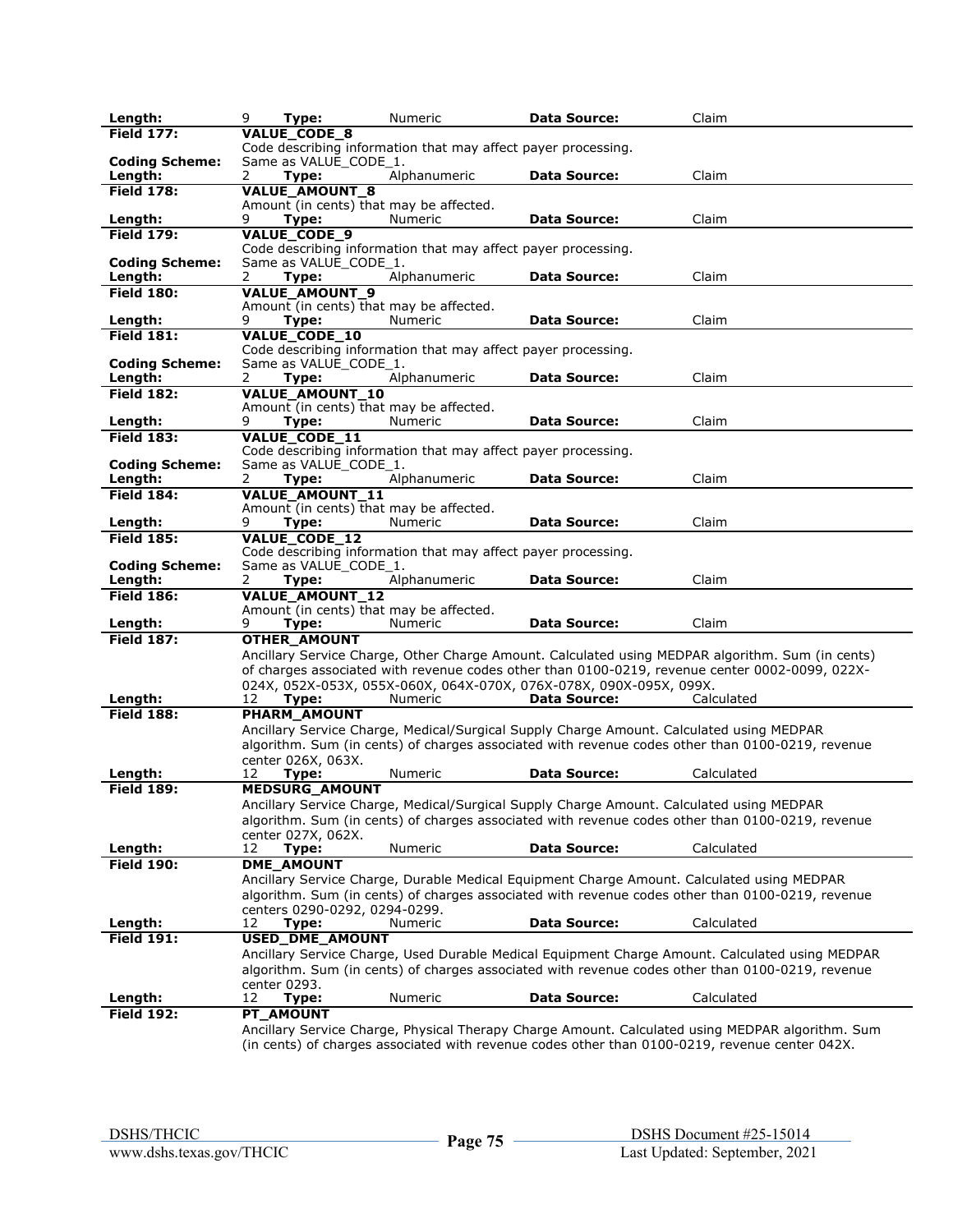| Length:           | Type:<br>12                         | Numeric | <b>Data Source:</b>                                                                                        | Calculated                                                                                             |
|-------------------|-------------------------------------|---------|------------------------------------------------------------------------------------------------------------|--------------------------------------------------------------------------------------------------------|
| <b>Field 193:</b> | <b>OT AMOUNT</b>                    |         |                                                                                                            |                                                                                                        |
|                   |                                     |         |                                                                                                            | Ancillary Service Charge, Occupational Therapy Charge Amount. Calculated using MEDPAR algorithm.       |
|                   |                                     |         |                                                                                                            | Sum (in cents) of charges associated with revenue codes other than 0100-0219, revenue center           |
| Length:           | 043X.<br>12<br>Type:                | Numeric | <b>Data Source:</b>                                                                                        | Calculated                                                                                             |
| <b>Field 194:</b> | SPEECH_AMOUNT                       |         |                                                                                                            |                                                                                                        |
|                   |                                     |         |                                                                                                            | Ancillary Service Charge, Speech Pathology Charge Amount. Calculated using MEDPAR algorithm.           |
|                   |                                     |         |                                                                                                            | Sum (in cents) of charges associated with revenue codes other than 0100-0219, revenue center           |
|                   | 044X, 047X.                         |         |                                                                                                            |                                                                                                        |
| Length:           | 12<br>Type:                         | Numeric | <b>Data Source:</b>                                                                                        | Calculated                                                                                             |
| <b>Field 195:</b> | <b>IT AMOUNT</b>                    |         |                                                                                                            |                                                                                                        |
|                   |                                     |         |                                                                                                            | Ancillary Service Charge, Inhalation Therapy Charge Amount. Calculated using MEDPAR algorithm.         |
|                   |                                     |         |                                                                                                            | Sum (in cents) of charges associated with revenue codes other than 0100-0219, revenue center           |
| Length:           | 041X, 046X.<br>Type:<br>12          | Numeric | <b>Data Source:</b>                                                                                        | Calculated                                                                                             |
| <b>Field 196:</b> | <b>BLOOD_AMOUNT</b>                 |         |                                                                                                            |                                                                                                        |
|                   |                                     |         | Ancillary Service Charge, Blood provided during the patient's stay. Calculated using MEDPAR                |                                                                                                        |
|                   |                                     |         |                                                                                                            | algorithm. Sum (in cents) of charges associated with revenue codes other than 0100-0219, revenue       |
|                   | center 038X.                        |         |                                                                                                            |                                                                                                        |
| Length:           | 12<br>Type:                         | Numeric | <b>Data Source:</b>                                                                                        | Calculated                                                                                             |
| <b>Field 197:</b> | <b>BLOOD_ADM_AMOUNT</b>             |         |                                                                                                            |                                                                                                        |
|                   |                                     |         |                                                                                                            | Ancillary Service Charge, blood storage and processing related to the patient's stay. Calculated using |
|                   |                                     |         |                                                                                                            | MEDPAR algorithm. Sum (in cents) of charges associated with revenue codes other than 0100-0219,        |
| Length:           | revenue center 039X.<br>12<br>Type: | Numeric | <b>Data Source:</b>                                                                                        | Calculated                                                                                             |
| <b>Field 198:</b> | <b>OR AMOUNT</b>                    |         |                                                                                                            |                                                                                                        |
|                   |                                     |         |                                                                                                            | Ancillary Service Charge, Operating Room Charge amount. Calculated using MEDPAR algorithm. Sum         |
|                   |                                     |         |                                                                                                            | (in cents) of charges associated with revenue codes other than 0100-0219, revenue center 036X,         |
|                   | 071X-072X.                          |         |                                                                                                            |                                                                                                        |
| Length:           | 12<br>Type:                         | Numeric | <b>Data Source:</b>                                                                                        | Calculated                                                                                             |
| <b>Field 199:</b> | LITH_AMOUNT                         |         |                                                                                                            |                                                                                                        |
|                   |                                     |         |                                                                                                            | Ancillary Service Charge, Lithotripsy Charge Amount. Calculated using MEDPAR algorithm. Sum (in        |
| Length:           | 12<br>Type:                         | Numeric | cents) of charges associated with revenue codes other than 0100-0219, revenue center 079X.<br>Data Source: | Calculated                                                                                             |
| <b>Field 200:</b> | <b>CARD_AMOUNT</b>                  |         |                                                                                                            |                                                                                                        |
|                   |                                     |         |                                                                                                            | Ancillary Service Charge, Cardiology Charge Amount. Calculated using MEDPAR algorithm. Sum (in         |
|                   |                                     |         |                                                                                                            | cents) of charges associated with revenue codes other than 0100-0219, revenue center 048X, 073X.       |
| Length:           | 12<br>Type:                         | Numeric | Data Source:                                                                                               | Calculated                                                                                             |
| <b>Field 201:</b> | <b>ANES_AMOUNT</b>                  |         |                                                                                                            |                                                                                                        |
|                   |                                     |         |                                                                                                            | Ancillary Service Charge, Anesthesia Charge Amount. Calculated using MEDPAR algorithm. Sum (in         |
| Length:           | 12<br>Type:                         | Numeric | cents) of charges associated with revenue codes other than 0100-0219, revenue center 037X.<br>Data Source: | Calculated                                                                                             |
| <b>Field 202:</b> | <b>LAB AMOUNT</b>                   |         |                                                                                                            |                                                                                                        |
|                   |                                     |         |                                                                                                            | Ancillary Service Charge, Laboratory Charge Amount. Calculated using MEDPAR algorithm. Sum (in         |
|                   |                                     |         |                                                                                                            | cents) of charges associated with revenue codes other than 0100-0219, revenue center 030X-031X,        |
|                   | 074X-075X.                          |         |                                                                                                            |                                                                                                        |
| Length:           | 12<br>Type:                         | Numeric | <b>Data Source:</b>                                                                                        | Calculated                                                                                             |
| <b>Field 203:</b> | RAD_AMOUNT                          |         |                                                                                                            |                                                                                                        |
|                   |                                     |         |                                                                                                            | Ancillary Service Charge, Radiology Charge Amount. Calculated using MEDPAR algorithm. Sum (in          |
|                   |                                     |         |                                                                                                            | cents) of charges associated with revenue codes other than 0100-0219, revenue center 028X, 032X-       |
| Length:           | 035X, 040X.<br>12<br>Type:          | Numeric | <b>Data Source:</b>                                                                                        | Calculated                                                                                             |
| <b>Field 204:</b> | <b>MRI_AMOUNT</b>                   |         |                                                                                                            |                                                                                                        |
|                   |                                     |         |                                                                                                            | Ancillary Service Charge, MRI Charge Amount. Calculated using MEDPAR algorithm. Sum (in cents) of      |
|                   |                                     |         | charges associated with revenue codes other than 0100-0219, revenue center 061X.                           |                                                                                                        |
| Length:           | 12<br>Type:                         | Numeric | Data Source:                                                                                               | Calculated                                                                                             |
| <b>Field 205:</b> | OP_AMOUNT                           |         |                                                                                                            |                                                                                                        |
|                   |                                     |         |                                                                                                            | Ancillary Service Charge, Outpatient Services Charge Amount. Calculated using MEDPAR algorithm.        |
|                   |                                     |         |                                                                                                            | Sum (in cents) of charges associated with revenue codes other than 0100-0219, revenue center           |
| Length:           | 049X-050X.<br>12<br>Type:           | Numeric | <b>Data Source:</b>                                                                                        | Calculated                                                                                             |
|                   |                                     |         |                                                                                                            |                                                                                                        |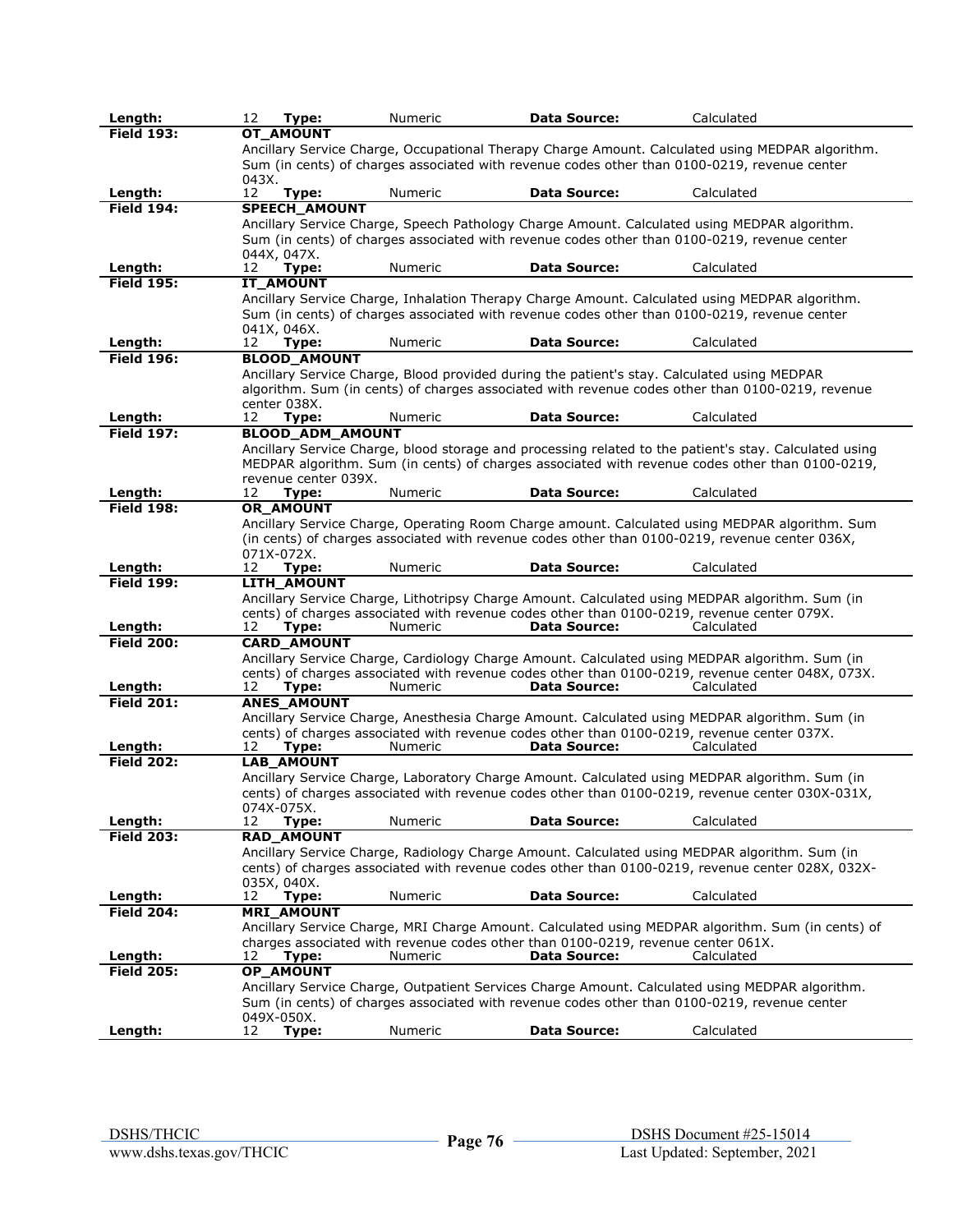| <b>Field 206:</b>     | <b>ER_AMOUNT</b>              |                                                                        |                                                                                                     |                                                                                                     |
|-----------------------|-------------------------------|------------------------------------------------------------------------|-----------------------------------------------------------------------------------------------------|-----------------------------------------------------------------------------------------------------|
|                       |                               |                                                                        |                                                                                                     | Ancillary Service Charge, Emergency Room Charge Amount. Calculated using MEDPAR algorithm.          |
|                       |                               |                                                                        |                                                                                                     | Sum (in cents) of charges associated with revenue codes other than 0100-0219, revenue center        |
|                       | 045X.                         |                                                                        |                                                                                                     |                                                                                                     |
| Length:               | 12<br>Type:                   | Numeric                                                                | <b>Data Source:</b>                                                                                 | Calculated                                                                                          |
| <b>Field 207:</b>     | <b>AMBULANCE_AMOUNT</b>       |                                                                        |                                                                                                     |                                                                                                     |
|                       |                               |                                                                        |                                                                                                     | Ancillary Service Charge, Ambulance Charge Amount. Calculated using MEDPAR algorithm. Sum (in       |
|                       |                               |                                                                        |                                                                                                     | cents) of charges associated with revenue codes other than 0100-0219, revenue center 054X.          |
| Length:               | 12<br>Type:                   | Numeric                                                                | <b>Data Source:</b>                                                                                 | Calculated                                                                                          |
| <b>Field 208:</b>     | PRO_FEE_AMOUNT                |                                                                        |                                                                                                     |                                                                                                     |
|                       |                               |                                                                        |                                                                                                     | Ancillary Service Charge, Professional Fee Charge Amount. Calculated using MEDPAR algorithm. Sum    |
|                       |                               |                                                                        |                                                                                                     | (in cents) of charges associated with revenue codes other than 0100-0219, revenue center 096X-      |
| Length:               | 098X.<br>12                   | Numeric                                                                | <b>Data Source:</b>                                                                                 | Calculated                                                                                          |
| <b>Field 209:</b>     | Type:                         |                                                                        |                                                                                                     |                                                                                                     |
|                       | ORGAN_AMOUNT                  |                                                                        |                                                                                                     |                                                                                                     |
|                       |                               |                                                                        |                                                                                                     | Ancillary Service Charge, Organ Acquisition Charge Amount. Calculated using MEDPAR algorithm.       |
|                       |                               |                                                                        |                                                                                                     | Sum (in cents) of charges associated with revenue codes other than 0100-0219, revenue center        |
| Length:               | 081X, 089X.<br>12<br>Type:    | Numeric                                                                | <b>Data Source:</b>                                                                                 | Calculated                                                                                          |
| <b>Field 210:</b>     | <b>ESRD_AMOUNT</b>            |                                                                        |                                                                                                     |                                                                                                     |
|                       |                               |                                                                        |                                                                                                     | Ancillary Service Charge, End Stage Renal Dialysis Charge Amount. Calculated using MEDPAR           |
|                       |                               |                                                                        |                                                                                                     | algorithm. Sum (in cents) of charges associated with revenue codes other than 0100-0219, revenue    |
|                       | center 080X, 082X-085X, 088X. |                                                                        |                                                                                                     |                                                                                                     |
| Length:               | 12<br>Type:                   | Numeric                                                                | <b>Data Source:</b>                                                                                 | Calculated                                                                                          |
| <b>Field 211:</b>     | <b>CLINIC_AMOUNT</b>          |                                                                        |                                                                                                     |                                                                                                     |
|                       |                               |                                                                        |                                                                                                     | Ancillary Service Charge, Clinic Visit Charge Amount. Calculated using MEDPAR algorithm. Sum (in    |
|                       |                               |                                                                        |                                                                                                     | cents) of charges associated with revenue codes other than 0100-0219, revenue center 051X.          |
| Length:               | 12<br>Type:                   | Numeric                                                                | <b>Data Source:</b>                                                                                 | Calculated                                                                                          |
| <b>Field 212:</b>     | <b>CLAIM_TOTAL_CHARGES</b>    |                                                                        |                                                                                                     |                                                                                                     |
|                       |                               |                                                                        |                                                                                                     | Sum (in cents) of accommodation charges, non-covered accommodation charges, ancillary charges,      |
|                       |                               |                                                                        | non-covered ancillary charges. Replaces TOTAL_CHARGES_23.                                           |                                                                                                     |
| Length:               | 12<br>Type:                   | Numeric                                                                | <b>Data Source:</b>                                                                                 | Claim                                                                                               |
| <b>Field 213:</b>     | <b>CLAIM_NON_COV_CHARGES</b>  |                                                                        |                                                                                                     |                                                                                                     |
| Length:               | 12<br>Type:                   | Numeric                                                                | Sum (in cents) of non-covered accommodation charges, non-covered ancillary charges.<br>Data Source: | Claim                                                                                               |
| <b>Field 214:</b>     | <b>CLAIM_CHARGES_ANCIL</b>    |                                                                        |                                                                                                     |                                                                                                     |
|                       |                               | Sum (in cents) of covered and non-covered ancillary charges.           |                                                                                                     |                                                                                                     |
| Length:               | 12<br>Type:                   | Numeric                                                                | <b>Data Source:</b>                                                                                 | Claim                                                                                               |
| <b>Field 215:</b>     |                               | CLAIM_NON_COV_CHARGES_ANCIL                                            |                                                                                                     |                                                                                                     |
|                       |                               | Sum (in cents) of non-covered ancillary charges.                       |                                                                                                     |                                                                                                     |
| Length:               | Type:<br>12                   | <b>Numeric</b>                                                         | <b>Data Source:</b>                                                                                 | Claim                                                                                               |
| <b>Field 216:</b>     | <b>PROCESS DATE</b>           |                                                                        |                                                                                                     |                                                                                                     |
|                       |                               | Date record was processed and certified.                               |                                                                                                     |                                                                                                     |
| Length:               | 8<br>Type:                    | Alphanumeric                                                           | <b>Data Source:</b>                                                                                 | Claim                                                                                               |
| <b>Field 217:</b>     |                               | <b>INST_PROF_INDICATOR (INPUT_FORMAT)</b>                              |                                                                                                     |                                                                                                     |
|                       | 837 Professional<br>0         |                                                                        | Format in which the outpatient data file was submitted by the facility.                             |                                                                                                     |
| <b>Coding Scheme:</b> | 1<br>837 Institutional        |                                                                        |                                                                                                     |                                                                                                     |
| Length:               | 1<br>Type:                    | Alphanumeric                                                           | <b>Data Source:</b>                                                                                 | Assigned                                                                                            |
| <b>Field 218:</b>     | <b>INBOUND_INDICATOR</b>      |                                                                        |                                                                                                     |                                                                                                     |
|                       |                               | Indicates the format of data as submitted.                             |                                                                                                     |                                                                                                     |
| <b>Coding Scheme:</b> | 837 format<br>8               |                                                                        |                                                                                                     |                                                                                                     |
|                       | D<br>Data entry               |                                                                        |                                                                                                     |                                                                                                     |
|                       | U<br>UB-04 format             |                                                                        |                                                                                                     |                                                                                                     |
| Length:               | 1<br>Type:                    | Alphanumeric                                                           | Data Source:                                                                                        | Claim                                                                                               |
| <b>Field 219:</b>     | <b>EMERGENCY DEPT FLAG</b>    |                                                                        |                                                                                                     |                                                                                                     |
| <b>Coding Scheme:</b> | Y                             | Indicator of emergency department visit<br>visit was emergency related |                                                                                                     |                                                                                                     |
|                       | N                             | Visit was not emergency related                                        |                                                                                                     |                                                                                                     |
| Length:               | 1<br>Type:                    | Alphanumeric                                                           | Data Source:                                                                                        | Assigned                                                                                            |
| <b>Field 220:</b>     | CCS_PRIN_DIAG_CODE            |                                                                        |                                                                                                     |                                                                                                     |
|                       |                               |                                                                        |                                                                                                     | Clinical Classifications Software (CCS) classification of PRIN_DIAG_CODE into clinically meaningful |
|                       | diagnosis category.           |                                                                        |                                                                                                     |                                                                                                     |
| Length:               | Type:<br>4                    | Alphanumeric                                                           | <b>Data Source:</b>                                                                                 | Assigned                                                                                            |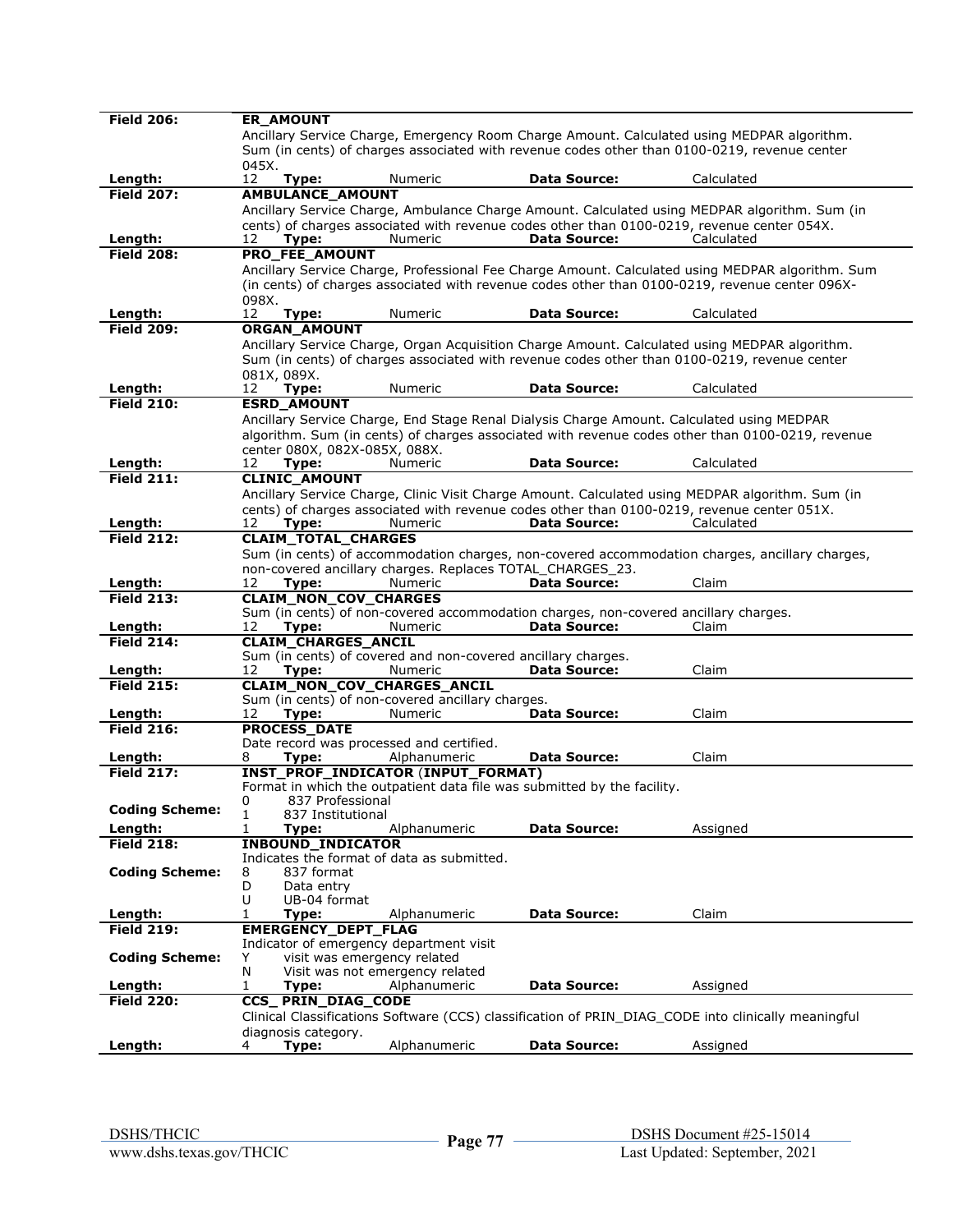| <b>Field 221:</b> | CCS_OTH_DIAG_CODE_1                                                                                  |
|-------------------|------------------------------------------------------------------------------------------------------|
|                   | Clinical Classifications Software (CCS) classification of OTH DIAG CODE 1 into clinically meaningful |
|                   | diagnosis category.                                                                                  |
| Length:           | Alphanumeric<br><b>Data Source:</b><br>4<br>Type:<br>Assigned                                        |
| <b>Field 222:</b> | CCS_OTH_DIAG_CODE_2                                                                                  |
|                   | Clinical Classifications Software (CCS) classification of OTH DIAG CODE 1 into clinically meaningful |
|                   | diagnosis category.                                                                                  |
| Length:           | Alphanumeric<br><b>Data Source:</b><br>4                                                             |
|                   | Type:<br>Assigned                                                                                    |
| <b>Field 223:</b> | CCS_OTH_DIAG_CODE_3                                                                                  |
|                   | Clinical Classifications Software (CCS) classification of OTH_DIAG_CODE_1 into clinically meaningful |
|                   | diagnosis category.                                                                                  |
| Length:           | Alphanumeric<br><b>Data Source:</b><br>4 Type:<br>Assigned                                           |
| <b>Field 224:</b> | CCS_OTH_DIAG_CODE_4                                                                                  |
|                   | Clinical Classifications Software (CCS) classification of OTH_DIAG_CODE_1 into clinically meaningful |
|                   | diagnosis category.                                                                                  |
| Length:           | Type:<br>Alphanumeric<br><b>Data Source:</b><br>Assigned<br>4                                        |
| <b>Field 225:</b> | CCS_OTH_DIAG_CODE_5                                                                                  |
|                   | Clinical Classifications Software (CCS) classification of OTH_DIAG_CODE_1 into clinically meaningful |
|                   |                                                                                                      |
|                   | diagnosis category.                                                                                  |
| Length:           | Alphanumeric<br><b>Data Source:</b><br>Type:<br>Assigned<br>4                                        |
| <b>Field 226:</b> | CCS_OTH_DIAG_CODE_6                                                                                  |
|                   | Clinical Classifications Software (CCS) classification of OTH DIAG CODE 1 into clinically meaningful |
|                   | diagnosis category.                                                                                  |
| Length:           | Alphanumeric<br><b>Data Source:</b><br>4<br>Type:<br>Assigned                                        |
| <b>Field 227:</b> | CCS_OTH_DIAG_CODE_7                                                                                  |
|                   | Clinical Classifications Software (CCS) classification of OTH_DIAG_CODE_1 into clinically meaningful |
|                   | diagnosis category.                                                                                  |
| Length:           | <b>Data Source:</b><br>Type:<br>Alphanumeric<br>Assigned<br>4                                        |
| <b>Field 228:</b> | CCS_OTH_DIAG_CODE_8                                                                                  |
|                   | Clinical Classifications Software (CCS) classification of OTH_DIAG_CODE_1 into clinically meaningful |
|                   |                                                                                                      |
|                   | diagnosis category.                                                                                  |
| Length:           | Alphanumeric<br><b>Data Source:</b><br>Type:<br>Assigned<br>4                                        |
| <b>Field 229:</b> | CCS_OTH_DIAG_CODE_9                                                                                  |
|                   | Clinical Classifications Software (CCS) classification of OTH_DIAG_CODE_1 into clinically meaningful |
|                   | diagnosis category.                                                                                  |
| Length:           | Alphanumeric<br><b>Data Source:</b><br>Type:<br>Assigned<br>4                                        |
| <b>Field 230:</b> | CCS_OTH_DIAG_CODE_10                                                                                 |
|                   | Clinical Classifications Software (CCS) classification of OTH_DIAG_CODE_1 into clinically meaningful |
|                   | diagnosis category.                                                                                  |
| Length:           | Alphanumeric<br><b>Data Source:</b><br>Type:<br>Assigned<br>4                                        |
| <b>Field 231:</b> | CCS_OTH_DIAG_CODE_11                                                                                 |
|                   | Clinical Classifications Software (CCS) classification of OTH DIAG CODE 1 into clinically meaningful |
|                   | diagnosis category.                                                                                  |
| Length:           | Alphanumeric<br><b>Data Source:</b><br>Assigned<br>4<br>Type:                                        |
| <b>Field 232:</b> | CCS_OTH_DIAG_CODE_12                                                                                 |
|                   |                                                                                                      |
|                   | Clinical Classifications Software (CCS) classification of OTH_DIAG_CODE_1 into clinically meaningful |
|                   | diagnosis category.                                                                                  |
| Length:           | <b>Data Source:</b><br>Type:<br>Alphanumeric<br>Assigned<br>4                                        |
| <b>Field 233:</b> | CCS_OTH_DIAG_CODE_13                                                                                 |
|                   | Clinical Classifications Software (CCS) classification of OTH_DIAG_CODE_1 into clinically meaningful |
|                   | diagnosis category.                                                                                  |
| Length:           | Alphanumeric<br><b>Data Source:</b><br>Type:<br>Assigned<br>4                                        |
| <b>Field 234:</b> | CCS_OTH_DIAG_CODE_14                                                                                 |
|                   | Clinical Classifications Software (CCS) classification of OTH_DIAG_CODE_1 into clinically meaningful |
|                   | diagnosis category.                                                                                  |
| Length:           | <b>Data Source:</b><br>Type:<br>Alphanumeric<br>Assigned<br>4                                        |
| <b>Field 235:</b> | CCS_OTH_DIAG_CODE_15                                                                                 |
|                   |                                                                                                      |
|                   | Clinical Classifications Software (CCS) classification of OTH DIAG CODE 1 into clinically meaningful |
|                   | diagnosis category.                                                                                  |
| Length:           | Alphanumeric<br><b>Data Source:</b><br>4<br>Type:<br>Assigned                                        |
| <b>Field 236:</b> | CCS_OTH_DIAG_CODE_16                                                                                 |
|                   | Clinical Classifications Software (CCS) classification of OTH_DIAG_CODE_1 into clinically meaningful |
|                   | diagnosis category.                                                                                  |
| Length:           | Alphanumeric<br><b>Data Source:</b><br>Type:<br>Assigned<br>4                                        |
|                   |                                                                                                      |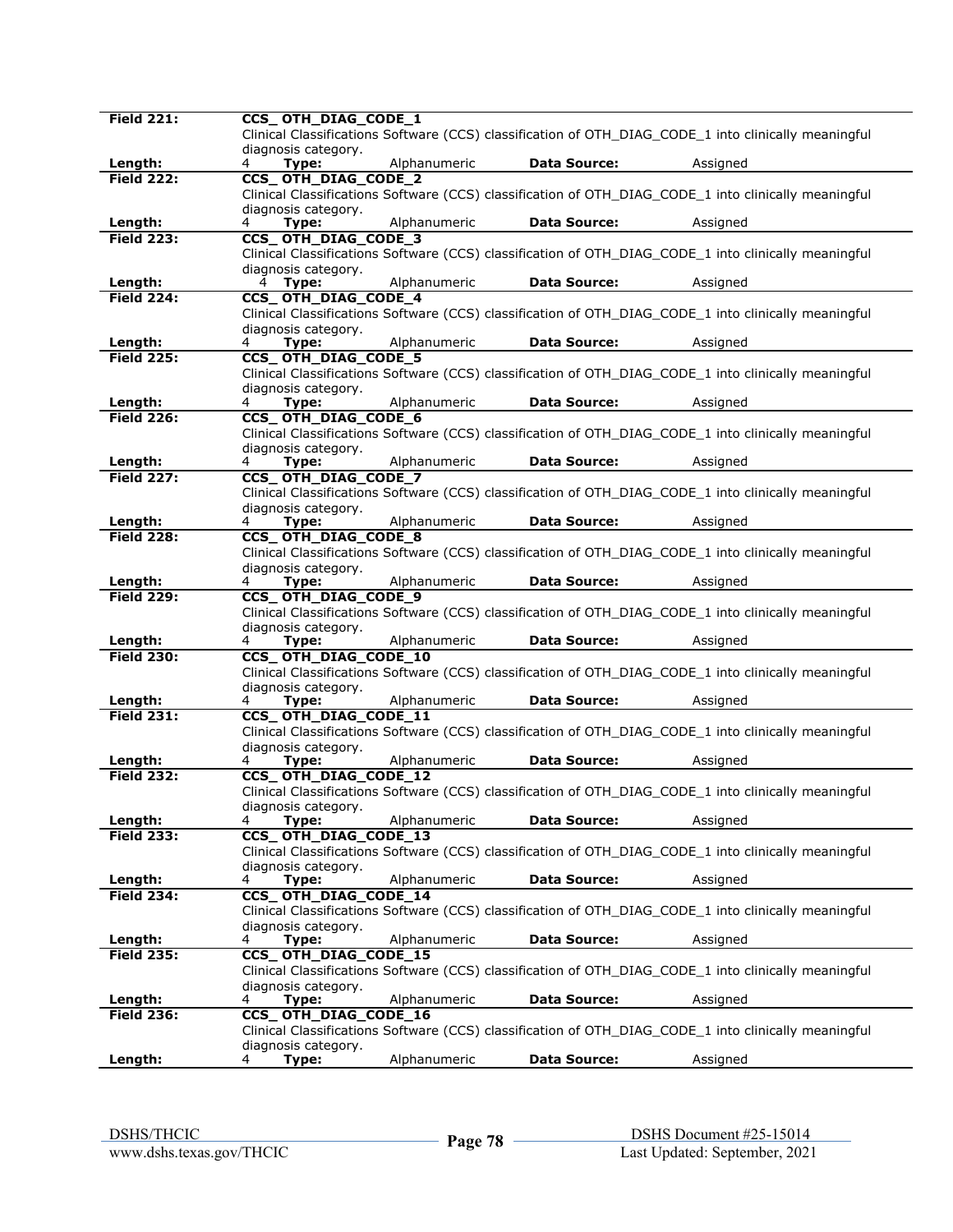| <b>Field 237:</b> | CCS_OTH_DIAG_CODE_17                                                                                 |
|-------------------|------------------------------------------------------------------------------------------------------|
|                   | Clinical Classifications Software (CCS) classification of OTH DIAG CODE 1 into clinically meaningful |
|                   | diagnosis category.                                                                                  |
| Length:           | Alphanumeric<br><b>Data Source:</b><br>4<br>Type:<br>Assigned                                        |
| <b>Field 238:</b> | <b>CCS_OTH_DIAG_CODE_18</b>                                                                          |
|                   |                                                                                                      |
|                   | Clinical Classifications Software (CCS) classification of OTH_DIAG_CODE_1 into clinically meaningful |
|                   | diagnosis category.                                                                                  |
| Length:           | <b>Data Source:</b><br>Type:<br>Alphanumeric<br>Assigned<br>4                                        |
| <b>Field 239:</b> | CCS_OTH_DIAG_CODE_19                                                                                 |
|                   | Clinical Classifications Software (CCS) classification of OTH_DIAG_CODE_1 into clinically meaningful |
|                   |                                                                                                      |
|                   | diagnosis category.                                                                                  |
| Length:           | Alphanumeric<br><b>Data Source:</b><br>Type:<br>Assigned<br>4                                        |
| <b>Field 240:</b> | CCS OTH DIAG CODE 20                                                                                 |
|                   | Clinical Classifications Software (CCS) classification of OTH_DIAG_CODE_1 into clinically meaningful |
|                   | diagnosis category.                                                                                  |
| Length:           | Alphanumeric<br><b>Data Source:</b><br>Type:<br>Assigned<br>4                                        |
| <b>Field 241:</b> |                                                                                                      |
|                   | CCS_OTH_DIAG_CODE_21                                                                                 |
|                   | Clinical Classifications Software (CCS) classification of OTH_DIAG_CODE_1 into clinically meaningful |
|                   | diagnosis category.                                                                                  |
| Length:           | Alphanumeric<br><b>Data Source:</b><br>Type:<br>Assigned<br>4                                        |
| <b>Field 242:</b> | CCS_OTH_DIAG_CODE_22                                                                                 |
|                   | Clinical Classifications Software (CCS) classification of OTH DIAG CODE 1 into clinically meaningful |
|                   |                                                                                                      |
|                   | diagnosis category.                                                                                  |
| Length:           | Alphanumeric<br><b>Data Source:</b><br>4<br>Type:<br>Assigned                                        |
| <b>Field 243:</b> | CCS_OTH_DIAG_CODE_23                                                                                 |
|                   | Clinical Classifications Software (CCS) classification of OTH DIAG CODE 1 into clinically meaningful |
|                   | diagnosis category.                                                                                  |
| Length:           | <b>Data Source:</b><br>Type:<br>Alphanumeric<br>Assigned<br>4                                        |
| <b>Field 244:</b> | CCS_OTH_DIAG_CODE_24                                                                                 |
|                   |                                                                                                      |
|                   | Clinical Classifications Software (CCS) classification of OTH_DIAG_CODE_1 into clinically meaningful |
|                   | diagnosis category.                                                                                  |
| Length:           | Alphanumeric<br><b>Data Source:</b><br>Type:<br>Assigned<br>4                                        |
| <b>Field 245:</b> | CCS_PROC_CODE_1                                                                                      |
|                   | Clinical Classifications Software (CCS) for Services and Procedures classification of PROC_CODE_1    |
|                   | into clinically meaningful procedure category.                                                       |
| Length:           | <b>Data Source:</b><br>Alphanumeric<br>3<br>Type:<br>Assigned                                        |
| <b>Field 246:</b> |                                                                                                      |
|                   | <b>CCS_PROC_CODE_2</b>                                                                               |
|                   | Clinical Classifications Software (CCS) for Services and Procedures classification of PROC_CODE_2    |
|                   | into clinically meaningful procedure category.                                                       |
| Length:           | <b>Data Source:</b><br>Alphanumeric<br>Assigned<br>3<br>Type:                                        |
| <b>Field 247:</b> | <b>CCS_PROC_CODE_3</b>                                                                               |
|                   | Clinical Classifications Software (CCS) for Services and Procedures classification of PROC_CODE_3    |
|                   | into clinically meaningful procedure category.                                                       |
| Length:           | Alphanumeric<br><b>Data Source:</b><br>Assigned                                                      |
|                   | 3<br>Type:                                                                                           |
| <b>Field 248:</b> | <b>CCS_PROC_CODE_4</b>                                                                               |
|                   | Clinical Classifications Software (CCS) for Services and Procedures classification of PROC_CODE_4    |
|                   | into clinically meaningful procedure category.                                                       |
| Length:           | Alphanumeric<br><b>Data Source:</b><br>Assigned<br>3<br>Type:                                        |
| <b>Field 249:</b> | <b>CCS_PROC_CODE_5</b>                                                                               |
|                   | Clinical Classifications Software (CCS) for Services and Procedures classification of PROC_CODE_5    |
|                   |                                                                                                      |
|                   | into clinically meaningful procedure category.                                                       |
| Length:           | Alphanumeric<br><b>Data Source:</b><br>3<br>Type:<br>Assigned                                        |
| <b>Field 250:</b> | <b>CCS_PROC_CODE_6</b>                                                                               |
|                   | Clinical Classifications Software (CCS) for Services and Procedures classification of PROC_CODE_6    |
|                   | into clinically meaningful procedure category.                                                       |
| Length:           | Alphanumeric<br><b>Data Source:</b><br>3<br>Type:<br>Assigned                                        |
| <b>Field 251:</b> | CCS_PROC_CODE_7                                                                                      |
|                   |                                                                                                      |
|                   | Clinical Classifications Software (CCS) for Services and Procedures classification of PROC CODE 7    |
|                   | into clinically meaningful procedure category.                                                       |
| Length:           | <b>Data Source:</b><br>Assigned<br>3<br>Type:<br>Alphanumeric                                        |
| <b>Field 252:</b> | <b>CCS_PROC_CODE_8</b>                                                                               |
|                   | Clinical Classifications Software (CCS) for Services and Procedures classification of PROC_CODE_8    |
|                   |                                                                                                      |
|                   | into clinically meaningful procedure category.                                                       |
| Length:           | Alphanumeric<br><b>Data Source:</b><br>3<br>Type:<br>Assigned                                        |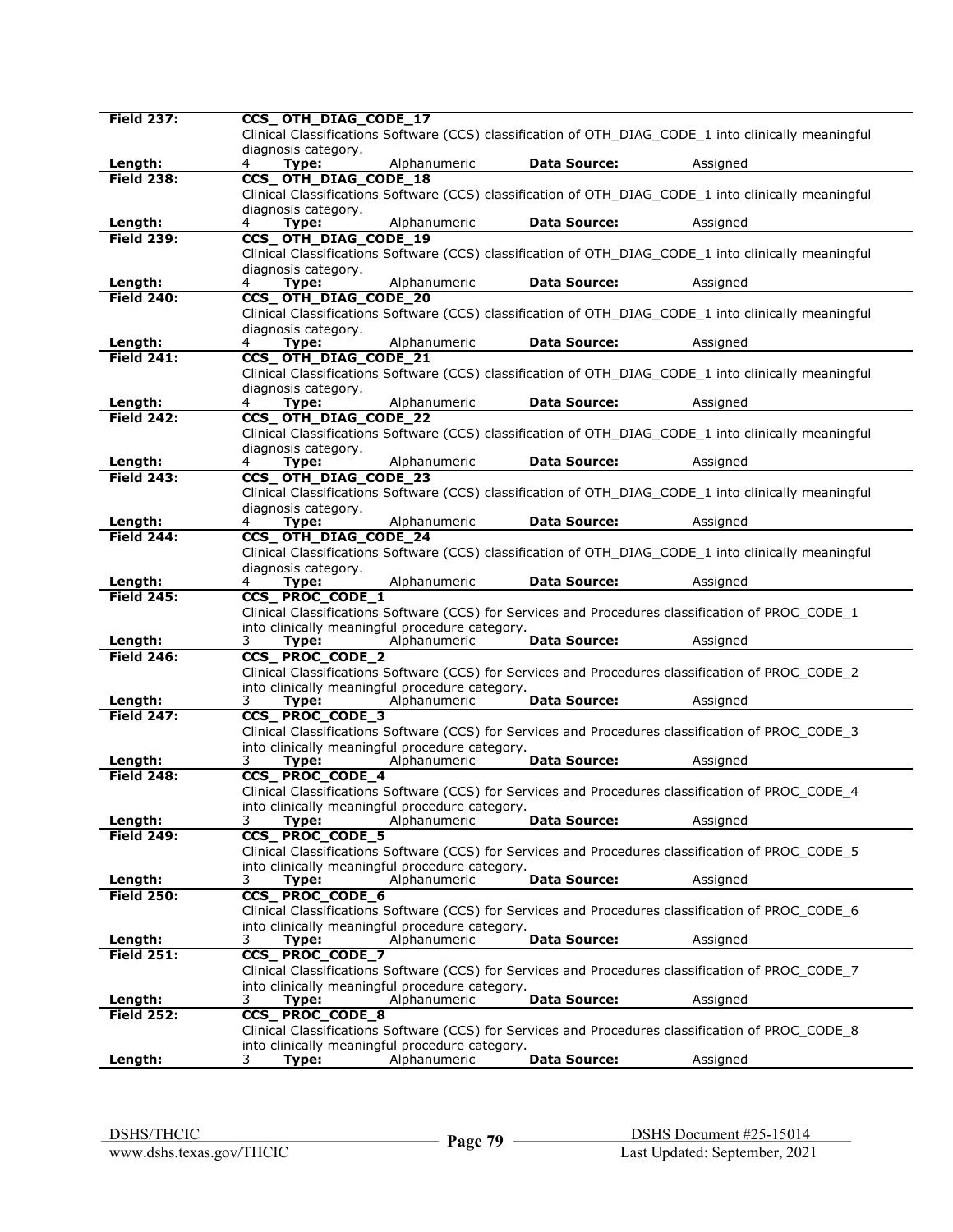| <b>Field 253:</b>            | <b>CCS_PROC_CODE_9</b>                                                                                                 |
|------------------------------|------------------------------------------------------------------------------------------------------------------------|
|                              | Clinical Classifications Software (CCS) for Services and Procedures classification of PROC_CODE_9                      |
|                              | into clinically meaningful procedure category.                                                                         |
| Length:                      | Alphanumeric<br><b>Data Source:</b><br>Assigned<br>3<br>Type:                                                          |
| <b>Field 254:</b>            | CCS_PROC_CODE_10                                                                                                       |
|                              | Clinical Classifications Software (CCS) for Services and Procedures classification of PROC_CODE_10                     |
|                              | into clinically meaningful procedure category.                                                                         |
| Length:                      | Alphanumeric<br><b>Data Source:</b><br>3<br>Type:<br>Assigned                                                          |
| <b>Field 255:</b>            | CCS_PROC_CODE_11                                                                                                       |
|                              | Clinical Classifications Software (CCS) for Services and Procedures classification of PROC_CODE_11                     |
|                              | into clinically meaningful procedure category.                                                                         |
| Length:                      | Alphanumeric<br><b>Data Source:</b><br>Assigned<br>3<br>Type:                                                          |
| <b>Field 256:</b>            | <b>CCS_PROC_CODE_12</b>                                                                                                |
|                              | Clinical Classifications Software (CCS) for Services and Procedures classification of PROC_CODE_12                     |
|                              | into clinically meaningful procedure category.                                                                         |
| Length:                      | Assigned<br>3<br>Type:<br>Alphanumeric<br><b>Data Source:</b>                                                          |
| <b>Field 257:</b>            | CCS_PROC_CODE_13                                                                                                       |
|                              | Clinical Classifications Software (CCS) for Services and Procedures classification of PROC_CODE_13                     |
|                              | into clinically meaningful procedure category.                                                                         |
| Length:                      | Alphanumeric<br><b>Data Source:</b><br>3<br>Type:<br>Assigned                                                          |
| <b>Field 258:</b>            | <b>CCS_PROC_CODE_14</b>                                                                                                |
|                              | Clinical Classifications Software (CCS) for Services and Procedures classification of PROC_CODE_14                     |
|                              | into clinically meaningful procedure category.<br><b>Data Source:</b><br>Assigned<br>Type:                             |
| Length:<br><b>Field 259:</b> | Alphanumeric<br>3<br>CCS_PROC_CODE_15                                                                                  |
|                              | Clinical Classifications Software (CCS) for Services and Procedures classification of PROC CODE 15                     |
|                              | into clinically meaningful procedure category.                                                                         |
| Length:                      | Alphanumeric<br>3<br>Type:<br><b>Data Source:</b><br>Assigned                                                          |
| <b>Field 260:</b>            | CCS_PROC_CODE_16                                                                                                       |
|                              | Clinical Classifications Software (CCS) for Services and Procedures classification of PROC_CODE_16                     |
|                              | into clinically meaningful procedure category.                                                                         |
| Length:                      | Alphanumeric<br><b>Data Source:</b><br>Assigned<br>3<br>Type:                                                          |
| <b>Field 261:</b>            | CCS_PROC_CODE_17                                                                                                       |
|                              | Clinical Classifications Software (CCS) for Services and Procedures classification of PROC_CODE_17                     |
|                              | into clinically meaningful procedure category.                                                                         |
| Length:                      | <b>Data Source:</b><br>Assigned<br>3<br>Alphanumeric<br>Type:                                                          |
| <b>Field 262:</b>            | <b>CCS_PROC_CODE_18</b>                                                                                                |
|                              | Clinical Classifications Software (CCS) for Services and Procedures classification of PROC_CODE_18                     |
|                              | into clinically meaningful procedure category.                                                                         |
| Length:                      | Alphanumeric<br><b>Data Source:</b><br>3<br>Type:<br>Assigned                                                          |
| <b>Field 263:</b>            | <b>CCS_PROC_CODE_19</b>                                                                                                |
|                              | Clinical Classifications Software (CCS) for Services and Procedures classification of PROC CODE 19                     |
|                              | into clinically meaningful procedure category.                                                                         |
| Length:                      | <b>Data Source:</b><br>Alphanumeric<br>Assigned<br>3<br>Type:                                                          |
| <b>Field 264:</b>            | CCS_PROC_CODE_20                                                                                                       |
|                              | Clinical Classifications Software (CCS) for Services and Procedures classification of PROC_CODE_20                     |
|                              | into clinically meaningful procedure category.                                                                         |
| Length:<br><b>Field 265:</b> | Alphanumeric<br><b>Data Source:</b><br>Assigned<br>3.<br>Type:                                                         |
|                              | CCS_PROC_CODE_21<br>Clinical Classifications Software (CCS) for Services and Procedures classification of PROC_CODE_21 |
|                              | into clinically meaningful procedure category.                                                                         |
| Length:                      | Alphanumeric<br><b>Data Source:</b><br>Assigned<br>3<br>Type:                                                          |
| <b>Field 266:</b>            | <b>CCS_PROC_CODE_22</b>                                                                                                |
|                              | Clinical Classifications Software (CCS) for Services and Procedures classification of PROC CODE 22                     |
|                              | into clinically meaningful procedure category.                                                                         |
| Length:                      | <b>Data Source:</b><br>Assigned<br>3<br>Type:<br>Alphanumeric                                                          |
| <b>Field 267:</b>            | <b>CCS_PROC_CODE_23</b>                                                                                                |
|                              | Clinical Classifications Software (CCS) for Services and Procedures classification of PROC_CODE_23                     |
|                              | into clinically meaningful procedure category.                                                                         |
| Length:                      | Alphanumeric<br>3<br>Type:<br><b>Data Source:</b><br>Assigned                                                          |
| <b>Field 268:</b>            | CCS_PROC_CODE_24                                                                                                       |
|                              | Clinical Classifications Software (CCS) for Services and Procedures classification of PROC CODE 24                     |
|                              | into clinically meaningful procedure category.                                                                         |
| Length:                      | Alphanumeric<br><b>Data Source:</b><br>Assigned<br>Type:<br>3                                                          |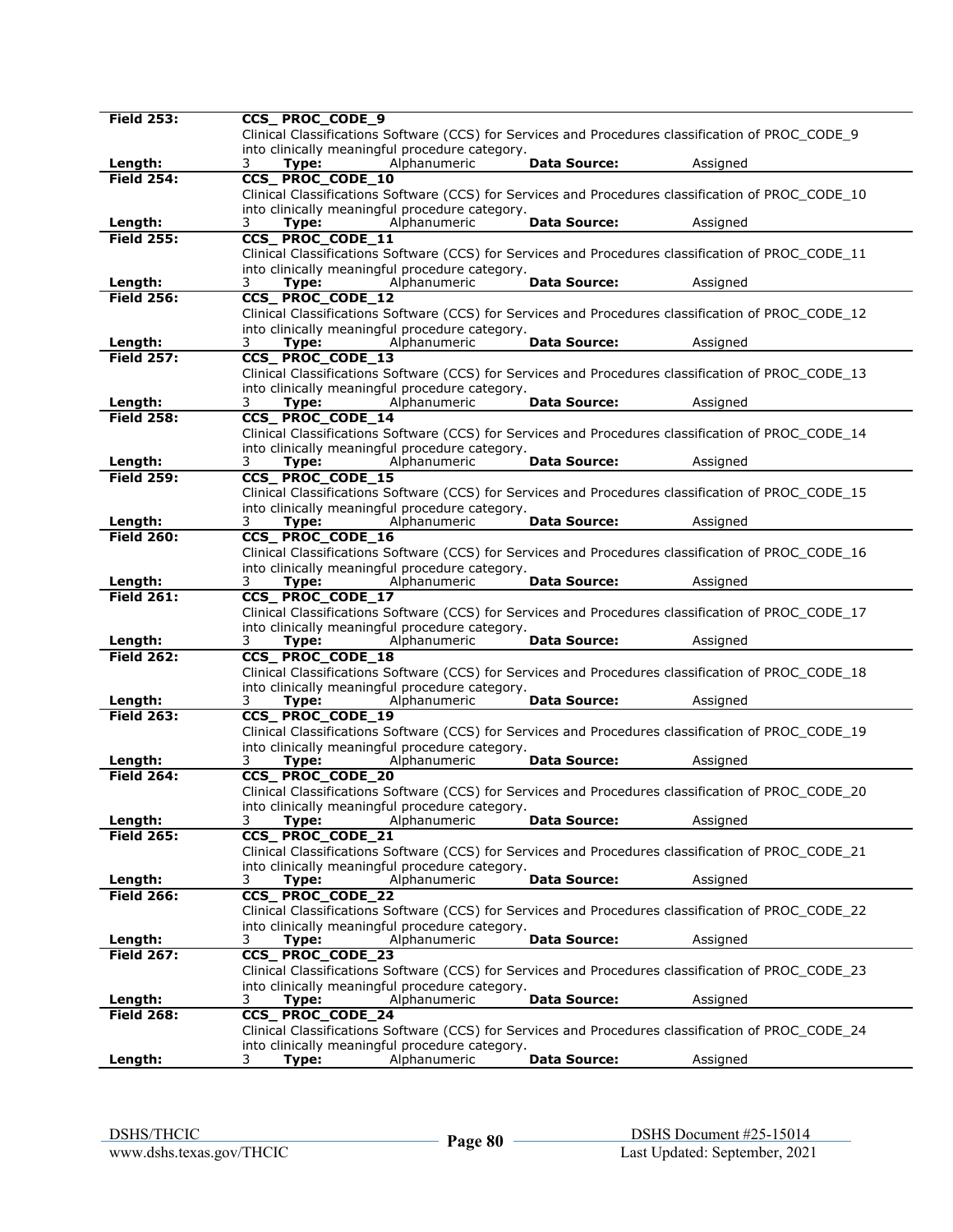| <b>Field 269:</b> | <b>CCS PROC CODE 25</b> |                                                |                     |                                                                                                    |  |
|-------------------|-------------------------|------------------------------------------------|---------------------|----------------------------------------------------------------------------------------------------|--|
|                   |                         |                                                |                     | Clinical Classifications Software (CCS) for Services and Procedures classification of PROC CODE 25 |  |
|                   |                         | into clinically meaningful procedure category. |                     |                                                                                                    |  |
| Length:           | Tvpe:                   | Alphanumeric                                   | <b>Data Source:</b> | Assigned                                                                                           |  |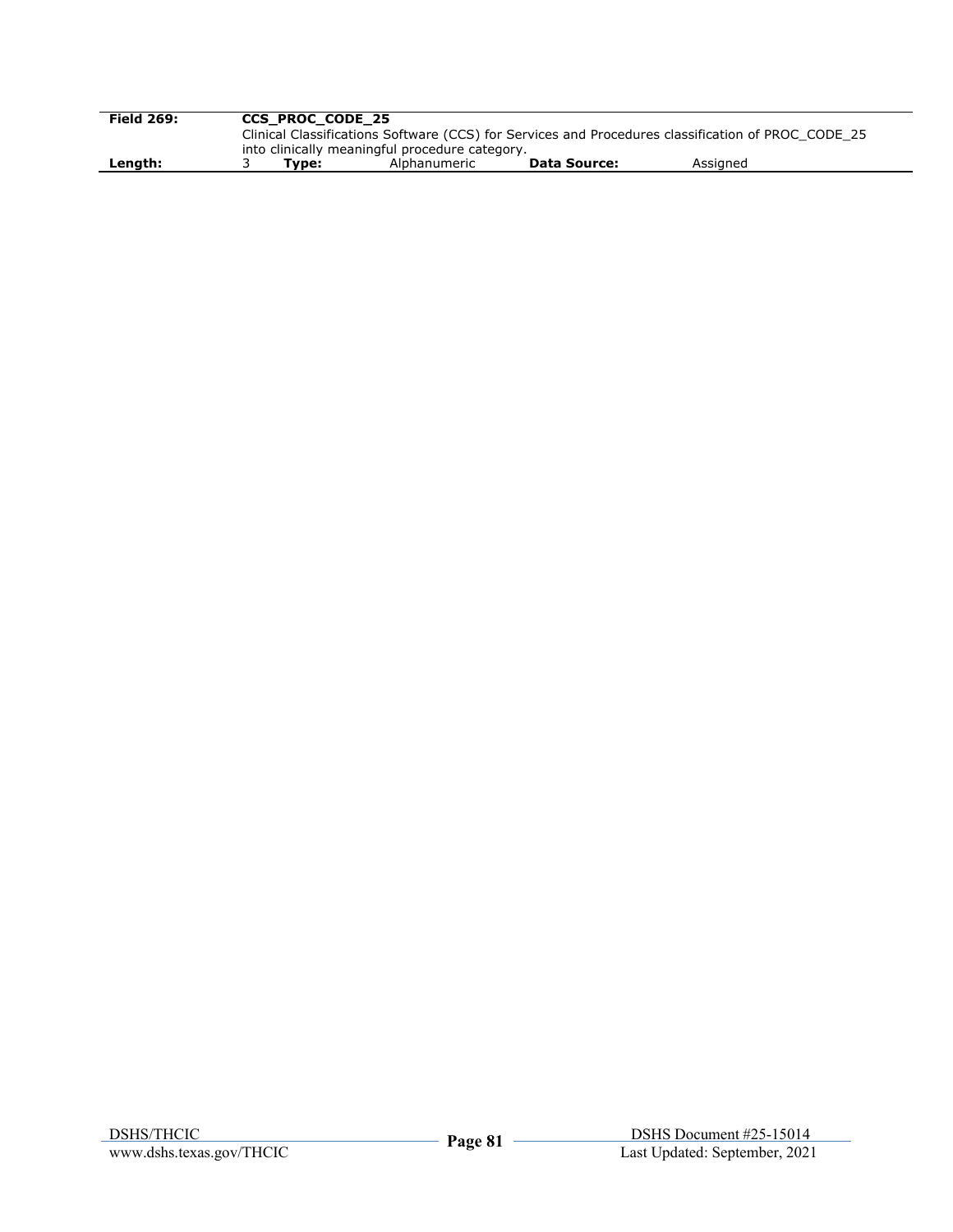## **OUTPATIENT CHARGES DATA FILE**

| Field 1:     |                                              | <b>RECORD ID</b>                                                 |              |                                                                         |          |                                                                                                     |
|--------------|----------------------------------------------|------------------------------------------------------------------|--------------|-------------------------------------------------------------------------|----------|-----------------------------------------------------------------------------------------------------|
|              |                                              |                                                                  |              |                                                                         |          | Record Identification Number. Unique number to identify the record within the research data file.   |
|              |                                              |                                                                  |              |                                                                         |          | Does not match or link to PUDF Record ID. Does match with RECORD ID in other Inpatient RDF          |
| Length:      |                                              | files<br>12<br>Type:                                             | Alphanumeric | <b>Data Source:</b>                                                     | Assigned |                                                                                                     |
| Field 2:     |                                              | <b>REVENUE CODE</b>                                              |              |                                                                         |          |                                                                                                     |
|              |                                              |                                                                  |              |                                                                         |          | Code corresponding to each specific accommodation, ancillary service or billing calculation related |
|              |                                              | to the services being billed.                                    |              |                                                                         |          |                                                                                                     |
|              | <b>Coding Scheme:</b>                        |                                                                  |              |                                                                         |          |                                                                                                     |
| 0100         | ancillary                                    | All-inclusive room charges plus                                  | 0134         | Room charges for semi-private<br>- 3/4 beds - rooms - psychiatric       | 0159     | Room charges for ward rooms -<br>other                                                              |
| 0101<br>0110 |                                              | All-inclusive room charges                                       | 0135         | Room charges for semi-private<br>- 3/4 beds - rooms - hospice           | 0160     | Room charges for other rooms -<br>general                                                           |
| 0111         | - general                                    | Room charges for private rooms                                   | 0136         | Room charges for semi-private<br>- 3/4 beds - rooms -                   | 0164     | Room charges for other rooms<br>- Sterile Environment                                               |
|              |                                              | Room charges for private rooms<br>- medical/surgical/GYN         | 0137         | detoxification<br>Room charges for semi-private                         | 0167     | Room charges for other rooms<br>- self care                                                         |
| 0112         | - obstetrics̃                                | Room charges for private rooms                                   |              | - 3/4 beds - rooms - oncology                                           | 0169     | Room charges for other rooms -                                                                      |
| 0113         | - pediatric                                  | Room charges for private rooms                                   | 0138         | Room charges for semi-private<br>- 3/4 beds - rooms -<br>rehabilitation | 0170     | other<br>Room charges for nursery -<br>general                                                      |
| 0114         | - psychiatric                                | Room charges for private rooms                                   | 0139         | Room charges for semi-private<br>- 3/4 beds - rooms - other             | 0171     | Room charges for nursery -                                                                          |
| 0115         | - hospice                                    | Room charges for private rooms                                   | 0140         | Room charges for private<br>(deluxe) rooms - general                    | 0172     | newborn level I<br>Room charges for nursery -<br>newborn level II                                   |
| 0116         | - detoxification                             | Room charges for private rooms                                   | 0141         | Room charges for private<br>(deluxe) rooms -                            | 0173     | Room charges for nursery -                                                                          |
| 0117         | - oncology                                   | Room charges for private rooms                                   | 0142         | medical/surgical/GYN<br>Room charges for private                        | 01/4     | newborn level III<br>Room charges for nursery -                                                     |
| 0118         | - rehabilitation                             | Room charges for private rooms                                   | 0143         | (deluxe) rooms - obstetrics                                             | 0179     | newborn level IV<br>Room charges for nursery -                                                      |
| 0119         |                                              | Room charges for private rooms                                   |              | Room charges for private<br>(deluxe) rooms - pediatric                  | 0180     | other<br>Room charges for LOA - general                                                             |
| 0120         | - other                                      | Room charges for semi-private                                    | 0144         | Room charges for private<br>(deluxe) rooms - psychiatric                | 0182     | Room charges for LOA - patient                                                                      |
|              | rooms - general                              |                                                                  | 0145         | Room charges for private                                                |          | convenience-charges billable                                                                        |
| 0121         |                                              | Room charges for semi-private<br>rooms - medical/surgical/GYN    | 0146         | (deluxe) rooms - hospice<br>Room charges for private                    | 0183     | Room charges for LOA -<br>therapeutic leave                                                         |
| 0122         | rooms - obstetrics                           | Room charges for semi-private                                    | 0147         | (deluxe) rooms - detoxification<br>Room charges for private             | 0185     | Room charges for LOA - nursing<br>home (for hospitalization)                                        |
| 0123         | rooms - pediatric                            | Room charges for semi-private                                    |              | (deluxe) rooms - oncology                                               | 0189     | Room charges for LOA - other                                                                        |
| 0124         |                                              | Room charges for semi-private                                    | 0148         | Room charges for private<br>(deluxe) rooms - rehabilitation             | 0190     | Room charges for subacute care<br>- general                                                         |
| 0125         | rooms - psychiatric                          | Room charges for semi-private                                    | 0149         | Room charges for private<br>(deluxe) rooms - other                      | 0191     | Room charges for subacute care<br>- Level I (skilled care)                                          |
| 0126         | rooms - hospice                              | Room charges for semi-private                                    | 0150         | Room charges for ward rooms -<br>general                                | 0192     | Room charges for subacute care<br>- Level II (comprehensive care)                                   |
| 0127         | rooms - detoxification                       | Room charges for semi-private                                    | 0151         | Room charges for ward rooms -<br>medical/surgical/GYN                   | 0193     | Room charges for subacute care<br>- Level III (complex care)                                        |
| 0128         | rooms - oncology                             | Room charges for semi-private                                    | 0152         | Room charges for ward rooms -<br>obstetrics                             | 0194     | Room charges for subacute care<br>- Level IV (intensive care)                                       |
| 0129         | rooms - rehabilitation                       | Room charges for semi-private                                    | 0153         | Room charges for ward rooms -<br>pediatric                              | 0199     | Room charges for subacute care<br>- other                                                           |
| 0130         | rooms - other                                | Room charges for semi-private                                    | 0154         | Room charges for ward rooms -<br>psychiatric                            | 0200     | Room charges for intensive care<br>- general                                                        |
| 0131         |                                              | - 3/4 beds - rooms - general<br>Room charges for semi-private    | 0155         | Room charges for ward rooms -<br>hospice                                | 0201     | Room charges for intensive care<br>- surgical                                                       |
|              | - 3/4 beds - rooms -<br>medical/surgical/GYN |                                                                  | 0156         | Room charges for ward rooms -<br>detoxification                         | 0202     | Room charges for intensive care<br>- medical                                                        |
| 0132         |                                              | Room charges for semi-private<br>- 3/4 beds - rooms - obstetrics | 0157         | Room charges for ward rooms -<br>oncology                               | 0203     | Room charges for intensive care<br>- pediatric                                                      |
| 0133         |                                              | Room charges for semi-private<br>- 3/4 beds - rooms - pediatric  | 0158         | Room charges for ward rooms -<br>rehabilitation                         | 0204     | Room charges for intensive care<br>- psychiatric                                                    |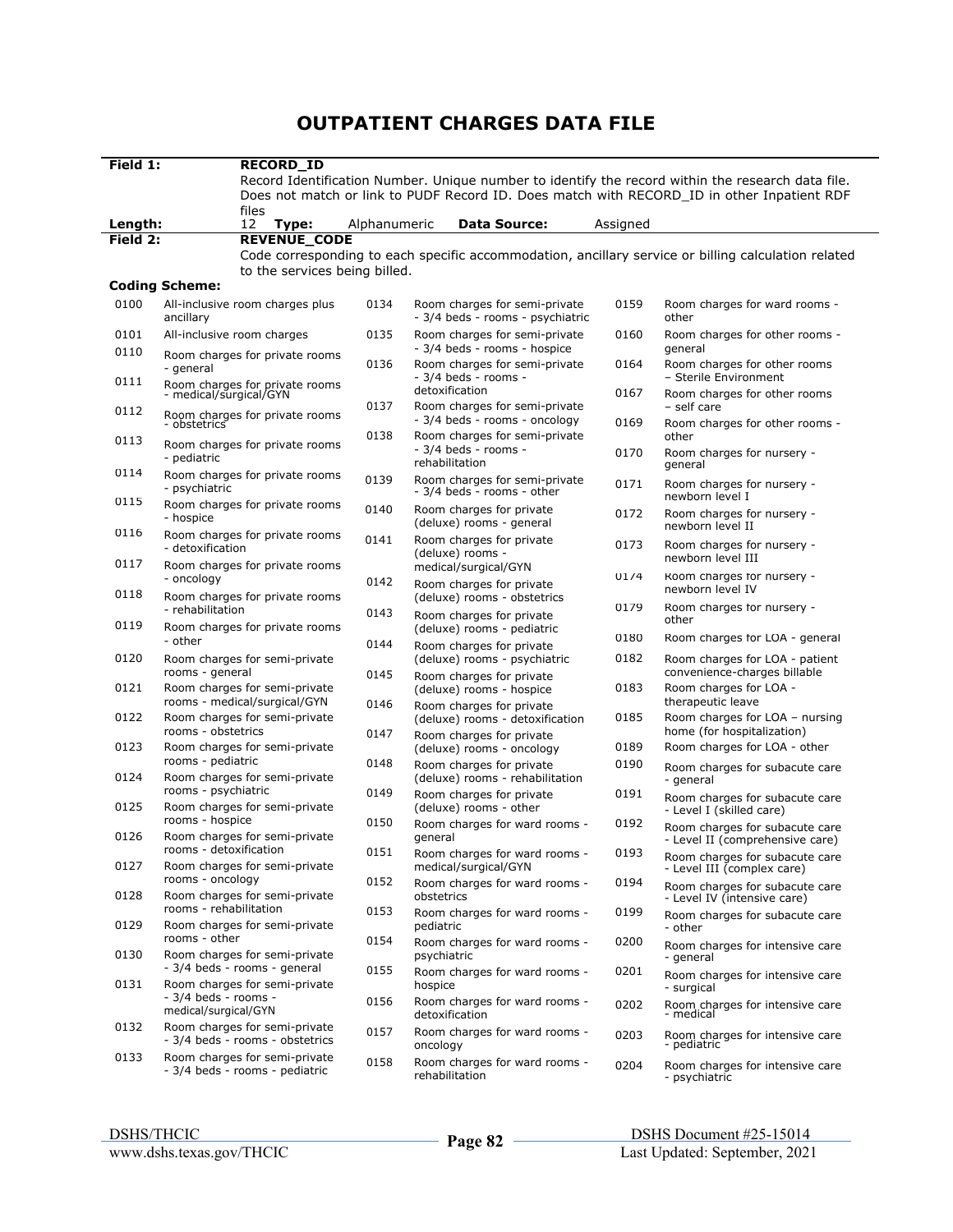| 0206       | Room charges for intensive care                                | 0257 | Pharmacy - nonprescription                                        |
|------------|----------------------------------------------------------------|------|-------------------------------------------------------------------|
|            | - intermediate intensive care<br>unit (ICU)                    | 0258 | Pharmacy - IV solutions                                           |
| 0207       | Room charges for intensive care                                | 0259 | Pharmacy - other                                                  |
|            | - burn care                                                    | 0260 | IV Therapy - general                                              |
| 0208       | Room charges for intensive care<br>- trauma                    | 0261 | IV Therapy - infusion pump                                        |
| 0209       | Room charges for intensive care                                | 0262 | IV Therapy - pharmacy services                                    |
| 0210       | - other<br>Room charges for coronary care                      | 0263 | IV Therapy - drug/supply<br>delivery                              |
| 0211       | - general<br>Room charges for coronary care                    | 0264 | IV Therapy - supplies                                             |
|            | - myocardial infarction                                        | 0269 | IV Therapy - other                                                |
| 0212       | Room charges for coronary care<br>- pulmonary care             | 0270 | Medical surgical supplies and<br>devices - general                |
| 0213       | Room charges for coronary care<br>- heart transplant           | 0271 | Medical surgical supplies and<br>devices - nonsterile             |
| 0214       | Room charges for coronary care<br>- intermediate coronary care | 0272 | Medical surgical supplies and<br>devices - sterile                |
| 0219       | unit (CCU)                                                     | 0273 | Medical surgical supplies and<br>devices - take-home              |
| 0220       | Room charges for coronary care<br>- other                      | 0274 | Medical surgical supplies and<br>devices - prosthetic/orthotic    |
| 0221       | Special charges - general                                      | 0275 | Medical surgical supplies and                                     |
|            | Special charges - admission<br>charge                          |      | devices - pacemaker                                               |
| 0222       | Special charges - technical<br>support charge                  | 0276 | Medical surgical supplies and<br>devices - intraocular lens (IOL) |
| 0223       | Special charges - UR service<br>charge                         | 0277 | Medical surgical supplies and<br>devices - oxygen - take-home     |
| 0224       | Special charges - late<br>discharge, medically necessary       | 0278 | Medical surgical supplies and<br>devices - other implants         |
| 0229       | Special charges - other                                        | 0279 | Medical surgical supplies and<br>devices - other                  |
| 0230       | Incremental nursing care -                                     | 0280 | Oncology - general                                                |
| 0231       | general<br>Incremental nursing care -                          | 0289 | Oncology - other                                                  |
|            | nursery                                                        | 0290 | DME - general                                                     |
| 0232       | Incremental nursing care - OB                                  | 0291 | DME - rental                                                      |
| 0233       | Incremental nursing care - ICU                                 | 0292 | DME - purchase of new                                             |
| 0234       | (includes transitional care)<br>Incremental nursing care - CCU | 0293 | DME - purchase of used                                            |
|            | (includes transitional care)                                   | 0294 | DME - supplies/drugs for DME<br>effectiveness                     |
| 0235       | Incremental nursing care -<br>hospice                          | 0299 | DME - other equipment                                             |
| 0239       | Incremental nursing care -                                     | 0300 | Laboratory - general                                              |
| 0240       | other<br>All-inclusive ancillary - general                     | 0301 | Laboratory - chemistry                                            |
| 0241       | All-inclusive ancillary - basic                                | 0302 | Laboratory - immunology                                           |
| 0242       | All-inclusive ancillary -                                      | 0303 | Laboratory - renal patient                                        |
|            | comprehensive                                                  |      | (home)                                                            |
| 0243       | All-inclusive ancillary - specialty                            | 0304 | Laboratory - non-routine                                          |
| 0249       | All-inclusive ancillary - other                                | 0305 | dialysis<br>Laboratory - hematology                               |
| ULJU       | niamiacy - general                                             | 0306 | Laboratory - bacteriology and                                     |
| 0251       | Pharmacy - generic drugs                                       |      | microbiology                                                      |
| 0252       | Pharmacy - non-generic drugs                                   | 0307 | Laboratory - urology                                              |
| 0253       | Pharmacy - take-home drugs                                     | 0309 | Laboratory - other                                                |
| 0254       | Pharmacy - drugs incident to<br>other diagnostic services      | 0310 | Laboratory pathological -                                         |
| 0255       | Pharmacy - drugs incident to<br>radiology                      | 0311 | general<br>Laboratory pathological -                              |
| 0256       | Pharmacy - experimental drugs                                  | 0312 | cytology<br>Laboratory pathological -<br>histology                |
| DSHS/THCIC |                                                                |      | $D_{\alpha\alpha\alpha}$ Q2                                       |

www.dshs.texas.gov/THCIC

| 0319 | Laboratory pathological - other                                                            |
|------|--------------------------------------------------------------------------------------------|
| 0320 | Radiology - diagnostic - general                                                           |
| 0321 | Radiology - diagnostic -<br>angiocardiography                                              |
| 0322 | Radiology - diagnostic -<br>arthrography                                                   |
| 0323 | Radiology - diagnostic -<br>arteriography                                                  |
| 0324 | Radiology - diagnostic - chest x-<br>ray                                                   |
| 0329 | Radiology - diagnostic - other                                                             |
| 0330 | Radiology - therapeutic and/or<br>chemotherapy administration -<br>aeneral                 |
| 0331 | Radiology - therapeutic and/or<br>chemotherapy administration -<br>chemotherapy - injected |
| 0332 | Radiology - therapeutic and/or<br>chemotherapy administration -<br>chemotherapy - oral     |
| 0333 | Radiology - therapeutic and/or<br>chemotherapy administration -<br>radiation therapy       |
| 0335 | Radiology - therapeutic and/or<br>chemotherapy administration -<br>chemotherapy - IV       |
| 0339 | Radiology - therapeutic and/or<br>chemotherapy administration -<br>other                   |
| 0340 | Nuclear medicine - general                                                                 |
| 0341 | Nuclear medicine - diagnostic<br>procedures                                                |
| 0342 | Nuclear medicine - therapeutic<br>procedures                                               |
| 0343 | Nuclear medicine - diagnostic<br>radiopharmaceuticals                                      |
| 0344 | Nuclear medicine - therapeutic<br>radiopharmaceuticals                                     |
| 0349 | Nuclear medicine - other                                                                   |
| 0350 | CT scan - general                                                                          |
| 0351 | CT scan - head                                                                             |
| 0352 | CT scan - body                                                                             |
| 0359 | CT scan - other                                                                            |
| 0360 | Operating room services -<br>general                                                       |
| 0361 | Operating room services -<br>minor surgery                                                 |
| 0362 | Operating room services -<br>organ transplant other than<br>kidney                         |
| 0367 | Operating room services -<br>kidney transplant                                             |
| 0369 | Operating room services - other                                                            |
| 0370 | Anesthesia - general                                                                       |
| 0371 | Anesthesia - incident to<br>radiology                                                      |
| 0372 | Anesthesia - incident to other<br>diagnostic services                                      |
| 0374 | Anesthesia - acupuncture                                                                   |

0314 Laboratory pathological - biopsy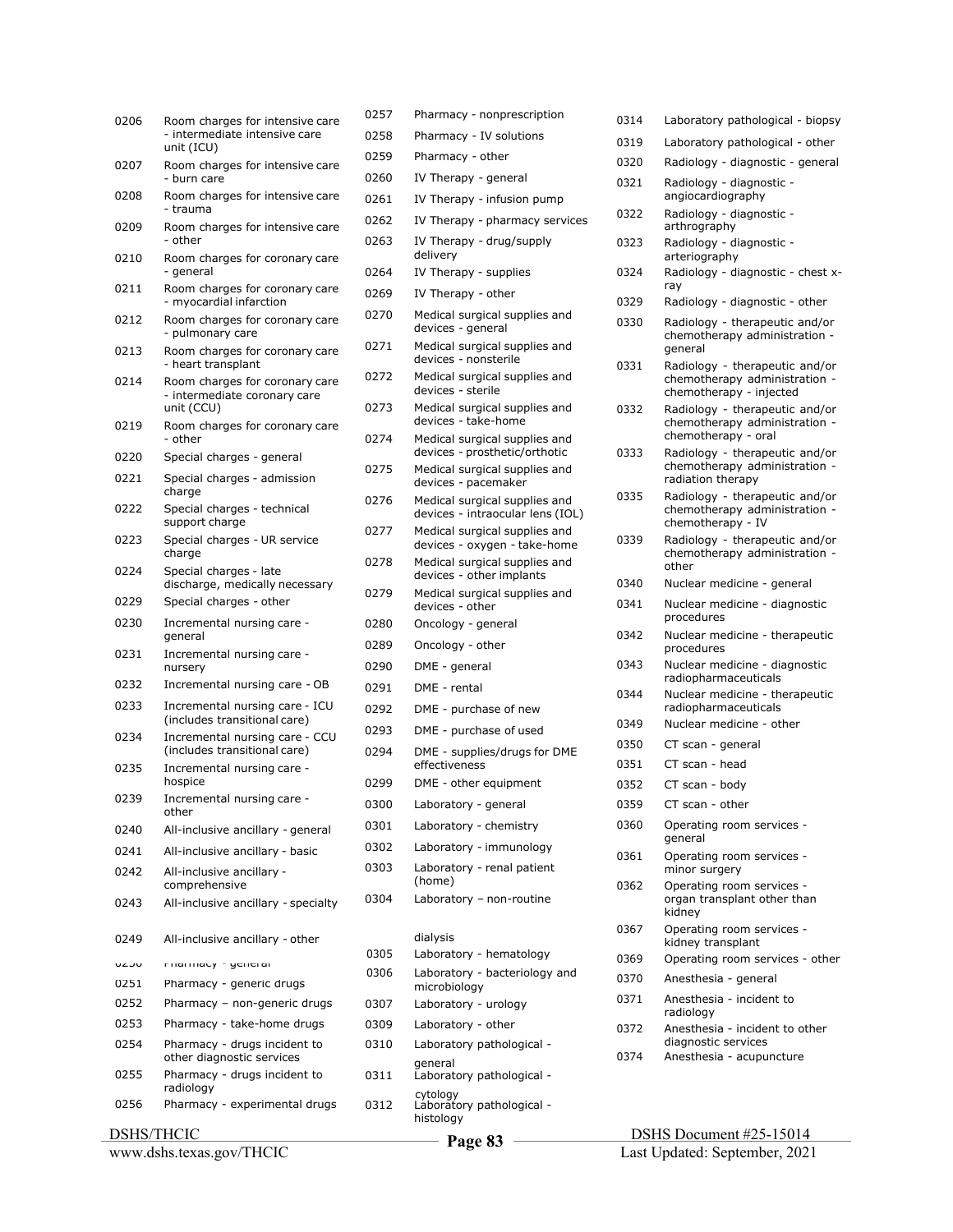| 0379 | Anesthesia - other                                                                                    |
|------|-------------------------------------------------------------------------------------------------------|
| 0380 | Blood - general                                                                                       |
| 0381 | Blood - packed red cells                                                                              |
| 0382 | Blood - whole blood                                                                                   |
| 0383 | Blood - plasma                                                                                        |
| 0384 | Blood - platelets                                                                                     |
| 0385 | Blood - leukocytes                                                                                    |
| 0386 | Blood - other components                                                                              |
| 0387 | Blood - other derivatives<br>(cryoprecipitate)                                                        |
| 0389 | Blood - other                                                                                         |
| 0390 | Blood and blood component<br>administration, storage and<br>processing - general                      |
| 0391 | Blood and blood component<br>administration, storage and<br>processing - administration               |
| 0392 | blood component<br>Blood and<br>administration, storage and<br>processing - processing and<br>storage |
| 0399 | Blood and blood component<br>administration, storage and<br>processing - other                        |
| 0400 | Other imaging services -<br>general                                                                   |
| 0401 | Other imaging services -<br>diagnostic mammography                                                    |
| 0402 | Other imaging services -<br>ultrasound                                                                |
| 0403 | Other imaging services -<br>screening mammography                                                     |
| 0404 | Other imaging services - PET                                                                          |
| 0409 | Other imaging services - other                                                                        |
| 0410 | Respiratory services - general                                                                        |
| 0412 | Respiratory services - inhalation                                                                     |
| 0413 | Respiratory services -<br>hyperbaric oxygen therapy                                                   |
| 0419 | Respiratory services - other                                                                          |
| 0420 | Physical therapy - general                                                                            |
| 0421 | Physical therapy - visit charge                                                                       |
| 0422 | Physical therapy - hourly charge                                                                      |
| 0423 | Physical therapy - group rate                                                                         |
| 0424 | Physical therapy - evaluation or<br>reevaluation                                                      |
| 0429 | Physical therapy - other                                                                              |
| 0430 | Occupational therapy - general                                                                        |
| 0431 | Occupational therapy - visit<br>charge                                                                |
| 0432 | Occupational therapy - hourly<br>charge                                                               |
| 0433 | Occupational therapy - group<br>rate                                                                  |
| 0434 | Occupational therapy -<br>evaluation or reevaluation                                                  |
| 0439 | Occupational therapy - other                                                                          |

|      | hourly charge                                                      |
|------|--------------------------------------------------------------------|
| 0443 | Speech-language pathology -<br>group rate                          |
| 0444 | Speech-language pathology -<br>evaluation or reevaluation          |
| 0449 | Speech-language pathology -<br>other                               |
| 0450 | Emergency room - general                                           |
| 0451 | Emergency room - EMTALA<br>emergency medical screening<br>services |
| 0452 | Emergency room - beyond<br><b>EMTALA</b> screening                 |
| 0456 | Emergency room - urgent care                                       |
| 0459 | Emergency room - other                                             |
| 0460 | Pulmonary function - general                                       |
| 0469 | Pulmonary function - other                                         |
| 0470 | Audiology - general                                                |
| 0471 | Audiology - diagnostic                                             |
| 0472 | Audiology - treatment                                              |
| 0479 | Audiology - other                                                  |
| 0480 | Cardiology - general                                               |
| 0481 | Cardiology - cardiac cath lab                                      |
| 0482 | Cardiology - stress test                                           |
| 0483 | Cardiology - echocardiology                                        |
| 0489 | Cardiology - other                                                 |
| 0490 | Ambulatory surgical care -<br>general                              |
| 0499 | Ambulatory surgical care - other                                   |
| 0500 | Outpatient services - general                                      |
| 0509 | Outpatient services - other                                        |
| 0510 | Clinic - general                                                   |
| 0511 | Clinic - chronic pain                                              |
| 0512 | Clinic - dental                                                    |
| 0513 | Clinic - psychiatric                                               |
| 0514 | Clinic - OB/GYN                                                    |
| 0515 | Clinic - pediatric                                                 |
| 0516 | Clinic - urgent care                                               |
| 0517 | Clinic - family practice                                           |
| 0519 | Clinic - other                                                     |
| 0520 | Freestanding Clinic - general                                      |
| 0521 | Freestanding Clinic - Clinic Visit<br>by Member to RHC/FQHC        |
| 0522 | Freestanding Clinic - Home Visit<br>by RHC/FQHC Practitioner       |
| 0523 | Freestanding Clinic - family<br>practice                           |
| 0524 | Freestanding Clinic - Visit by<br>RHC/FQHC Practitioner to a       |
|      |                                                                    |
|      | Page 84                                                            |

0440 Speech-language pathology -

0441 Speech-language pathology visit charge 0442 Speech-language pathology -

general

|      | Member in a Covered Part A<br>Stay at SNF                                                                                                                     |
|------|---------------------------------------------------------------------------------------------------------------------------------------------------------------|
| 0525 | Freestanding Clinic - Visit by<br>RHC/FQHC Practitioner to a<br>Member in a SNF (not Covered<br>Part A Stay) or NF or ICF MR or<br>Other Residential Facility |
| 0527 | Freestanding Clinic - Visiting<br>Nurse Services(s) to a<br>Member's Home when in a<br>Home Health Shortage Area                                              |
| 0528 | Freestanding Clinic - Visit by<br>RHC/FQHC Practitioner to Other<br>non RHC/FQHC Site (e.g. Scene<br>of Accident)                                             |
| 0529 | Freestanding Clinic - other                                                                                                                                   |
| 0530 | Osteopathic service - general                                                                                                                                 |
| 0531 | Osteopathic service - therapy                                                                                                                                 |
| 0539 | Osteopathic service - other                                                                                                                                   |
| 0540 | Ambulance service - general                                                                                                                                   |
| 0541 | Ambulance service - supplies                                                                                                                                  |
| 0542 | Ambulance service - medical<br>transport                                                                                                                      |
| 0543 | Ambulance service - heart<br>mobile                                                                                                                           |
| 0544 | Ambulance service - oxygen                                                                                                                                    |
| 0545 | Ambulance service - air<br>ambulance                                                                                                                          |
| 0546 | Ambulance service - neonatal                                                                                                                                  |
| 0547 | Ambulance service - pharmacy                                                                                                                                  |
| 0548 | Ambulance service - telephone<br>transmission EKG                                                                                                             |
| 0549 | Ambulance service - other                                                                                                                                     |
| 0550 | Skilled nursing - general                                                                                                                                     |
| 0551 | Skilled nursing - visit charge                                                                                                                                |
| 0552 | Skilled nursing - hourly charge                                                                                                                               |
| 0559 | Skilled nursing - other                                                                                                                                       |
| 0560 | Medical social services - general                                                                                                                             |
| 0561 | Medical social services - visit<br>charge                                                                                                                     |
| 0562 | Medical social services - hourly<br>charge                                                                                                                    |
| 0569 | Medical social services - other                                                                                                                               |
| 0570 | Home health aide - general                                                                                                                                    |
| 0571 | Home health aide - visit charge                                                                                                                               |
| 0572 | Home health aide - hourly<br>charge                                                                                                                           |
| 0579 | Home health aide - other                                                                                                                                      |
| 0580 | Other visits (home health) -<br>general                                                                                                                       |
| 0581 | Other visits (home health) -<br>visit charge                                                                                                                  |
| 0582 | Other visits (home health) -<br>hourly charge                                                                                                                 |
| 0583 | Other visits (home health) -<br>assessment                                                                                                                    |
| 0589 | Other visits (home health) -<br>other                                                                                                                         |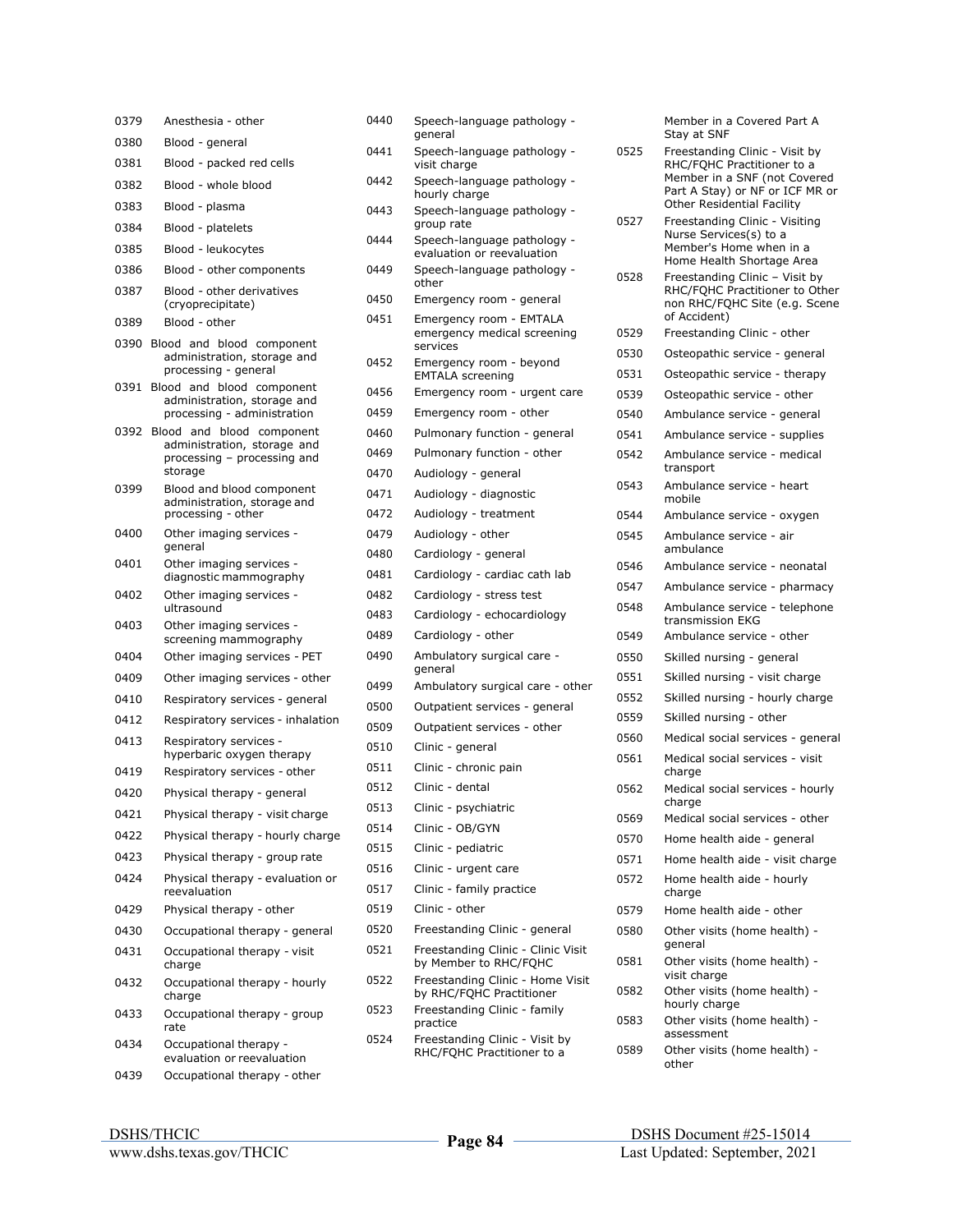| 0590 | Units of service (home health) -<br>general                                            | 0642         | Home IV therapy services - IV<br>site care, central line       |
|------|----------------------------------------------------------------------------------------|--------------|----------------------------------------------------------------|
| 0600 | Oxygen (home health) - general                                                         | 0643         | Home IV therapy services - IV<br>start/change, peripheral line |
| 0601 | Oxygen (home health) -<br>stat/equip/supply or contents                                | 0644         | Home IV therapy services -                                     |
| 0602 | Oxygen (home health) -                                                                 |              | non-routine nursing, periphera                                 |
|      | stat/equip/supply under 1 liter                                                        | 0645         | line<br>Home IV therapy services -                             |
| 0603 | per minute<br>Ownaan (hama haalth)                                                     |              | training patient/caregiver,                                    |
|      |                                                                                        | 0646         | <b>FRIME TVICA</b> erapy services -                            |
| 0604 | <b>ያይዢ/@uulp</b> supply over 4 liters                                                  |              | training, disabled patient,                                    |
| 0609 | Oxygon (home hoolth)<br>Oxygen (home health) - other                                   | .            | monic av undrupy och modo                                      |
| 0610 | Magnetic Resonance Technology                                                          |              | training, patient/caregiver,<br>peripheral                     |
|      | (MRT) - MRI - general                                                                  | 0648         | Home IV therapy services -                                     |
| 0611 | Magnetic Resonance Technology<br>(MRT) - MRI - brain (including                        |              | training, disabled patient,<br>peripheral                      |
|      | brain stem)                                                                            | 0649         | Home IV therapy services -                                     |
| 0612 | Magnetic Resonance Technology<br>(MRT) - MRI - spinal cord                             | 0650         | other<br>Hospice services - general                            |
|      | (including spine)                                                                      |              |                                                                |
|      |                                                                                        |              |                                                                |
| 0614 | Magnetic Resonance Technology                                                          | 0651         | Hospice services - routine hom<br>care                         |
| 0615 | (MRT) - MRI - other<br>Magnetic Resonance Technology                                   | 0652         | Hospice services - continuous<br>home care                     |
| 0616 | (MRT) - MRA - head and neck<br>Magnetic Resonance Technology                           | 0655         | Hospice services - inpatient<br>respite care                   |
|      | (MRT) - MRA - lower<br>extremities                                                     | 0656         | Hospice services - general                                     |
| 0618 | Magnetic Resonance Technology<br>(MRT) - MRA - other                                   | 0657         | inpatient care (non-respite)<br>Hospice services - physician   |
| 0619 | Magnetic Resonance Technology<br>(MRT) - Other MRT                                     | 0658         | services<br>Hospice services - room and                        |
| 0621 | Medical/surgical supplies -<br>incident to radiology                                   | 0659         | board - nursing facility<br>Hospice services - other           |
| 0622 | Medical/surgical supplies -                                                            | 0660         | Respite care - general                                         |
|      | incident to other diagnostic<br>services                                               | 0661         | Respite care - hourly                                          |
| 0623 | Medical/surgical supplies -                                                            |              | charge/skilled nursing                                         |
|      | surgical dressings                                                                     | 0662         | Respite care - hourly<br>charge/aide/homemaker/compa           |
| 0624 | Medical/surgical supplies - FDA<br>investigational devices<br>Drugs reguiring specific |              | nion                                                           |
| 0631 |                                                                                        | 0663         | Respite care - daily charge                                    |
| 0632 | identification - single source<br>Drugs requiring specific                             | 0669<br>0670 | Respite care - other<br>Outpatient special residence -         |
|      | identification - multiple source                                                       |              | qeneral                                                        |
| 0633 | Drugs requiring specific<br>identification - restrictive<br>prescription               | 0671         | Outpatient special residence -<br>hospital based               |
| 0634 | Drugs requiring specific                                                               | 0672         | Outpatient special residence -<br>contracted                   |
|      | identification - EPO, less than<br><b>10,000 UNITS</b>                                 | <b>N679</b>  | Outpatient special residence -<br>other                        |
| 0635 | Drugs requiring specific<br>identification - EPO, 10,000 or                            | 0681         | Trauma response - level I                                      |
|      | more units                                                                             | 0682         | Trauma response - level II                                     |
| 0636 | Drugs requiring specinc<br>identification - requiring                                  | 0683         | Trauma response - level III                                    |
|      | detailed coding                                                                        | 0684         | Trauma response - level IV                                     |
| 0637 | Drugs requiring specific<br>identification - seif-                                     | 0689         | Trauma response - other                                        |
|      | administrable                                                                          | 0690         | Pre-hospice/Palliative Care<br>Services - general              |
| 0640 | Home IV therapy services -<br>general                                                  | 0691         | Pre-hospice/Palliative Care                                    |
| 0641 | Home IV therapy services -                                                             |              | Services - visit charge                                        |
|      | non-routine nursing, central line                                                      | 0692         | Pre-hospice/Palliative Care<br>Services - hourly charge        |
|      | <b>DSHS/THCIC</b>                                                                      |              | $P2009$ 85                                                     |

| 0642         | Home IV therapy services - IV                               |
|--------------|-------------------------------------------------------------|
| 0643         | site care, central line<br>Home IV therapy services - IV    |
| 0644         | start/change, peripheral line<br>Home IV therapy services - |
|              | non-routine nursing, peripheral                             |
|              | line                                                        |
| 0645         | Home IV therapy services -                                  |
|              | training patient/caregiver,<br>FROM TO TURBER TO SERVICES - |
| 0646         | training, disabled patient,                                 |
| .            | rionio ex diorupy our                                       |
|              | training, patient/caregiver,                                |
| 0648         | peripheral<br>Home IV therapy services -                    |
|              | training, disabled patient,<br>peripheral                   |
| 0649         | Home IV therapy services -                                  |
| 0650         | other<br>Hospice services - general                         |
|              |                                                             |
|              |                                                             |
| 0651         | Hospice services - routine home<br>care                     |
| 0652         | Hospice services - continuous<br>home care                  |
| 0655         | Hospice services - inpatient<br>respite care                |
| 0656         | Hospice services - general<br>inpatient care (non-respite)  |
| 0657         | Hospice services - physician<br>services                    |
| 0658         | Hospice services - room and<br>board - nursing facility     |
| 0659         | Hospice services - other                                    |
| 0660         | Respite care - general                                      |
| 0661         | Respite care - hourly<br>charge/skilled nursing             |
| 0662         | Respite care - hourly                                       |
|              | charge/aide/homemaker/compa<br>nion                         |
| 0663         | Respite care - daily charge                                 |
| 0669         | Respite care - other                                        |
| 0670         | Outpatient special residence -<br>general                   |
| 0671         | Outpatient special residence -<br>hospital based            |
| 0672         | Outpatient special residence -<br>contracted                |
| N679         | Outpatient special residence -<br>other                     |
| 0681         | Trauma response - level I                                   |
| 0682<br>0683 | Trauma response - level II<br>Trauma response - level III   |
| 0684         | Trauma response - level IV                                  |
| 0689         | Trauma response - other                                     |
| 0690         | Pre-hospice/Palliative Care<br>Services - general           |
| 0691         | Pre-hospice/Palliative Care<br>Services - visit charge      |
| 0692         | Pre-hospice/Palliative Care                                 |

| 0693 | Pre-hospice/Palliative Care<br>Services - evaluation                                       |
|------|--------------------------------------------------------------------------------------------|
| 0694 | Pre-hospice/Palliative Care<br>Services - consultation and                                 |
| 0695 | education<br>Pre-hospice/Palliative Care<br>Services - inpatient care                      |
| 0696 | Pre-hospice/Palliative Care                                                                |
| 0699 | Services - physician services<br>Pre-hospice/Palliative Care                               |
| 0700 | Services - other<br>Cast Room services - general                                           |
| 0710 | Recovery Room services -<br>general                                                        |
| 0720 | Labor/Delivery Room services -<br>general                                                  |
| 0721 | Labor/Delivery Room services -<br>labor                                                    |
| 0722 | Labor/Delivery Room services -<br>delivery                                                 |
| 0723 | Labor/Delivery Room services -<br>circumcision                                             |
| 0724 | Labor/Delivery Room services -<br>birthing center                                          |
| 0729 | Labor/Delivery Room services -<br>other                                                    |
| 0730 | EKG/ECG services - general                                                                 |
| 0731 | EKG/ECG services - Holter<br>monitor                                                       |
| 0732 | EKG/ECG services - telemetry                                                               |
| 0739 | EKG/ECG services - other                                                                   |
| 0740 | EEG services - general                                                                     |
| 0750 | Gastrointestinal services -<br>general                                                     |
| 0760 | Treatment or observation room<br>services - general                                        |
| 0761 | Specialty Room - Treatment/<br>Observation Room - Treatment<br>Room                        |
| 0762 | Specialty Room - Treatment/<br>Observation Room -<br><b>Observation Room</b>               |
| 0769 | Treatment or observation room<br>services - other                                          |
| 0770 | Preventive care services -<br>general                                                      |
| 0771 | Preventive care services -<br>vaccine administration                                       |
| 0780 | Telemedicine services - general                                                            |
| 0790 | Extra-corporeal shockwave<br>therapy - general                                             |
| 0800 | Inpatient renal dialysis services<br>- general                                             |
| 0801 | Inpatient renal dialysis services<br>- hemodialysis                                        |
| 0802 | Inpatient renal dialysis services<br>- peritoneal (non-CAPD)                               |
| 0803 | Inpatient renal dialysis services<br>- continuous ambulatory<br>peritoneal dialysis (CAPD) |
| 0804 | Inpatient renal dialysis services<br>- continuous cycling peritoneal<br>dialysis (CAPD)    |
|      |                                                                                            |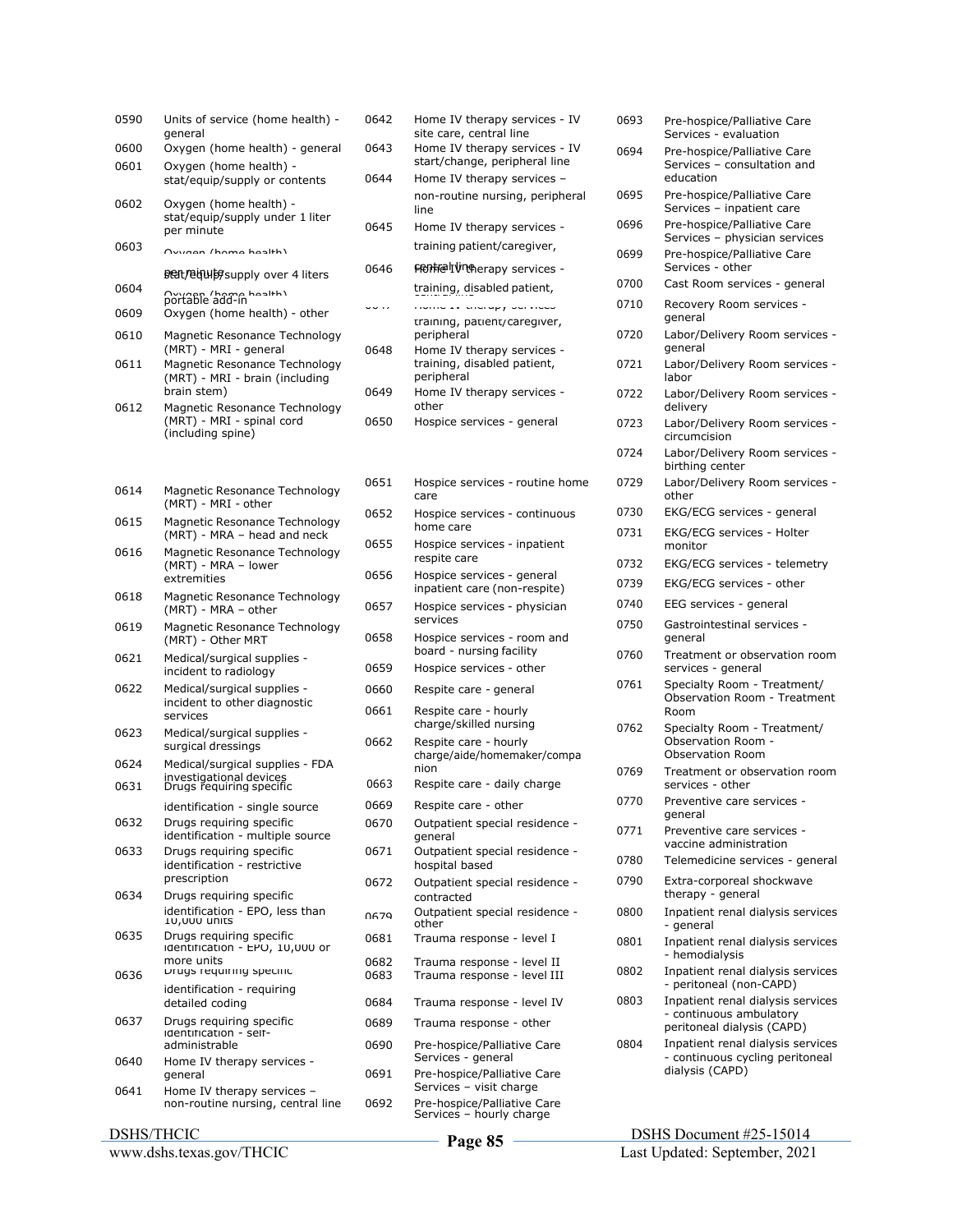| 0809 | Inpatient renal dialysis services<br>- other                                         |
|------|--------------------------------------------------------------------------------------|
| 0810 | Acquisition of body<br>components- general                                           |
| 0811 | Acquisition of body components<br>- living donor                                     |
| 0812 | Acquisition of body components<br>- cadaver donor                                    |
| 0813 | Acquisition of body components<br>unknown donor                                      |
| 0814 | Acquisition of body components<br>- unsuccessful organ search-<br>donor bank charges |
| 0815 | Acquisition of body components<br>- stem cells- allogeneic                           |
| 0819 | Acquisition of body components<br>- other donor                                      |
| 0820 | Hemodialysis - outpatient or<br>home - general                                       |
| 0821 | Hemodialysis - outpatient or<br>home - composite or other rate                       |
| 0822 | Hemodialysis - outpatient or<br>home - home supplies                                 |
| 0823 | Hemodialysis - outpatient or<br>home - home equipment                                |
| 0824 | Hemodialysis - outpatient or<br>home - maintenance 100%                              |
| 0825 | Hemodialysis - outpatient or<br>home - support services                              |
| 0826 | Hemodialysis - outpatient or<br>home - shorter duration<br>(effective 7/1/17)        |
| 0829 | Hemodialysis - outpatient or<br>home - other                                         |
| 0830 | Peritoneal dialysis - outpatient<br>or home - general                                |
| 0831 | Peritoneal dialysis - outpatient<br>or home - composite or other<br>rate             |
| 0832 | Peritoneal dialysis - outpatient<br>or home - home supplies                          |
| 0833 | Peritoneal dialysis - outpatient<br>or home - home equipment                         |
| 0834 | Peritoneal dialysis - outpatient<br>or home - maintenance 100%                       |
| 0835 | Peritoneal dialysis - outpatient<br>or home - support services                       |
| 0839 | Peritoneal dialysis - outpatient<br>or home - other                                  |
| 0840 | CAPD - outpatient or home -<br>general                                               |
| 0841 | CAPD - outpatient or home -<br>composite or other rate                               |
| 0842 | CAPD - outpatient or home -<br>home supplies                                         |
| 0843 | CAPD - outpatient or home -<br>home equipment                                        |
| 0844 | CAPD - outpatient or home -                                                          |
| 0845 | maintenance 100%<br>CAPD - outpatient or home -<br>support services                  |
| 0849 | CAPD - outpatient or home -<br>other                                                 |
| 0850 | CCPD - outpatient or home -<br>general                                               |

| 0851 | CCPD - outpatient or home -<br>composite or other rate                                                    |
|------|-----------------------------------------------------------------------------------------------------------|
| 0852 | CCPD - outpatient or home -<br>home supplies                                                              |
| 0853 | CCPD - outpatient or home -<br>home equipment                                                             |
| 0854 | CCPD - outpatient or home -<br>maintenance 100%                                                           |
| 0855 | CCPD - outpatient or home -<br>support services                                                           |
| 0859 | CCPD - outpatient or home -<br>other                                                                      |
| 0860 | Magnetoencephalography<br>(MEG) - General                                                                 |
| 0861 | Magnetoencephalography<br>(MEG) - MEG                                                                     |
| 0880 | Miscellaneous dialysis - general                                                                          |
| 0881 | Miscellaneous dialysis -<br>ultrafiltration                                                               |
| 0882 | Miscellaneous dialysis - home<br>aide visit                                                               |
| 0889 | Miscellaneous dialysis - other                                                                            |
| 0900 | Behavior health<br>treatments/services - general                                                          |
| 0901 | <b>Behavior health</b><br>treatments/services -<br>electroshock                                           |
| 0902 | <b>Behavior health</b><br>treatments/services - milieu<br>therapy                                         |
| 0903 | Behavioral health<br>treatments/services - play<br>therapy                                                |
| 0904 | Behavior health<br>treatments/services - activity<br>therapy                                              |
| 0905 | Behavior health<br>treatments/services - intensive<br>outpatient services - psychiatric                   |
| 0906 | <b>Behavior health</b><br>treatments/services - intensive<br>outpatient services - chemical<br>dependency |
| 0907 | Behavior health<br>treatments/services -<br>community behavioral health<br>program                        |
| 0911 | Behavior health<br>treatment/services -<br>rehabilitation                                                 |
| 0912 | <b>Behavior health</b><br>treatment/services - partial<br>hospitalization - less intensive                |
| 0913 | <b>Behavior health</b><br>treatment/services - partial<br>hospitalization - intensive                     |
| 0914 | Behavior health<br>treatment/services - individual<br>therapy                                             |
| 0915 | <b>Behavior health</b><br>treatment/services - group<br>therapy                                           |
| 0916 | Behavior health                                                                                           |
|      | theatapoent/services - family                                                                             |

| 0917 | Behavior health<br>treatment/services -<br>biofeedback                    |
|------|---------------------------------------------------------------------------|
| 0918 | Behavior health<br>treatment/services - testing                           |
| 0919 | <b>Behavior health</b><br>treatment/services - other                      |
| 0920 | Other diagnostic services -<br>general                                    |
| 0921 | Other diagnostic services -<br>peripheral vascular lab                    |
| 0922 | Other diagnostic services -<br>electromyogram                             |
| 0923 | Other diagnostic services - pap<br>smear                                  |
| 0924 | Other diagnostic services -<br>allergy test                               |
| 0925 | Other diagnostic services -<br>pregnancy test                             |
| 0929 | Other diagnostic services -<br>other                                      |
| 0931 | Medical rehabilitation day<br>program - half day                          |
| 0932 | Medical rehabilitation day<br>program - full day                          |
| 0940 | Other therapeutic services -<br>general                                   |
| 0941 | Other therapeutic services -<br>recreational therapy                      |
| 0942 | Other therapeutic services -<br>education/training                        |
| 0943 | Other therapeutic services -<br>cardiac rehabilitation                    |
| 0944 | Other therapeutic services -<br>drug rehabilitation                       |
| 0945 | Other therapeutic services -<br>alcohol rehabilitation                    |
| 0946 | Other therapeutic services -<br>complex medical equipment -<br>routine    |
| 0947 | Other therapeutic services -<br>complex medical equipment -<br>ancillary  |
| 0948 | Other therapeutic services -<br>pulmonary rehabilitation                  |
| 0949 | Other therapeutic services -<br>other                                     |
| 0951 | Other therapeutic services -<br>athletic training                         |
| 0952 | Other therapeutic services -<br>kinesiotherapy                            |
| 0953 | Other therapeutic services -<br>chemical dependency (drug and<br>alcohol) |
| 0960 | Professional fees - general                                               |
| 0961 | Professional fees - psychiatric                                           |
| 0962 | Professional fees -<br>ophthalmology                                      |
| 0963 | Professional fees -<br>anesthesiologist (MD)                              |
| 0964 | Professional fees - anesthetist<br>(CRNA)                                 |
| 0969 | Professional fees - other                                                 |
| 0971 | Professional fees - laboratory                                            |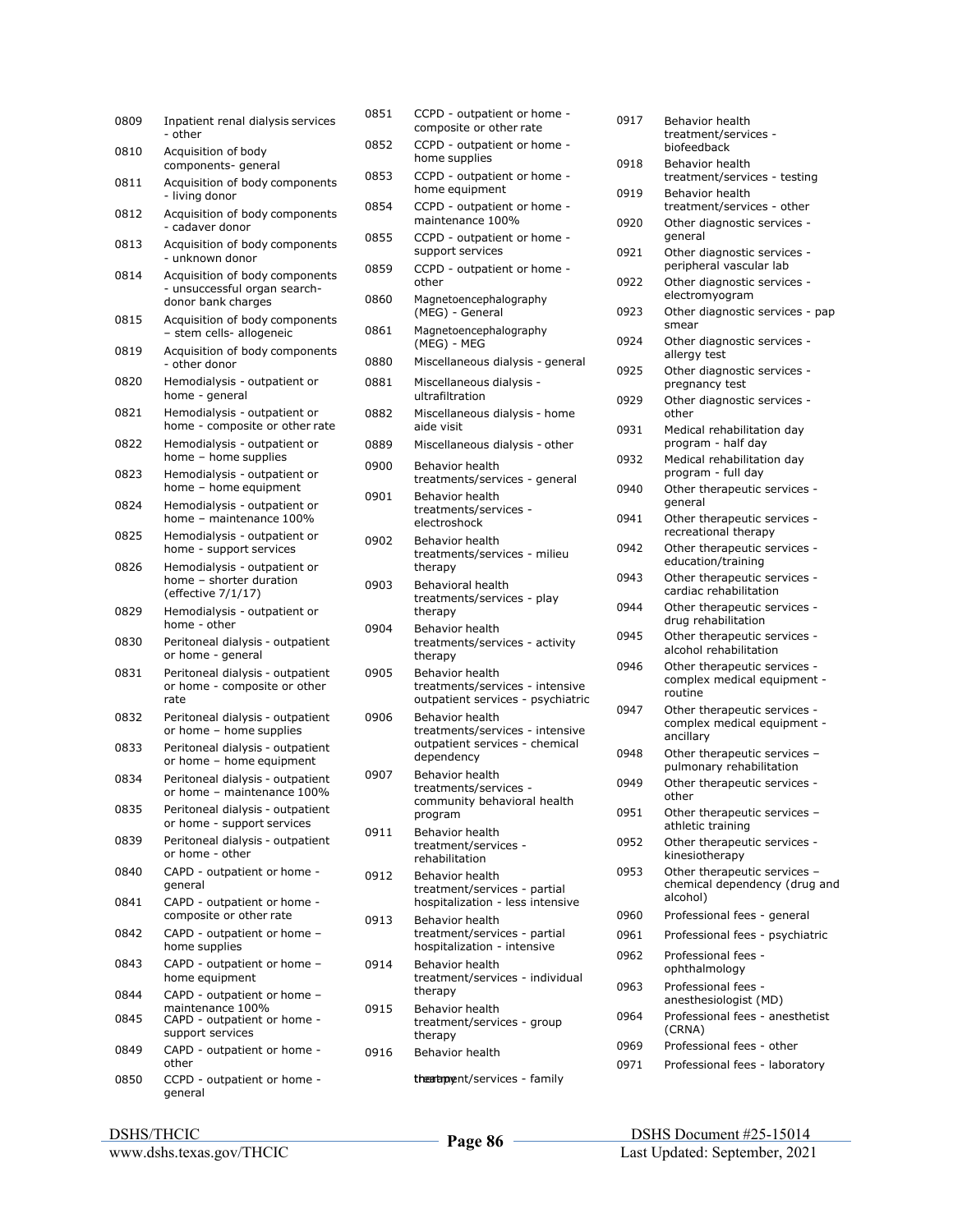| 0972 | Professional fees - radiology -<br>diagnostic       | 0990 | Patient convenience items -<br>general                      | 1004 | Behavior health<br>accommodations - halfway    |
|------|-----------------------------------------------------|------|-------------------------------------------------------------|------|------------------------------------------------|
| 0973 | Professional fees - radiology -<br>therapeutic      | 0991 | Patient convenience items -<br>cafeteria/quest tray         | 1005 | house<br><b>Behavior health</b>                |
| 0974 | Professional fees - radiology -<br>nuclear medicine | 0992 | Patient convenience items -<br>private linen service        | 2100 | accommodations - group<br>home                 |
| 0975 | Professional fees - operating<br>room               | 0993 | Patient convenience items -                                 |      | Alternative therapy services -<br>general      |
| 0976 | Professional fees - respiratory<br>therapy          | 0994 | telephone/telegraph<br>Patient convenience items -          | 2101 | Alternative therapy services -<br>acupuncture  |
| 0977 | Professional fees - physical<br>therapy             | 0995 | TV/radio<br>Patient convenience items -                     | 2102 | Alternative therapy services -<br>acupressure  |
| 0978 | Professional fees - occupational<br>therapy         | 0996 | nonpatient room rentals<br>Patient convenience items - late | 2103 | Alternative therapy services -<br>massage      |
| 0979 | Professional fees - speech<br>therapy               | 0997 | discharge charge<br>Patient convenience items -             | 2104 | Alternative therapy services -<br>reflexology  |
| 0981 | Professional fees - emergency<br>room               | 0998 | admission kits<br>Patient convenience items -               | 2105 | Alternative therapy services -<br>biofeedback  |
| 0982 | Professional fees - outpatient<br>services          | 0999 | beauty shop/barber<br>Patient convenience items -           | 2106 | Alternative therapy services -<br>hypnosis     |
| 0983 | Professional fees - clinic                          | 1000 | other<br><b>Behavior health</b>                             | 2109 | Alternative therapy services -<br>other        |
| 0984 | Professional fees - medical<br>social services      |      | accommodations - general                                    | 3101 | Adult day care, medical and<br>social - hourly |
| 0985 | Professional fees - EKG                             | 1001 | Behavior health<br>accommodations - residential             | 3102 | Adult day care, social - hourly                |
| 0986 | Professional fees - EEG                             |      | treatment - psychiatric                                     | 3103 | Adult day care, medical and                    |
| 0987 | Professional fees - hospital visit                  | 1002 | Behavior health<br>accommodations - residential             |      | social - daily                                 |
| 0988 | Professional fees - consultation                    |      | treatment - chemical                                        | 3104 | Adult day care, social - daily                 |
| 0989 | Professional fees - private duty                    |      | dependency                                                  | 3105 | Adult foster care - daily                      |
|      | nurse                                               | 1003 | Behavior health<br>accommodations - supervised<br>living    | 3109 | Adult foster care - other                      |
|      |                                                     |      |                                                             |      |                                                |

| Length:  |                                                                                                |                                                                                      | Tvpe:                  | Alphanumeric              |  | <b>Data Source:</b>                                         | Claim                                                                          |  |  |  |
|----------|------------------------------------------------------------------------------------------------|--------------------------------------------------------------------------------------|------------------------|---------------------------|--|-------------------------------------------------------------|--------------------------------------------------------------------------------|--|--|--|
| Field 3: |                                                                                                | REVENUE CODE SEQUENCE NUMBER                                                         |                        |                           |  |                                                             |                                                                                |  |  |  |
|          |                                                                                                |                                                                                      |                        |                           |  |                                                             | Assignment of numbers to indicate the order of submission of the revenue codes |  |  |  |
| Length:  |                                                                                                |                                                                                      |                        | <b>Type:</b> Alphanumeric |  | <b>Data Source:</b>                                         | Assigned                                                                       |  |  |  |
| Field 4: |                                                                                                |                                                                                      | <b>HCPCS QUALIFIER</b> |                           |  |                                                             |                                                                                |  |  |  |
|          |                                                                                                |                                                                                      |                        |                           |  | HCFA Common Procedure Coding System (HCPCS) Codes Indicator |                                                                                |  |  |  |
| Length:  |                                                                                                |                                                                                      | Tvpe:                  | Alphanumeric              |  | <b>Data Source:</b>                                         | Claim                                                                          |  |  |  |
| Field 5: |                                                                                                | <b>HCPCS PROCEDURE CODE</b>                                                          |                        |                           |  |                                                             |                                                                                |  |  |  |
|          |                                                                                                | HCFA Common Procedure Coding System (HCPCS) code applicable to ancillary services or |                        |                           |  |                                                             |                                                                                |  |  |  |
|          |                                                                                                | accommodations.                                                                      |                        |                           |  |                                                             |                                                                                |  |  |  |
|          | <b>Coding Scheme:</b>                                                                          | See https://www.cms.gov/medicare/coding/hcpcsreleasecodesets for complete list.      |                        |                           |  |                                                             |                                                                                |  |  |  |
| Length:  |                                                                                                | 5.                                                                                   | Tvpe:                  | Alphanumeric              |  | <b>Data Source:</b>                                         | Claim                                                                          |  |  |  |
|          | Field 6:<br><b>MODIFIER 1</b>                                                                  |                                                                                      |                        |                           |  |                                                             |                                                                                |  |  |  |
|          | Identifies special circumstances related to the performance of the service                     |                                                                                      |                        |                           |  |                                                             |                                                                                |  |  |  |
|          | <b>Coding Scheme:</b>                                                                          |                                                                                      |                        |                           |  |                                                             |                                                                                |  |  |  |
| 22       | Increased procedural services<br>32<br><b>Mandated Services</b><br>Other Qualified Health Care |                                                                                      |                        |                           |  |                                                             |                                                                                |  |  |  |

23 Unusual Anesthesia 24 Unrelated Evaluation and Management Service by the Same Physician or Other Qualified Health Care Professional during a Postoperative Period 25 Significant, Separately Identifiable Evaluation and Management Service by the Same Physician or Other Qualified Health Care Professional on the Same Day of the Procedure or Other Service 26 Professional Component 27 Multiple Outpatient Hospital E/M Encounters on the Same Date 33 Preventive Service 47 Anesthesia by Surgeon 50 Bilateral Procedure 51 Multiple Procedures 52 Reduced Services 53 Discontinued Procedure 54 Surgical Care Only 55 Postoperative Management Only 56 Preoperative Management Only 57 Decision for Surgery 58 Staged or Related Procedure or Service by the Same Physician or Professional During the Postoperative Period 59 Distinct Procedural Service 62 Two Surgeons 63 Procedure Performed on Infants less than 4kg 66 Surgical Team 73 Discontinued Outpatient Hospital/Ambulatory Surgery Center (ASC) Procedure prior to the Administration of Anesthesia 74 Discontinued Outpatient Hospital/Ambulatory Surgery Center (ASC) Procedure after Administration of Anesthesia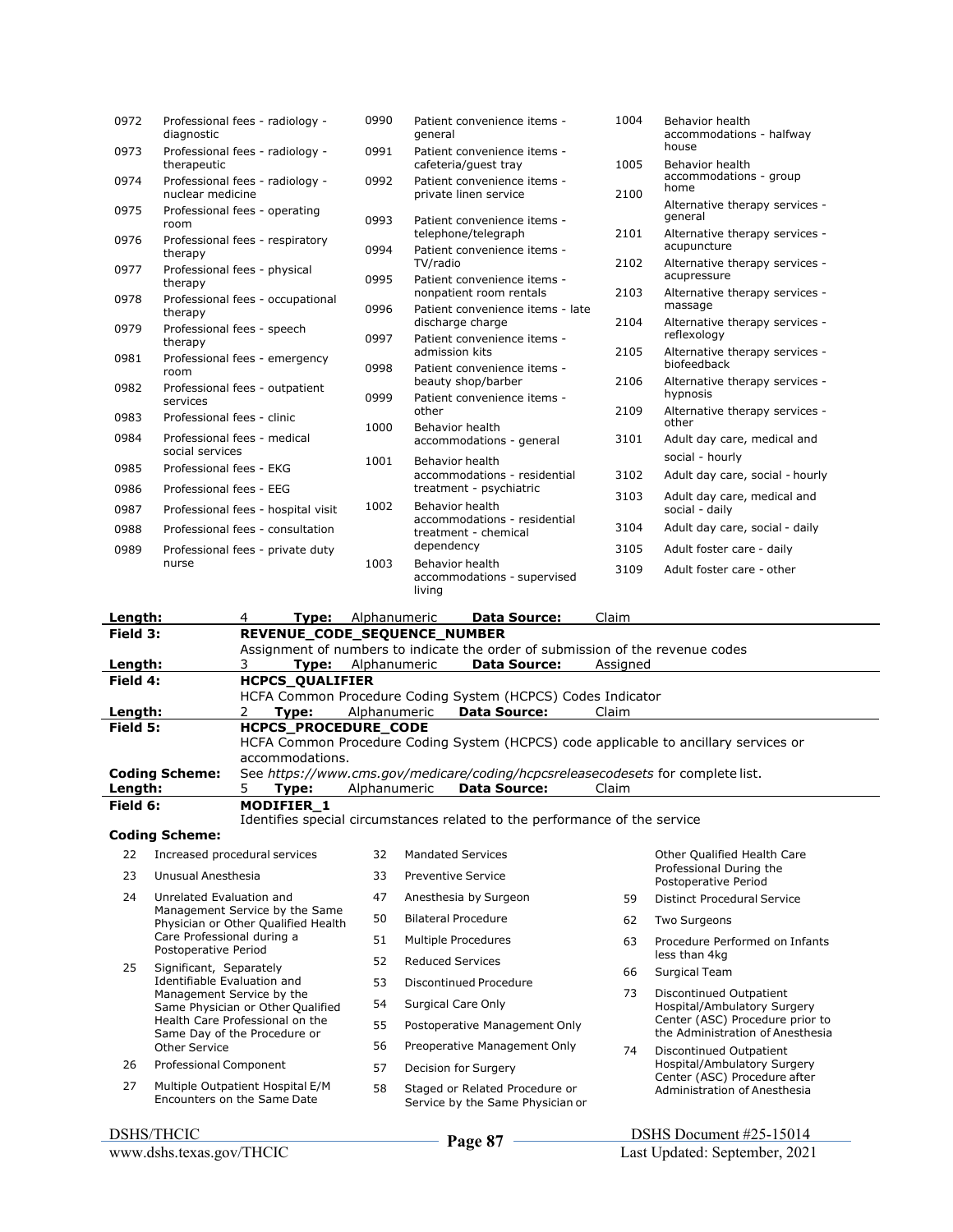- 76 Repeat Procedure by Same Physician or Other Qualified Health Care Professional
- 77 Repeat Procedure by Another Physician or Other Qualified Health Care Professional
- 78 Unplanned Return to the Operating/Procedure Room by the Same Physician or Other Qualified Health Care Professional Following Initial Procedure for a Related Procedure During the Postoperative Period
- 79 Unrelated Procedure or Service by the Same Physician or Other Qualified Health Care Professional During the Postoperative Period
- 80 Assistant Surgeon
- 81 Minimum Assistant Surgeon
- 82 Repeat procedure by same physician
- 90 Reference (Outside) Laboratory
- 91 Repeat Clinical Diagnostic Laboratory Test
- 92 Alternative Laboratory Platform **Testing**
- 95 Synchronous Telemedicine Service Rendered Via a Real-Time Interactive Audio and Video Telecommunications System
- 99 Multiple Modifiers
- 1P Performance Measure Exclusion Modifier due to Medical Reasons
- 2P Performance Measure Exclusion Modifier due to Patient Reasons
- 3P Performance Measure Exclusion Modifier due to System Reasons
- 8P Performance Measure Reporting Modifier- Action not performed, reason not otherwise specified
- E1 Upper left eyelid
- E2 Lower left eyelid
- E3 Upper right eyelid
- E4 Lower right eyelid
- F1 Left hand, second digit
- F2 Left hand, third digit
- F3 Left hand, fourth digit
- F4 Left hand, fifth digit
- F5 Right hand, thumb
- F6 Right hand, second digit
- F7 Right hand, third digit
- F8 Right hand, fourth digit
- F9 Right hand, fifth digit
- FA Left hand, thumb
- GG Performance and payment of a screening mammography and diagnostic mammography on same patient, same day.
- GH Diagnostic mammogram converted from screening mammogram on same day
- LC Left circumflex coronary artery
- LD Left anterior descending coronary artery
- LM Left main coronary artery
- LT Left side of the body procedure
- Q Ambulance service provided<br>M under arrangement by a pro
- under arrangement by a provider of services
- QN Ambulance service furnished directly by a provider of services
- P1 A normal healthy patient
- P2 A patient with mild systemic disease
- P3 A patient with severe systemic disease
- P4 A patient with severe systemic disease that is a constant threat to life
- P5 A moribund patient who is not expected to survive without the operation
- P6 A declared brain-dead patient whose organs are being removed for donor purposes
- RC Right coronary artery
- RI Ramus intermedius coronary artery
- RT Right side of the body procedure
- T1 Left foot, second digit
- T2 Left foot, third digit
- T3 Left foot, fourth digit
- T4 Left foot, fifth digit
- T5 Right foot, great toe
- T6 Right foot, second digit
- T7 Right foot, third digit
- T8 Right foot, fourth digit
- T9 Right foot, fifth digit
- TA Left foot, great toe
- XE Separate Encounter
- XS Separate Structure
- XP Separate Practitioner
- XU Unusual Non-Overlapping Service

| Length:               | 2                 | Type:                     | Alphanumeric          | <b>Data Source:</b>                                                         | Claim |  |
|-----------------------|-------------------|---------------------------|-----------------------|-----------------------------------------------------------------------------|-------|--|
| Field 7:              | <b>MODIFIER 2</b> |                           |                       |                                                                             |       |  |
|                       |                   |                           |                       | Identifies special circumstances related to the performance of the service. |       |  |
| <b>Coding Scheme:</b> |                   | Same as MODIFIER 1        |                       |                                                                             |       |  |
| Length:               | 2                 | Type:                     | Alphanumeric          | <b>Data Source:</b>                                                         | Claim |  |
| Field 8:              |                   | <b>MODIFIER 3</b>         |                       |                                                                             |       |  |
|                       |                   |                           |                       | Identifies special circumstances related to the performance of the service. |       |  |
| <b>Coding Scheme:</b> |                   | Same as MODIFIER 1        |                       |                                                                             |       |  |
| Length:               | 2.                | Type:                     | Alphanumeric          | <b>Data Source:</b>                                                         | Claim |  |
| Field 9:              |                   | <b>MODIFIER 4</b>         |                       |                                                                             |       |  |
|                       |                   |                           |                       | Identifies special circumstances related to the performance of the service. |       |  |
| <b>Coding Scheme:</b> |                   | Same as MODIFIER 1        |                       |                                                                             |       |  |
| Length:               | 2                 | Type:                     | Alphanumeric          | <b>Data Source:</b>                                                         | Claim |  |
| Field 10:             |                   |                           | UNIT MEASUREMENT CODE |                                                                             |       |  |
|                       |                   |                           |                       | Code specifying the units in which a value is being expressed.              |       |  |
| <b>Coding Scheme:</b> | DA                | Days                      |                       |                                                                             |       |  |
|                       | F <sub>2</sub>    |                           | International unit    |                                                                             |       |  |
|                       | UN                | Unit                      |                       |                                                                             |       |  |
| Length:               | 2                 | Type:                     | Alphanumeric          | <b>Data Source:</b>                                                         | Claim |  |
| Field $11$ :          |                   | <b>UNITS OF SERVICE</b>   |                       |                                                                             |       |  |
|                       |                   | Numeric value of quantity |                       |                                                                             |       |  |
| Length:               |                   | Type:                     | <b>Numeric</b>        | <b>Data Source:</b>                                                         | Claim |  |
|                       |                   |                           |                       |                                                                             |       |  |

 DSHS Document #25-15014 Last Updated: September, 2021 **Page 88**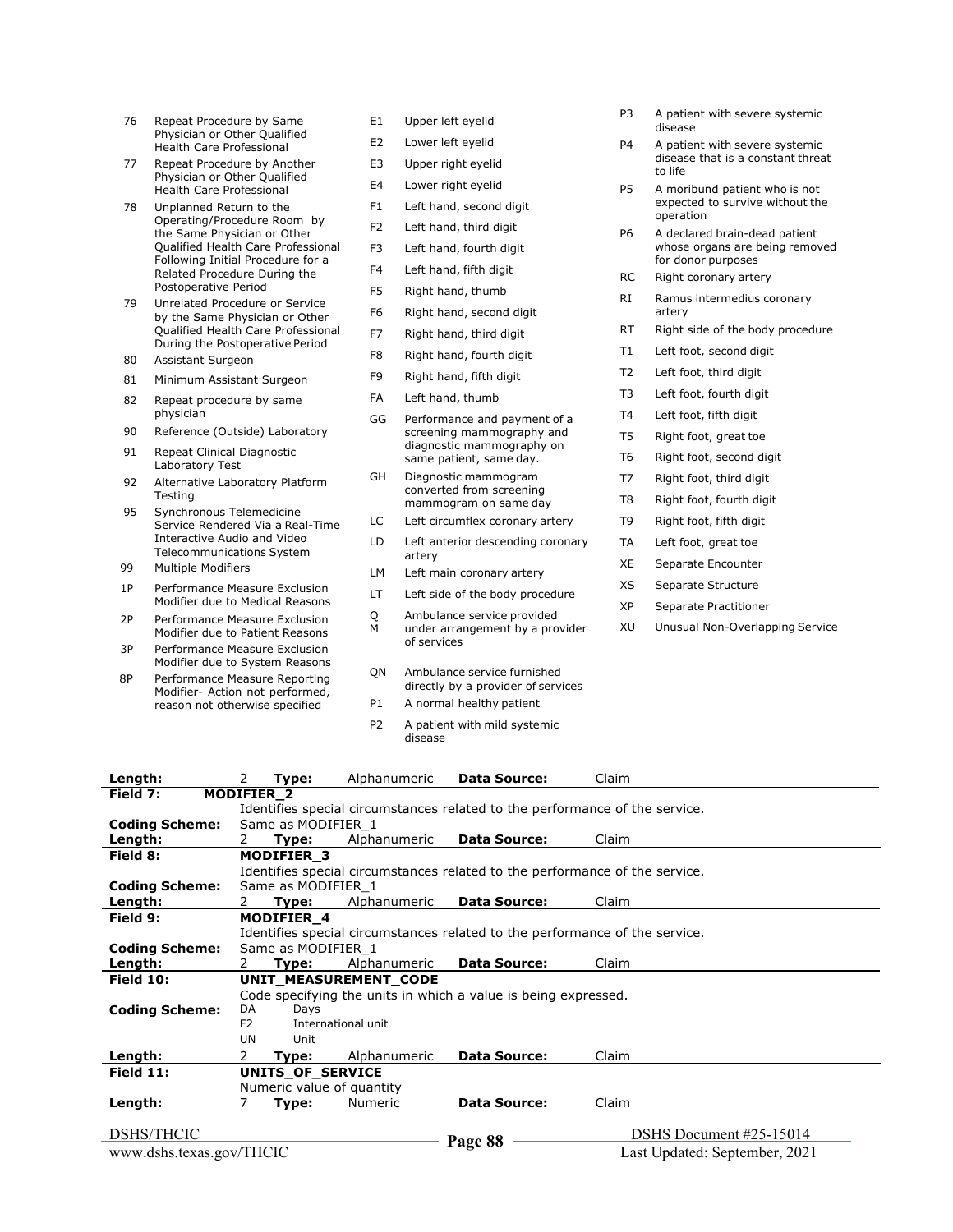**Field 12: UNIT\_RATE**  Rate per unit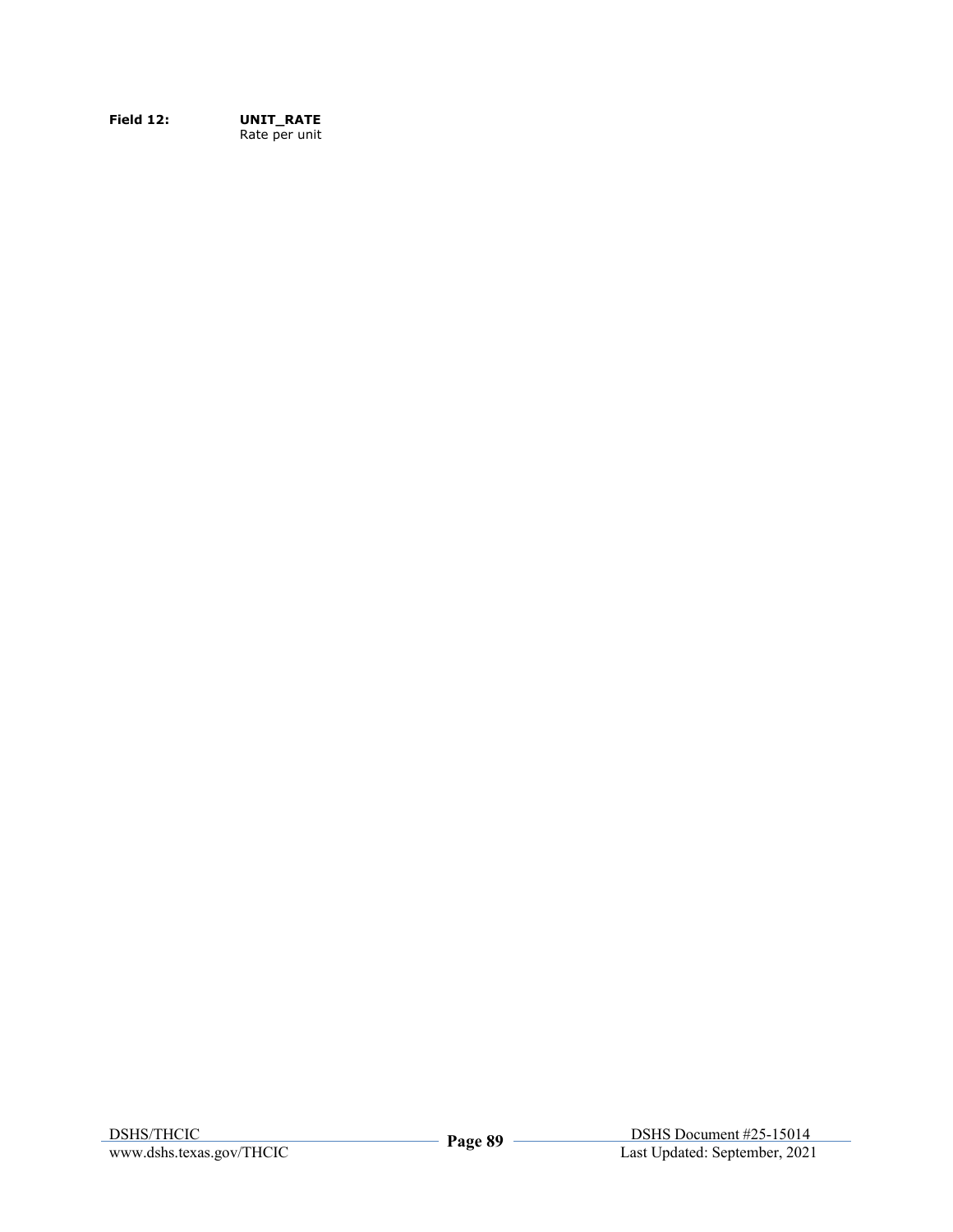| Length:                | 12<br>Type:<br>Numeric                                                    | <b>Data Source:</b> | Claim                                                                                       |
|------------------------|---------------------------------------------------------------------------|---------------------|---------------------------------------------------------------------------------------------|
| Field $13:$            | <b>CHRGS_LINE_ITEM</b>                                                    |                     |                                                                                             |
|                        | Total amount of the charge                                                |                     |                                                                                             |
| Length:                | Type:<br>Numeric<br>14                                                    | <b>Data Source:</b> | Assigned                                                                                    |
| Field 14:              | <b>CHRGS_NON_COV</b>                                                      |                     |                                                                                             |
|                        | Total non-covered amount of the charge                                    |                     |                                                                                             |
| Length:                | 14<br>Type:<br>Alphanumeric                                               | <b>Data Source:</b> | Assigned                                                                                    |
| Field $15:$            | <b>PROCEDURE DATE</b>                                                     |                     |                                                                                             |
|                        | Alphanumeric                                                              | <b>Data Source:</b> | Date the procedure began on generally is the same as "Statement_period_from" date.<br>Claim |
| Length:<br>Field $16:$ | 8<br>Type:                                                                |                     |                                                                                             |
|                        | <b>PROCEDURE DATE THRU</b>                                                |                     | Date the procedure finished on, generally is the same as the "Statement_period_thru" date.  |
| Length:                | Alphanumeric<br>Type:<br>8                                                | <b>Data Source:</b> | Claim                                                                                       |
| Field 17:              | <b>SERVICE FACILITY CODE</b>                                              |                     |                                                                                             |
|                        | Facility Type code - Institutional and Professional have different codes. |                     |                                                                                             |
| Length:                | Alphanumeric<br>Type:<br>2.                                               | <b>Data Source:</b> | Claim                                                                                       |
| Field 18:              | FINAL_EAPG_CATEGORY_CODE                                                  |                     |                                                                                             |
|                        |                                                                           |                     | Enhanced Ambulatory Patient Group (EAPG) category code, as assigned by 3M™ EAPG Grouper.    |
|                        | Not available 4009.                                                       |                     |                                                                                             |
| Length:                | Type:<br>Alphanumeric<br>2.                                               | <b>Data Source:</b> | Assigned                                                                                    |
| Field 19:              | FINAL EAPG TYPE CODE                                                      |                     |                                                                                             |
|                        |                                                                           |                     | Enhanced Ambulatory Patient Group (EAPG) type code, as assigned by 3M™ EAPG grouper.        |
|                        | Not available 4009.                                                       |                     |                                                                                             |
| Length:                | Alphanumeric<br>2<br>Type:                                                | <b>Data Source:</b> | Assigned                                                                                    |
| Field $20:$            | <b>FINAL EAPG</b>                                                         |                     |                                                                                             |
|                        |                                                                           |                     | Final Enhanced Ambulatory Patient Group (EAPG), as assigned by 3M™ EAPG Grouper. Not        |
|                        | available 4Q09.                                                           |                     |                                                                                             |
| Length:                | 5.<br>Type:<br>Alphanumeric                                               | <b>Data Source:</b> | Assigned                                                                                    |
| Field $21:$            | <b>ADJUSTED_EAPG_WEIGHT</b>                                               |                     |                                                                                             |
|                        |                                                                           |                     | Final Enhanced Ambulatory Patient Group (EAPG), as assigned by 3M™ EAPG Grouper. Not        |
|                        | available 4Q09.                                                           |                     |                                                                                             |
| Length:                | Alphanumeric<br>10<br>Type:                                               | <b>Data Source:</b> | Assigned                                                                                    |
| Field 22:              | <b>APC PROCEDURE CODE</b>                                                 |                     |                                                                                             |
|                        |                                                                           |                     | Ambulatory Payment Classification (APC) procedure code as assigned by 3M™ APC Grouper.      |
|                        | Not available 4009.                                                       |                     |                                                                                             |
| Length:                | 5.<br>Alphanumeric<br>Type:                                               | <b>Data Source:</b> | Assigned                                                                                    |
| Field 23:              | APC_PX_STATUS_IND_CODE                                                    |                     |                                                                                             |
|                        |                                                                           |                     | Ambulatory Payment Classification (APC) procedure status indicator as assigned by 3M™       |
|                        | APC Grouper. Not available 4Q09.                                          |                     |                                                                                             |
| Length:                | Alphanumeric<br>Type:<br>2                                                | <b>Data Source:</b> | Assigned                                                                                    |
| Field 24:              | <b>APC WEIGHT</b>                                                         |                     |                                                                                             |
|                        |                                                                           |                     | Ambulatory Payment Classification (APC) weighting as assigned by 3M™ APC Grouper. Not       |
|                        | available 4009.                                                           |                     |                                                                                             |
| Length:                | 9<br>Type:<br>Alphanumeric                                                | <b>Data Source:</b> | Assigned                                                                                    |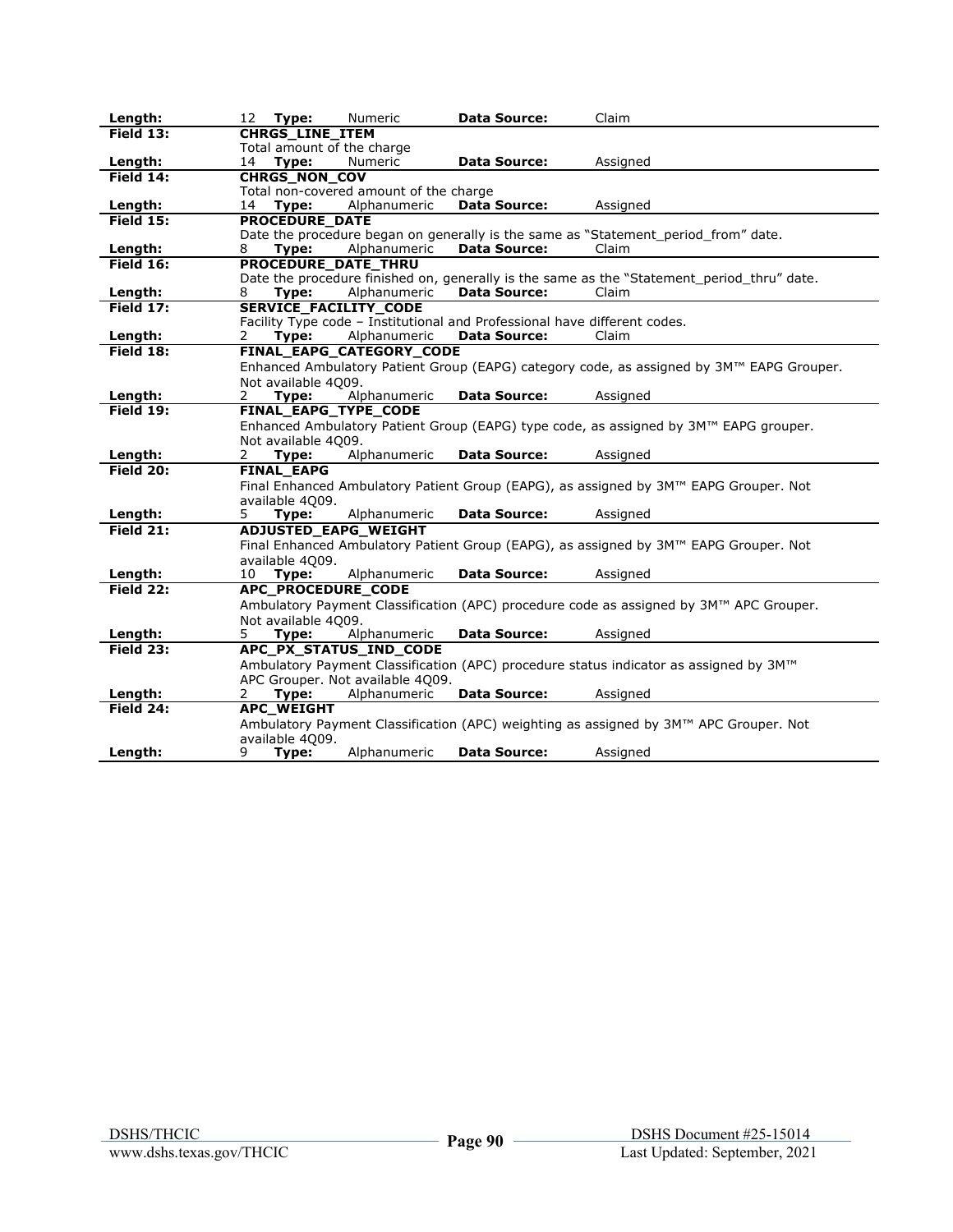## **OUTPATIENT FACILITY TYPE INDICATOR FILE**

| Field 1:              | THCIC ID                                                                                       |
|-----------------------|------------------------------------------------------------------------------------------------|
|                       | Provider ID. Unique identifier assigned to the provider by THCIC.                              |
| Length:               | Alphanumeric<br><b>Data Source:</b><br>Type:<br>Assigned<br>6                                  |
| Field $2:$            | <b>PROVIDER NAME</b>                                                                           |
|                       | Hospital name provided by the hospital.                                                        |
| Length:               | Alphanumeric<br>Provider<br>55<br>Type:<br><b>Data Source:</b>                                 |
|                       |                                                                                                |
| Field 3:              | <b>PROVIDER ADDR</b>                                                                           |
|                       | Hospital address provided by the hospital.                                                     |
| Length:               | Alphanumeric<br><b>Data Source:</b><br>Provider<br>50<br>Type:                                 |
| Field 4:              | <b>PROVIDER_CITY</b>                                                                           |
|                       | Hospital city provided by the hospital.                                                        |
| Length:               | Type:<br>Alphanumeric<br><b>Data Source:</b><br>Provider<br>20                                 |
| Field 5:              | <b>PROVIDER STATE</b>                                                                          |
|                       | Hospital state provided by the hospital.                                                       |
|                       |                                                                                                |
| Length:               | Alphanumeric<br>Provider<br>2<br>Type:<br>Data Source:                                         |
| Field $6:$            | <b>PROVIDER_ZIP</b>                                                                            |
|                       | Hospital ZIP code provided by the hospital.                                                    |
| Length:               | 9<br>Alphanumeric<br><b>Data Source:</b><br>Provider<br>Type:                                  |
| Field 7:              | FAC_TEACHING_IND                                                                               |
|                       | Teaching Facility Indicator.                                                                   |
| <b>Coding Scheme:</b> | Member, Council of Teaching Hospitals<br>А                                                     |
|                       | Teaching facility<br>X                                                                         |
|                       | Alphanumeric<br>Provider<br>1<br><b>Data Source:</b>                                           |
| Length:               | Type:                                                                                          |
| Field 8:              | <b>FAC_PSYCH_IND</b>                                                                           |
|                       | Psychiatric Facility Indicator.                                                                |
| Length:               | Alphanumeric<br>Data Source:<br>Provider<br>Type:<br>1                                         |
| Field 9:              | <b>FAC_REHAB_IND</b>                                                                           |
|                       | Rehabilitation Facility Indicator.                                                             |
| Length:               | Alphanumeric<br><b>Data Source:</b><br>Provider<br>1<br>Type:                                  |
| Field 10:             | FAC_ACUTE_CARE_IND                                                                             |
|                       | Acute Care Facility Indicator.                                                                 |
| Length:               | Alphanumeric<br><b>Data Source:</b><br>Provider<br>Type:<br>1                                  |
| Field 11:             | <b>FAC_SNF_IND</b>                                                                             |
|                       | Skilled Nursing Facility Indicator. Hospital facility type indicator provided by the hospital. |
| Length:               | <b>Data Source:</b><br>Provider<br>Type:<br>Alphanumeric<br>1                                  |
| Field 12:             | FAC_LONG_TERM_AC_IND                                                                           |
|                       |                                                                                                |
|                       | Long Term Acute Care Facility Indicator.                                                       |
| Length:               | Type:<br><b>Data Source:</b><br>Provider<br>1<br>Alphanumeric                                  |
| Field $13:$           | FAC OTHER LTC IND                                                                              |
|                       | Other Long Term Care Facility Indicator.                                                       |
| Length:               | Alphanumeric<br><b>Data Source:</b><br>Provider<br>1<br>Type:                                  |
| Field 14:             | <b>FAC_PEDS_IND</b>                                                                            |
|                       | Pediatric Facility Indicator.                                                                  |
| <b>Coding Scheme:</b> | Member, National Association of Children's Hospitals and Related Institutions (NACHRI)<br>C    |
|                       | X<br>Facilities also treat children                                                            |
| Length:               | <b>Data Source:</b><br>Provider<br>1<br>Type:<br>Alphanumeric                                  |
| <b>Field 15:</b>      | FAC_CARDIOVASCULAR_IND                                                                         |
|                       |                                                                                                |
|                       | Cardiovascular facility indicator.                                                             |
| Length:               | <b>Data Source:</b><br>Provider<br>1<br>Type:<br>Alphanumeric                                  |
| Field $16:$           | FAC CHIROPRACTIC IND                                                                           |
|                       | Chiropractic care facility indicator.                                                          |
| Length:               | Provider<br>Type:<br>Alphanumeric<br><b>Data Source:</b><br>1                                  |
| Field 17:             | <b>FAC ENDOSCOPY IND</b>                                                                       |
|                       | Endoscopy facility indicator.                                                                  |
| Length:               | Alphanumeric<br><b>Data Source:</b><br>Provider<br>Type:<br>1                                  |
| Field 18:             | <b>FAC FOOT IND</b>                                                                            |
|                       | Foot care facility indicator.                                                                  |
| Length:               | Provider<br>Alphanumeric<br><b>Data Source:</b><br>1<br>Type:                                  |
| Field 19:             | FAC GASTROENTEROLOGY IND                                                                       |
|                       |                                                                                                |
|                       | Gastroenterology facility indicator.                                                           |
| Length:               | Alphanumeric<br>Type:<br><b>Data Source:</b><br>Provider<br>$\mathbf{1}$                       |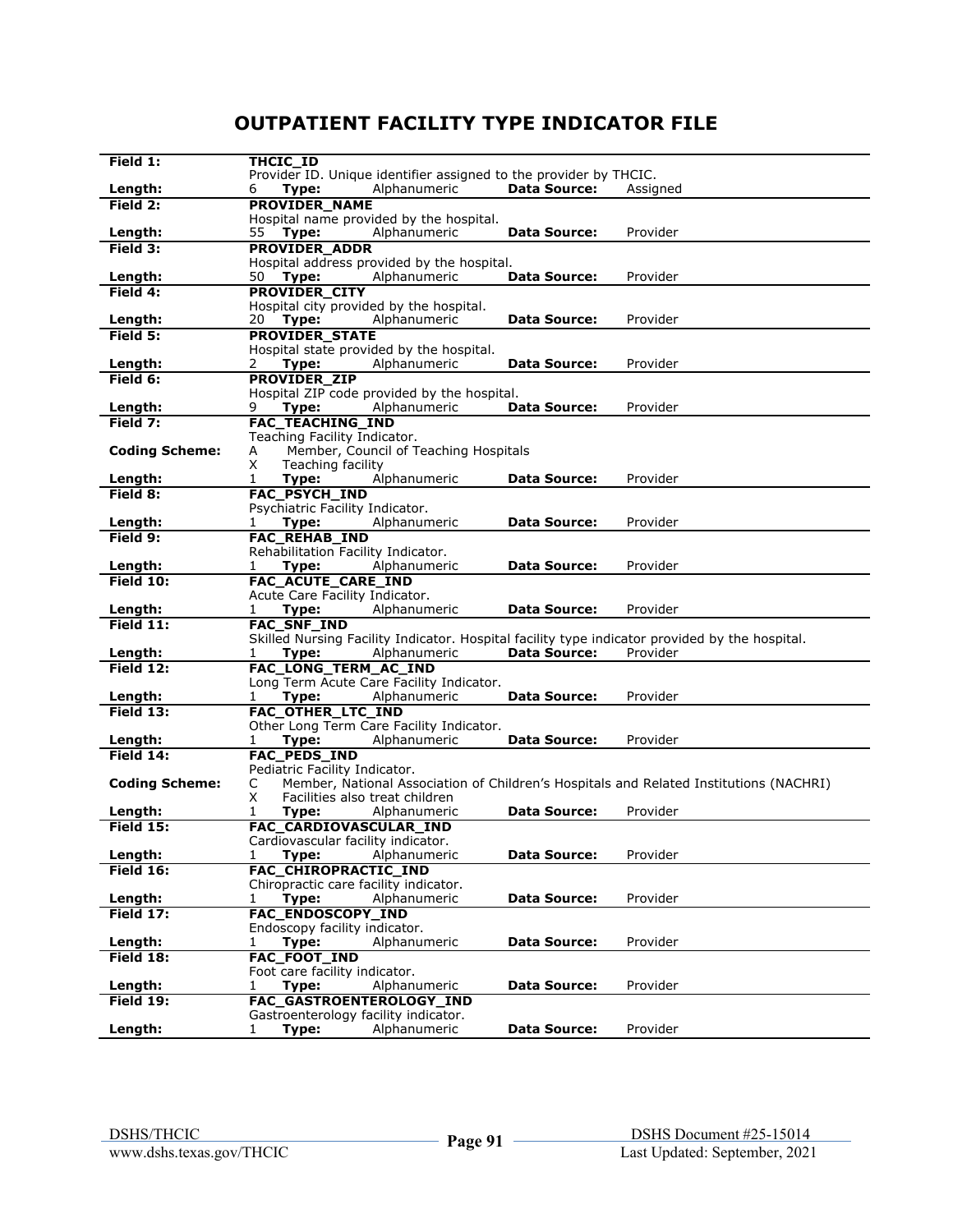| Field 20:             | <b>FAC GENERAL IND</b>                        |                     |                                                                                                 |
|-----------------------|-----------------------------------------------|---------------------|-------------------------------------------------------------------------------------------------|
|                       | General care facility indicator.              |                     |                                                                                                 |
| Length:               | Alphanumeric<br>$\mathbf{1}$<br>Type:         | <b>Data Source:</b> | Provider                                                                                        |
| Field 21:             | FAC_NEUROLOGICAL_IND                          |                     |                                                                                                 |
|                       | Neurological care facility indicator.         |                     |                                                                                                 |
| Length:               | Alphanumeric<br>1<br>Type:                    | <b>Data Source:</b> | Provider                                                                                        |
| Field 22:             | FAC_OB_GYN_IND                                |                     |                                                                                                 |
|                       | Obstetrics and gynecology facility indicator. |                     |                                                                                                 |
| Length:               | Alphanumeric<br>1<br>Type:                    | <b>Data Source:</b> | Provider                                                                                        |
| Field 23:             | <b>FAC OPTHAMOLOGY IND</b>                    |                     |                                                                                                 |
|                       | Ophthalmology facility indicator.             |                     |                                                                                                 |
| Length:               | Type:<br>Alphanumeric<br>1                    | <b>Data Source:</b> | Provider                                                                                        |
| Field $24$ :          | <b>FAC_ORAL_IND</b>                           |                     |                                                                                                 |
|                       | Oral health care facility indicator.          |                     |                                                                                                 |
| Length:               | $\mathbf{1}$<br>Type:<br>Alphanumeric         | <b>Data Source:</b> | Provider                                                                                        |
| <b>Field 25:</b>      | <b>FAC ORTHOPEDIC IND</b>                     |                     |                                                                                                 |
|                       | Orthopedic care facility indicator.           |                     |                                                                                                 |
| Length:               | Type:<br>Alphanumeric<br>1                    | <b>Data Source:</b> | Provider                                                                                        |
| Field 26:             | FAC_OTOLARYNGOLOGY_IND                        |                     |                                                                                                 |
|                       | Otolaryngology facility indicator.            |                     |                                                                                                 |
| Length:               | Type:<br>Alphanumeric<br>1                    | <b>Data Source:</b> | Provider                                                                                        |
| Field 27:             | FAC_PAIN_MNGMT_IND                            |                     |                                                                                                 |
|                       | Pain management facility indicator.           |                     |                                                                                                 |
| Length:               | Alphanumeric<br>1<br>Type:                    | Data Source:        | Provider                                                                                        |
| Field 28:             | <b>FAC PLASTIC IND</b>                        |                     |                                                                                                 |
|                       | Plastic surgery facility indicator.           |                     |                                                                                                 |
| Length:               | Alphanumeric<br>Type:<br>1                    | <b>Data Source:</b> | Provider                                                                                        |
| Field 29:             | <b>FAC_THORACIC_IND</b>                       |                     |                                                                                                 |
|                       | Thoracic care facility Indicator.             |                     |                                                                                                 |
| Length:               | Type:<br>Alphanumeric<br>1                    | <b>Data Source:</b> | Provider                                                                                        |
| Field 30:             | FAC_UROLOGY_IND                               |                     |                                                                                                 |
|                       | Urology care facility indicator.              |                     |                                                                                                 |
| Length:               | Alphanumeric<br>1<br>Type:                    | <b>Data Source:</b> | Provider                                                                                        |
| Field $31:$           | <b>FAC_OTHER_IND</b>                          |                     |                                                                                                 |
|                       | Other facility indicator.                     |                     |                                                                                                 |
| Length:               | Alphanumeric<br>1<br>Type:                    | <b>Data Source:</b> | Provider                                                                                        |
| Field 32:             | POA_PROVIDER_INDICATOR                        |                     |                                                                                                 |
|                       |                                               |                     | Indicator identifying whether facility is required to submit Diagnosis Present on Admission     |
|                       |                                               |                     | (POA) codes. 25 TAC §421.9(e) identifies the following facility types as exempt from reporting  |
|                       |                                               |                     | POA to the department: Critical Access Hospitals, Inpatient Rehabilitation Hospitals, Inpatient |
|                       |                                               |                     | Psychiatric Hospitals, Cancer Hospitals , Children's or Pediatric Hospitals and Long Term Care  |
|                       | Hospitals.                                    |                     |                                                                                                 |
| <b>Coding Scheme:</b> | м                                             |                     | Mixed (Facility has sections that would be exempted from reporting POA for those patients)      |
|                       | R<br>Required                                 |                     |                                                                                                 |
|                       | Exempt<br>X                                   |                     |                                                                                                 |
|                       | Invalid                                       |                     |                                                                                                 |
| Length:               | 1<br>Type:<br>Alphanumeric                    | <b>Data Source:</b> | Assigned                                                                                        |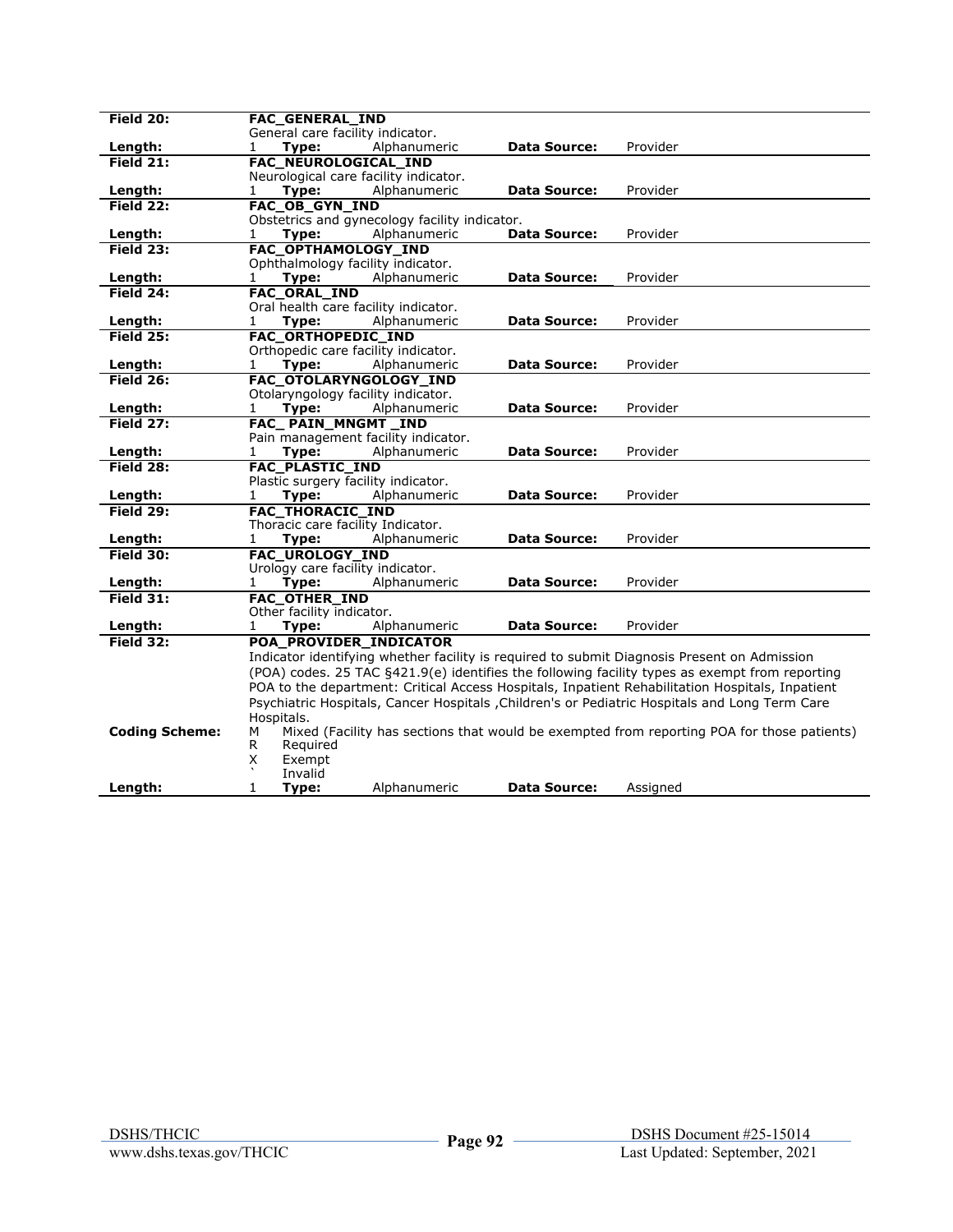#### **Field 33: PROVIDER\_COUNTY**

FIPS code of provider's county.

# **Coding**

| በበ1 | Anderson | 129 Don |  |
|-----|----------|---------|--|

| scheme: | 001 | Anderson          | 129 | Donley        | 257 | Kaufman       | 385 | Real          |
|---------|-----|-------------------|-----|---------------|-----|---------------|-----|---------------|
|         | 003 | Andrews           | 131 | Duval         | 259 | Kendall       | 387 | Red River     |
|         | 005 | Angelina          | 133 | Eastland      | 261 | Kenedy        | 389 | Reeves        |
|         | 007 | Aransas           | 135 | Ector         | 263 | Kent          | 391 | Refugio       |
|         | 009 | Archer            | 137 | Edwards       | 265 | Kerr          | 393 | Roberts       |
|         | 011 | Armstrong         | 139 | Ellis         | 267 | Kimble        | 395 | Robertson     |
|         | 013 | Atascosa          | 141 | El Paso       | 269 | King          | 397 | Rockwall      |
|         | 015 | Austin            | 143 | Erath         | 271 | Kinney        | 399 | Runnels       |
|         | 017 | <b>Bailey</b>     | 145 | Falls         | 273 | Kleberg       | 401 | Rusk          |
|         | 019 | Bandera           | 147 | Fannin        | 275 | Knox          | 403 | Sabine        |
|         | 021 | Bastrop           | 149 | Fayette       | 283 | La Salle      | 405 | San Augustine |
|         | 023 | Baylor            | 151 | Fisher        | 277 | Lamar         | 407 | San Jacinto   |
|         | 025 | Bee               | 153 | Floyd         | 279 | Lamb          | 409 | San Patricio  |
|         | 027 | Bell              | 155 | Foard         | 281 | Lampasas      | 411 | San Saba      |
|         | 029 | Bexar             | 157 | Fort Bend     | 285 | Lavaca        | 413 | Schleicher    |
|         | 031 | <b>Blanco</b>     | 159 | Franklin      | 287 | Lee           | 415 | Scurry        |
|         | 033 | Borden            | 161 | Freestone     | 289 | Leon          | 417 | Shackelford   |
|         | 035 | <b>Bosque</b>     | 163 | Frio          | 291 | Liberty       | 419 | Shelby        |
|         | 037 | <b>Bowie</b>      | 165 | Gaines        | 293 | Limestone     | 421 | Sherman       |
|         | 039 | <b>Brazoria</b>   | 167 | Galveston     | 295 | Lipscomb      | 423 | Smith         |
|         | 041 | <b>Brazos</b>     | 169 | Garza         | 297 | Live Oak      | 425 | Somervell     |
|         | 043 | Brewster          | 171 | Gillespie     | 299 | Llano         | 427 | <b>Starr</b>  |
|         | 045 | <b>Briscoe</b>    | 173 | Glasscock     | 301 | Loving        | 429 | Stephens      |
|         | 047 | <b>Brooks</b>     | 175 | Goliad        | 303 | Lubbock       | 431 | Sterling      |
|         | 049 | Brown             | 177 | Gonzales      | 305 | Lynn          | 433 | Stonewall     |
|         | 051 | <b>Burleson</b>   | 179 | Gray          | 307 | McCulloch     | 435 | Sutton        |
|         | 053 | <b>Burnet</b>     | 181 | Grayson       | 309 | McLennan      | 437 | Swisher       |
|         | 055 | Caldwell          | 183 | Gregg         | 311 | McMullen      | 439 | Tarrant       |
|         | 057 | Calhoun           | 185 | Grimes        | 313 | Madison       | 441 | Taylor        |
|         | 059 | Callahan          | 187 | Guadalupe     | 315 | Marion        | 443 | Terrell       |
|         | 061 | Cameron           | 189 | Hale          | 317 | Martin        | 445 | Terry         |
|         | 063 | Camp              | 191 | Hall          | 319 | Mason         | 447 | Throckmorton  |
|         | 065 | Carson            | 193 | Hamilton      | 321 | Matagorda     | 449 | Titus         |
|         | 067 | Cass              | 195 | Hansford      | 323 | Maverick      | 451 | Tom Green     |
|         | 069 | Castro            | 197 | Hardeman      | 325 | Medina        | 453 | Travis        |
|         | 071 | Chambers          | 199 | Hardin        | 327 | Menard        | 455 | Trinity       |
|         | 073 | Cherokee          | 201 | Harris        | 329 | Midland       | 457 | Tyler         |
|         | 075 | Childress         | 203 | Harrison      | 331 | Milam         | 459 | Upshur        |
|         | 077 | Clay              | 205 | Hartley       | 333 | Mills         | 461 | Upton         |
|         | 079 | Cochran           | 207 | Haskell       | 335 | Mitchell      | 463 | Uvalde        |
|         | 081 | Coke              | 209 | Hays          | 337 | Montague      | 465 | Val Verde     |
|         | 083 | Coleman           | 211 | Hemphill      | 339 | Montgomery    | 467 | Van Zandt     |
|         | 085 | Collin            |     | 213 Henderson | 341 | Moore         | 469 | Victoria      |
|         | 087 | Collingsworth 215 |     | Hidalgo       | 343 | Morris        | 471 | Walker        |
|         | 089 | Colorado          | 217 | Hill          | 345 | Motley        | 473 | Waller        |
|         | 091 | Comal             | 219 | Hockley       | 347 | Nacogdoches   | 475 | Ward          |
|         | 093 | Comanche          | 221 | Hood          | 349 | Navarro       | 477 | Washington    |
|         | 095 | Concho            | 223 | Hopkins       | 351 | Newton        | 479 | Webb          |
|         | 097 | Cooke             | 225 | Houston       | 353 | Nolan         | 481 | Wharton       |
|         | 099 | Coryell           | 227 | Howard        | 355 | <b>Nueces</b> | 483 | Wheeler       |
|         | 101 | Cottle            | 229 | Hudspeth      | 357 | Ochiltree     | 485 | Wichita       |
|         | 103 | Crane             | 231 | Hunt          | 359 | Oldham        | 487 | Wilbarger     |
|         | 105 | Crockett          | 233 | Hutchinson    | 361 | Orange        | 489 | Willacy       |
|         | 107 | Crosby            | 235 | Irion         | 363 | Palo Pinto    | 491 | Williamson    |
|         | 109 | Culberson         | 237 | Jack          | 365 | Panola        | 493 | Wilson        |
|         | 111 | Dallam            | 239 | Jackson       | 367 | Parker        | 495 | Winkler       |
|         | 113 | Dallas            | 241 | Jasper        | 369 | Parmer        | 497 | Wise          |
|         | 115 | Dawson            | 243 | Jeff Davis    | 371 | Pecos         | 499 | Wood          |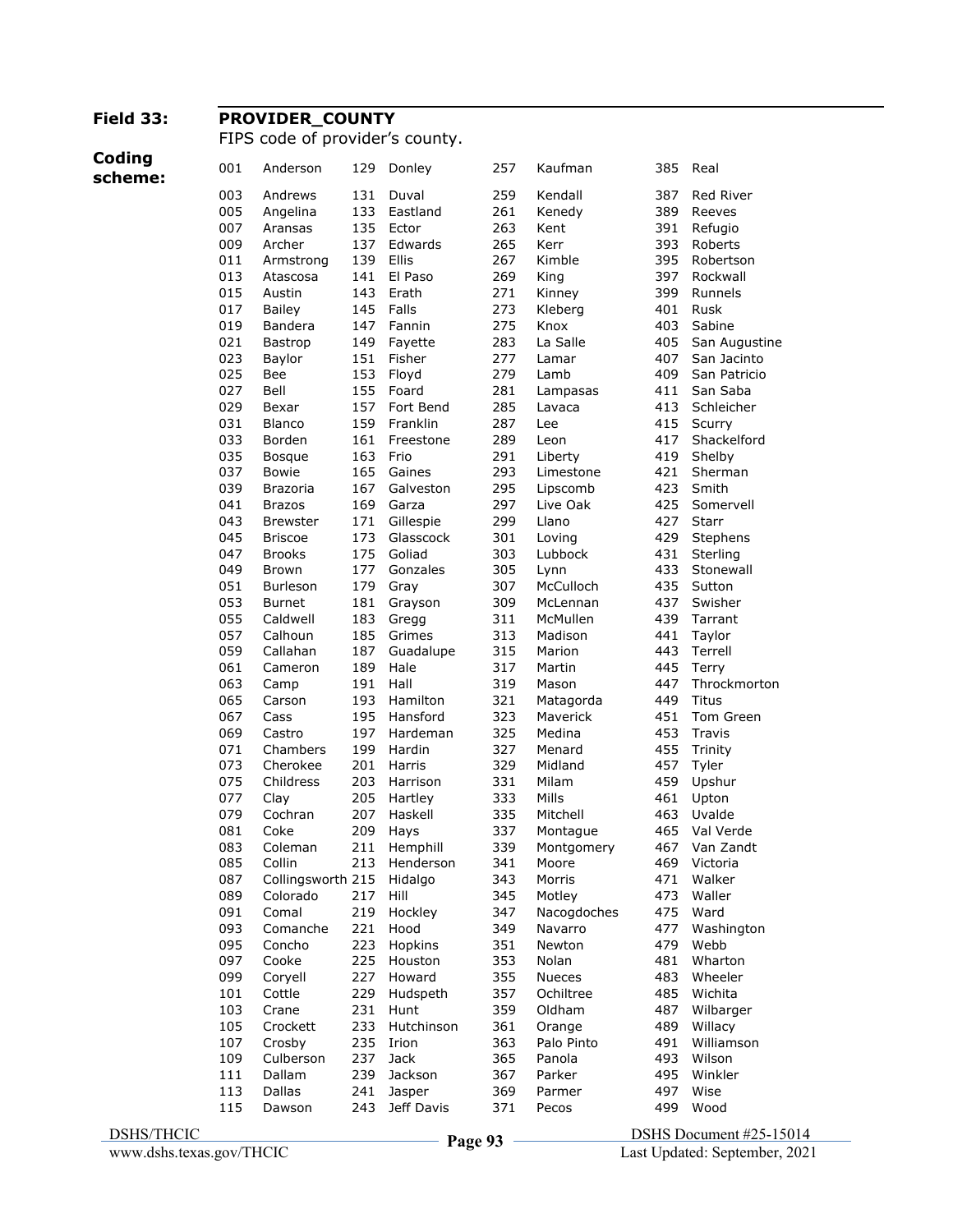|         | 119<br>121<br>123<br>125<br>127 | Delta<br>Denton<br>Dewitt<br><b>Dickens</b><br>Dimmit | 247<br>249<br>253               | Jim Hogg<br>Jim Wells<br>251 Johnson<br>Jones<br>255 Karnes | 375<br>377<br>379<br>381<br>383 | Potter<br>Presidio<br>Rains<br>Randall<br>Reagan |                                            | 503 Young<br>505 Zapata<br>507 Zavala<br>Invalid |  |
|---------|---------------------------------|-------------------------------------------------------|---------------------------------|-------------------------------------------------------------|---------------------------------|--------------------------------------------------|--------------------------------------------|--------------------------------------------------|--|
| Length: |                                 |                                                       | Type: Alphanumeric Data Source: |                                                             |                                 |                                                  | Assigned, based<br>on provider ZIP<br>code |                                                  |  |

Note about LCODE:

The "Census Block" and "Census Block Group" coding are geographic identifiers derived from a process called Geocoding. Geocoding is the process of assigning a geographic coordinate to a record for a given physical address.

LCODE (Location code) quantifies the level of accuracy of the geocoding process. LCODE classification:

- "A" code indicates that the record is accurate to the address level.
- "Z" code indicates the record is accurate to at least the ZIP code level.
	- o "ZB" code indicates the record is accurate to the Census Block Group level.
	- o "ZT" code indicates the record is accurate to at least the Census Tract level.
	- $\sim$  "ZC" code indicates the record is accurate to the ZIP code level.
- An "E" code indicates an error in geocoding and no value is provided.

The Block Group should be a 12-digit numerical value. If the LCODE is "ZT" or "ZC" a record should not have a value for Block Group. The LCODE will be included any time a data request includes Pat\_Addr\_Census\_Block or Pat\_Addr\_Census\_Block\_Group.

| Field 34:<br>Description:  | FAC EMERGENCY DEPARTMENT IND<br>the 4 <sup>th</sup> Quarter 2020 Facility Type Data File.<br>Note:<br>data due to implementation timing. |              | Facility indicator for Hospitals and FEMCFs, including Hospital-owned FEMCFs, starting with<br>The FEMCFs names are available at https://dshs.texas.gov/thcic/ (downloadable Excel sheet<br>named Current Facility Contact), under "Facility Reporting Requirement". The provider names<br>and THCIC IDs in the Excel sheet are more current than the ones in the provider file dataset.<br>For the first quarterly implementation, $4th$ Quarter 2020, the facility indicator has incomplete |
|----------------------------|------------------------------------------------------------------------------------------------------------------------------------------|--------------|-----------------------------------------------------------------------------------------------------------------------------------------------------------------------------------------------------------------------------------------------------------------------------------------------------------------------------------------------------------------------------------------------------------------------------------------------------------------------------------------------|
| <b>Beginning Position:</b> | 87                                                                                                                                       | Data Source: | Provider                                                                                                                                                                                                                                                                                                                                                                                                                                                                                      |
| Length:                    |                                                                                                                                          | Type:        | Alphanumeric                                                                                                                                                                                                                                                                                                                                                                                                                                                                                  |
|                            |                                                                                                                                          |              |                                                                                                                                                                                                                                                                                                                                                                                                                                                                                               |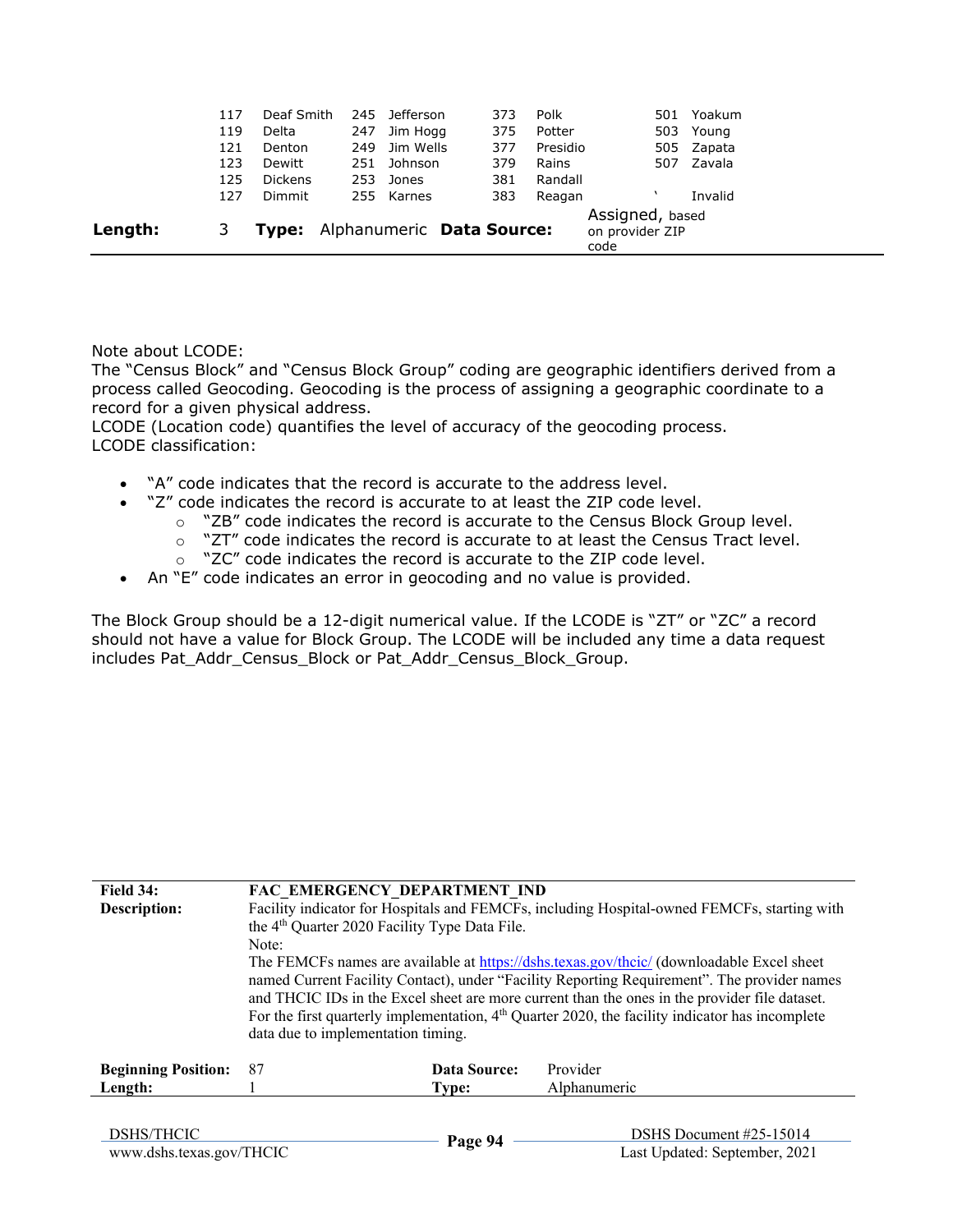| <b>Field 35:</b>              | FAC ONCOLOGY IND             |                     |              |
|-------------------------------|------------------------------|---------------------|--------------|
| Description:                  | Oncology facility indicator. |                     |              |
| <b>Beginning Position:</b> 33 |                              | <b>Data Source:</b> | Provider     |
| Length:                       |                              | $T$ vpe:            | Alphanumeric |

### **DATA FILE LAYOUTS**

#### **Inpatient Base Data File**

| Data<br><b>Dictionary</b><br># | RDF Field Name - IP Base Data                                                                                 | Length          | <b>Field Type</b> |
|--------------------------------|---------------------------------------------------------------------------------------------------------------|-----------------|-------------------|
|                                | RECORD_ID (not linkable to the<br>Record_ID in the ED Outpatient RDF or<br>ED Public Use Data Files (PUDFs).) | 12 <sup>1</sup> | Alphanumeric      |
|                                | PAT UNIQUE INDEX                                                                                              | 10              | Alphanumeric      |
| 3                              | THCIC ID                                                                                                      |                 | Alphanumeric      |
|                                | SPEC UNIT 1                                                                                                   |                 | Alphanumeric      |
|                                | SPEC UNIT 2                                                                                                   |                 | Alphanumeric      |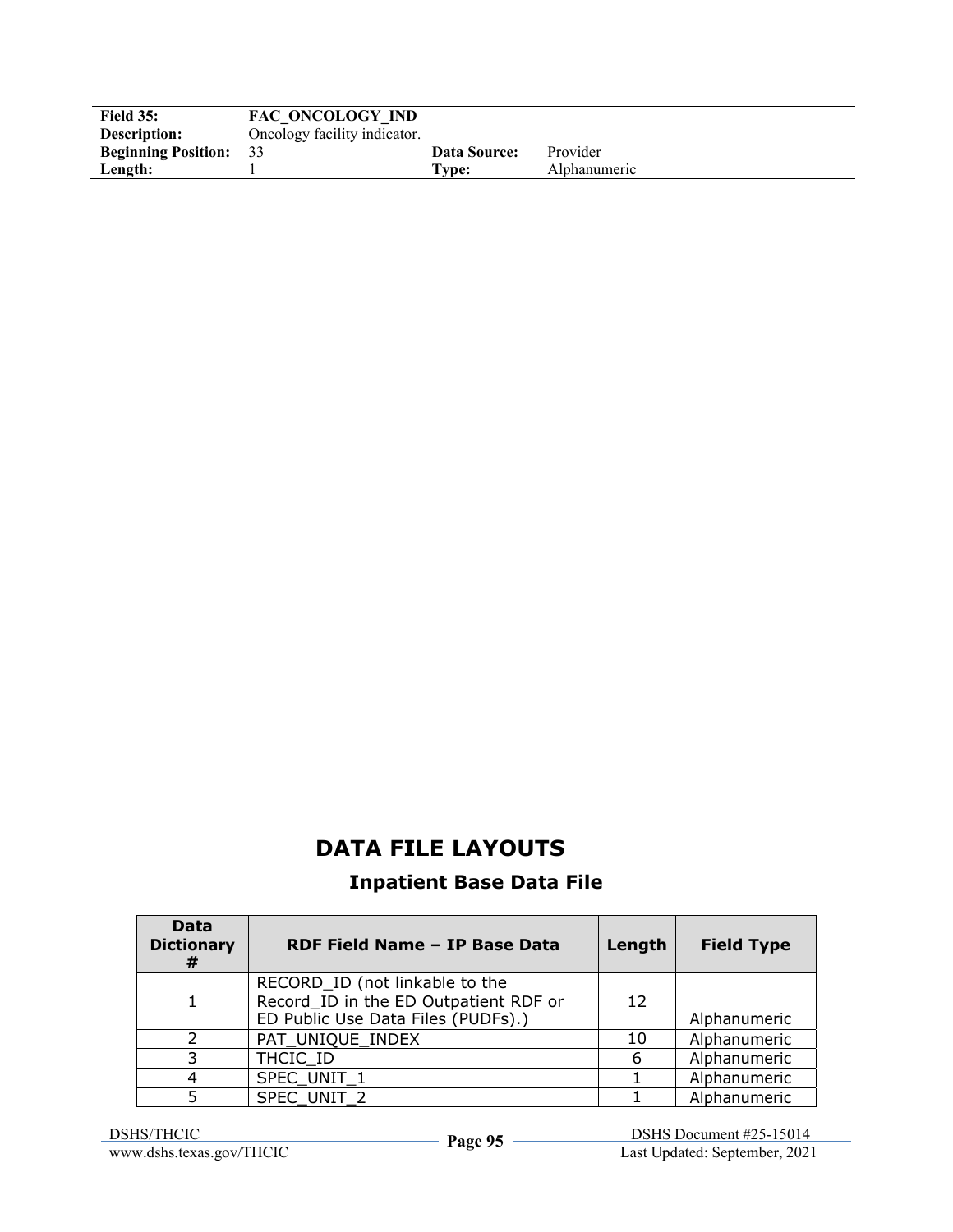| 6               | SPEC UNIT 3                          | $\mathbf{1}$    | Alphanumeric |
|-----------------|--------------------------------------|-----------------|--------------|
| $\overline{7}$  | SPEC UNIT 4                          | $\mathbf{1}$    | Alphanumeric |
| $\overline{8}$  | SPEC_UNIT_5                          | $\mathbf{1}$    | Alphanumeric |
| $\overline{9}$  | ENCOUNTER INDICATOR                  | $\overline{2}$  | Alphanumeric |
| 10              | SEX CODE                             | $\mathbf{1}$    | Alphanumeric |
| 11              | <b>BIRTH DATE</b>                    | $\overline{8}$  | Alphanumeric |
| $\overline{12}$ | PAT AGE GROUP                        | $\overline{2}$  | Alphanumeric |
| 13              | PAT AGE YEARS                        | 3               | Alphanumeric |
| 14              | PAT AGE_DAYS                         | $\overline{5}$  | Alphanumeric |
| $\overline{15}$ | <b>RACE</b>                          | $\overline{1}$  | Alphanumeric |
| 16              | <b>ETHNICITY</b>                     | $\mathbf{1}$    | Alphanumeric |
| $\overline{17}$ | PAT_ADDR_CENSUS_BLOCK_GROUP          | 14              | Alphanumeric |
| 18              | PAT_ADDR_CENSUS_BLOCK                | $\overline{5}$  | Alphanumeric |
| 19              | PAT CITY                             | $\overline{30}$ | Alphanumeric |
| 20              | PAT STATE                            | $\overline{2}$  | Alphanumeric |
| $\overline{21}$ | PAT ZIP                              | $\overline{9}$  | Alphanumeric |
| 22              | PAT COUNTRY                          | $\overline{2}$  | Alphanumeric |
| $\overline{23}$ | PAT COUNTY                           | $\overline{3}$  | Alphanumeric |
| 24              | PUBLIC HEALTH REGION                 | $\overline{2}$  | Alphanumeric |
| $\overline{25}$ | TYPE OF ADMISSION                    | $\overline{1}$  | Alphanumeric |
| $\overline{26}$ | SOURCE OF ADMISSION                  | $\mathbf{1}$    | Alphanumeric |
| 27              | FIRST PAYMENT SRC                    | $\overline{2}$  | Alphanumeric |
| $\overline{28}$ | FIRST PAYER ID                       | 10              | Alphanumeric |
| 29              | FIRST PAYER NAME                     | 35              | Alphanumeric |
| 30              | SECONDARY PAYMENT SRC                | $\overline{2}$  | Alphanumeric |
| $\overline{31}$ | SECONDARY_PAYER_ID                   | $\overline{10}$ | Alphanumeric |
| $\overline{32}$ | SECONDARY PAYER NAME                 | 35              | Alphanumeric |
| 33              | ADMIT_START_OF_CARE                  | 8               | Alphanumeric |
| $\overline{34}$ | ADMIT WEEKDAY                        | $\overline{1}$  | Alphanumeric |
| $\overline{35}$ | <b>ADMIT HOUR</b>                    | $\overline{2}$  | Alphanumeric |
| $\overline{36}$ | PERIOD<br><b>STMT</b><br><b>FROM</b> | $\overline{8}$  | Alphanumeric |
| 37              | PERIOD<br><b>STMT</b><br>THRU        | 8               | Alphanumeric |
| 38              | LENGTH OF STAY                       | 4               | Alphanumeric |
| $\overline{39}$ | <b>PAT STATUS</b>                    | $\overline{2}$  | Alphanumeric |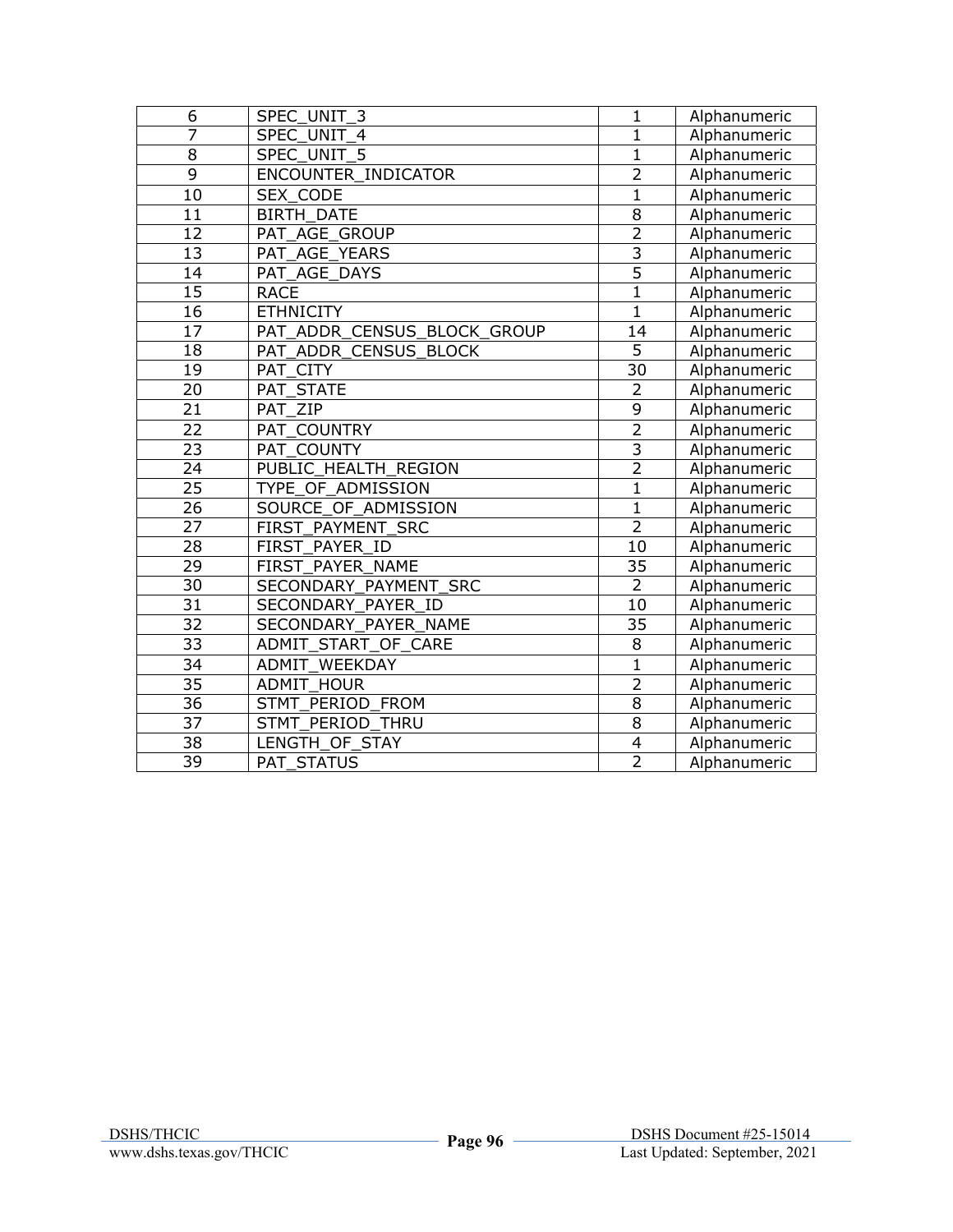| <b>Data</b><br><b>Dictionary</b><br># | RDF Field Name - IP Base Data | Length                  | <b>Field Type</b> |
|---------------------------------------|-------------------------------|-------------------------|-------------------|
| 40                                    | <b>DISCHARGE HOUR</b>         | 2                       | Alphanumeric      |
| 41                                    | TYPE_OF BILL                  | $\overline{\mathbf{3}}$ | Alphanumeric      |
| 42                                    | ADMITTING_DIAGNOSIS           | $\overline{7}$          | Alphanumeric      |
| 43                                    | PRINC_DIAG_CODE               | 7                       | Alphanumeric      |
| 44                                    | POA PRINC DIAG CODE           | 1                       | Alphanumeric      |
| 45                                    | OTH_DIAG_CODE_1               | 7                       | Alphanumeric      |
| 46                                    | POA_OTH_DIAG_CODE_1           | $\mathbf{1}$            | Alphanumeric      |
| 47                                    | OTH_DIAG_CODE_2               | 7                       | Alphanumeric      |
| 48                                    | POA OTH DIAG CODE 2           | $\mathbf{1}$            | Alphanumeric      |
| 49                                    | OTH DIAG CODE 3               | 7                       | Alphanumeric      |
| 50                                    | POA OTH DIAG CODE 3           | $\mathbf 1$             | Alphanumeric      |
| 51                                    | OTH DIAG CODE 4               | 7                       | Alphanumeric      |
| $\overline{52}$                       | POA_OTH_DIAG_CODE_4           | 1                       | Alphanumeric      |
| 53                                    | OTH_DIAG_CODE_5               | 7                       | Alphanumeric      |
| 54                                    | POA OTH DIAG CODE 5           | $\mathbf{1}$            | Alphanumeric      |
| $\overline{55}$                       | OTH_DIAG_CODE_6               | 7                       | Alphanumeric      |
| 56                                    | POA OTH_DIAG_CODE_6           | $\mathbf{1}$            | Alphanumeric      |
| 57                                    | OTH_DIAG_CODE_7               | $\overline{7}$          | Alphanumeric      |
| 58                                    | POA OTH DIAG CODE 7           | $\mathbf 1$             | Alphanumeric      |
| $\overline{59}$                       | OTH DIAG CODE 8               | 7                       | Alphanumeric      |
| 60                                    | POA_OTH_DIAG_CODE_8           | 1                       | Alphanumeric      |
| 61                                    | OTH DIAG CODE 9               | 7                       | Alphanumeric      |
| 62                                    | POA_OTH_DIAG_CODE_9           | 1                       | Alphanumeric      |
| 63                                    | OTH DIAG CODE 10              | 7                       | Alphanumeric      |
| 64                                    | POA OTH DIAG CODE 10          | $\mathbf{1}$            | Alphanumeric      |
| 65                                    | OTH_DIAG_CODE_11              | 7                       | Alphanumeric      |
| 66                                    | POA OTH DIAG CODE 11          | $\mathbf{1}$            | Alphanumeric      |
| 67                                    | OTH_DIAG_CODE_12              | $\overline{7}$          | Alphanumeric      |
| 68                                    | POA_OTH_DIAG_CODE_12          | 1                       | Alphanumeric      |
| 69                                    | OTH DIAG CODE 13              | 7                       | Alphanumeric      |
| 70                                    | POA_OTH_DIAG_CODE_13          | $\mathbf{1}$            | Alphanumeric      |
| 71                                    | OTH_DIAG_CODE 14              | 7                       | Alphanumeric      |
| 72                                    | POA_OTH_DIAG_CODE_14          | 1                       | Alphanumeric      |
| 73                                    | OTH_DIAG_CODE_15              | 7                       | Alphanumeric      |
| 74                                    | POA_OTH_DIAG_CODE_15          | $\mathbf{1}$            | Alphanumeric      |
| 75                                    | OTH_DIAG_CODE_16              | 7                       | Alphanumeric      |
| 76                                    | POA_OTH_DIAG_CODE_16          | $\mathbf{1}$            | Alphanumeric      |
| 77                                    | OTH_DIAG_CODE_17              | 7                       | Alphanumeric      |
| 78                                    | POA_OTH_DIAG_CODE_17          | 1                       | Alphanumeric      |
| 79                                    | OTH DIAG CODE 18              | 7                       | Alphanumeric      |
| 80                                    | POA_OTH_DIAG_CODE_18          | $\mathbf{1}$            | Alphanumeric      |
| 81                                    | OTH_DIAG_CODE_19              | 7                       | Alphanumeric      |
| 82                                    | POA_OTH_DIAG_CODE_19          | $\mathbf{1}$            | Alphanumeric      |
| 83                                    | OTH_DIAG_CODE_20              | 7                       | Alphanumeric      |
| 84                                    | POA_OTH_DIAG_CODE_20          | $\mathbf{1}$            | Alphanumeric      |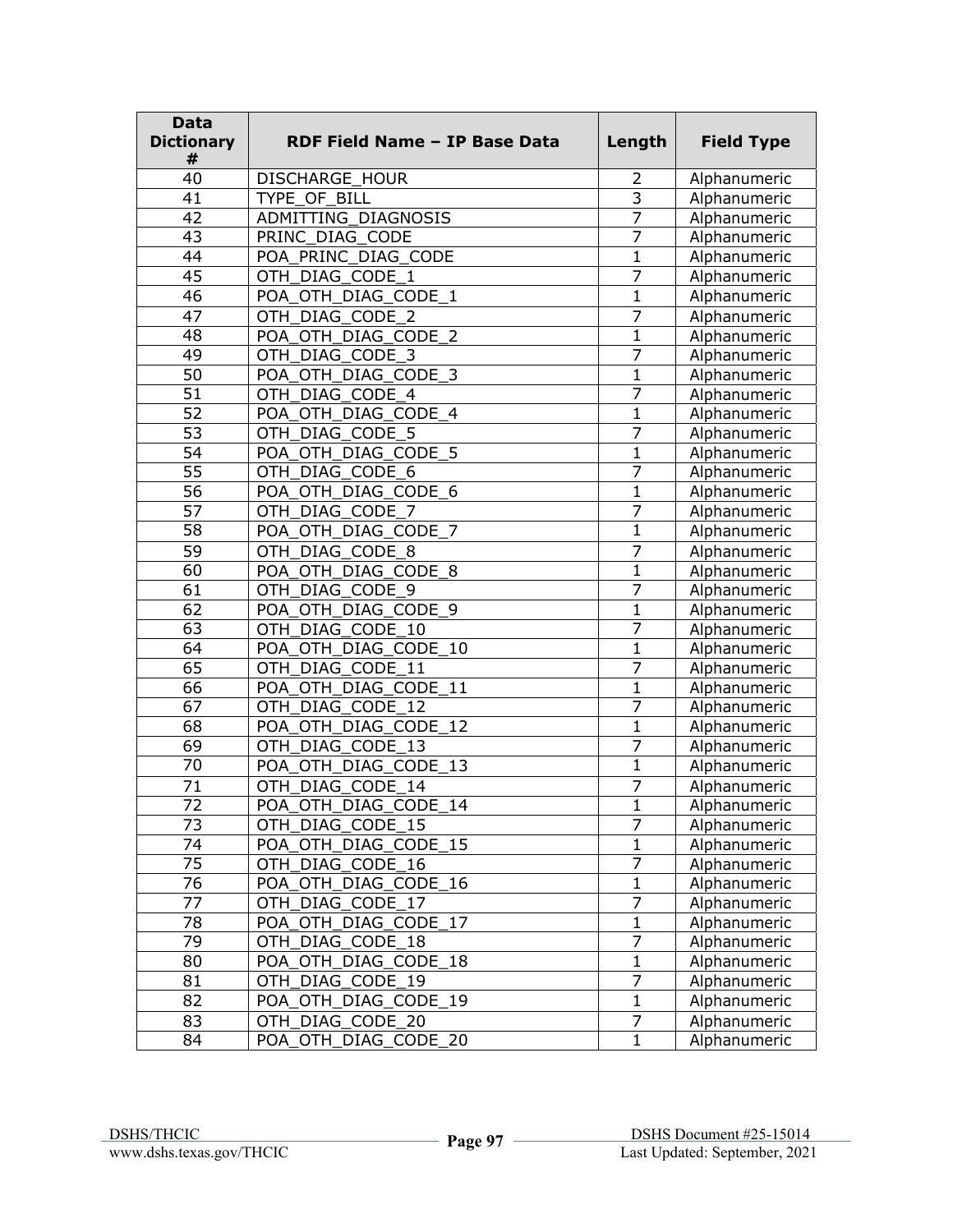| <b>Data</b><br><b>Dictionary</b><br># | <b>RDF Field Name - IP Base Data</b> | Length                   | <b>Field Type</b> |
|---------------------------------------|--------------------------------------|--------------------------|-------------------|
| 85                                    | OTH DIAG CODE 21                     | 7                        | Alphanumeric      |
| 86                                    | POA OTH DIAG CODE 21                 | 1                        | Alphanumeric      |
| 87                                    | OTH DIAG CODE 22                     | 7                        | Alphanumeric      |
| 88                                    | POA OTH DIAG CODE 22                 | 1                        | Alphanumeric      |
| 89                                    | OTH_DIAG_CODE_23                     | 7                        | Alphanumeric      |
| 90                                    | POA_OTH_DIAG_CODE_23                 | 1                        | Alphanumeric      |
| 91                                    | OTH_DIAG_CODE_24                     | 7                        | Alphanumeric      |
| 92                                    | POA OTH DIAG CODE 24                 | $\overline{1}$           | Alphanumeric      |
| 93                                    | E CODE 1                             | $\overline{7}$           | Alphanumeric      |
| 94                                    | POA E CODE_1                         | 1                        | Alphanumeric      |
| 95                                    | E CODE 2                             | 7                        | Alphanumeric      |
| 96                                    | POA E CODE_2                         | 1                        | Alphanumeric      |
| 97                                    | E CODE 3                             | 7                        | Alphanumeric      |
| 98                                    | POA_E_CODE_3                         | 1                        | Alphanumeric      |
| 99                                    | E CODE 4                             | $\overline{7}$           | Alphanumeric      |
| 100                                   | POA E CODE 4                         | $\mathbf{1}$             | Alphanumeric      |
| 101                                   | E CODE 5                             | 7                        | Alphanumeric      |
| 102                                   | POA E CODE 5                         | $\mathbf{1}$             | Alphanumeric      |
| 103                                   | E CODE 6                             | 7                        | Alphanumeric      |
| 104                                   | POA E CODE 6                         | 1                        | Alphanumeric      |
| 105                                   | E CODE 7                             | 7                        | Alphanumeric      |
| 106                                   | POA E CODE 7                         | 1                        | Alphanumeric      |
| 107                                   | E_CODE_8                             | 7                        | Alphanumeric      |
| 108                                   | POA_E_CODE_8                         | 1                        | Alphanumeric      |
| 109                                   | E_CODE_9                             | 7                        | Alphanumeric      |
| 110                                   | POA_E_CODE_9                         | $\mathbf{1}$             | Alphanumeric      |
| 111                                   | E CODE 10                            | 7                        | Alphanumeric      |
| 112                                   | POA E CODE 10                        | $\mathbf{1}$             | Alphanumeric      |
| 113                                   | PRINC_SURG_PROC_CODE                 | 7                        | Alphanumeric      |
| 114                                   | PRINC_SURG_PROC_DATE                 | 8                        | Alphanumeric      |
| 115                                   | PRINC_SURG_PROC_DAY                  | $\overline{4}$           | Alphanumeric      |
| 116                                   | OTH SURG PROC CODE 1                 | 7                        | Alphanumeric      |
| 117                                   | OTH SURG PROC DATE 1                 | $\overline{8}$           | Alphanumeric      |
| 118                                   | OTH_SURG_PROC_DAY_1                  | 4                        | Alphanumeric      |
| 119                                   | OTH_SURG_PROC_CODE_2                 | $\overline{7}$           | Alphanumeric      |
| 120                                   | OTH_SURG_PROC_DATE_2                 | $\overline{8}$           | Alphanumeric      |
| 121                                   | OTH_SURG_PROC_DAY_2                  | $\overline{\mathbf{4}}$  | Alphanumeric      |
| 122                                   | OTH_SURG_PROC_CODE_3                 | $\overline{7}$           | Alphanumeric      |
| 123                                   | OTH_SURG_PROC_DATE_3                 | $\overline{8}$           | Alphanumeric      |
| 124                                   | OTH_SURG_PROC_DAY_3                  | $\overline{4}$           | Alphanumeric      |
| 125                                   | OTH_SURG_PROC_CODE_4                 | $\overline{7}$           | Alphanumeric      |
| 126                                   | OTH_SURG_PROC_DATE_4                 | 8                        | Alphanumeric      |
| 127                                   | OTH_SURG_PROC_DAY_4                  | $\overline{\mathcal{L}}$ | Alphanumeric      |
| 128                                   | OTH_SURG_PROC_CODE_5                 | 7                        | Alphanumeric      |
| 129                                   | OTH_SURG_PROC_DATE_5                 | 8                        | Alphanumeric      |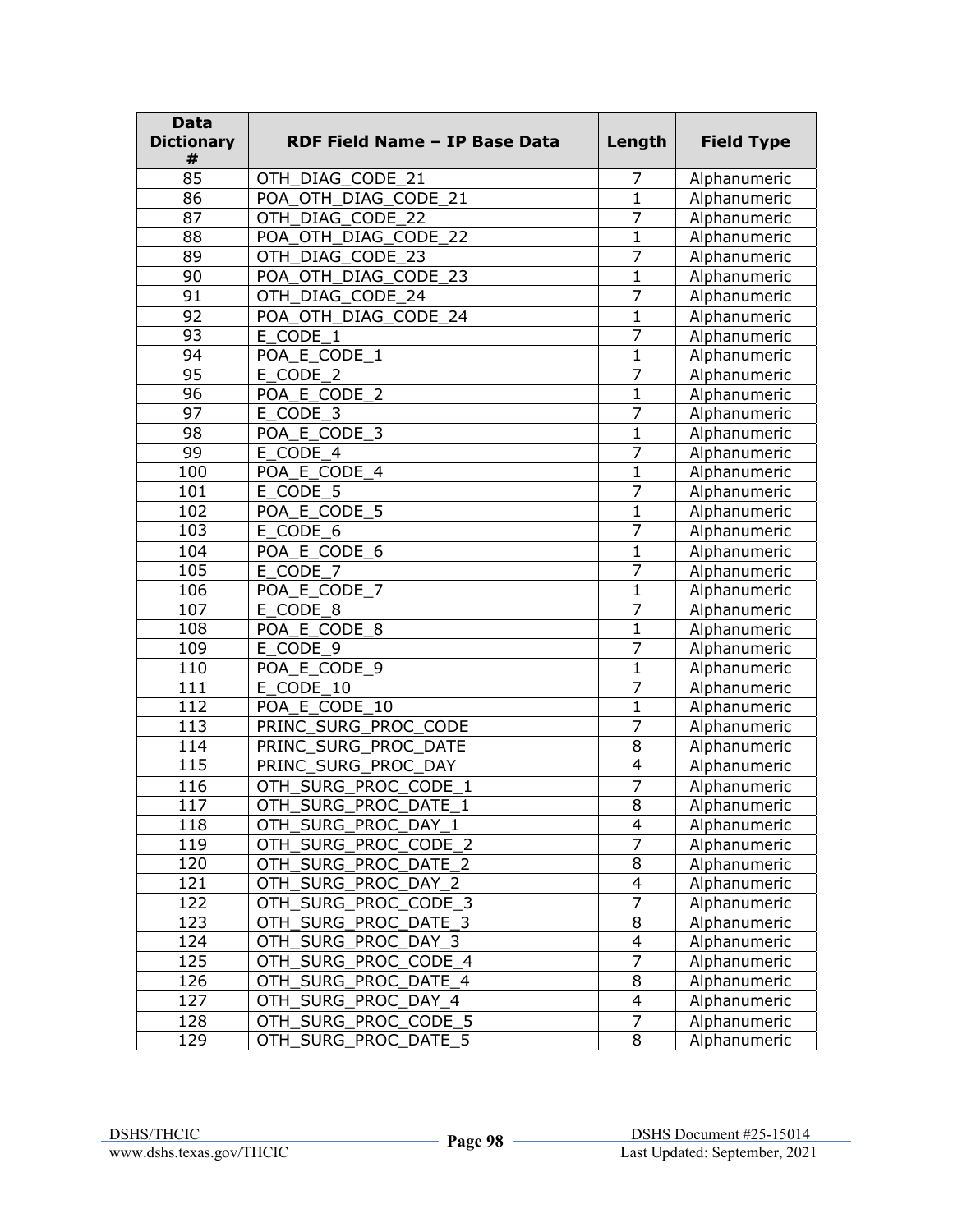| <b>Data</b><br><b>Dictionary</b><br># | <b>RDF Field Name - IP Base Data</b> | Length                   | <b>Field Type</b> |
|---------------------------------------|--------------------------------------|--------------------------|-------------------|
| 130                                   | OTH_SURG_PROC_DAY_5                  | 4                        | Alphanumeric      |
| 131                                   | OTH SURG PROC CODE 6                 | 7                        | Alphanumeric      |
| 132                                   | OTH_SURG_PROC_DATE_6                 | 8                        | Alphanumeric      |
| 133                                   | OTH_SURG_PROC_DAY_6                  | $\overline{4}$           | Alphanumeric      |
| 134                                   | OTH_SURG_PROC_CODE_7                 | $\overline{7}$           | Alphanumeric      |
| 135                                   | OTH_SURG_PROC_DATE_7                 | 8                        | Alphanumeric      |
| 136                                   | OTH_SURG_PROC_DAY_7                  | $\overline{4}$           | Alphanumeric      |
| 137                                   | OTH_SURG_PROC_CODE_8                 | 7                        | Alphanumeric      |
| 138                                   | OTH SURG PROC DATE 8                 | 8                        | Alphanumeric      |
| 139                                   | SURG_PROC_DAY_8<br>OTH               | $\overline{4}$           | Alphanumeric      |
| 140                                   | SURG_PROC_CODE_9<br>OTH              | 7                        | Alphanumeric      |
| 141                                   | OTH_SURG_PROC_DATE_9                 | 8                        | Alphanumeric      |
| 142                                   | OTH_SURG_PROC_DAY_9                  | $\overline{\mathbf{4}}$  | Alphanumeric      |
| 143                                   | OTH_SURG_PROC_CODE_10                | 7                        | Alphanumeric      |
| 144                                   | OTH_SURG_PROC_DATE_10                | 8                        | Alphanumeric      |
| 145                                   | OTH_SURG_PROC_DAY_10                 | $\overline{4}$           | Alphanumeric      |
| 146                                   | OTH_SURG_PROC_CODE_11                | $\overline{7}$           | Alphanumeric      |
| 147                                   | OTH_SURG_PROC_DATE 11                | 8                        | Alphanumeric      |
| 148                                   | OTH_SURG_PROC_DAY_11                 | $\overline{4}$           | Alphanumeric      |
| 149                                   | OTH SURG PROC CODE 12                | 7                        | Alphanumeric      |
| 150                                   | SURG_PROC_DATE_12<br>OTH             | 8                        | Alphanumeric      |
| 151                                   | OTH SURG PROC DAY 12                 | $\overline{4}$           | Alphanumeric      |
| 152                                   | OTH_SURG_PROC_CODE_13                | 7                        | Alphanumeric      |
| 153                                   | OTH_SURG_PROC_DATE_13                | 8                        | Alphanumeric      |
| 154                                   | OTH_SURG_PROC_DAY_13                 | 4                        | Alphanumeric      |
| 155                                   | OTH_SURG_PROC_CODE_14                | 7                        | Alphanumeric      |
| 156                                   | OTH_SURG_PROC_DATE_14                | 8                        | Alphanumeric      |
| 157                                   | OTH_SURG_PROC_DAY_14                 | $\overline{4}$           | Alphanumeric      |
| 158                                   | OTH SURG PROC CODE 15                | 7                        | Alphanumeric      |
| 159                                   | _SURG_PROC_DATE_15<br>OTH            | 8                        | Alphanumeric      |
| 160                                   | OTH_SURG_PROC_DAY_15                 | $\overline{4}$           | Alphanumeric      |
| 161                                   | OTH SURG PROC CODE 16                | 7                        | Alphanumeric      |
| 162                                   | OTH_SURG_PROC_DATE 16                | $\overline{8}$           | Alphanumeric      |
| 163                                   | OTH_SURG_PROC_DAY_16                 | 4                        | Alphanumeric      |
| 164                                   | OTH_SURG_PROC_CODE_17                | 7                        | Alphanumeric      |
| 165                                   | OTH_SURG_PROC_DATE_17                | $\overline{8}$           | Alphanumeric      |
| 166                                   | OTH SURG PROC DAY 17                 | $\overline{\mathbf{4}}$  | Alphanumeric      |
| 167                                   | OTH_SURG_PROC_CODE 18                | $\overline{7}$           | Alphanumeric      |
| 168                                   | OTH_SURG_PROC_DATE_18                | $\overline{8}$           | Alphanumeric      |
| 169                                   | OTH SURG PROC DAY 18                 | $\overline{4}$           | Alphanumeric      |
| 170                                   | OTH_SURG_PROC_CODE_19                | $\overline{7}$           | Alphanumeric      |
| 171                                   | OTH_SURG_PROC_DATE_19                | 8                        | Alphanumeric      |
| 172                                   | OTH_SURG_PROC_DAY_19                 | $\overline{\mathcal{L}}$ | Alphanumeric      |
| 173                                   | OTH_SURG_PROC_CODE_20                | 7                        | Alphanumeric      |
| 174                                   | OTH SURG PROC DATE 20                | 8                        | Alphanumeric      |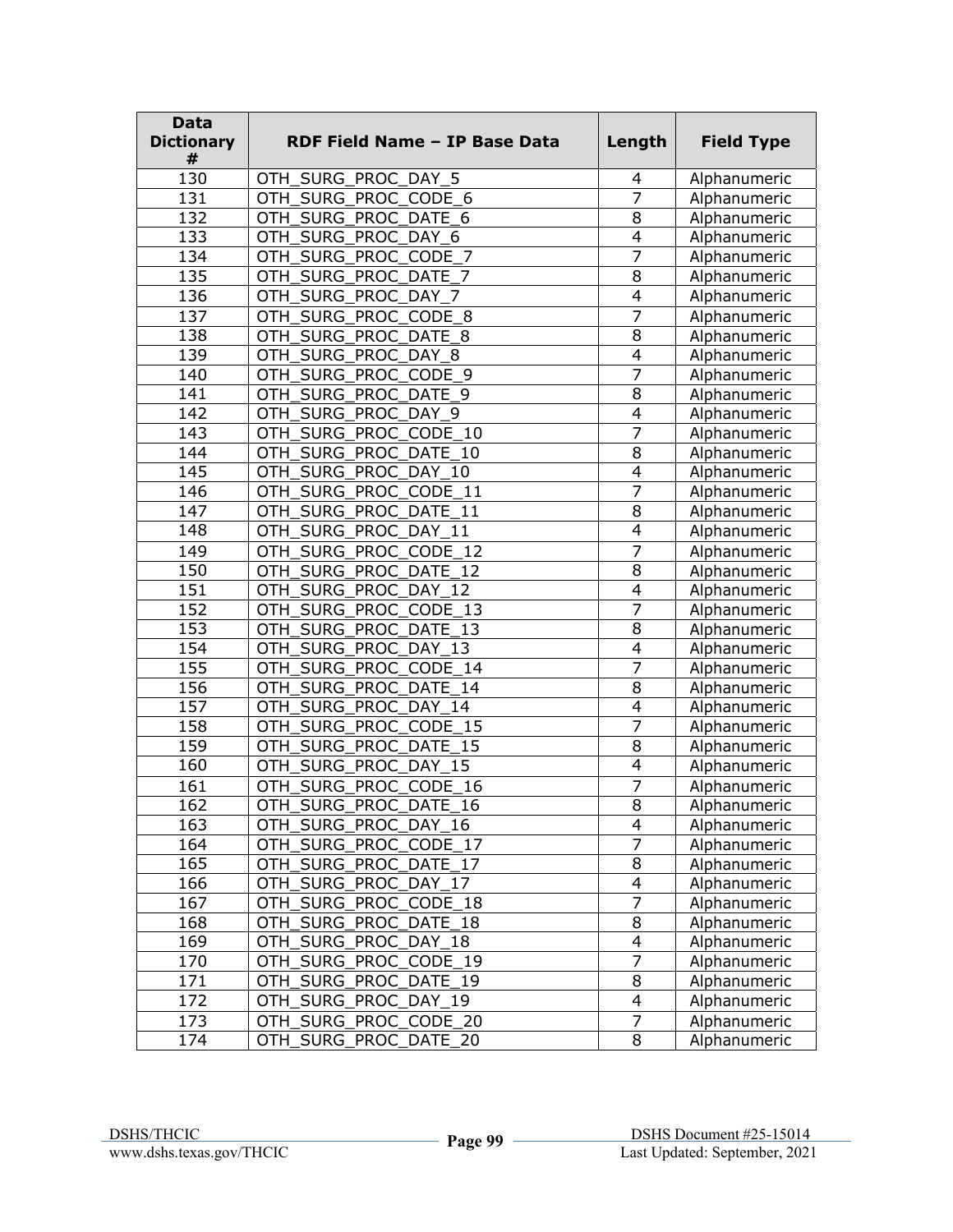| <b>Data</b><br><b>Dictionary</b><br># | RDF Field Name - IP Base Data | Length                  | <b>Field Type</b> |
|---------------------------------------|-------------------------------|-------------------------|-------------------|
| 175                                   | OTH_SURG_PROC_DAY_20          | 4                       | Alphanumeric      |
| 176                                   | OTH SURG PROC CODE 21         | 7                       | Alphanumeric      |
| 177                                   | OTH SURG PROC DATE 21         | 8                       | Alphanumeric      |
| 178                                   | OTH_SURG_PROC_DAY_21          | $\overline{4}$          | Alphanumeric      |
| 179                                   | OTH_SURG_PROC_CODE_22         | 7                       | Alphanumeric      |
| 180                                   | OTH_SURG_PROC_DATE_22         | 8                       | Alphanumeric      |
| 181                                   | OTH_SURG_PROC_DAY_22          | 4                       | Alphanumeric      |
| 182                                   | OTH_SURG_PROC_CODE_23         | 7                       | Alphanumeric      |
| 183                                   | OTH SURG PROC DATE 23         | 8                       | Alphanumeric      |
| 184                                   | OTH SURG PROC DAY 23          | $\overline{4}$          | Alphanumeric      |
| 185                                   | SURG PROC CODE 24<br>OTH      | 7                       | Alphanumeric      |
| 186                                   | OTH SURG PROC DATE 24         | 8                       | Alphanumeric      |
| 187                                   | OTH SURG PROC DAY 24          | $\overline{4}$          | Alphanumeric      |
| 188                                   | MS_MDC                        | $\overline{2}$          | Alphanumeric      |
| 189                                   | APR MDC                       | $\overline{2}$          | Alphanumeric      |
| 190                                   | MS DRG                        | $\overline{3}$          | Alphanumeric      |
| 191                                   | <b>APR DRG</b>                | $\overline{4}$          | Alphanumeric      |
| 192                                   | RISK_MORTALITY                | 1                       | Alphanumeric      |
| 193                                   | <b>ILLNESS SEVERITY</b>       | 1                       | Alphanumeric      |
| 194                                   | APR GROUPER VERSION NBR       | 5                       | Alphanumeric      |
| 195                                   | APR GROUPER ERROR CODE        | $\overline{2}$          | Alphanumeric      |
| 196                                   | MS GROUPER VERSION NBR        | $\overline{5}$          | Alphanumeric      |
| 197                                   | MS_GROUPER_ERROR_CODE         | $\overline{2}$          | Alphanumeric      |
| 198                                   | ATTENDING PHYSICIAN UNIF ID   | 10                      | Alphanumeric      |
| 199                                   | OPERATING PHYSICIAN UNIF ID   | 10                      | Alphanumeric      |
| 200                                   | OCCUR_CODE_1                  | $\overline{2}$          | Alphanumeric      |
| 201                                   | <b>OCCUR DATE 1</b>           | 8                       | Alphanumeric      |
| 202                                   | OCCUR DAY 1                   | $\overline{4}$          | Alphanumeric      |
| 203                                   | <b>OCCUR CODE 2</b>           | $\overline{2}$          | Alphanumeric      |
| 204                                   | <b>OCCUR DATE 2</b>           | 8                       | Alphanumeric      |
| 205                                   | OCCUR DAY 2                   | $\overline{\mathbf{4}}$ | Alphanumeric      |
| 206                                   | OCCUR_CODE_3                  | $\overline{2}$          | Alphanumeric      |
| 207                                   | OCCUR_DATE_3                  | 8                       | Alphanumeric      |
| 208                                   | OCCUR_DAY_3                   | $\overline{4}$          | Alphanumeric      |
| 209                                   | OCCUR CODE 4                  | 2                       | Alphanumeric      |
| 210                                   | <b>OCCUR DATE 4</b>           | 8                       | Alphanumeric      |
| 211                                   | OCCUR_DAY_4                   | 4                       | Alphanumeric      |
| 212                                   | OCCUR_CODE_5                  | $\overline{2}$          | Alphanumeric      |
| 213                                   | OCCUR_DATE_5                  | $\overline{8}$          | Alphanumeric      |
| 214                                   | OCCUR_DAY_5                   | $\overline{4}$          | Alphanumeric      |
| 215                                   | OCCUR_CODE_6                  | $\overline{2}$          | Alphanumeric      |
| 216                                   | <b>OCCUR DATE 6</b>           | 8                       | Alphanumeric      |
| 217                                   | OCCUR_DAY_6                   | $\overline{4}$          | Alphanumeric      |
| 218                                   | OCCUR_CODE_7                  | $\overline{2}$          | Alphanumeric      |
| 219                                   | OCCUR DATE 7                  | $\overline{8}$          | Alphanumeric      |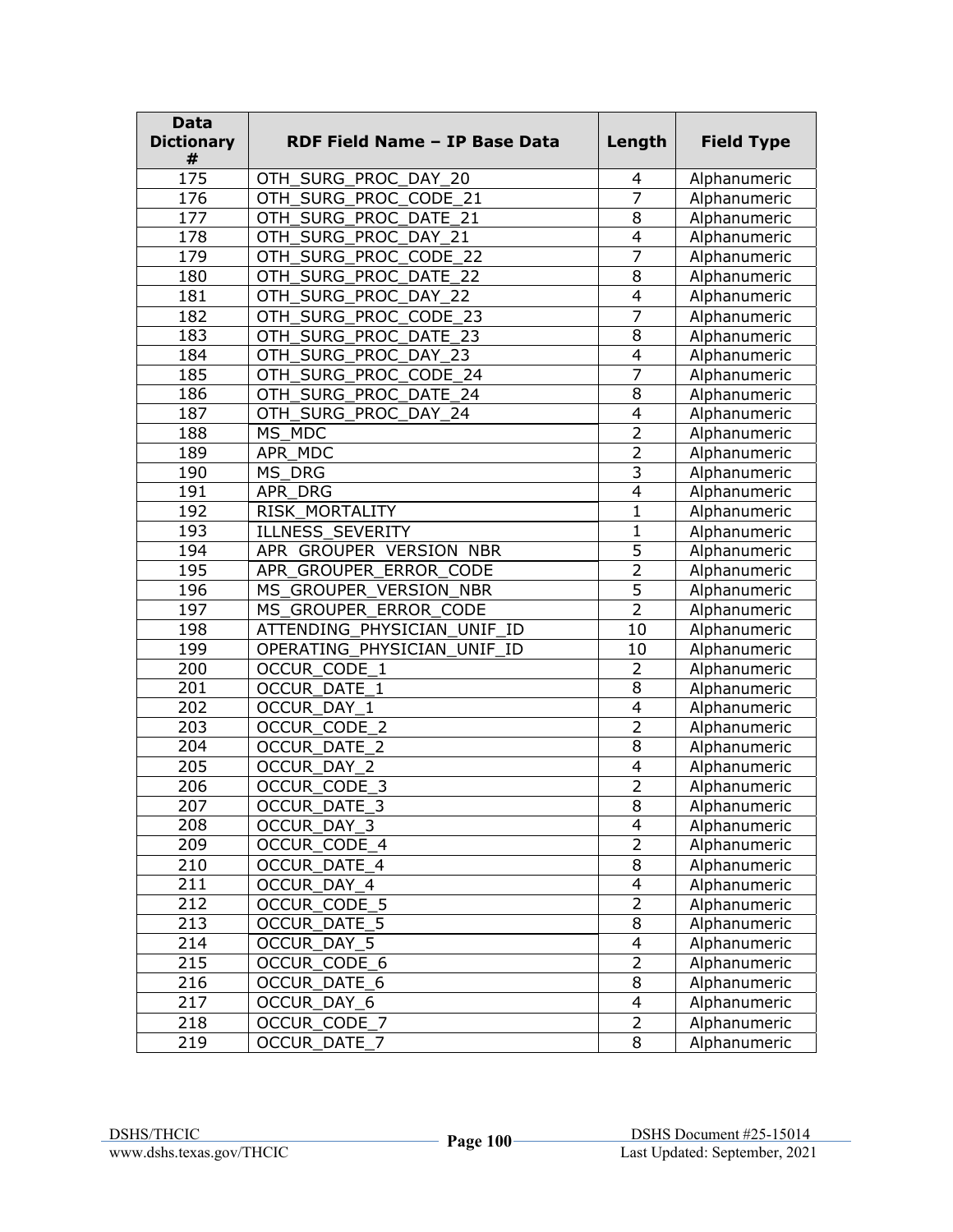| Data<br><b>Dictionary</b><br># | <b>RDF Field Name - IP Base Data</b>     | Length         | <b>Field Type</b> |
|--------------------------------|------------------------------------------|----------------|-------------------|
| 220                            | OCCUR DAY 7                              | 4              | Alphanumeric      |
| 221                            | OCCUR_CODE_8                             | $\overline{2}$ | Alphanumeric      |
| 222                            | <b>OCCUR DATE 8</b>                      | 8              | Alphanumeric      |
| 223                            | OCCUR DAY 8                              | $\overline{4}$ | Alphanumeric      |
| 224                            | OCCUR CODE 9                             | $\overline{2}$ | Alphanumeric      |
| 225                            | OCCUR_DATE_9                             | 8              | Alphanumeric      |
| 226                            | OCCUR_DAY_9                              | $\overline{4}$ | Alphanumeric      |
| 227                            | OCCUR CODE 10                            | $\overline{2}$ | Alphanumeric      |
| 228                            | <b>OCCUR DATE 10</b>                     | 8              | Alphanumeric      |
| 229                            | OCCUR DAY 10                             | 4              | Alphanumeric      |
| 230                            | OCCUR CODE 11                            | $\overline{2}$ | Alphanumeric      |
| 231                            | OCCUR DATE 11                            | 8              | Alphanumeric      |
| 232                            | OCCUR DAY 11                             | $\overline{4}$ | Alphanumeric      |
| 233                            | OCCUR CODE 12                            | $\overline{2}$ | Alphanumeric      |
| 234                            | OCCUR DATE 12                            | 8              | Alphanumeric      |
| 235                            | OCCUR DAY 12                             | $\overline{4}$ | Alphanumeric      |
| 236                            | OCCUR SPAN CODE 1                        | $\overline{2}$ | Alphanumeric      |
| 237                            | OCCUR_SPAN_FROM_1                        | 8              | Alphanumeric      |
| 238                            | OCCUR SPAN THRU 1                        | 8              | Alphanumeric      |
| 239                            | <b>OCCUR SPAN CODE</b><br>$\overline{2}$ | 2              | Alphanumeric      |
| 240                            | <b>OCCUR SPAN FROM 2</b>                 | $\overline{8}$ | Alphanumeric      |
| 241                            | OCCUR_SPAN_THRU_2                        | 8              | Alphanumeric      |
| 242                            | OCCUR_SPAN_CODE_3                        | $\overline{2}$ | Alphanumeric      |
| 243                            | OCCUR_SPAN_FROM_3                        | 8              | Alphanumeric      |
| 244                            | OCCUR_SPAN_THRU_3                        | 8              | Alphanumeric      |
| 245                            | OCCUR_SPAN_CODE_4                        | $\overline{2}$ | Alphanumeric      |
| $\overline{246}$               | OCCUR_SPAN_FROM_4                        | $\overline{8}$ | Alphanumeric      |
| 247                            | OCCUR_SPAN_THRU_4                        | 8              | Alphanumeric      |
| 248                            | CONDITION_CODE 1                         | $\overline{2}$ | Alphanumeric      |
| 249                            | CONDITION CODE 2                         | $\overline{2}$ | Alphanumeric      |
| 250                            | <b>CONDITION CODE 3</b>                  | $\overline{2}$ | Alphanumeric      |
| 251                            | CONDITION_CODE_4                         | 2              | Alphanumeric      |
| 252                            | CONDITION_CODE_5                         | 2              | Alphanumeric      |
| 253                            | CONDITION_CODE_6                         | $\overline{2}$ | Alphanumeric      |
| 254                            | CONDITION_CODE_7                         | $\overline{2}$ | Alphanumeric      |
| 255                            | CONDITION_CODE_8                         | $\overline{2}$ | Alphanumeric      |
| 256                            | VALUE_CODE_1                             | $\overline{2}$ | Alphanumeric      |
| 257                            | VALUE_AMOUNT_1                           | 9              | Numeric           |
| 258                            | VALUE_CODE_2                             | $\overline{2}$ | Alphanumeric      |
| 259                            | VALUE AMOUNT 2                           | $\overline{9}$ | Numeric           |
| 260                            | VALUE_CODE_3                             | $\overline{2}$ | Alphanumeric      |
| 261                            | VALUE AMOUNT 3                           | 9              | Numeric           |
| 262                            | VALUE CODE 4                             | $\overline{2}$ | Alphanumeric      |
| 263                            | VALUE AMOUNT 4                           | $\overline{9}$ | Numeric           |
| 264                            | VALUE CODE 5                             | $\overline{2}$ | Alphanumeric      |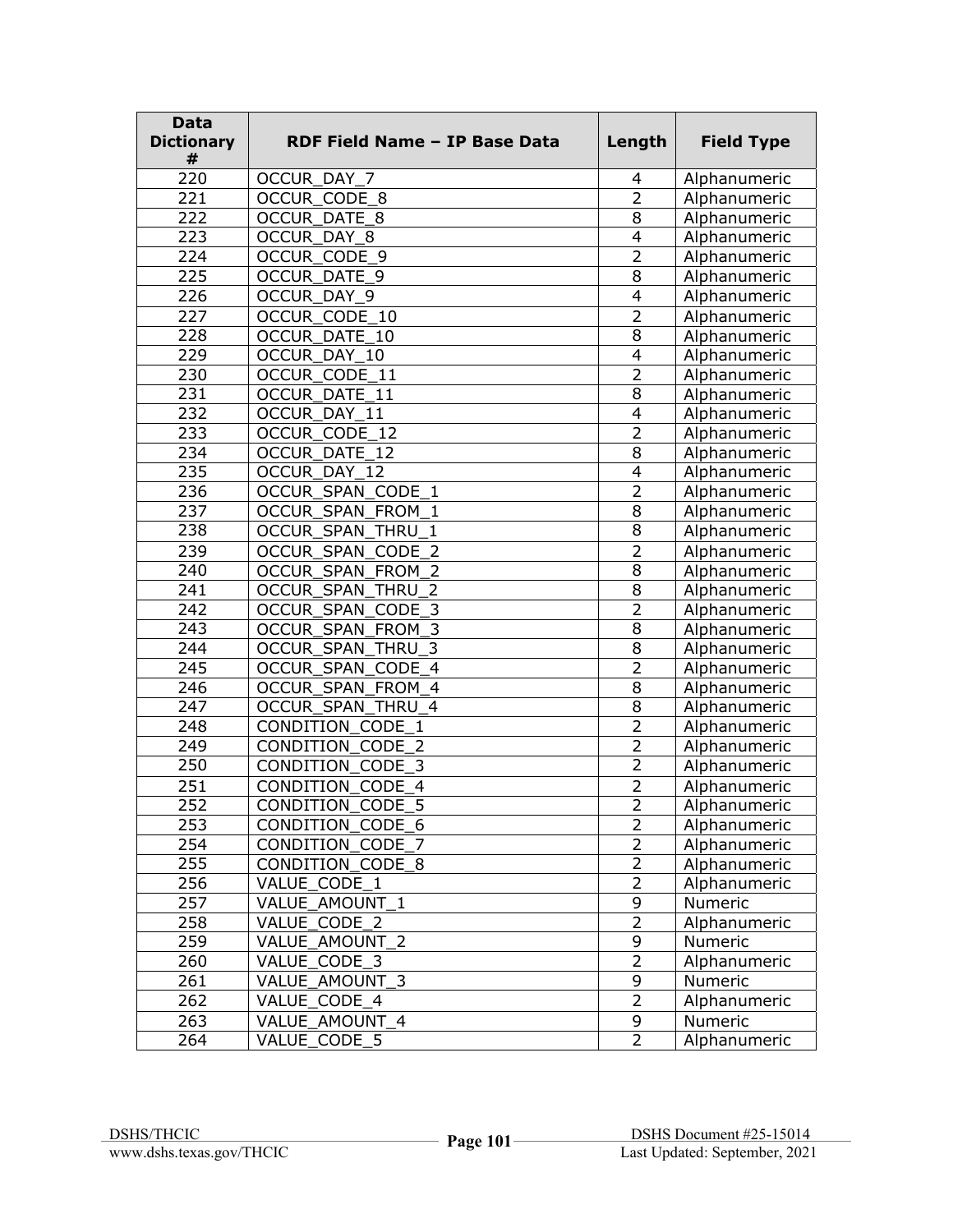| <b>Data</b><br><b>Dictionary</b><br># | RDF Field Name - IP Base Data | Length          | <b>Field Type</b> |
|---------------------------------------|-------------------------------|-----------------|-------------------|
| 265                                   | VALUE AMOUNT 5                | 9               | Numeric           |
| 266                                   | VALUE CODE 6                  | $\overline{2}$  | Alphanumeric      |
| 267                                   | VALUE AMOUNT 6                | 9               | Numeric           |
| 268                                   | VALUE CODE 7                  | $\overline{2}$  | Alphanumeric      |
| 269                                   | VALUE AMOUNT 7                | 9               | Numeric           |
| 270                                   | VALUE_CODE_8                  | $\overline{2}$  | Alphanumeric      |
| 271                                   | VALUE AMOUNT 8                | 9               | Numeric           |
| 272                                   | VALUE CODE 9                  | $\overline{2}$  | Alphanumeric      |
| 273                                   | VALUE AMOUNT 9                | 9               | Numeric           |
| 274                                   | VALUE CODE 10                 | $\overline{2}$  | Alphanumeric      |
| $\overline{275}$                      | VALUE AMOUNT 10               | 9               | Numeric           |
| 276                                   | VALUE CODE 11                 | $\overline{2}$  | Alphanumeric      |
| 277                                   | VALUE AMOUNT 11               | 9               | Numeric           |
| 278                                   | VALUE CODE 12                 | $\overline{2}$  | Alphanumeric      |
| 279                                   | VALUE AMOUNT_12               | 9               | Numeric           |
| 280                                   | PRIVATE AMOUNT                | 12              | Numeric           |
| 281                                   | SEMI PRIVATE AMOUNT           | 12              | Numeric           |
| 282                                   | WARD AMOUNT                   | 12              | Numeric           |
| 283                                   | ICU AMOUNT                    | 12              | Numeric           |
| 284                                   | <b>CCU AMOUNT</b>             | 12              | Numeric           |
| 285                                   | OTHER AMOUNT                  | 12              | Numeric           |
| 286                                   | PHARM AMOUNT                  | 12              | Numeric           |
| 287                                   | MEDSURG_AMOUNT                | 12              | Numeric           |
| 288                                   | DME AMOUNT                    | $\overline{12}$ | Numeric           |
| 289                                   | USED DME AMOUNT               | 12              | Numeric           |
| 290                                   | PT AMOUNT                     | 12              | Numeric           |
| 291                                   | OT AMOUNT                     | 12              | Numeric           |
| 292                                   | SPEECH AMOUNT                 | 12              | Numeric           |
| 293                                   | IT AMOUNT                     | 12              | Numeric           |
| 294                                   | <b>BLOOD AMOUNT</b>           | 12              | Numeric           |
| 295                                   | BLOOD ADM AMOUNT              | 12              | <b>Numeric</b>    |
| 296                                   | OR AMOUNT                     | 12              | <b>Numeric</b>    |
| 297                                   | LITH_AMOUNT                   | 12              | Numeric           |
| 298                                   | CARD AMOUNT                   | 12              | Numeric           |
| 299                                   | ANES AMOUNT                   | 12              | Numeric           |
| 300                                   | LAB_AMOUNT                    | 12              | Numeric           |
| 301                                   | RAD AMOUNT                    | 12              | Numeric           |
| 302                                   | MRI AMOUNT                    | 12              | Numeric           |
| 303                                   | OP AMOUNT                     | 12              | Numeric           |
| 304                                   | ER AMOUNT                     | 12              | Numeric           |
| 305                                   | AMBULANCE AMOUNT              | 12              | Numeric           |
| 306                                   | PRO FEE AMOUNT                | 12              | Numeric           |
| 307                                   | ORGAN AMOUNT                  | 12              | Numeric           |
| 308                                   | ESRD AMOUNT                   | 12              | Numeric           |
| 309                                   | <b>CLINIC AMOUNT</b>          | 12              | Numeric           |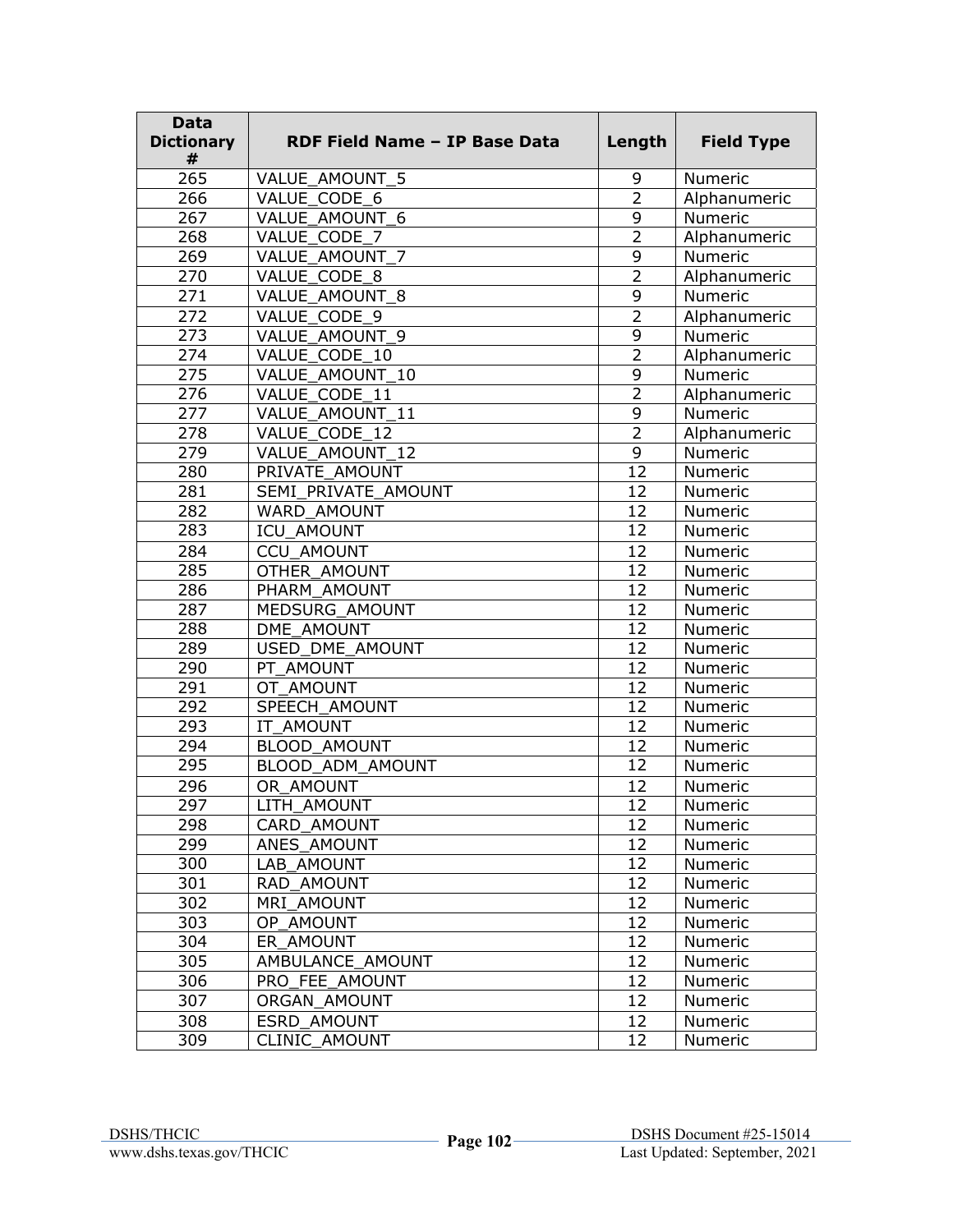| Data<br><b>Dictionary</b><br># | RDF Field Name - IP Base Data | Length | <b>Field Type</b> |
|--------------------------------|-------------------------------|--------|-------------------|
| 310                            | TOTAL CHARGES                 | 12     | <b>Numeric</b>    |
| 311                            | TOTAL_NON_COV_CHARGES         | 12     | Numeric           |
| 312                            | TOTAL CHARGES ACCOMM          | 12     | Numeric           |
| 313                            | TOTAL NON COV CHARGES ACCOMM  | 12     | Numeric           |
| 314                            | TOTAL CHARGES ANCIL           | 12     | Numeric           |
| 315                            | TOTAL_NON_COV_CHARGES_ANCIL   | 12     | Numeric           |
| 316                            | INBOUND_INDICATOR             |        | Alphanumeric      |
| 317                            | EMERGENCY DEPT FLAG           |        | Alphanumeric      |
| 318                            | <b>DISCHARGE</b>              | 6      | Alphanumeric      |

# **Inpatient Charges Data File**

| Data<br><b>Dictionary</b><br># | RDF Field Name - IP Charges File                                                                              | Length         | <b>Field Type</b> |
|--------------------------------|---------------------------------------------------------------------------------------------------------------|----------------|-------------------|
| 1                              | RECORD_ID (not linkable to the<br>Record ID in the ED Outpatient RDF or ED<br>Public Use Data Files (PUDFs).) | 12             | Alphanumeric      |
| $\overline{2}$                 | REVENUE CODE                                                                                                  | 4              | Alphanumeric      |
| 3                              | REVENUE_CODE_SEQUENCE_NUMBER                                                                                  | 3              | Alphanumeric      |
| 4                              | HCPCS_QUALIFIER                                                                                               | $\overline{2}$ | Alphanumeric      |
| 5                              | HCPCS_PROCEDURE_CODE                                                                                          | 5              | Alphanumeric      |
| 6                              | MODIFIER 1                                                                                                    | $\overline{2}$ | Alphanumeric      |
| 7                              | MODIFIER 2                                                                                                    | $\overline{2}$ | Alphanumeric      |
| 8                              | MODIFIER 3                                                                                                    | 2              | Alphanumeric      |
| 9                              | MODIFIER 4                                                                                                    | $\mathcal{P}$  | Alphanumeric      |
| 10                             | UNIT MEASUREMENT CODE                                                                                         | $\mathcal{P}$  | Alphanumeric      |
| 11                             | UNITS_OF_SERVICE                                                                                              | $\overline{7}$ | <b>Numeric</b>    |
| 12                             | UNIT_RATE                                                                                                     | 12             | Numeric           |
| 13                             | CHRGS LINE ITEM                                                                                               | 14             | <b>Numeric</b>    |
| 14                             | CHRGS NON COV                                                                                                 | 14             | Alphanumeric      |

# **Inpatient Facility Type Indicator File**

| Data<br><b>Dictionary</b><br># | RDF Field Name - IP Facility Type File | Length | <b>Field Type</b> |
|--------------------------------|----------------------------------------|--------|-------------------|
|                                | THCIC ID                               | 6      | Alphanumeric      |
| $\mathcal{P}$                  | PROVIDER_NAME                          | 55     | Alphanumeric      |
| 3                              | PROVIDER ADDR                          | 50     | Alphanumeric      |
| $\overline{4}$                 | PROVIDER CITY                          | 20     | Alphanumeric      |
|                                | PROVIDER STATE                         |        | Alphanumeric      |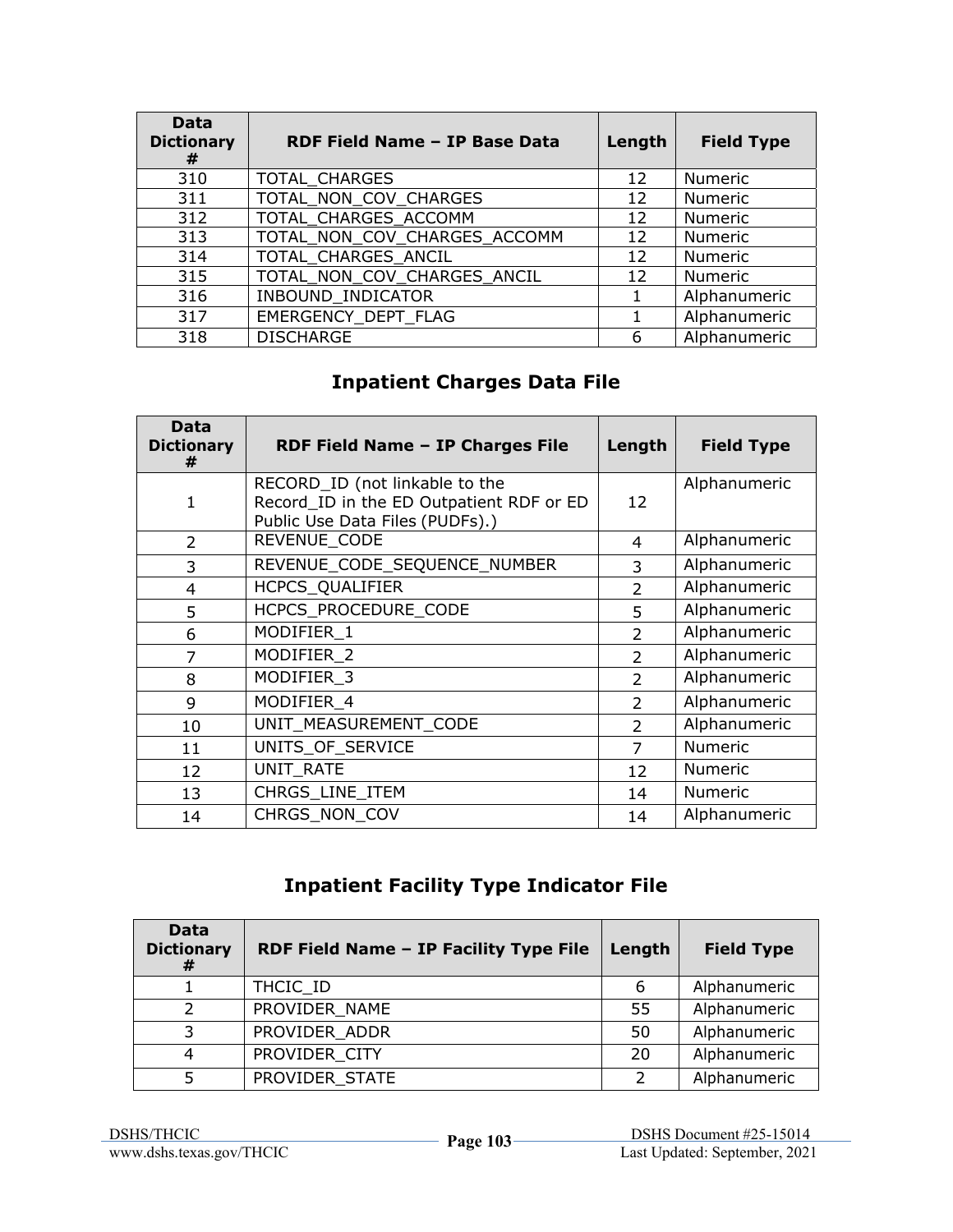| Data<br><b>Dictionary</b><br># | RDF Field Name - IP Facility Type File | Length | <b>Field Type</b> |
|--------------------------------|----------------------------------------|--------|-------------------|
| 6                              | PROVIDER ZIP                           | 9      | Alphanumeric      |
| 7                              | FAC TEACHING IND                       | L      | Alphanumeric      |
| 8                              | FAC PSYCH IND                          |        | Alphanumeric      |
| 9                              | FAC REHAB IND                          |        | Alphanumeric      |
| 10                             | FAC_ACUTE_CARE_IND                     |        | Alphanumeric      |
| 11                             | FAC SNF IND                            | 1      | Alphanumeric      |
| 12                             | FAC_LONG_TERM_AC_IND                   |        | Alphanumeric      |
| 13                             | FAC OTHER_LTC_IND                      |        | Alphanumeric      |
| 14                             | FAC PEDS IND                           | 1.     | Alphanumeric      |
| 15                             | POA PROVIDER_INDICATOR                 |        | Alphanumeric      |
| 16                             | PROVIDER COUNTY                        | 3      | Alphanumeric      |

# **Outpatient Base Data File**

| <b>Data</b><br><b>Dictionary</b><br># | RDF Field Name - OP Base Data                                                                                | Length         | <b>Field Type</b> |
|---------------------------------------|--------------------------------------------------------------------------------------------------------------|----------------|-------------------|
| $\mathbf{1}$                          | SERVICE_QUARTER                                                                                              | 6              | Alphanumeric      |
| $\overline{2}$                        | RECORD_ID (not linkable to the Record_ID<br>in the ED Inpatient RDF or ED Public Use<br>Data Files (PUDFs).) | 12             | Alphanumeric      |
| 3                                     | PAT_UNIQUE_INDEX                                                                                             | 10             | Alphanumeric      |
| 4                                     | THCIC ID                                                                                                     | 6              | Alphanumeric      |
| 5                                     | SPEC_UNIT_1                                                                                                  | $\mathbf{1}$   | Alphanumeric      |
| 6                                     | SPEC_UNIT_2                                                                                                  | 1              | Alphanumeric      |
| $\overline{7}$                        | SPEC_UNIT_3                                                                                                  | 1              | Alphanumeric      |
| 8                                     | SPEC UNIT_4                                                                                                  | $\mathbf{1}$   | Alphanumeric      |
| 9                                     | SPEC UNIT 5                                                                                                  | $\mathbf{1}$   | Alphanumeric      |
| 10                                    | ENCOUNTER INDICATOR                                                                                          | $\overline{2}$ | Alphanumeric      |
| 11                                    | SEX_CODE                                                                                                     | $\mathbf{1}$   | Alphanumeric      |
| 12                                    | <b>BIRTH DATE</b>                                                                                            | 8              | Alphanumeric      |
| 13                                    | PAT AGE GROUP                                                                                                | $\overline{2}$ | Alphanumeric      |
| 14                                    | PAT_AGE_YEARS                                                                                                | 3              | Alphanumeric      |
| 15                                    | PAT AGE DAYS                                                                                                 | 5              | Alphanumeric      |
| 16                                    | <b>RACE</b>                                                                                                  | $\mathbf{1}$   | Alphanumeric      |
| 17                                    | <b>ETHNICITY</b>                                                                                             | $\mathbf{1}$   | Alphanumeric      |
| 18                                    | PAT_ADDR_CENSUS_BLOCK_GROUP                                                                                  | 14             | Alphanumeric      |
| 19                                    | PAT_ADDR_CENSUS_BLOCK                                                                                        | 5              | Alphanumeric      |
| 20                                    | PAT CITY                                                                                                     | 30             | Alphanumeric      |
| 21                                    | PAT STATE                                                                                                    | 2              | Alphanumeric      |
| 22                                    | PAT ZIP                                                                                                      | 9              | Alphanumeric      |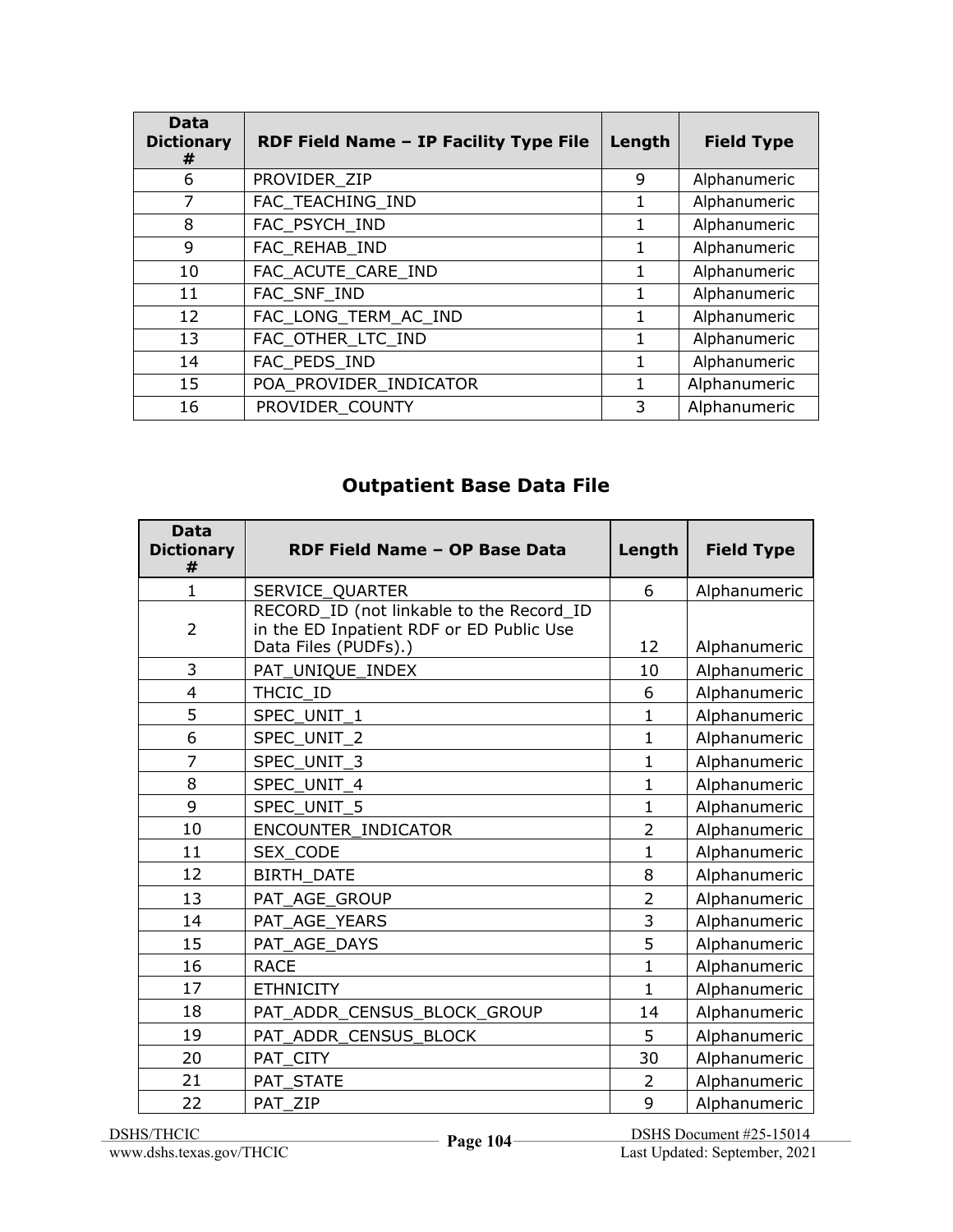| <b>Data</b><br><b>Dictionary</b><br># | RDF Field Name - OP Base Data | Length                  | <b>Field Type</b> |
|---------------------------------------|-------------------------------|-------------------------|-------------------|
| 23                                    | PAT_COUNTRY                   | $\overline{2}$          | Alphanumeric      |
| 24                                    | PAT COUNTY                    | 3                       | Alphanumeric      |
| 25                                    | PUBLIC_HEALTH_REGION          | $\overline{2}$          | Alphanumeric      |
| 26                                    | TYPE_OF_ADMISSION             | $\mathbf{1}$            | Alphanumeric      |
| 27                                    | SOURCE_OF_ADMISSION           | $\mathbf{1}$            | Alphanumeric      |
| 28                                    | FIRST_PAYMENT_SRC             | $\overline{2}$          | Alphanumeric      |
| 29                                    | FIRST_PAYER_ID                | 10                      | Alphanumeric      |
| 30                                    | FIRST PAYER NAME              | 35                      | Alphanumeric      |
| 31                                    | SECONDARY_PAYMENT_SRC         | 2                       | Alphanumeric      |
| 32                                    | SECONDARY_PAYER_ID            | 10                      | Alphanumeric      |
| 33                                    | SECONDARY PAYER NAME          | 35                      | Alphanumeric      |
| 34                                    | STMT PERIOD FROM              | 8                       | Alphanumeric      |
| 35                                    | STMT_PERIOD_THRU              | 8                       | Alphanumeric      |
| 36                                    | LENGTH_OF_SERVICE             | $\overline{\mathbf{4}}$ | Alphanumeric      |
| 37                                    | PAT_STATUS                    | $\overline{2}$          | Alphanumeric      |
| 38                                    | TYPE OF BILL                  | 3                       | Alphanumeric      |
| 39                                    | PAT_REASON_FOR_VISIT          | 7                       | Alphanumeric      |
| 40                                    | PRINC_DIAG_CODE               | $\overline{7}$          | Alphanumeric      |
| 41                                    | OTH_DIAG_CODE_1               | $\overline{7}$          | Alphanumeric      |
| 42                                    | OTH_DIAG_CODE_2               | $\overline{7}$          | Alphanumeric      |
| 43                                    | OTH_DIAG_CODE_3               | $\overline{7}$          | Alphanumeric      |
| 44                                    | OTH DIAG CODE 4               | $\overline{7}$          | Alphanumeric      |
| 45                                    | OTH_DIAG_CODE_5               | $\overline{7}$          | Alphanumeric      |
| 46                                    | OTH_DIAG_CODE_6               | $\overline{7}$          | Alphanumeric      |
| 47                                    | OTH_DIAG_CODE_7               | $\overline{7}$          | Alphanumeric      |
| 48                                    | OTH DIAG CODE 8               | 7                       | Alphanumeric      |
| 49                                    | OTH_DIAG_CODE_9               | $\overline{7}$          | Alphanumeric      |
| 50                                    | OTH DIAG CODE 10              | $\overline{7}$          | Alphanumeric      |
| 51                                    | OTH_DIAG_CODE_11              | $\overline{7}$          | Alphanumeric      |
| 52                                    | OTH_DIAG_CODE_12              | $\overline{7}$          | Alphanumeric      |
| 53                                    | OTH_DIAG_CODE_13              | $\overline{7}$          | Alphanumeric      |
| 54                                    | DIAG_CODE_14<br><b>OTH</b>    | $\overline{7}$          | Alphanumeric      |
| 55                                    | DIAG_CODE_15<br>OTH           | $\overline{7}$          | Alphanumeric      |
| 56                                    | DIAG_CODE_16<br><b>OTH</b>    | $\overline{7}$          | Alphanumeric      |
| 57                                    | OTH DIAG CODE 17              | 7                       | Alphanumeric      |
| 58                                    | DIAG CODE 18<br><b>OTH</b>    | $\overline{7}$          | Alphanumeric      |
| 59                                    | OTH_DIAG_CODE_19              | $\overline{7}$          | Alphanumeric      |
| 60                                    | OTH_DIAG_CODE_20              | $\overline{7}$          | Alphanumeric      |
| 61                                    | OTH_DIAG_CODE_21              | $\overline{7}$          | Alphanumeric      |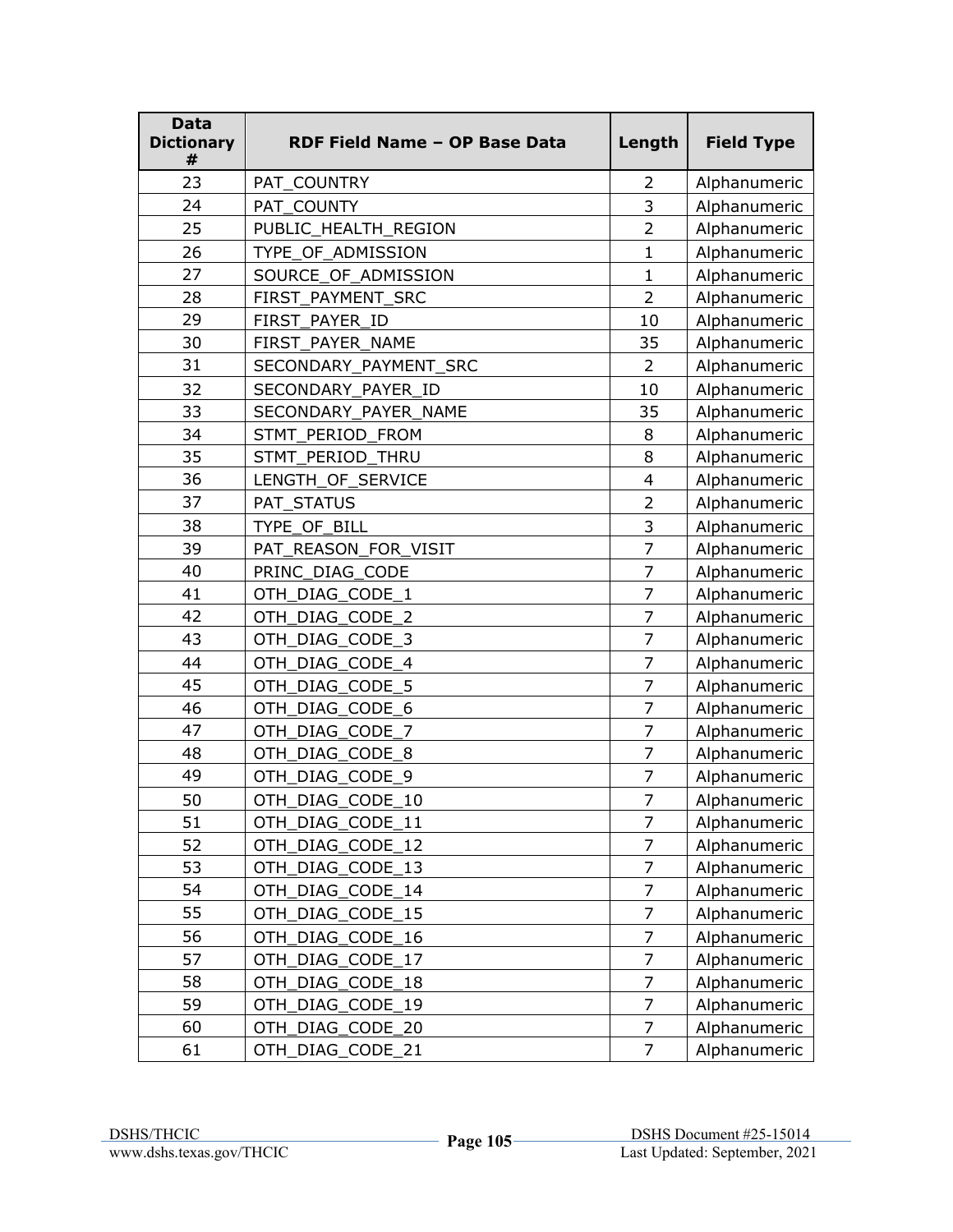| <b>Data</b><br><b>Dictionary</b><br># | RDF Field Name - OP Base Data | Length         | <b>Field Type</b> |
|---------------------------------------|-------------------------------|----------------|-------------------|
| 62                                    | OTH_DIAG_CODE_22              | $\overline{7}$ | Alphanumeric      |
| 63                                    | OTH DIAG CODE 23              | $\overline{7}$ | Alphanumeric      |
| 64                                    | OTH_DIAG_CODE_24              | $\overline{7}$ | Alphanumeric      |
| 65                                    | RELATED CAUSE CODE 1          | $\overline{2}$ | Alphanumeric      |
| 66                                    | RELATED_CAUSE_CODE_2          | $\overline{2}$ | Alphanumeric      |
| 67                                    | RELATED CAUSE CODE 3          | $\overline{2}$ | Alphanumeric      |
| 68                                    | E_CODE_1                      | $\overline{7}$ | Alphanumeric      |
| 69                                    | E_CODE_2                      | $\overline{7}$ | Alphanumeric      |
| 70                                    | E_CODE_3                      | $\overline{7}$ | Alphanumeric      |
| 71                                    | E_CODE_4                      | 7              | Alphanumeric      |
| 72                                    | E CODE 5                      | $\overline{7}$ | Alphanumeric      |
| 73                                    | E CODE 6                      | $\overline{7}$ | Alphanumeric      |
| 74                                    | E_CODE_7                      | $\overline{7}$ | Alphanumeric      |
| 75                                    | E_CODE_8                      | $\overline{7}$ | Alphanumeric      |
| 76                                    | E_CODE_9                      | $\overline{7}$ | Alphanumeric      |
| 77                                    | E CODE_10                     | $\overline{7}$ | Alphanumeric      |
| 78                                    | PROC_CODE_1                   | 5              | Alphanumeric      |
| 79                                    | PROC CODE 2                   | 5              | Alphanumeric      |
| 80                                    | PROC_CODE_3                   | 5              | Alphanumeric      |
| 81                                    | PROC_CODE_4                   | 5              | Alphanumeric      |
| 82                                    | PROC_CODE_5                   | 5              | Alphanumeric      |
| 83                                    | PROC CODE 6                   | 5              | Alphanumeric      |
| 84                                    | PROC_CODE_7                   | 5              | Alphanumeric      |
| 85                                    | PROC_CODE_8                   | 5              | Alphanumeric      |
| 86                                    | PROC_CODE_9                   | 5              | Alphanumeric      |
| 87                                    | PROC_CODE_10                  | 5              | Alphanumeric      |
| 88                                    | PROC_CODE_11                  | 5              | Alphanumeric      |
| 89                                    | PROC CODE 12                  | 5              | Alphanumeric      |
| 90                                    | PROC_CODE_13                  | 5              | Alphanumeric      |
| 91                                    | PROC_CODE_14                  | 5              | Alphanumeric      |
| 92                                    | PROC CODE 15                  | 5              | Alphanumeric      |
| 93                                    | PROC_CODE_16                  | 5              | Alphanumeric      |
| 94                                    | PROC_CODE_17                  | 5              | Alphanumeric      |
| 95                                    | PROC_CODE_18                  | 5              | Alphanumeric      |
| 96                                    | PROC CODE 19                  | 5              | Alphanumeric      |
| 97                                    | PROC CODE 20                  | 5              | Alphanumeric      |
| 98                                    | PROC_CODE_21                  | 5              | Alphanumeric      |
| 99                                    | PROC_CODE_22                  | 5              | Alphanumeric      |
| 100                                   | PROC_CODE_23                  | 5              | Alphanumeric      |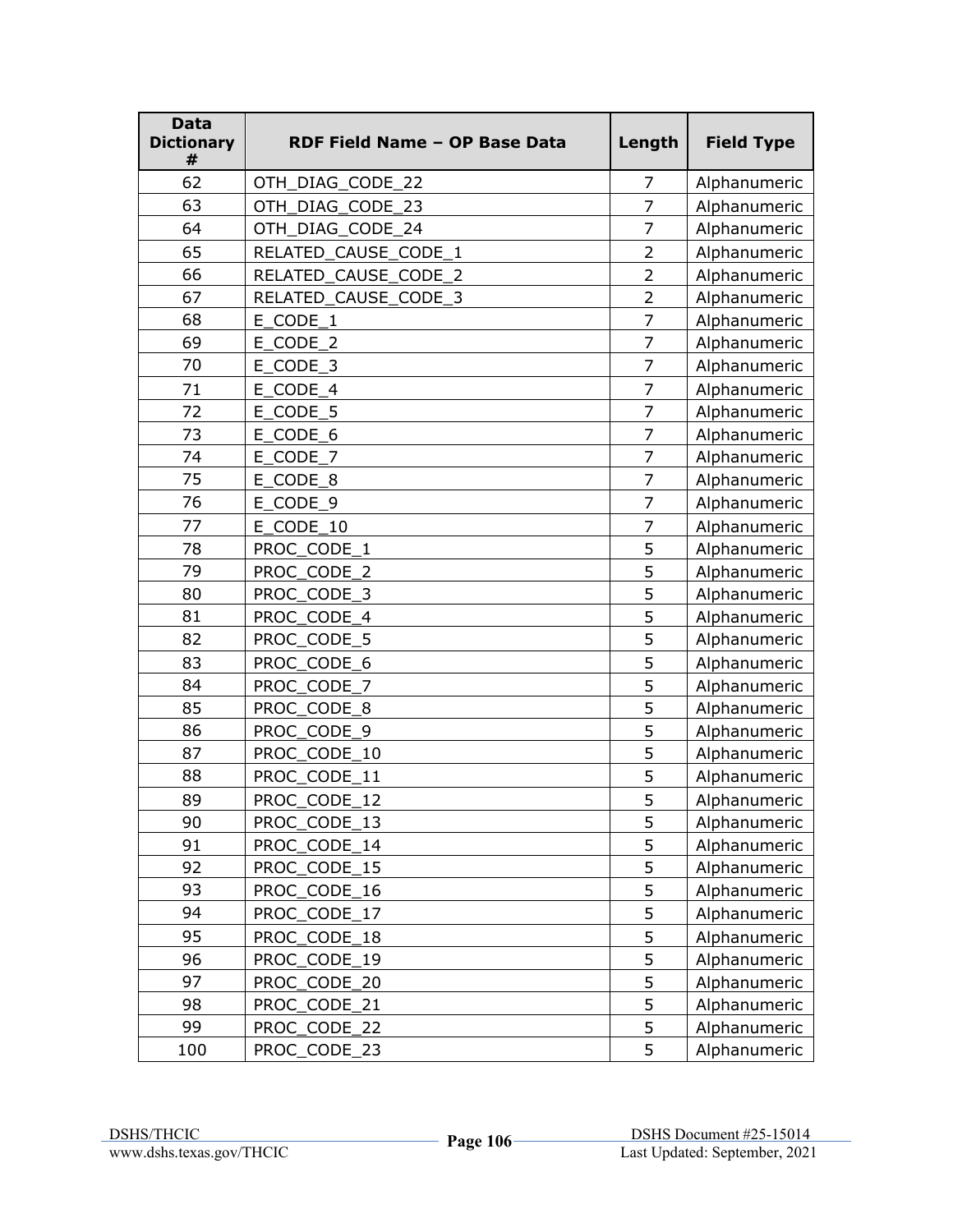| <b>Data</b><br><b>Dictionary</b><br># | RDF Field Name - OP Base Data | Length                   | <b>Field Type</b> |
|---------------------------------------|-------------------------------|--------------------------|-------------------|
| 101                                   | PROC_CODE_24                  | 5                        | Alphanumeric      |
| 102                                   | PROC CODE 25                  | 5                        | Alphanumeric      |
| 103                                   | EAPG_GRP_VER                  | 12                       | Alphanumeric      |
| 104                                   | APC_GRP_VER                   | 12                       | Alphanumeric      |
| 105                                   | PHYSICIAN1 INDEX NUMBER       | 10                       | Alphanumeric      |
| 106                                   | PHYSICIAN2_INDEX_NUMBER       | 10                       | Alphanumeric      |
| 107                                   | OCCUR_CODE_1                  | $\overline{2}$           | Alphanumeric      |
| 108                                   | OCCUR_DATE_1                  | 8                        | Alphanumeric      |
| 109                                   | OCCUR_DAY_1                   | $\overline{\mathcal{L}}$ | Alphanumeric      |
| 110                                   | OCCUR_CODE_2                  | $\overline{2}$           | Alphanumeric      |
| 111                                   | <b>OCCUR DATE 2</b>           | 8                        | Alphanumeric      |
| 112                                   | OCCUR_DAY_2                   | $\overline{4}$           | Alphanumeric      |
| 113                                   | OCCUR_CODE_3                  | $\overline{2}$           | Alphanumeric      |
| 114                                   | <b>OCCUR DATE 3</b>           | 8                        | Alphanumeric      |
| 115                                   | OCCUR_DAY_3                   | $\overline{4}$           | Alphanumeric      |
| 116                                   | OCCUR_CODE_4                  | $\overline{2}$           | Alphanumeric      |
| 117                                   | <b>OCCUR DATE 4</b>           | 8                        | Alphanumeric      |
| 118                                   | OCCUR DAY 4                   | $\overline{\mathcal{L}}$ | Alphanumeric      |
| 119                                   | OCCUR_CODE_5                  | $\overline{2}$           | Alphanumeric      |
| 120                                   | OCCUR_DATE_5                  | 8                        | Alphanumeric      |
| 121                                   | OCCUR_DAY_5                   | $\overline{\mathbf{4}}$  | Alphanumeric      |
| 122                                   | OCCUR CODE 6                  | $\overline{2}$           | Alphanumeric      |
| 123                                   | OCCUR_DATE_6                  | 8                        | Alphanumeric      |
| 124                                   | OCCUR_DAY_6                   | 4                        | Alphanumeric      |
| 125                                   | OCCUR_CODE_7                  | $\overline{2}$           | Alphanumeric      |
| 126                                   | OCCUR_DATE_7                  | 8                        | Alphanumeric      |
| 127                                   | OCCUR_DAY_7                   | $\overline{\mathcal{A}}$ | Alphanumeric      |
| 128                                   | <b>OCCUR CODE 8</b>           | $\overline{2}$           | Alphanumeric      |
| 129                                   | OCCUR_DATE_8                  | 8                        | Alphanumeric      |
| 130                                   | OCCUR_DAY_8                   | $\overline{4}$           | Alphanumeric      |
| 131                                   | OCCUR_CODE_9                  | $\overline{2}$           | Alphanumeric      |
| 132                                   | OCCUR_DATE_9                  | 8                        | Alphanumeric      |
| 133                                   | OCCUR_DAY_9                   | $\overline{4}$           | Alphanumeric      |
| 134                                   | OCCUR_CODE_10                 | $\overline{2}$           | Alphanumeric      |
| 135                                   | OCCUR_DATE_10                 | 8                        | Alphanumeric      |
| 136                                   | OCCUR DAY 10                  | $\overline{\mathcal{A}}$ | Alphanumeric      |
| 137                                   | OCCUR_CODE_11                 | $\overline{2}$           | Alphanumeric      |
| 138                                   | OCCUR_DATE_11                 | 8                        | Alphanumeric      |
| 139                                   | OCCUR_DAY_11                  | $\overline{4}$           | Alphanumeric      |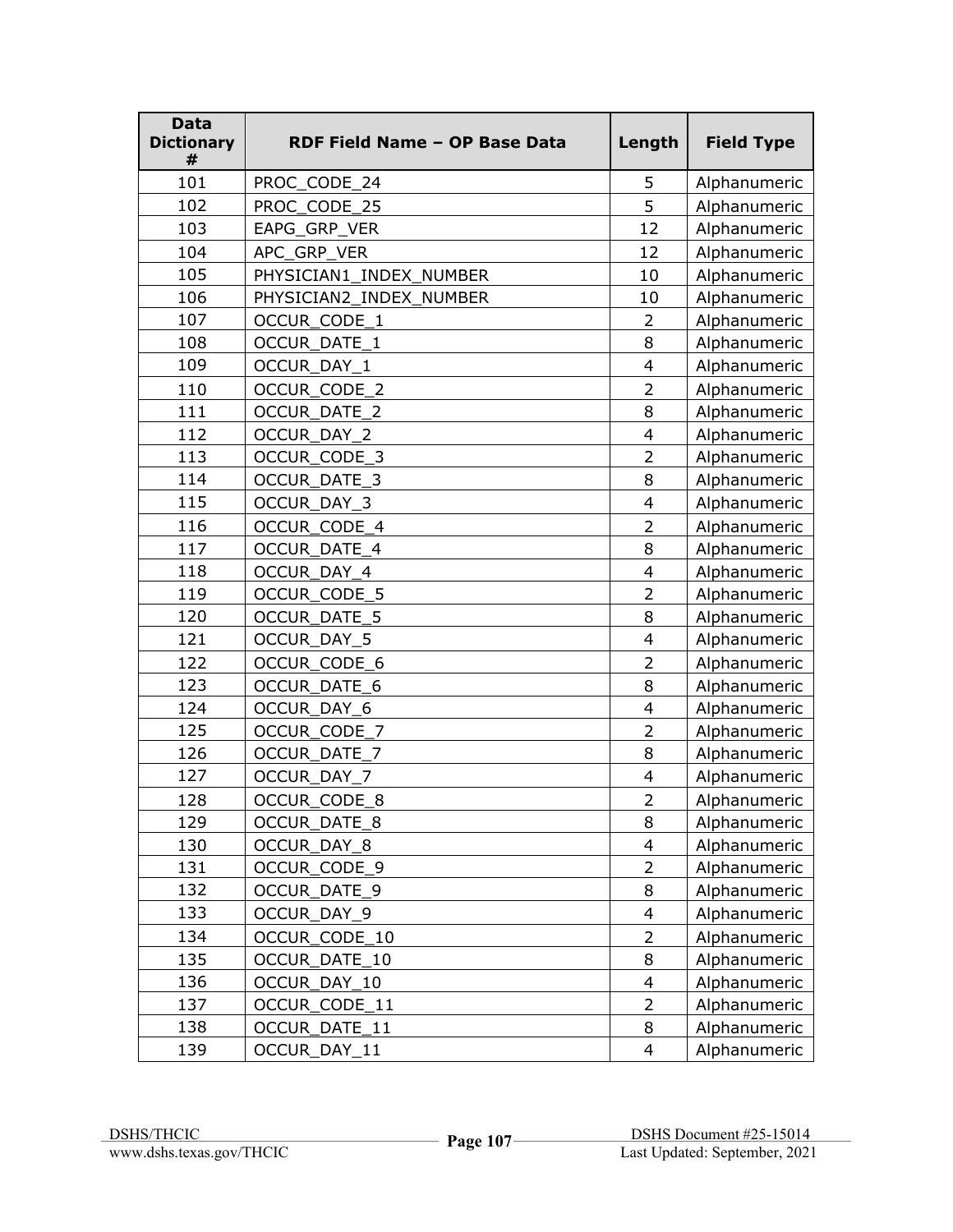| <b>Data</b><br><b>Dictionary</b><br># | RDF Field Name - OP Base Data | Length         | <b>Field Type</b> |
|---------------------------------------|-------------------------------|----------------|-------------------|
| 140                                   | OCCUR_CODE_12                 | $\overline{2}$ | Alphanumeric      |
| 141                                   | <b>OCCUR DATE 12</b>          | 8              | Alphanumeric      |
| 142                                   | OCCUR_DAY_12                  | $\overline{4}$ | Alphanumeric      |
| 143                                   | OCCUR_SPAN_CODE_1             | $\overline{2}$ | Alphanumeric      |
| 144                                   | OCCUR SPAN FROM 1             | 8              | Alphanumeric      |
| 145                                   | OCCUR_SPAN_THRU_1             | 8              | Alphanumeric      |
| 146                                   | OCCUR_SPAN_CODE_2             | $\overline{2}$ | Alphanumeric      |
| 147                                   | OCCUR_SPAN_FROM_2             | 8              | Alphanumeric      |
| 148                                   | OCCUR_SPAN_THRU_2             | 8              | Alphanumeric      |
| 149                                   | OCCUR_SPAN_CODE_3             | $\overline{2}$ | Alphanumeric      |
| 150                                   | <b>OCCUR SPAN FROM 3</b>      | 8              | Alphanumeric      |
| 151                                   | OCCUR_SPAN_THRU_3             | 8              | Alphanumeric      |
| 152                                   | OCCUR SPAN CODE 4             | $\overline{2}$ | Alphanumeric      |
| 153                                   | OCCUR_SPAN_FROM_4             | 8              | Alphanumeric      |
| 154                                   | OCCUR_SPAN_THRU_4             | 8              | Alphanumeric      |
| 155                                   | CONDITION CODE 1              | $\overline{2}$ | Alphanumeric      |
| 156                                   | CONDITION CODE 2              | $\overline{2}$ | Alphanumeric      |
| 157                                   | CONDITION_CODE_3              | $\overline{2}$ | Alphanumeric      |
| 158                                   | CONDITION_CODE 4              | $\overline{2}$ | Alphanumeric      |
| 159                                   | CONDITION_CODE_5              | $\overline{2}$ | Alphanumeric      |
| 160                                   | CONDITION_CODE_6              | $\overline{2}$ | Alphanumeric      |
| 161                                   | CONDITION_CODE_7              | $\overline{2}$ | Alphanumeric      |
| 162                                   | CONDITION_CODE_8              | $\overline{2}$ | Alphanumeric      |
| 163                                   | VALUE CODE 1                  | $\overline{2}$ | Alphanumeric      |
| 164                                   | VALUE_AMOUNT_1                | 9              | Numeric           |
| 165                                   | VALUE CODE 2                  | $\overline{2}$ | Alphanumeric      |
| 166                                   | VALUE_AMOUNT_2                | 9              | Numeric           |
| 167                                   | VALUE CODE 3                  | $\overline{2}$ | Alphanumeric      |
| 168                                   | VALUE_AMOUNT_3                | 9              | Numeric           |
| 169                                   | VALUE CODE 4                  | $\overline{2}$ | Alphanumeric      |
| 170                                   | VALUE_AMOUNT_4                | 9              | Numeric           |
| 171                                   | VALUE CODE 5                  | $\overline{2}$ | Alphanumeric      |
| 172                                   | VALUE_AMOUNT_5                | 9              | Numeric           |
| 173                                   | VALUE_CODE_6                  | $\overline{2}$ | Alphanumeric      |
| 174                                   | VALUE_AMOUNT_6                | 9              | Numeric           |
| 175                                   | VALUE_CODE_7                  | $\overline{2}$ | Alphanumeric      |
| 176                                   | VALUE_AMOUNT_7                | 9              | Numeric           |
| 177                                   | VALUE_CODE_8                  | $\overline{2}$ | Alphanumeric      |
| 178                                   | VALUE_AMOUNT_8                | 9              | Numeric           |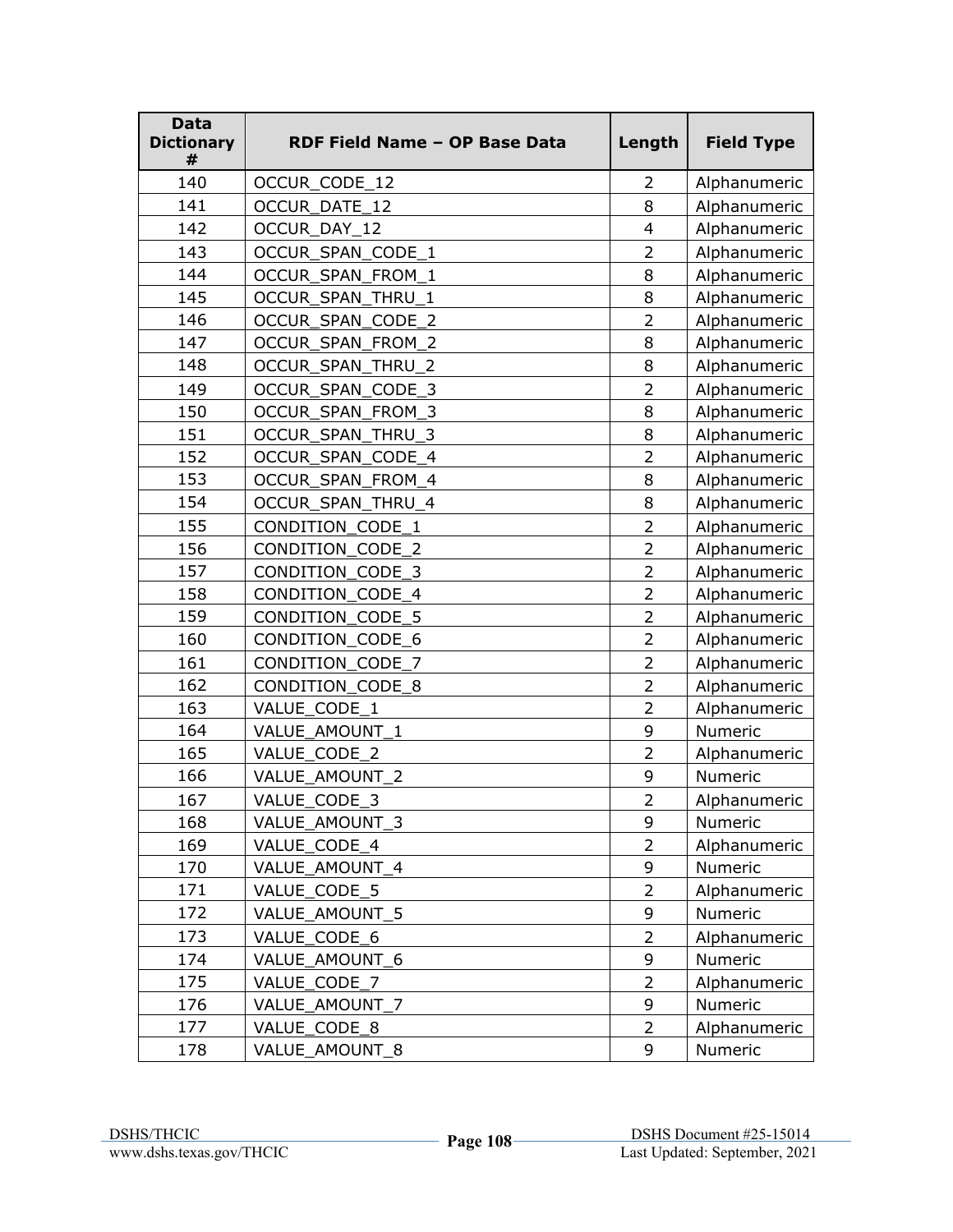| <b>Data</b><br><b>Dictionary</b><br># | RDF Field Name - OP Base Data      | Length         | <b>Field Type</b> |
|---------------------------------------|------------------------------------|----------------|-------------------|
| 179                                   | VALUE_CODE_9                       | $\overline{2}$ | Alphanumeric      |
| 180                                   | VALUE AMOUNT 9                     | 9              | Numeric           |
| 181                                   | VALUE_CODE_10                      | $\overline{2}$ | Alphanumeric      |
| 182                                   | VALUE AMOUNT 10                    | 9              | Numeric           |
| 183                                   | VALUE CODE 11                      | $\overline{2}$ | Alphanumeric      |
| 184                                   | VALUE AMOUNT 11                    | 9              | Numeric           |
| 185                                   | VALUE_CODE_12                      | $\overline{2}$ | Alphanumeric      |
| 186                                   | VALUE_AMOUNT_12                    | 9              | Numeric           |
| 187                                   | OTHER AMOUNT                       | 12             | Numeric           |
| 188                                   | PHARM AMOUNT                       | 12             | Numeric           |
| 189                                   | MEDSURG AMOUNT                     | 12             | Numeric           |
| 190                                   | DME AMOUNT                         | 12             | Numeric           |
| 191                                   | USED DME AMOUNT                    | 12             | Numeric           |
| 192                                   | PT_AMOUNT                          | 12             | Numeric           |
| 193                                   | OT AMOUNT                          | 12             | Numeric           |
| 194                                   | SPEECH_AMOUNT                      | 12             | Numeric           |
| 195                                   | IT AMOUNT                          | 12             | Numeric           |
| 196                                   | <b>BLOOD AMOUNT</b>                | 12             | Numeric           |
| 197                                   | BLOOD ADM AMOUNT                   | 12             | Numeric           |
| 198                                   | OR AMOUNT                          | 12             | Numeric           |
| 199                                   | LITH AMOUNT                        | 12             | Numeric           |
| 200                                   | CARD AMOUNT                        | 12             | Numeric           |
| 201                                   | ANES AMOUNT                        | 12             | Numeric           |
| 202                                   | LAB AMOUNT                         | 12             | Numeric           |
| 203                                   | RAD AMOUNT                         | 12             | Numeric           |
| 204                                   | MRI_AMOUNT                         | 12             | Numeric           |
| 205                                   | OP_AMOUNT                          | 12             | Numeric           |
| 206                                   | ER AMOUNT                          | 12             | Numeric           |
| 207                                   | AMBULANCE AMOUNT                   | 12             | Numeric           |
| 208                                   | PRO_FEE_AMOUNT                     | 12             | Numeric           |
| 209                                   | ORGAN AMOUNT                       | 12             | Numeric           |
| 210                                   | ESRD AMOUNT                        | 12             | Numeric           |
| 211                                   | <b>CLINIC AMOUNT</b>               | 12             | Numeric           |
| 212                                   | <b>CLAIM TOTAL CHARGES</b>         | 12             | Numeric           |
| 213                                   | CLAIM_NON_COV_CHARGES              | 12             | Numeric           |
| 214                                   | CLAIM CHARGES ANCIL                | 12             | Numeric           |
| 215                                   | CLAIM NON COV CHARGES ANCIL        | 12             | Numeric           |
| 216                                   | PROCESS_DATE                       | 8              | Alphanumeric      |
| 217                                   | INST_PROF_INDICATOR (INPUT_FORMAT) | $\mathbf{1}$   | Alphanumeric      |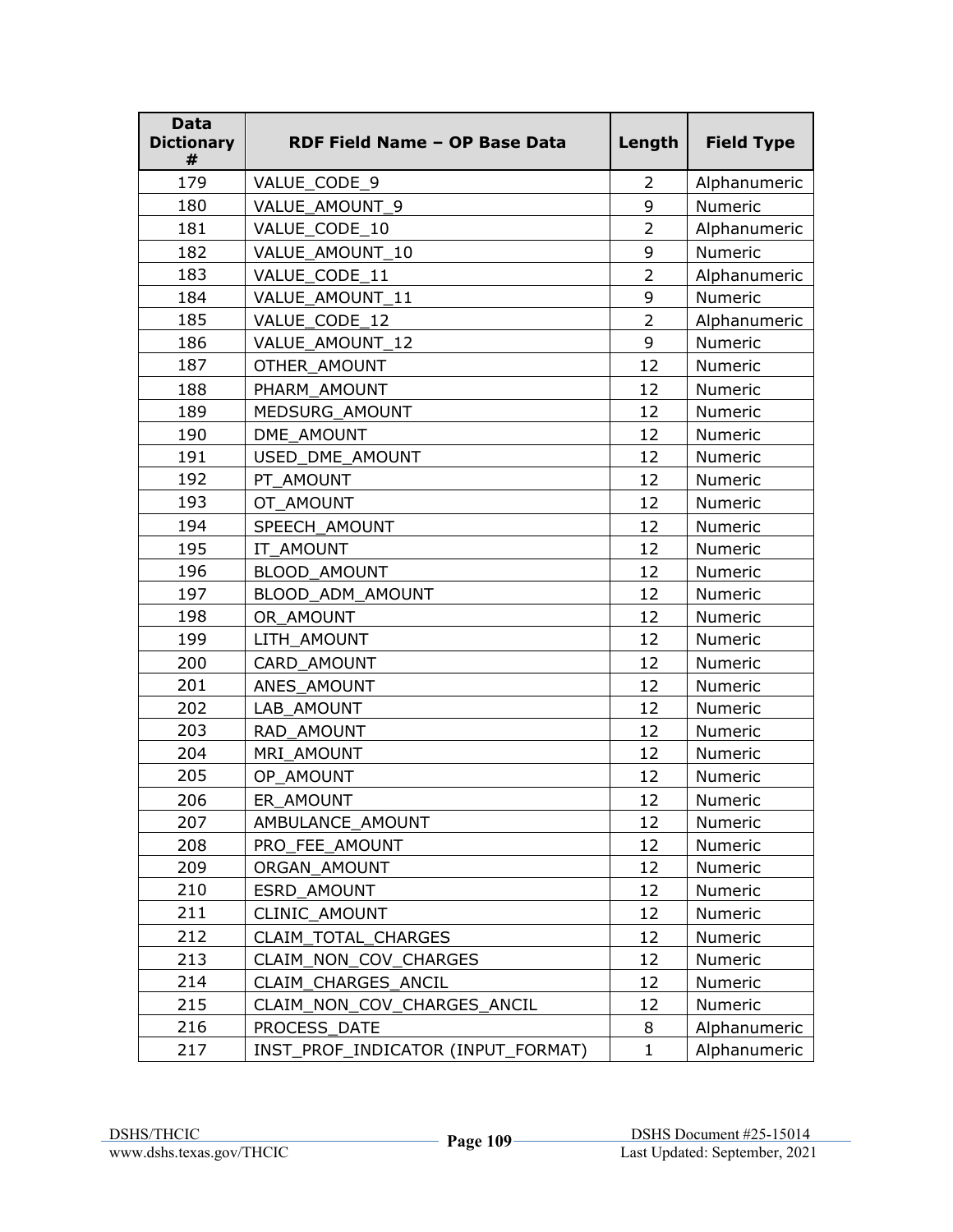| <b>Data</b><br><b>Dictionary</b><br># | RDF Field Name - OP Base Data | Length                   | <b>Field Type</b> |
|---------------------------------------|-------------------------------|--------------------------|-------------------|
| 218                                   | INBOUND_INDICATOR             | 1                        | Alphanumeric      |
| 219                                   | EMERGENCY_DEPT_FLAG           | $\mathbf{1}$             | Alphanumeric      |
| 220                                   | CCS_PRINC_DIAG_CODE           | $\overline{4}$           | Alphanumeric      |
| 221                                   | CCS_OTH_DIAG_CODE_1           | 4                        | Alphanumeric      |
| 222                                   | CCS_OTH_DIAG_CODE_2           | $\overline{4}$           | Alphanumeric      |
| 223                                   | CCS_OTH_DIAG_CODE_3           | 4                        | Alphanumeric      |
| 224                                   | CCS_OTH_DIAG_CODE_4           | $\overline{\mathbf{4}}$  | Alphanumeric      |
| 225                                   | CCS OTH DIAG CODE 5           | $\overline{4}$           | Alphanumeric      |
| 226                                   | CCS_OTH_DIAG_CODE_6           | 4                        | Alphanumeric      |
| 227                                   | CCS_OTH_DIAG_CODE_7           | $\overline{4}$           | Alphanumeric      |
| 228                                   | CCS OTH DIAG CODE 8           | $\overline{\mathcal{A}}$ | Alphanumeric      |
| 229                                   | CCS_OTH_DIAG_CODE_9           | $\overline{4}$           | Alphanumeric      |
| 230                                   | CCS OTH DIAG CODE 10          | $\overline{4}$           | Alphanumeric      |
| 231                                   | CCS OTH DIAG CODE 11          | $\overline{\mathbf{4}}$  | Alphanumeric      |
| 232                                   | CCS_OTH_DIAG_CODE_12          | $\overline{\mathbf{4}}$  | Alphanumeric      |
| 233                                   | CCS OTH DIAG CODE 13          | $\overline{4}$           | Alphanumeric      |
| 234                                   | CCS OTH DIAG CODE 14          | $\overline{\mathbf{4}}$  | Alphanumeric      |
| 235                                   | CCS OTH DIAG CODE 15          | $\overline{4}$           | Alphanumeric      |
| 236                                   | CCS_OTH_DIAG_CODE_16          | $\overline{4}$           | Alphanumeric      |
| 237                                   | CCS_OTH_DIAG_CODE_17          | 4                        | Alphanumeric      |
| 238                                   | CCS_OTH_DIAG_CODE_18          | $\overline{4}$           | Alphanumeric      |
| 239                                   | CCS_OTH_DIAG_CODE_19          | 4                        | Alphanumeric      |
| 240                                   | CCS OTH_DIAG_CODE_20          | $\overline{4}$           | Alphanumeric      |
| 241                                   | CCS_OTH_DIAG_CODE_21          | $\overline{4}$           | Alphanumeric      |
| 242                                   | CCS_OTH_DIAG_CODE_22          | $\overline{\mathbf{4}}$  | Alphanumeric      |
| 243                                   | CCS_OTH_DIAG_CODE_23          | $\overline{4}$           | Alphanumeric      |
| 244                                   | CCS_OTH_DIAG_CODE_24          | 4                        | Alphanumeric      |
| 245                                   | CCS PROC CODE 1               | 3                        | Alphanumeric      |
| 246                                   | CCS_PROC_CODE_2               | 3                        | Alphanumeric      |
| 247                                   | CCS_PROC_CODE_3               | 3                        | Alphanumeric      |
| 248                                   | CCS_PROC_CODE_4               | 3                        | Alphanumeric      |
| 249                                   | CCS_PROC_CODE_5               | $\mathsf{3}$             | Alphanumeric      |
| 250                                   | CCS_PROC_CODE_6               | $\mathsf 3$              | Alphanumeric      |
| 251                                   | CCS_PROC_CODE_7               | 3                        | Alphanumeric      |
| 252                                   | CCS_PROC_CODE_8               | 3                        | Alphanumeric      |
| 253                                   | CCS_PROC_CODE_9               | $\mathsf{3}$             | Alphanumeric      |
| 254                                   | CCS_PROC_CODE_10              | 3                        | Alphanumeric      |
| 255                                   | CCS_PROC_CODE_11              | 3                        | Alphanumeric      |
| 256                                   | CCS_PROC_CODE_12              | 3                        | Alphanumeric      |
| 257                                   | CCS_PROC_CODE_13              | 3                        | Alphanumeric      |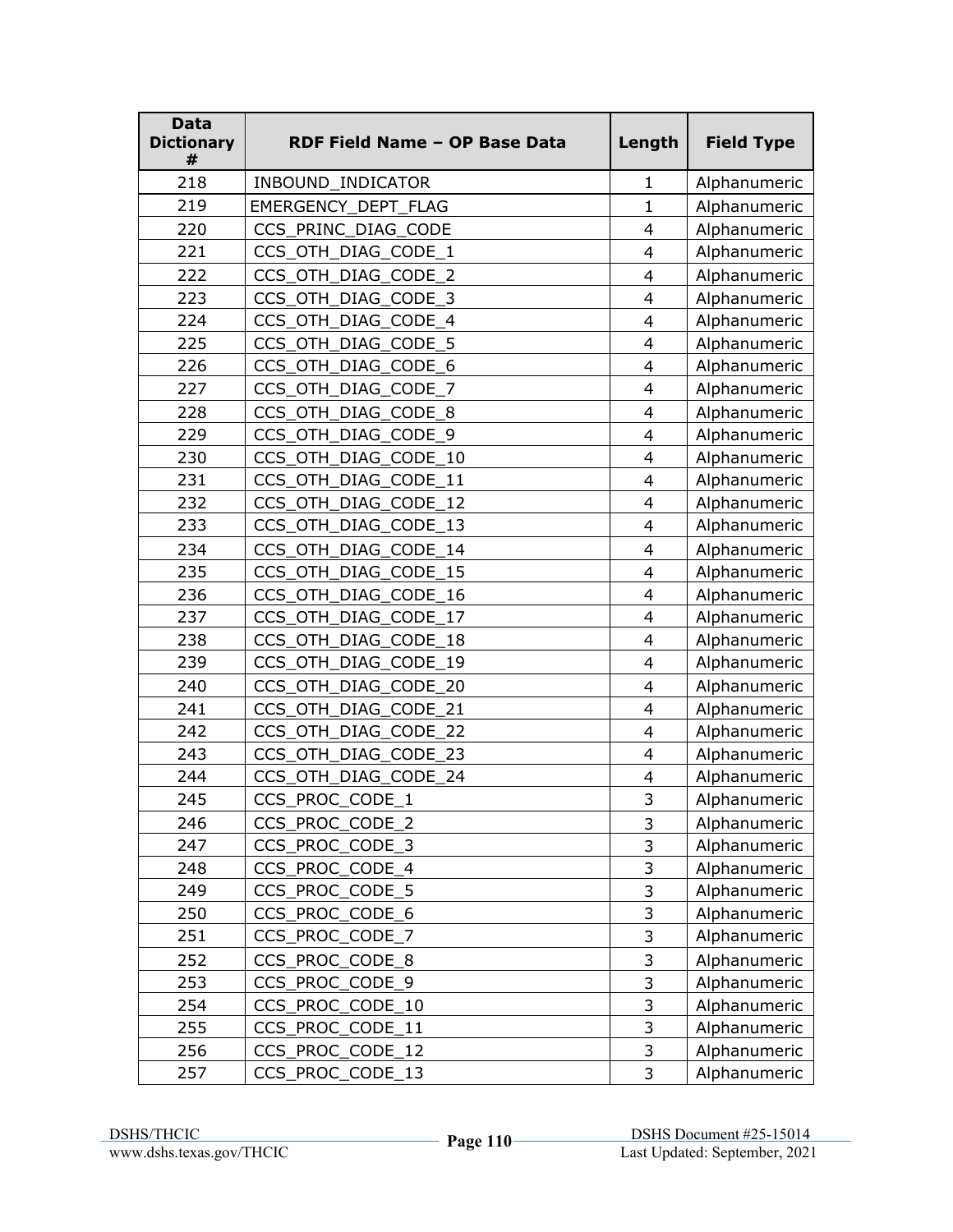| Data<br><b>Dictionary</b><br># | RDF Field Name - OP Base Data | Length | <b>Field Type</b> |
|--------------------------------|-------------------------------|--------|-------------------|
| 258                            | CCS_PROC_CODE_14              | 3      | Alphanumeric      |
| 259                            | CCS_PROC_CODE_15              | 3      | Alphanumeric      |
| 260                            | CCS_PROC_CODE_16              | 3      | Alphanumeric      |
| 261                            | CCS_PROC_CODE_17              | 3      | Alphanumeric      |
| 262                            | CCS PROC CODE 18              | 3      | Alphanumeric      |
| 263                            | CCS PROC CODE 19              | 3      | Alphanumeric      |
| 264                            | CCS PROC CODE 20              | 3      | Alphanumeric      |
| 265                            | CCS_PROC_CODE_21              | 3      | Alphanumeric      |
| 266                            | CCS_PROC_CODE_22              | 3      | Alphanumeric      |
| 267                            | CCS PROC CODE 23              | 3      | Alphanumeric      |
| 268                            | CCS_PROC_CODE_24              | 3      | Alphanumeric      |
| 269                            | CCS PROC CODE 25              | 3      | Alphanumeric      |

## **Outpatient Charges Data File**

| <b>Data</b><br><b>Dictionary</b><br># | RDF Field Name - OP Charges File                                 | Length         | <b>Field Type</b> |
|---------------------------------------|------------------------------------------------------------------|----------------|-------------------|
|                                       | RECORD_ID (not linkable to the Record_ID                         |                |                   |
| $\mathbf{1}$                          | in the ED Inpatient RDF or ED Public Use<br>Data Files (PUDFs).) | 12             | Alphanumeric      |
| $\overline{2}$                        | REVENUE_CODE                                                     | 4              | Alphanumeric      |
| 3                                     | REVENUE_CODE_SEQUENCE_NUMBER                                     | 3              | Alphanumeric      |
| $\overline{4}$                        | HCPCS_QUALIFIER                                                  | $\overline{2}$ | Alphanumeric      |
| 5                                     | HCPCS_PROCEDURE_CODE                                             | 5              | Alphanumeric      |
| 6                                     | MODIFIER 1                                                       | $\overline{2}$ | Alphanumeric      |
| $\overline{7}$                        | MODIFIER 2                                                       | $\overline{2}$ | Alphanumeric      |
| 8                                     | MODIFIER_3                                                       | $\overline{2}$ | Alphanumeric      |
| 9                                     | MODIFIER 4                                                       | $\overline{2}$ | Alphanumeric      |
| 10                                    | UNIT_MEASUREMENT_CODE                                            | $\overline{2}$ | Alphanumeric      |
| 11                                    | UNITS_OF_SERVICE                                                 | $\overline{7}$ | <b>Numeric</b>    |
| 12                                    | UNIT RATE                                                        | 12             | Numeric           |
| 13                                    | CHRGS_LINE_ITEM                                                  | 14             | Numeric           |
| 14                                    | CHRGS_NON_COV                                                    | 14             | Numeric           |
| 15                                    | PROCEDURE DATE                                                   | 8              | Alphanumeric      |
| 16                                    | PROCEDURE DATE THRU                                              | 8              | Alphanumeric      |
| 17                                    | SERVICE_FACILITY_CODE                                            | $\overline{2}$ | Alphanumeric      |
| 18                                    | FINAL_EAPG_CATEGORY_CODE                                         | 2              | Alphanumeric      |
| 19                                    | FINAL_EAPG_TYPE_CODE                                             | $\overline{2}$ | Alphanumeric      |
| 20                                    | <b>FINAL EAPG</b>                                                | 5              | Alphanumeric      |
| 21                                    | ADJUSTED EAPG WEIGHT                                             | 10             | Alphanumeric      |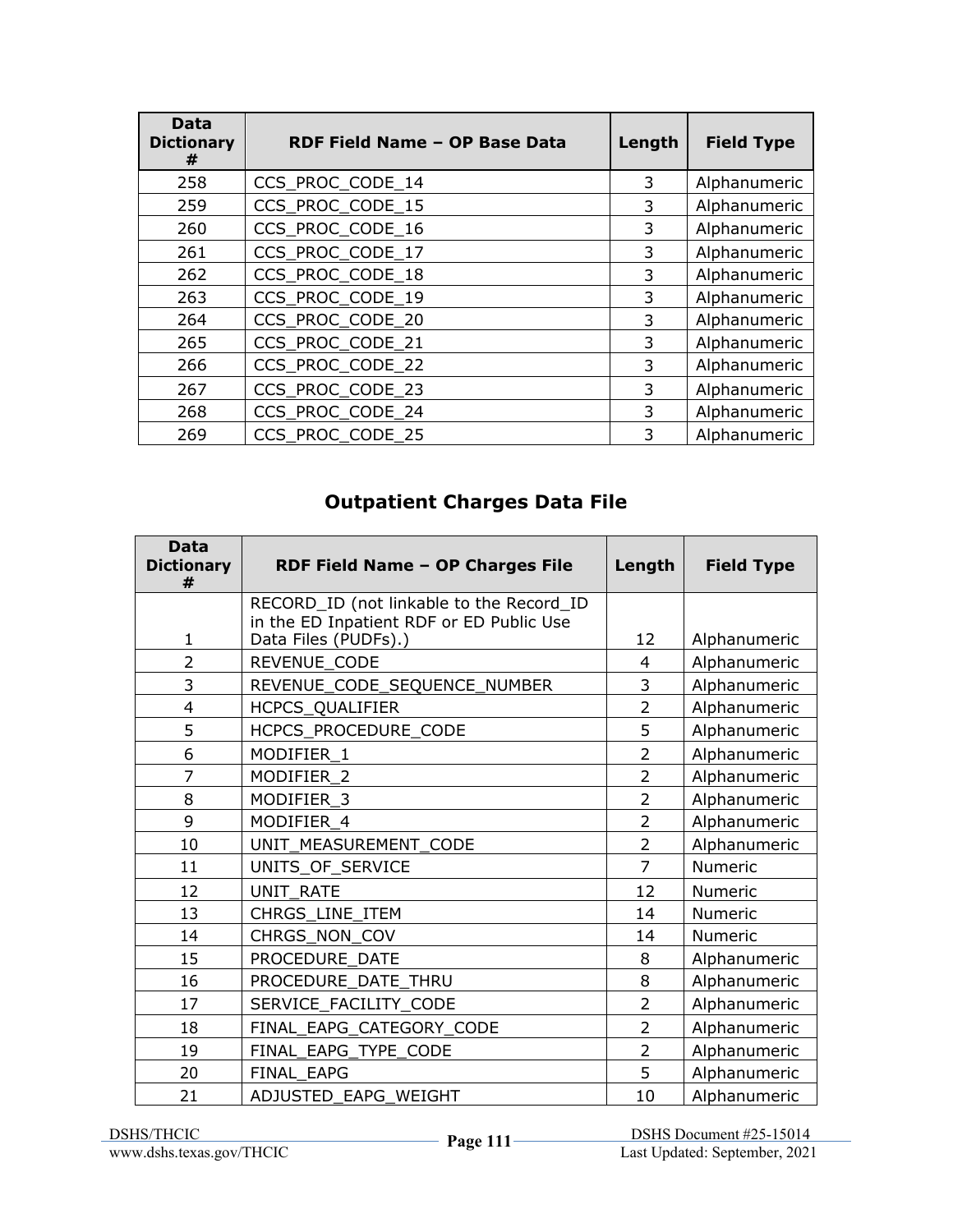| 22 | APC PROCEDURE CODE     | Alphanumeric |
|----|------------------------|--------------|
| 23 | APC PX STATUS IND CODE | Alphanumeric |
| 24 | APC WEIGHT             | Alphanumeric |